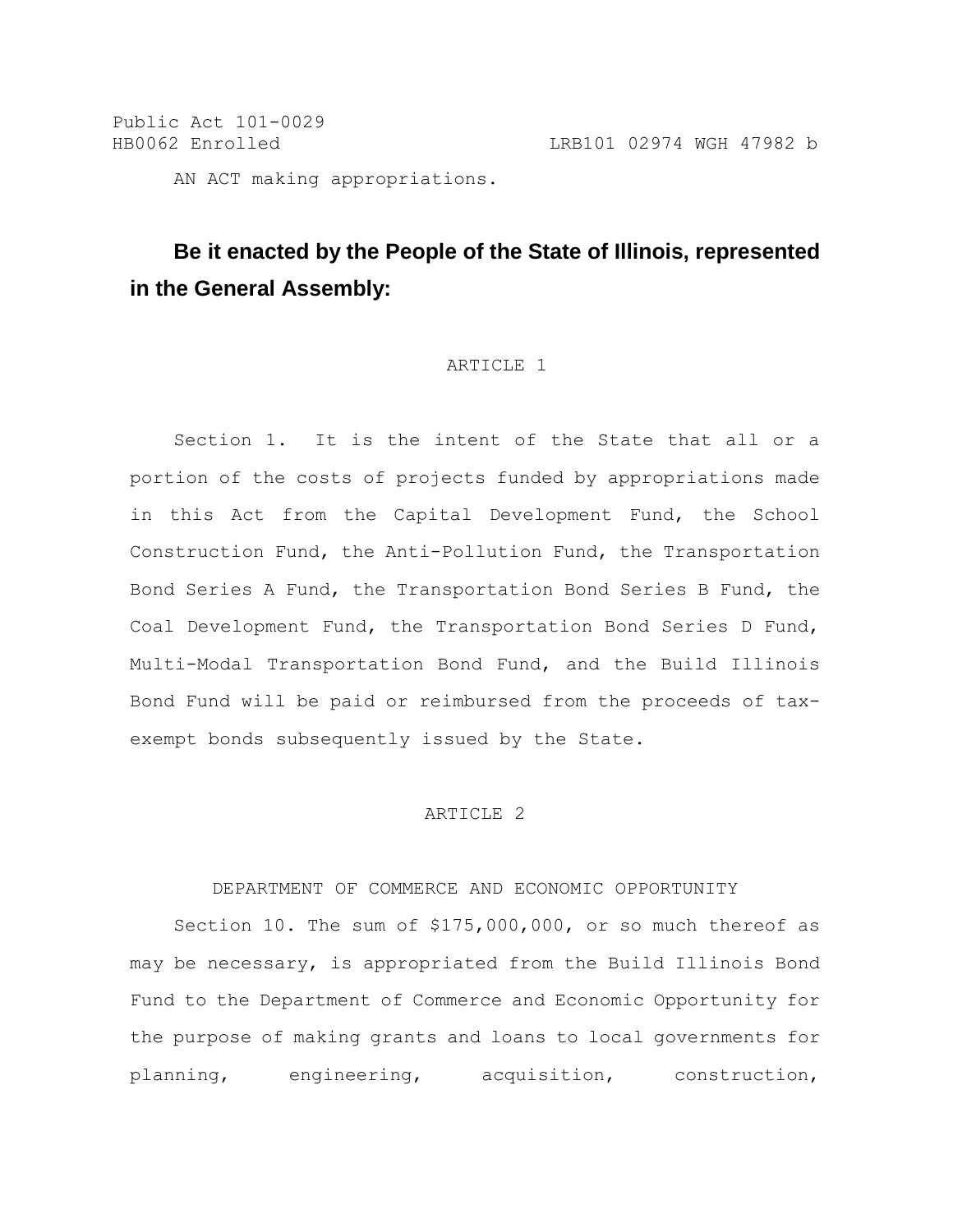Public Act 101-0029 HB0062 Enrolled LRB101 02974 WGH 47982 b reconstruction, development, improvement and extension of the public infrastructure, and for any other purposes authorized in subsection (a) of Section 4 of the Build Illinois Bond Act and for grants to State agencies for such purposes, including prior incurred costs.

Section 15. The sum of \$175,000,000, or so much thereof as may be necessary, is appropriated from the Build Illinois Bond Fund to the Department of Commerce and Economic Opportunity for the purpose of making grants and loans to foster economic development and increase employment and the well-being of the citizens of Illinois, and for any other purposes authorized in subsection (b) of Section 4 of the Build Illinois Bond Act and for grants to State agencies for such purposes, including prior incurred costs.

Section 20. The sum of \$20,000,000, or so much thereof as may be necessary, is appropriated from the Build Illinois Bond Fund to the Department of Commerce and Economic Opportunity for purposes authorized in subsection (c) of Section 4 of the Build Illinois Bond Act and for grants to State agencies for such purposes, including prior incurred costs.

Section 25. The sum of \$30,000,000, or so much thereof as may be necessary, is appropriated from the Rebuild Illinois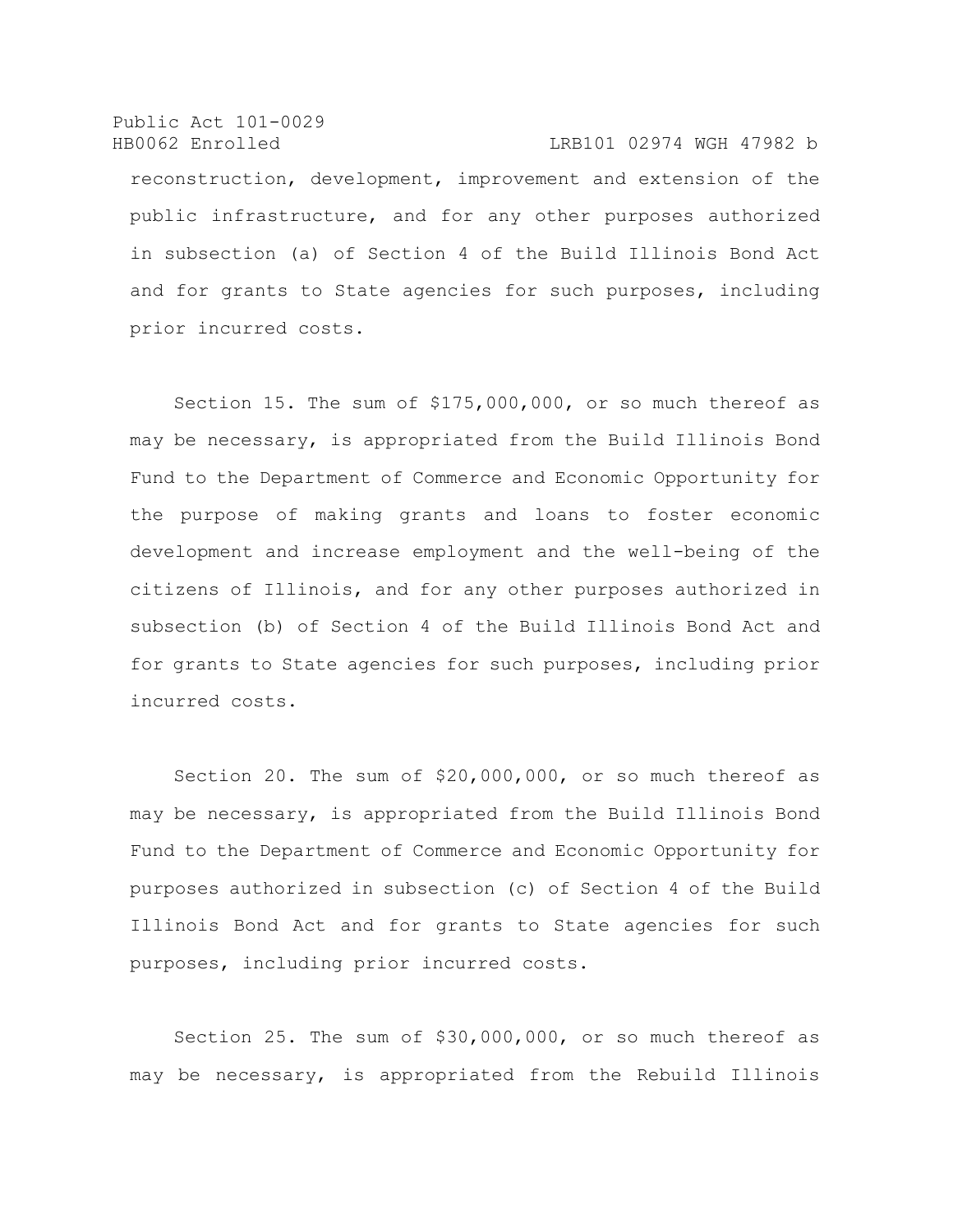Public Act 101-0029 HB0062 Enrolled LRB101 02974 WGH 47982 b Projects Fund to the Department of Commerce and Economic Opportunity for purposes authorized in subsection (c) of Section 4 of the Build Illinois Bond Act and for grants to State agencies for such purposes, including prior incurred costs.

Section 30. The sum of \$100,000,000, or so much thereof as may be necessary, is appropriated from the Build Illinois Bond Fund to the Department of Commerce and Economic Opportunity for grants and loans including but not limited to broadband deployment to expand and strengthen existing broadband network infrastructure, health information technology, telemedicine, distance learning, and public safety, including prior incurred costs.

Section 35. The sum of \$300,000,000, or so much thereof as may be necessary, is appropriated from the Rebuild Illinois Projects Fund to the Department of Commerce and Economic Opportunity for grants and loans including but not limited to broadband deployment to expand and strengthen existing broadband network infrastructure, health information technology, telemedicine, distance learning, and public safety, including prior incurred costs.

Section 40. The sum of \$50,000,000, or so much thereof as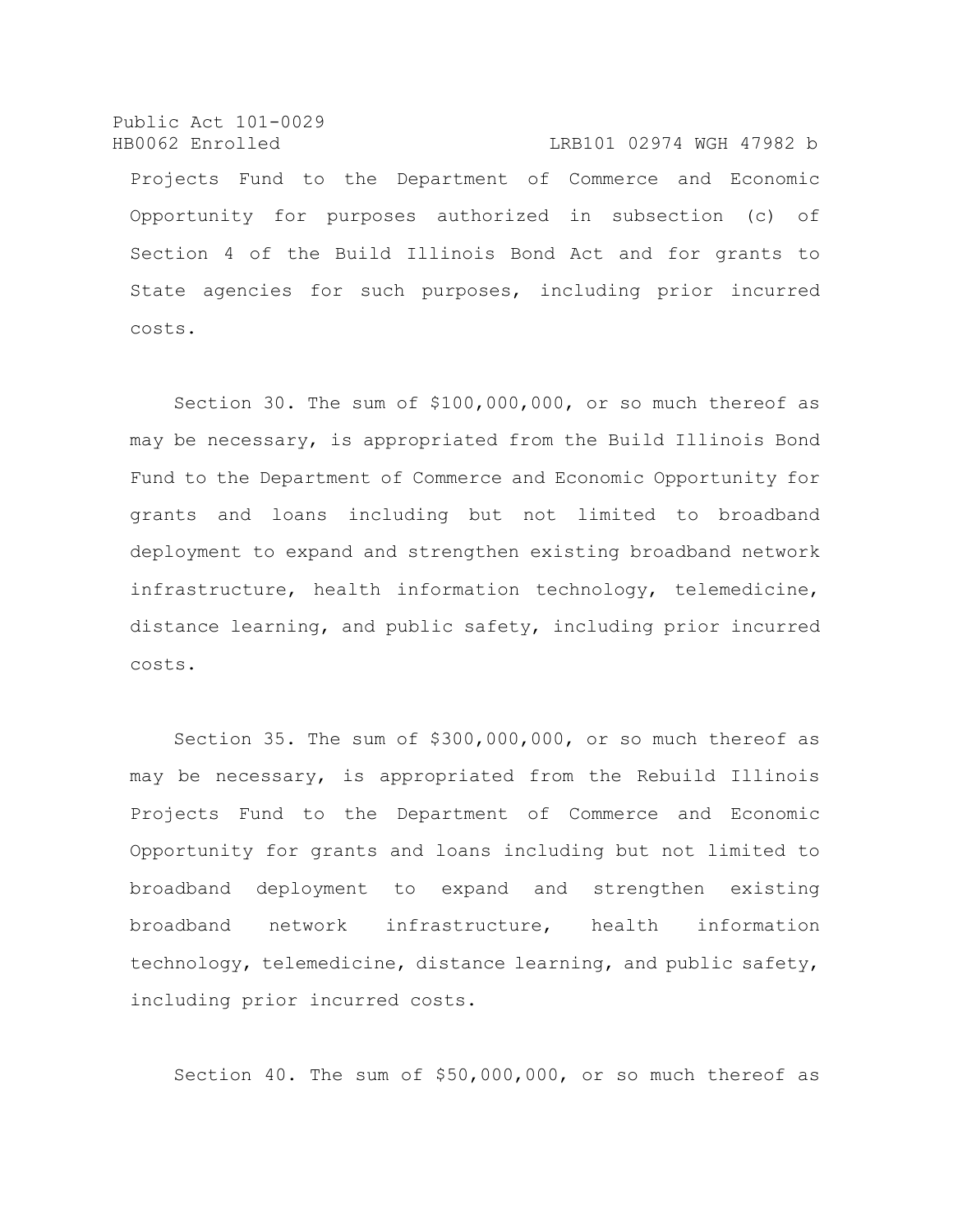may be necessary, is appropriated from the Build Illinois Bond Fund to the Department of Commerce and Economic Opportunity to provide grants, loans, and other investments to foster economic development for emerging technology enterprises to support and encourage: (i) commercialization of technology based products and services; (ii) technology transfer projects involving the promotion of new or innovative technologies; or (iii) research and development projects to respond to unique, advanced technology projects and which foster the development of Illinois' economy through the advancement of the State's economic, scientific, and technological assets, and for any other purposes authorized in subsection (b) of Section 4 of the Build Illinois Bond Act, including prior incurred costs.

Section 45. The sum of \$75,000,000, or so much thereof as may be necessary, is appropriated from the Build Illinois Bond Fund to the Department of Commerce and Economic Opportunity to provide grants for land acquisition, infrastructure, equipment and other permissible capital expenditures to businesses that will encourage new investment and the creation or retention of jobs in economically depressed areas of the State, including prior incurred costs.

Section 50. The sum of \$15,000,000, or so much thereof as may be necessary, is appropriated from the Rebuild Illinois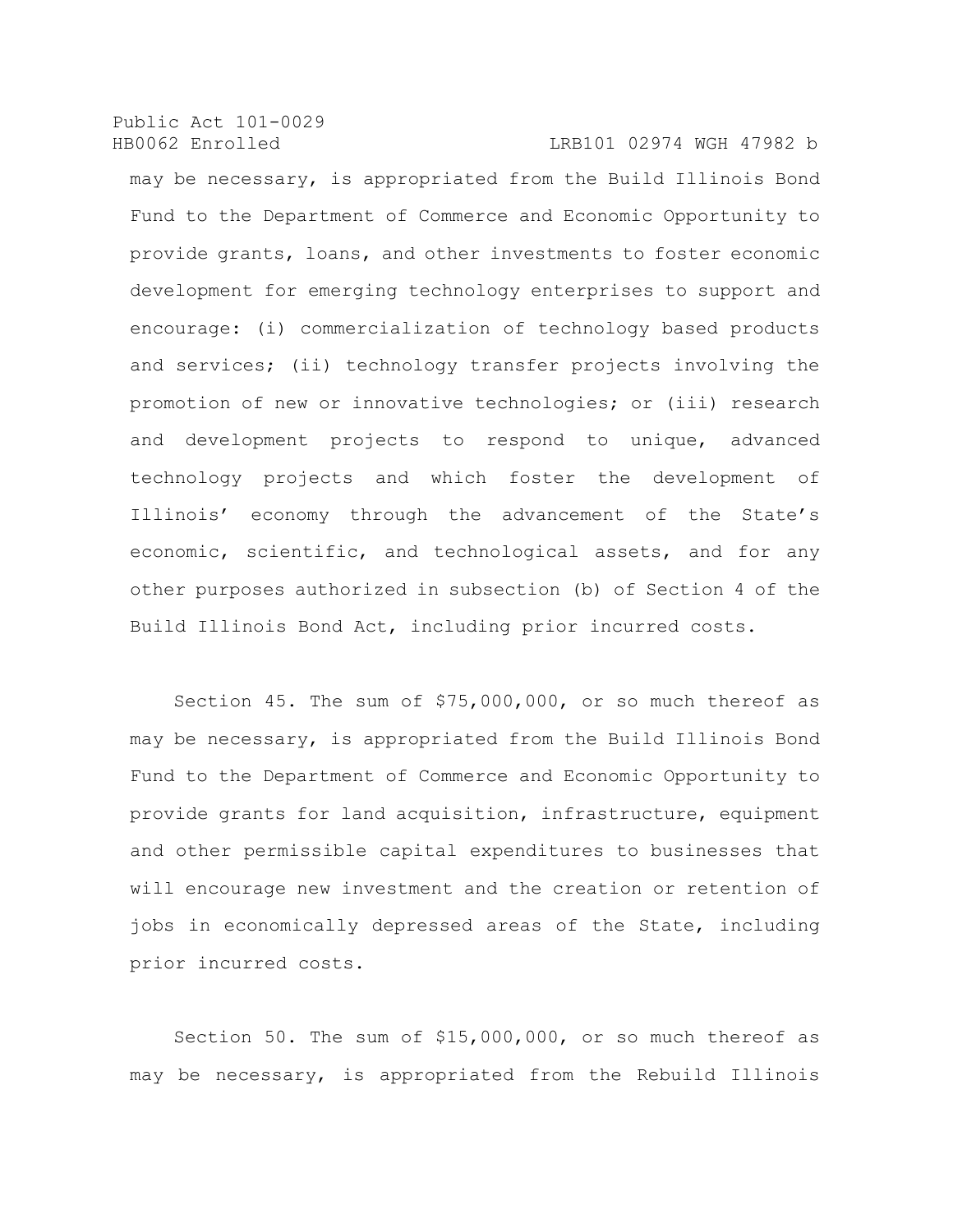Public Act 101-0029 HB0062 Enrolled LRB101 02974 WGH 47982 b Projects Fund to the Department of Commerce and Economic Opportunity for grants awarded in conjunction with the Office of Minority Economic Empowerment, including prior incurred costs.

Section 55. The sum of \$26,900,000, or so much thereof as may be necessary, is appropriated from the Rebuild Illinois Projects Fund to the Department of Commerce and Economic Opportunity for a grant to the City of Marengo for all costs associated with water and/or wastewater infrastructure improvements.

Section 60. The sum of \$15,000,000, or so much thereof as may be necessary, is appropriated from the Build Illinois Bond Fund to the Department of Commerce and Economic Opportunity for a grant to the Chicago Park District for costs associated with construction of a field house at Jackie Robinson Park.

Section 65. The sum of \$15,000,000, or so much thereof as may be necessary, is appropriated from the Rebuild Illinois Projects Fund to the Department of Commerce and Economic Opportunity for grants associated with the supporting existing human services grant program.

Section 70. The sum of \$1,000,000, or so much thereof as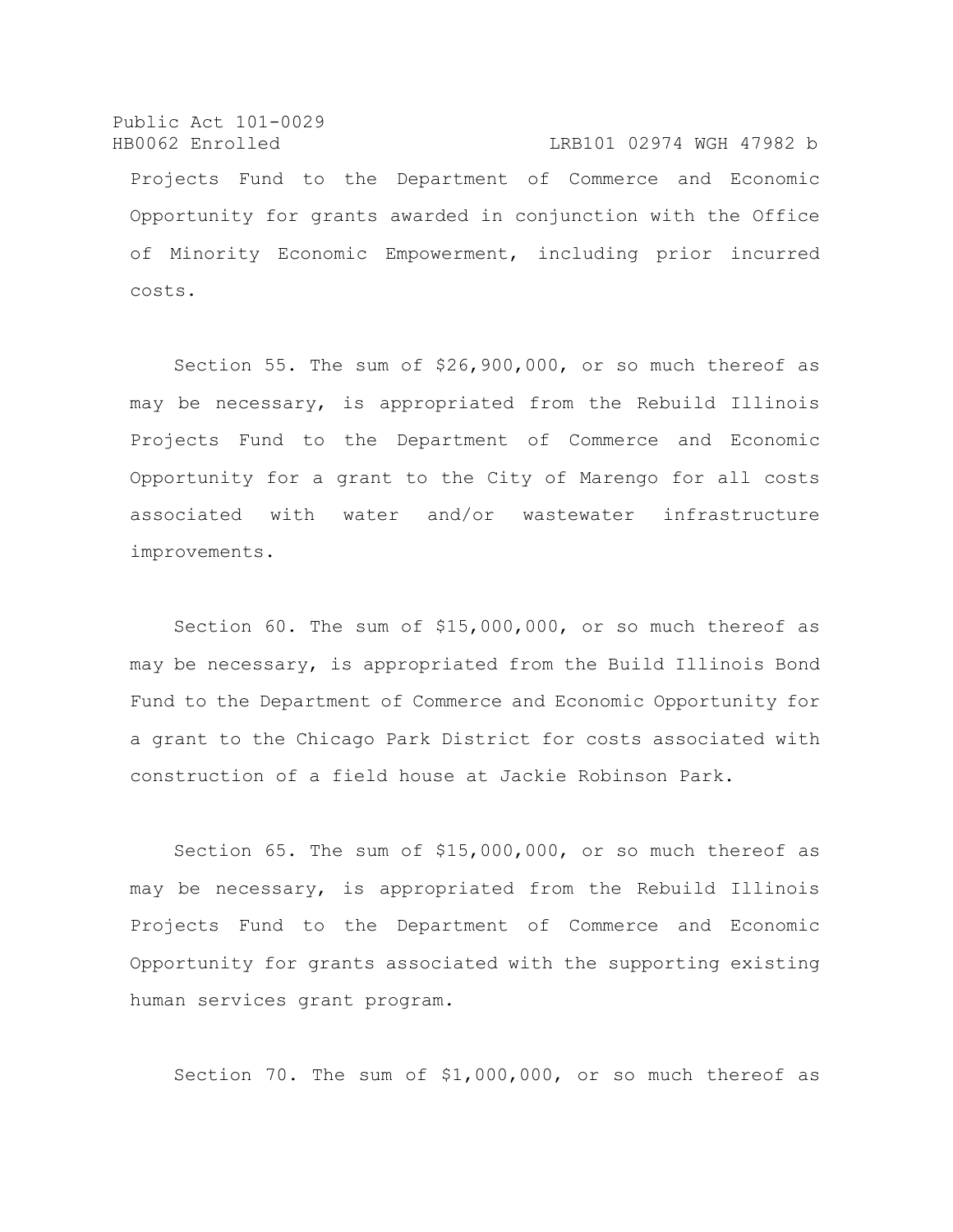Public Act 101-0029 HB0062 Enrolled LRB101 02974 WGH 47982 b may be necessary, is appropriated from the Build Illinois Bond Fund to the Department of Commerce and Economic Opportunity for a grant to Mount Sinai Hospital for costs associated with infrastructure improvements for Ogden Commons.

Section 75. The sum of \$3,300,000, or so much thereof as may be necessary, is appropriated from the Rebuild Illinois Projects Fund to the Department of Commerce and Economic Opportunity for a grant to the City of Algonquin for all costs associated with the construction of wastewater treatment facility.

Section 100. The amount of \$12,000,000, or so much thereof as may be necessary, is appropriated from Build Illinois Bond Fund to the Department of Commerce and Economic Opportunity for a grant to the Southwest Organizing Project – Chicago for costs associated with acquiring and renovating vacant buildings for affordable housing.

Section 105. The amount of \$14,000,000, or so much thereof as may be necessary, is appropriated from Build Illinois Bond Fund to the Department of Commerce and Economic Opportunity for a grant to the Rush University Medical Center for ADA accessibility improvements.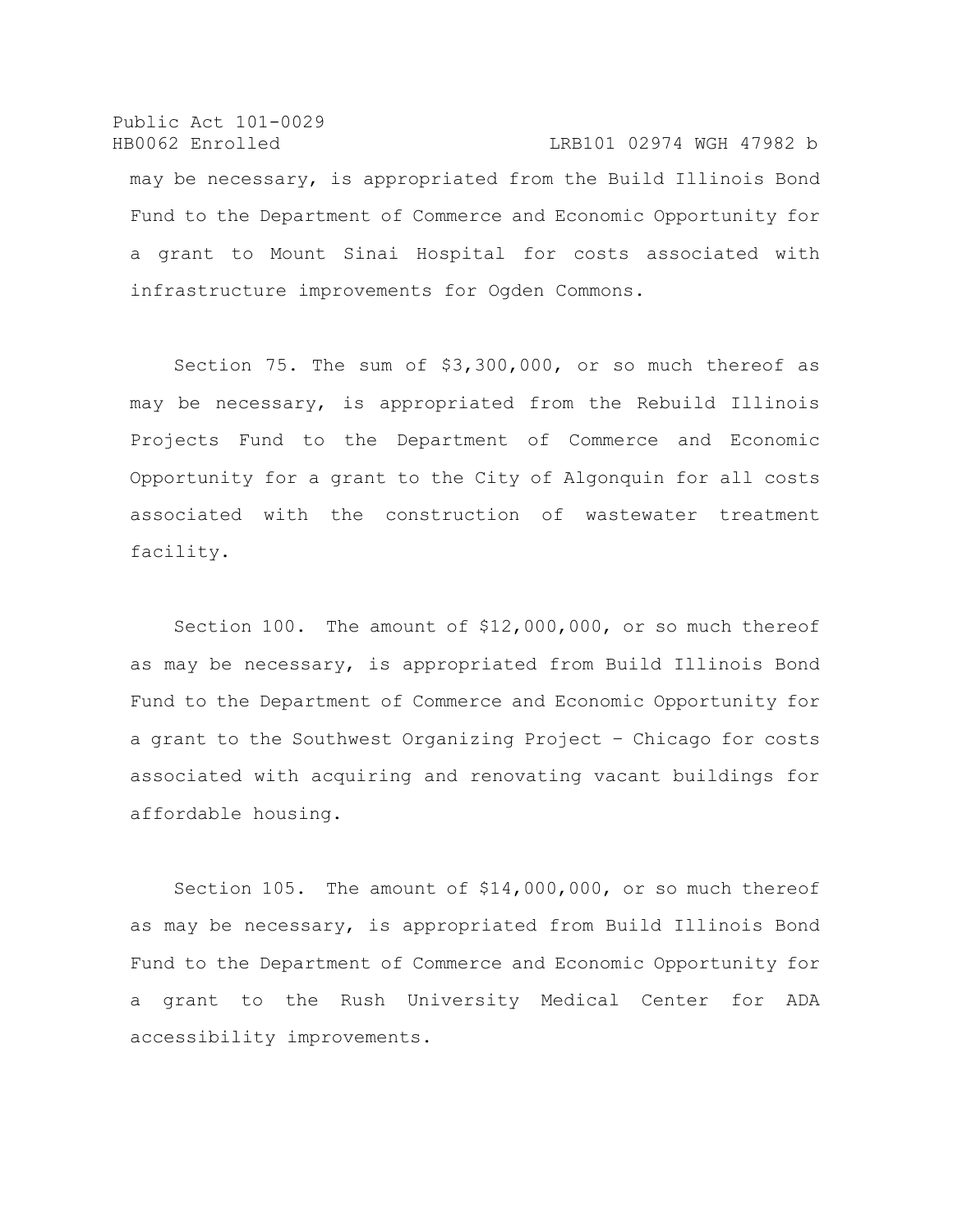Section 110. The amount of \$20,000,000, or so much thereof as may be necessary, is appropriated from the Build Illinois Bond Fund to the Department of Commerce and Economic Opportunity for a grant to the Catholic Charities of the Archdiocese of Chicago for costs associated with affordable family housing and a veteran housing campus.

Section 115. The amount of \$31,000,000, or so much thereof as may be necessary, is appropriated from Build Illinois Bond Fund to the Department of Commerce and Economic Opportunity for a grant to the Academy for Global Citizenship for capital improvements.

Section 125. The amount of \$22,000,000, or so much thereof as may be necessary, is appropriated from the Build Illinois Bond Fund to the Department of Commerce and Economic Opportunity for grants to schools for costs associated with developing trauma recovery centers.

Section 130. The amount of \$20,000,000, or so much thereof as may be necessary, is appropriated from the Build Illinois Bond Fund to the Department of Commerce and Economic Opportunity for a grant to the City of Chicago for costs associated with the construction of a new community center on the northwest side of Chicago.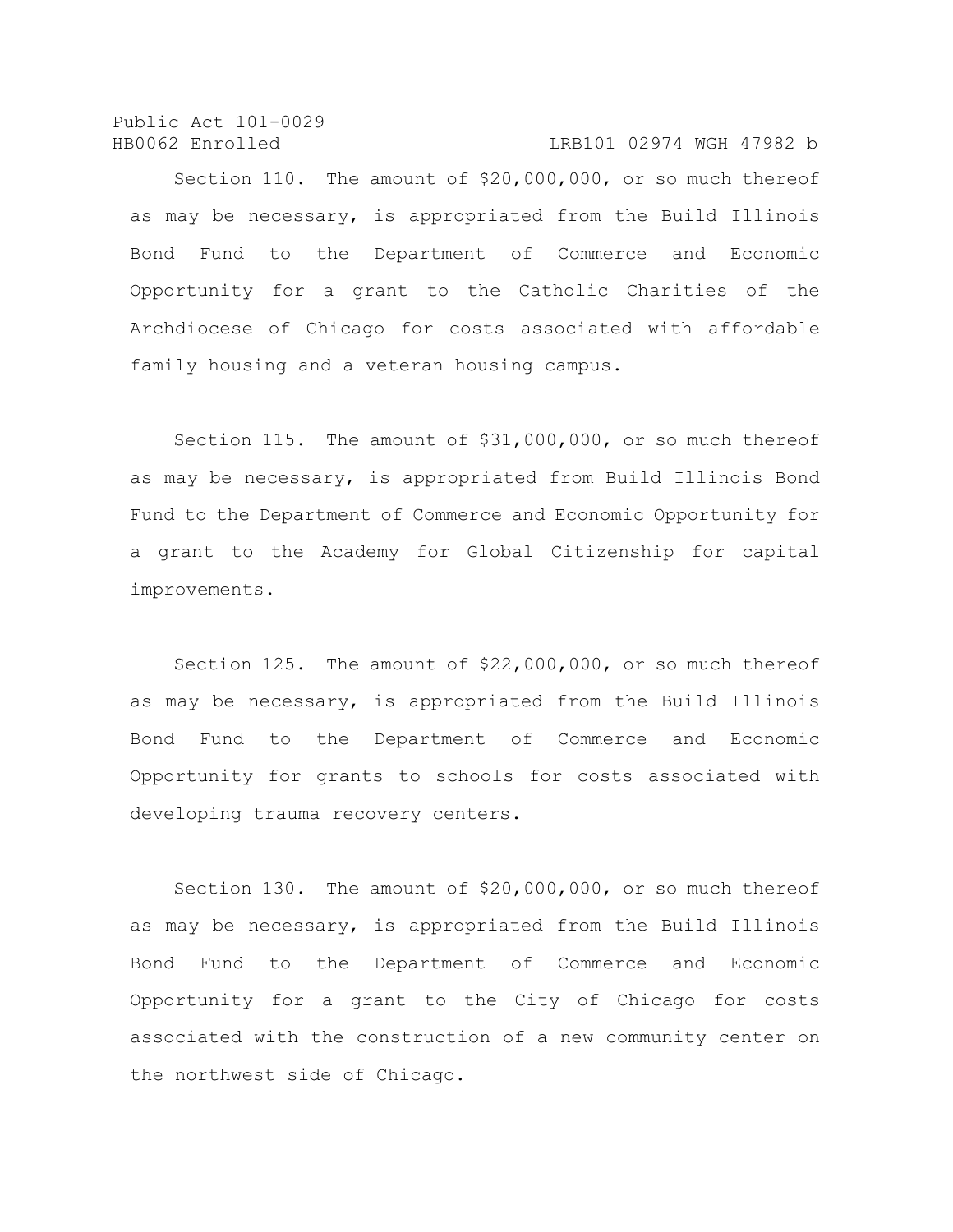Public Act 101-0029

Section 135. The amount of \$15,000,000, or so much thereof as may be necessary, is appropriated from the Build Illinois Bond Fund to the Department of Commerce and Economic Opportunity for the Howard Brown Health Center for costs associated with construction of a new facility.

Section 140. The amount of \$10,000,000, or so much thereof as may be necessary, is appropriated from the Build Illinois Bond Fund to the Department of Commerce and Economic Opportunity for the City of Chicago for costs associated with construction of a senior center.

Section 145. The amount of \$5,000,000, or so much thereof as may be necessary, is appropriated from the Build Illinois Bond Fund to the Department of Commerce and Economic Opportunity for a grant to the Illinois Institute of Technology for construction of the loop operation of the Illinois Tech Microgrid.

Section 150. The sum of \$5,000,000, or so much thereof as may be necessary, is appropriated from the Build Illinois Bond Fund to the Department of Commerce and Economic Opportunity for a grant to the Illinois Medical District Commission for capital improvements to a parcel located at 2020 W. Ogden Ave in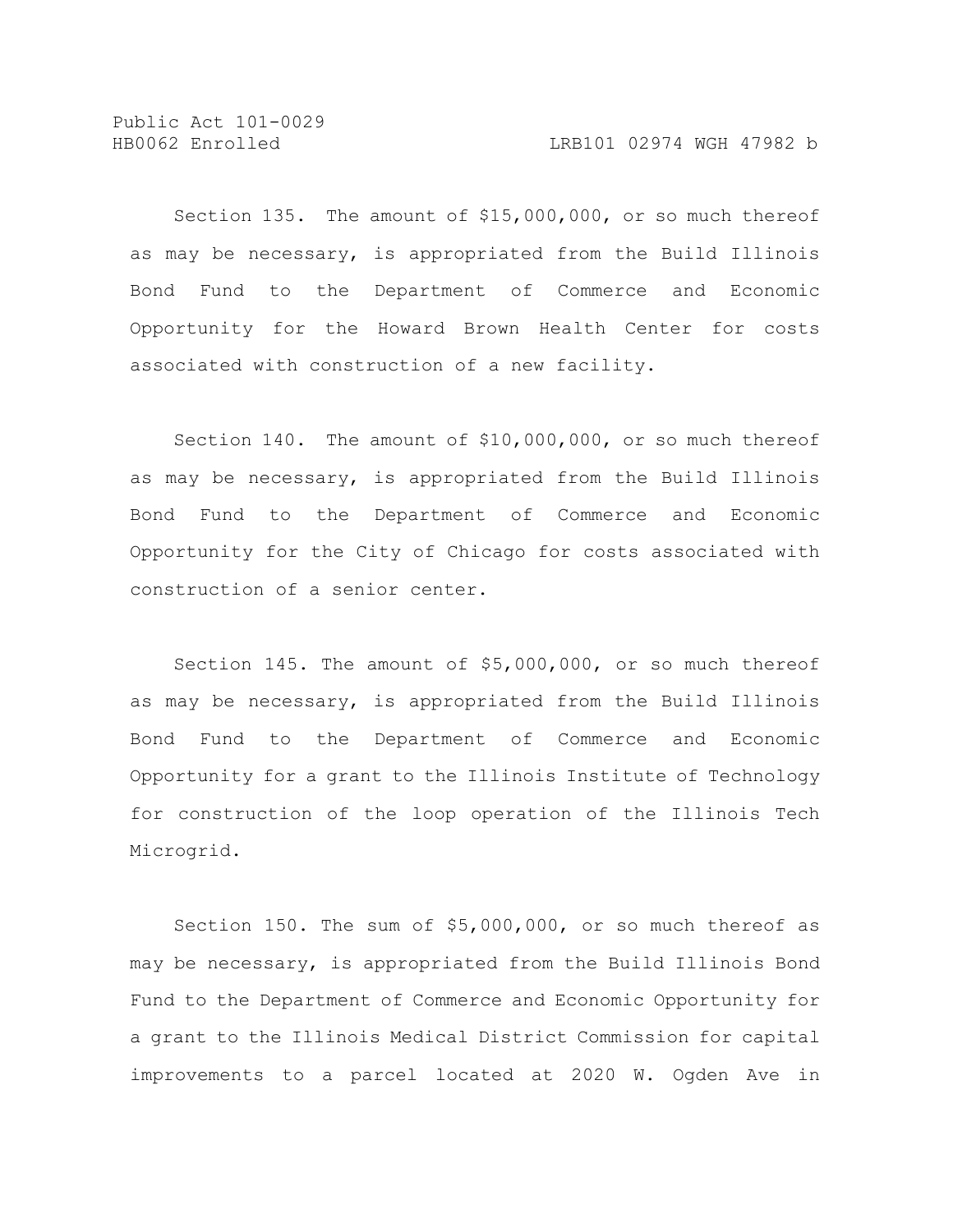Public Act 101-0029

Chicago.

Section 155. The sum of \$146,285,000, or so much thereof as may be necessary, is appropriated from the Build Illinois Bond Fund to the Department of Commerce and Economic Opportunity for grants to local governments, school districts and community based providers for costs associated with infrastructure improvements.

Section 160. The sum of \$163,400,000, or so much thereof as may be necessary, is appropriated from the Build Illinois Bond Fund to the Department of Commerce and Economic Opportunity for grants to local governments, school districts and community based providers for costs associated with infrastructure improvements.

Section 165. The sum of \$25,000,000, or so much thereof as may be necessary, is appropriated from the Illinois Works Fund to the Department of Commerce and Economic Opportunity for costs associated with Illinois Works Pre-Apprenticeship Program.

Section 170. The sum of \$250,000, or so much thereof as may be necessary, is appropriated from the Build Illinois Bond Fund to the Department of Commerce and Economic Opportunity for a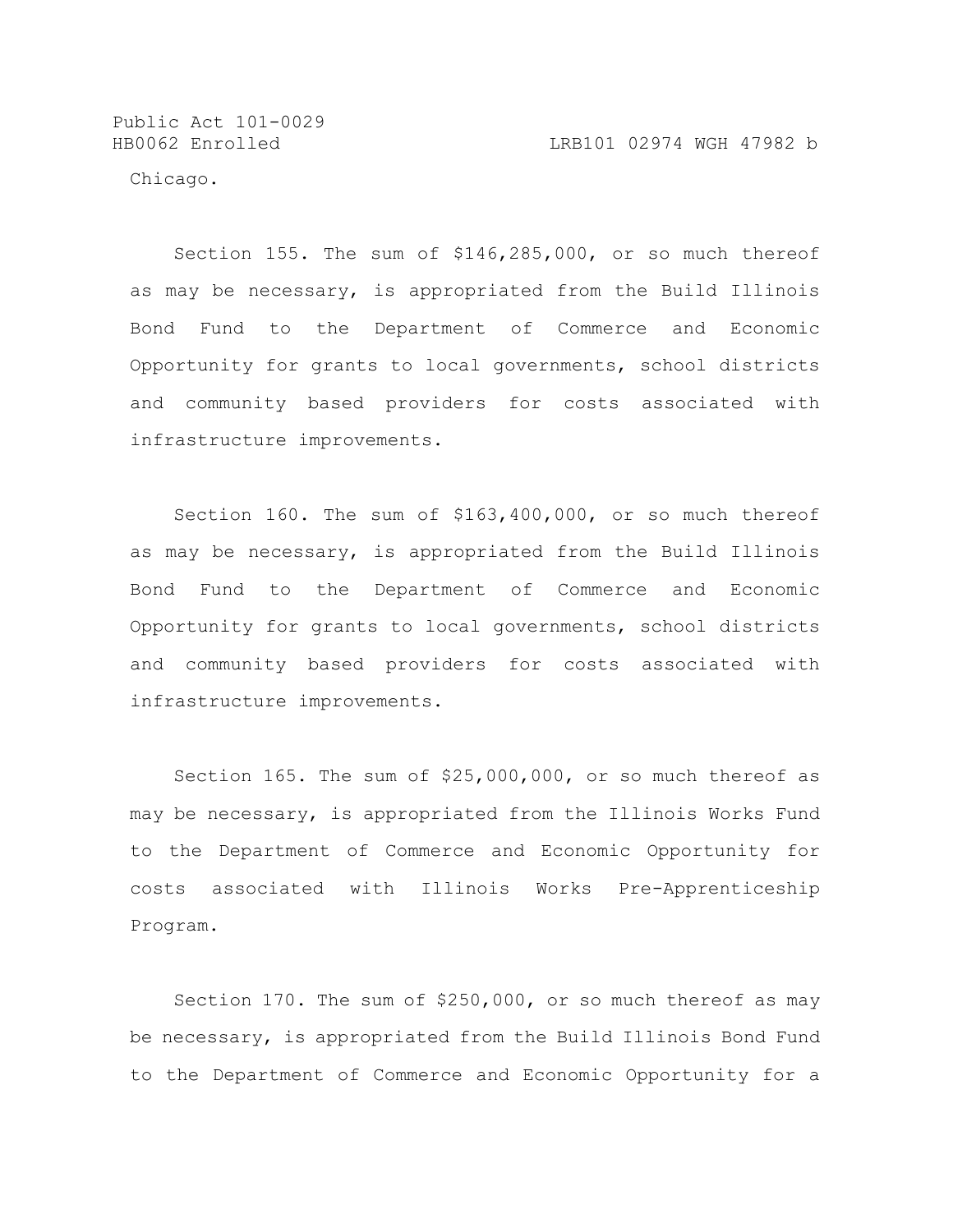Public Act 101-0029 HB0062 Enrolled LRB101 02974 WGH 47982 b grant to City of Country Club Hills for costs associated with infrastructure improvements related to recreational facilities.

Section 175. The sum of \$200,000, or so much thereof as may be necessary, is appropriated from the Build Illinois Bond Fund to the Department of Commerce and Economic Opportunity for a grant to the City of Country Club Hills For costs associated with the demolition of Windsor Estates.

Section 180. The sum of \$200,000, or so much thereof as may be necessary, is appropriated from the Build Illinois Bond Fund to the Department of Commerce and Economic Opportunity for a grant to the Village of Frankfort for costs associated with a downtown parking lot expansion, including additional parking for the Historic Downtown Area.

Section 185. The sum of \$250,000, or so much thereof as may be necessary, is appropriated from the Build Illinois Bond Fund to the Department of Commerce and Economic Opportunity for a grant to the Village of Hazel Crest for costs associated with sewer system upgrades and other infrastructure improvements.

Section 190. The sum of \$250,000, or so much thereof as may be necessary, is appropriated from the Build Illinois Bond Fund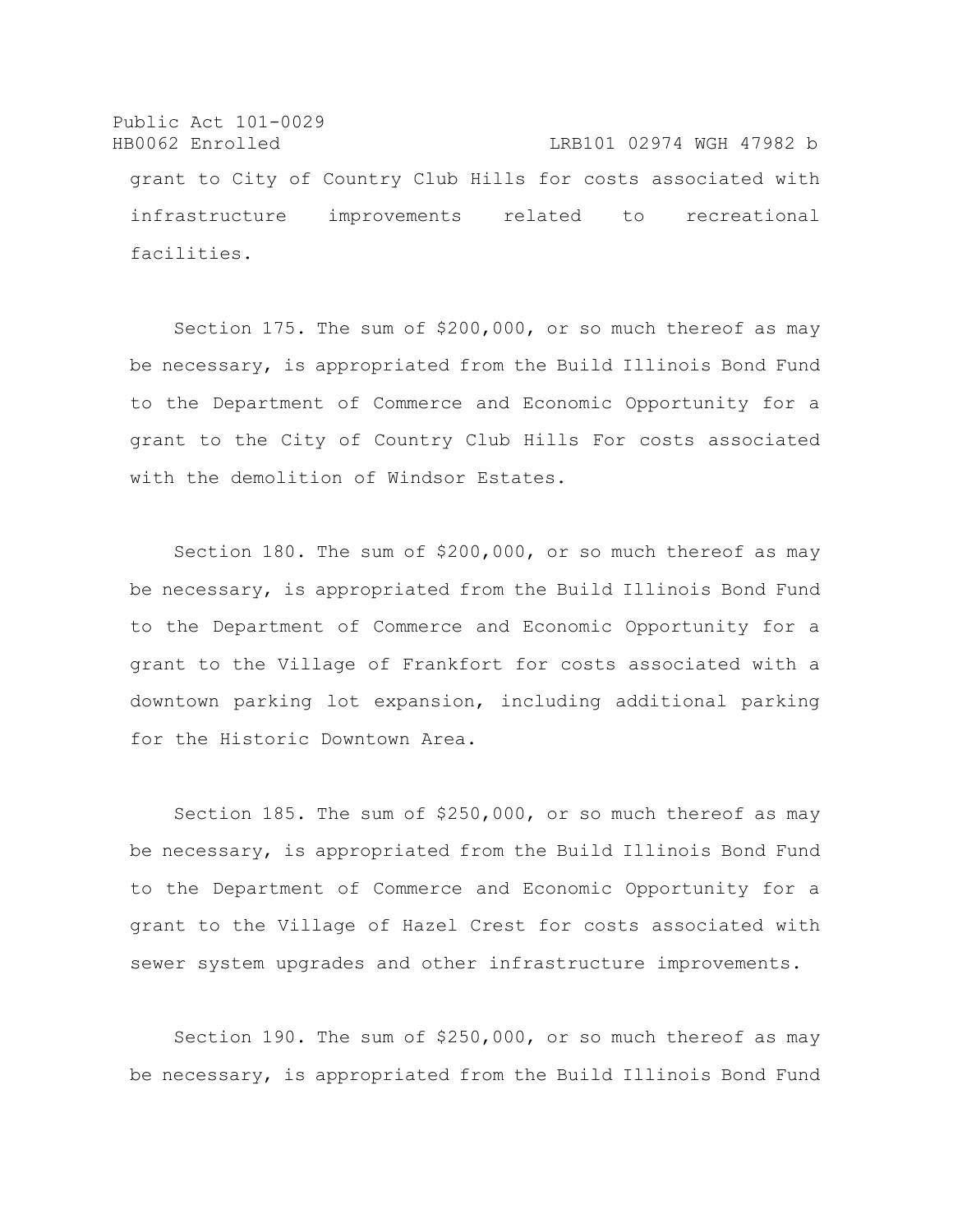Public Act 101-0029 HB0062 Enrolled LRB101 02974 WGH 47982 b to the Department of Commerce and Economic Opportunity for a grant to the Village of Hazel Crest for infrastructure costs associated with the Village of Hazel Crest Village Hall.

Section 195. The sum of \$250,000, or so much thereof as may be necessary, is appropriated from the Build Illinois Bond Fund to the Department of Commerce and Economic Opportunity for a grant to the City of Markham for costs associated with infrastructure improvements related to the I-57 and Central Park/Bremen Highway pedestrian walkway.

Section 200. The sum of \$250,000, or so much thereof as may be necessary, is appropriated from the Build Illinois Bond Fund to the Department of Commerce and Economic Opportunity for a grant to the Village of Matteson for costs associated with Phase I Engineering for Lincoln Mall.

Section 205. The sum of \$250,000, or so much thereof as may be necessary, is appropriated from the Build Illinois Bond Fund to the Department of Commerce and Economic Opportunity for a grant to the Village of Mokena for costs associated with infrastructure improvements to the sewage treatment plant.

Section 210. The sum of \$250,000, or so much thereof as may be necessary, is appropriated from the Build Illinois Bond Fund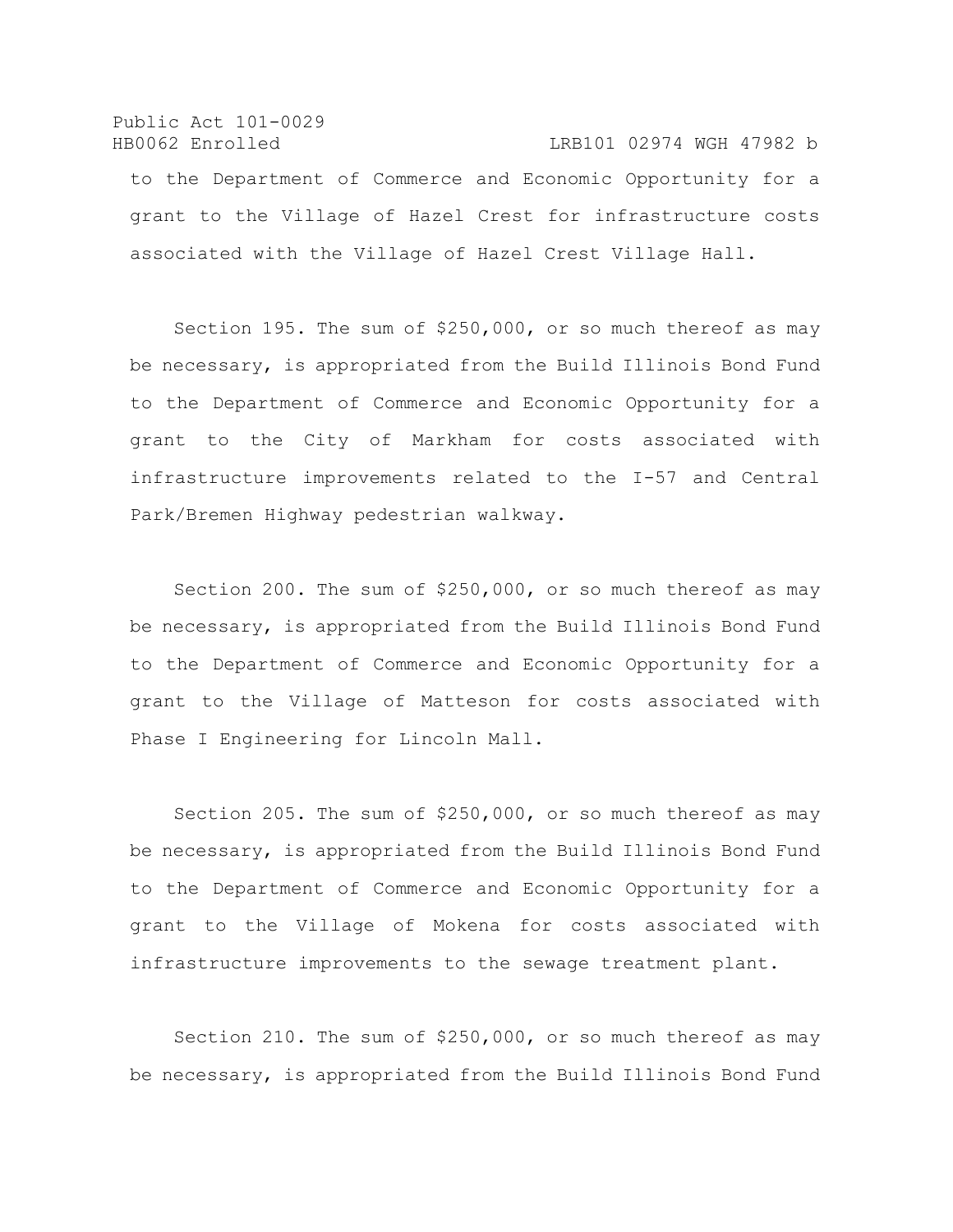# Public Act 101-0029 HB0062 Enrolled LRB101 02974 WGH 47982 b to the Department of Commerce and Economic Opportunity for a grant to the Village of New Lennox for costs associated with infrastructure improvements.

Section 215. The sum of \$4,500,000, or so much thereof as may be necessary, is appropriated from the Build Illinois Bond Fund to the Department of Commerce and Economic Opportunity for a grant to the Village of Orland Hills for costs associated with infrastructure improvements regarding the Orland Hills Recreational Center.

Section 220. The sum of \$500,000, or so much thereof as may be necessary, is appropriated from the Build Illinois Bond Fund to the Department of Commerce and Economic Opportunity for a grant to the Village of Orland Hills for costs associated with infrastructure improvements to the Orland Township Building.

Section 225. The sum of \$475,000, or so much thereof as may be necessary, is appropriated from the Build Illinois Bond Fund to the Department of Commerce and Economic Opportunity for a grant to the Village of Richton Park for costs associated with infrastructure improvements associated with the storm water management.

Section 230. The sum of \$250,000, or so much thereof as may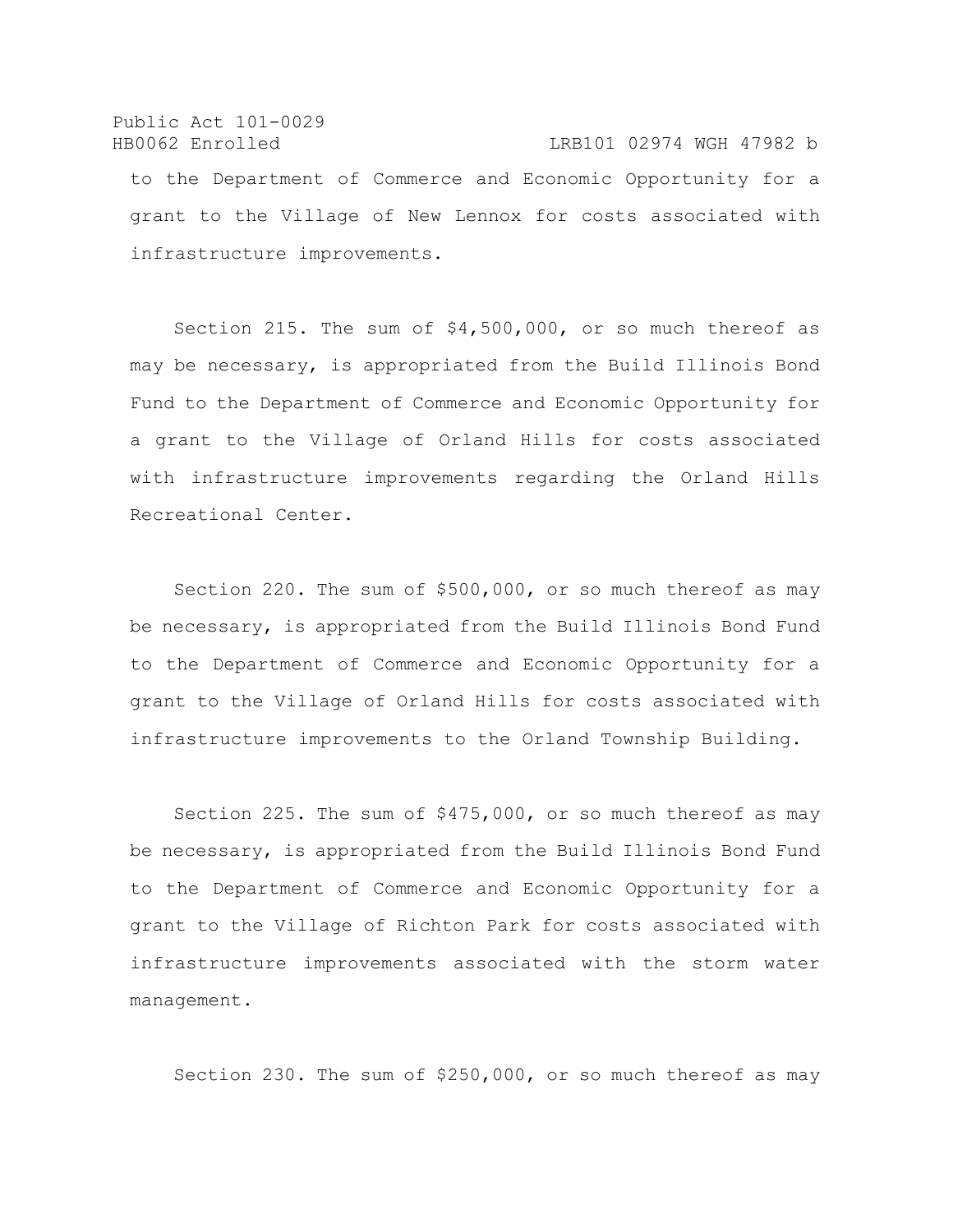Public Act 101-0029 HB0062 Enrolled LRB101 02974 WGH 47982 b be necessary, is appropriated from the Build Illinois Bond Fund to the Department of Commerce and Economic Opportunity for a grant to the Village of Tinley Park for costs associated with the street light at the intersection of 176th Avenue and 80th Avenue.

Section 235. The sum of \$250,000, or so much thereof as may be necessary, is appropriated from the Build Illinois Bond Fund to the Department of Commerce and Economic Opportunity for a grant to Easterseals Academy Tinley Park for costs associated with infrastructure improvements regarding the roof at the Easterseals Academy Tinley Park School.

Section 240. The sum of \$250,000, or so much thereof as may be necessary, is appropriated from the Build Illinois Bond Fund to the Department of Commerce and Economic Opportunity for a grant to the Community Services Foundation, Inc. for costs associated with infrastructure improvements to the Community Services Foundation, Inc. facility in Orland Park.

Section 245. The sum of \$250,000, or so much thereof as may be necessary, is appropriated from the Build Illinois Bond Fund to the Department of Commerce and Economic Opportunity for a grant to Post #311 of the Veterans of Foreign Wars for costs associated with infrastructure improvements to the Veterans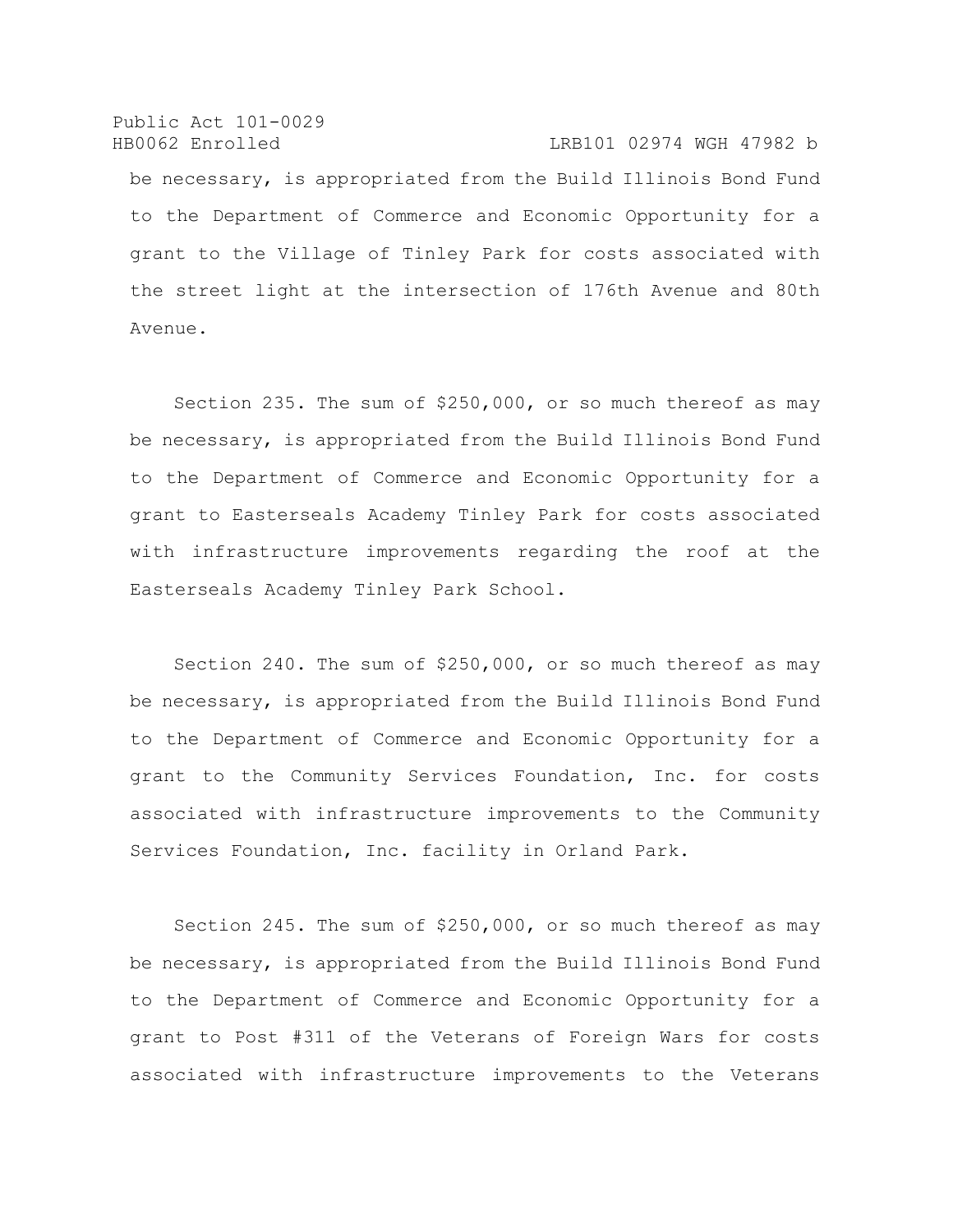Public Act 101-0029

Hall.

Section 250. The sum of \$250,000, or so much thereof as may be necessary, is appropriated from the Build Illinois Bond Fund to the Department of Commerce and Economic Opportunity for a grant to Together We Cope for costs associated with infrastructure improvements to the Together We Cope facility in Tinley Park.

Section 255. The sum of \$50,000, or so much thereof as may be necessary, is appropriated from the Build Illinois Bond Fund to the Department of Commerce and Economic Opportunity for a grant to the Link Option Center for costs associated with infrastructure improvements to the Olympia Fields & South Holland facility.

Section 260. The sum of \$50,000, or so much thereof as may be necessary, is appropriated from the Build Illinois Bond Fund to the Department of Commerce and Economic Opportunity for a grant to Trinity Services for costs associated with infrastructure improvements to the Trinity Services facility in New Lenox.

Section 265. The sum of \$25,000, or so much thereof as may be necessary, is appropriated from the Build Illinois Bond Fund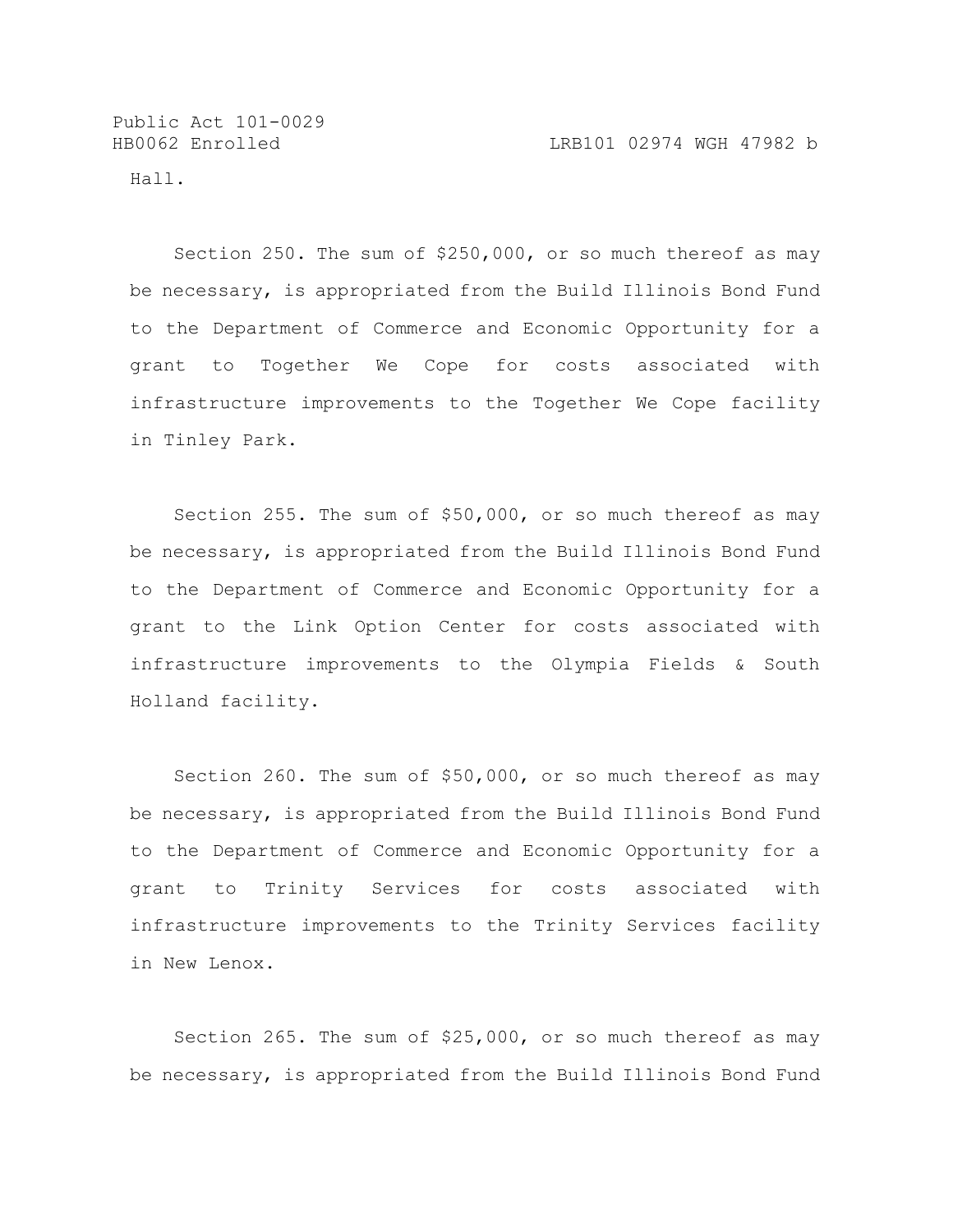Public Act 101-0029 HB0062 Enrolled LRB101 02974 WGH 47982 b to the Department of Commerce and Economic Opportunity for a grant to the Will County States Attorney's Office for costs associated with infrastructure improvements to the Will County Child Advocacy Center.

Section 270. The sum of \$1,615,000, or so much thereof as may be necessary, is appropriated from the Build Illinois Bond Fund to the Department of Commerce and Economic Opportunity for a grant to the Village of Orland Hills for costs associated with infrastructure improvements.

Section 275. The sum of \$3,500,000 or so much thereof as may be necessary, is appropriated from the Build Illinois Bond Fund for a grant to Rosalind Franklin University for costs associated with campus infrastructure improvements and other capital improvements.

Section 280. The sum of \$3,000,000 or so much thereof as may be necessary, is appropriated from the Build Illinois Bond Fund for a grant to the Chinese Mutual Aid Associations for costs associated with infrastructure improvements to the Pan Asian American Center.

Section 285. No contract shall be entered into or obligation incurred or any expenditure made from any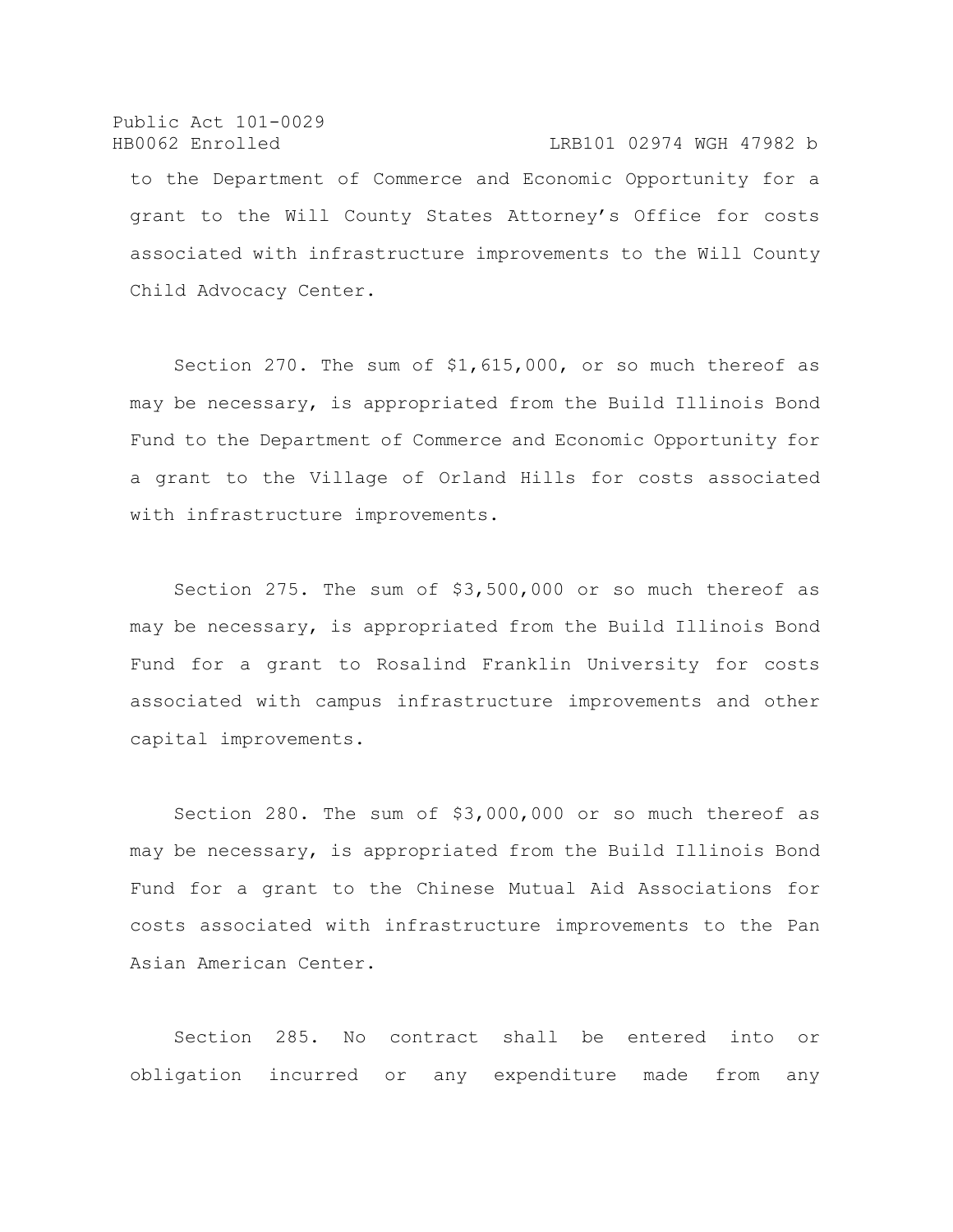Public Act 101-0029 HB0062 Enrolled LRB101 02974 WGH 47982 b appropriation herein made in this Article until after the purpose and amounts have been approved in writing by the Governor.

## ARTICLE 3

## DEPARTMENT OF NATURAL RESOURCES

Section 5. The sum of \$10,000,000, or so much thereof as may be necessary, is appropriated from the Natural Areas Acquisition Fund to the Department of Natural Resources for the acquisition, preservation and stewardship of natural areas, including habitats for endangered and threatened species, high quality natural communities, wetlands and other areas with unique or unusual natural heritage qualities.

Section 10. The sum of \$23,000,000, or so much thereof as may be necessary, is appropriated from the Open Space Lands Acquisition and Development Fund to the Department of Natural Resources for expenses connected with and to make grants to local governments as provided in the "Open Space Lands Acquisition and Development Act".

Section 15. The amount of \$1,500,000, or so much thereof as may be necessary, is appropriated from the Park and Conservation Fund to the Department of Natural Resources for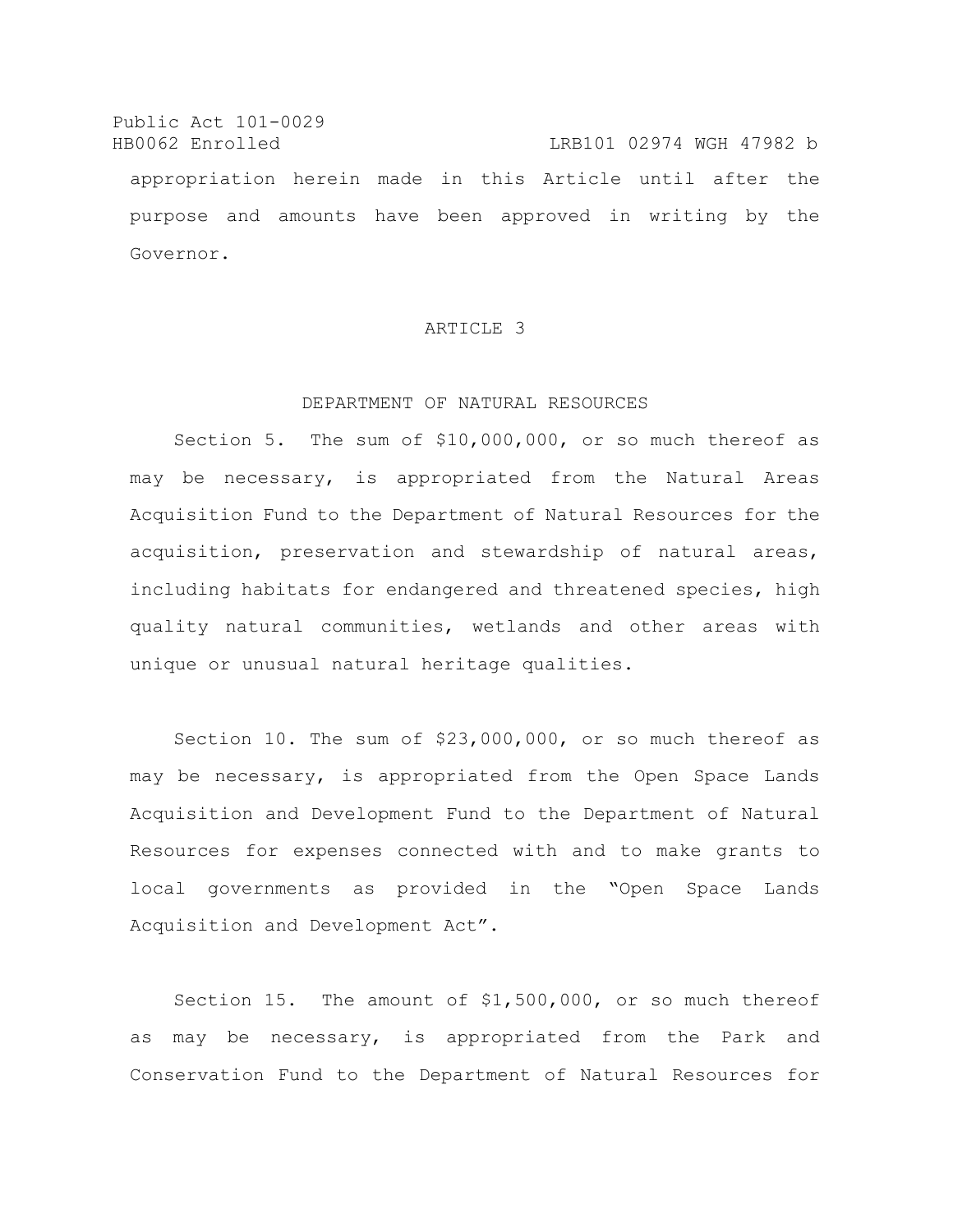Public Act 101-0029 HB0062 Enrolled LRB101 02974 WGH 47982 b costs associated with the acquisition, design, and construction of a bicycle trail in Calumet Township.

## ARTICLE 4

#### DEPARTMENT OF NATURAL RESOURSES

Section 5. The sum of \$10,000,000, or so much thereof as may be necessary, is appropriated from the Capital Development Fund to the Department of Natural Resources for implementation of flood hazard mitigation plans, cost sharing to acquire flood prone lands, buildings, and structures, acquisition of flood prone lands, buildings, and structures, costs associated with the acquisition and preparing of sites for open space use, and to acquire mitigation sites associated with flood control projects, in cooperation with federal agencies, state agencies, and units of local government.

Section 10. The sum of \$19,842,000, or so much thereof as may be necessary, is appropriated from the Capital Development Fund to the Department of Natural Resources for expenditure by the Office of Water Resources for improvements needed at publicly-owned dams for upgrading and rehabilitation of dams, spillways and supporting facilities, including dam removals and the required geotechnical investigations, preparation of plans and specifications, and the construction of the proposed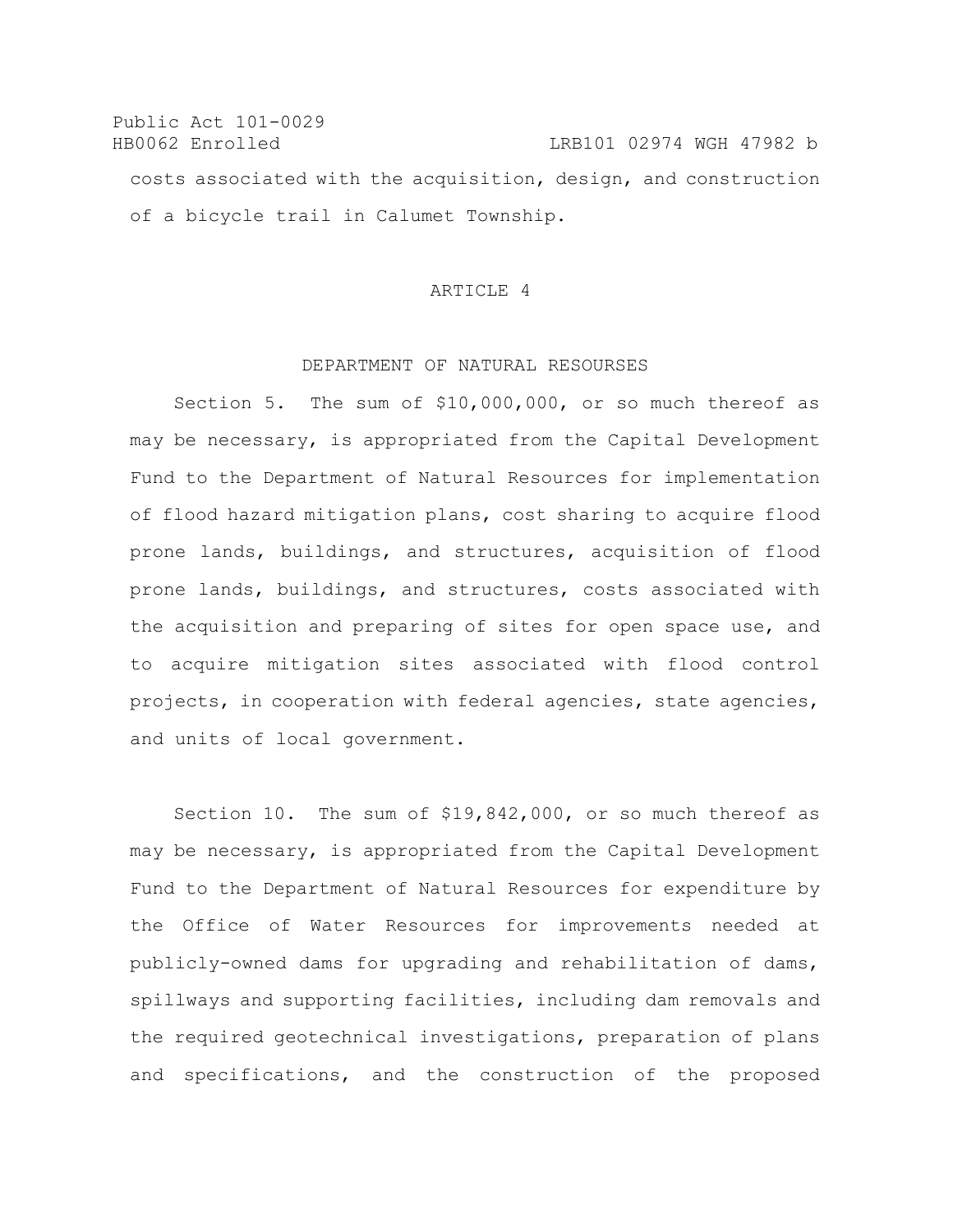Public Act 101-0029 HB0062 Enrolled LRB101 02974 WGH 47982 b rehabilitation to ensure reduced risk of injury to the public, and for needed repairs and improvements on and to waterways and infrastructure.

Section 15. The sum of \$21,400,000, or so much thereof as may be necessary, is appropriated from the Capital Development Fund to the Department of Natural Resources for expenditure by the Office of Water Resources for water development projects at the approximate cost set forth below: Edgar Lake Pump Station - Randolph County - For costs associated with the rehabilitation of the existing Kaskaskia River pump station ...................................2,700,000 Spring and Hickory Creek Channel improvements - Will County – For costs associated with implementation of the next phase of the Hickory/Spring Creeks flood control project in cooperation with the City of Joliet ...........5,100,000 Town Branch Jacksonville – Morgan County

– For costs associated with the flood damage reduction project along Town Branch in the City of Jacksonville  $\ldots \ldots \ldots \ldots \ldots \ldots \ldots$ .2,500,000 Village of Kingston Flood Control Project - DeKalb County – For costs associated with the flood damage reduction project along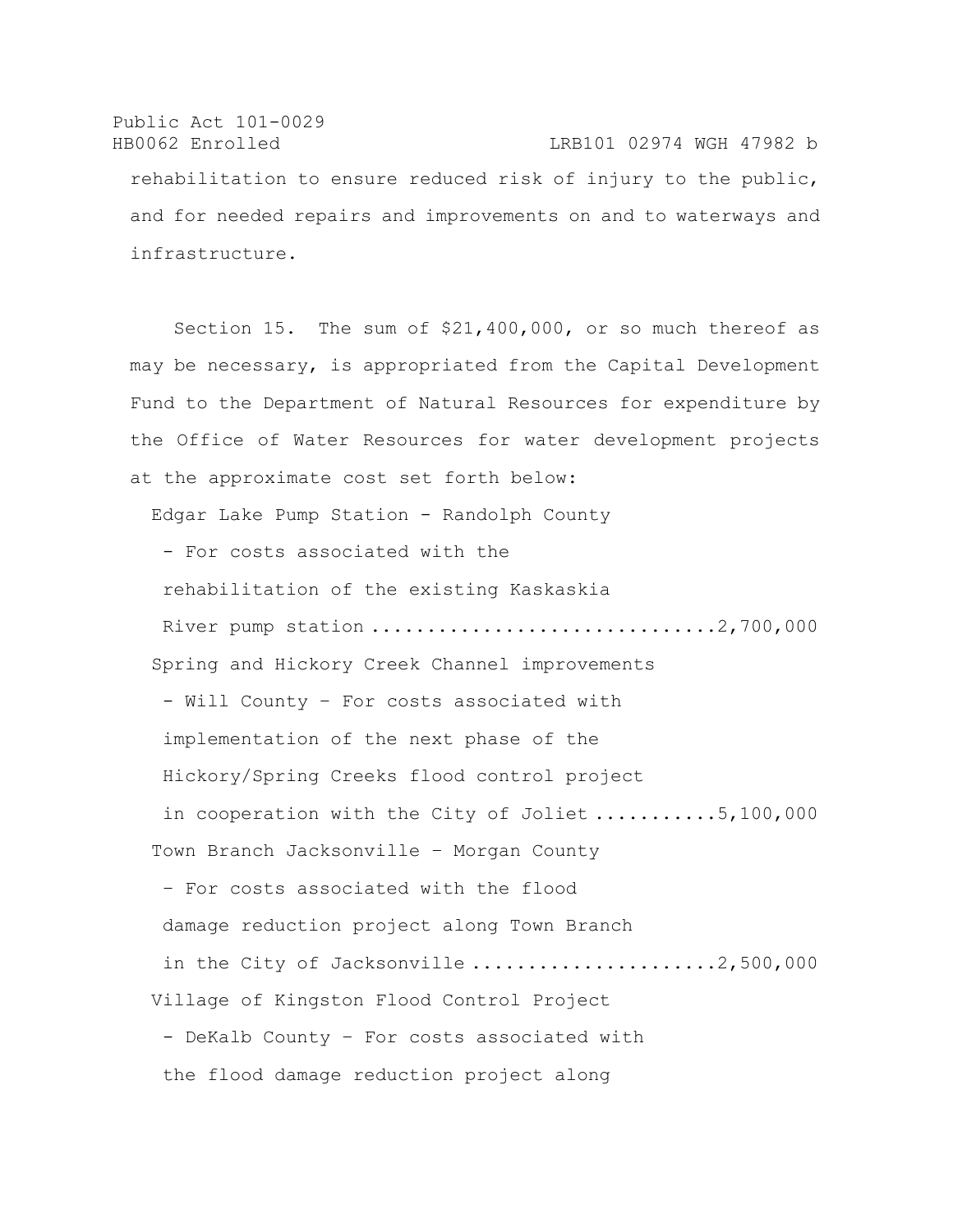Public Act 101-0029 HB0062 Enrolled LRB101 02974 WGH 47982 b an unnamed tributary of the Kishwaukee River in the Village of Kingston  $\ldots \ldots \ldots \ldots \ldots \ldots \ldots \ldots \ldots$ .500,000 Trinski Island Fox Chain O'Lakes - Lake and McHenry Counties – For costs associated with implementation of the comprehensive Dredging and Disposal Plan, including construction of the Trinski Island dredge disposal unit, in cooperation with the Fox Waterway Management Agency ..................1,700,000 East Dubuque Flood Control Project – Jo Daviess County – For costs associated with a flood control project in the City of East Dubuque .............................4,200,000 Palatine Road Closure Structure – Cook County – For costs associated with Levee 37 compliance requirements along the Des Plaines River ................................500,000 Stratton Lock and Dam – McHenry County – For costs associated with renovation and reconstruction of the Stratton Lock and Dam on the Fox River for navigation and water level control within the Fox Chain O'Lakes ..................................4,200,000 Total \$21,400,000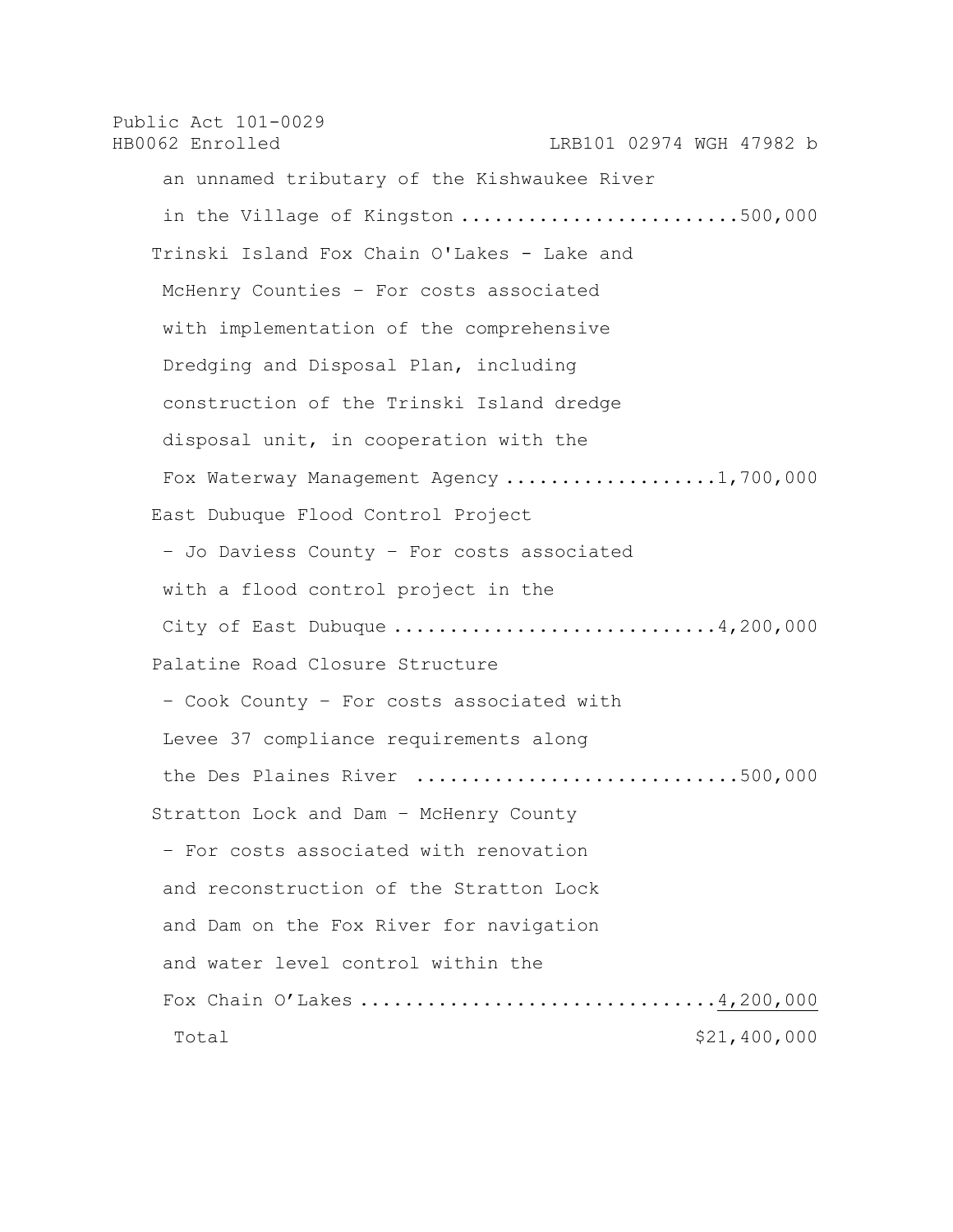Section 20. The sum of \$22,900,000, or so much thereof as may be necessary, is appropriated from the Capital Development Fund to the Department of Natural Resources for planning, design and construction of ecosystem rehabilitation, habitat restoration and associated development in cooperation with the U.S. Army Corps of Engineers.

Section 25. The sum of \$20,000,000, or so much thereof as may be necessary, is appropriated from the Capital Development Fund to the Department of Natural Resources for the non-federal cost share of a Conservation Reserve Enhancement Program to establish long-term contracts and permanent conservation easements in Illinois; to fund cost-share assistance to landowners to encourage approved conservation practices in environmentally sensitive and highly erodible areas of Illinois; and to fund the monitoring of long term improvements of these conservation practices as required in the Memorandum of Agreement between the State of Illinois and the United States Department of Agriculture.

Section 30. The sum of \$25,000,000, or so much thereof as may be necessary, is appropriated from the Capital Development Fund to the Department of Natural Resources for the Open Land Trust Program.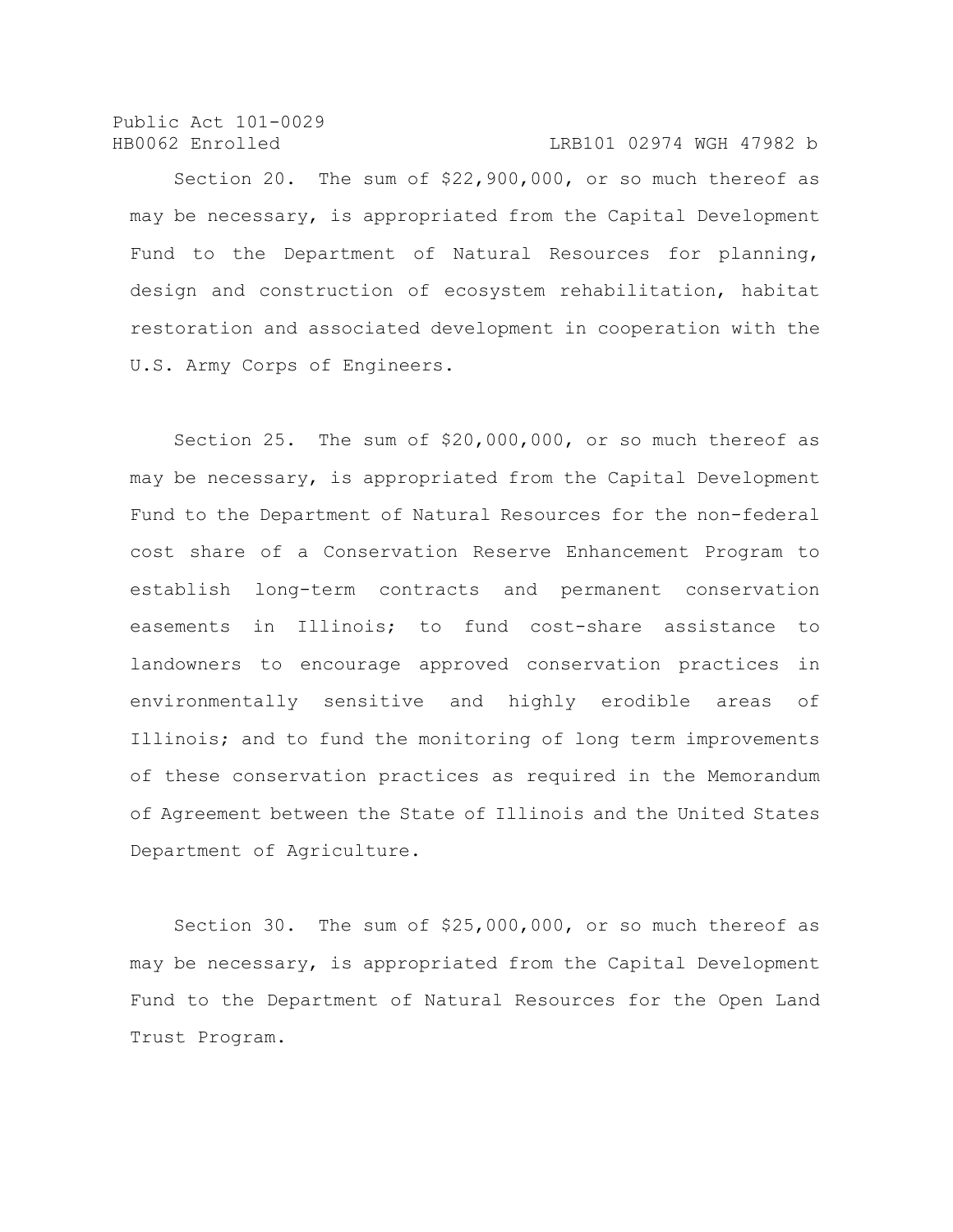Section 35. The sum of \$2,500,000, or so much thereof as may be necessary, is appropriated from the Capital Development Fund to the Department of Natural Resources for non-federal cost sharing participation with the US Army Corps of Engineers' barrier project near the Brandon Road Lock and Dam site in Will County.

Section 40. The sum of \$50,000,000, or so much thereof as may be necessary, is appropriated from the Build Illinois Bond Fund to the Department of Natural Resources for capital grants to parks or recreational units for improvements.

Section 45. The sum of \$40,000,000, or so much thereof as may be necessary, is appropriated from the Rebuild Illinois Projects Fund to the Department of Natural Resources for remediation expenditures and grants associated with the plugging of abandoned or leaking oil, gas and injection wells to ensure reduced risk of ground and surface water contamination and protect public safety.

Section 50. The sum of \$50,000,000, or so much thereof as may be necessary, is appropriated from the Capital Development Fund to the Department of Natural Resources for capital grants to public museums for permanent improvement.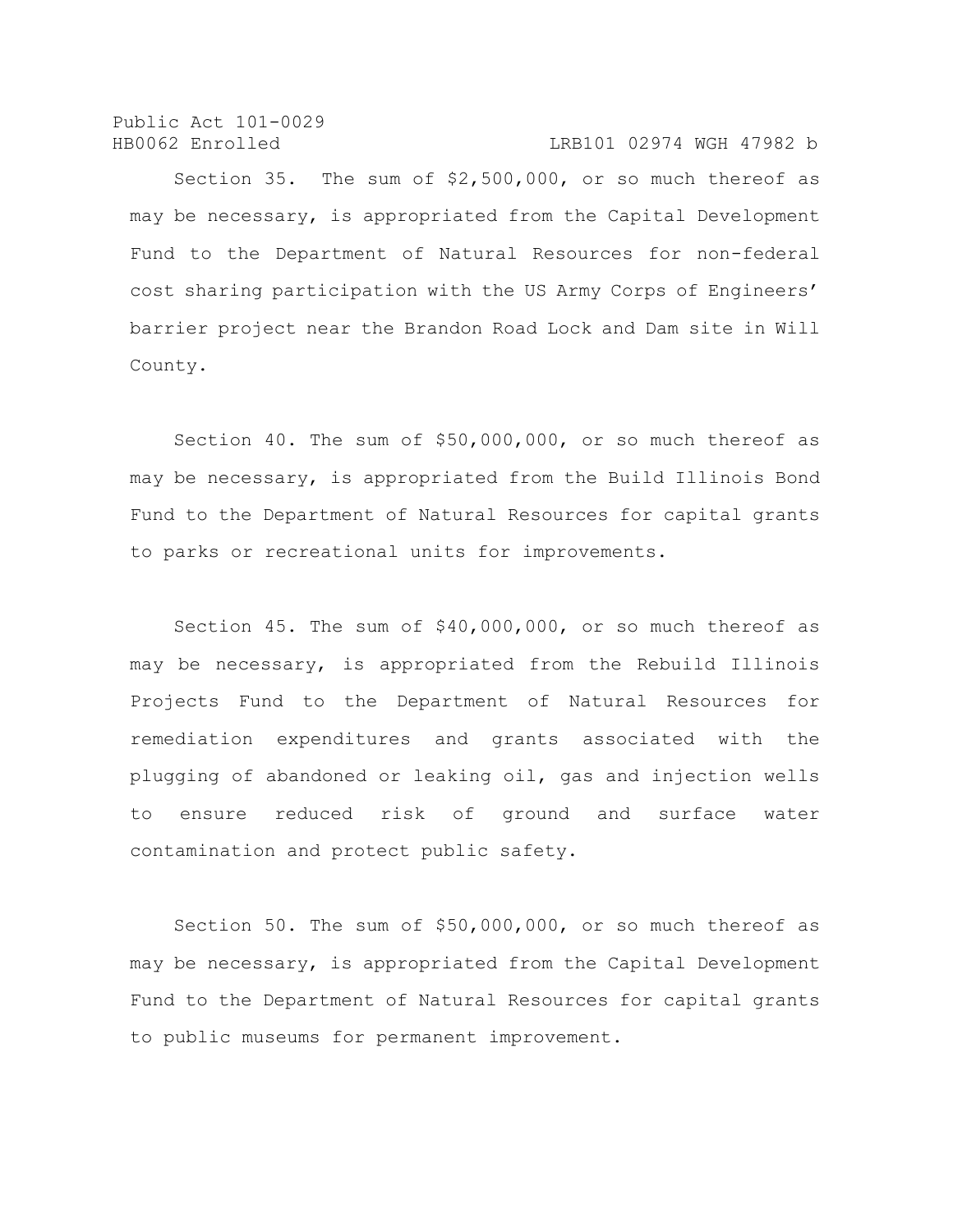Public Act 101-0029

HB0062 Enrolled LRB101 02974 WGH 47982 b Section 60. No contract shall be entered into or obligation incurred or any expenditure made from any appropriation herein made in this Article until after the purpose and amounts have been approved in writing by the Governor.

#### ARTICLE 5

### DEPARTMENT OF TRANSPORTATION

#### PERMANENT IMPROVEMENTS

Section 5. The sum of \$72,000,000, or so much thereof as may be necessary, is appropriated from the Road Fund to the Department of Transportation for Permanent Improvements to Illinois Department of Transportation facilities, including but not limited to the purchase of land, construction, repair, alterations and improvements to maintenance and traffic facilities, district and central headquarters facilities, storage facilities, grounds, parking areas and facilities, fencing and underground drainage, including plans, specifications, utilities and fixed equipment installed and all costs and charges incident to the completion thereof at various locations.

## CONSTRUCTION AND LAND ACQUISTION

Section 40. The sum of \$1,794,200,000, or so much thereof as may be necessary, is appropriated from the Road Fund to the Department of Transportation for preliminary engineering and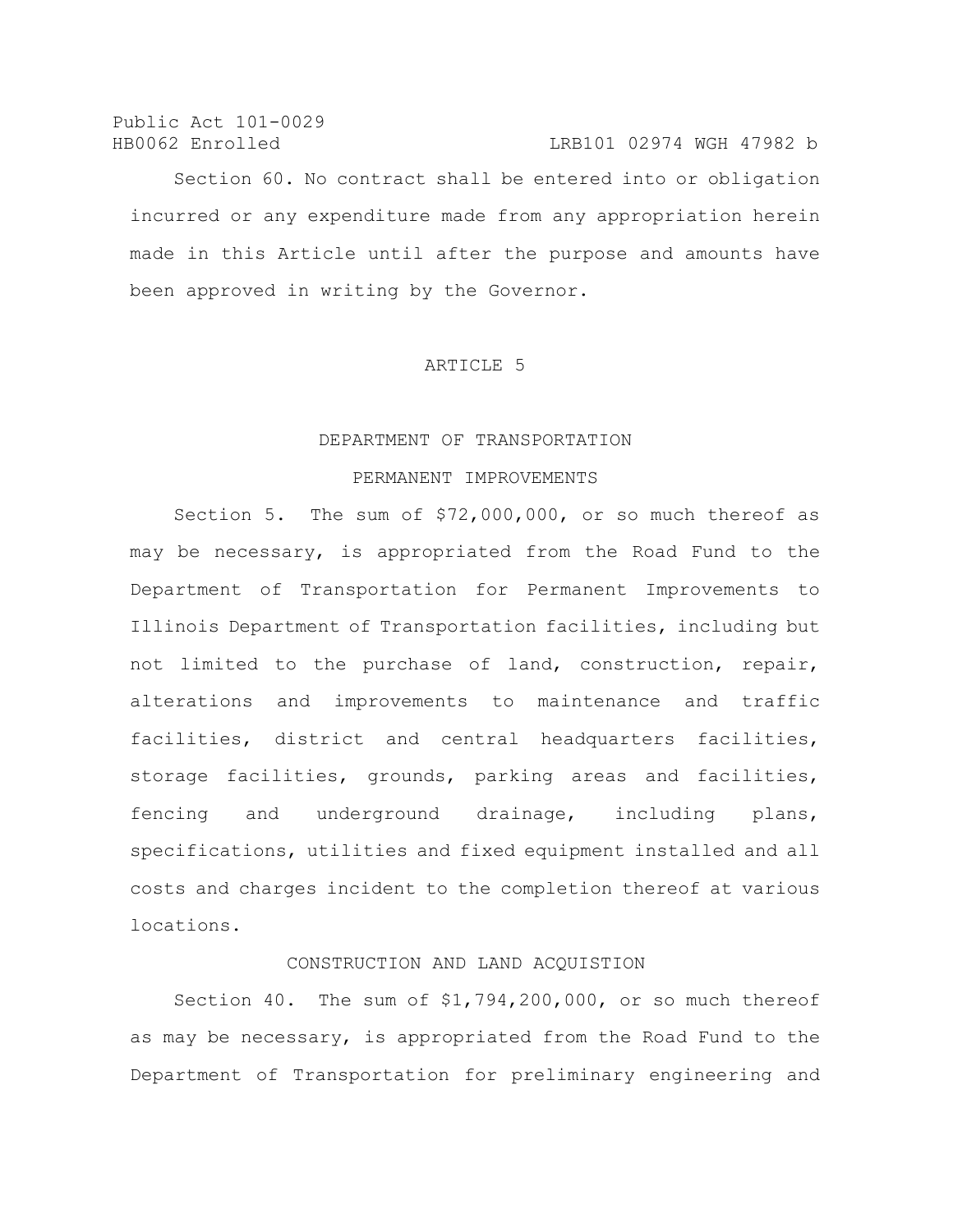construction engineering and contract costs of construction, including reconstruction, extension and improvement of state highways, arterial highways, roads, access areas, roadside shelters, rest areas, fringe parking facilities and sanitary facilities, and such other purposes as provided by the "Illinois Highway Code"; for purposes allowed or required by Title 23 of the U.S. Code; for bikeways as provided by Public Act 78-850; for land acquisition and signboard removal and control, junkyard removal and control and preservation of natural beauty; and for capital improvements which directly facilitate an effective vehicle weight enforcement program, such as scales (fixed and portable), scale pits and scale installations and scale houses, in accordance with applicable laws and regulations for the state portion of the Road Improvement Program.

Section 45. The sum of \$3,563,486,000, or so much thereof as may be necessary, is appropriated from the State Construction Account Fund to the Department of Transportation for preliminary engineering and construction engineering and contract costs of construction, including reconstruction, extension and improvement of State highways, arterial highways, roads, access areas, roadside shelters, rest areas fringe parking facilities and sanitary facilities and such other purposes as provided by the "Illinois Highway Code"; for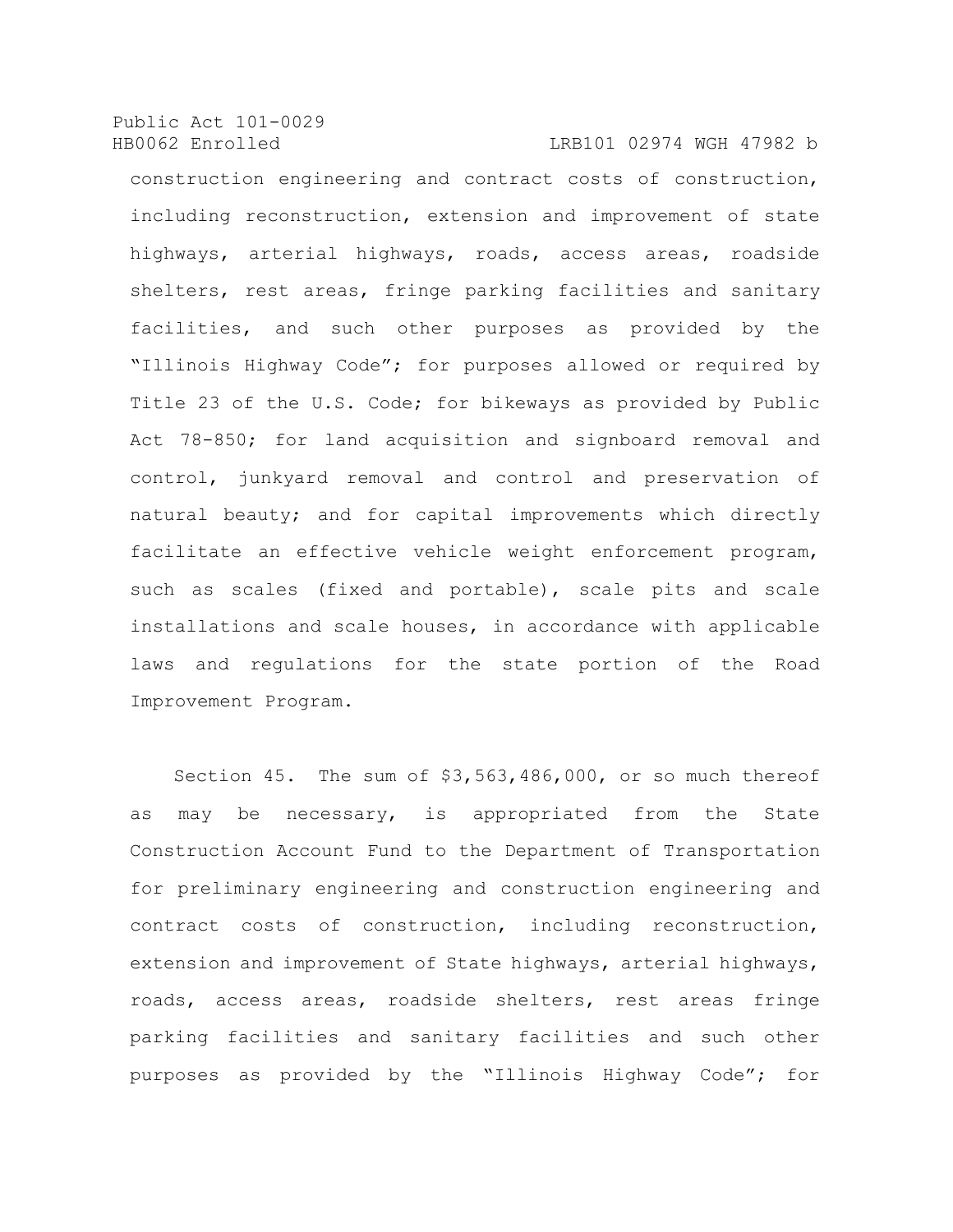purposes allowed or required by Title 23 of the U.S. Code; for bikeways as provided by Public Act 78-850; for land acquisition and signboard removal and control, junkyard removal and control and preservation of natural beauty; and for capital improvements which directly facilitate an effective vehicle weight enforcement program, such as scales (fixed and portable), scale pits and scale installations and scale houses, in accordance with applicable laws and regulations for the Road Improvement Program.

Section 50. The sum of \$57,014,000, or so much thereof as may be necessary, is appropriated from the State Construction Account Fund to the Department of Transportation for all costs associated with the widening of Route 47 through Woodstock.

Section 55. The sum of \$24,400,000, or so much thereof as may be necessary, is appropriated from the State Construction Account Fund for all costs associated with the US 67 Delhi Bypass in Jersey County.

Section 60. The sum of \$3,989,660,000, or so much thereof as may be necessary, is appropriated from the Transportation Bond Series A Fund to the Department of Transportation for preliminary engineering and construction engineering and contract costs of construction, including reconstruction,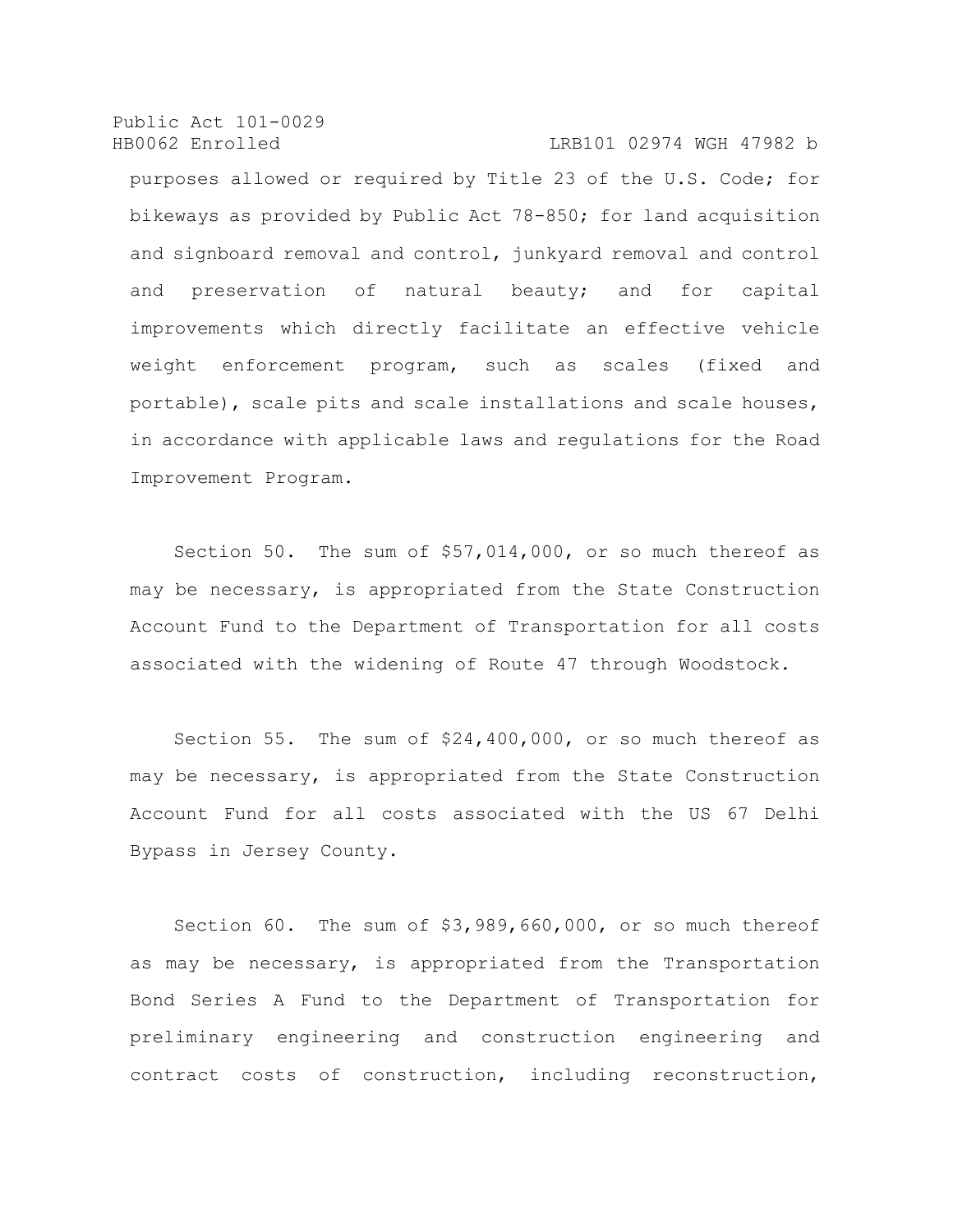extension and improvement of state highways, arterial highways, roads, access areas, roadside shelters, rest areas, and fringe parking facilities and sanitary facilities, and such other purposes as provided by the "Illinois Highway Code"; for purposes allowed or required by Title 23 of the U.S. Code; for bikeways as provided by Public Act 78-850; for land acquisition and signboard removal and control and preservation of natural beauty; and for capital improvements which directly facilitate an effective vehicle weight enforcement program, such as scales (fixed and portable), scale pits and scale installations and scale houses, in accordance with applicable laws and regulations for the state portion of the Road Improvement Program.

Section 65. The sum of \$848,340,000, or so much thereof as may be necessary, is appropriated from the Transportation Bond Series A Fund to the Department of Transportation for all costs associated with the I-80 Expansion Project.

Section 75. The sum of \$1,500,000,000, or so much thereof as may be necessary, is appropriated from the Transportation Bond Series A Fund to the Department of Transportation for grants to counties, municipalities, and road districts for planning, engineering, acquisition, construction, reconstruction, development, improvement, extension, and all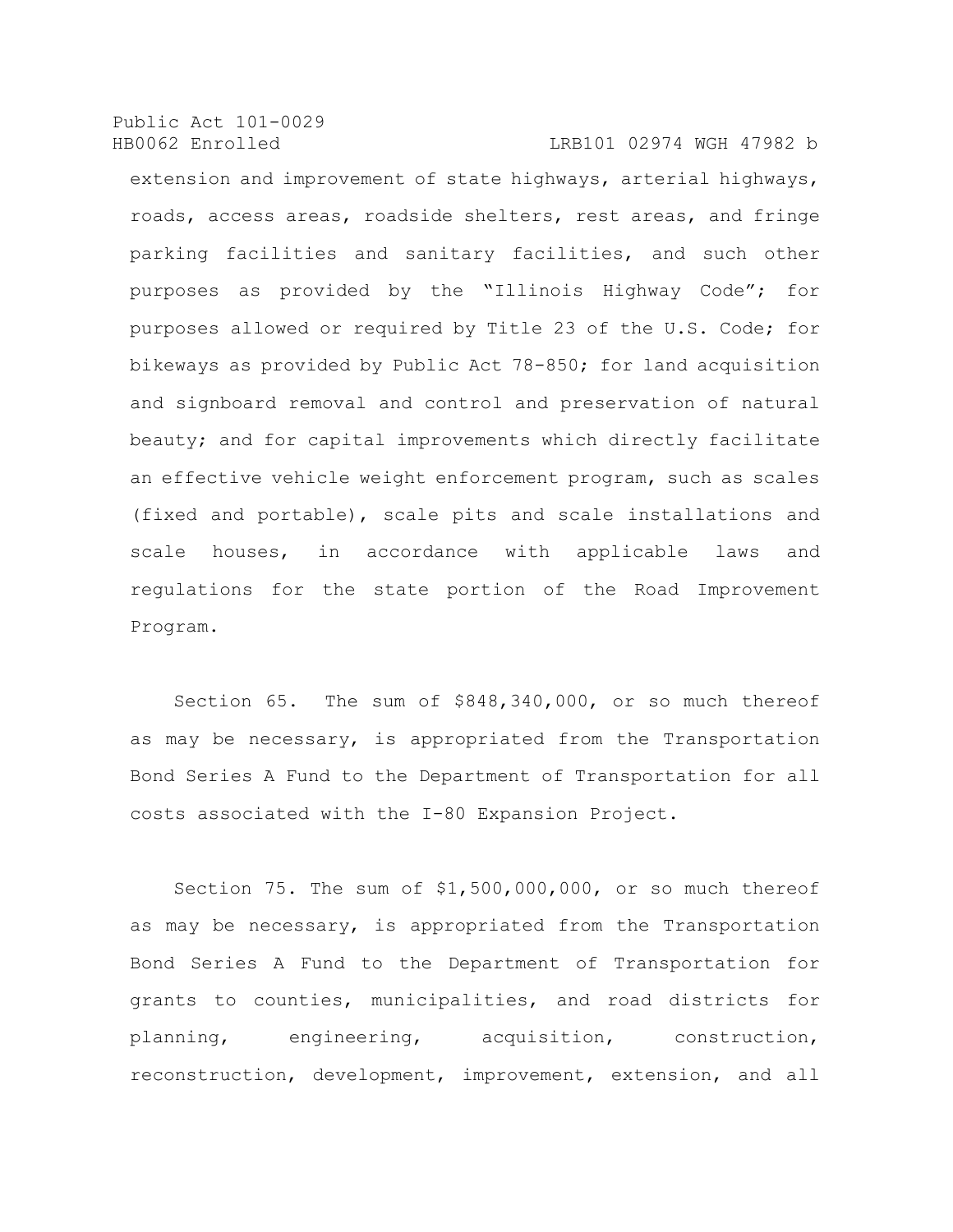Public Act 101-0029 HB0062 Enrolled LRB101 02974 WGH 47982 b construction related expenses of the public infrastructure and other transportation improvement projects which are related to economic development in the State of Illinois allocated as follows: For the municipalities of the State ..............736,500,000 For the counties of the State having 1,000,000 or more inhabitants .............251,100,000 For the counties of the State having less than 1,000,000 inhabitants ...........274,050,000 For the road districts of the State ..............238,350,000 Total  $$1,500,000,000$ 

## GRADE CROSSING PROTECTION

Section 80. The sum of \$78,000,000, or so much thereof as may be necessary, is appropriated from the Multi-Modal Transportation Bond Fund to the Department of Transportation for the installation of grade crossing protection or grade separations at places where a public highway crosses a railroad at grade, as ordered by the Illinois Commerce Commission, as provided by law.

## AERONAUTICS

Section 105. The sum of \$144,000,000, or so much thereof as may be necessary, is appropriated from the Multi-Modal Transportation Bond Fund to the Department of Transportation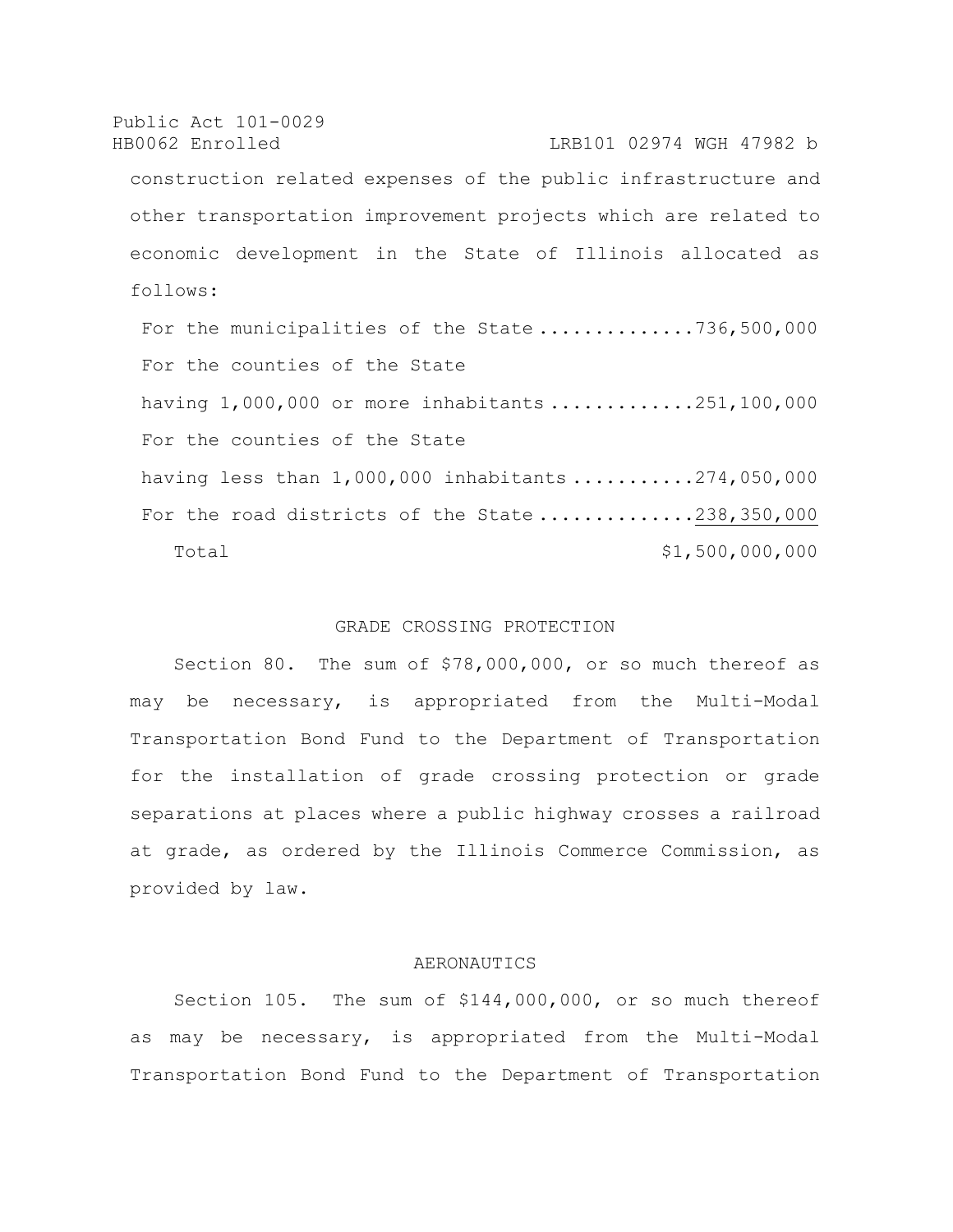for such purposes as are described Section 34 of the Illinois Aeronautics Act, as amended, and Section 72 of the Illinois Aeronautics Act, as amended, and for costs related to facility improvements associated with Airports as defined in Section 6 of the Illinois Aeronautics Act, as amended, or Air Navigation Facilities as described in Section 9 of the Illinois Aeronautics Act, as amended.

Section 107. The amount of \$6,000,000, or so much thereof as may be necessary, is appropriated from the Multi-Modal Transportation Bond Fund to the Department of Transportation for a grant to the Lewis University Airport for costs associated with erecting an air traffic control tower.

# INTERMODEL PROJECT IMPLEMENTATION

Section 135. The sum of \$2,230,500,000, or so much thereof as may be necessary, is appropriated from the Multi-Modal Transportation Bond Fund to the Department of Transportation for construction costs, making grants and providing project assistance to the Regional Transportation Authority.

Section 140. The sum of \$100,000,000, or so much thereof as may be necessary, is appropriated from the Multi-Modal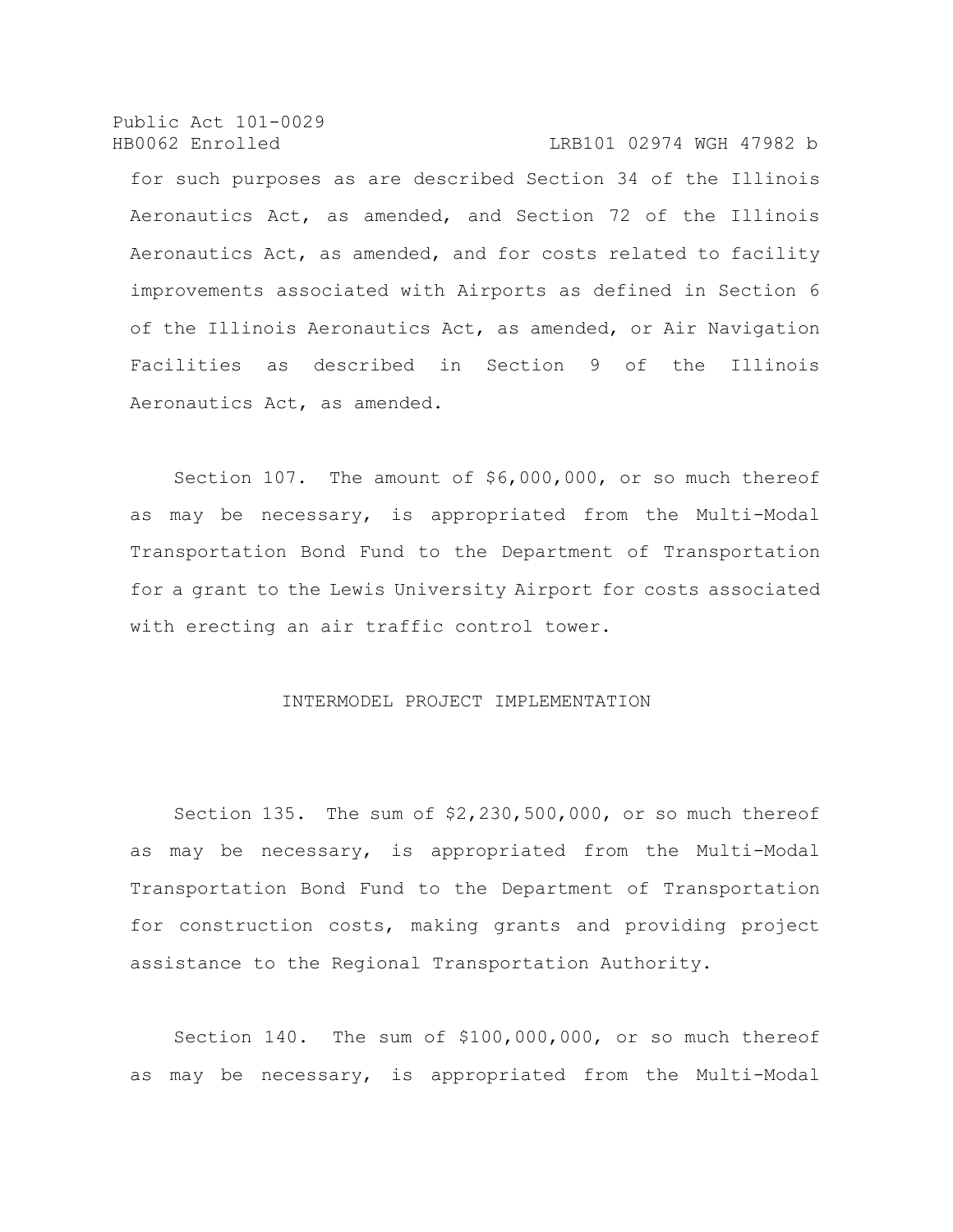Public Act 101-0029 HB0062 Enrolled LRB101 02974 WGH 47982 b Transportation Bond Fund to the Department of Transportation for a grant to the Regional Transportation Authority for all costs associated with the Kendall County Metra Rail Extension.

Section 145. The sum of \$60,000,000, or so much thereof as may be necessary, is appropriated from the Multi-Modal Transportation Bond Fund to the Department of Transportation for a grant to the Regional Transportation Authority for all costs associated with the Green Line Cottage Grove Station Repairs.

Section 150. The sum of \$8,000,000, or so much thereof as may be necessary, is appropriated from the Multi-Modal Transportation Bond Fund to the Department of Transportation for a grant to the Regional Transportation Authority for all costs associated with the Harvey Transportation Center Improvements.

Section 155. The amount \$31,500,000, or so much thereof as may be necessary, is appropriated from the Multi-Modal Transportation Bond Fund to the Department of Transportation for a grant to the Regional Transportation Authority for improvements to the Chicago Transit Authority's Blue Line O'Hare branch.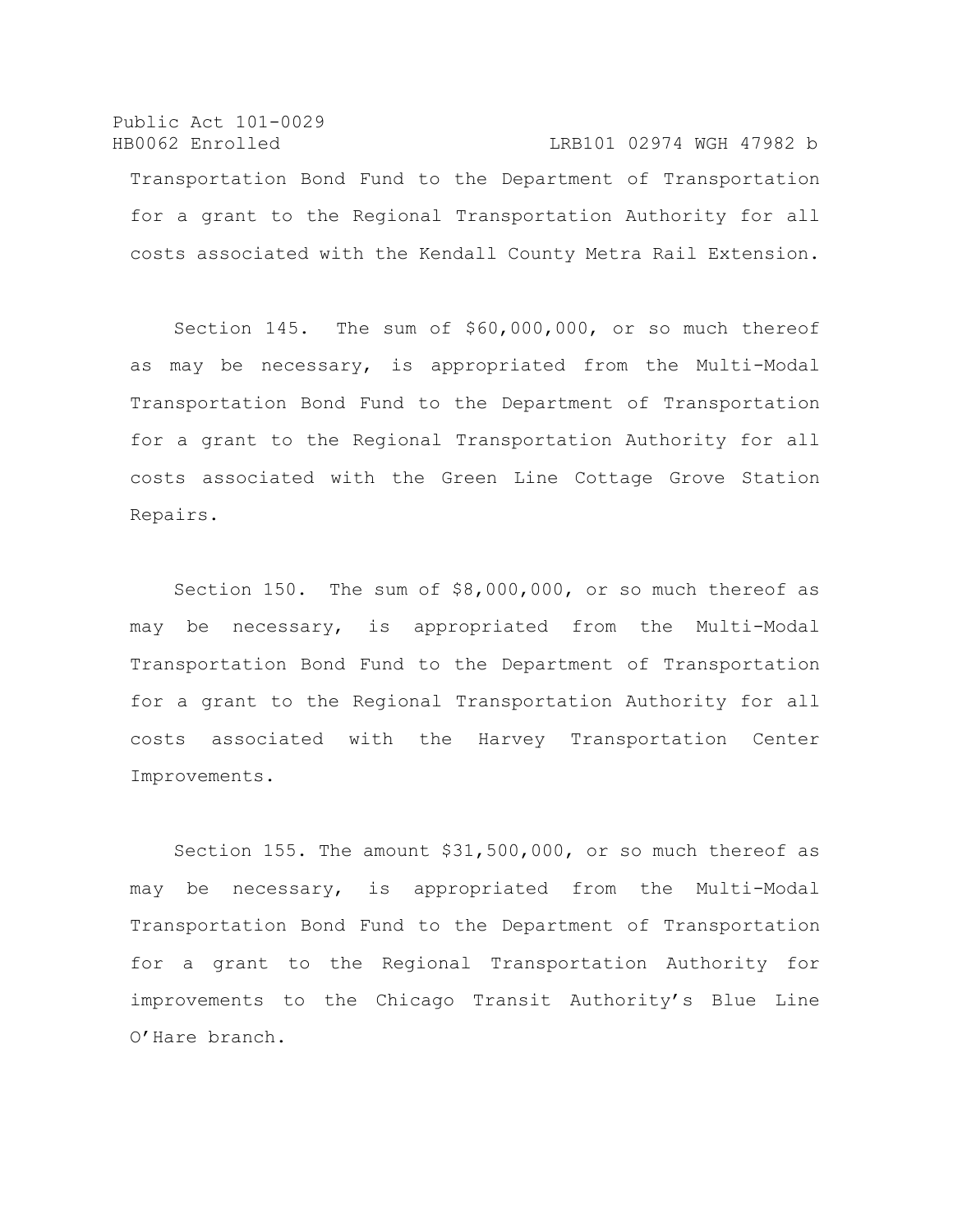Section 160. The amount \$50,000,000, or so much thereof as may be necessary, is appropriated from the Multi-Modal Transportation Bond Fund to the Department of Transportation for a grant to the Regional Transportation Authority for tactical traction power to the Chicago Transit Authority for the Blue Line O'Hare Branch.

Section 165. The sum of \$1,367,586,000, or so much thereof as may be necessary, is appropriated from the Regional Transportation Authority Capital Improvement Fund to the Department of Transportation for construction costs, making grants and providing project assistance to the Regional Transportation Authority.

Section 170. The sum of \$204,000,000, or so much thereof as may be necessary, is appropriated from the Multi-Modal Transportation Bond Fund to the Department of Transportation for construction costs, making grants and providing project assistance to municipalities, special transportation districts, private non-profit carriers, and mass transportation carriers for the acquisition, construction, extension, reconstruction, and improvement of mass transportation facilities, including rapid transit, bus and other equipment used in connection therewith, as provided by law, for the purpose of downstate public transit systems.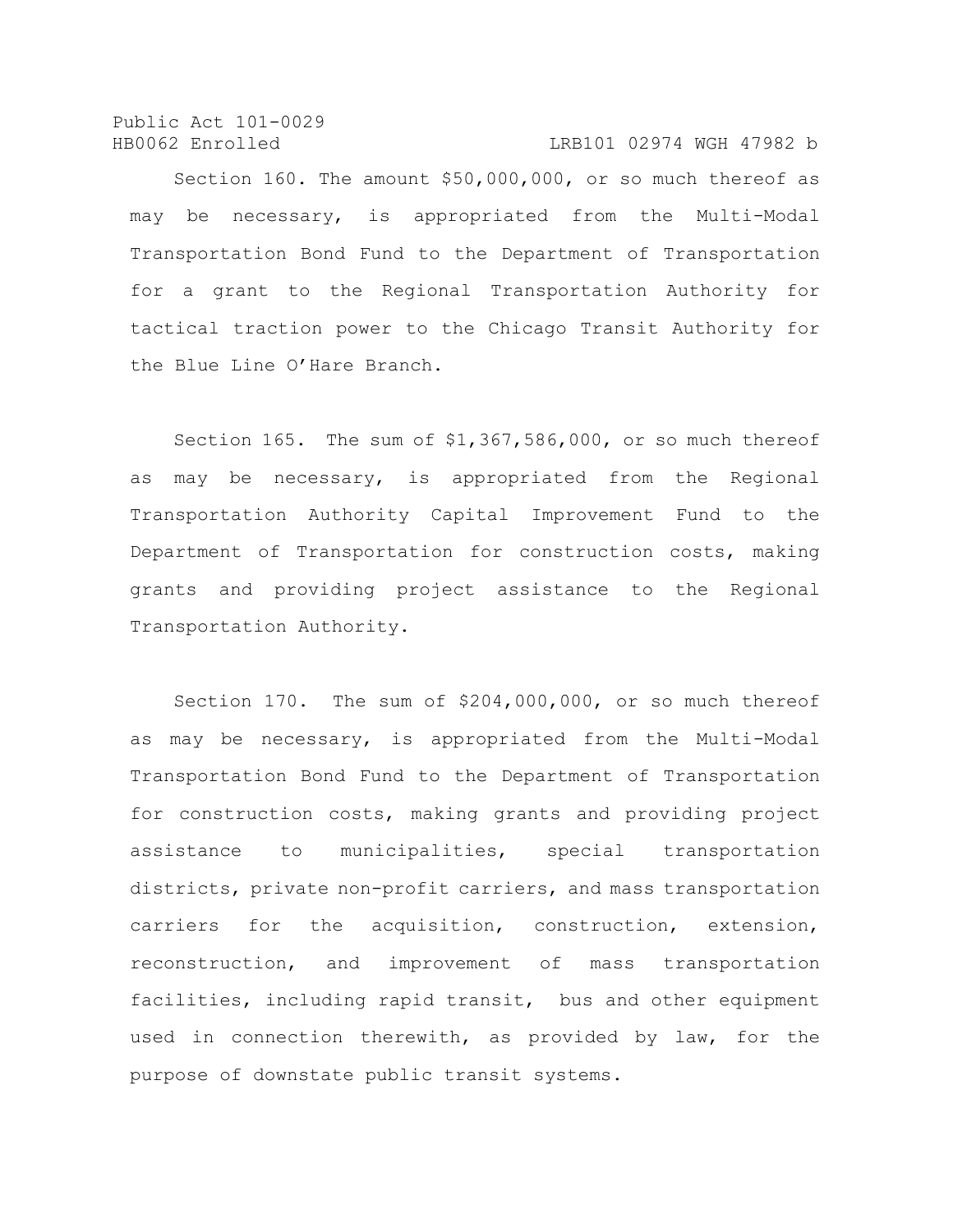Public Act 101-0029

Section 175. The sum of \$96,000,000, or so much thereof as may be necessary, is appropriated from the Multi-Modal Transportation Bond Fund to the Department of Transportation for all costs associated with the Metro Link Extension from Scott Air Force Base to MidAmerica Airport.

Section 180. The sum of \$151,954,000, or so much thereof as may be necessary, is appropriated from the Downstate Mass Transportation Capital Improvement Fund to the Department of Transportation for construction costs, making grants and providing project assistance to municipalities, special transportation districts, private non-profit carriers, and mass transportation carriers for the acquisition, construction, extension, reconstruction, and improvement of mass transportation facilities, including rapid transit, bus and other equipment used in connection therewith, as provided by law, for the purpose of downstate public transit systems.

Section 185. The sum of \$225,000,000, or so much thereof as may be necessary, is appropriated from the Multi-Modal Transportation Bond Fund to the Department of Transportation for all costs associated with the Quad Cities Passenger Rail Project.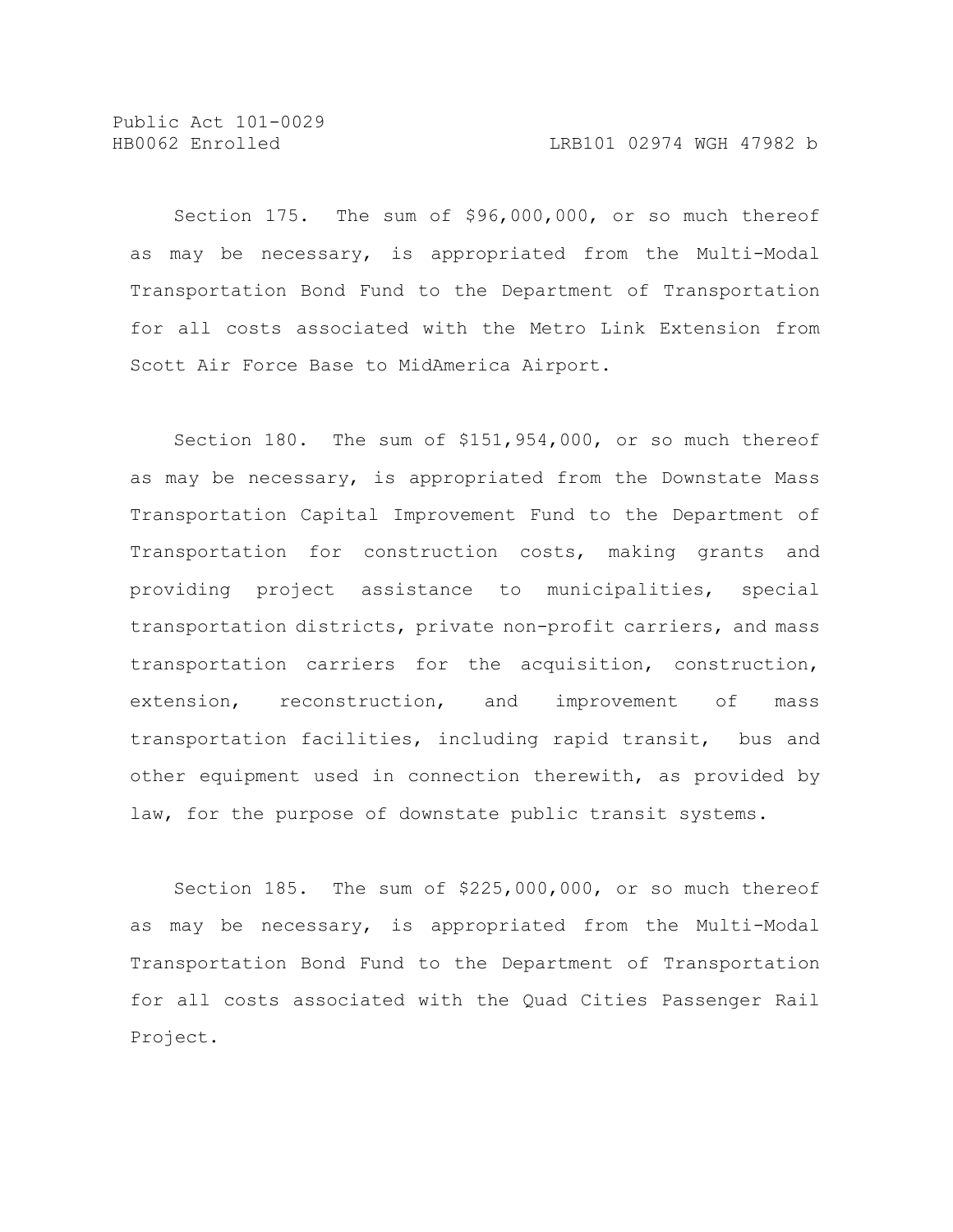Section 190. The sum of \$275,000,000, or so much thereof as may be necessary, is appropriated from the Multi-Modal Transportation Bond Fund to the Department of Transportation for all costs associated with the Chicago to Rockford Intercity Passenger Rail expansion.

Section 195. The sum of \$100,000,000, or so much thereof as may be necessary, is appropriated from the Multi-Modal Transportation Bond Fund to the Department of Transportation for all costs associated with the Chicago to Carbondale Passenger Rail improvements.

Section 200. The sum of \$122,000,000, or so much thereof as may be necessary, is appropriated from the Multi-Modal Transportation Bond Fund to the Department of Transportation for all costs associated with the Springfield Rail Improvement Project.

Section 205. The sum of \$400,000,000, or so much thereof as may be necessary, is appropriated from the Multi-Modal Transportation Bond Fund to the Department of Transportation for grants, road construction and all other costs relating to the Chicago Region Environmental and Transportation Efficiency (CREATE) program.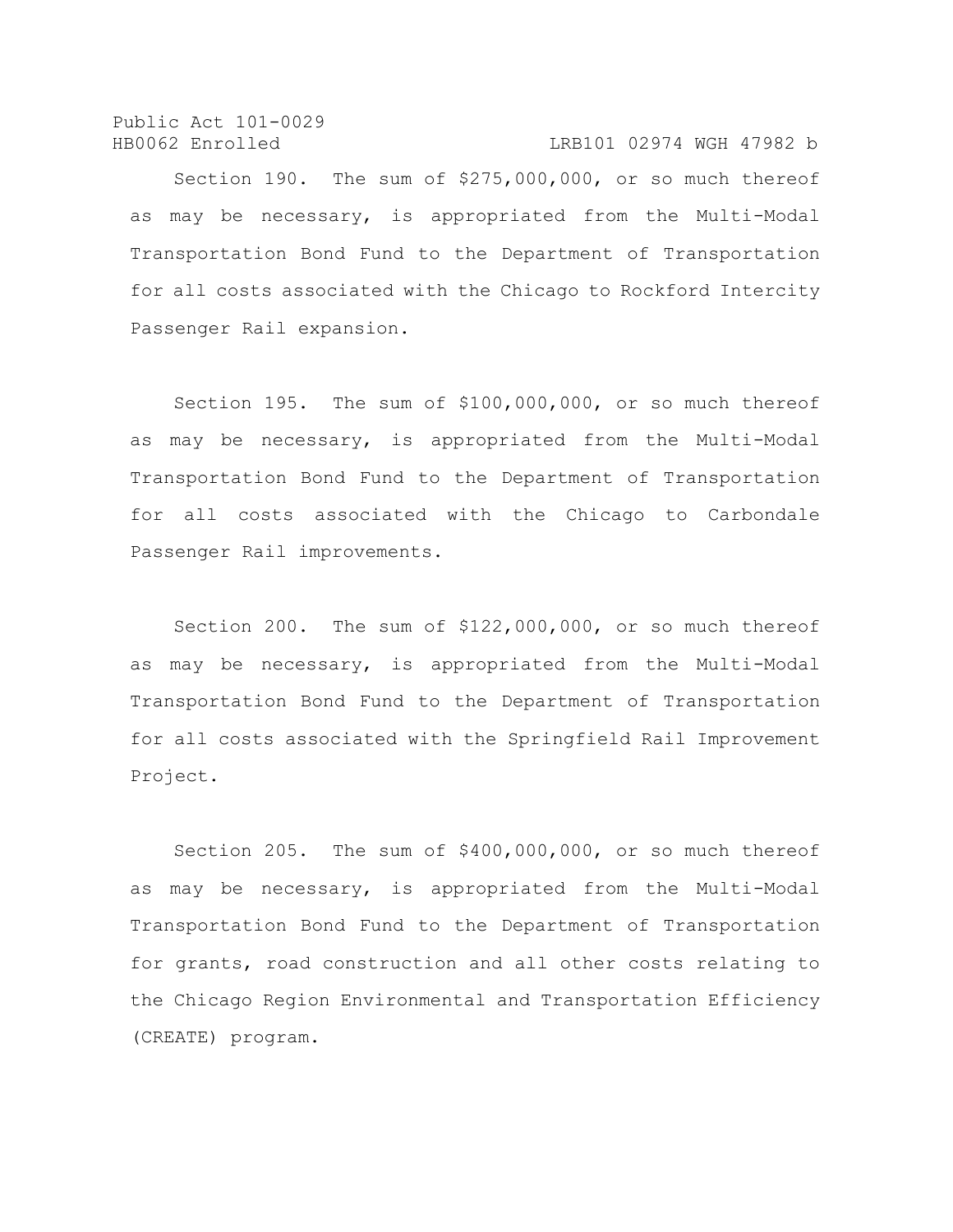Section 210. The sum of \$150,000,000, or so much thereof as may be necessary, is appropriated from the Multi-Modal Transportation Bond Fund to the Department of Transportation for all costs associated with infrastructure improvements at ports.

Section 215. The amount of \$220,000,000, or so much thereof as may be necessary, is appropriated from the Multi-Modal Transportation Bond Fund to the Department of Transportation for a grant to the Suburban Bus Division of the Regional Transportation Authority for costs associated with capital upgrades.

Section 220. The amount of \$98,000,000, or so much thereof as may be necessary, is appropriated from the Road Fund to the Department of Transportation for costs associated with noise abatement at the Chicago Belt Railway Yard.

Section 225. No contract shall be entered into or obligation incurred or any expenditure made from an appropriation herein made in: Section 5 Permanent Improvements Section 60 Series A - Road Program Section 65 Series A – Road Program Section 70 Series A – Road Program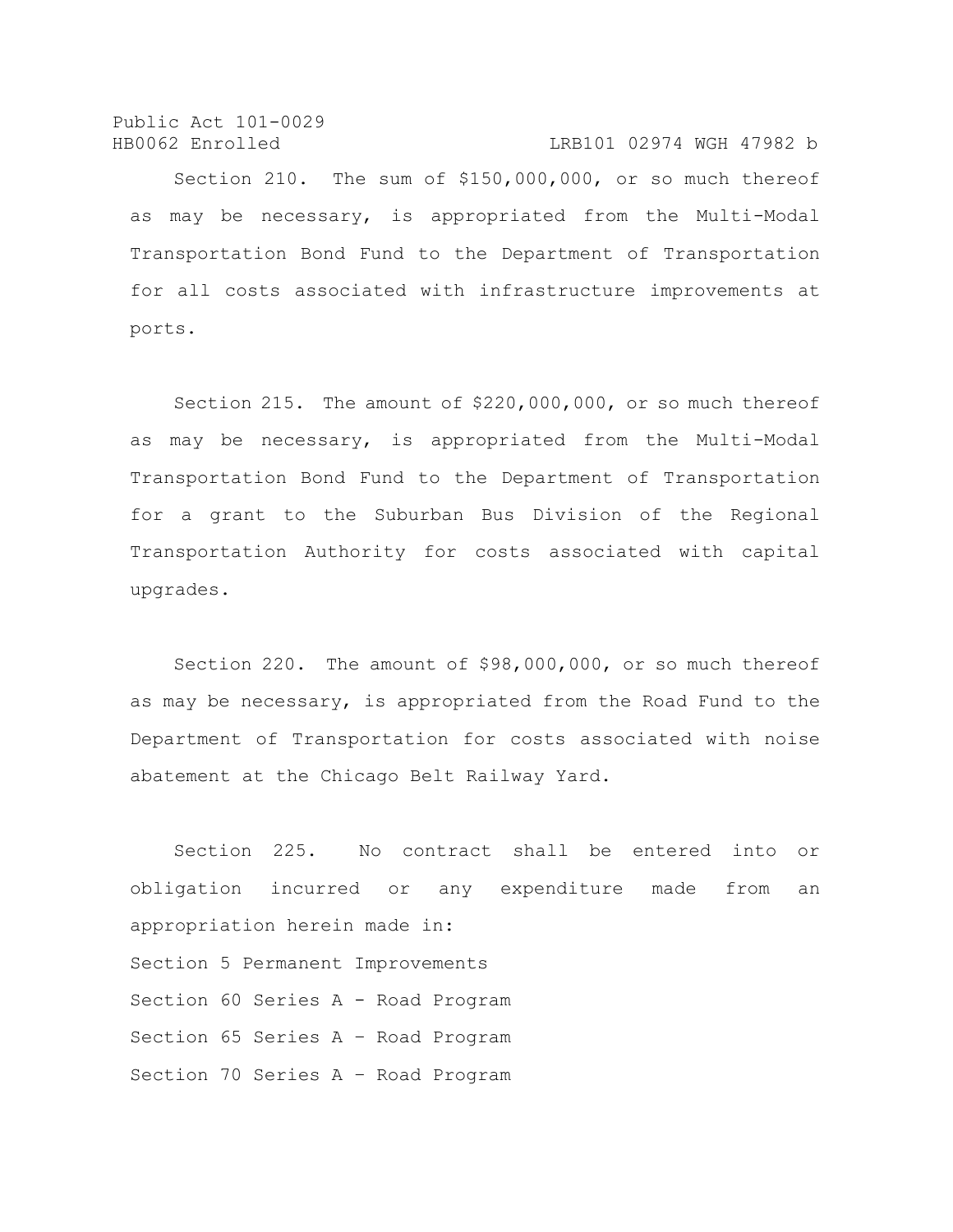Public Act 101-0029 HB0062 Enrolled LRB101 02974 WGH 47982 b Section 75 Series A – Road Program Section 80 Multi-Modal Transportation – Grade Crossing Section 105 Multi-Modal Transportation – Aeronautics Section 107 Multi-Modal Transportation - Aeronautics Section 135 Multi-Modal Transportation - Transit Section 140 Multi-Modal Transportation - Transit Section 145 Multi-Modal Transportation - Transit Section 150 Multi-Modal Transportation – Transit Section 155 Multi-Modal Transportation – Transit Section 160 Multi-Modal Transportation – Transit Section 170 Multi-Modal Transportation - Transit Section 175 Multi-Modal Transportation – Transit Section 185 Multi-Modal Transportation – Rail Section 190 Multi-Modal Transportation - Rail Section 195 Multi-Modal Transportation - Rail Section 200 Multi-Modal Transportation - Rail Section 205 Multi-Modal Transportation - CREATE Section 210 Multi-Modal Transportation – Ports Section 215 Multi-Modal Transportation – Transit of this Article until after the purpose and the amount of such expenditure has been approved in writing by the Governor.

# ARTICLE 6

CAPITAL DEVELOPMENT BOARD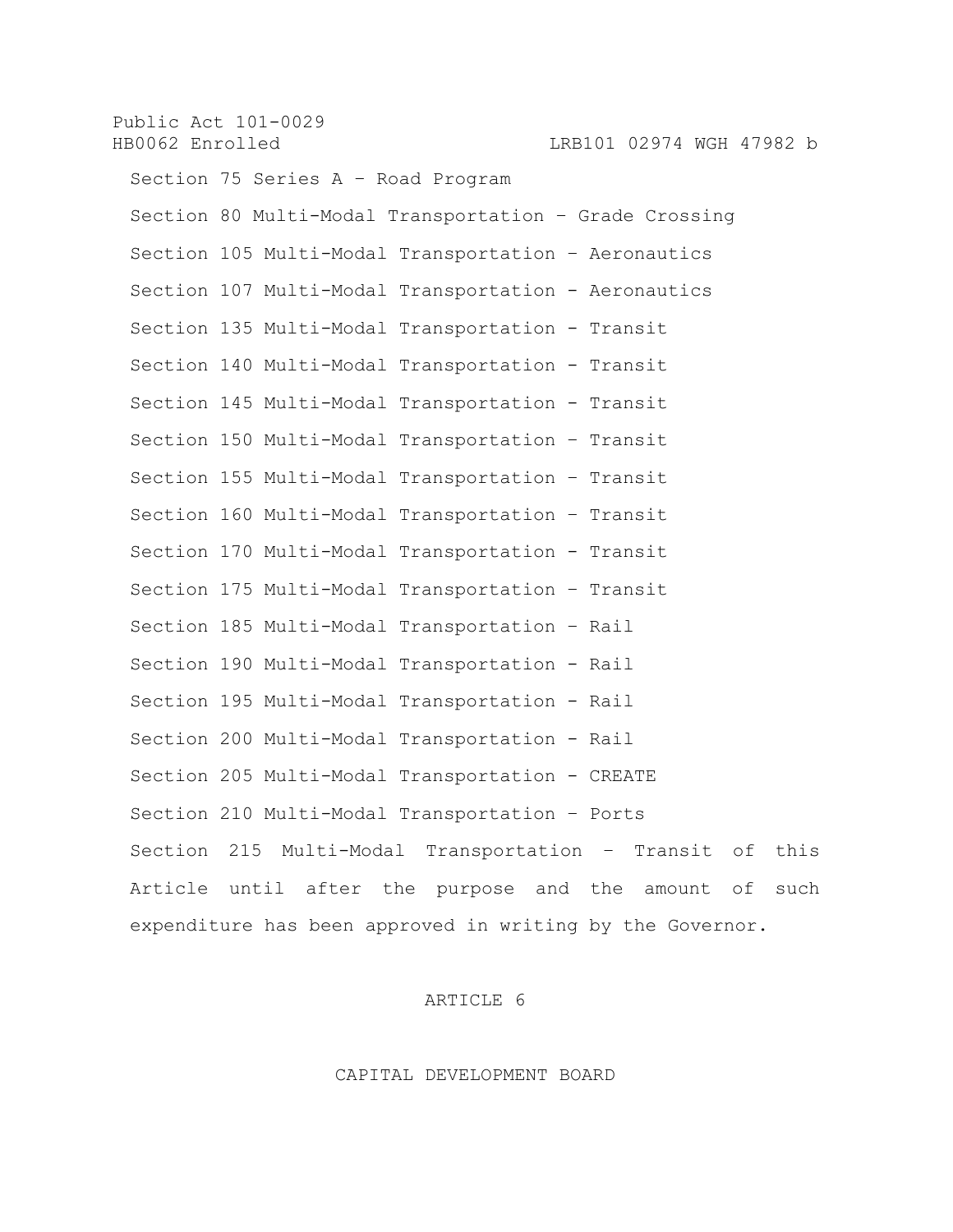Public Act 101-0029

#### HB0062 Enrolled LRB101 02974 WGH 47982 b

Section 5. The sum of \$38,000,000, or so much thereof as may be necessary, is appropriated from the Capital Development Fund to the Capital Development Board for deferred maintenance, emergencies, remobilization, escalation costs and other capital improvements by the State for higher education projects, including Illinois Community College projects, in addition to funds previously appropriated, as authorized by subsection (a) of Section 3 of the General Obligation Bond Act.

Section 10. The sum of \$1,950,000,000, or so much thereof as may be necessary, is appropriated from the Capital Development Fund to the Capital Development Board for deferred maintenance, emergencies, remobilization, escalation costs and other capital improvements by the State, its departments, authorities, public corporations, commissions and agencies, in addition to funds previously appropriated, as authorized by subsection (e) of Section 3 of the General Obligation Bond Act.

Section 15. The sum of \$50,000,000, or so much thereof as may be necessary, is appropriated from the Rebuild Illinois Projects Fund to the Capital Development Board for planning, engineering, acquisition, construction, reconstruction, development, improvement and extension of the public infrastructure in the State of Illinois including deferred maintenance, emergencies, remobilization, demolition,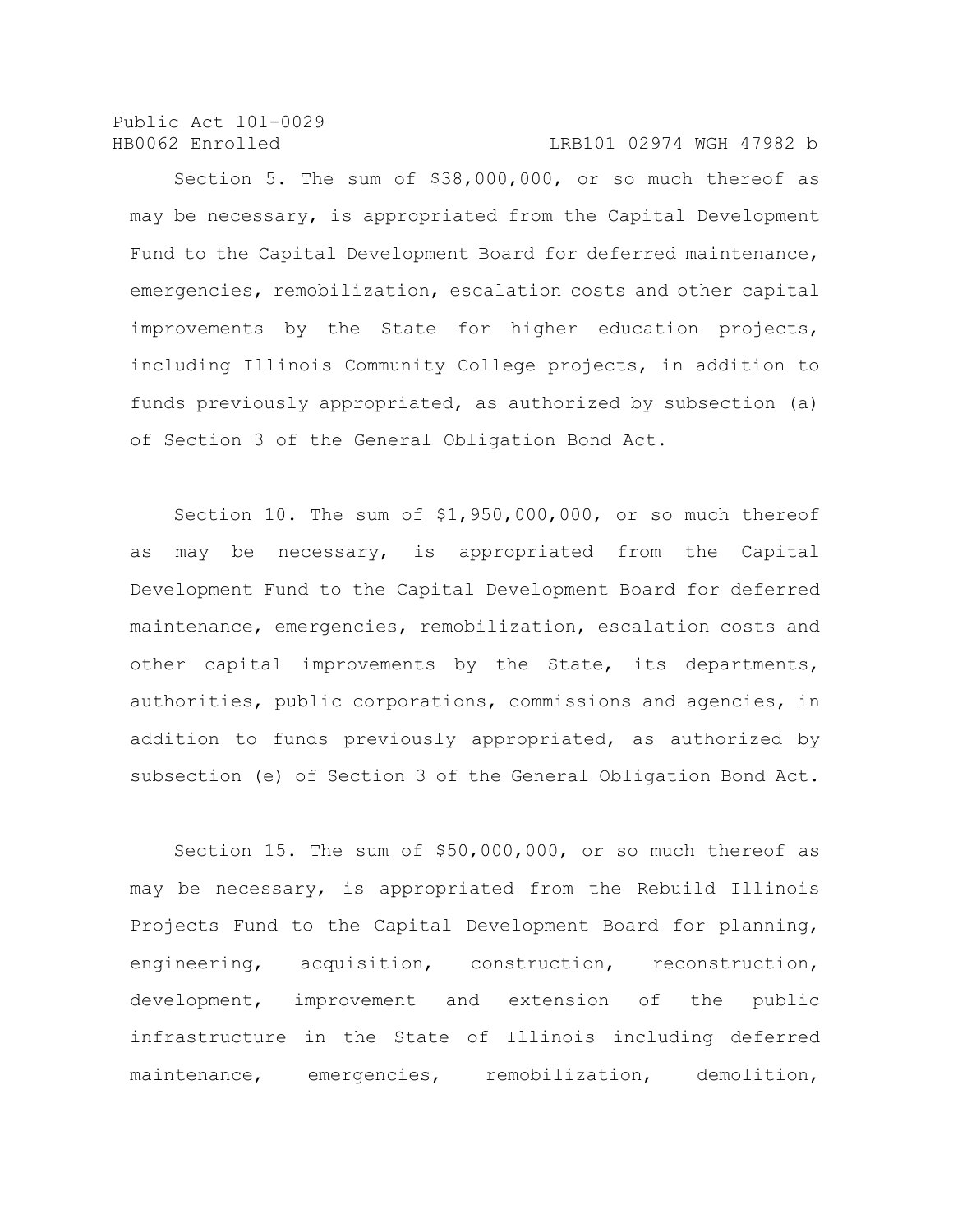Public Act 101-0029 HB0062 Enrolled LRB101 02974 WGH 47982 b escalation costs and other capital improvements by the State, its departments, authorities, public corporations, commissions and agencies, in addition to funds previously appropriated, as authorized by subsection (a) of Section 4 of the Build Illinois Bond Act.

Section 20. The sum of \$70,000,000, or so much thereof as may be necessary, is appropriated from the Capital Development Fund to the Capital Development Board for energy efficiency projects at state facilities, including but not limited to solar energy, lighting efficiency, renewable energy, and other capital improvements.

Section 30. The following named sums, or so much thereof as may be necessary, are appropriated from the Capital Development Fund to the Capital Development Board for the Department of Corrections for the projects hereinafter enumerated:

#### **STATEWIDE**

For renovations and improvements at correctional facilities, including but not limited to roof replacements and repairs, renovation for programmatic space, ADA compliance, window replacements, replacement and repair of dietary equipment, plumbing, electrical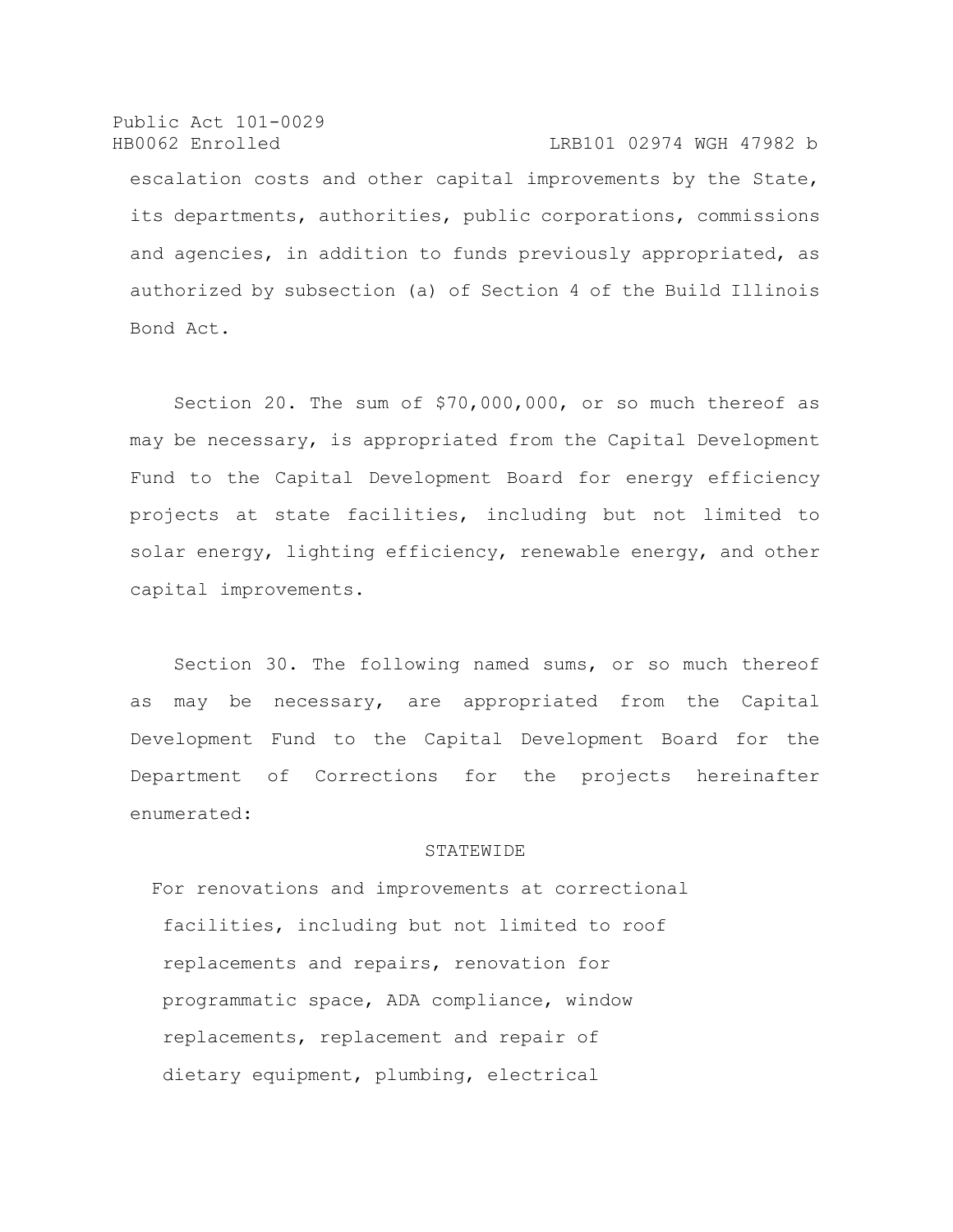Public Act 101-0029 HB0062 Enrolled LRB101 02974 WGH 47982 b and HVAC systems, healthcare units, and other capital improvements .................100,000,000 For construction of new X-houses, and other capital improvements ......................90,000,000 For fiber installation, and other capital improvements ......................25,000,000 Total \$215,000,000

Section 35. The following named sums, or so much thereof as may be necessary, are appropriated from the Capital Development Fund to the Capital Development Board for the Department of Natural Resources for the projects hereinafter enumerated:

## ILLINOIS BEACH STATE PARK

For stabilization of shoreline at Illinois

State Beach, and other

capital improvements ............................45,000,000

Section 40. The following named sums, or so much thereof as may be necessary, are appropriated from the Capital Development Fund to the Capital Development Board for the Secretary of State for the projects hereinafter enumerated:

## CAPITOL COMPLEX

For upgrades to the High-Pressure Steam

Distribution System, and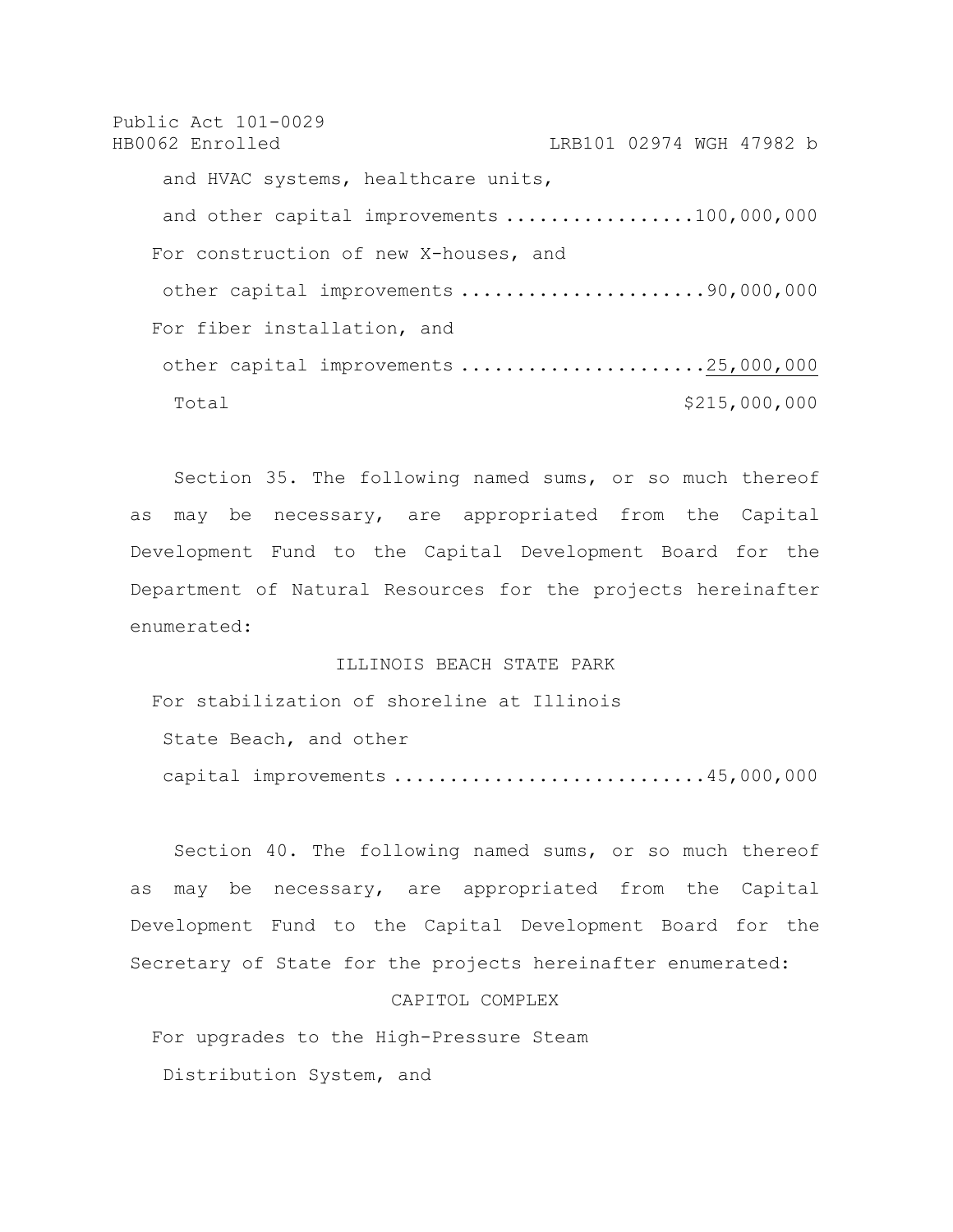Public Act 101-0029 HB0062 Enrolled LRB101 02974 WGH 47982 b other capital improvements ......................30,000,000

Section 45. The following named sums, or so much thereof as may be necessary, are appropriated from the Capital Development Fund to the Capital Development Board for the Central Management Services for the projects hereinafter enumerated:

#### **STATEWIDE**

For renovation or replacement of the central computing facility, and other capital improvements ............................80,500,000 SPRINGFIELD

For renovation of the armory, and other capital improvements ...........................122,000,000 Total \$202,500,000

Section 50. The following named sums, or so much thereof as may be necessary, are appropriated from the Capital Development Fund to the Capital Development Board for the Illinois State Police for the projects hereinafter enumerated:

## **STATEWIDE**

For the site acquisition, planning and construction of a new crime lab, and other capital improvements ....................................65,500,000 For the planning and construction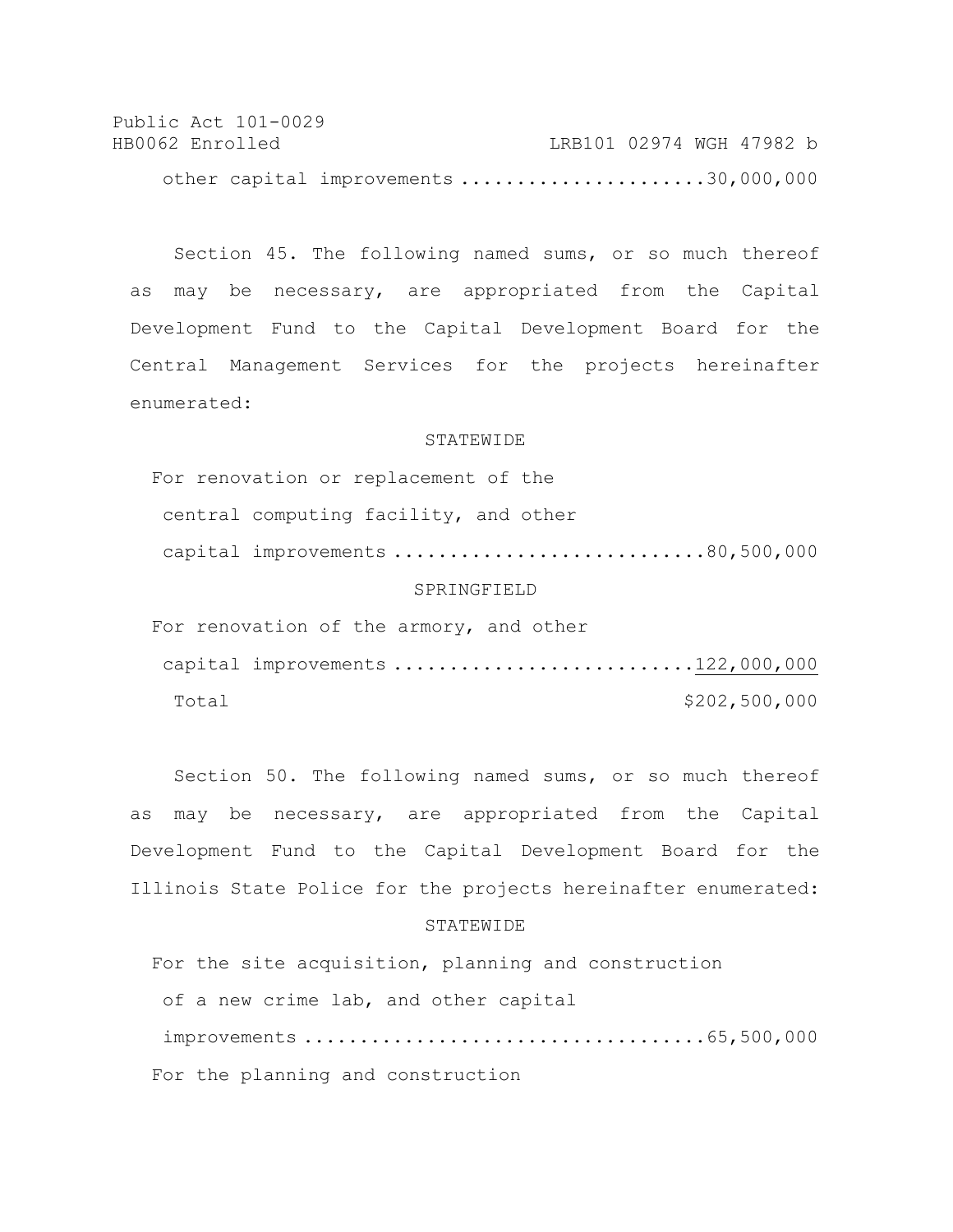Public Act 101-0029 HB0062 Enrolled LRB101 02974 WGH 47982 b of a new combined facility, and other capital improvements ............................55,000,000 Total \$120,500,000

Section 55. The following named sums, or so much thereof as may be necessary, are appropriated from the Capital Development Fund to the Capital Development Board for the Department of Human Services for the projects hereinafter enumerated:

ELGIN MENTAL HEALTH CENTER

For the renovation or replacement of the powerplant, and other capital improvements ....................................22,700,000 RUSHVILLE TREATMENT AND DETENTION CENTER

For the construction of an expansion of the treatment and detention center, and other capital improvements ............................30,659,600 Total \$53,359,600

Section 60. The following named sums, or so much thereof as may be necessary, are appropriated from the Capital Development Fund to the Capital Development Board for the Department of Juvenile Justice for the projects hereinafter enumerated:

#### STATEWIDE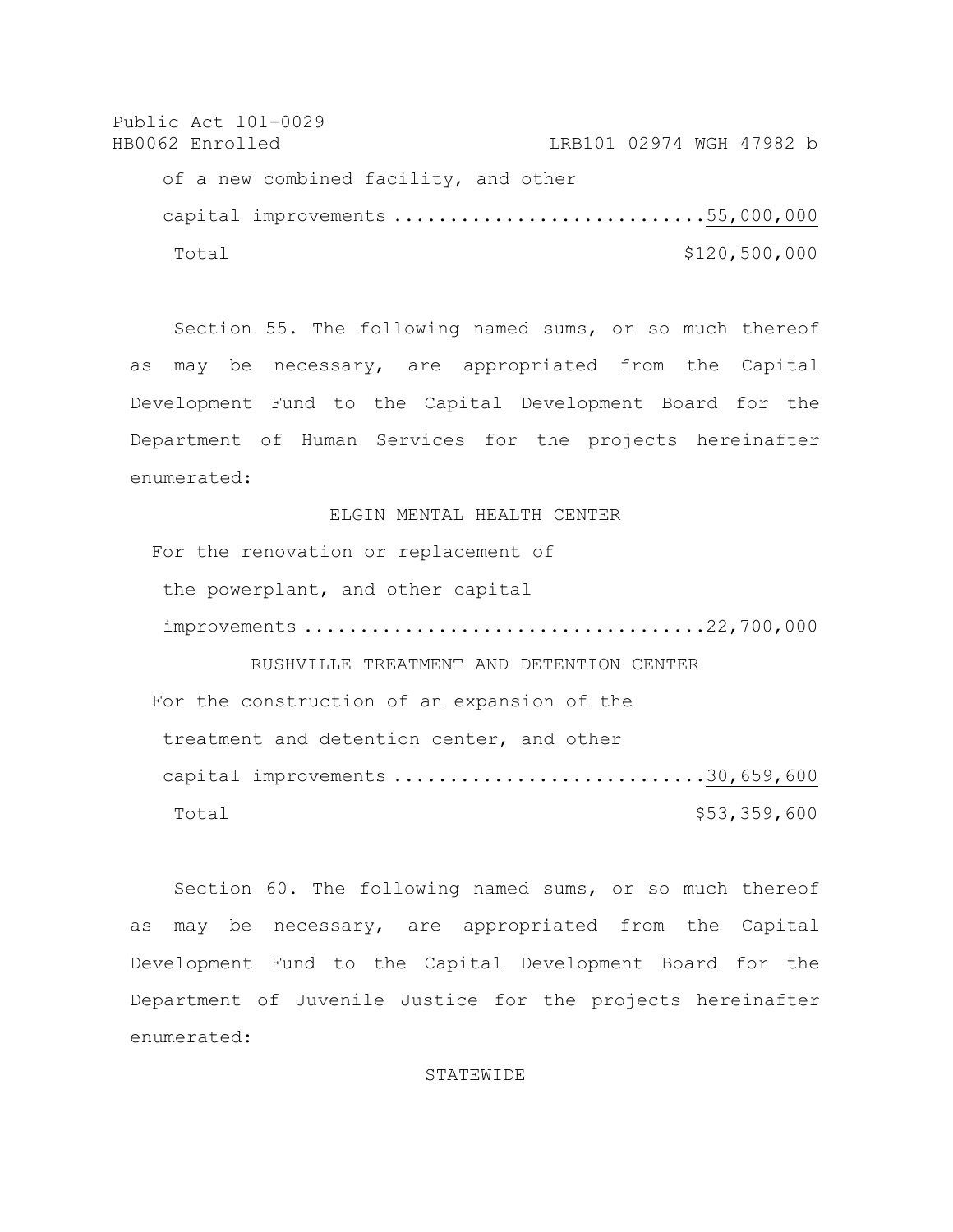```
Public Act 101-0029
HB0062 Enrolled LRB101 02974 WGH 47982 b
   For new construction and renovation for 
    juvenile facilities, and 
    other capital improvements ......................60,000,000
```
Section 65. The following named sums, or so much thereof as may be necessary, are appropriated from the Capital Development Fund to the Capital Development Board for the Department of Public Health for the projects hereinafter enumerated:

### **STATEWIDE**

For the new construction of a public health laboratory, and other capital improvements .....................126,356,700

Section 70. The following named sums, or so much thereof as may be necessary, are appropriated from the Capital Development Fund to the Capital Development Board for the Abraham Lincoln Presidential Library and Museum for the projects hereinafter enumerated:

#### **STATEWIDE**

For deferred maintenance, rehabilitation, and renovation projects ...........................3,000,000

Section 75. The following named sums, or so much thereof as may be necessary, are appropriated from the Capital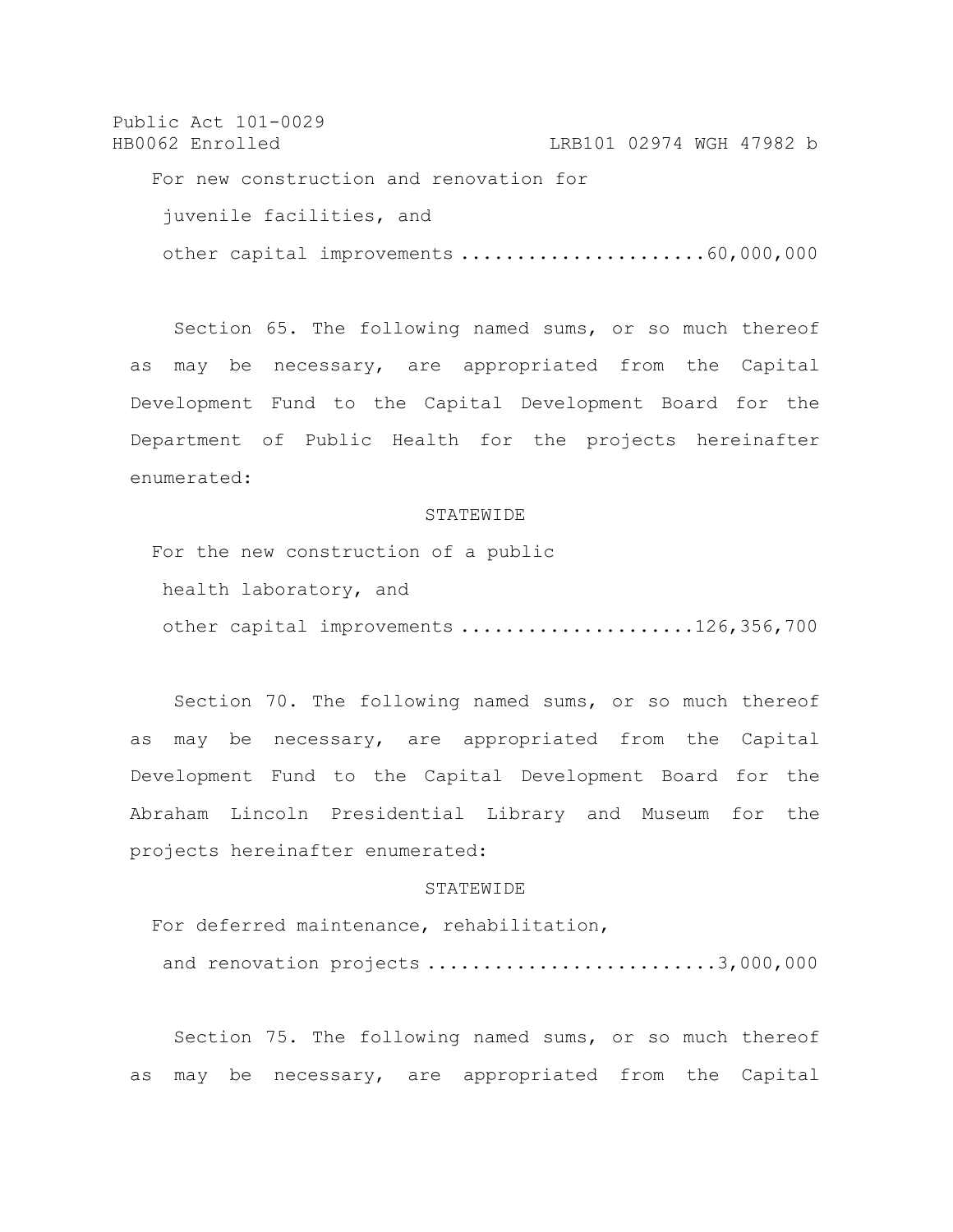Public Act 101-0029 HB0062 Enrolled LRB101 02974 WGH 47982 b Development Fund to the Capital Development Board for the Board of Higher Education for the projects hereinafter enumerated: CHICAGO STATE UNIVERSITY For the renovation or construction of a nursing lab, including a simulated hospital, and other capital improvements ............................15,836,300 EASTERN ILLINOIS UNIVERSITY For the construction of a new science building, and other capital improvements ...................................118,836,500 GOVERNORS STATE UNIVERSITY For the construction of an addition or expansion of academic building E, and other capital improvements ...................3,530,000 ILLINOIS STATE UNIVERSITY For the renovation, rehabilitation, and addition of Milner Library, and other capital improvements ............................89,205,000 NORTHEASTERN ILLINOIS UNIVERSITY For the renovation of the Carruthers Center for Inner City Studies and remodeling and expansion of the Performing Arts Building .........................23,418,500

NORTHERN ILLINOIS UNIVERSITY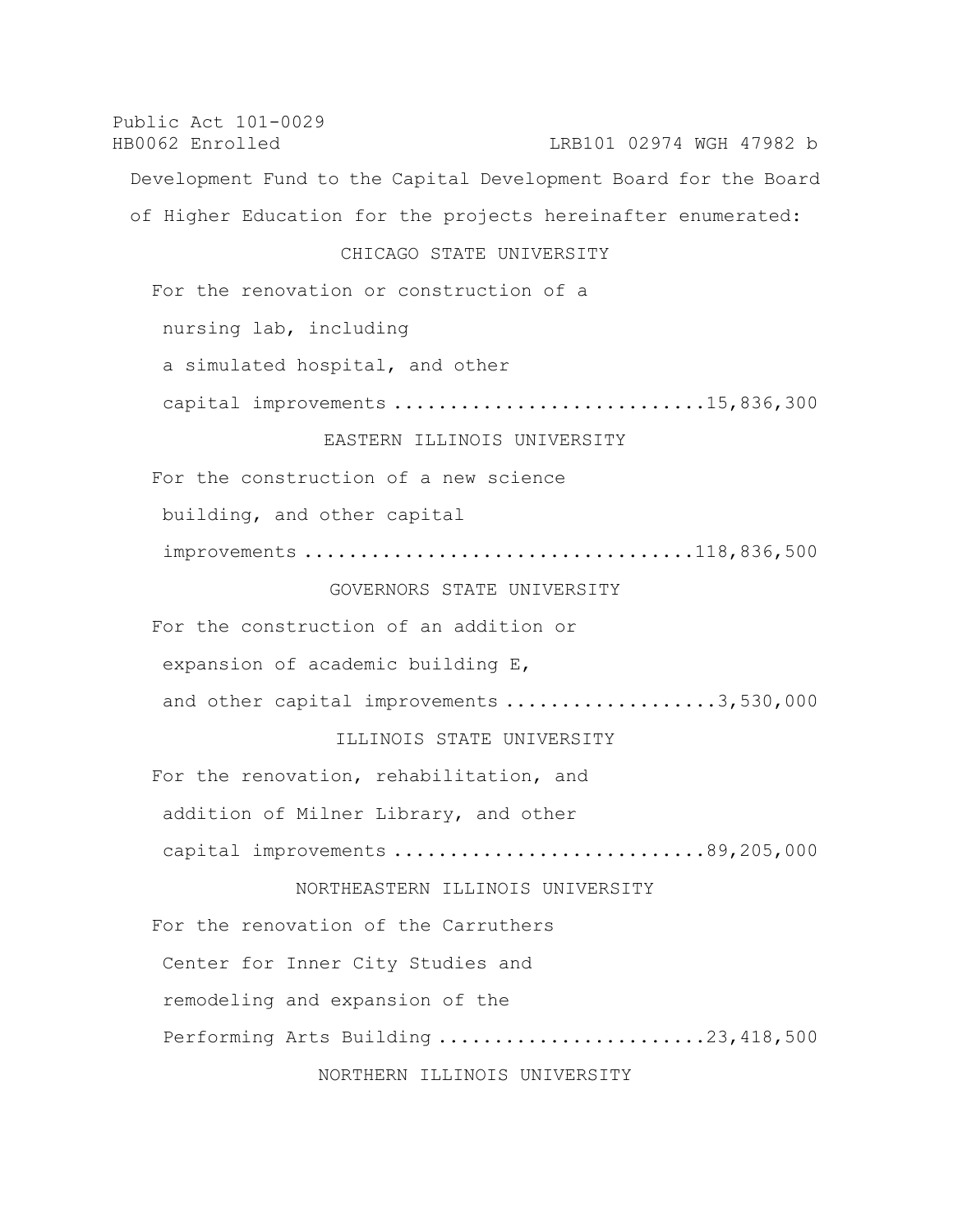Public Act 101-0029 HB0062 Enrolled LRB101 02974 WGH 47982 b For the construction of a computer science, health informatics and technology center, and other capital improvements ....................................77,025,000 WESTERN ILLINOIS UNIVERSITY For the construction of a science building, and other capital improvements ....................................94,500,000 SOUTHERN ILLINOIS UNIVERSITY - CARBONDALE For the construction of a communications building, and other capital improvements ....................................83,019,200 SOUTHERN ILLINOIS UNIVERSITY - EDWARDSVILLE For the construction of a health sciences building, and other capital improvements ...................................105,370,000 UNIVERSITY OF ILLINOIS - CHICAGO For the construction and renovation of a computer design research and learning center, and other capital improvements ....................................98,000,000 UNIVERSITY OF ILLINOIS - SPRINGFIELD For the construction a library learning student success center, and other capital improvements ....................................35,000,000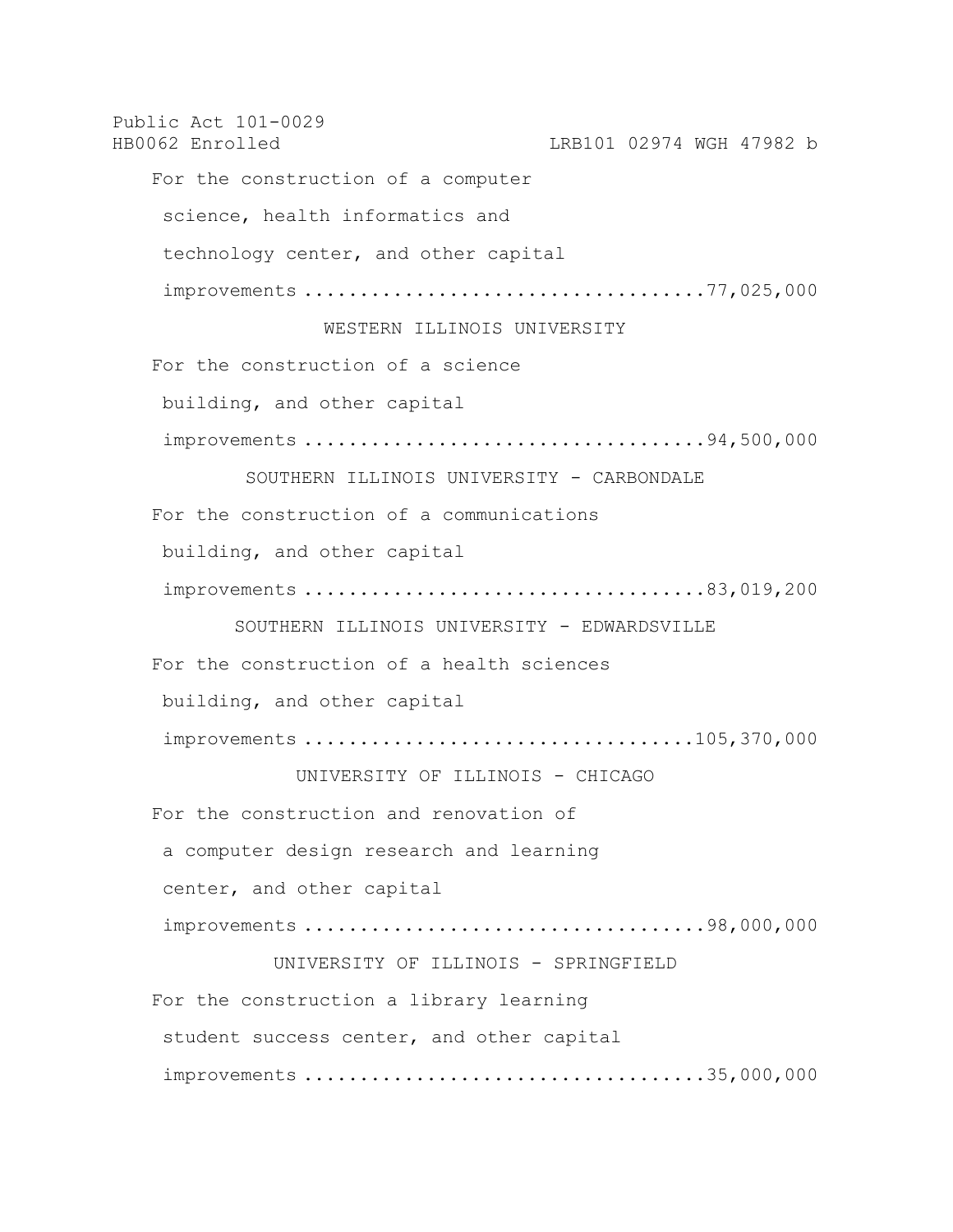Public Act 101-0029 HB0062 Enrolled LRB101 02974 WGH 47982 b UNIVERSITY OF ILLINOIS – URBANA-CHAMPAIGN For the construction a math, statistics, data science collaboration center, and other capital improvements .....................100,000,000 For the construction of a building for quantum information sciences and technology, and other capital improvements, in partnership with the Chicago Quantum Exchange, for the purpose of strengthening the position of Illinois to compete for funding under the National Quantum Initiative Act .........................100,000,000 ILLINOIS MATH AND SCIENCE ACADEMY

For the renovation of residence halls, and other capital improvements .......................8,675,800

Section 80. The following named sums, or so much thereof as may be necessary, are appropriated from the Capital Development Fund to the Capital Development Board for the Board of Higher Education for miscellaneous capital improvements including construction, capital facilities, cost of planning, supplies, equipment, materials, services and all other expenses required to complete work at the various higher education institutions. These appropriated amounts shall be in addition to any other appropriated amounts which can be expended for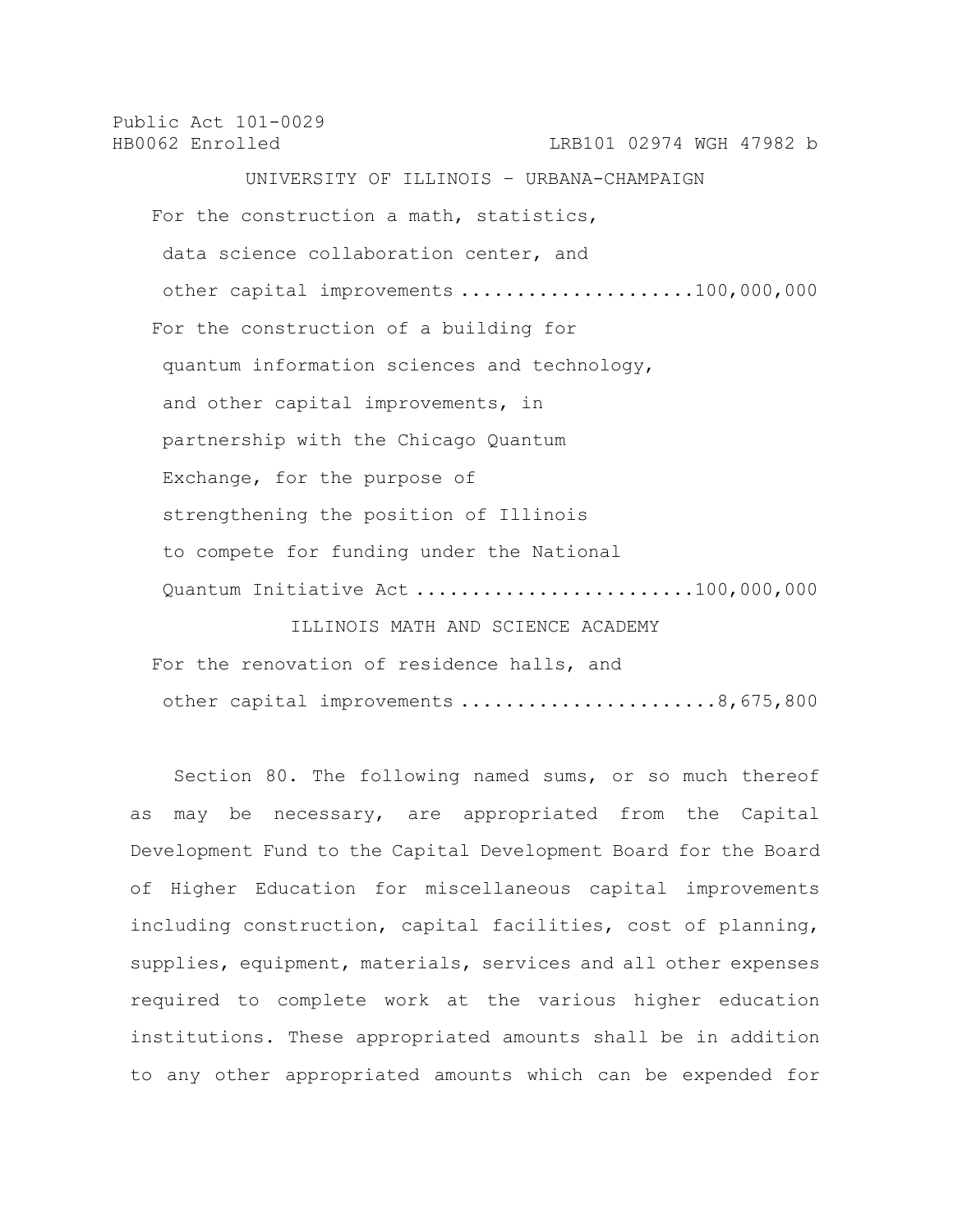Public Act 101-0029 HB0062 Enrolled LRB101 02974 WGH 47982 b such purposes. Chicago State University ..........................17,863,400 Eastern Illinois University .......................19,500,900 Governors State University .......................29,195,000 Illinois State University ........................40,408,700 Northeastern Illinois University .................19,190,300 Northern Illinois University .....................52,900,800 Western Illinois University .......................28,931,200 Southern Illinois University - Carbondale ........56,074,500 Southern Illinois University - Edwardsville ......24,257,200 Southern Illinois University – School of Medicine .....................................11,938,300 University of Illinois - Chicago ................146,433,000 University of Illinois - Springfield .............11,632,500 University of Illinois – Urbana/Champaign .......195,200,700

Illinois Math and Science Academy .................6,680,000

Section 85. The following named sums, or so much thereof as may be necessary, are appropriated from the Capital Development Fund to the Capital Development Board for the Illinois Community College Board for the projects hereinafter enumerated:

## JOLIET JUNIOR COLLEGE

For construction, renovation and build out of a Downtown City Center Campus, and other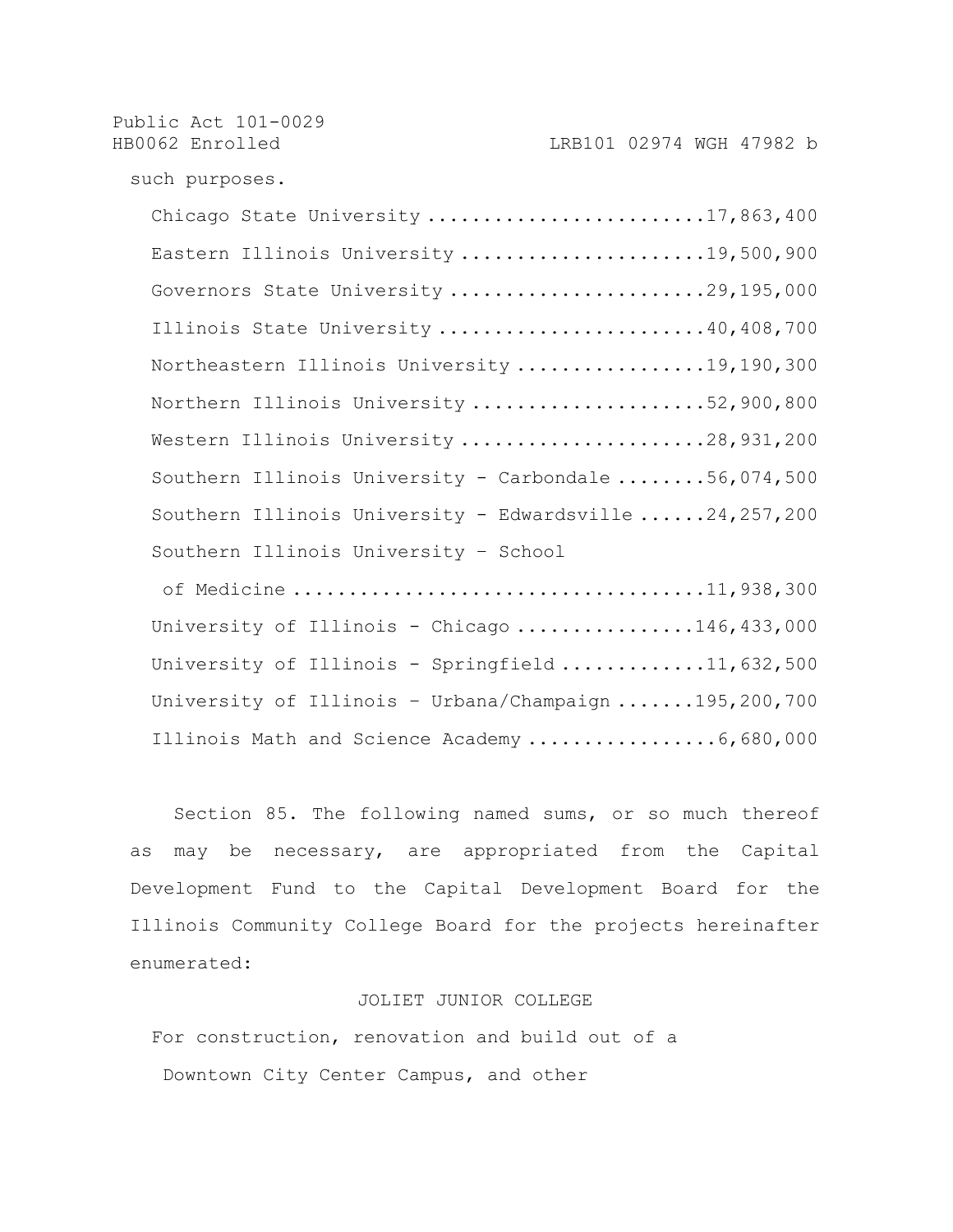Public Act 101-0029 HB0062 Enrolled LRB101 02974 WGH 47982 b capital improvements .............................19,828,400 SPOON RIVER COLLEGE For the renovation of Macomb CTE/nursing building, and other capital improvements .....................................6,077,700 LINCOLN LAND COMMUNITY COLLEGE For the renovation and expansion of the student services facilities, and other capital improvements .......................3,793,000 SOUTHEASTERN COMMUNITY COLLEGE For the addition to the Carmi/White County vocational building, and other capital improvements .......................1,681,000 WAUBONSEE COMMUNITY COLLEGE For the construction and renovation of the career technical educational building, and other capital improvements ..................12,669,700 ILLINOIS EASTERN COMMUNITY COLLEGES OLNEY CENTRAL COLLEGE For the renovation and remodeling of the Applied Technology Center, and other capital improvements ....................2,307,300 CARL SANDBURG COMMUNITY COLLEGE For repair and pavement of parking lots and roads, and other capital improvements ....................422,700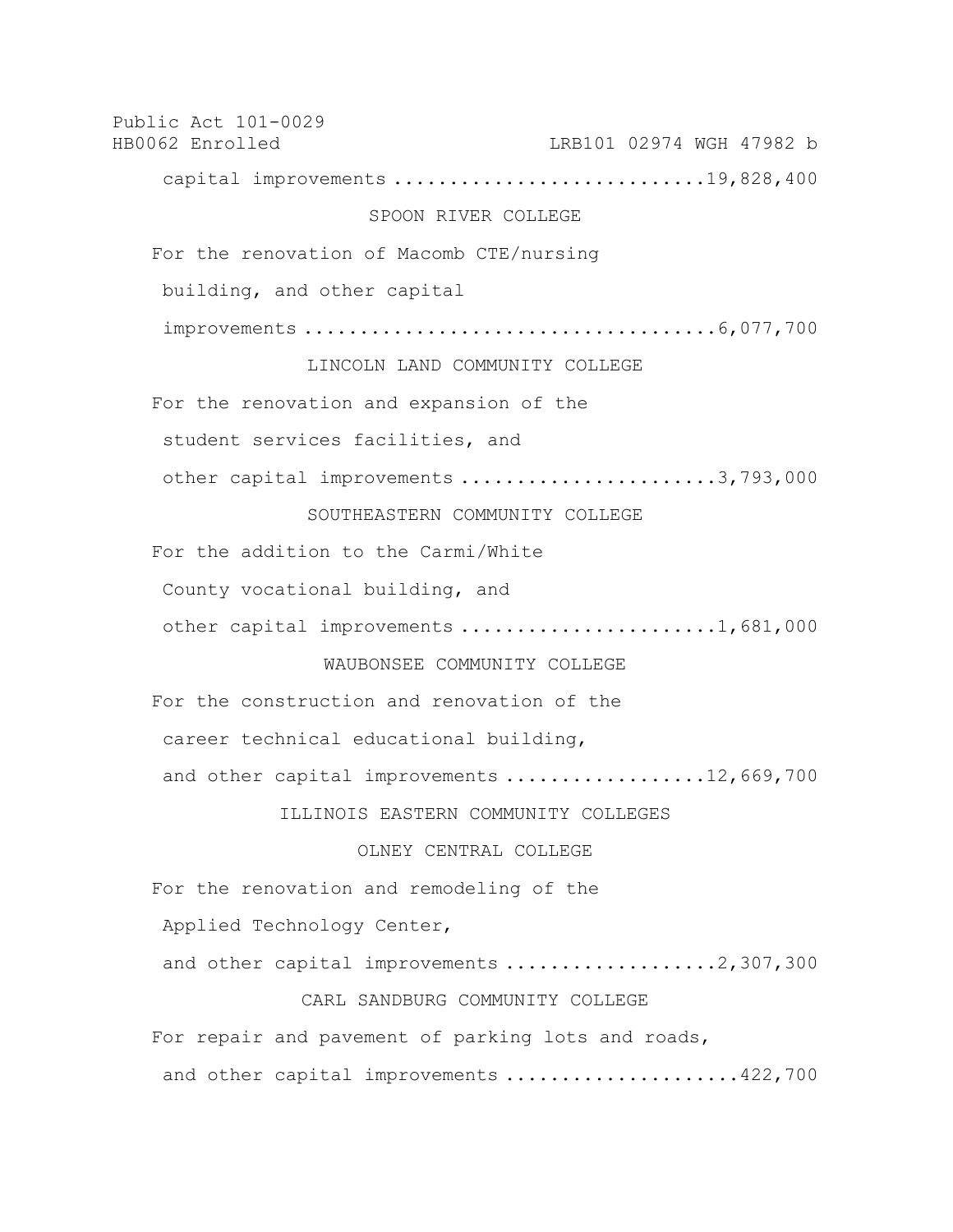Public Act 101-0029 HB0062 Enrolled LRB101 02974 WGH 47982 b COLLEGE OF DUPAGE For grounds and retention pond improvements, and other capital improvements ...................3,252,300 REND LAKE COMMUNITY COLLEGE For construction of an allied health building, and other capital improvements ....................5,270,700 MORTON COMMUNITY COLLEGE For repair and replacement of parking lots, roadways and walkway, and other capital improvements .............................4,881,800 MCHENRY COUNTY COLLEGE For construction of a career, technical and manufacturing center, and other capital improvements .............................15,761,500 OAKTON COMMUNITY COLLEGE For the addition and remodeling of the Des Plaines Campus, and other capital improvements ...................31,866,500 TRITON COLLEGE For window replacements, and other capital improvements ...................1,691,600 SHAWNEE COLLEGE For the construction and renovation of a building center, and other capital improvements .............................1,952,900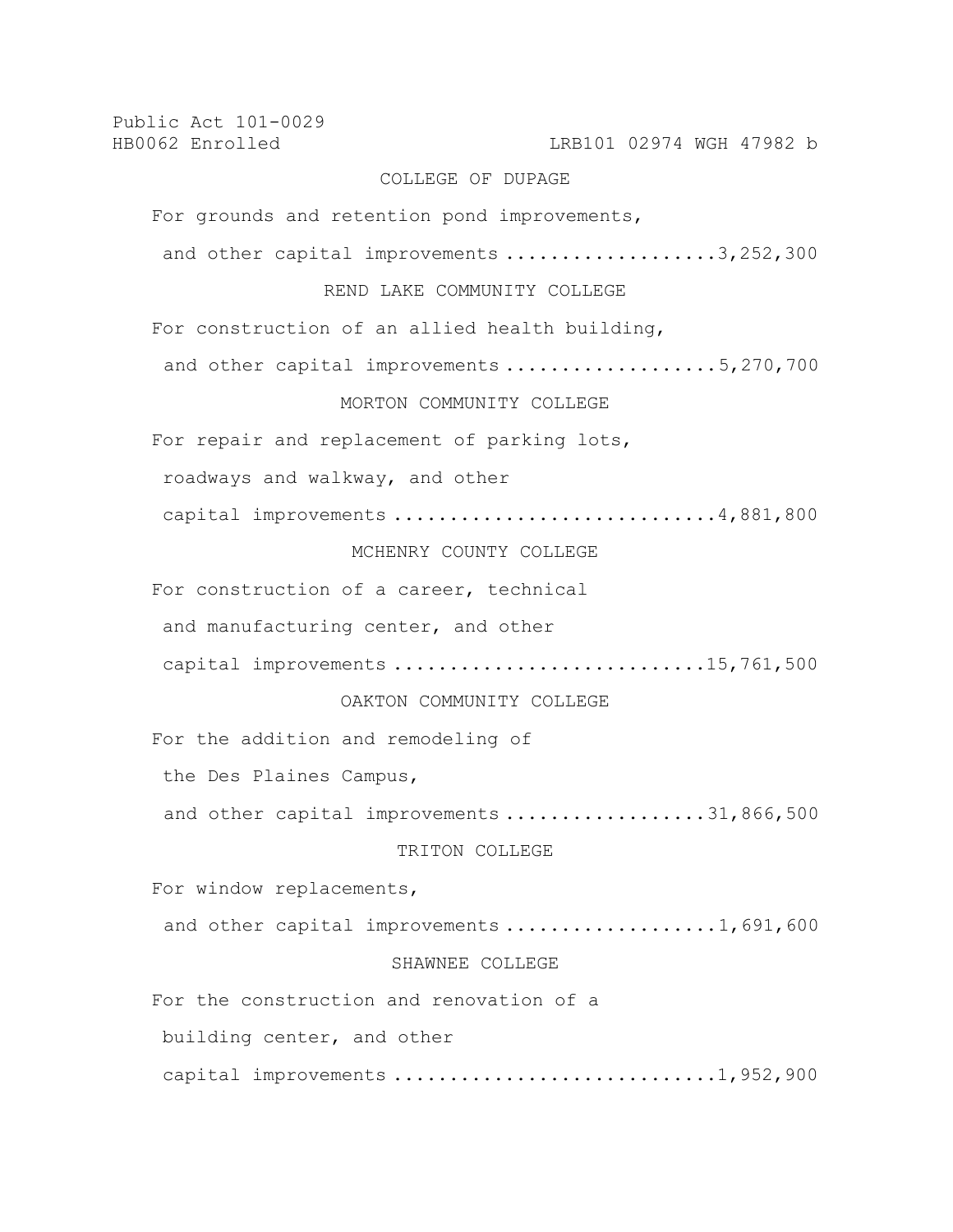Public Act 101-0029 HB0062 Enrolled LRB101 02974 WGH 47982 b DANVILLE AREA COMMUNITY COLLEGE For the renovation and remodeling of the clock tower center and ornamental horticulture facility, and other capital improvements ...................2,265,800 MORAINE VALLEY COMMUNITY COLLEGE For renovation and remodeling of buildings A, B and L and the health careers center, and other capital improvements .................43,063,400 COLLEGE OF LAKE COUNTY For the construction of a classroom building, and other capital improvements ..............................26,713,100 SOUTH SUBURBAN COLLEGE For construction of an allied health addition, in addition to funds previously appropriated, and other capital improvements ..................35,776,300 ILLINOIS EASTERN COLLEGE - FRONTIER COLLEGE For renovation and remodeling of a student education and support center, and other capital improvements ....................2,642,900 Lewis and Clark Community College For renovation and repairs to the Main Complex, and other capital improvements ..................37,500,000 Prairie State College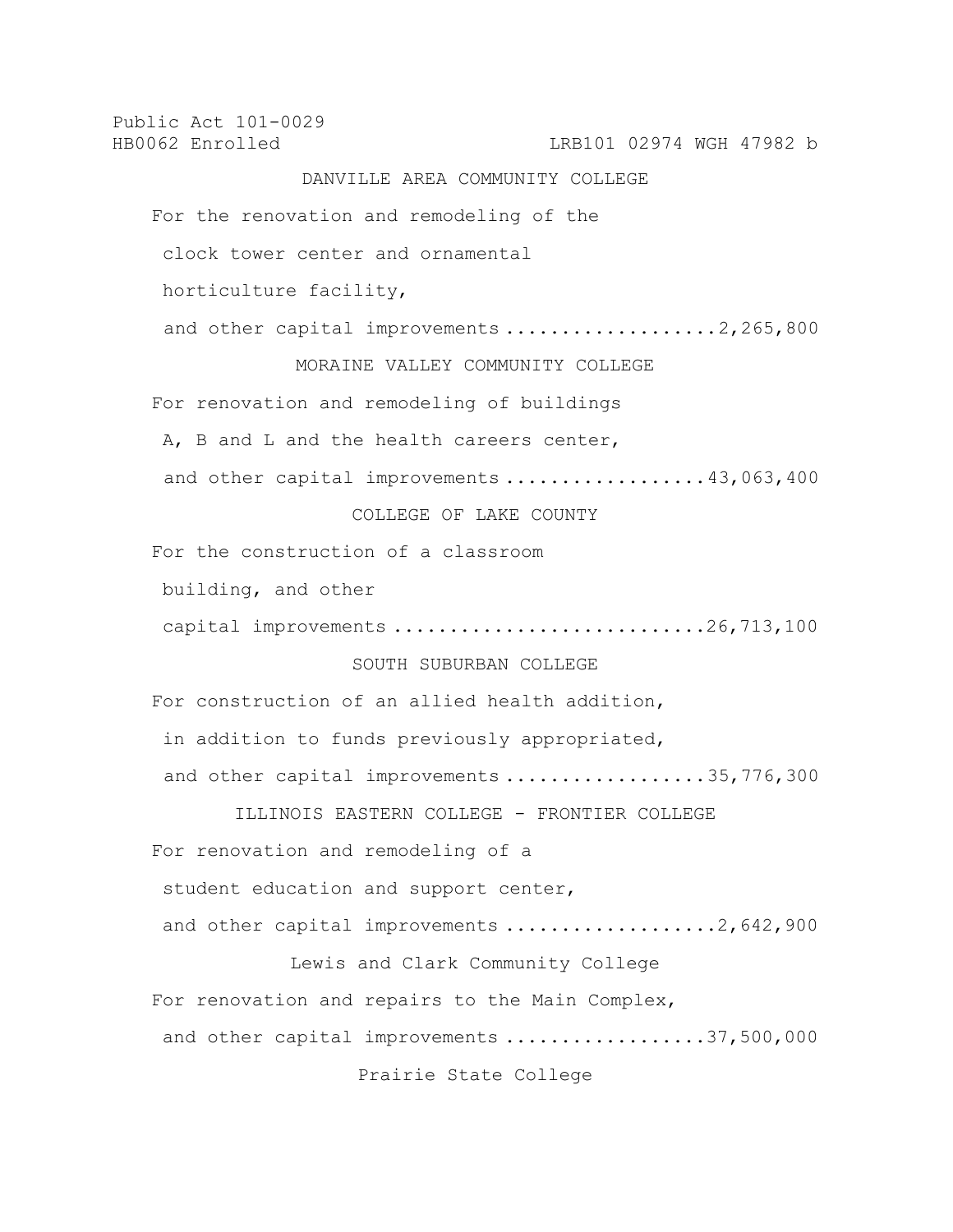Public Act 101-0029 HB0062 Enrolled LRB101 02974 WGH 47982 b For roof repairs and replacement and repairs of the High voltage system, and other capital improvements .............................5,600,000 Illinois Central College For renovations, panel replacement, and entryway relocation at the Edwards Building, and roadway and parking lot resurfacing, and other capital improvements ........................5,163,800 John A Logan College For expansion of the West Lobby,

and other capital improvements ...................3,775,000

Section 90. The sum of \$60,000,000, or so much thereof as may be necessary, are appropriated from the Capital Development Fund to the Capital Development Board for the Illinois Community College Board for miscellaneous capital improvements including construction, capital facilities, cost of planning, supplies, equipment, materials, services and all other expenses required to complete work at the various higher education institutions. These appropriated amounts shall be in addition to any other appropriated amounts which can be expended for such purposes.

Section 95. The sum of \$112,570,600, or so much thereof as may be necessary, are appropriated from the Capital Development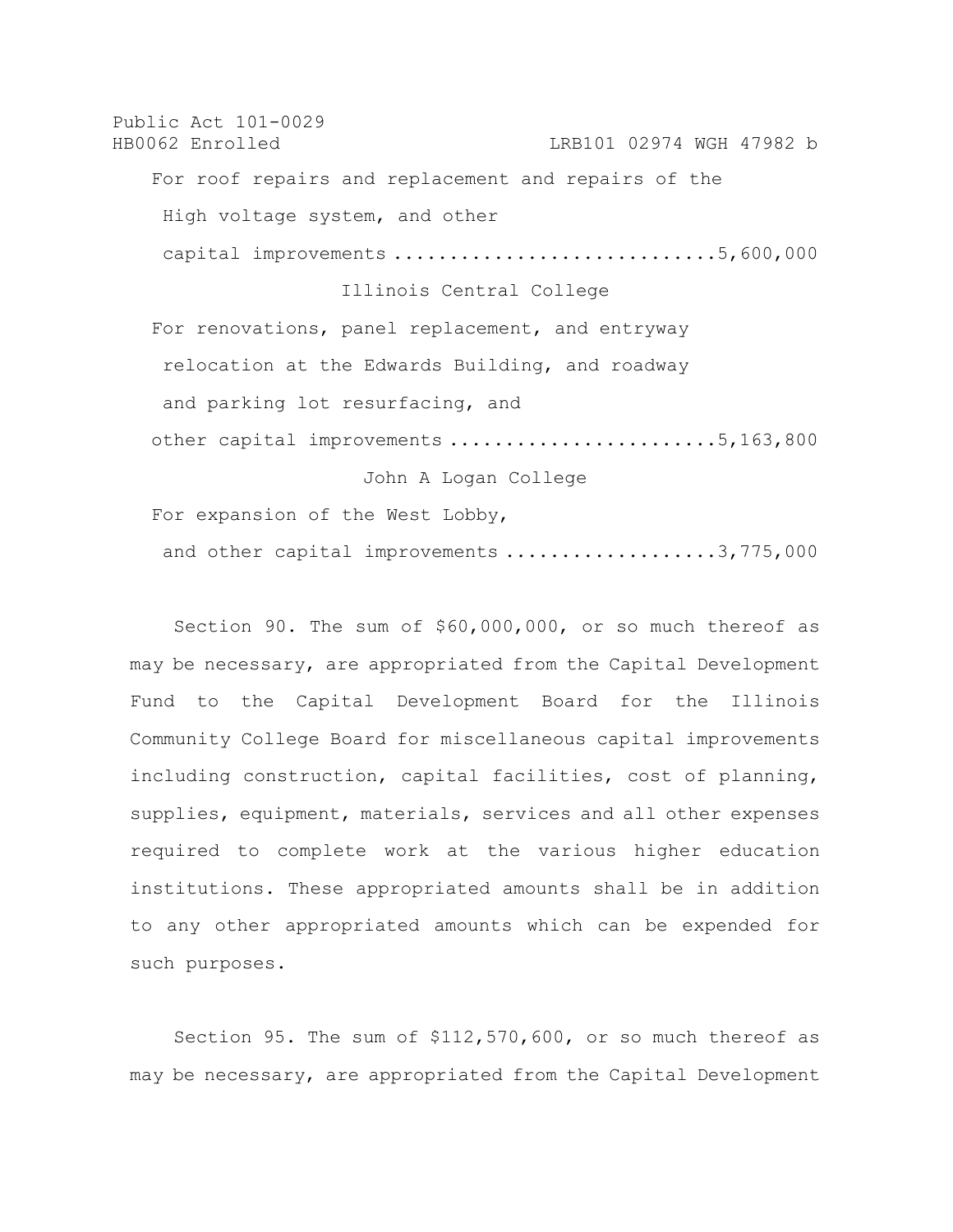Public Act 101-0029 HB0062 Enrolled LRB101 02974 WGH 47982 b

Fund to the Capital Development Board for the Illinois Community College Board for miscellaneous capital improvements including construction, capital facilities, cost of planning, supplies, equipment, materials, services and all other expenses required to complete work at the various higher education institutions. These appropriated amounts shall be in addition to any other appropriated amounts which can be expended for such purposes.

Section 100. The sum of \$27,613,400, or so much thereof as may be necessary, are appropriated from the Capital Development Fund to the Capital Development Board for the Illinois Community College Board for the City Colleges of Chicago for miscellaneous capital improvements including construction, capital facilities, cost of planning, supplies, equipment, materials, services and all other expenses required to complete work at the various higher education institutions. These appropriated amounts shall be in addition to any other appropriated amounts which can be expended for such purposes.

Section 105. The sum of \$100,000,000, or so much thereof as may be necessary, is appropriated from the Build Illinois Bond Fund to the Capital Development Board for early childhood construction grants to school districts and not-for-profit providers of early childhood services for children ages birth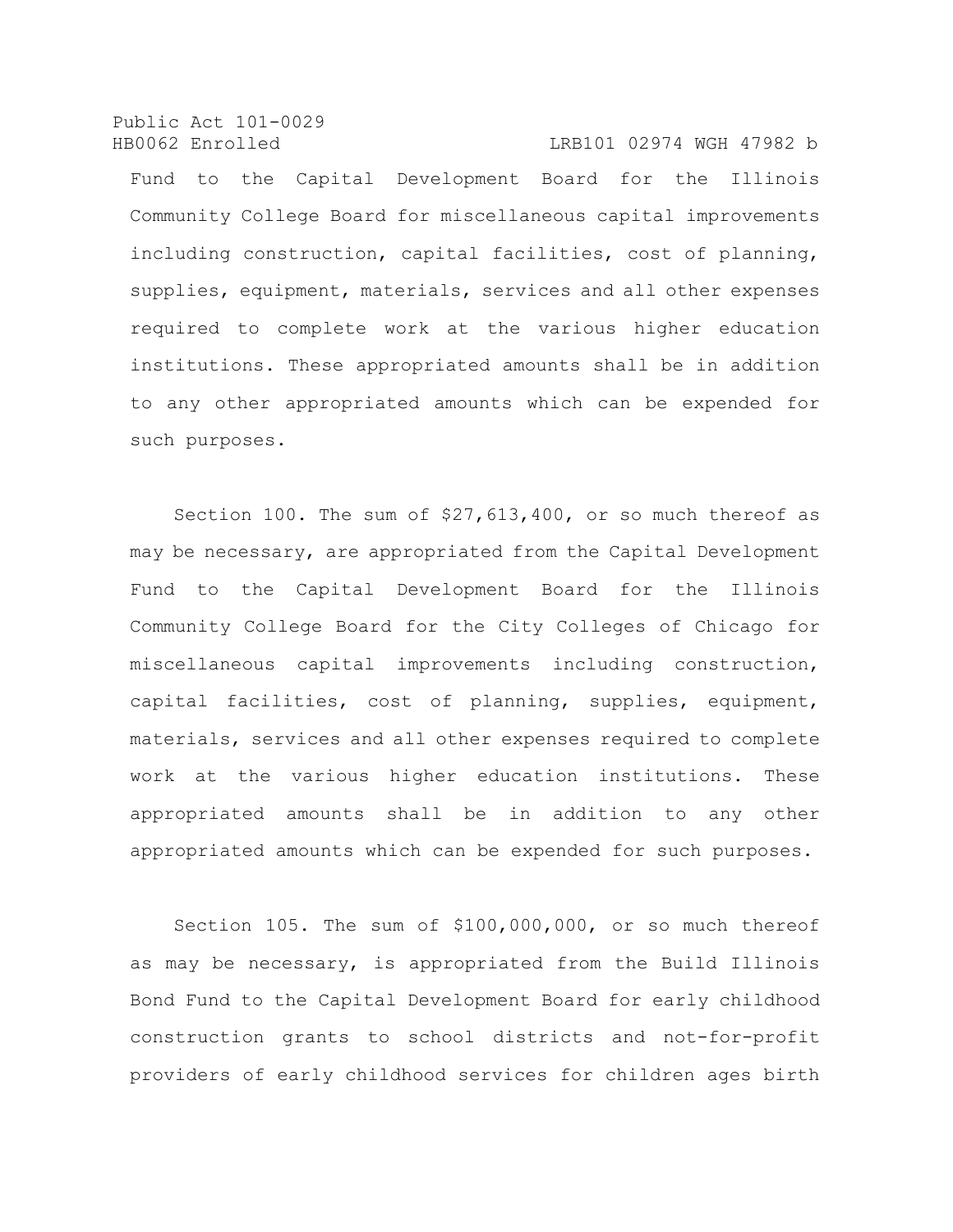Public Act 101-0029 HB0062 Enrolled LRB101 02974 WGH 47982 b

to 5 years of age for construction or renovation of early childhood facilities, with priority given to projects located in those communities in this State with the greatest underserved population of young children, as identified by the Capital Development Board, in consultation with the State Board of Education, using census data and other reliable local early childhood service data, and other capital improvements.

Section 110. The sum of \$50,000,000, or so much thereof as may be necessary, is appropriated from the Capital Development Fund to the Capital Development Board for grants and other capital improvements awarded under the Community Health Center Construction Act.

Section 125. The sum of \$200,000,000, or so much thereof as may be necessary, is appropriated from the Capital Development Fund to the Capital Development Board for grants associated with the Hospital and Healthcare Transformation Capital Investment Program.

Section 130. The sum of \$400,000,000, or so much thereof as may be necessary, is appropriated from the Build Illinois Bond Fund to the Capital Development Board for the Board of Higher Education for grants to various private colleges and universities.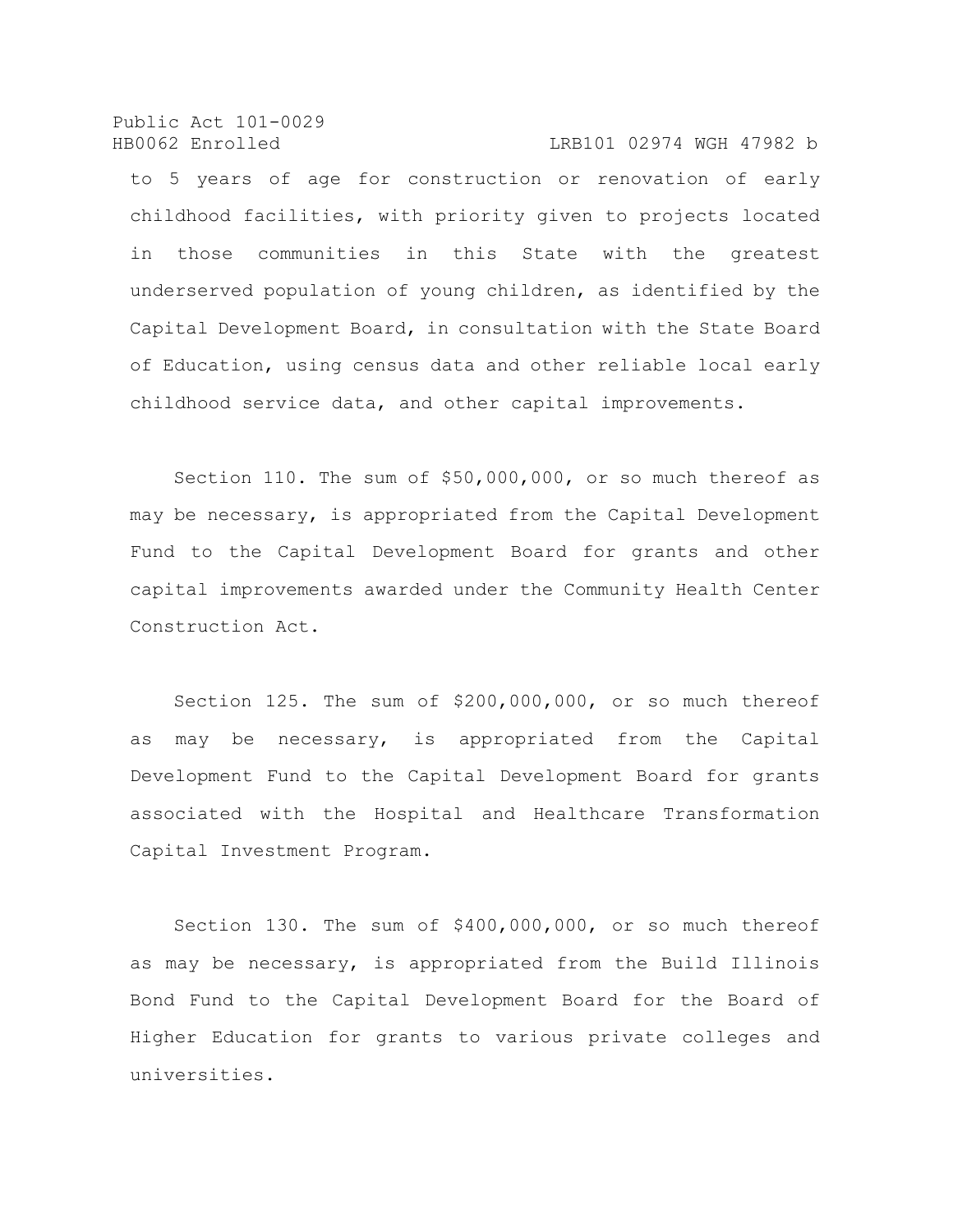Section 135. The amount of \$6,500,000, or so much thereof as may be necessary, is appropriated from the Capital Development Fund to the Capital Development Board for the Illinois State Board of Education for capital upgrades to the Philip J. Rock Center & School.

Section 140. The amount of \$9,000,000, or so much thereof as may be necessary, is appropriated from the Build Illinois Bond Fund to the Capital Development Board for Chicago Public School District 299 for costs associated with capital upgrades to the John Hancock College Preparatory High School.

Section 145. The amount of \$5,000,000, or so much thereof as may be necessary, is appropriated from the Build Illinois Bond Fund to the Capital Development Board for a grant to Northwestern University for the acquisition of science equipment.

Section 150. The amount of \$100,000,000, or so much thereof as may be necessary, is appropriated from the Build Illinois Bond Fund to the Capital Development Board for a grant to the University of Chicago for the construction of a new facility and acquisition of equipment with the Chicago Quantum Exchange.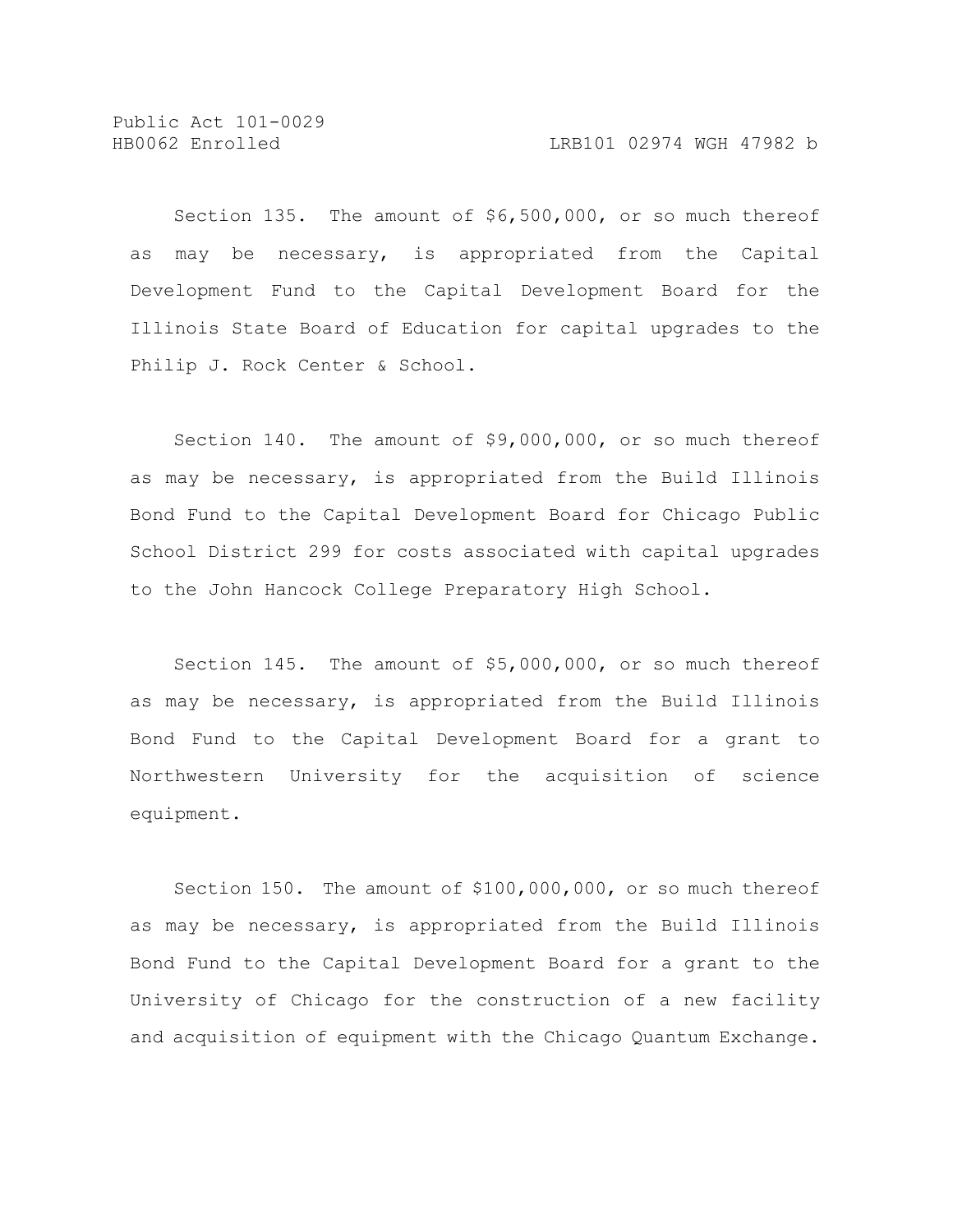Public Act 101-0029 HB0062 Enrolled LRB101 02974 WGH 47982 b

Section 155. The amount of \$5,500,000, or so much thereof as may be necessary, is appropriated from the Build Illinois Bond Fund to the Capital Development Board for Chicago Public School District 299 for costs associated with new windows for Grover Cleveland Elementary School.

Section 160. The amount of \$50,000,000, or so much thereof as may be necessary, is appropriated from the Rebuild Illinois Projects Fund to the Illinois Arts Council for capital grants to arts organizations for permanent improvements.

Section 165. The amount of \$5,000,000, or so much thereof as may be necessary, is appropriated from the Capital Development Fund to the Capital Development Board for the Department of Corrections for acquisition of technology equipment.

Section 170. No contract shall be entered into or obligation incurred for any expenditure made from any appropriation herein made in this Article until after the purpose and amounts have been approved in writing by the Governor.

ARTICLE 7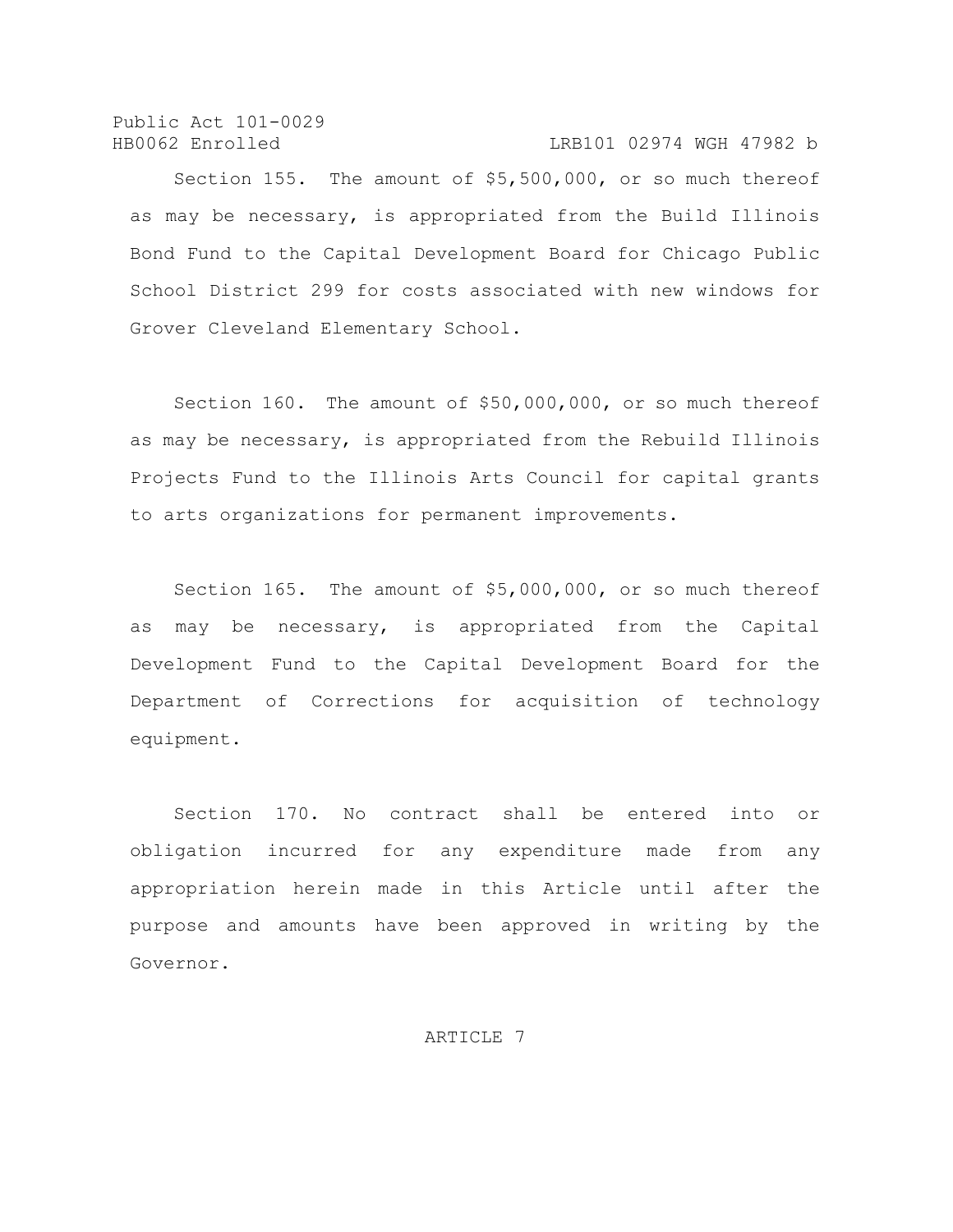HB0062 Enrolled LRB101 02974 WGH 47982 b

## ENVIRONMENTAL PROTECTION AGENCY

Section 5. The sum of \$100,000,000, or so much thereof as may be necessary, is appropriated from the Water Revolving Fund to the Environmental Protection Agency for financial assistance to units of local government and privately owned community water supplies for drinking water infrastructure projects pursuant to the Safe Drinking Water Act, as amended, and for transfer of funds to establish reserve accounts, construction accounts or any other necessary funds or accounts in order to implement a leveraged loan program.

Section 10. The sum of \$1,500,000, or so much thereof as may be necessary, is appropriated from the Water Revolving Fund to the Environmental Protection Agency for grants and contracts to address nonpoint source water quality issues.

#### ARTICLE 8

#### ENVIRONMENTAL PROTECTION AGENCY

Section 5. The sum of \$47,000,000, or so much thereof as may be necessary, is appropriated from the Build Illinois Bond Fund to the Environmental Protection Agency for deposit into the Hazardous Waste Fund for use pursuant to Section 22.2 of the Environmental Protection Act.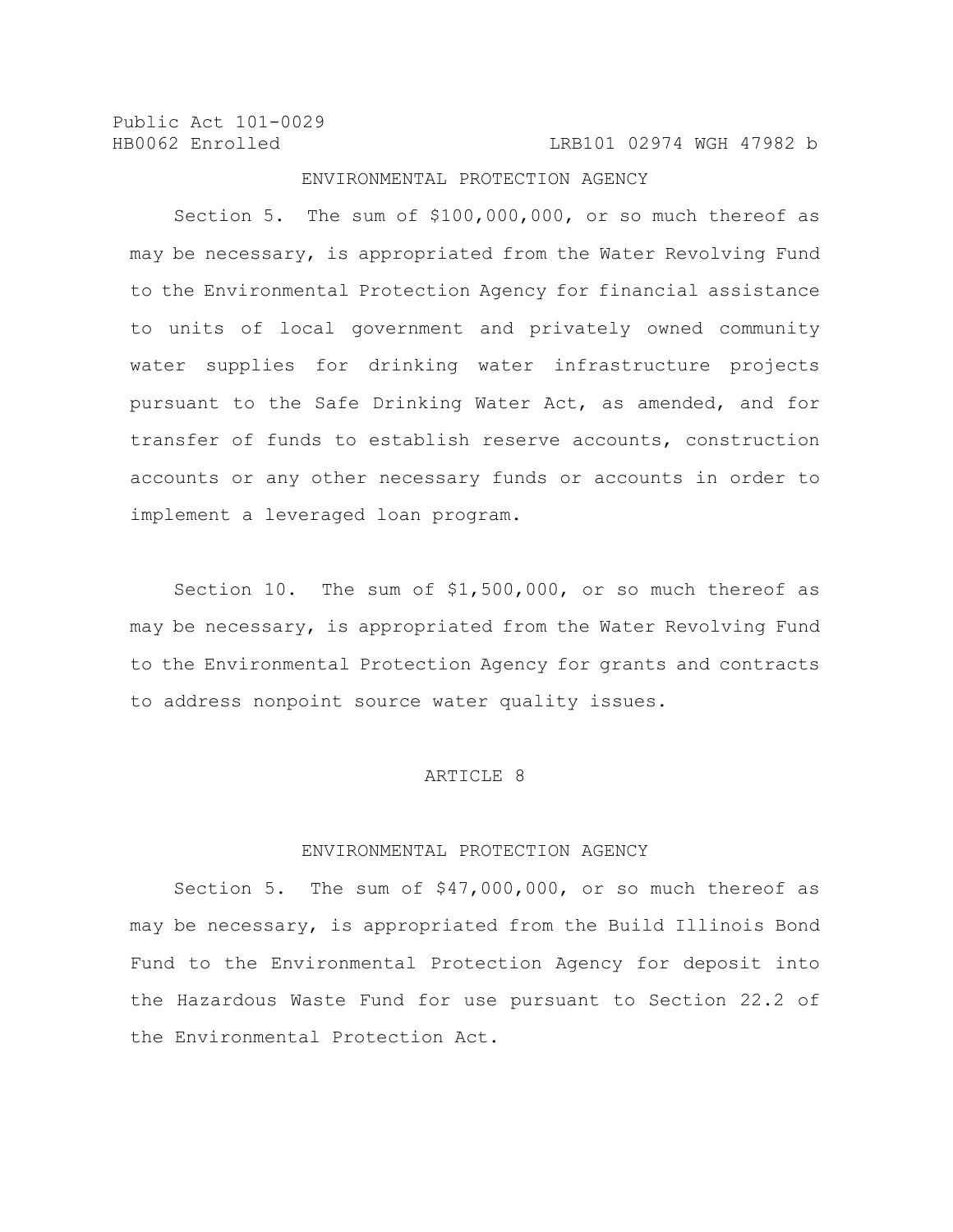Public Act 101-0029 HB0062 Enrolled LRB101 02974 WGH 47982 b

Section 10. The sum of \$85,000,000, or so much thereof as may be necessary, is appropriated from the Anti-Pollution Bond Fund to the Environmental Protection Agency for grants to units of local government for construction of sewage treatment works, pursuant to provisions of the Anti-Pollution Bond Act.

Section 15. The sum of \$25,000,000, or so much thereof as may be necessary, is appropriated from the Build Illinois Bond Fund to the Environmental Protection Agency for a green infrastructure financial assistance program to address water quality issues.

Section 20. The sum of \$100,000,000, or so much thereof as may be necessary, is appropriated from the Anti-Pollution Fund to the Environmental Protection Agency for deposit into the Water Revolving Fund.

Section 25. The sum of \$70,000,000, or so much thereof as may be necessary, is appropriated from the Build Illinois Bond Fund to the Environmental Protection Agency for grants for transportation electrification infrastructure projects; including, but not limited to grants for the purpose of encouraging electric vehicle charging infrastructure, prioritizing investments in medium and heavy-duty charging, and electrifying public transit, fleets, and school buses.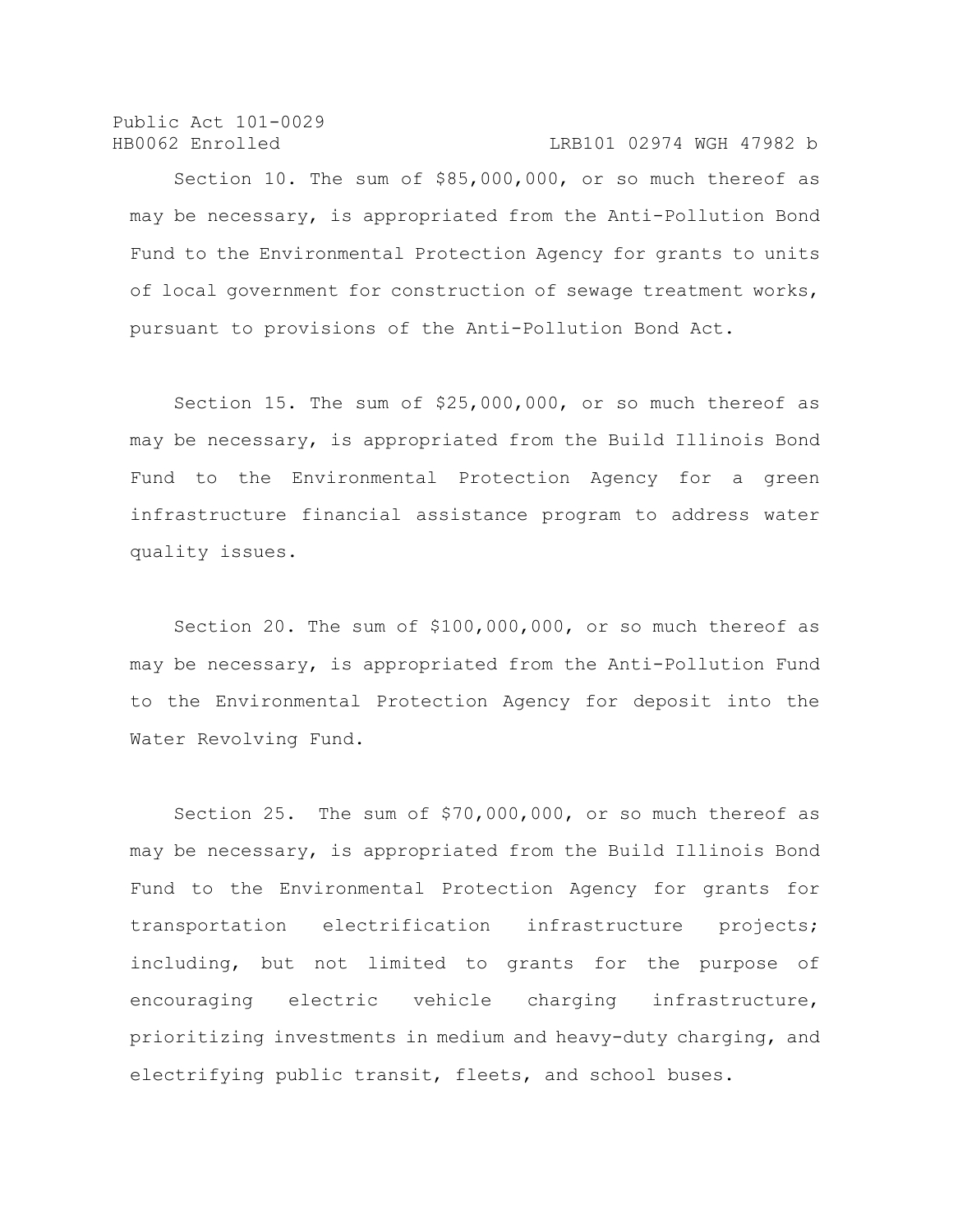Section 30. No contract shall be entered into or obligation incurred or any expenditure made from an appropriation herein made in this Article until after the purpose and amount of such expenditure has been approved in writing by the Governor.

### ARTICLE 9

#### DEPARTMENT OF REVENUE

Section 5. The sum of \$200,000,000, or so much thereof as may be necessary, is appropriated from the Build Illinois Bond Fund to the Department of Revenue for the Illinois Housing Development Authority for affordable housing grants, loans, and investments for low-income families, low-income senior citizens, low-income persons with disabilities and at risk displaced veterans.

Section 10. No contract shall be entered into or obligation incurred or any expenditure made from any appropriation herein made in this Article until after the purpose and amounts have been approved in writing by the Governor.

## ARTICLE 10

## DEPARTMENT OF MILITARY AFFAIRS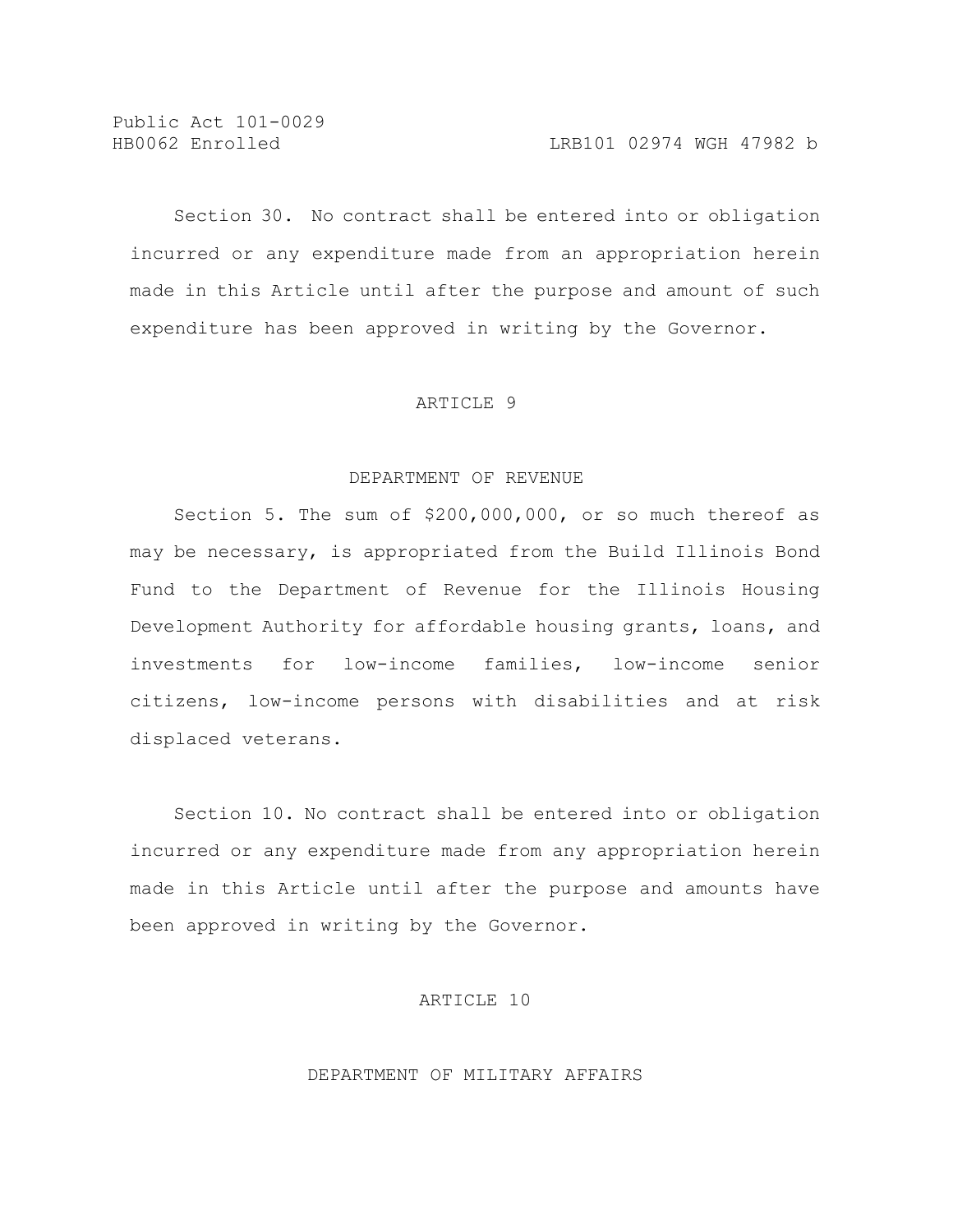Public Act 101-0029 HB0062 Enrolled LRB101 02974 WGH 47982 b

Section 5. The sum of \$75,000,000, or so much thereof as may be necessary, is appropriated from the Capital Development Fund to the Department of Military Affairs for all costs associated with capital improvements at Illinois National Guard facilities.

Section 10. No contract shall be entered into or obligation incurred or any expenditure made from any appropriation herein made in this Article until after the purpose and amounts have been approved in writing by the Governor.

### ARTICLE 11

### DEPARTMENT OF MILITARY AFFAIRS

Section 10. The sum of \$25,000,000, or so much thereof as may be necessary, is appropriated from the Illinois National Guard Construction Fund to the Department of Military Affairs for all costs associated with capital improvements at Illinois National Guard facilities.

## ARTICLE 12

# ILLINOIS STATE BOARD OF EDUCATION

Section 5. The sum of \$200,000,000, or so much thereof as may be necessary, is appropriated from the School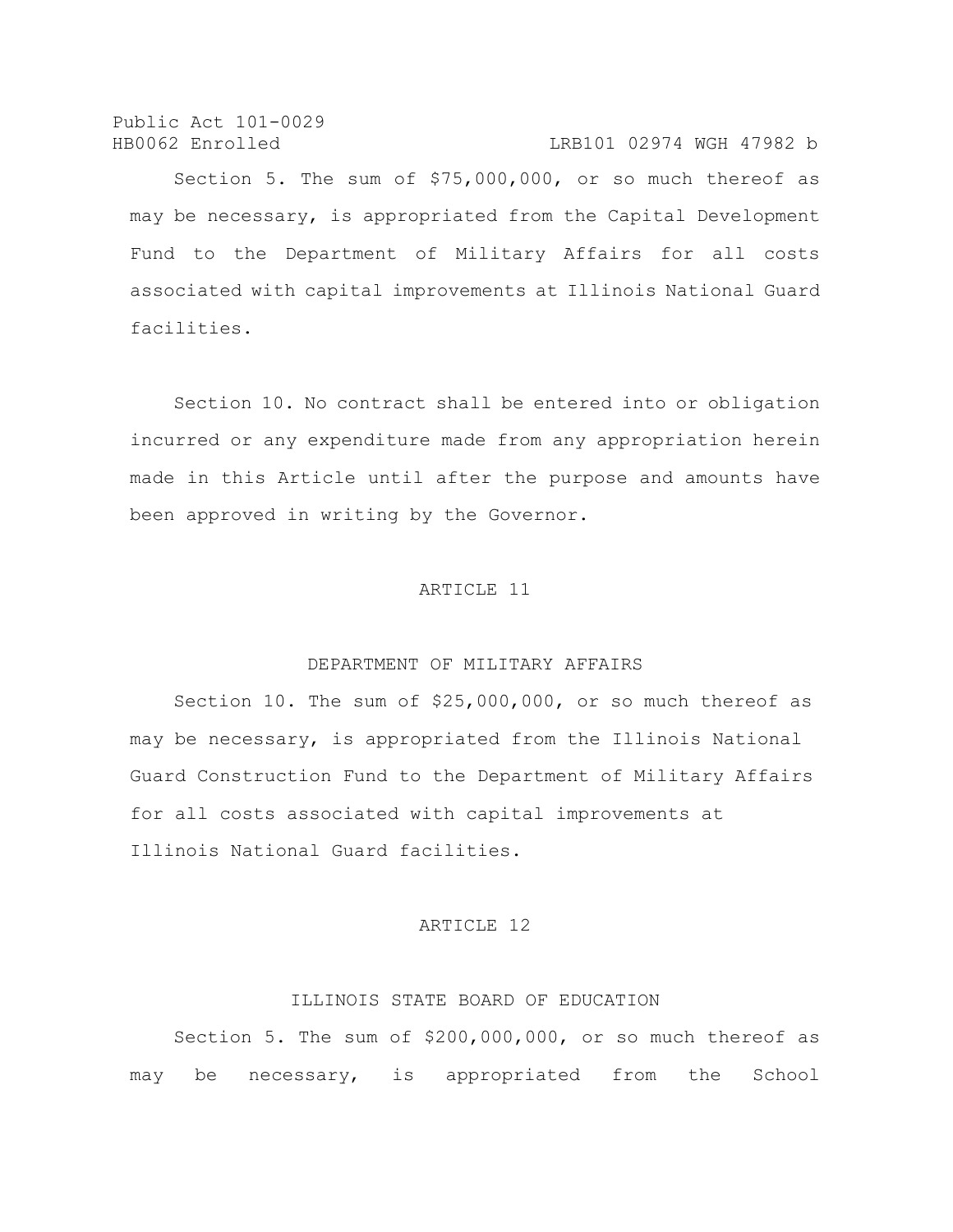Public Act 101-0029 HB0062 Enrolled LRB101 02974 WGH 47982 b Infrastructure Fund to the Illinois State Board of Education for grants to school districts, other than a school district organized under Article 34 of the School Code, for school maintenance projects.

Section 10. No contract shall be entered into or obligation incurred or any expenditure made from any appropriation herein made in this Article until after the purpose and amounts have been approved in writing by the Governor.

# ARTICLE 13

#### SECRETARY OF STATE

Section 10. The sum of \$50,000,000, or so much thereof as may be necessary, is appropriated from the Capital Development Fund to the Office of the Secretary of State for capital grants to public libraries for permanent improvements.

Section 15. No contract shall be entered into or obligation incurred or any expenditure made from any appropriation herein made in this Article until after the purpose and amounts have been approved in writing by the Governor.

# ARTICLE 14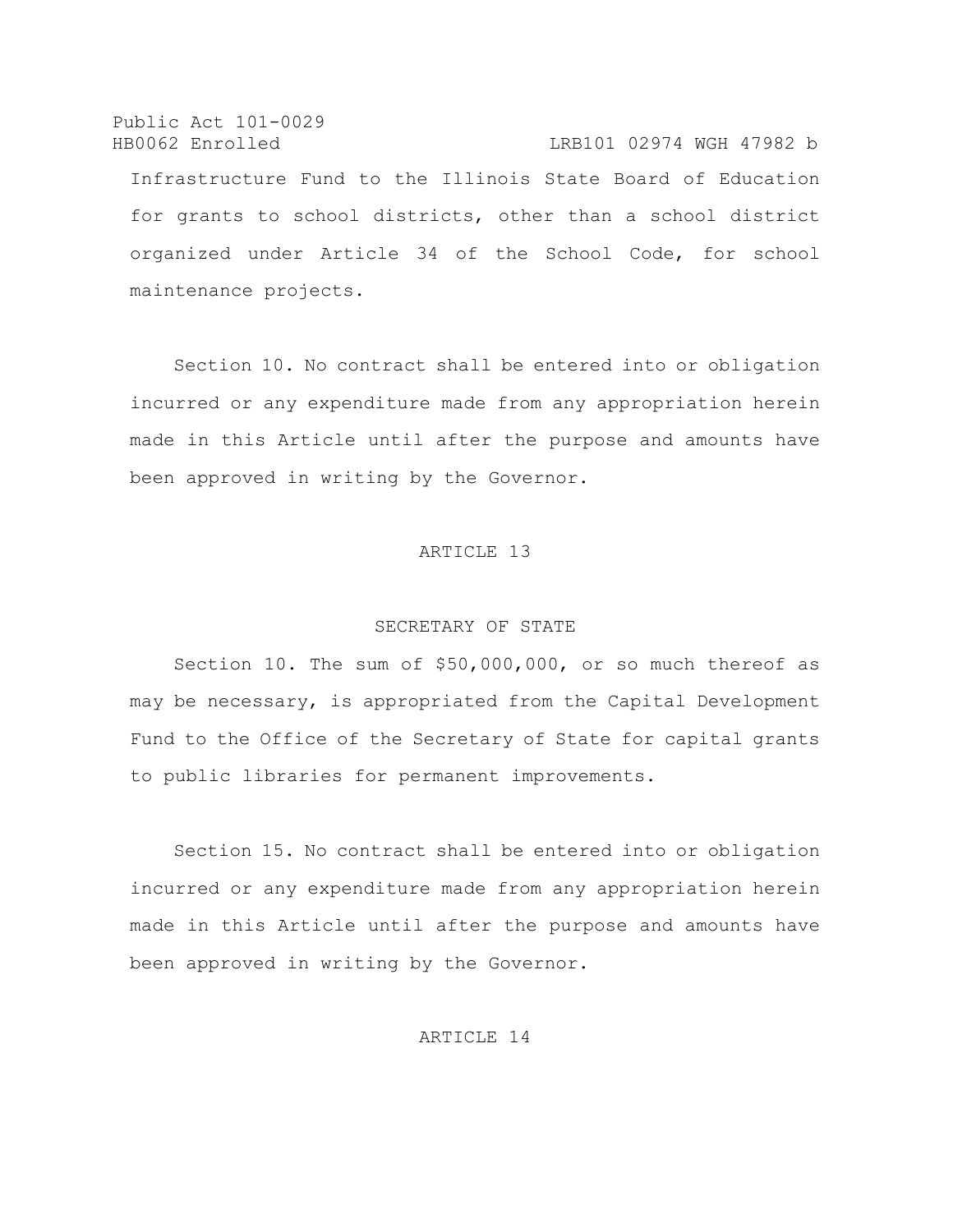HB0062 Enrolled LRB101 02974 WGH 47982 b

# ARCHITECT OF THE CAPITOL

Section 5. The sum of \$350,000,000, or so much thereof as may be necessary, is appropriated from the Capital Development Fund to the Architect of the Capitol for all costs associated with capital upgrades and improvements on the Capitol Complex.

### ARTICLE 15

### DEPARTMENT OF COMMERCE AND ECONOMIC OPPORTUNITY

Section 5. The sum of \$300,000, or so much thereof as may be necessary, is appropriated from the Build Illinois Bond Fund to the Department of Commerce and Economic Opportunity for costs associated with a grant to the Norwegian American Hospital Center in Chicago for costs associated with hospital equipment upgrades.

Section 10. The sum of \$250,000, or so much thereof as may be necessary, is appropriated from the Build Illinois Bond Fund to the Department of Commerce and Economic Opportunity for costs associated a grant to the Daniel Ramos Casa Puertorriqueña (CASA) of Chicago for costs associated with the re-development of the historic Puerto Rican community services and civic center.

Section 15. The sum of \$250,000, or so much thereof as may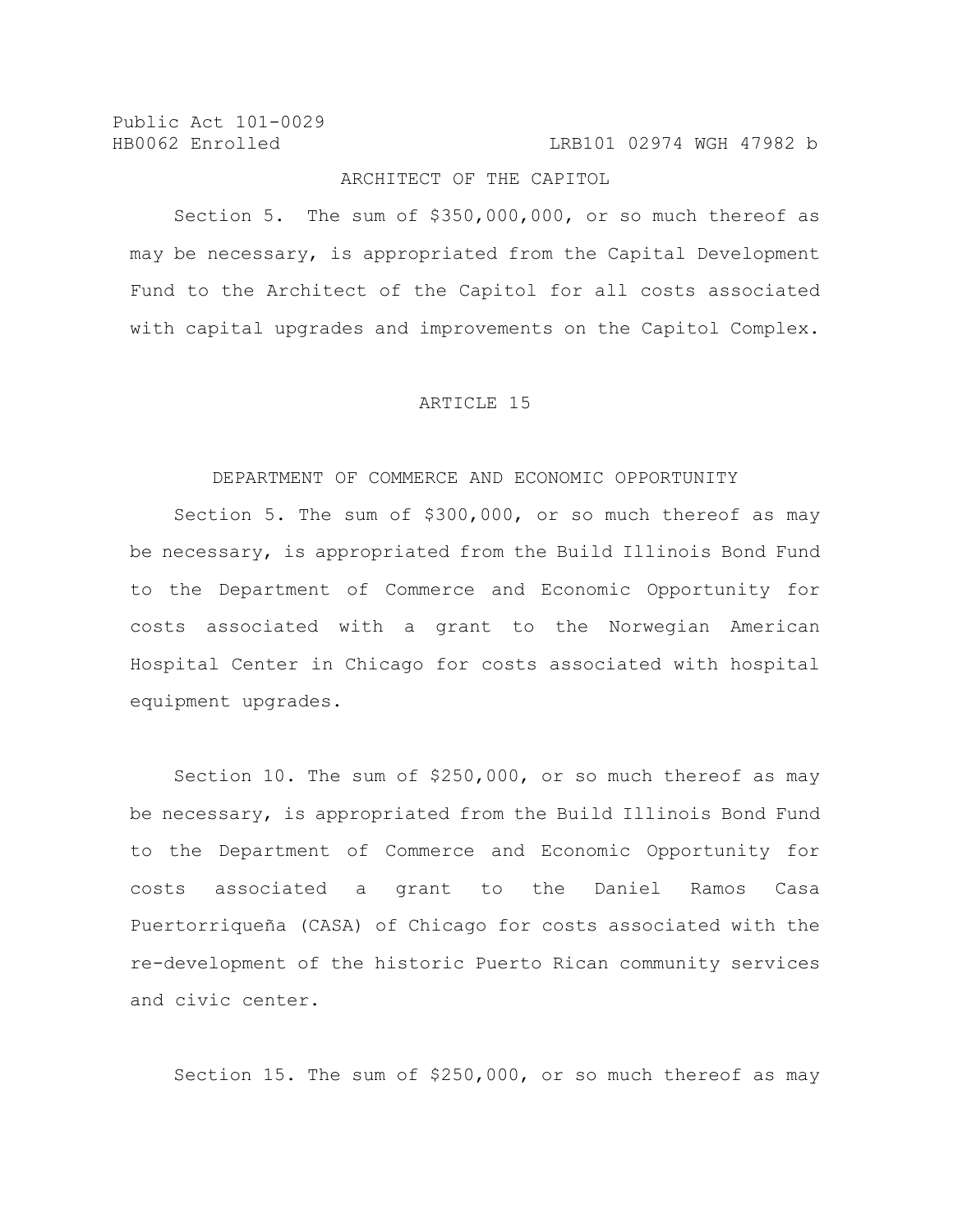Public Act 101-0029 HB0062 Enrolled LRB101 02974 WGH 47982 b be necessary, is appropriated from the Build Illinois Bond Fund to the Department of Commerce and Economic Opportunity for costs associated with a grant to the Latin United Community Housing Association of Chicago for costs associated with the expansion of the community center and other capital improvements.

Section 20. The sum of \$50,000, or so much thereof as may be necessary, is appropriated from the Build Illinois Bond Fund to the Department of Commerce and Economic Opportunity for costs associated with a grant to the City of Chicago School District 299 for costs associated with capital improvements to include playground rehab at Talcott Elementary School.

Section 25. The sum of \$250,000, or so much thereof as may be necessary, is appropriated from the Build Illinois Bond Fund to the Department of Commerce and Economic Opportunity for costs associated with a grant to the Gateway Foundation of Chicago for costs associated with renovation of the Gateway Foundation and Norwegian Hospital and other capital improvements.

Section 30. The sum of \$215,000, or so much thereof as may be necessary, is appropriated from the Build Illinois Bond Fund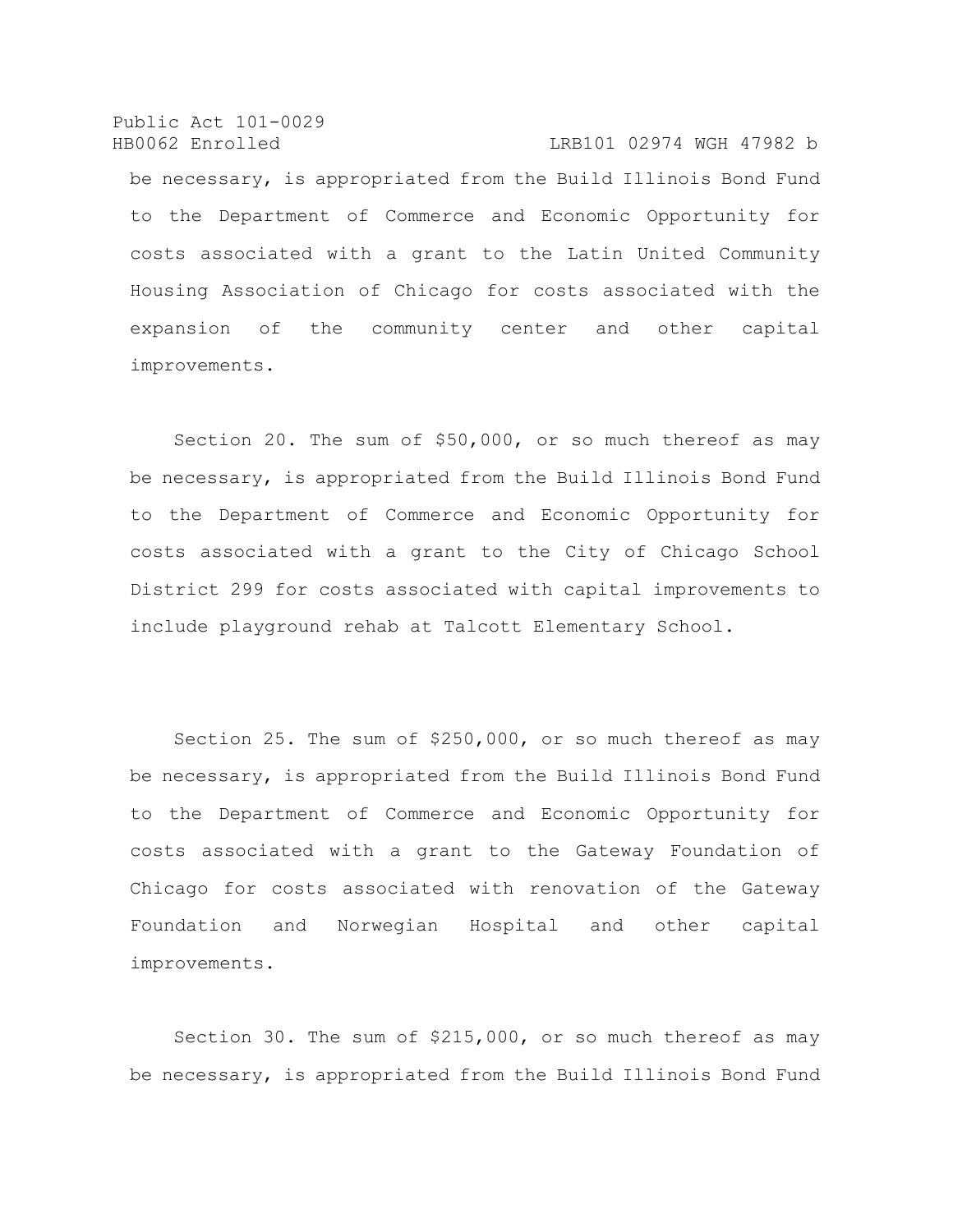Public Act 101-0029 HB0062 Enrolled LRB101 02974 WGH 47982 b to the Department of Commerce and Economic Opportunity for costs associated with a grant to the Puerto Rican Cultural Center of Chicago (PRCC) for costs associated with capital improvements.

Section 35. The sum of \$250,000, or so much thereof as may be necessary, is appropriated from the Build Illinois Bond Fund to the Department of Commerce and Economic Opportunity for costs associated with a grant to the National Museum of Puerto Rican Art and Council of Chicago for costs associated with expansion and development of the existing main building and other building improvements.

Section 40. The sum of \$75,000, or so much thereof as may be necessary, is appropriated from the Build Illinois Bond Fund to the Department of Commerce and Economic Opportunity for costs associated with a grant to the City of Chicago School District 299 for costs associated with locker room expansion at the Marine Leadership Academy of Chicago.

Section 45. The sum of \$175,000, or so much thereof as may be necessary, is appropriated from the Build Illinois Bond Fund to the Department of Commerce and Economic Opportunity for costs associated with a grant to the Spanish Coalition for Housing of Chicago for costs associated with property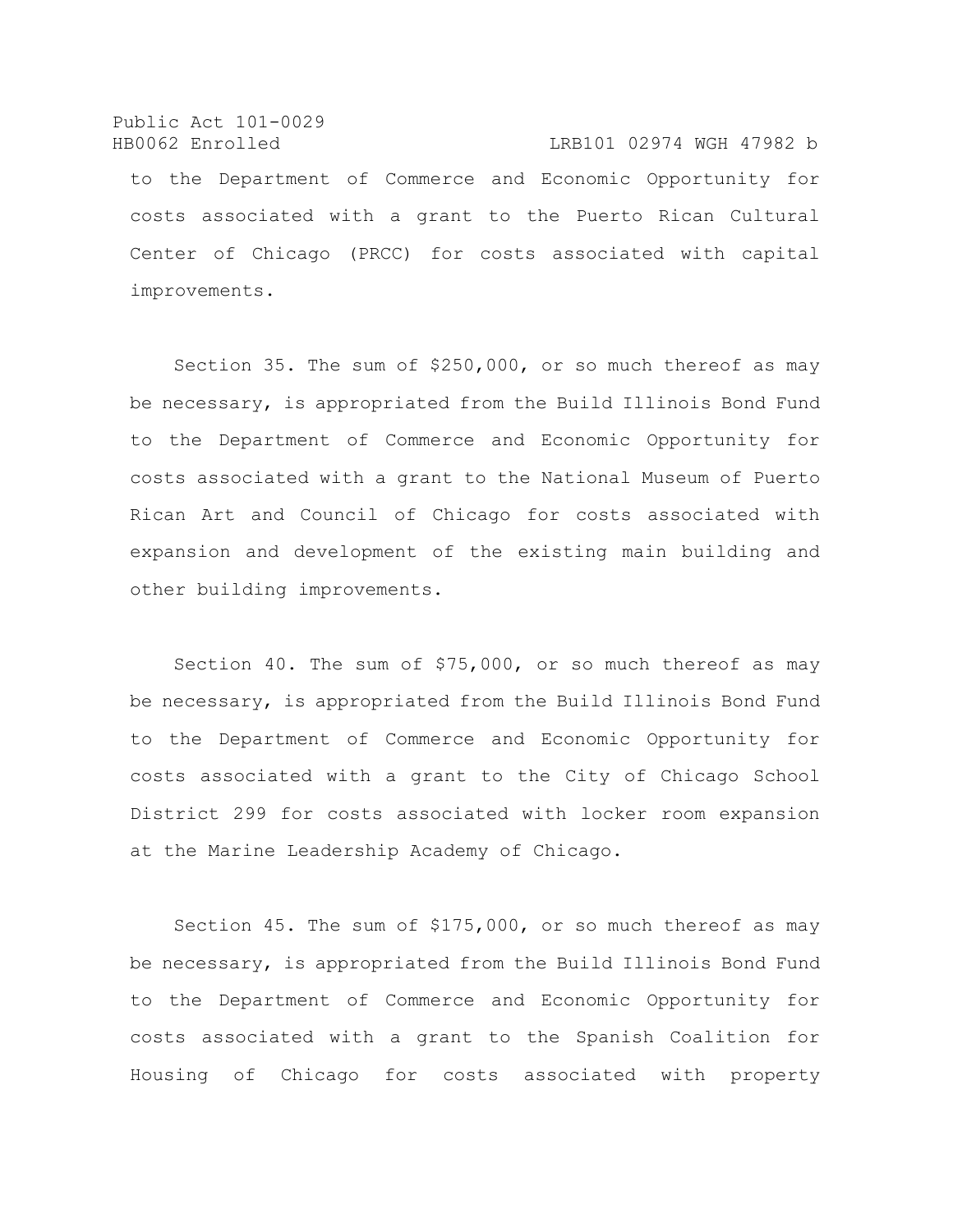Public Act 101-0029 HB0062 Enrolled LRB101 02974 WGH 47982 b acquisition and re-development.

Section 50. The sum of \$170,500, or so much thereof as may be necessary, is appropriated from the Build Illinois Bond Fund to the Department of Commerce and Economic Opportunity for costs associated with a grant to the Infant Welfare Society of Chicago for costs associated with health center improvements.

Section 55. The sum of \$200,000, or so much thereof as may be necessary, is appropriated from the Build Illinois Bond Fund to the Department of Commerce and Economic Opportunity for costs associated with a grant to the Association House of Chicago for costs associated with infrastructure improvements.

Section 60. The sum of \$200,000, or so much thereof as may be necessary, is appropriated from the Build Illinois Bond Fund to the Department of Commerce and Economic Opportunity for costs associated with a grant to the Rincon Family Services of Chicago for costs associated with renovation of the community educational and health services facilities.

Section 65. The sum of \$250,000, or so much thereof as may be necessary, is appropriated from the Build Illinois Bond Fund to the Department of Commerce and Economic Opportunity for costs associated with a grant to the Amita Health Saint Mary's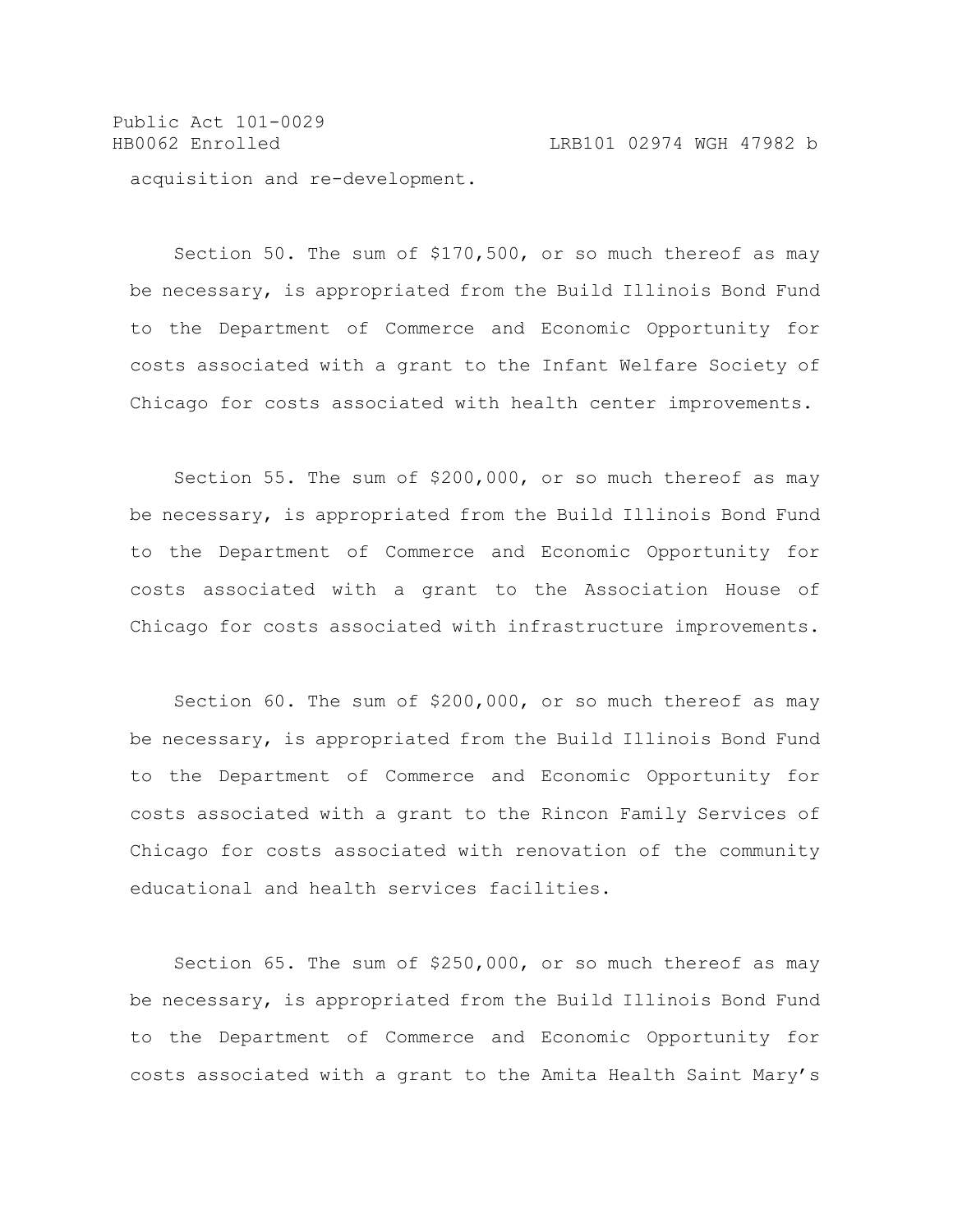Public Act 101-0029 HB0062 Enrolled LRB101 02974 WGH 47982 b and Elizabeth of Chicago for costs associated with renovations to the Crisis Stabilization Unit.

Section 70. The sum of \$271,000, or so much thereof as may be necessary, is appropriated from the Build Illinois Bond Fund to the Department of Commerce and Economic Opportunity for costs associated with a grant to the Casa Central of Chicago for costs associated with capital improvements.

Section 75. The sum of \$100,000, or so much thereof as may be necessary, is appropriated from the Build Illinois Bond Fund to the Department of Commerce and Economic Opportunity for costs associated with a grant to the Puerto Rican Arts Alliance (PRAA) of Chicago for costs associated with building expansion and re-development of PRAA's headquarter and art center.

Section 80. The sum of \$100,000, or so much thereof as may be necessary, is appropriated from the Build Illinois Bond Fund to the Department of Commerce and Economic Opportunity for costs associated with a grant to the Segundo Ruiz Belvis Cultural Center (SRBCC) of Chicago for costs associated with re-development of performing arts and music center.

Section 85. The sum of \$200,000, or so much thereof as may be necessary, is appropriated from the Build Illinois Bond Fund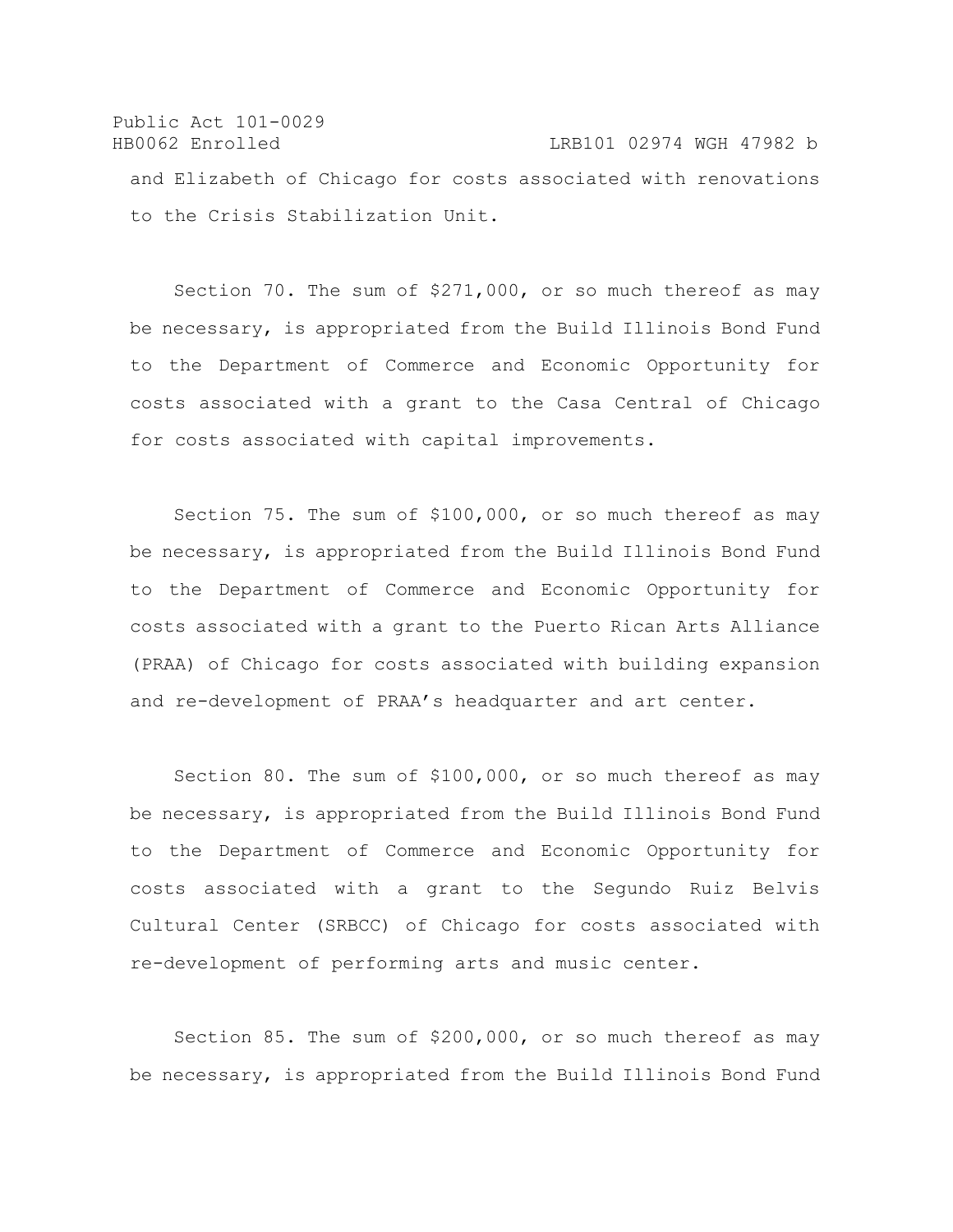Public Act 101-0029 HB0062 Enrolled LRB101 02974 WGH 47982 b to the Department of Commerce and Economic Opportunity for costs associated with a grant to the Healthcare Alternative Solution in Broadview for costs associated with capital improvements.

Section 90. The sum of \$200,000, or so much thereof as may be necessary, is appropriated from the Build Illinois Bond Fund to the Department of Commerce and Economic Opportunity for costs associated with a grant to The Miracle Center of Chicago for costs associated with building purchases.

Section 95. The sum of \$2,493,500, or so much thereof as may be necessary, is appropriated from the Build Illinois Bond Fund to the Department of Commerce and Economic Opportunity for costs associated with grants to local governments, school districts and community based providers for costs associated with infrastructure improvements.

Section 100. The sum of \$150,000, or so much thereof as may be necessary, is appropriated from the Build Illinois Bond Fund to the Department of Commerce and Economic Opportunity for a grant to the Village of Alorton for costs associated with infrastructure improvements, roads, sewer and water improvements, and/or sidewalks or demolition of derelict and abandoned properties.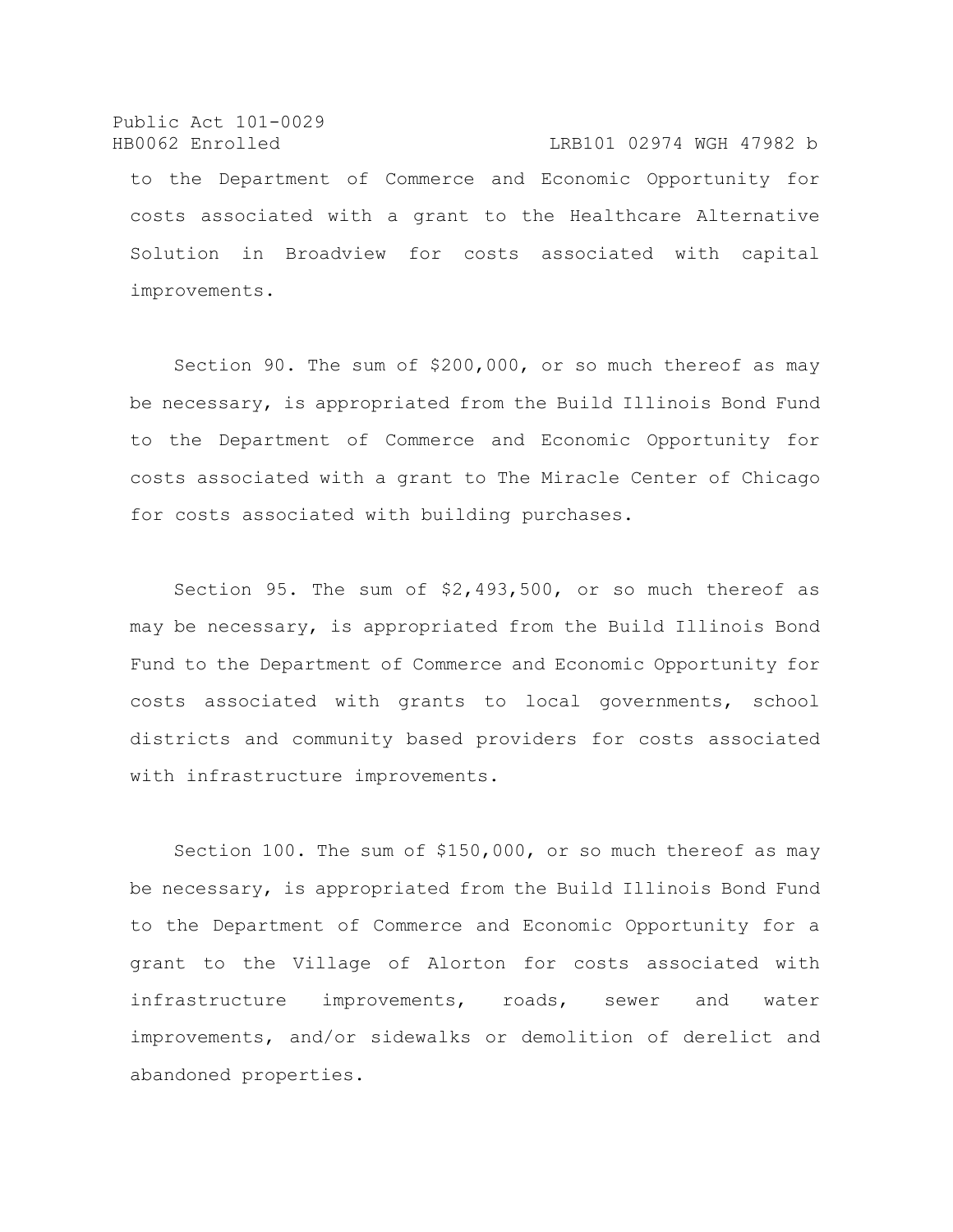Section 105. The sum of \$500,000, or so much thereof as may be necessary, is appropriated from the Build Illinois Bond Fund to the Department of Commerce and Economic Opportunity for a grant to the City of Belleville for costs associated with infrastructure improvements, roads, sewer and water improvements, and/or sidewalks or demolition of derelict and abandoned properties.

Section 110. The sum of \$300,000, or so much thereof as may be necessary, is appropriated from the Build Illinois Bond Fund to the Department of Commerce and Economic Opportunity for a grant to the Village of Cahokia for costs associated with infrastructure improvements, roads, sewer and water improvements, and/or sidewalks or demolition of derelict and abandoned properties.

Section 115. The sum of \$50,000 or so much thereof as may be necessary, is appropriated from the Build Illinois Bond Fund to the Department of Commerce and Economic Opportunity for a grant to the Village of Caseyville for costs associated with infrastructure improvements, roads, sewer and water improvements, and/or sidewalks or demolition of derelict and abandoned properties.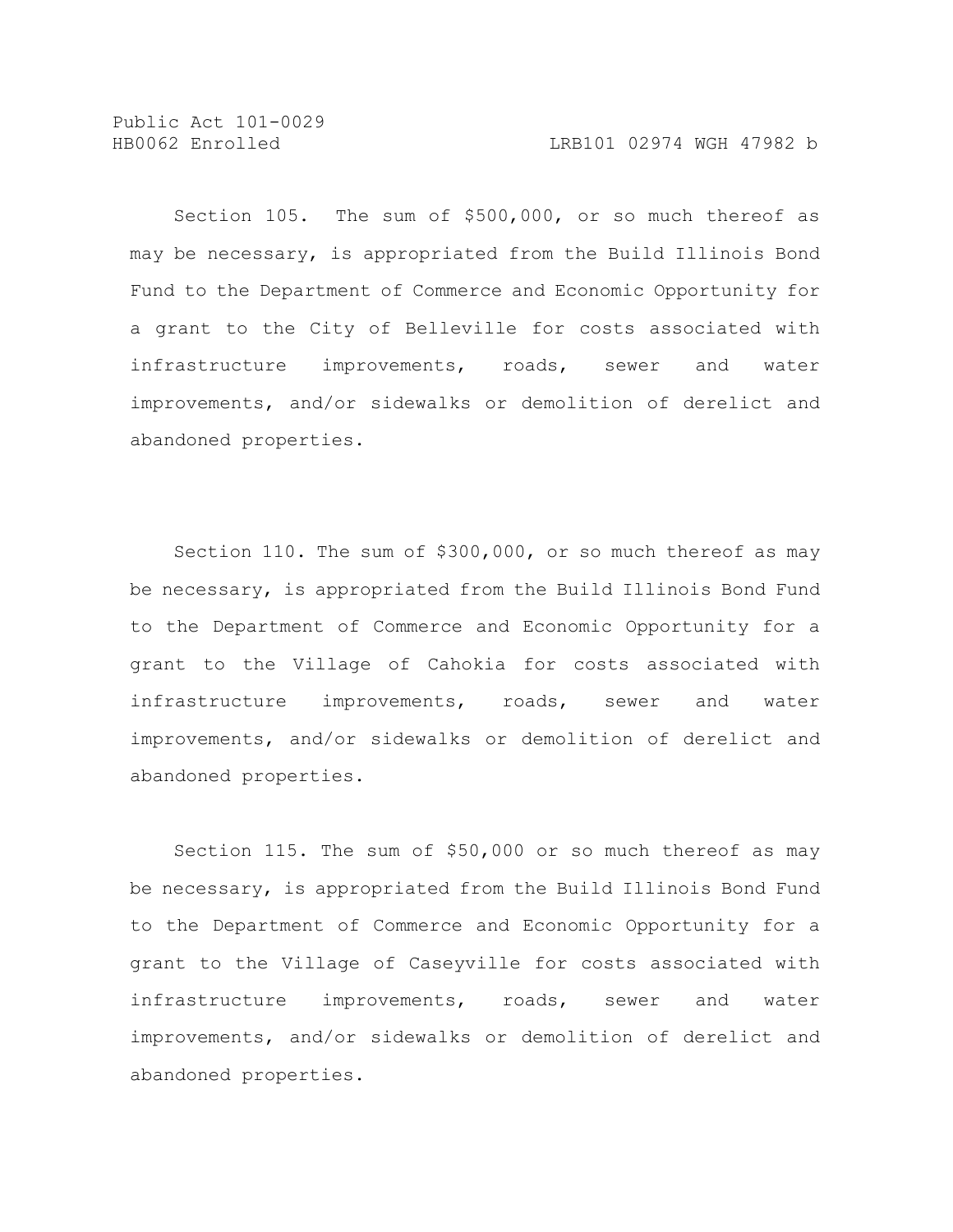Section 120. The sum of \$200,000, or so much thereof as may be necessary, is appropriated from the Build Illinois Bond Fund to the Department of Commerce and Economic Opportunity for a grant to the City of Centreville for costs associated with infrastructure improvements, roads, sewer and water improvements, and/or sidewalks or demolition of derelict and abandoned properties.

Section 125. The sum of \$500,000, or so much thereof as may be necessary, is appropriated from the Build Illinois Bond Fund to the Department of Commerce and Economic Opportunity for a grant to the City of East St. Louis for costs associated with infrastructure improvements, roads, sewer and water improvements, and/or sidewalks or demolition of derelict and abandoned properties.

Section 130. The sum of \$200,000, or so much thereof as may be necessary, is appropriated from the Build Illinois Bond Fund to the Department of Commerce and Economic Opportunity for a grant to the City of Fairview Heights for costs associated with infrastructure improvements, roads, sewer and water improvements, and/or sidewalks or demolition of derelict and abandoned properties.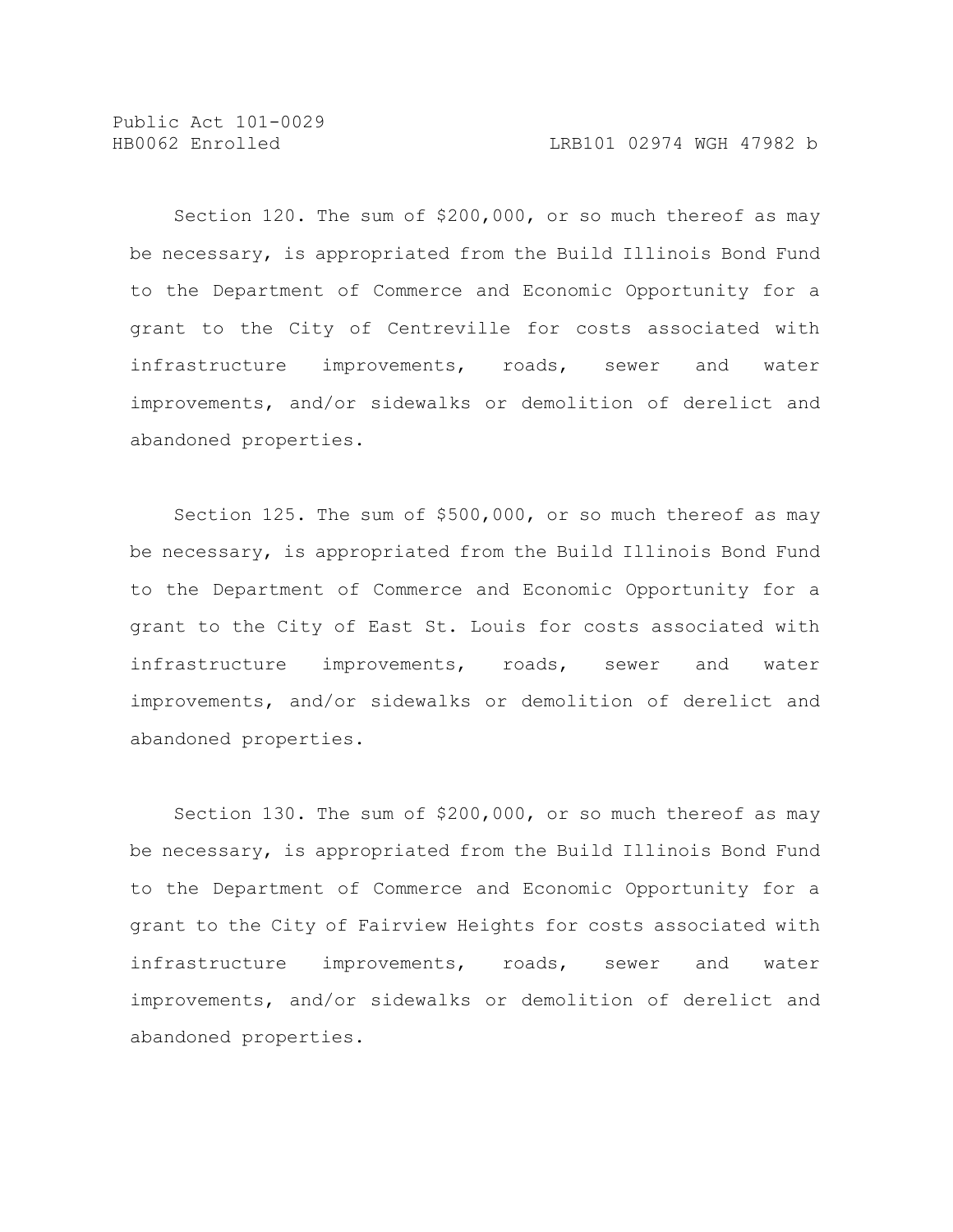HB0062 Enrolled LRB101 02974 WGH 47982 b

Section 135. The sum of \$25,000, or so much thereof as may be necessary, is appropriated from the Build Illinois Bond Fund to the Department of Commerce and Economic Opportunity for a grant to the Village of Freeburg for costs associated with infrastructure improvements, roads, sewer and water improvements, and/or sidewalks or demolition of derelict and abandoned properties.

Section 140. The sum of \$100,000, or so much thereof as may be necessary, is appropriated from the Build Illinois Bond Fund to the Department of Commerce and Economic Opportunity for a grant to the town of Fairmont for costs associated with infrastructure improvements, roads, sewer and water improvements, and/or sidewalks or demolition of derelict and abandoned properties.

Section 145. The sum of \$200,000, or so much thereof as may be necessary, is appropriated from the Build Illinois Bond Fund to the Department of Commerce and Economic Opportunity for a grant to the City of Granite City for costs associated with infrastructure improvements, roads, sewer and water improvements, and/or sidewalks or demolition of derelict and abandoned properties.

Section 150. The sum of \$100,000, or so much thereof as may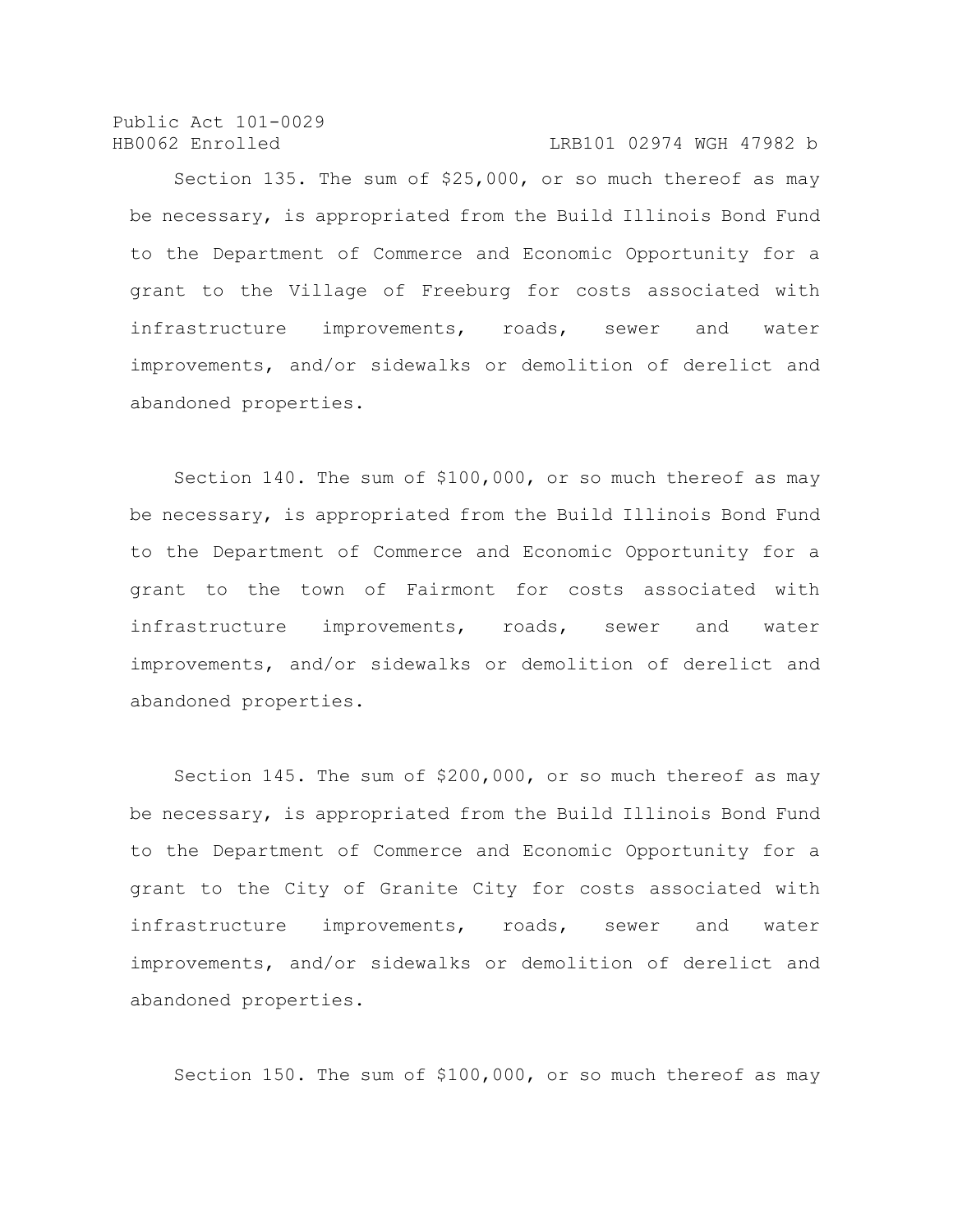Public Act 101-0029 HB0062 Enrolled LRB101 02974 WGH 47982 b be necessary, is appropriated from the Build Illinois Bond Fund to the Department of Commerce and Economic Opportunity for a grant to the City of Lebanon for costs associated with infrastructure improvements, roads, sewer and water improvements, and/or sidewalks or demolition of derelict and abandoned properties.

Section 155. The sum of \$200,000, or so much thereof as may be necessary, is appropriated from the Build Illinois Bond Fund to the Department of Commerce and Economic Opportunity for a grant to the City of Madison for costs associated with infrastructure improvements, roads, sewer and water improvements, and/or sidewalks or demolition of derelict and abandoned properties.

Section 160. The sum of \$25,000, or so much thereof as may be necessary, is appropriated from the Build Illinois Bond Fund to the Department of Commerce and Economic Opportunity for a grant to the City of Mascoutah for costs associated with infrastructure improvements, roads, sewer and water improvements, and/or sidewalks or demolition of derelict and abandoned properties.

Section 165. The sum of \$100,000, or so much thereof as may be necessary, is appropriated from the Build Illinois Bond Fund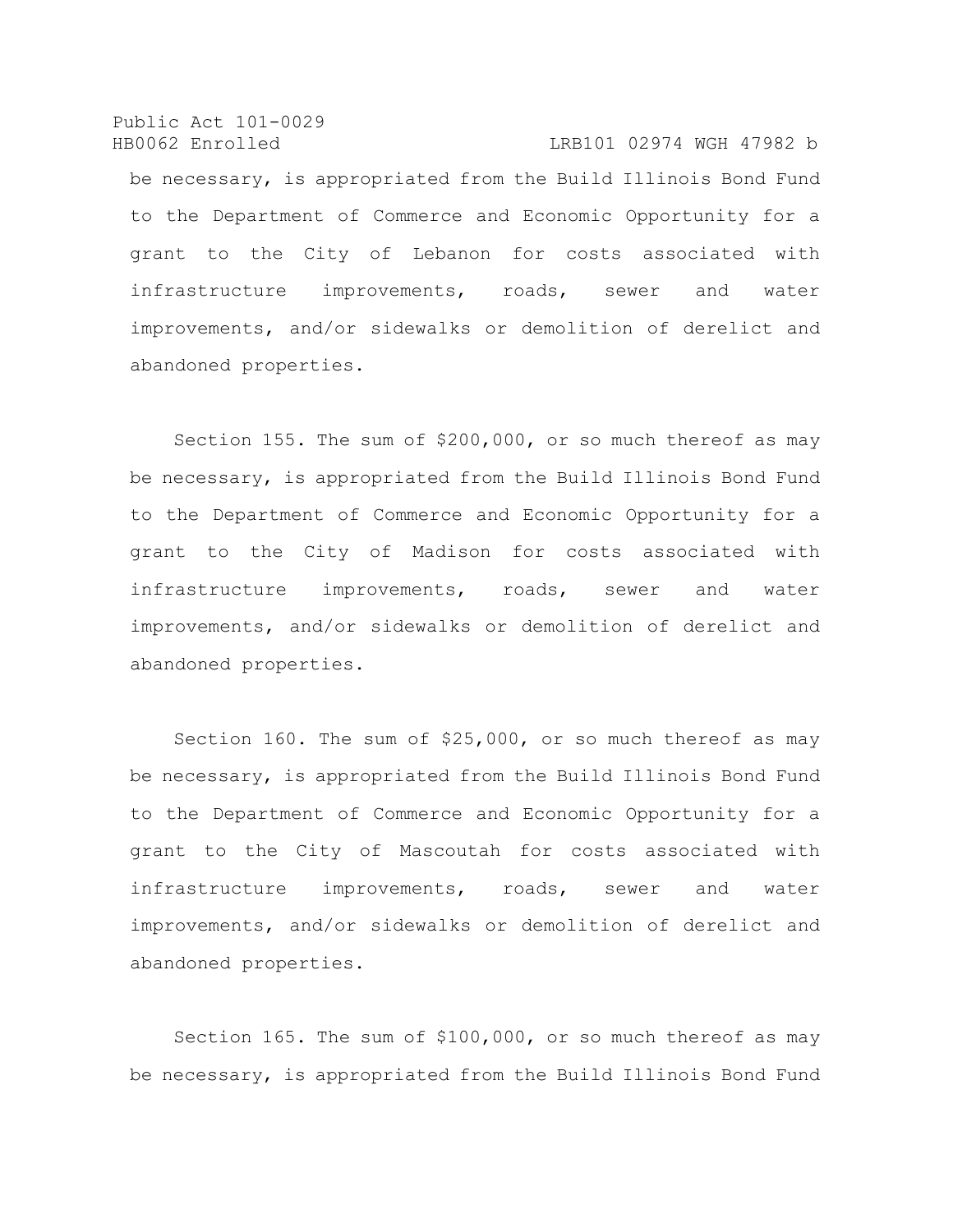Public Act 101-0029 HB0062 Enrolled LRB101 02974 WGH 47982 b

to the Department of Commerce and Economic Opportunity for a grant to the Village of Millstadt for costs associated with infrastructure improvements, roads, sewer and water improvements, and/or sidewalks or demolition of derelict and abandoned properties.

Section 170. The sum of \$25,000, or so much thereof as may be necessary, is appropriated from the Build Illinois Bond Fund to the Department of Commerce and Economic Opportunity for a grant to the City of O'Fallon for costs associated with infrastructure improvements, roads, sewer and water improvements, and/or sidewalks or demolition of derelict and abandoned properties.

Section 175. The sum of \$100,000, or so much thereof as may be necessary, is appropriated from the Build Illinois Bond Fund to the Department of Commerce and Economic Opportunity for a grant to the Village of Shiloh for costs associated with infrastructure improvements, roads, sewer and water improvements, and/or sidewalks or demolition of derelict and abandoned properties.

Section 180. The sum of \$50,000, or so much thereof as may be necessary, is appropriated from the Build Illinois Bond Fund to the Department of Commerce and Economic Opportunity for a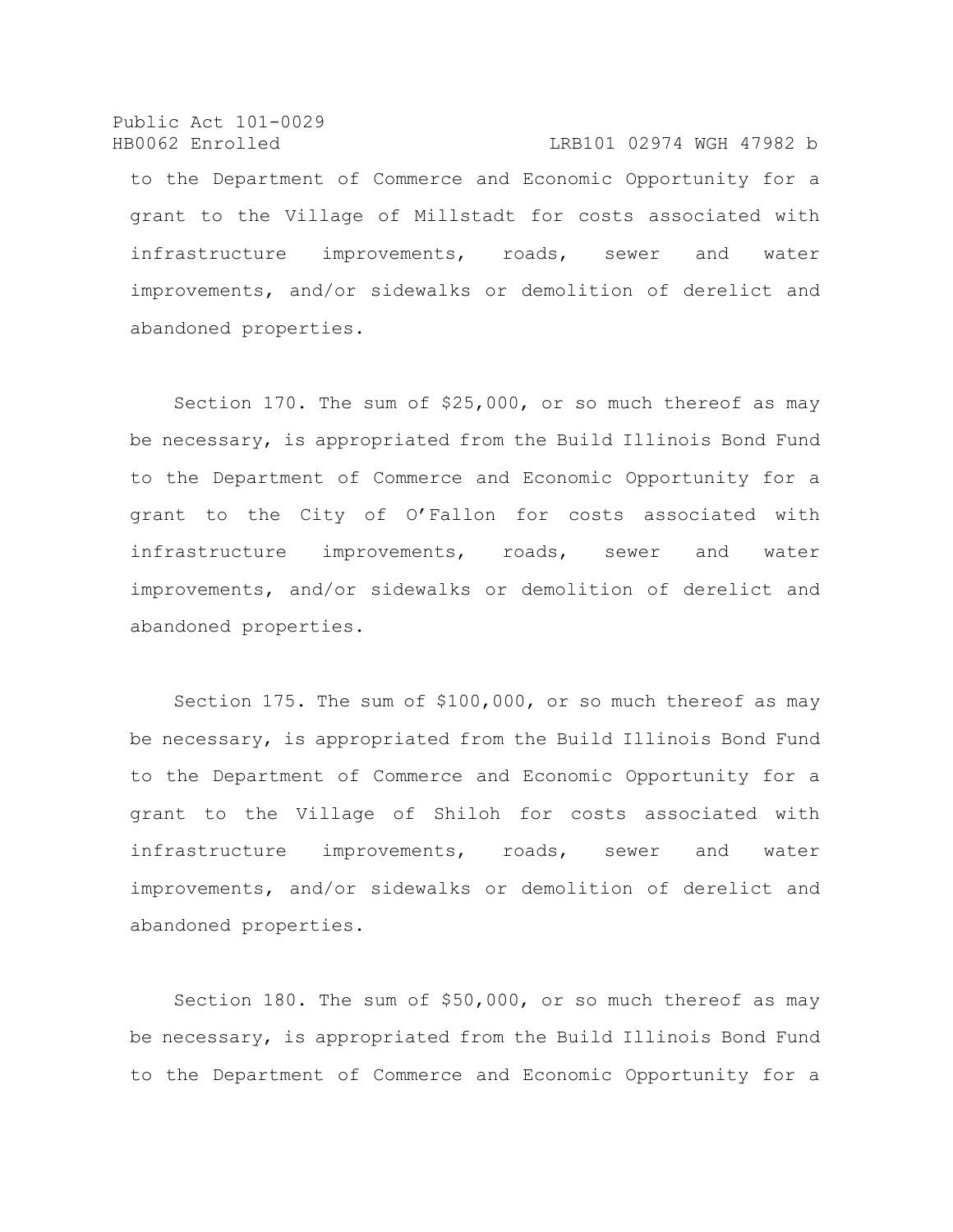Public Act 101-0029 HB0062 Enrolled LRB101 02974 WGH 47982 b grant to the Village of Swansea for costs associated with infrastructure improvements, roads, sewer and water improvements, and/or sidewalks or demolition of derelict and abandoned properties.

Section 185. The sum of \$100,000, or so much thereof as may be necessary, is appropriated from the Build Illinois Bond Fund to the Department of Commerce and Economic Opportunity for a grant to the City of Venice for costs associated with infrastructure improvements, roads, sewer and water improvements, and/or sidewalks or demolition of derelict and abandoned properties.

Section 190. The sum of \$200,000, or so much thereof as may be necessary, is appropriated from the Build Illinois Bond Fund to the Department of Commerce and Economic Opportunity for a grant to the Village of Washington Park for costs associated with infrastructure improvements, roads, sewer and water improvements, and/or sidewalks or demolition of derelict and abandoned properties.

Section 195. The sum of \$100,000, or so much thereof as may be necessary, is appropriated from the Build Illinois Bond Fund to the Department of Commerce and Economic Opportunity for a grant to the Village of Brooklyn for costs associated with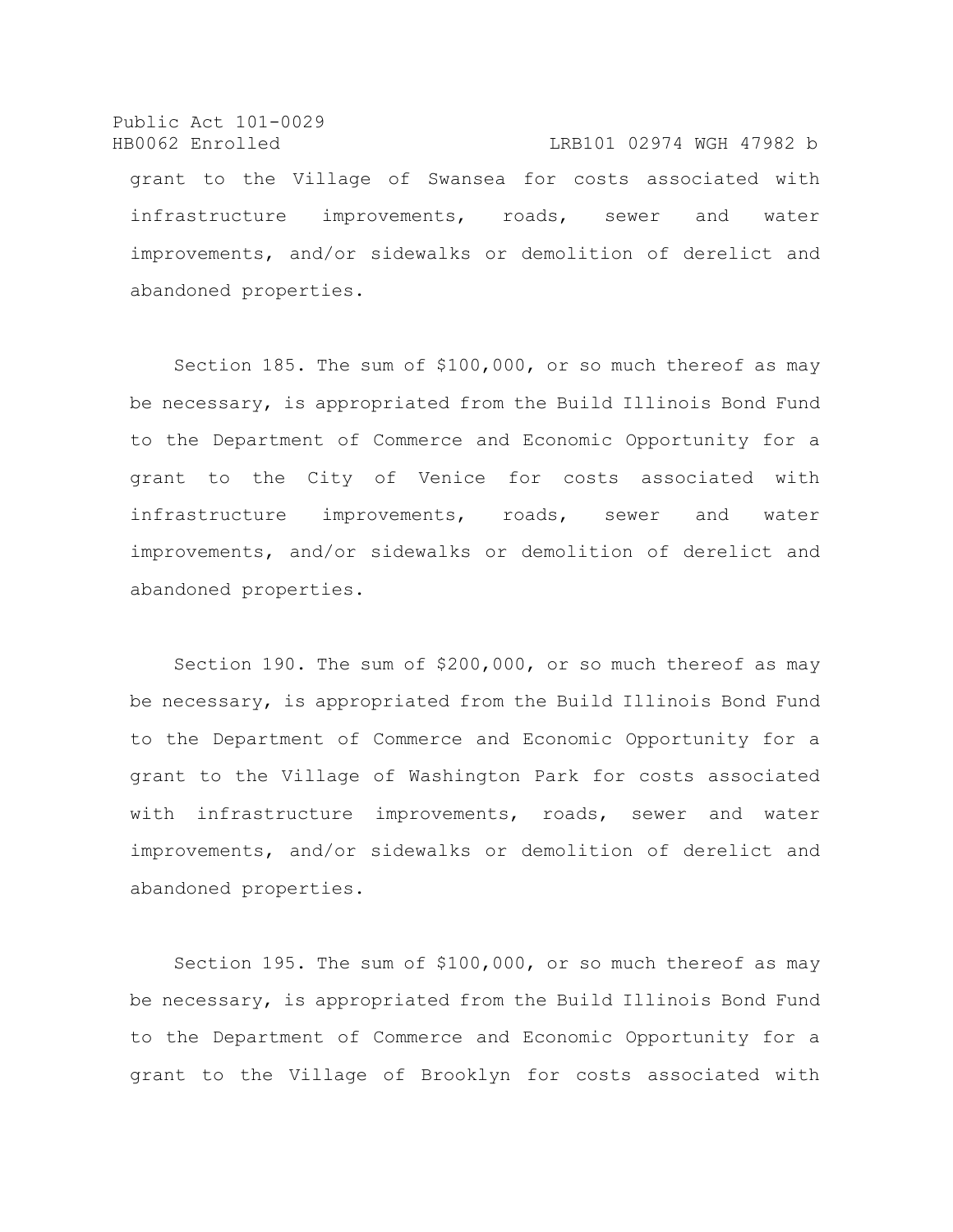Public Act 101-0029 HB0062 Enrolled LRB101 02974 WGH 47982 b infrastructure improvements, roads, sewer and water improvements, and/or sidewalks or demolition of derelict and abandoned properties.

Section 200. The sum of \$250,000, or so much thereof as may be necessary, is appropriated from the Build Illinois Bond Fund to the Department of Commerce and Economic Opportunity for a grant to the Lincoln Park District in East St. Louis for costs associated with infrastructure improvements, roads, sewer and water improvements, and/or sidewalks or demolition of derelict and abandoned properties at the Pop Myles facility.

Section 205. The sum of \$2,525,000, or so much thereof as may be necessary, is appropriated from the Build Illinois Bond Fund to the Department of Commerce and Economic Opportunity for grants to local governments, school districts and community based providers for costs associated with infrastructure improvements.

Section 210. The sum of \$50,000, or so much thereof as may be necessary, is appropriated from the Build Illinois Bond Fund to the Department of Commerce and Economic Opportunity for costs associated with a grant to the Champaign County Forest Preserve for costs associated with amenities and accessibility improvements at the Kickapoo Trail West of High Cross Road in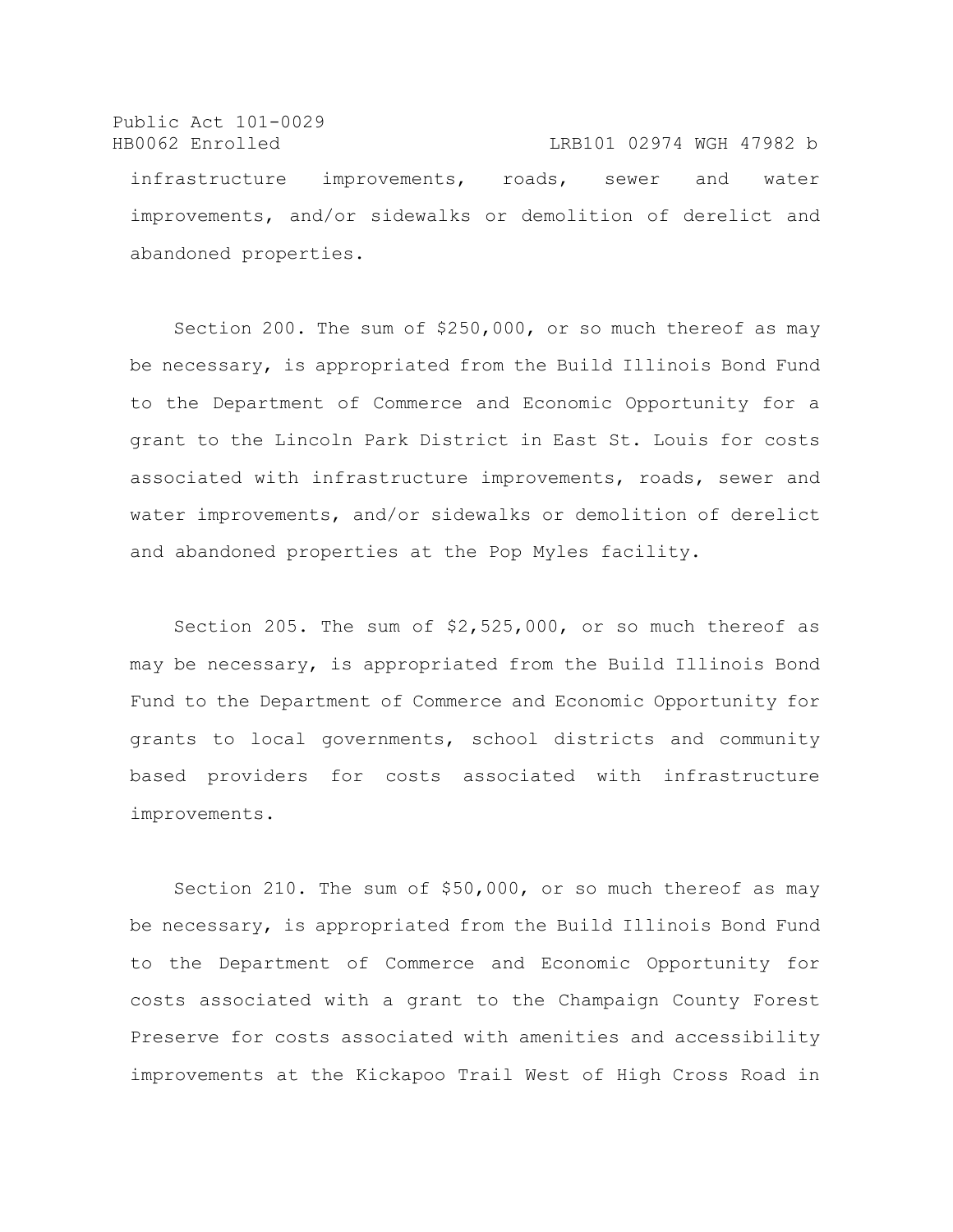Urbana.

Section 215. The sum of \$93,000, or so much thereof as may be necessary, is appropriated from the Build Illinois Bond Fund to the Department of Commerce and Economic Opportunity for costs associated with a grant to the City of Urbana for costs associated with capital improvements to include Generated Energy Savings Project.

Section 220. The sum of \$44,000, or so much thereof as may be necessary, is appropriated from the Build Illinois Bond Fund to the Department of Commerce and Economic Opportunity for costs associated with a grant to the University YMCA at the University of Illinois Urbana-Champaign for costs associated with installation and renovation of Americans with Disabilities Act (ADA) accessible bathrooms.

Section 225. The sum of \$51,000, or so much thereof as may be necessary, is appropriated from the Build Illinois Bond Fund to the Department of Commerce and Economic Opportunity for costs associated with a grant to the Danville Family YMCA in Danville for costs associated with air-conditioning renovation.

Section 230. The sum of \$50,000, or so much thereof as may be necessary, is appropriated from the Build Illinois Bond Fund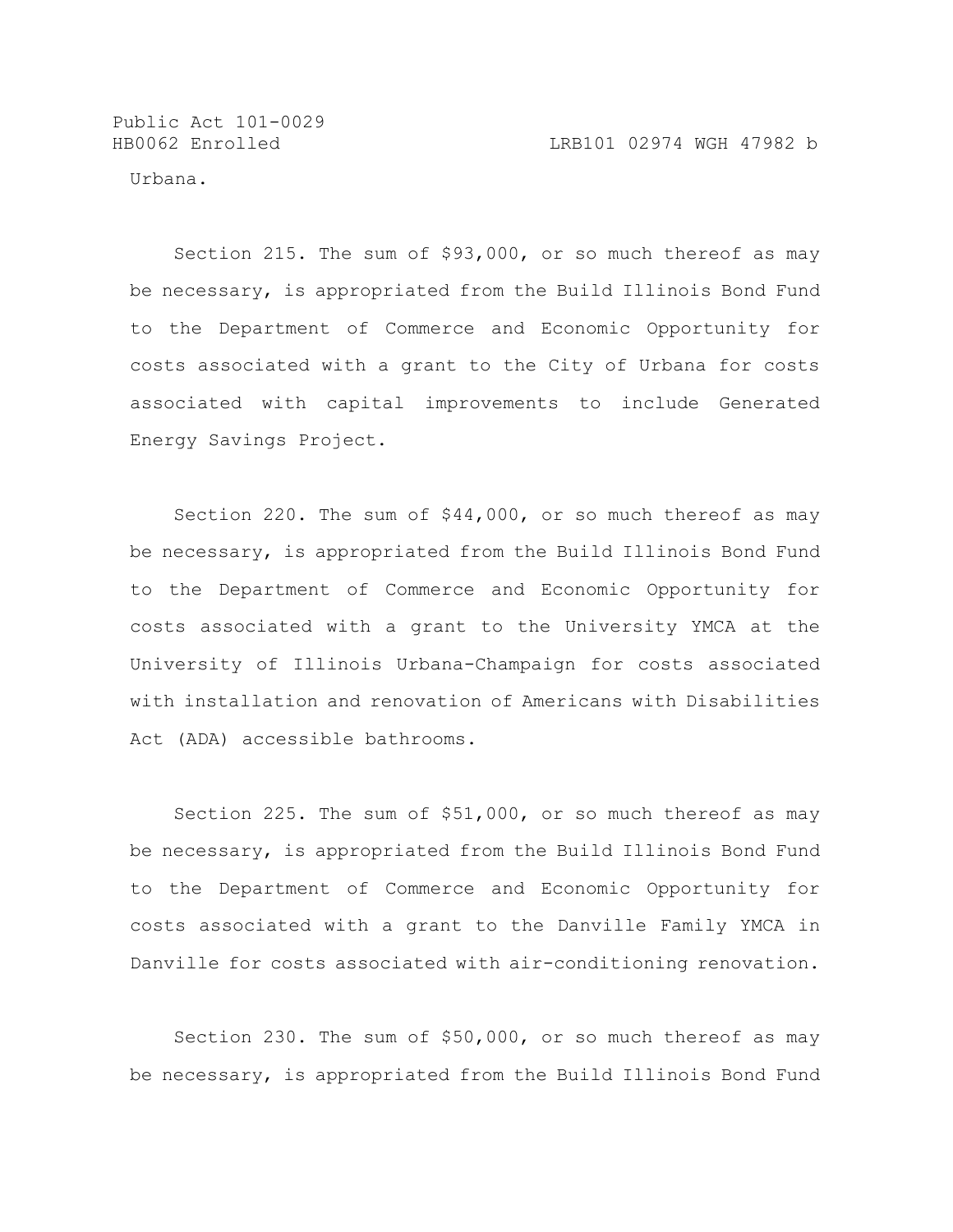Public Act 101-0029 HB0062 Enrolled LRB101 02974 WGH 47982 b to the Department of Commerce and Economic Opportunity for costs associated with a grant to the Village of Oakwood for costs associated with construction and renovation of Oakwood's City Hall.

Section 235. The sum of \$50,000, or so much thereof as may be necessary, is appropriated from the Build Illinois Bond Fund to the Department of Commerce and Economic Opportunity for costs associated with a grant to the Village of Westville for costs associated with park improvements in Zamberletti Park.

Section 240. The sum of \$30,000, or so much thereof as may be necessary, is appropriated from the Build Illinois Bond Fund to the Department of Commerce and Economic Opportunity for costs associated with a grant to the Village of Fithian for costs associated with construction of park and playground equipment and other capital improvements.

Section 245. The sum of \$100,000, or so much thereof as may be necessary, is appropriated from the Build Illinois Bond Fund to the Department of Commerce and Economic Opportunity for costs associated with a grant to the Parkland College in Champaign for costs associated with safety improvements of the chemistry lab.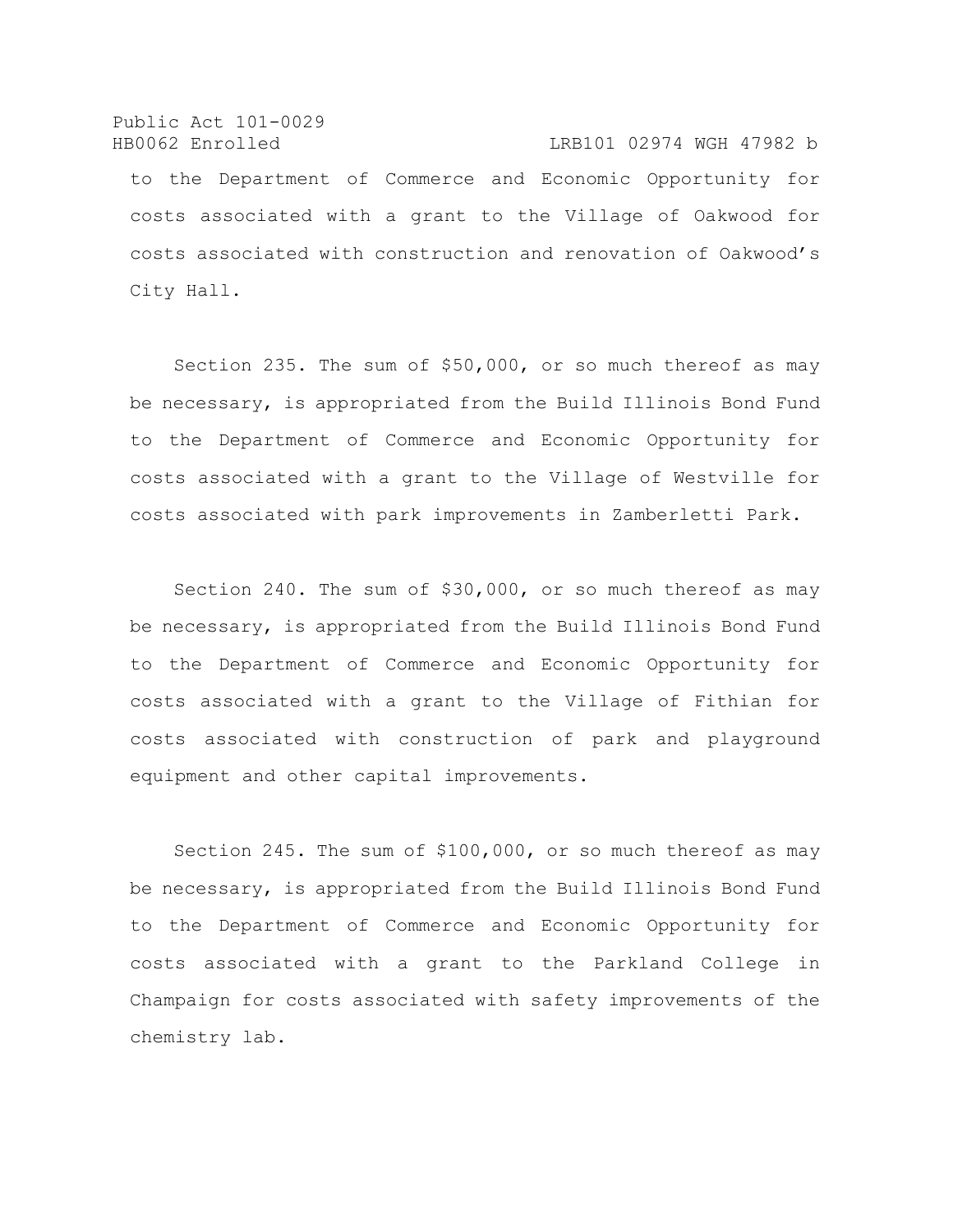#### HB0062 Enrolled LRB101 02974 WGH 47982 b

Section 250. The sum of \$100,000, or so much thereof as may be necessary, is appropriated from the Build Illinois Bond Fund to the Department of Commerce and Economic Opportunity for costs associated with a grant to the Champaign Park District for costs associated with renovation to the Park District's Special Recreation after school program and summer camp program.

Section 255. The sum of \$5,432,000, or so much thereof as may be necessary, is appropriated from the Build Illinois Bond Fund to the Department of Commerce and Economic Opportunity for costs associated with grants to local governments, school districts and community based providers for costs associated with infrastructure improvements.

Section 260. The sum of \$750,000, or so much thereof as may be necessary, is appropriated from the Build Illinois Bond Fund to the Department of Commerce and Economic Opportunity for costs associated with a grant to the Zion School District 126 for costs associated with capital improvements for Zion Benton Township High School.

Section 265. The sum of \$750,000, or so much thereof as may be necessary, is appropriated from the Build Illinois Bond Fund to the Department of Commerce and Economic Opportunity for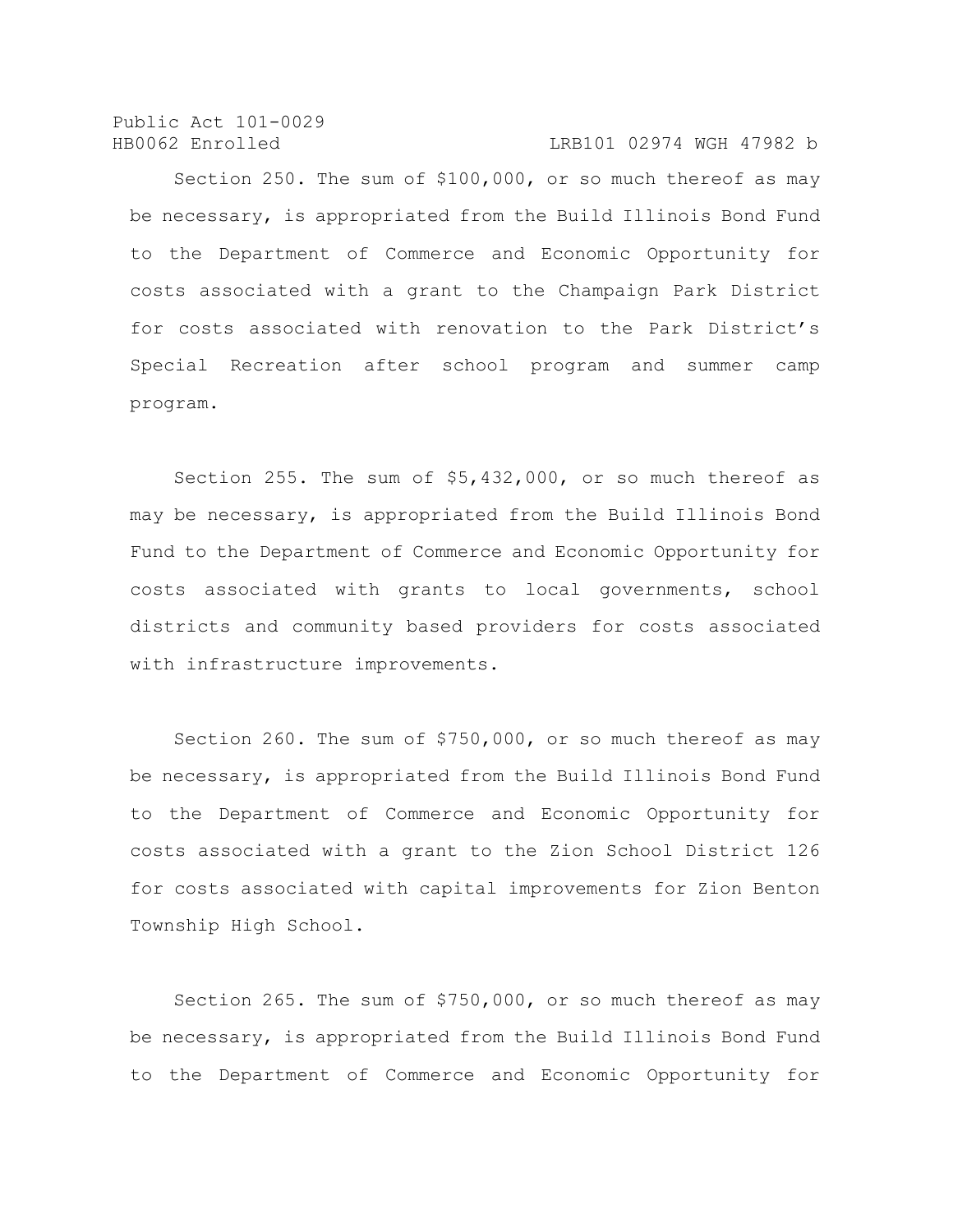# Public Act 101-0029 HB0062 Enrolled LRB101 02974 WGH 47982 b costs associated with a grant to the Village of Gurnee for costs associated with installation of traffic light signals at IL-21 near Heather Ridge and other infrastructure improvements.

Section 270. The sum of \$520,000, or so much thereof as may be necessary, is appropriated from the Build Illinois Bond Fund to the Department of Commerce and Economic Opportunity for costs associated with a grant to the Village of Winthrop Harbor for costs associated with renovations of the Village Public Work Building including structural repairs, asbestos removal, and other capital improvements.

Section 275. The sum of \$380,000, or so much thereof as may be necessary, is appropriated from the Build Illinois Bond Fund to the Department of Commerce and Economic Opportunity for costs associated with a grant to the Village of Hainesville for costs associated with resurfacing and crack filling of streets and roads.

Section 280. The sum of \$800,000, or so much thereof as may be necessary, is appropriated from the Build Illinois Bond Fund to the Department of Commerce and Economic Opportunity for costs associated with a grant to the College of Lake County for costs associated with building renovations.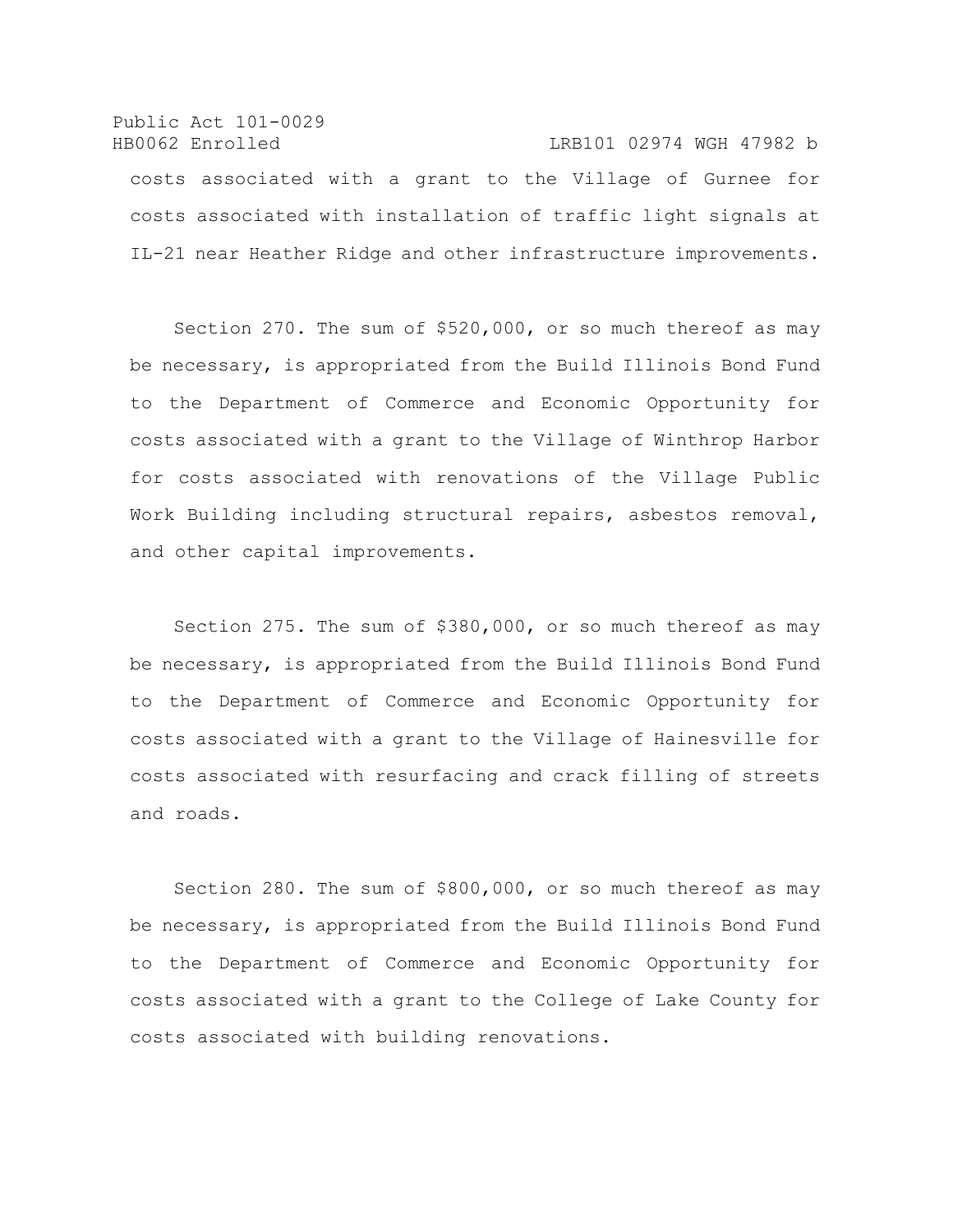Public Act 101-0029 HB0062 Enrolled LRB101 02974 WGH 47982 b

with infrastructure improvements.

Section 285. The sum of \$2,800,000, or so much thereof as may be necessary, is appropriated from the Build Illinois Bond Fund to the Department of Commerce and Economic Opportunity for costs associated with grants to local governments, school districts and community based providers for costs associated

Section 290. The sum of \$100,000, or so much thereof as may be necessary, is appropriated from the Build Illinois Bond Fund to the Department of Commerce and Economic Opportunity for costs associated with a grant to the Association for Individual Development in Aurora for costs associated with capital

improvements.

Section 295. The sum of \$7,000, or so much thereof as may be necessary, is appropriated from the Build Illinois Bond Fund to the Department of Commerce and Economic Opportunity for costs associated with a grant to the Clearbrook of Hanover Park for costs associated with roof replacement at 1239 Bristol Lane in Hanover Park.

Section 300. The sum of \$258,000, or so much thereof as may be necessary, is appropriated from the Build Illinois Bond Fund to the Department of Commerce and Economic Opportunity for costs associated with a grant to the Community Crisis Center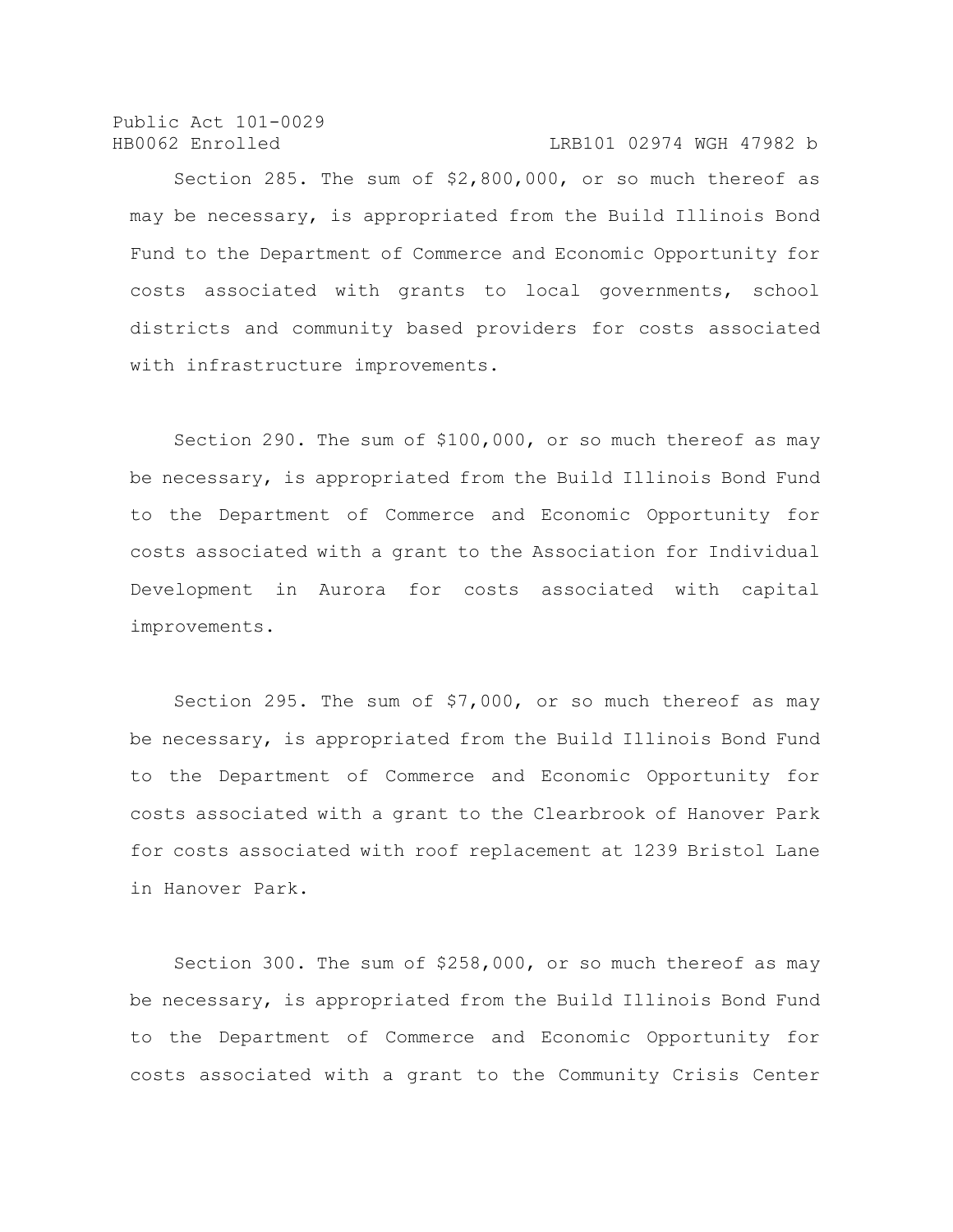Public Act 101-0029 HB0062 Enrolled LRB101 02974 WGH 47982 b in Elgin for costs associated with building restorations.

Section 305. The sum of \$115,300 or so much thereof as may be necessary, is appropriated from the Build Illinois Bond Fund to the Department of Commerce and Economic Opportunity for costs associated with a grant to the Ecker Community/Behavioral Health Center in Streamwood for costs associated with window replacement and other capital improvements.

Section 310. The sum of \$38,500, or so much thereof as may be necessary, is appropriated from the Build Illinois Bond Fund to the Department of Commerce and Economic Opportunity for costs associated with a grant to the Leyden Family Services of Franklin Park for costs associated with heating and cooling system upgrade and other capital improvements.

Section 315. The sum of \$55,000, or so much thereof as may be necessary, is appropriated from the Build Illinois Bond Fund to the Department of Commerce and Economic Opportunity for costs associated with a grant to the Renz Addiction Center of Elgin for costs associated with Driveway and Parking Lot replacement and other capital improvements.

Section 320. The sum of \$45,000, or so much thereof as may be necessary, is appropriated from the Build Illinois Bond Fund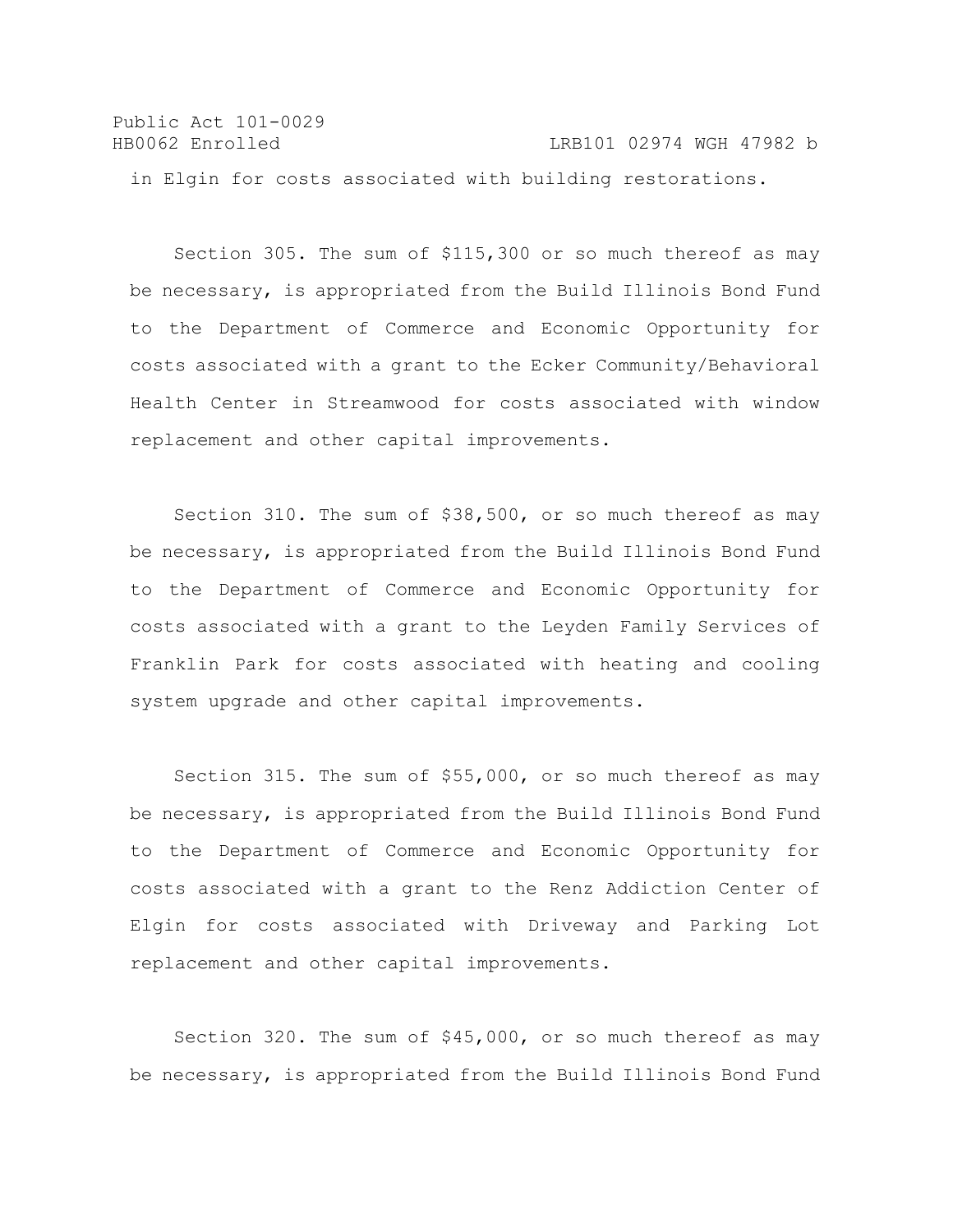Public Act 101-0029 HB0062 Enrolled LRB101 02974 WGH 47982 b to the Department of Commerce and Economic Opportunity for costs associated with a grant to the Renz Addiction Center of Elgin for costs associated with roof replacement and other capital improvements.

Section 325. The sum of \$250,000, or so much thereof as may be necessary, is appropriated from the Build Illinois Bond Fund to the Department of Commerce and Economic Opportunity for costs associated with a grant to the Taylor YMCA of Elgin for costs associated with replacement of HVAC and boiler system.

Section 330. The sum of \$270,000, or so much thereof as may be necessary, is appropriated from the Build Illinois Bond Fund to the Department of Commerce and Economic Opportunity for costs associated with a grant to the Streamwood Park District for costs associated with Park Place Recreation Center electrical work and other capital improvements.

Section 335. The sum of \$130,000, or so much thereof as may be necessary, is appropriated from the Build Illinois Bond Fund to the Department of Commerce and Economic Opportunity for costs associated with a grant to the Village of Schaumburg for costs associated with upgrades to the Barrington Road pedestrian signs and other capital improvements.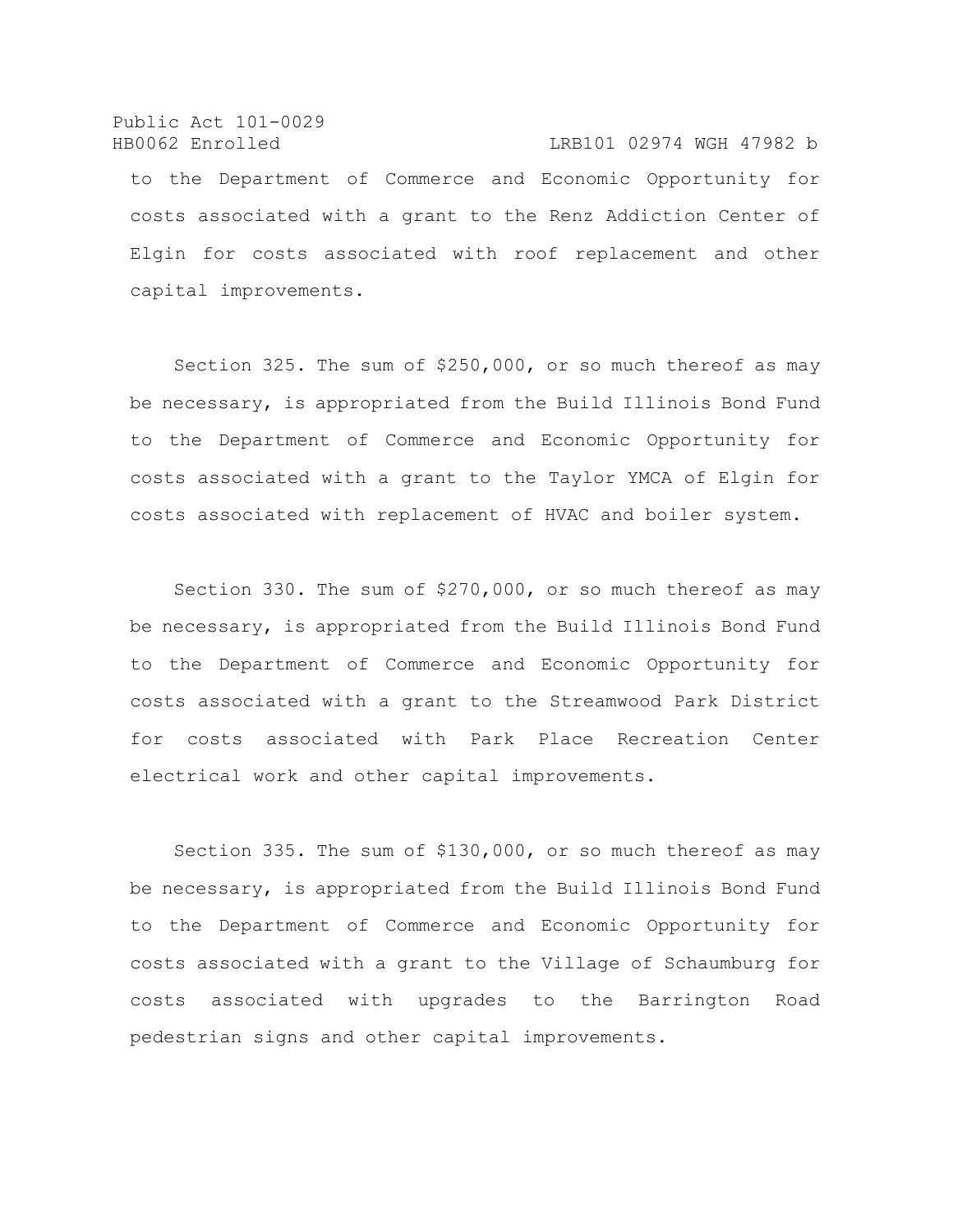Public Act 101-0029

#### HB0062 Enrolled LRB101 02974 WGH 47982 b

Section 340. The sum of \$600,000, or so much thereof as may be necessary, is appropriated from the Build Illinois Bond Fund to the Department of Commerce and Economic Opportunity for costs associated with a grant to the Village of Streamwood for costs associated with resurfacing of roads within East Avenue.

Section 345. The sum of \$150,000, or so much thereof as may be necessary, is appropriated from the Build Illinois Bond Fund to the Department of Commerce and Economic Opportunity for costs associated with a grant to the Boys and Girls Club for costs associated with capital improvements.

Section 350. The sum of \$145,000, or so much thereof as may be necessary, is appropriated from the Build Illinois Bond Fund to the Department of Commerce and Economic Opportunity for costs associated with a grant to the YWCA of Elgin for costs associated with the fire suppression system and other building renovations.

Section 355. The sum of \$100,000, or so much thereof as may be necessary, is appropriated from the Build Illinois Bond Fund to the Department of Commerce and Economic Opportunity for costs associated with a grant to the YWCA of Elgin for costs associated with renovating elevators and other capital improvements.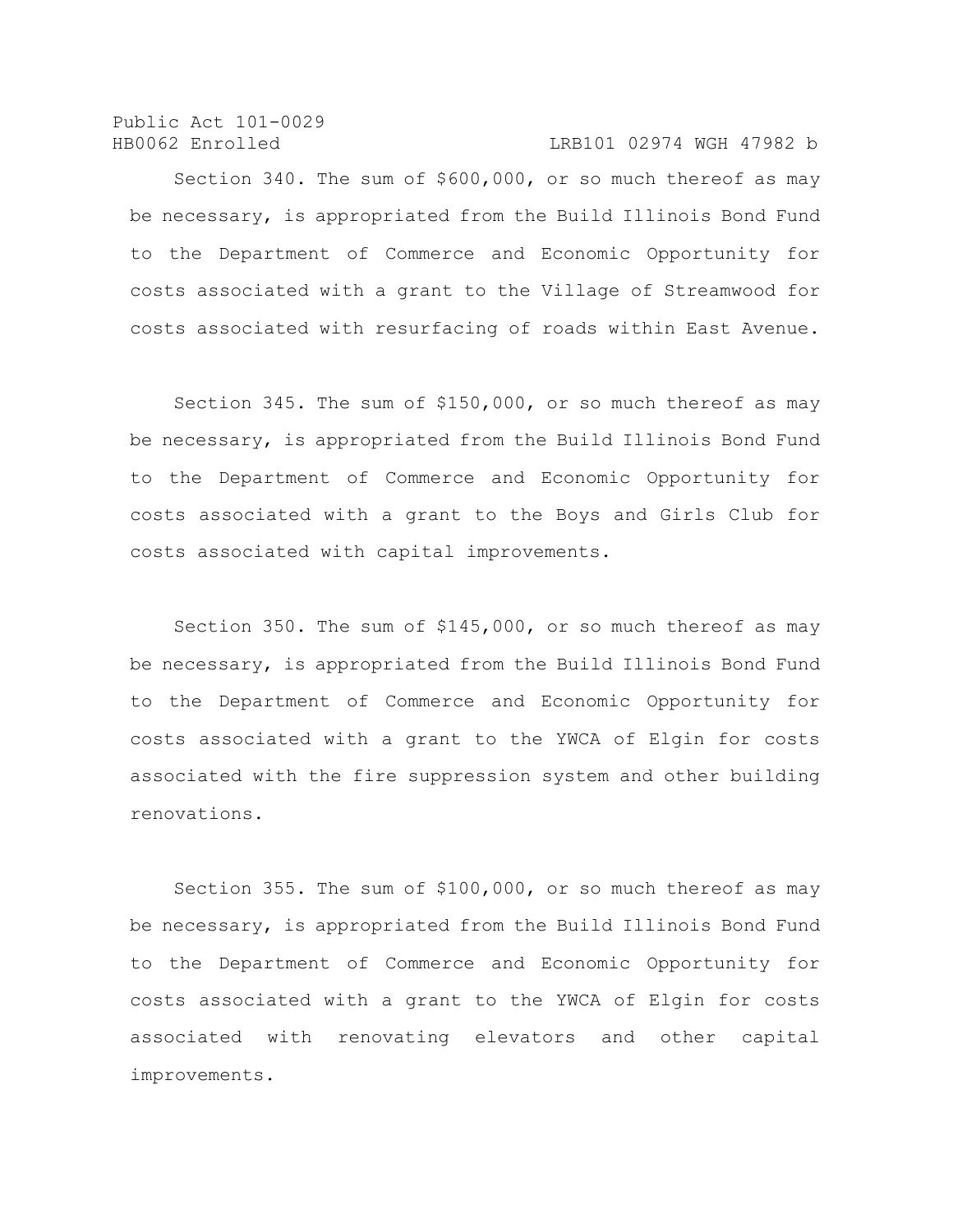Section 360. The sum of \$445,000, or so much thereof as may be necessary, is appropriated from the Build Illinois Bond Fund to the Department of Commerce and Economic Opportunity for costs associated with a grant to the Village of Carpentersville for costs associated with resurfacing of roads within Lake Marian Road.

Section 365. The sum of \$125,000, or so much thereof as may be necessary, is appropriated from the Build Illinois Bond Fund to the Department of Commerce and Economic Opportunity for costs associated with a grant to the Village of East Dundee for costs associated with repairing the Terra Cotta Business Park Roadway and other capital improvements.

Section 370. The sum of \$250,000, or so much thereof as may be necessary, is appropriated from the Build Illinois Bond Fund to the Department of Commerce and Economic Opportunity for costs associated with costs associated with a grant to the Village of Hoffman Estates for costs associated with infrastructure improvements, including culvert replacement.

Section 375. The sum of \$100,000, or so much thereof as may be necessary, is appropriated from the Build Illinois Bond Fund to the Department of Commerce and Economic Opportunity for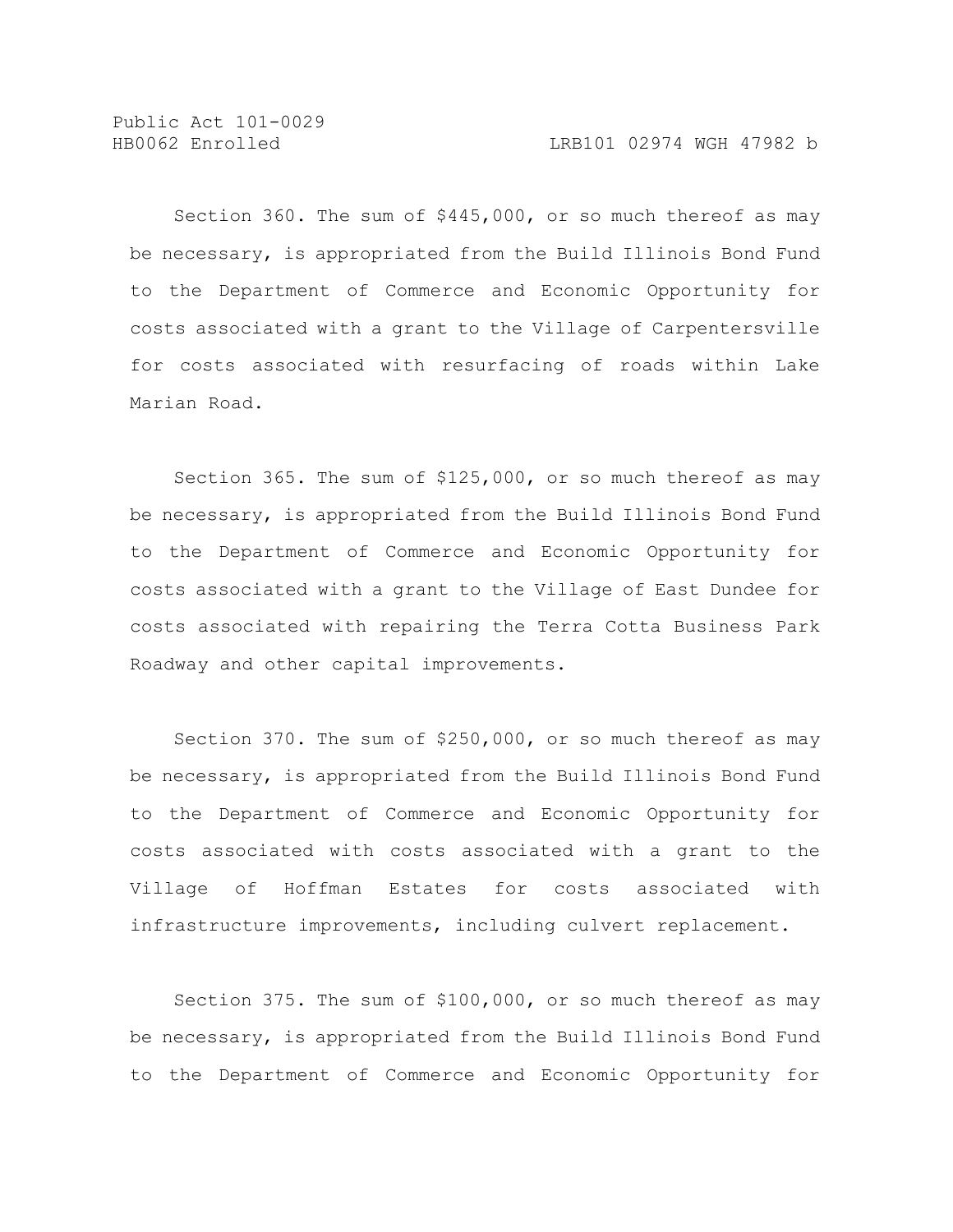Public Act 101-0029 HB0062 Enrolled LRB101 02974 WGH 47982 b costs associated with a grant to the WINGS Program Inc. in Chicago for costs associated with capital improvements.

Section 377. The sum of \$80,000, or so much thereof as may be necessary, is appropriated from the Build Illinois Bond Fund to the Department of Commerce and Economic Opportunity for costs associated with a grant to the Advocate Sherman of Elgin for costs associated with Community Paramedicine and Maternal Health.

Section 380. The sum of \$2,736,200 or so much thereof as may be necessary, is appropriated from the Build Illinois Bond Fund to the Department of Commerce and Economic Opportunity for costs associated with grants to local governments, school districts and community based providers for costs associated with infrastructure improvements.

Section 385. The sum of \$500,000, or so much thereof as may be necessary, is appropriated from the Build Illinois Bond Fund to the Department of Commerce and Economic Opportunity for a grant to the Ark of Saint Sabina of Chicago for costs associated lighting and the purchase and installation of a HVAC system.

Section 390. The sum of \$250,000, or so much thereof as may be necessary, is appropriated from the Build Illinois Bond Fund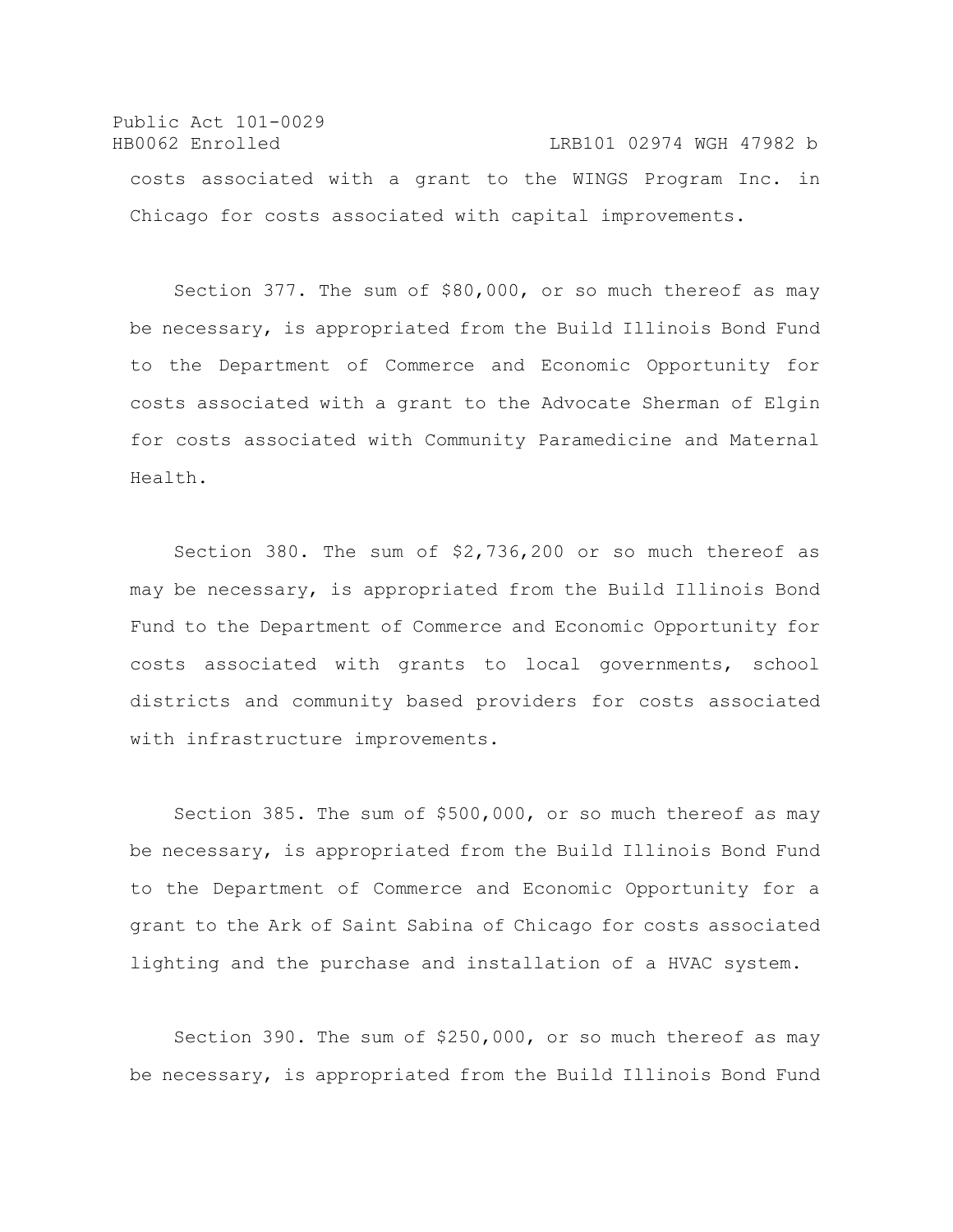Public Act 101-0029 HB0062 Enrolled LRB101 02974 WGH 47982 b to the Department of Commerce and Economic Opportunity for a grant to the Greater Auburn Gresham Development Corporation of Chicago for costs associated with building renovations at 839- 45 West 79th Street.

Section 395. The sum of \$500,000, or so much thereof as may be necessary, is appropriated from the Build Illinois Bond Fund to the Department of Commerce and Economic Opportunity for a grant to the Greater Auburn Gresham Development Corporation of Chicago for costs associated with infrastructure improvements and the development of Metra Station at 79th Street.

Section 400. The sum of \$225,000, or so much thereof as may be necessary, is appropriated from the Build Illinois Bond Fund to the Department of Commerce and Economic Opportunity for a grant to the City of Hometown for costs associated with street resurfacing on Duffy Avenue.

Section 405. The sum of \$200,000, or so much thereof as may be necessary, is appropriated from the Build Illinois Bond Fund to the Department of Commerce and Economic Opportunity for a grant to the City of Hometown for costs associated with street resurfacing on 88th street.

Section 410. The sum of \$200,000, or so much thereof as may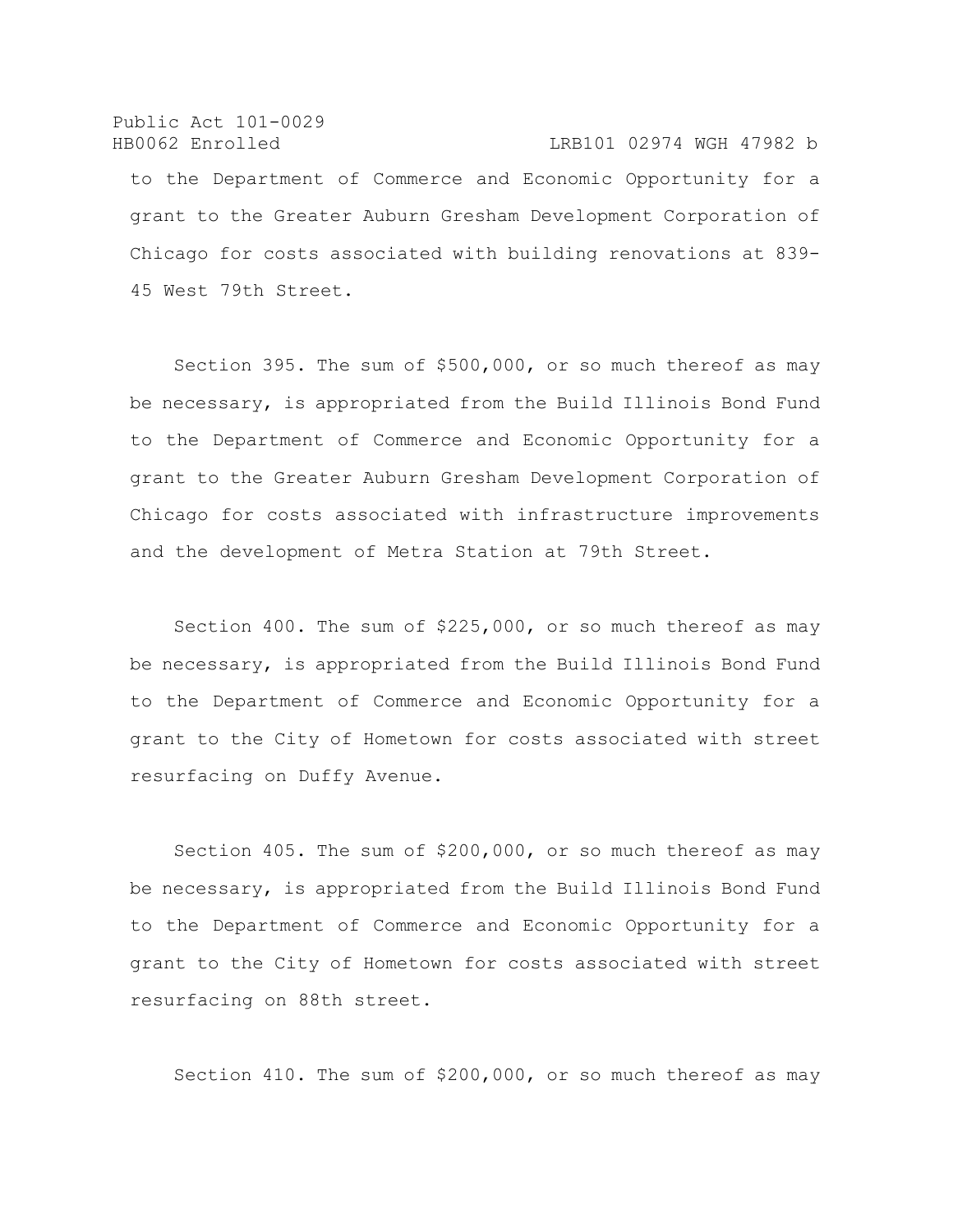# Public Act 101-0029 HB0062 Enrolled LRB101 02974 WGH 47982 b be necessary, is appropriated from the Build Illinois Bond Fund to the Department of Commerce and Economic Opportunity for a grant to the City of Hometown for costs associated with street resurfacing on 89th place.

Section 415. The sum of \$30,000, or so much thereof as may be necessary, is appropriated from the Build Illinois Bond Fund to the Department of Commerce and Economic Opportunity for a grant to the Inner City Muslim Action Network of Chicago for costs associated with new lighting for the Martin Luther King Living Memorial in Chicago.

Section 420. The sum of \$370,000, or so much thereof as may be necessary, is appropriated from the Build Illinois Bond Fund to the Department of Commerce and Economic Opportunity for a grant to the City Muslim Action Network of Chicago for costs associated with the renovation of a building at 63rd Street and Racine Ave in Chicago.

Section 425. The sum of \$250,000, or so much thereof as may be necessary, is appropriated from the Build Illinois Bond Fund to the Department of Commerce and Economic Opportunity for a grant to the Sweet Potato Patch for costs associated with building renovations at 77th South Ashland in Chicago.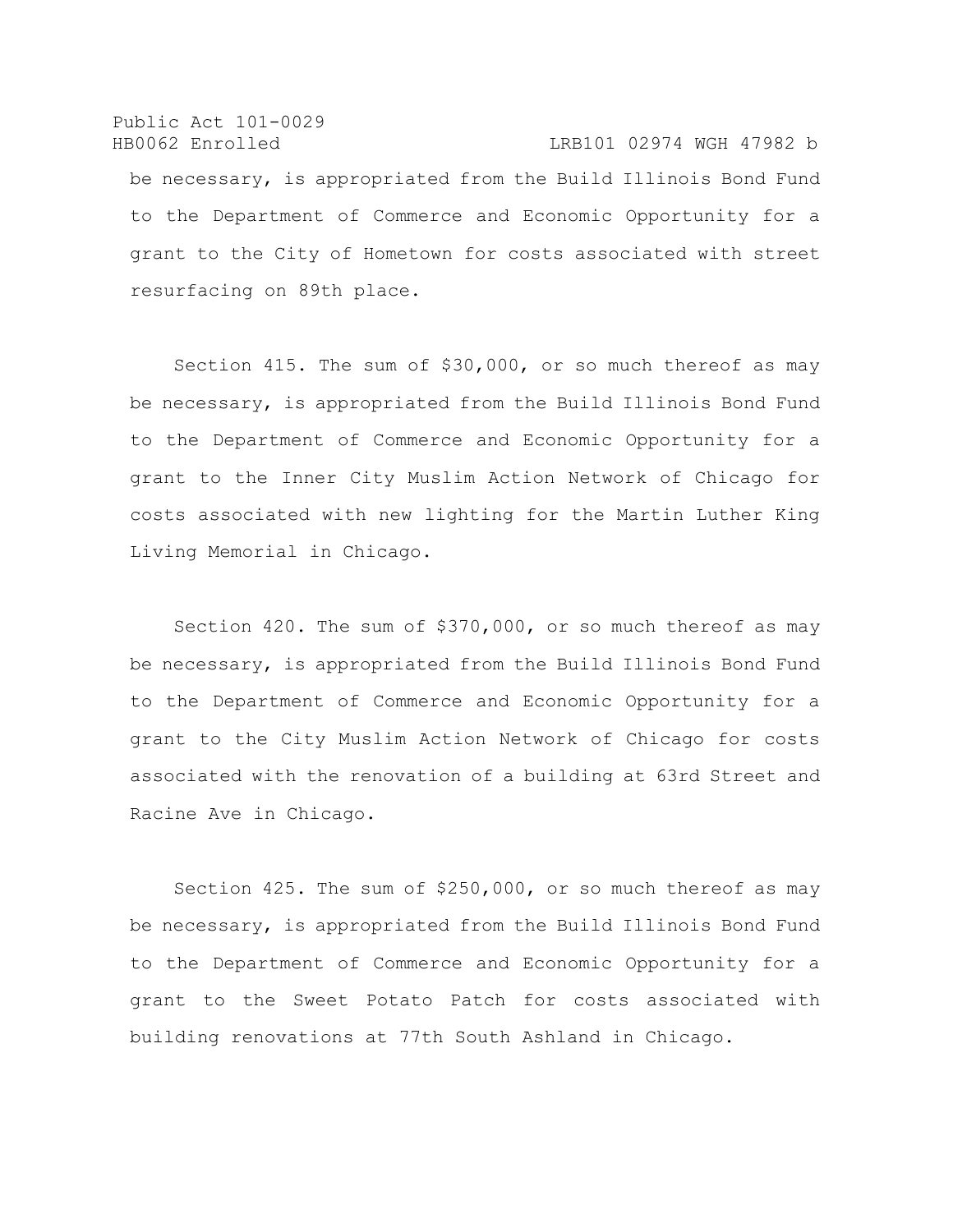Public Act 101-0029 HB0062 Enrolled LRB101 02974 WGH 47982 b

Section 430. The sum of \$250,000 or so much thereof as may be necessary, is appropriated from the Build Illinois Bond Fund to the Department of Commerce and Economic Opportunity for a grant to the Green Era Educational NFP in Chicago for costs associated with the construction and renovation of a community market and education center.

Section 435. The sum of \$175,000, or so much thereof as may be necessary, is appropriated from the Build Illinois Bond Fund to the Department of Commerce and Economic Opportunity for a grant to the Village of Indian Head Park for costs associated with land acquisition along Joliet Road for sidewalks.

Section 440. The sum of \$250,000, or so much thereof as may be necessary, is appropriated from the Build Illinois Bond Fund to the Department of Commerce and Economic Opportunity for a grant to the Village of Justice for costs associated with infrastructure improvements related to the I-294 Tollway Ramp project.

Section 445. The sum of 2,874,000, so much thereof as may be necessary, is appropriated from the Build Illinois Bond Fund to the Department of Commerce and Economic Opportunity for grants to local governments, school districts and community based providers for costs associated with infrastructure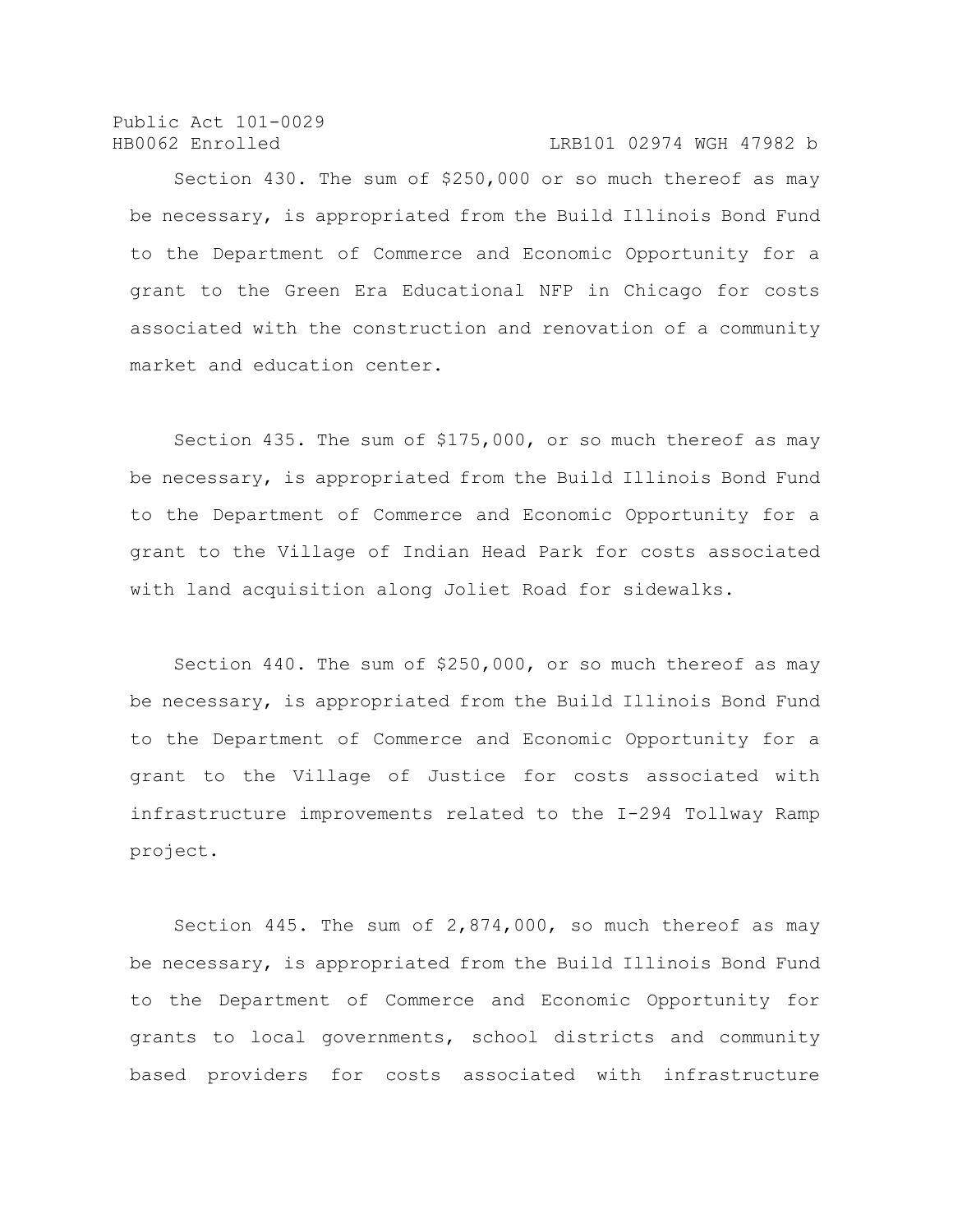Public Act 101-0029

improvements.

Section 450. The sum of \$200,000, or so much thereof as may be necessary, is appropriated from the Build Illinois Bond Fund to the Department of Commerce and Economic Opportunity for costs associated with a grant to the Edwardsville YMCA Niebur Center for costs associated with capital improvements.

Section 455. The sum of \$12,000, or so much thereof as may be necessary, is appropriated from the Build Illinois Bond Fund to the Department of Commerce and Economic Opportunity for costs associated with a grant to the Village of Elsah for costs associated with infrastructure improvements for a pedestrian bridge.

Section 460. The sum of \$88,000, or so much thereof as may be necessary, is appropriated from the Build Illinois Bond Fund to the Department of Commerce and Economic Opportunity for costs associated with a grant to the Village of Glen Carbon for costs associated with purchase of license plate recognition cameras and other capital improvement.

Section 465. The sum of \$100,000, or so much thereof as may be necessary, is appropriated from the Build Illinois Bond Fund to the Department of Commerce and Economic Opportunity for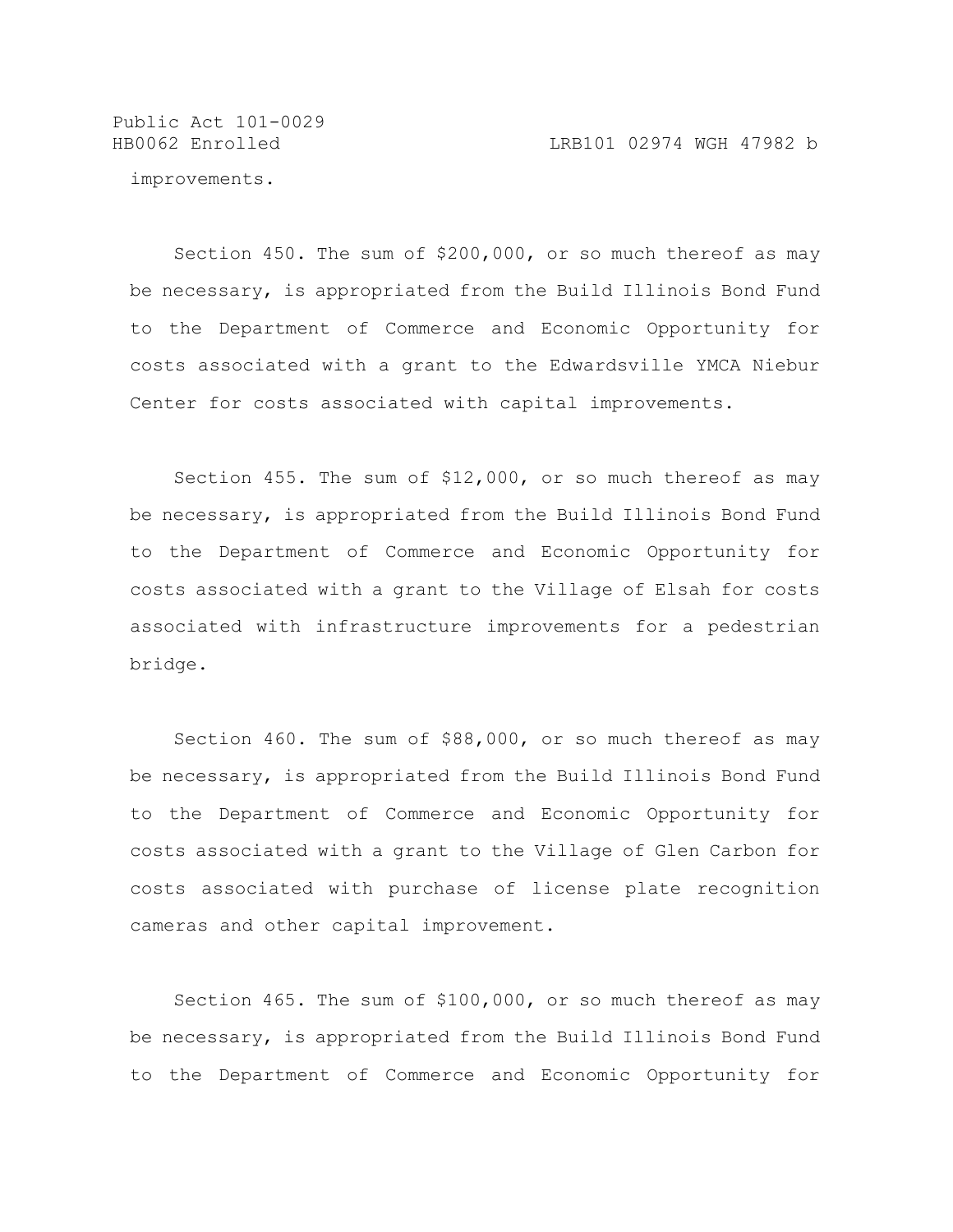### Public Act 101-0029 HB0062 Enrolled LRB101 02974 WGH 47982 b costs associated with a grant to Granite City for costs associated with emergency warning siren upgrades.

Section 470. The sum of \$700,000, or so much thereof as may be necessary, is appropriated from the Build Illinois Bond Fund to the Department of Commerce and Economic Opportunity for costs associated with a grant to the City of Maryville for costs associated with sanitary sewer extension for 159 & 162.

Section 475. The sum of \$300,000, or so much thereof as may be necessary, is appropriated from the Build Illinois Bond Fund to the Department of Commerce and Economic Opportunity for costs associated with a grant to the City of South Roxana for costs associated with equipment purchases to include electronic water meters.

Section 480. The sum of \$450,000, or so much thereof as may be necessary, is appropriated from the Build Illinois Bond Fund to the Department of Commerce and Economic Opportunity for costs associated with a grant to the City of Wood River for costs associated with equipment purchases for a playground in Central Park.

Section 485. The sum of \$250,000, or so much thereof as may be necessary, is appropriated from the Build Illinois Bond Fund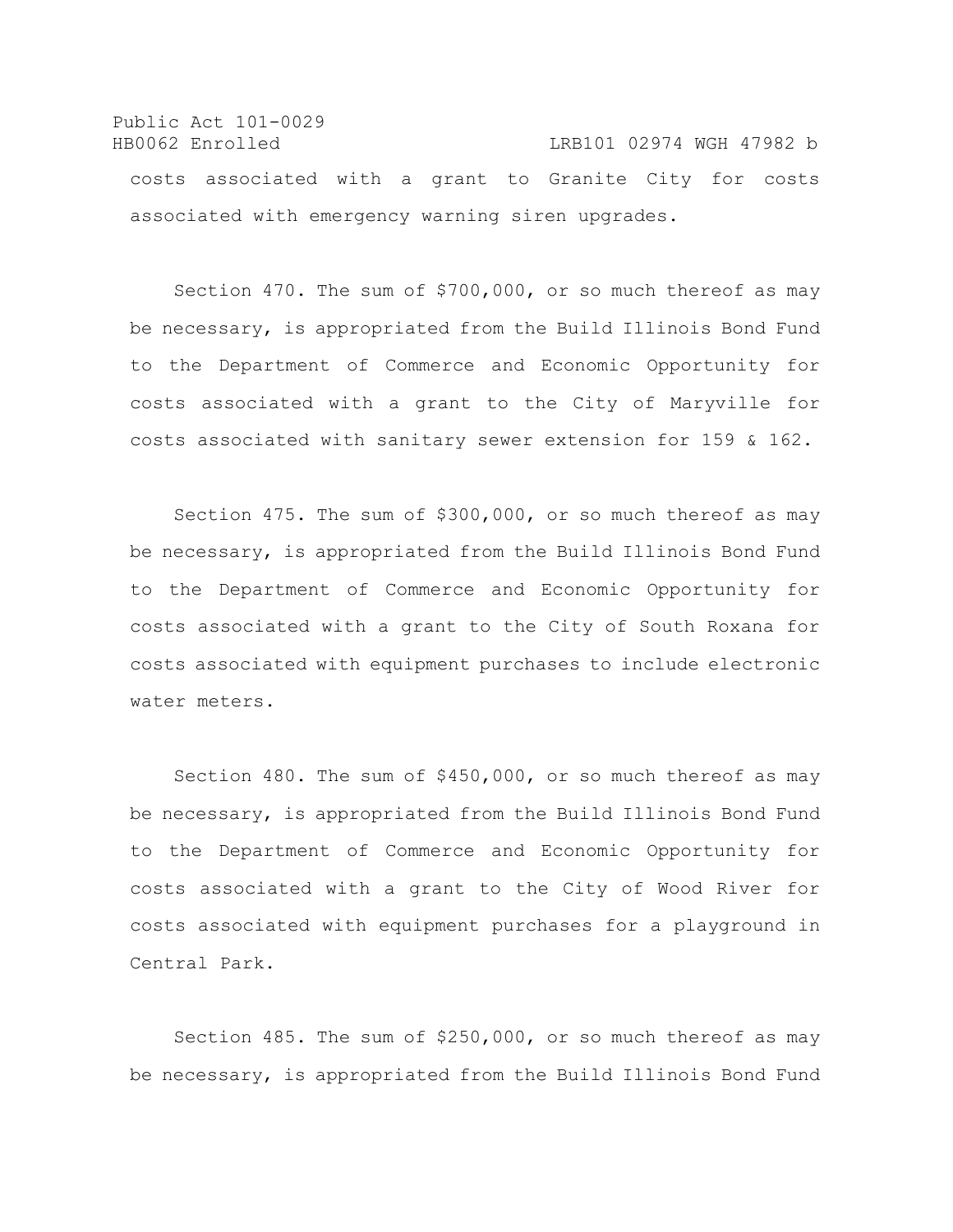### Public Act 101-0029 HB0062 Enrolled LRB101 02974 WGH 47982 b to the Department of Commerce and Economic Opportunity for

costs associated with a grant to the Challenge Unlimited in Alton for costs associated with building renovations.

Section 490. The sum of \$200,000 or so much thereof as may be necessary, is appropriated from the Build Illinois Bond Fund to the Department of Commerce and Economic Opportunity for costs associated with a grant to the Bethalto Boys and Girls Club for costs associated with capital improvements.

Section 495. The sum of \$200,000 or so much thereof as may be necessary, is appropriated from the Build Illinois Bond Fund to the Department of Commerce and Economic Opportunity for costs associated with a grant to the City of Alton for the Morrison Avenue Extension.

Section 500. The sum of \$575,000, or so much thereof as may be necessary, is appropriated from the Build Illinois Bond Fund to the Department of Commerce and Economic Opportunity for costs associated with a grant to the City of Caseyville for costs associated with infrastructure improvements on Hollywood Heights and Hill Roads.

Section 505. The sum of \$125,000, or so much thereof as may be necessary, is appropriated from the Build Illinois Bond Fund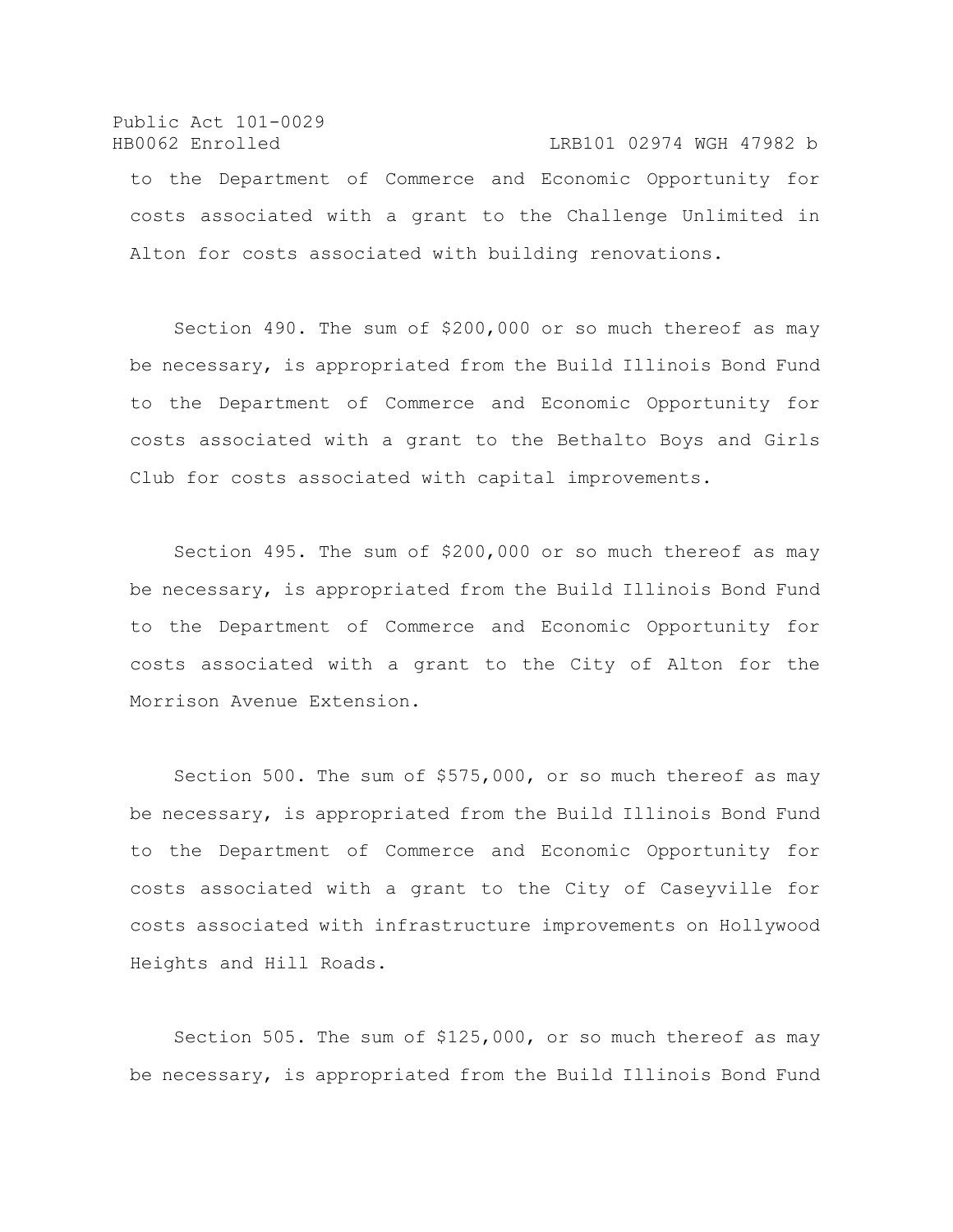Public Act 101-0029 HB0062 Enrolled LRB101 02974 WGH 47982 b to the Department of Commerce and Economic Opportunity for costs associated with a grant to the Rosewood Heights Fire Department for costs associated with infrastructure improvements to the parking lot.

Section 510. The sum of \$2,800,000 or so much thereof as may be necessary, is appropriated from the Build Illinois Bond Fund to the Department of Commerce and Economic Opportunity for costs associated with grants to local governments, school districts and community based providers for costs associated with infrastructure improvements.

Section 515. The sum of \$200,000, or so much thereof as may be necessary, is appropriated from the Build Illinois Bond Fund to the Department of Commerce and Economic Opportunity for costs associated with a grant to the Chicago Public School District 299 for costs associated with capital improvements on Barbara Vick Early Childhood Center at the Morgan Park Campus.

Section 520. The sum of \$150,000, or so much thereof as may be necessary, is appropriated from the Build Illinois Bond Fund to the Department of Commerce and Economic Opportunity for costs associated with a grant to the Chicago Park District for costs associated with capital improvements at the park facilities in the 19th Ward.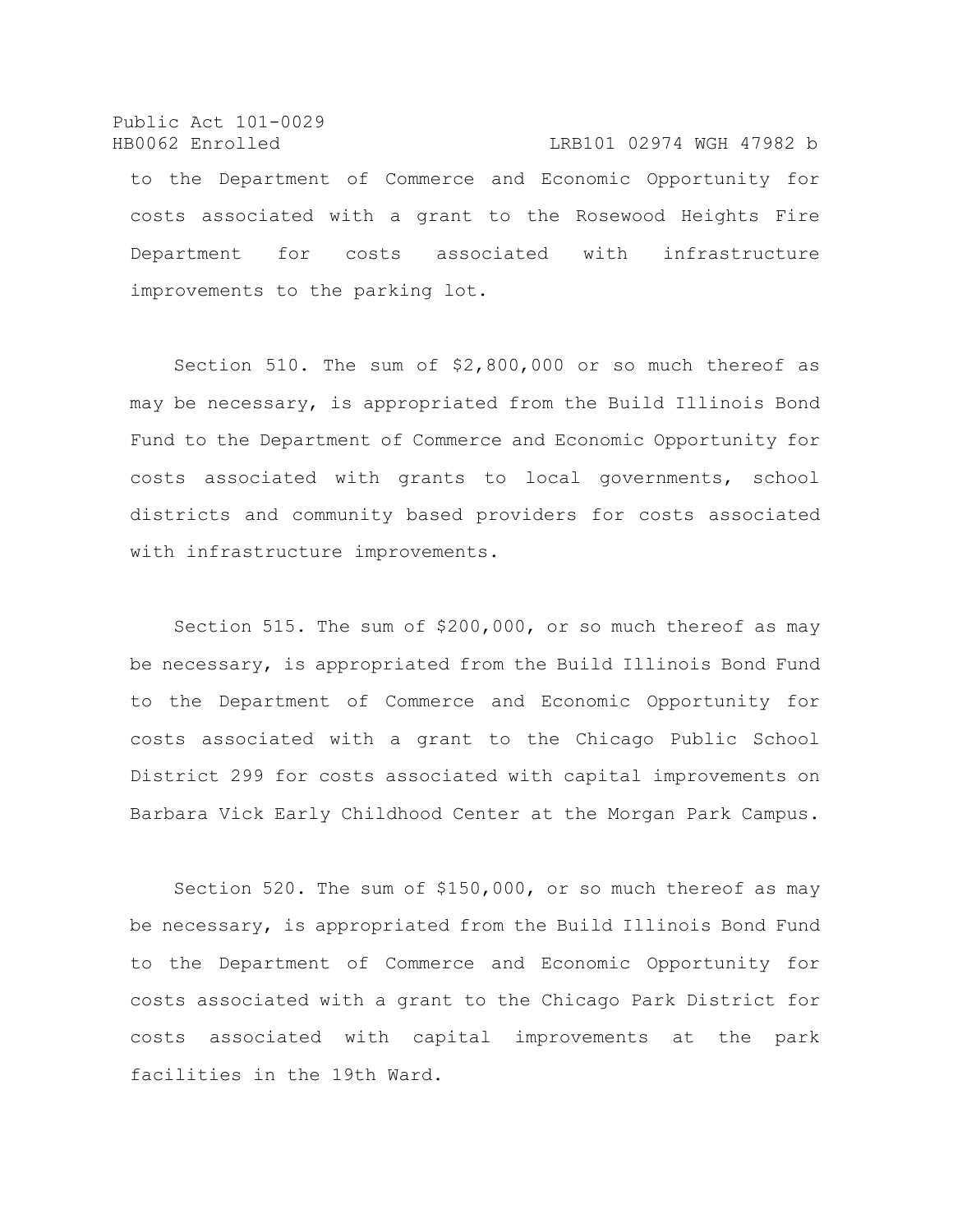Public Act 101-0029

Section 525. The sum of \$200,000, or so much thereof as may be necessary, is appropriated from the Build Illinois Bond Fund to the Department of Commerce and Economic Opportunity for costs associated with a grant to the Chicago Park District for costs associated with equipment purchases for construction for a field house at O'Hallaren Park.

Section 530. The sum of \$400,000, or so much thereof as may be necessary, is appropriated from the Build Illinois Bond Fund to the Department of Commerce and Economic Opportunity for costs associated with a grant to the Village of Oak Lawn for costs associated with infrastructure improvements to the Oak Lawn Senior Center.

Section 535. The sum of \$300,000, or so much thereof as may be necessary, is appropriated from the Build Illinois Bond Fund to the Department of Commerce and Economic Opportunity for costs associated with a grant to the School District 230 for costs associated with building renovations to the media center at D230.

Section 540. The sum of \$150,000, or so much thereof as may be necessary, is appropriated from the Build Illinois Bond Fund to the Department of Commerce and Economic Opportunity for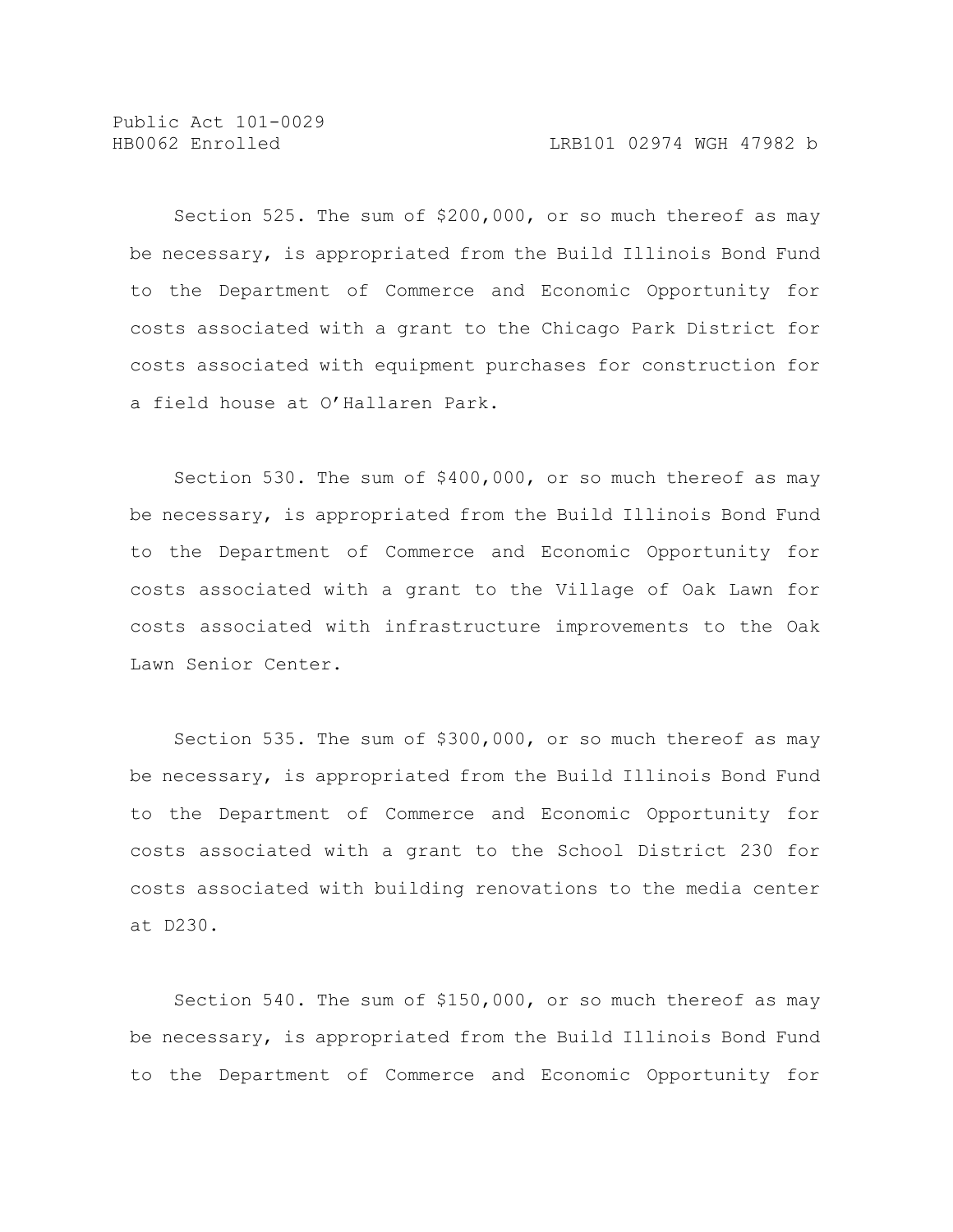# Public Act 101-0029 HB0062 Enrolled LRB101 02974 WGH 47982 b costs associated with a grant to the Orland Township for costs associated with infrastructure improvements to Orland Town Hall including HVAC replacement and parking lot resurfacing.

Section 545. The sum of \$300,000, or so much thereof as may be necessary, is appropriated from the Build Illinois Bond Fund to the Department of Commerce and Economic Opportunity for costs associated with a grant to the Little Company of Mary Hospital for costs associated with capital improvements to the Electrophysiology Lab.

Section 550. The sum of \$1,000,000, or so much thereof as may be necessary, is appropriated from the Build Illinois Bond Fund to the Department of Commerce and Economic Opportunity for costs associated with a grant to the City of Chicago for costs associated with the re-pavement of streets in the 18th Senatorial District.

Section 555. The sum of \$500,000, or so much thereof as may be necessary, is appropriated from the Build Illinois Bond Fund to the Department of Commerce and Economic Opportunity for costs associated with a grant to the Village of Orland Hills for costs associated with street repaving.

Section 560. The sum of \$3,200,000 or so much thereof as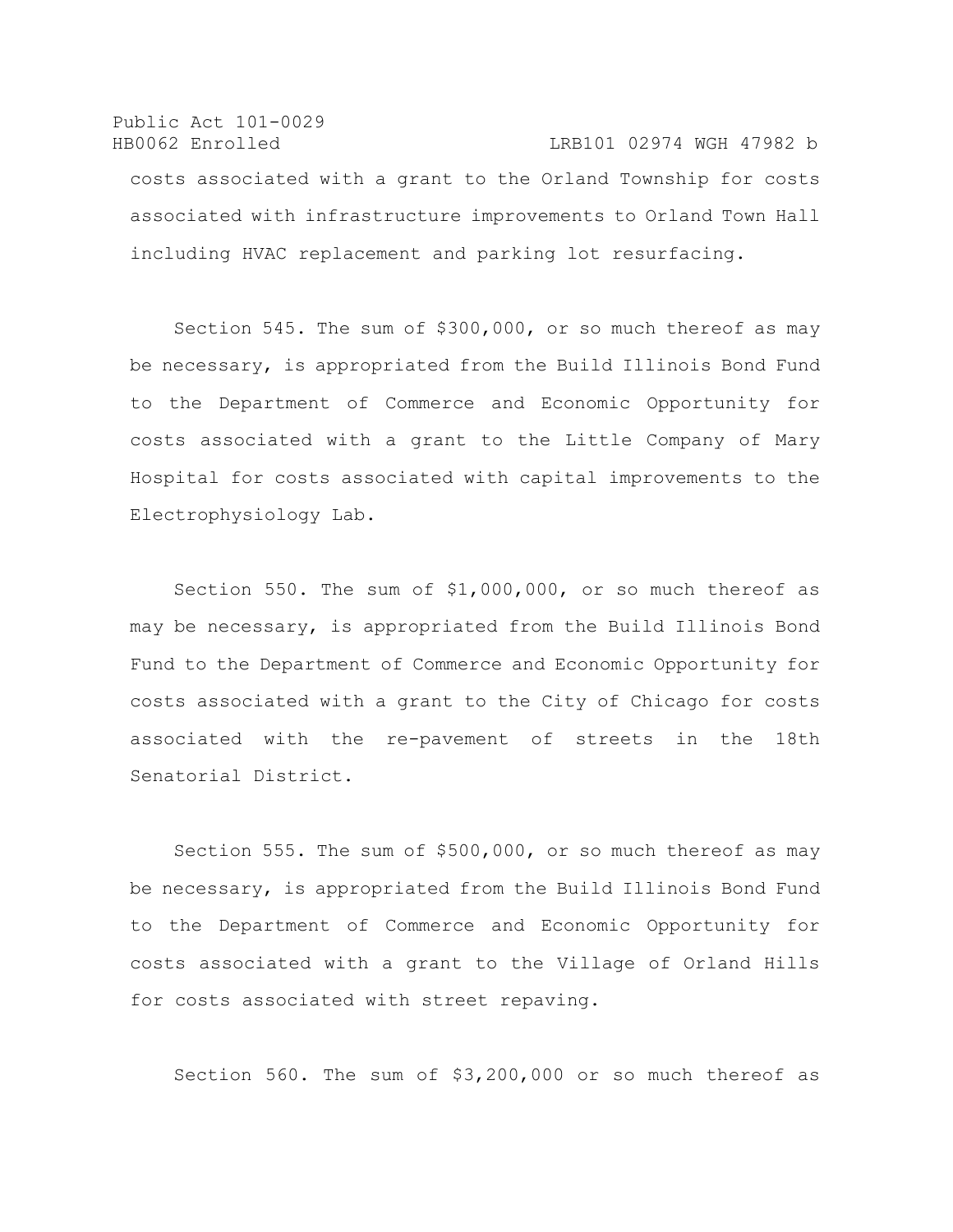Public Act 101-0029 HB0062 Enrolled LRB101 02974 WGH 47982 b may be necessary, is appropriated from the Build Illinois Bond Fund to the Department of Commerce and Economic Opportunity for costs associated with grants to local governments, school districts and community based providers for costs associated with infrastructure improvements.

Section 565. The sum of \$49,410, or so much thereof as may be necessary, is appropriated from the Build Illinois Bond Fund to the Department of Commerce and Economic Opportunity for a grant to the Carol Stream Park District for costs associated with Americans with Disabilities Act (ADA) improvements at Armstrong Park.

Section 570. The sum of \$51,640, or so much thereof as may be necessary, is appropriated from the Build Illinois Bond Fund to the Department of Commerce and Economic Opportunity for a grant to the Carol Stream Park District for costs associated with Americans with Disabilities Act (ADA) improvements at McCaslin Park.

Section 575. The sum of \$500,000, or so much thereof as may be necessary, is appropriated from the Build Illinois Bond Fund to the Department of Commerce and Economic Opportunity for a grant to the Forest Preserve District of DuPage County for costs associated with capital improvements at Herrick Lake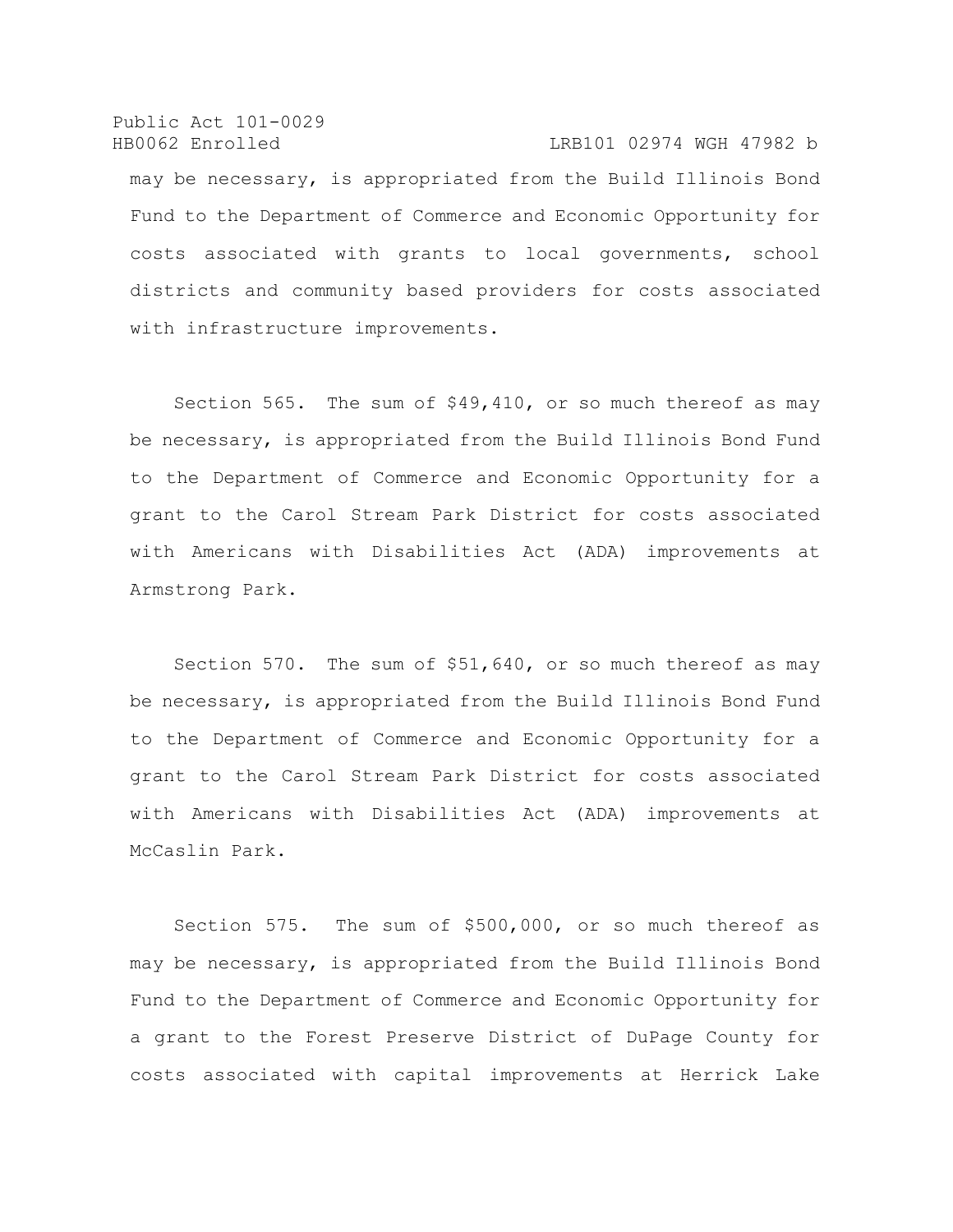Public Act 101-0029 HB0062 Enrolled LRB101 02974 WGH 47982 b Forest Preserve shoreline and boardwalk improvement.

Section 580. The sum of \$100,000, or so much thereof as may be necessary, is appropriated from the Build Illinois Bond Fund to the Department of Commerce and Economic Opportunity for a grant to the City of Lisle for costs associated with Infrastructure improvements to include North Connector Bike Path Phase 1 Engineering.

Section 585. The sum of \$20,000, or so much thereof as may be necessary, is appropriated from the Build Illinois Bond Fund to the Department of Commerce and Economic Opportunity for a grant to the City of Lisle for costs associated with purchase of solar flashing pedestrian crosswalk signs.

Section 590. The sum of \$100,000, or so much thereof as may be necessary, is appropriated from the Build Illinois Bond Fund to the Department of Commerce and Economic Opportunity for a grant to the City of Naperville for costs associated with capital improvements.

Section 595. The sum of \$300,000, or so much thereof as may be necessary, is appropriated from the Build Illinois Bond Fund to the Department of Commerce and Economic Opportunity for a grant to the Naperville Heritage Society for costs associated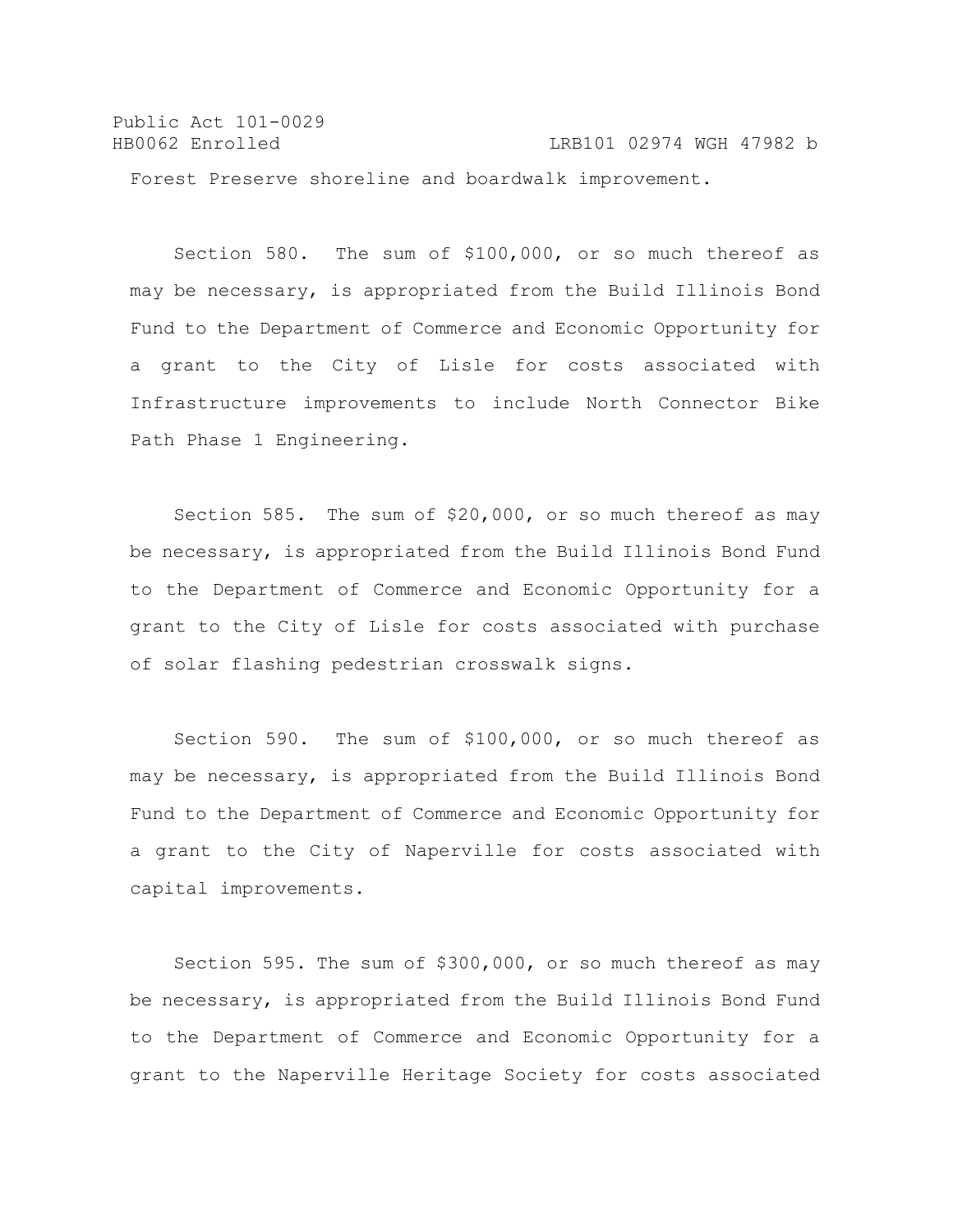Public Act 101-0029 HB0062 Enrolled LRB101 02974 WGH 47982 b with new building construction.

Section 600. The sum of \$181,000, or so much thereof as may be necessary, is appropriated from the Build Illinois Bond Fund to the Department of Commerce and Economic Opportunity for a grant to the Naperville Park District for costs associated with infrastructure improvements to include playground renovation at Brighton Ridge Park.

Section 605. The sum of \$181,000, or so much thereof as may be necessary, is appropriated from the Build Illinois Bond Fund to the Department of Commerce and Economic Opportunity for a grant to the Naperville Park District for costs associated with infrastructure improvements to include playground renovations at Brush Hill Park.

Section 610. The sum of \$181,000, or so much thereof as may be necessary, is appropriated from the Build Illinois Bond Fund to the Department of Commerce and Economic Opportunity for a grant to the Naperville Park District for costs associated with infrastructure improvements to include playground renovations at Frontier Park.

Section 615. The sum of \$148,290, or so much thereof as may be necessary, is appropriated from the Build Illinois Bond Fund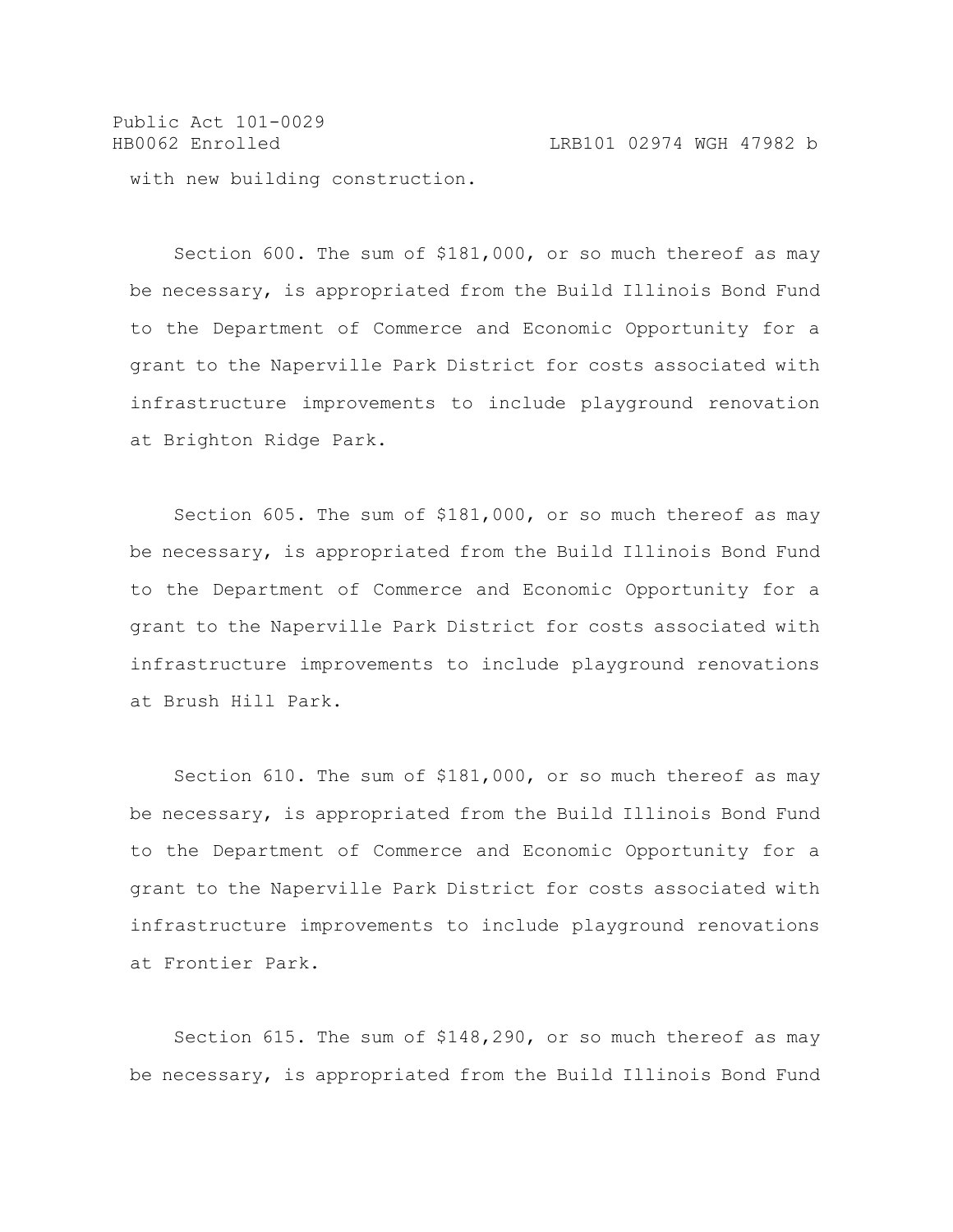#### Public Act 101-0029 HB0062 Enrolled LRB101 02974 WGH 47982 b

to the Department of Commerce and Economic Opportunity for a grant to the Western DuPage Special Recreation Association for costs associated with capital improvements.

Section 620. The sum of \$265,000, or so much thereof as may be necessary, is appropriated from the Build Illinois Bond Fund to the Department of Commerce and Economic Opportunity for a grant to the City of Wheaton for costs associated with concrete rehab of streets in Glencoe.

Section 625. The sum of \$10,000, or so much thereof as may be necessary, is appropriated from the Build Illinois Bond Fund to the Department of Commerce and Economic Opportunity for a grant to the Wheaton Park District for costs associated with infrastructure equipment purchases at Cosley Zoo.

Section 630. The sum of \$75,000, or so much thereof as may be necessary, is appropriated from the Build Illinois Bond Fund to the Department of Commerce and Economic Opportunity for a grant to the Wheaton Park District for costs associated with capital improvements to include HVAC replacement at DuPage Historical Museum.

Section 635. The sum of \$60,000, or so much thereof as may be necessary, is appropriated from the Build Illinois Bond Fund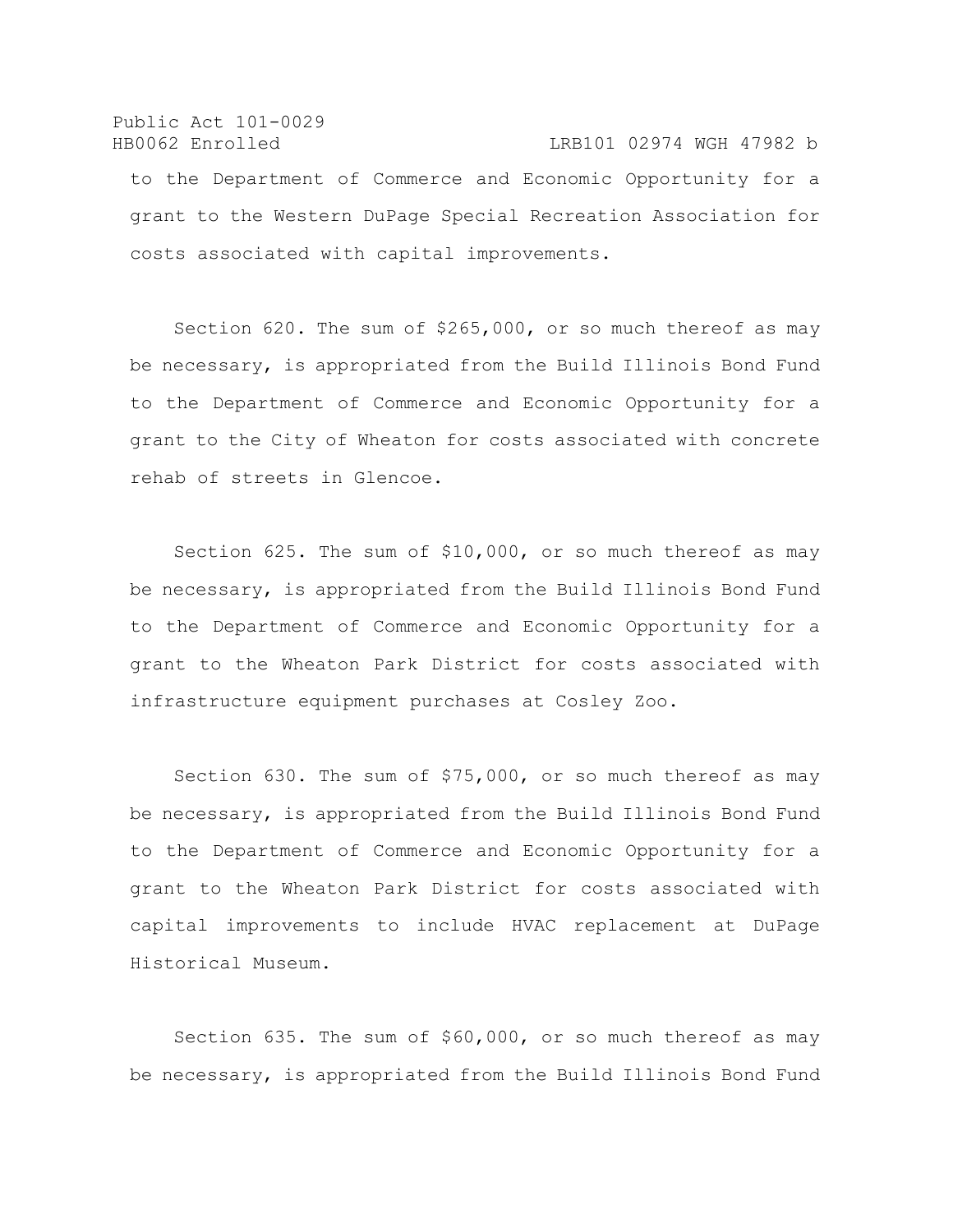Public Act 101-0029 HB0062 Enrolled LRB101 02974 WGH 47982 b to the Department of Commerce and Economic Opportunity for a grant to the Wheaton Park District for costs associated with infrastructure improvements to include restrooms at Sensory Playground at Danada South Park.

Section 640. The sum of \$175,000, or so much thereof as may be necessary, is appropriated from the Build Illinois Bond Fund to the Department of Commerce and Economic Opportunity for a grant to the Wheaton Park District for costs associated with infrastructure improvements to include playground renovations at Kelly Park.

Section 645. The sum of \$80,000, or so much thereof as may be necessary, is appropriated from the Build Illinois Bond Fund to the Department of Commerce and Economic Opportunity for a grant to the Wheaton Park District for costs associated with capital improvements to include ADA upgrades and pedestrian bridge replacement at Lincoln Marsh.

Section 650. The sum of \$30,000, or so much thereof as may be necessary, is appropriated from the Build Illinois Bond Fund to the Department of Commerce and Economic Opportunity for a grant to the Wheaton Park District for costs associated with capital improvements to include replacing boiler at community pool at Northside Park.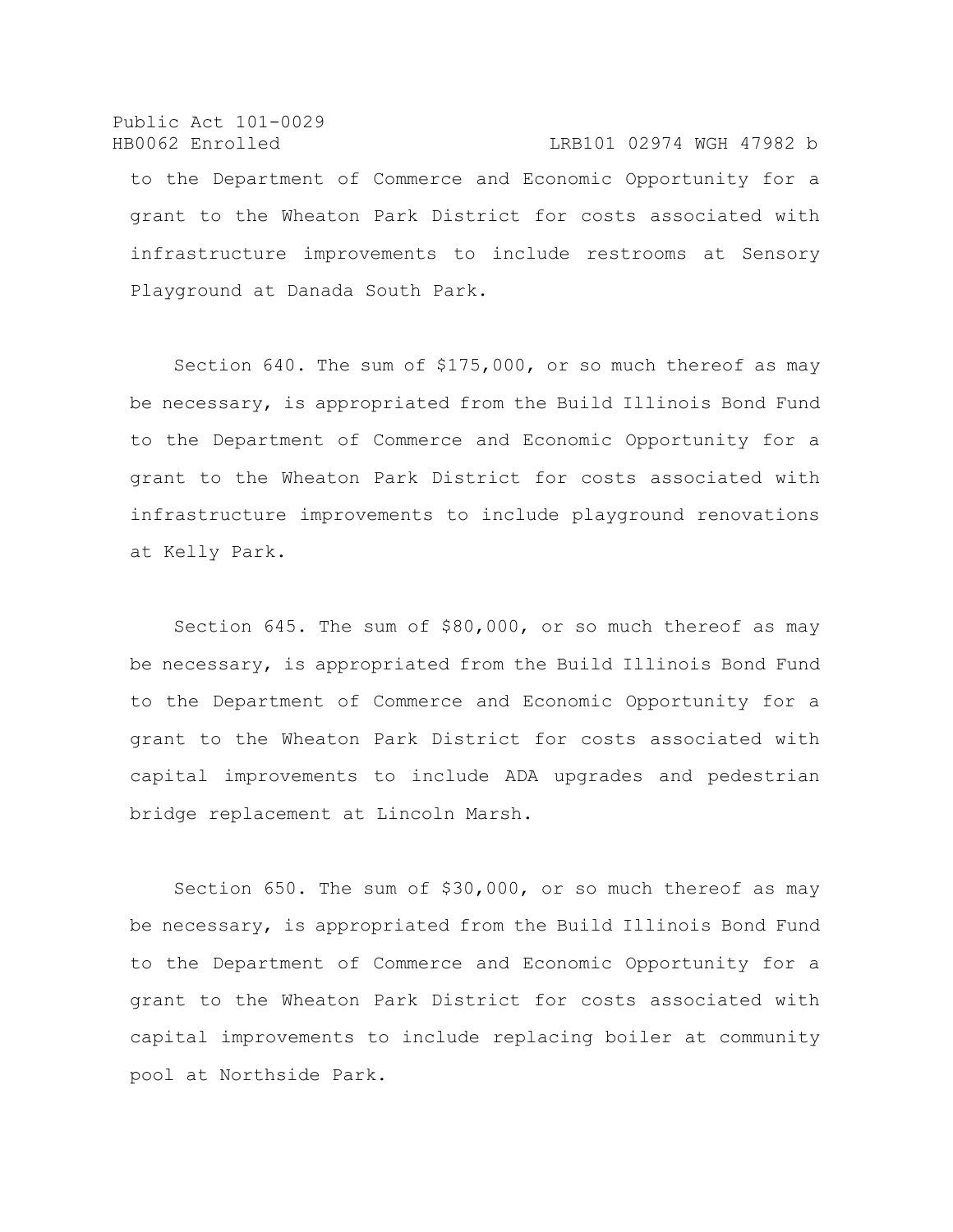Public Act 101-0029

Section 655. The sum of \$35,000, or so much thereof as may be necessary, is appropriated from the Build Illinois Bond Fund to the Department of Commerce and Economic Opportunity for a grant to the Wheaton Park District for costs associated with capital improvements to include roof replacement on the preschool building at Rathje Park.

Section 660. The sum of \$27,900, or so much thereof as may be necessary, is appropriated from the Build Illinois Bond Fund to the Department of Commerce and Economic Opportunity for a grant to the Wheaton Park District for costs associated with capital improvements to include roof replacement on picnic shelter at Seven Gables.

Section 665. The sum of \$40,000, or so much thereof as may be necessary, is appropriated from the Build Illinois Bond Fund to the Department of Commerce and Economic Opportunity for a grant to the Wheaton Park District for costs associated with infrastructure improvements to include bridge replacement near Safety City at Toohey Park.

Section 670. The sum of \$175,000, or so much thereof as may be necessary, is appropriated from the Build Illinois Bond Fund to the Department of Commerce and Economic Opportunity for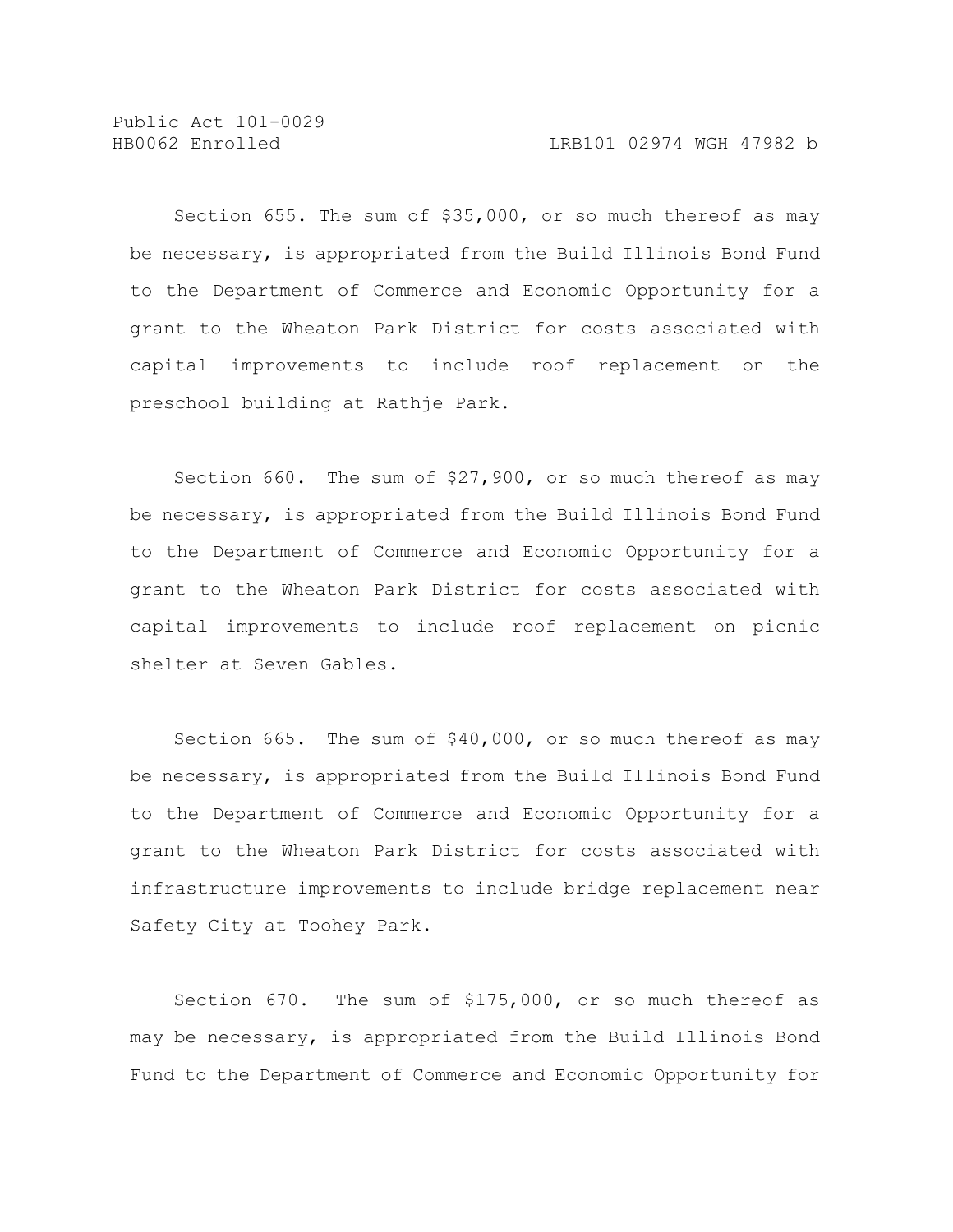Public Act 101-0029 HB0062 Enrolled LRB101 02974 WGH 47982 b a grant to the Will County for costs associated with construction of a new Child Advocacy Center Facility.

Section 675. The sum of \$399,416, or so much thereof as may be necessary, is appropriated from the Build Illinois Bond Fund to the Department of Commerce and Economic Opportunity for a grant to the Winfield Park District for costs associated with infrastructure improvements at Oakwood Park including renovation of tennis courts and basketball courts.

Section 680. The sum of \$2,815,300, or so much thereof as may be necessary, is appropriated from the Build Illinois Bond Fund to the Department of Commerce and Economic Opportunity for costs associated with grants to local governments, school districts and community based providers for costs associated with infrastructure improvements.

Section 685. The sum of \$600,000, or so much thereof as may be necessary, is appropriated from the Build Illinois Bond Fund to Little City Foundation for acquiring and renovating a new home to Seniors Community Integrated Living Arrangement (CILA).

 Section 687. The sum of \$50,500, or so much thereof as may be necessary, is appropriated from the Build Illinois Bond Fund to Clearbrook, Not for Profit for the Freeman location to repair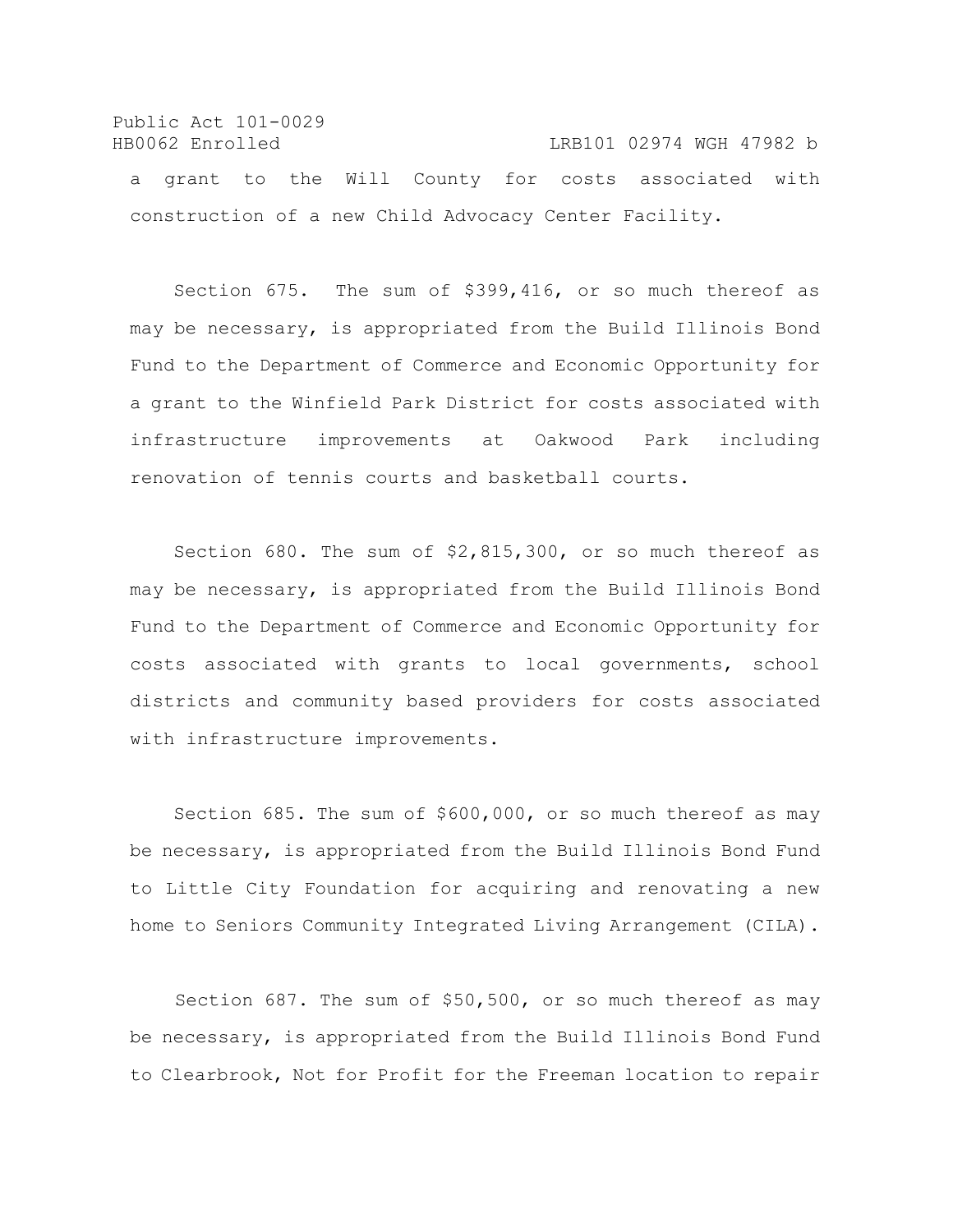Public Act 101-0029 HB0062 Enrolled LRB101 02974 WGH 47982 b roof, siding, HVAC, and driveway.

Section 690. The sum of \$533,450 or so much thereof as may be necessary, is appropriated from the Build Illinois Bond Fund to Clearbrook, Not for Profit for the Plaza location to replace roof, repairs, tuckpointing, security monitor system, security access system, replace 2 rooftop HVACs.

Section 695. The sum of \$68,000, or so much thereof as may be necessary, is appropriated from the Build Illinois Bond Fund to Clearbrook, Not for Profit for the Whitcomb location in Palatine to refinish floors, renovate kitchen, renovate 2 bathrooms, replace shutters, replace siding, renovate upstairs bedroom, replace deck.

Section 700. The sum of \$300,000, or so much thereof as may be necessary, is appropriated from the Build Illinois Bond Fund to the Village of Hoffman Estates for Hermitage Lane storm sewer from Hermitage Circle to GlenLake Road.

 Section 703. The sum of \$300,000, or so much thereof as may be necessary, is appropriated from the Build Illinois Bond Fund to the City of Rolling Meadows for Park Street storm sewer improvements.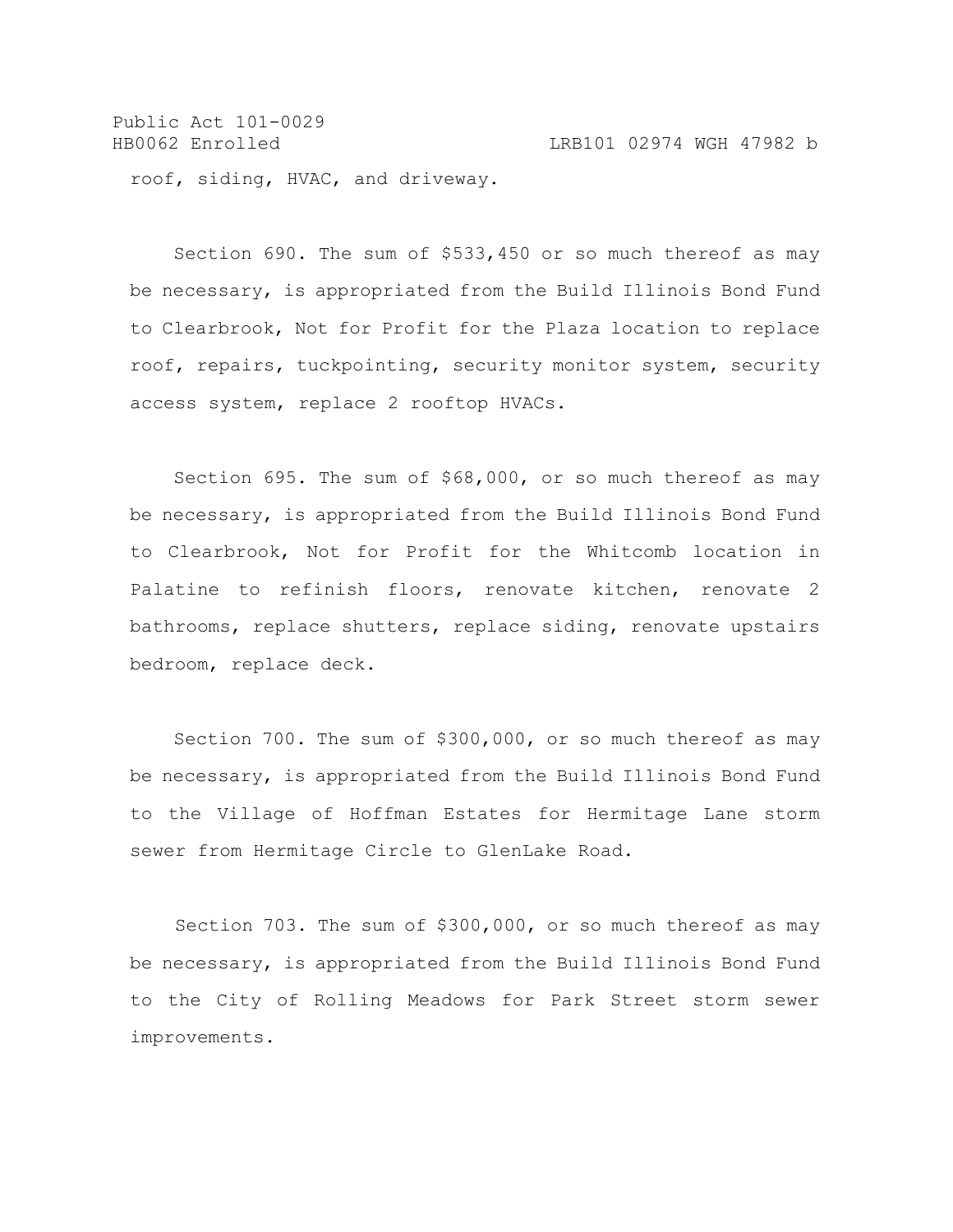Public Act 101-0029 HB0062 Enrolled LRB101 02974 WGH 47982 b

Section 705. The sum of \$350,000, or so much thereof as may be necessary, is appropriated from the Build Illinois Bond Fund to the Village of Palatine for Creek Bank Stabilization.

Section 710. The sum of \$1,000,000, or so much thereof as may be necessary, is appropriated from the Build Illinois Bond Fund to the Village of Arlington Heights Public Works Department for Berkley/ Hintz Storm Sewer Improvements.

 Section 713. The sum of \$535,000, or so much thereof as may be necessary, is appropriated from the Build Illinois Bond Fund to the Village of Mount Prospect for deep well rehabilitation to well #11.

Section 715. The sum of \$280,000, or so much thereof as may be necessary, is appropriated from the Build Illinois Bond Fund to the Village of Mount Prospect for Detention Pond Improvement - Pond 6.

Section 720. The sum of \$410,497, or so much thereof as may be necessary, is appropriated from the Build Illinois Bond Fund to the Northwest Suburban Special Education Organization for inclusive and accessible playground at Miner School.

Section 725. The sum of \$100,000, or so much thereof as may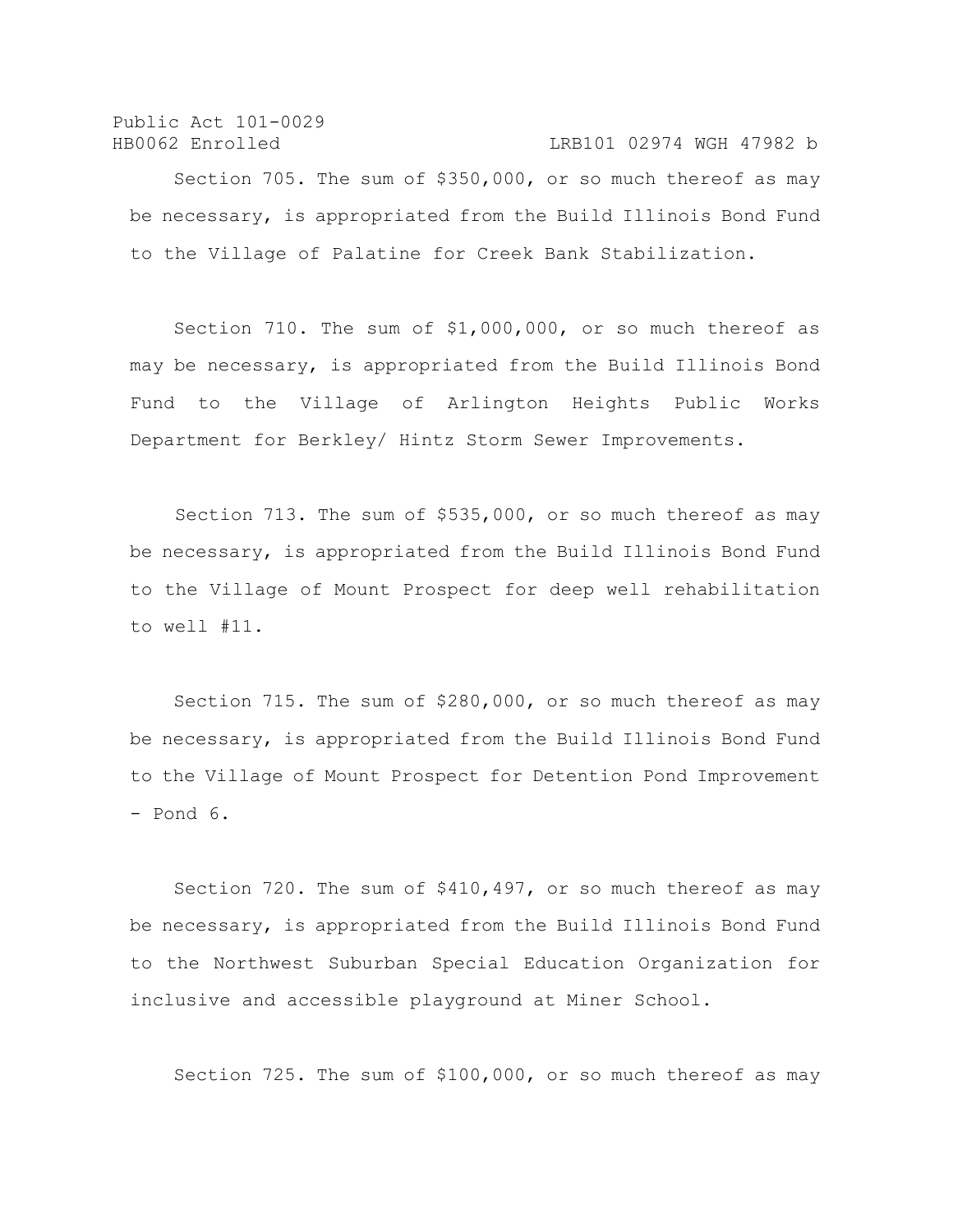Public Act 101-0029 HB0062 Enrolled LRB101 02974 WGH 47982 b be necessary, is appropriated from the Build Illinois Bond Fund to the Palatine Public Library for Makerspace Capital Needs.

 Section 727. The sum of \$100,000, or so much thereof as may be necessary, is appropriated from the Build Illinois Bond Fund to the Arlington Heights Memorial Library for general capital maintenance projects.

Section 730. The sum of \$100,000, or so much thereof as may be necessary, is appropriated from the Build Illinois Bond Fund to Township H.S District 214 for general capital maintenance projects.

Section 735. The sum of \$100,000, or so much thereof as may be necessary, is appropriated from the Build Illinois Bond Fund to Arlington Heights School District 25 for general capital maintenance projects.

Section 740. The sum of \$100,000, or so much thereof as may be necessary, is appropriated from the Build Illinois Bond Fund to Prospect Heights School District 23 for general capital maintenance projects.

Section 745. The sum of \$30,000, or so much thereof as may be necessary, is appropriated from the Build Illinois Bond Fund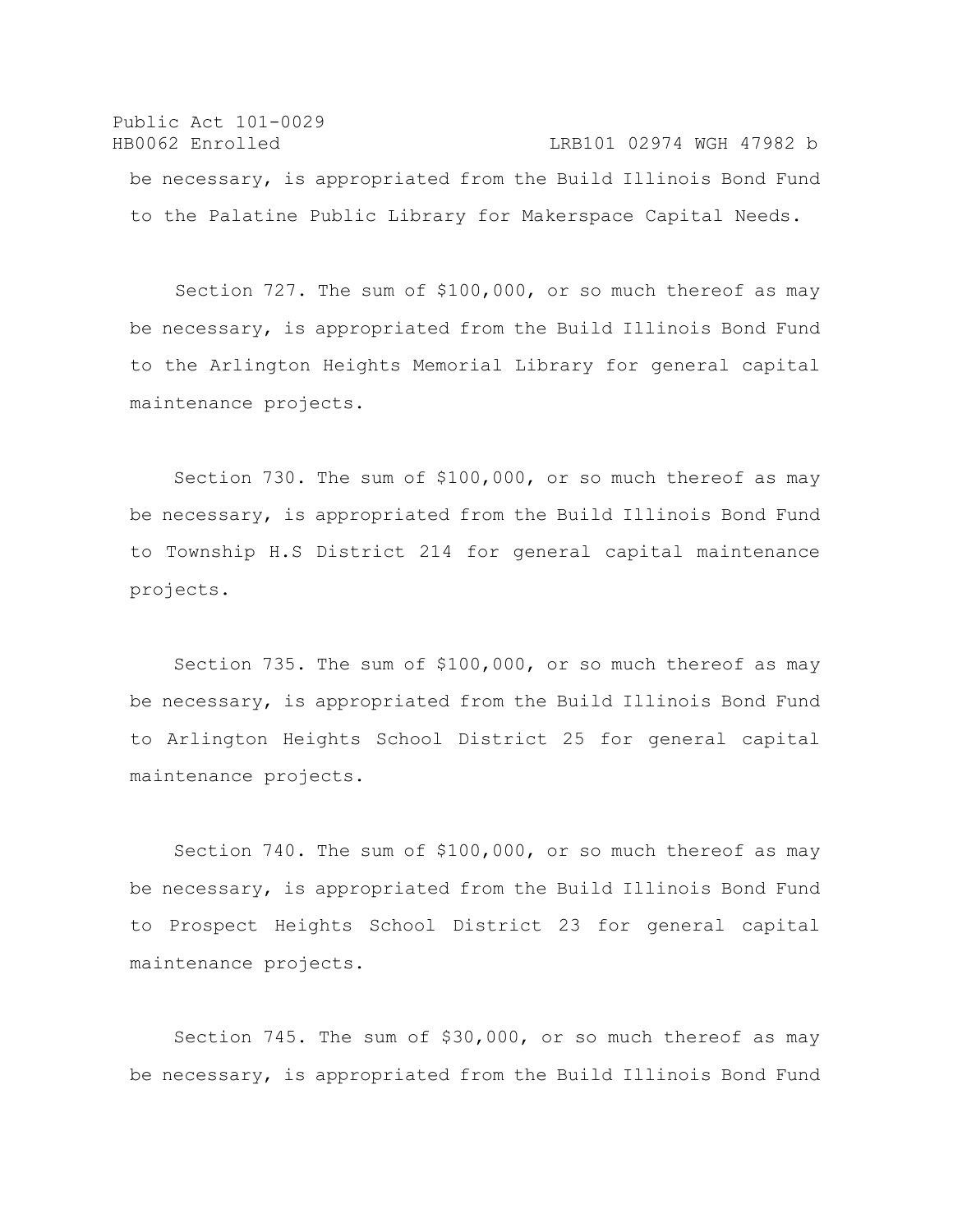Public Act 101-0029 HB0062 Enrolled LRB101 02974 WGH 47982 b to JOURNEYS, Non for Profit for General Capital Maintenance Projects.

Section 750. The sum of \$50,000 or so much thereof as may be necessary, is appropriated from the Build Illinois Bond Fund to NorthWest Compass, Inc. for general capital maintenance projects.

Section 755. The sum of \$992,553, or so much thereof as may be necessary, is appropriated from the Build Illinois Bond Fund to the Department of Commerce and Economic Opportunity for grants to local governments, school districts and community based providers for costs associated with infrastructure improvements.

Section 760. The sum of \$300,000, or so much thereof as may be necessary, is appropriated from the Build Illinois Bond Fund to the Department of Commerce and Economic Opportunity for a grant to the City of Elmhurst for costs associated with pedestrian street construction and other infrastructure improvements.

Section 765. The sum of \$65,000, or so much thereof as may be necessary, is appropriated from the Build Illinois Bond Fund to the Department of Commerce and Economic Opportunity for a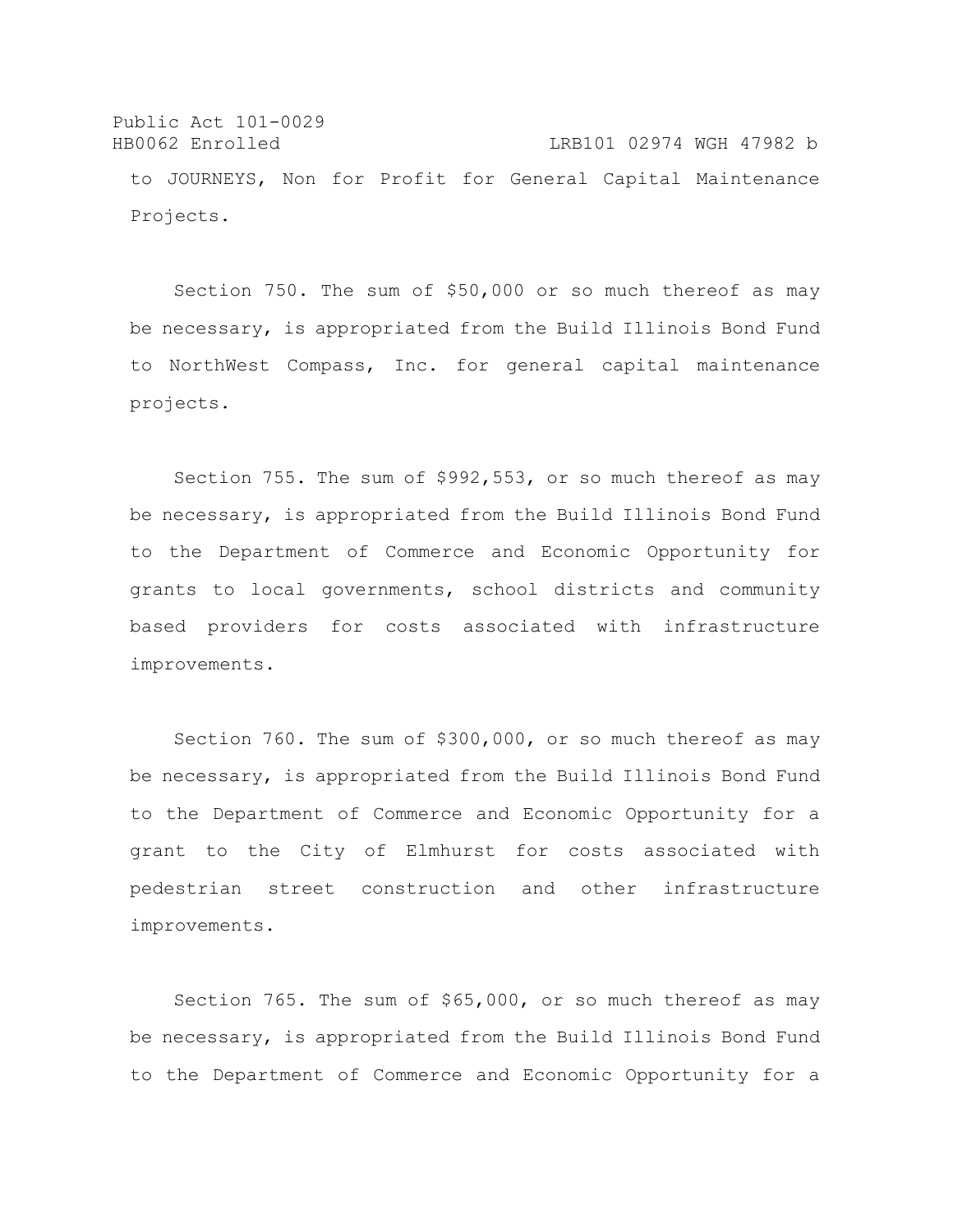Public Act 101-0029 HB0062 Enrolled LRB101 02974 WGH 47982 b grant to the Lombard Park District for costs associated with building renovations.

Section 770. The sum of \$58,000, or so much thereof as may be necessary, is appropriated from the Build Illinois Bond Fund to the Department of Commerce and Economic Opportunity for a grant to the Lombard Park District for costs associated with building renovations.

Section 775. The sum of \$125,000, or so much thereof as may be necessary, is appropriated from the Build Illinois Bond Fund to the Department of Commerce and Economic Opportunity for a grant to the Lombard Park District for costs associated with playground construction.

Section 780. The sum of \$125,000, or so much thereof as may be necessary, is appropriated from the Build Illinois Bond Fund to the Department of Commerce and Economic Opportunity for a grant to the Lombard Park District for costs associated with playground construction.

Section 785. The sum of \$125,000, or so much thereof as may be necessary, is appropriated from the Build Illinois Bond Fund to the Department of Commerce and Economic Opportunity for a grant to the Lombard Park District for costs associated with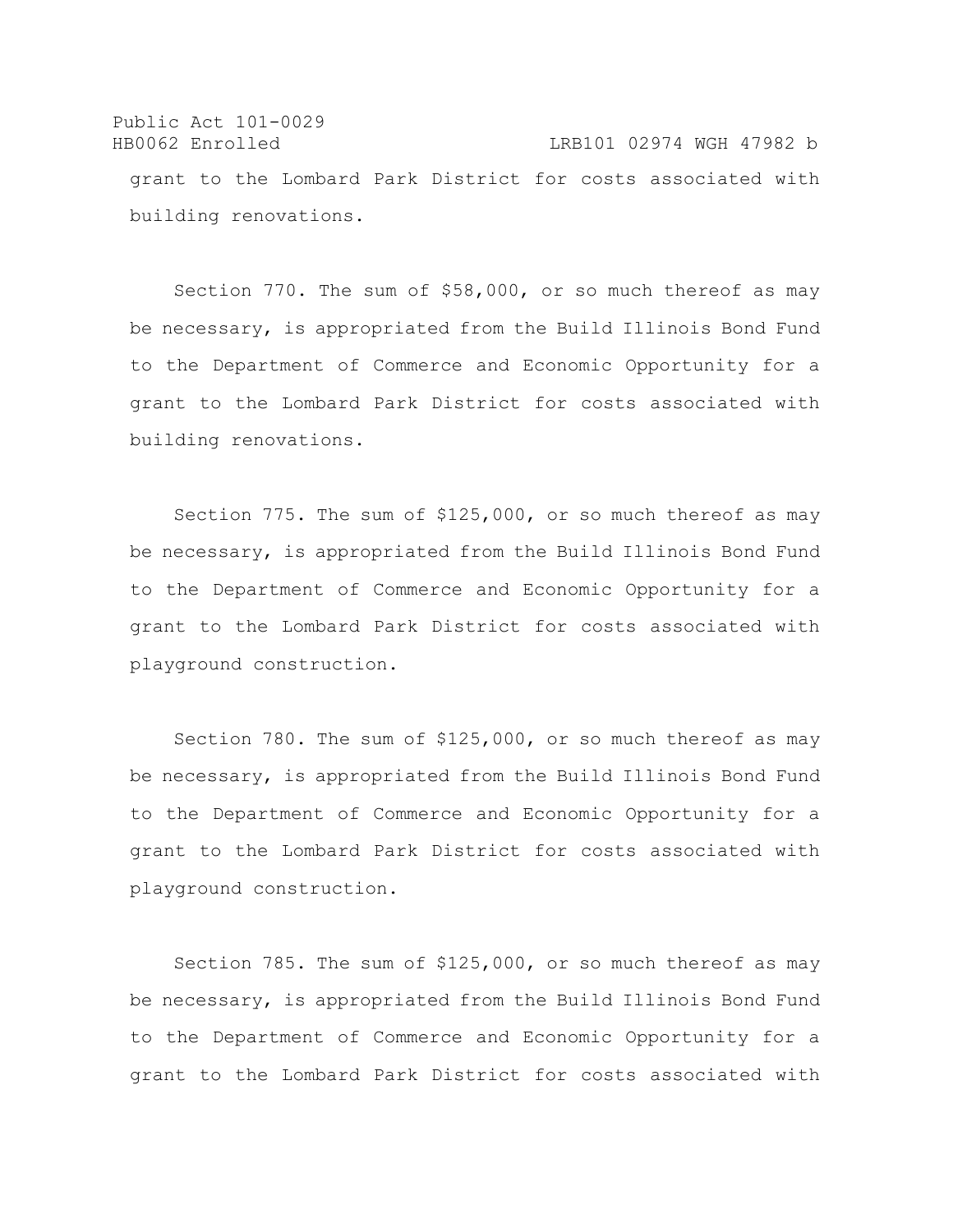Public Act 101-0029 HB0062 Enrolled LRB101 02974 WGH 47982 b playground construction.

Section 790. The sum of \$125,000, or so much thereof as may be necessary, is appropriated from the Build Illinois Bond Fund to the Department of Commerce and Economic Opportunity for a grant to the Village of Lombard for costs associated with pedestrian street construction and other infrastructure improvements.

Section 795. The sum of \$55,000, or so much thereof as may be necessary, is appropriated from the Build Illinois Bond Fund to the Department of Commerce and Economic Opportunity for a grant to the Glen Ellyn Park District for costs associated with nature restoration.

Section 800. The sum of \$45,000, or so much thereof as may be necessary, is appropriated from the Build Illinois Bond Fund to the Department of Commerce and Economic Opportunity for a grant to the Glen Ellyn Park District for costs associated with capital improvements for park construction.

Section 805. The sum of \$85,000, or so much thereof as may be necessary, is appropriated from the Build Illinois Bond Fund to the Department of Commerce and Economic Opportunity for a grant to the Glen Ellyn Park District for costs associated with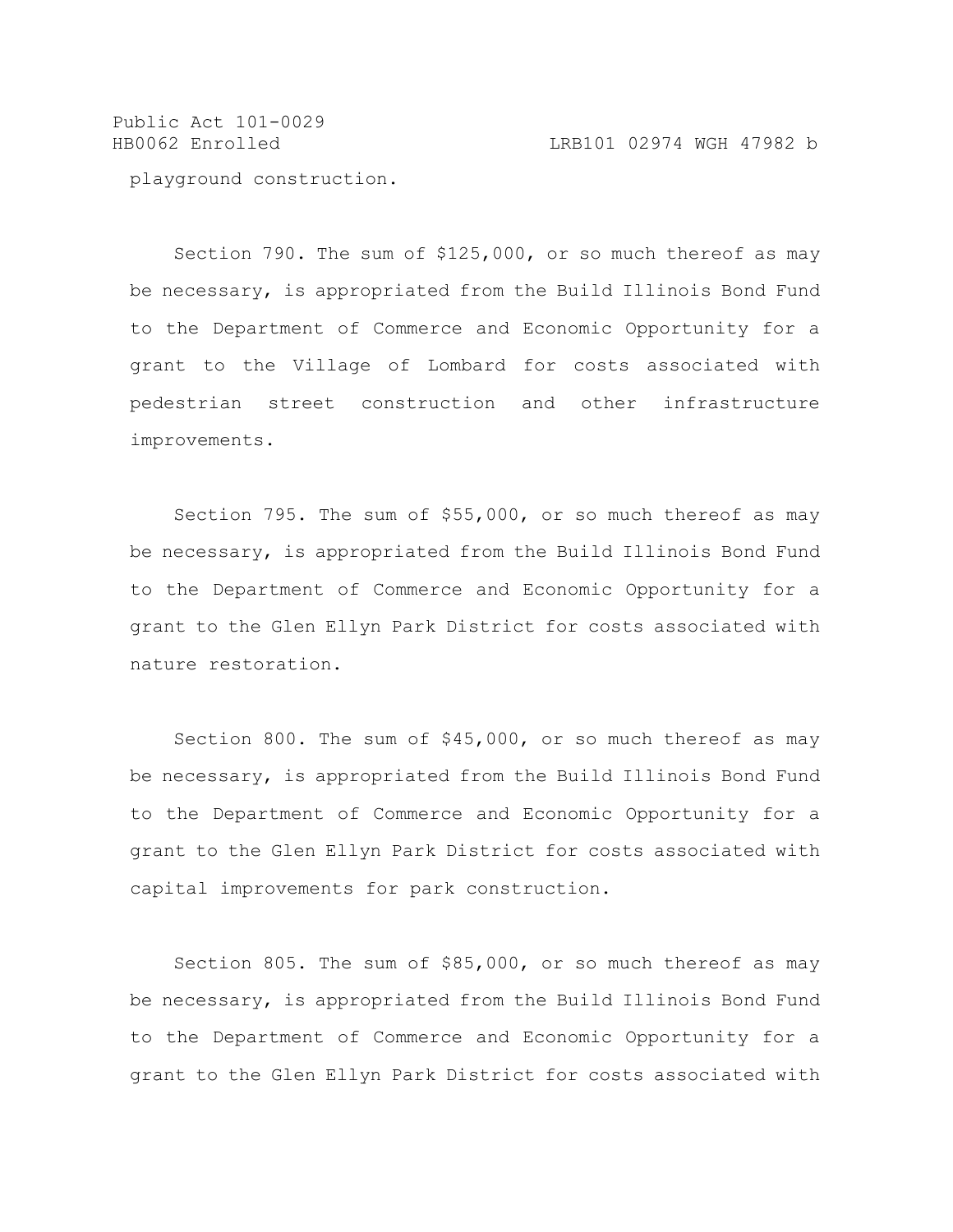Public Act 101-0029 HB0062 Enrolled LRB101 02974 WGH 47982 b capital improvements for pedestrian street construction.

 Section 807. The sum of \$95,000, or so much thereof as may be necessary, is appropriated from the Build Illinois Bond Fund to the Department of Commerce and Economic Opportunity for a grant to the Glen Ellyn Park District for costs associated with park construction.

Section 810. The sum of \$36,000, or so much thereof as may be necessary, is appropriated from the Build Illinois Bond Fund to the Department of Commerce and Economic Opportunity for a grant to the Glen Ellyn Park District for costs associated with capital improvements for nature restoration.

Section 815. The sum of \$45,000, or so much thereof as may be necessary, is appropriated from the Build Illinois Bond Fund to the Department of Commerce and Economic Opportunity for a grant to the Glen Ellyn Park District for costs associated with infrastructure improvements for pedestrian street construction.

Section 820. The sum of \$210,000, or so much thereof as may be necessary, is appropriated from the Build Illinois Bond Fund to the Department of Commerce and Economic Opportunity for a grant to the Glen Ellyn Park District for costs associated with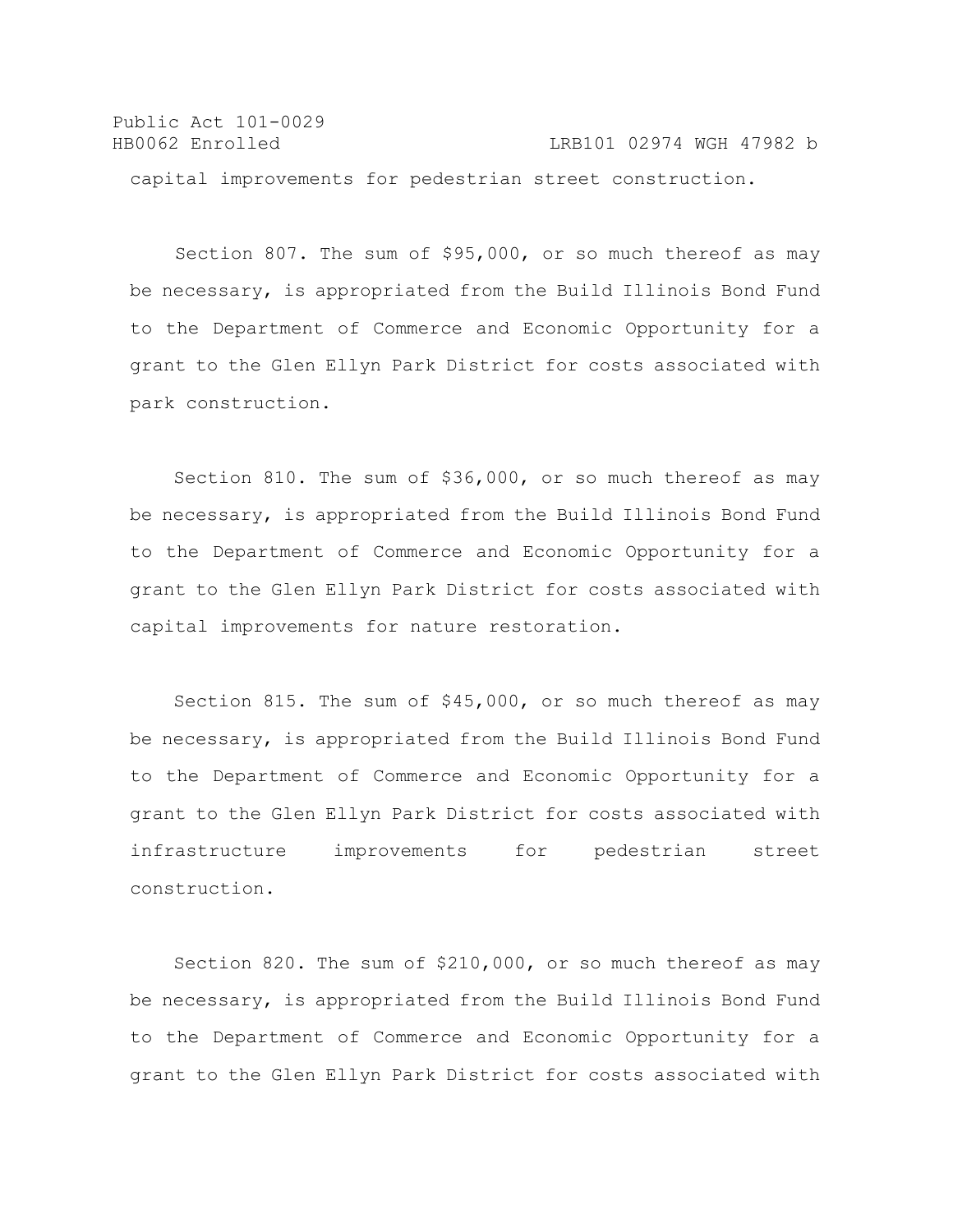Public Act 101-0029 HB0062 Enrolled LRB101 02974 WGH 47982 b infrastructure improvements for pedestrian street construction.

Section 825. The sum of \$100,000, or so much thereof as may be necessary, is appropriated from the Build Illinois Bond Fund to the Department of Commerce and Economic Opportunity for a grant to the Village of Glen Ellyn for costs associated with infrastructure improvements to include street improvements.

Section 830. The sum of \$250,000, or so much thereof as may be necessary, is appropriated from the Build Illinois Bond Fund to the Department of Commerce and Economic Opportunity for a grant to the Butterfield Park District for costs associated with capital improvements on park construction.

Section 835. The sum of \$196,650, or so much thereof as may be necessary, is appropriated from the Build Illinois Bond Fund to the Department of Commerce and Economic Opportunity for a grant to the Village of Westmont for costs associated with water main replacement.

Section 840. The sum of \$145,850, or so much thereof as may be necessary, is appropriated from the Build Illinois Bond Fund to the Department of Commerce and Economic Opportunity for a grant to the Village of Western Springs for costs associated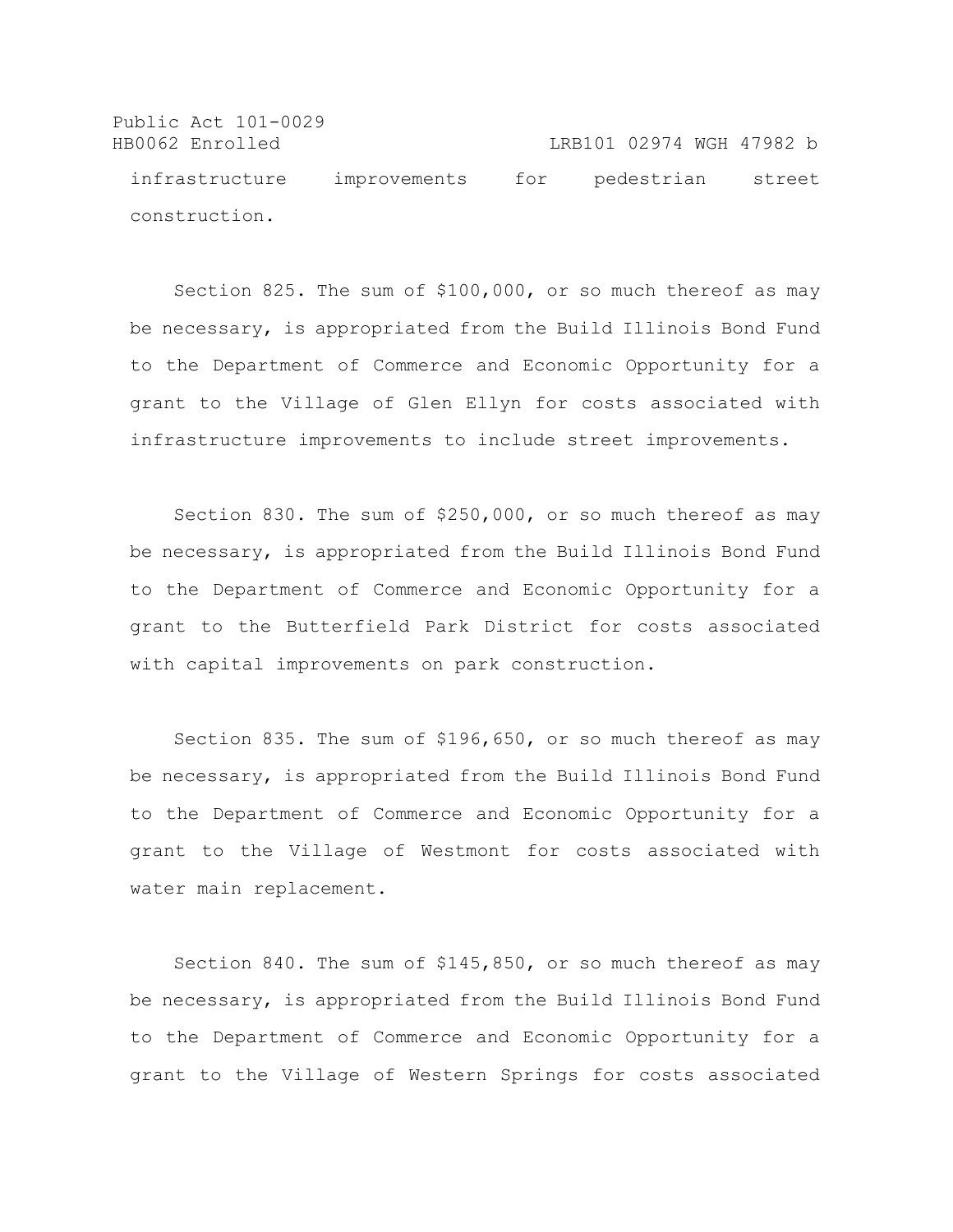Public Act 101-0029 HB0062 Enrolled LRB101 02974 WGH 47982 b with building renovations.

Section 845. The sum of \$120,000, or so much thereof as may be necessary, is appropriated from the Build Illinois Bond Fund to the Department of Commerce and Economic Opportunity for a grant to the Village of Western Springs for costs associated with infrastructure improvements on pedestrian street construction.

Section 850. The sum of \$143,000, or so much thereof as may be necessary, is appropriated from the Build Illinois Bond Fund to the Department of Commerce and Economic Opportunity for a grant to the Oak Brook Park District for costs associated with facility renovations.

Section 855. The sum of \$400,000, or so much thereof as may be necessary, is appropriated from the Build Illinois Bond Fund to the Department of Commerce and Economic Opportunity for a grant to the Village of Hinsdale for costs associated with building construction.

Section 860. The sum of \$150,000, or so much thereof as may be necessary, is appropriated from the Build Illinois Bond Fund to the Department of Commerce and Economic Opportunity for a grant to the Village of Clarendon Hills for costs associated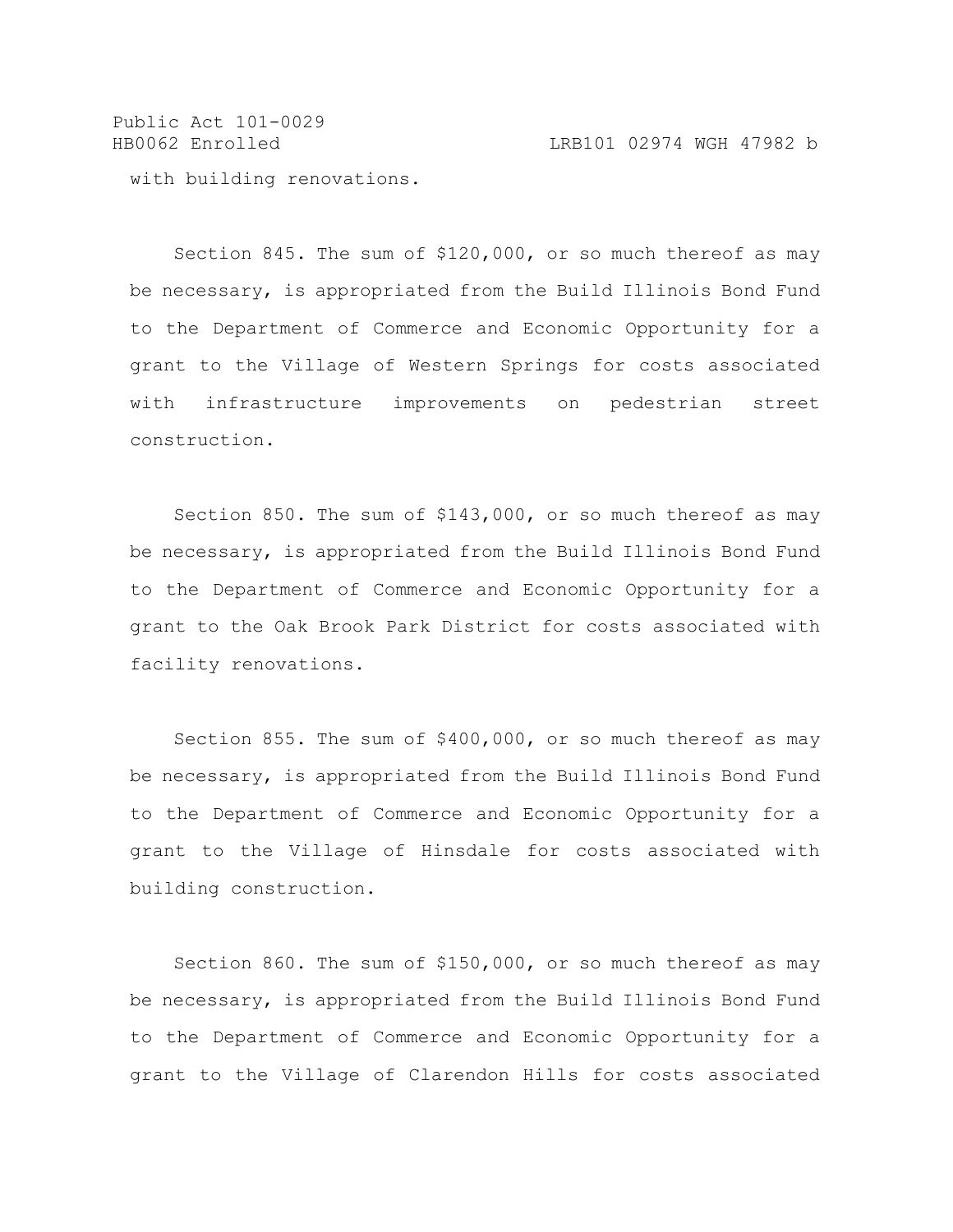Public Act 101-0029 HB0062 Enrolled LRB101 02974 WGH 47982 b with infrastructure improvements.

Section 865. The sum of \$100,000, or so much thereof as may be necessary, is appropriated from the Build Illinois Bond Fund to the Department of Commerce and Economic Opportunity for a grant to the Village of Clarendon Hills for costs associated with capital improvements.

Section 870. The sum of \$100,000, or so much thereof as may be necessary, is appropriated from the Build Illinois Bond Fund to the Department of Commerce and Economic Opportunity for a grant to the DuPage County for costs associated with infrastructure improvements to include street repairs in Glen Ellyn.

Section 875. The sum of \$2,800,500 or so much thereof as may be necessary, is appropriated from the Build Illinois Bond Fund to the Department of Commerce and Economic Opportunity for costs associated with grants to local governments, school districts and community based providers for costs associated with infrastructure improvements.

Section 880. The sum of \$200,000, or so much thereof as may be necessary, is appropriated from the Build Illinois Bond Fund to the Department of Commerce and Economic Opportunity for a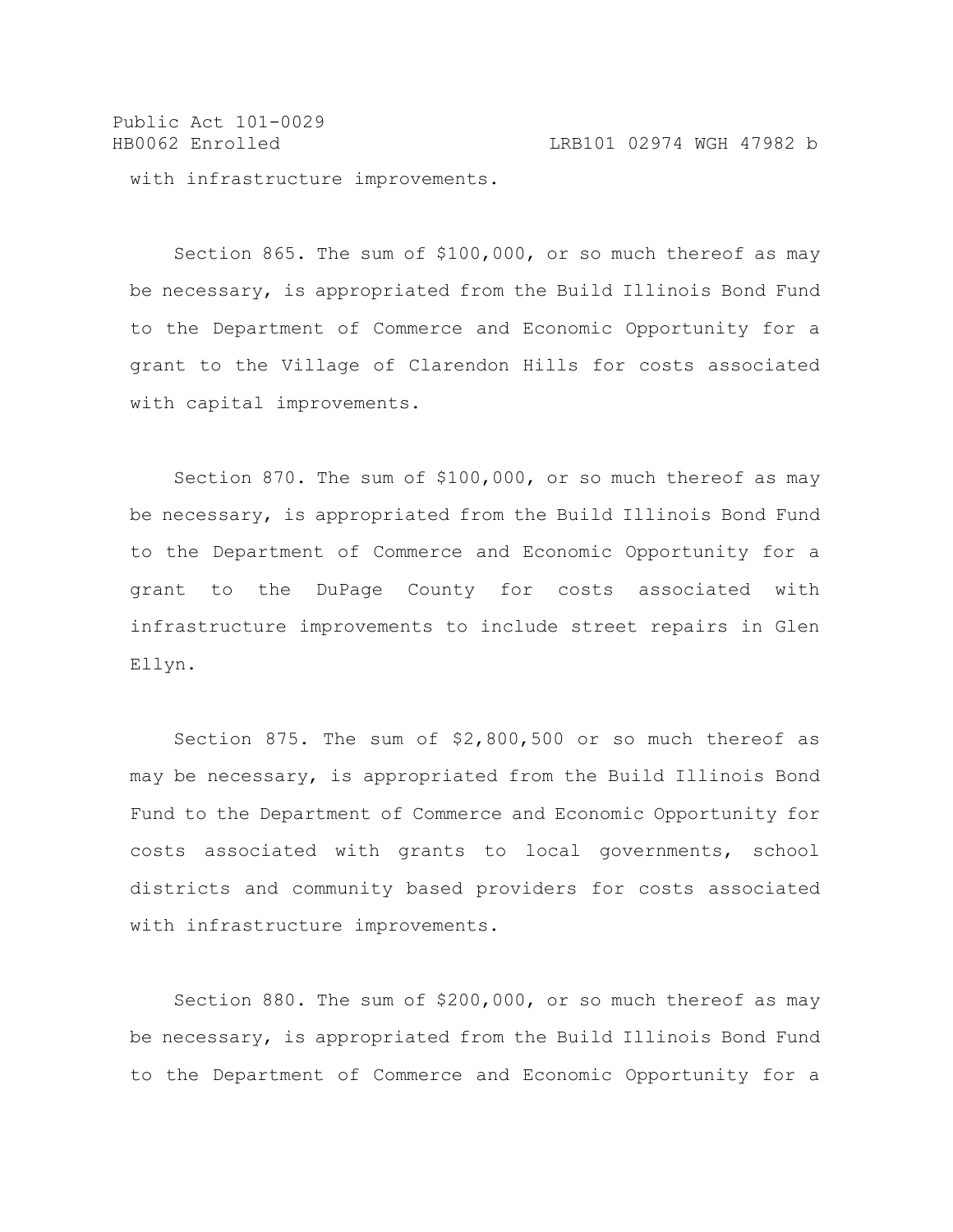Public Act 101-0029 HB0062 Enrolled LRB101 02974 WGH 47982 b grant to the City of Midlothian for costs associated with Village Hall roof replacement.

Section 885. The sum of \$80,000, or so much thereof as may be necessary, is appropriated from the Build Illinois Bond Fund to the Department of Commerce and Economic Opportunity for a grant to the Village of Robbins for costs associated with PACE-Metra connection.

Section 890. The sum of \$80,000, or so much thereof as may be necessary, is appropriated from the Build Illinois Bond Fund to the Department of Commerce and Economic Opportunity for a grant to the Village of Robbins for costs associated with building of a second police department.

Section 895. The sum of \$70,000, or so much thereof as may be necessary, is appropriated from the Build Illinois Bond Fund to the Department of Commerce and Economic Opportunity for a grant to the Robbins Park District for costs associated with the expansion of a playground.

Section 900. The sum of \$125,000, or so much thereof as may be necessary, is appropriated from the Build Illinois Bond Fund to the Department of Commerce and Economic Opportunity for a grant to the Village of Phoenix for costs associated with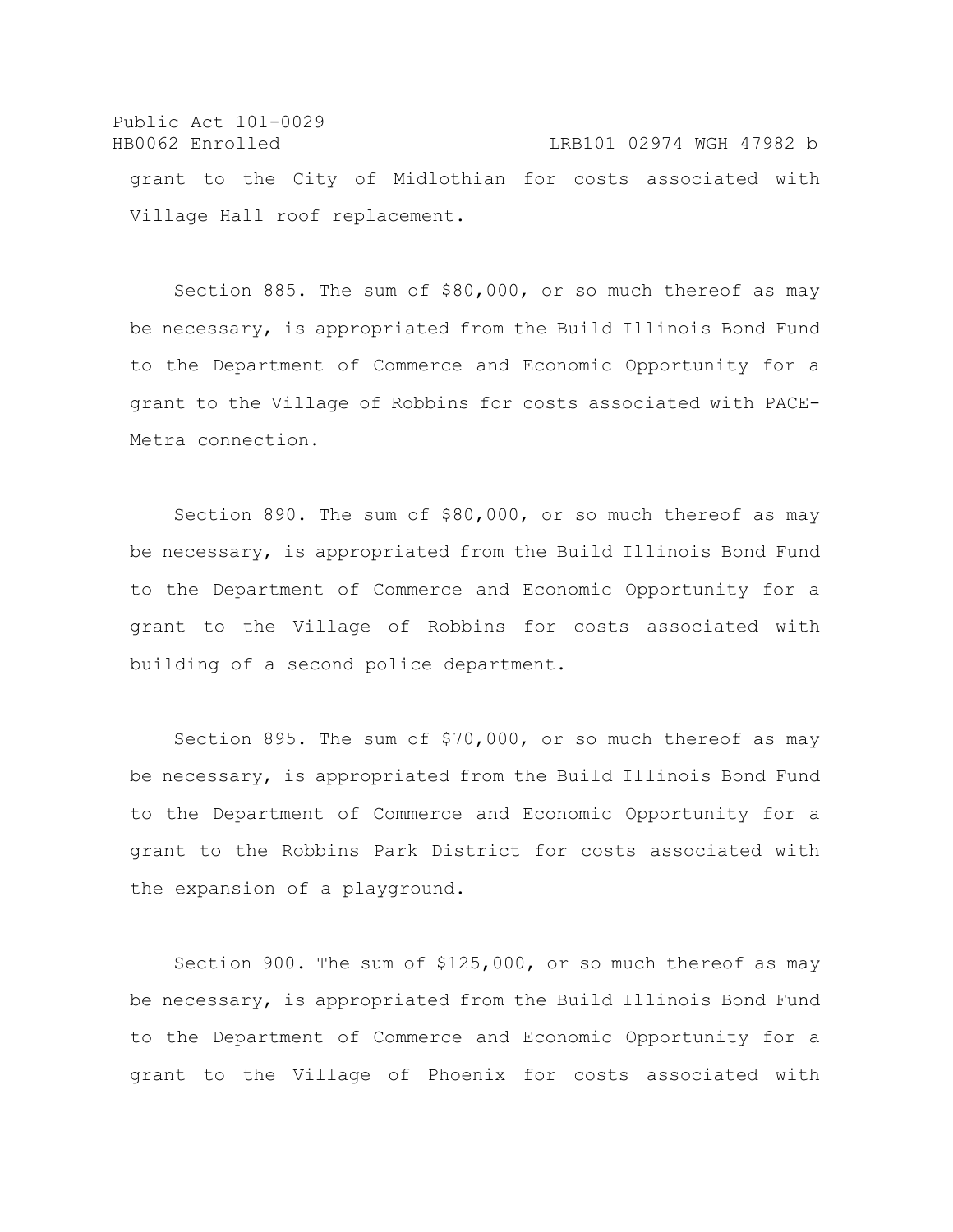Public Act 101-0029 HB0062 Enrolled LRB101 02974 WGH 47982 b purchase of equipment and city beautification.

Section 905. The sum of \$200,000, or so much thereof as may be necessary, is appropriated from the Build Illinois Bond Fund to the Department of Commerce and Economic Opportunity for a grant to the City of Markham for costs associated with community enhancement activities.

Section 910. The sum of \$100,000, or so much thereof as may be necessary, is appropriated from the Build Illinois Bond Fund to the Department of Commerce and Economic Opportunity for a grant to the City of Markham for costs associated with capital improvements.

Section 915. The sum of \$100,000, or so much thereof as may be necessary, is appropriated from the Build Illinois Bond Fund to the Department of Commerce and Economic Opportunity for a grant to the Village of Homewood for costs associated with the purchase of a fire engine.

Section 920. The sum of \$190,000, or so much thereof as may be necessary, is appropriated from the Build Illinois Bond Fund to the Department of Commerce and Economic Opportunity for a grant to the Village of South Holland for costs associated with capital improvements to include purchase of a salt dome.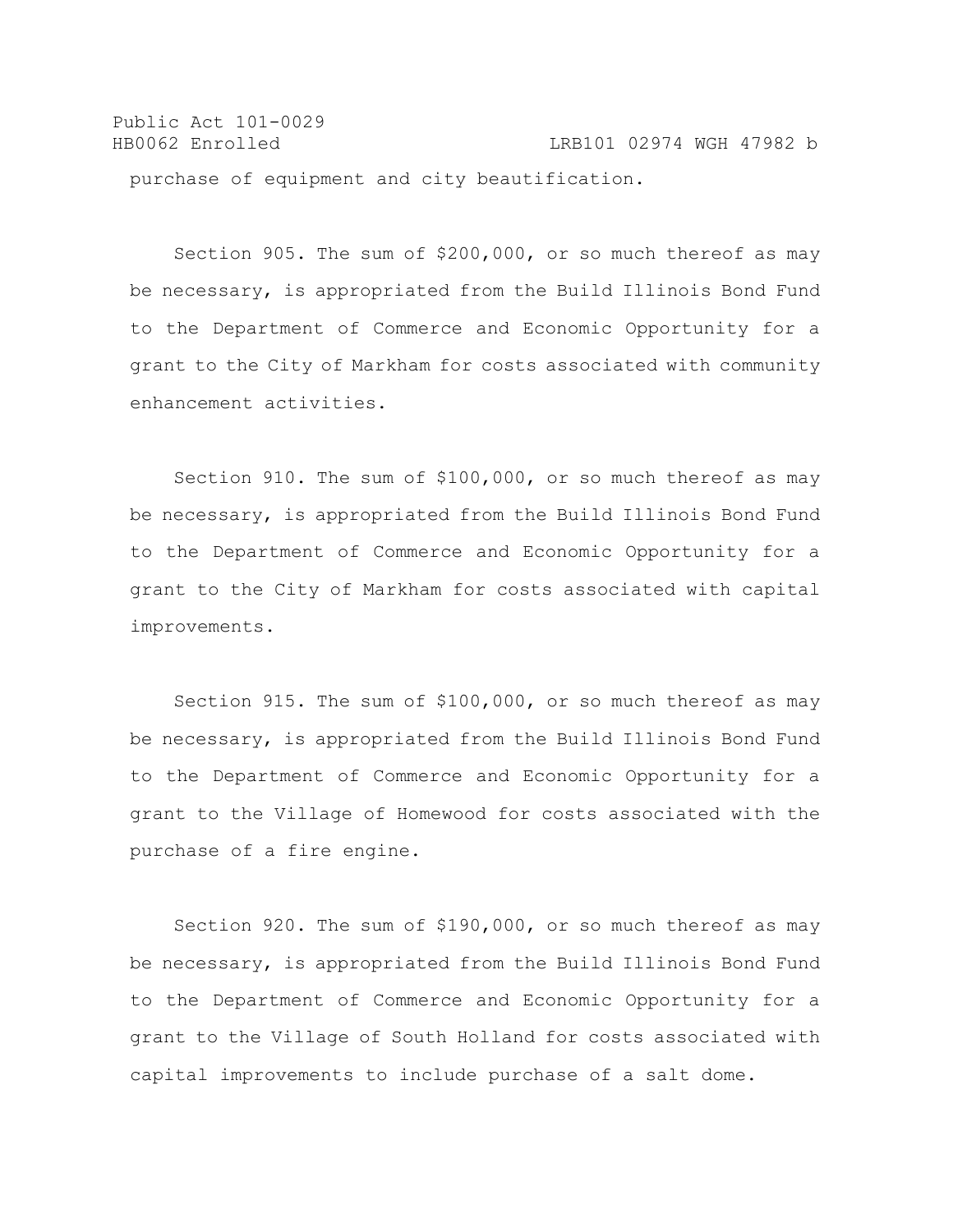Section 925. The sum of \$79,650, or so much thereof as may be necessary, is appropriated from the Build Illinois Bond Fund to the Department of Commerce and Economic Opportunity for a grant to Bloom Township for costs associated with the building of a baseball field.

Section 930. The sum of \$60,000, or so much thereof as may be necessary, is appropriated from the Build Illinois Bond Fund to the Department of Commerce and Economic Opportunity for a grant the Bloom Township for costs associated with the purchase of a generator.

Section 935. The sum of \$300,000, or so much thereof as may be necessary, is appropriated from the Build Illinois Bond Fund to the Department of Commerce and Economic Opportunity for a grant to the City of Harvey for costs associated with new street lights and road improvements.

Section 940. The sum of \$190,000, or so much thereof as may be necessary, is appropriated from the Build Illinois Bond Fund to the Department of Commerce and Economic Opportunity for a grant to the Harvey Park District for costs associated with the construction of a pool and basketball court at Gloria Taylor Park.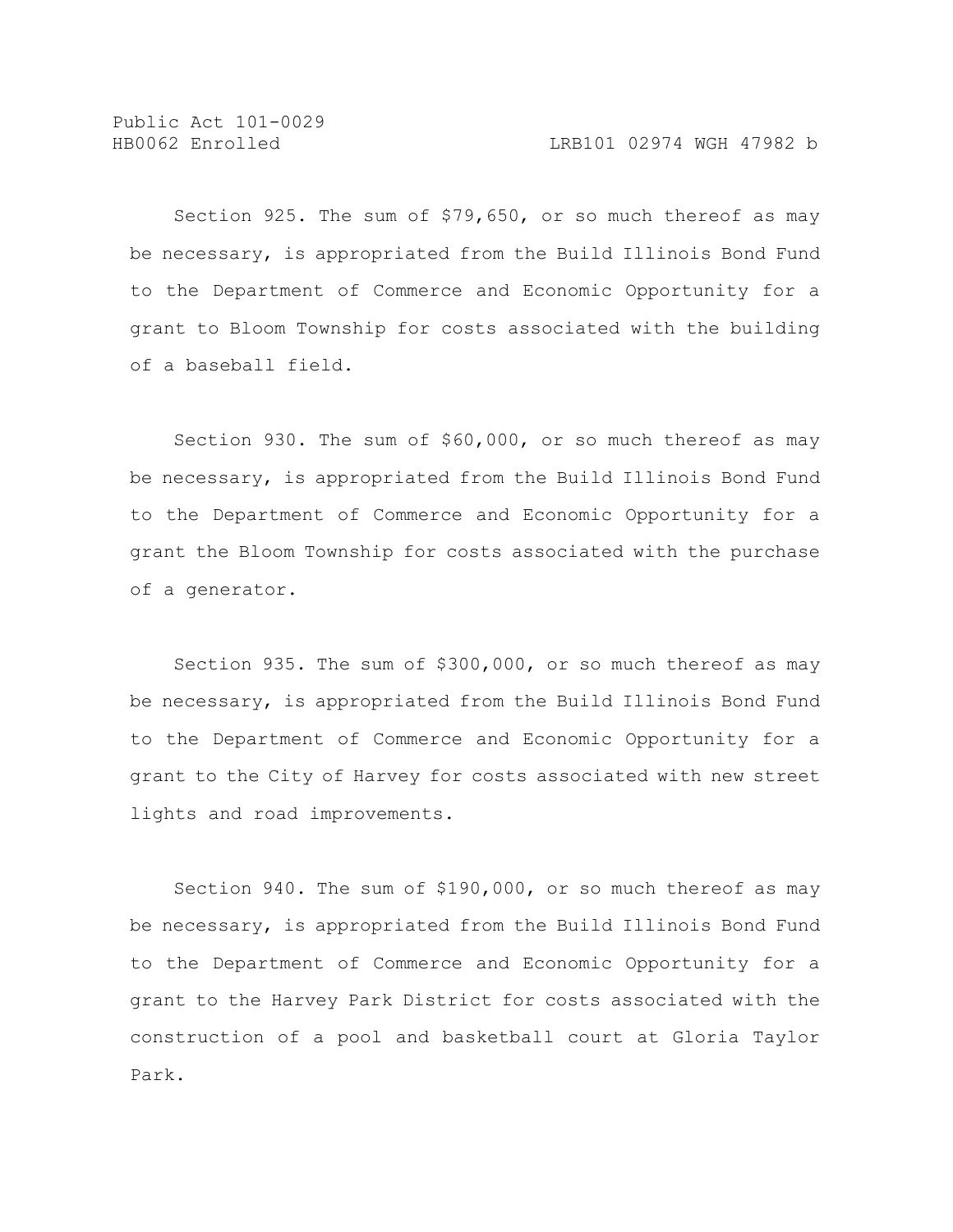Section 945. The sum of \$150,000, or so much thereof as may be necessary, is appropriated from the Build Illinois Bond Fund to the Department of Commerce and Economic Opportunity for a grant to the Village of Posen for costs associated with infrastructure improvements.

Section 950. The sum of \$200,000, or so much thereof as may be necessary, is appropriated from the Build Illinois Bond Fund to the Department of Commerce and Economic Opportunity for a grant to the Village of Monee for costs associated with Main Street water main replacement.

Section 955. The sum of \$200,000, or so much thereof as may be necessary, is appropriated from the Build Illinois Bond Fund to the Department of Commerce and Economic Opportunity for a grant to the Dolton Park District for costs associated with playground equipment.

Section 960. The sum of \$275,000, or so much thereof as may be necessary, is appropriated from the Build Illinois Bond Fund to the Department of Commerce and Economic Opportunity for a grant to the Village of Dixmoor for costs associated with renovations to the community center.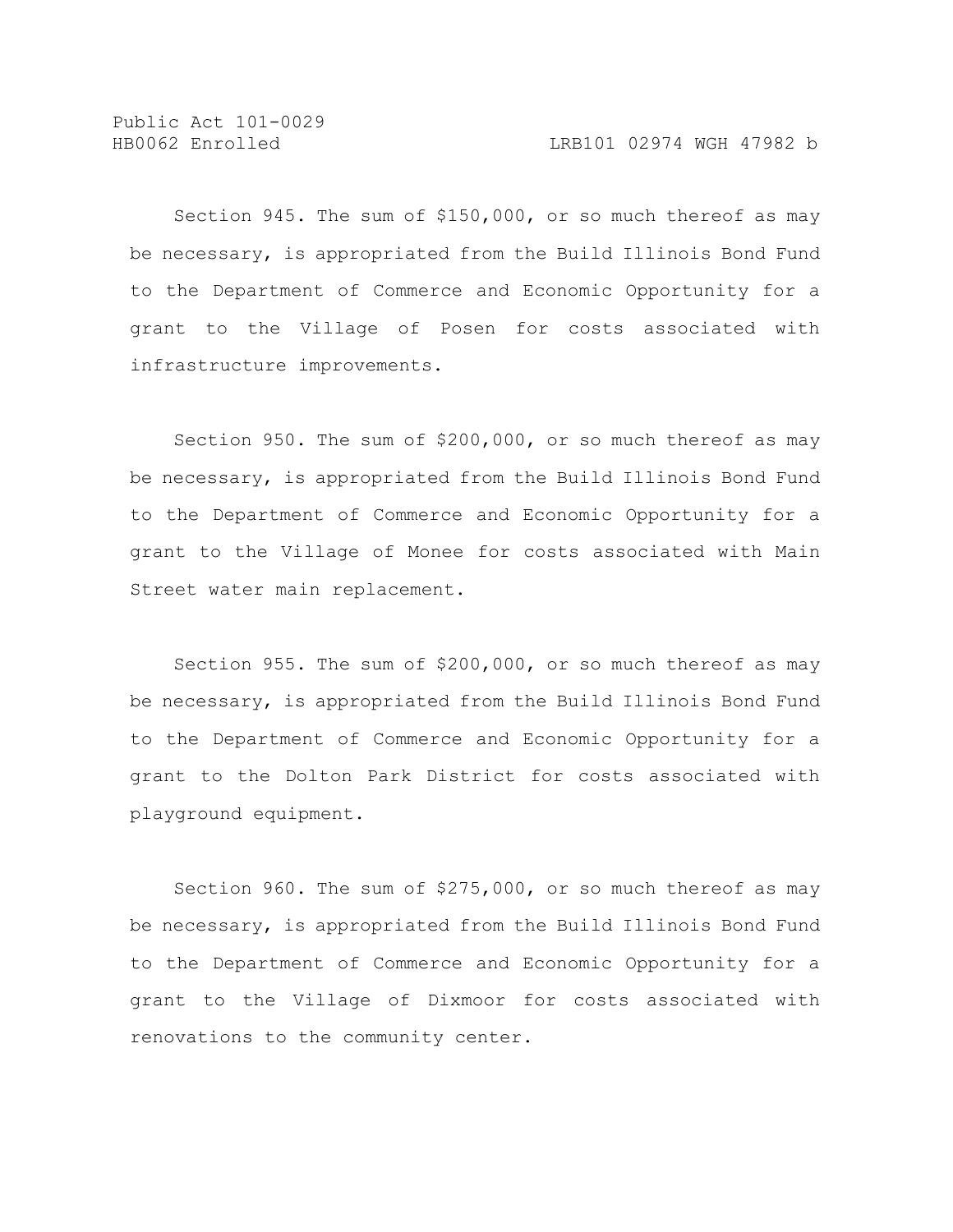### HB0062 Enrolled LRB101 02974 WGH 47982 b

Section 965. The sum of \$300,000, or so much thereof as may be necessary, is appropriated from the Build Illinois Bond Fund to the Department of Commerce and Economic Opportunity for a grant to the LAS Holdings LLC for costs associated with capital improvements to include Spots Dome Project.

Section 970. The sum of \$150,000, or so much thereof as may be necessary, is appropriated from the Build Illinois Bond Fund to the Department of Commerce and Economic Opportunity for a grant to the Village of Crete for costs associated with infrastructure improvements.

Section 975. The sum of \$125,000, or so much thereof as may be necessary, is appropriated from the Build Illinois Bond Fund to the Department of Commerce and Economic Opportunity for a grant to the Village of Glenwood for costs associated with capital improvements.

Section 980. The sum of \$50,000, or so much thereof as may be necessary, is appropriated from the Build Illinois Bond Fund to the Department of Commerce and Economic Opportunity for a grant to the Homewood-Flossmoor Park District for costs associated with the purchase of park equipment.

Section 985. The sum of \$100,000, or so much thereof as may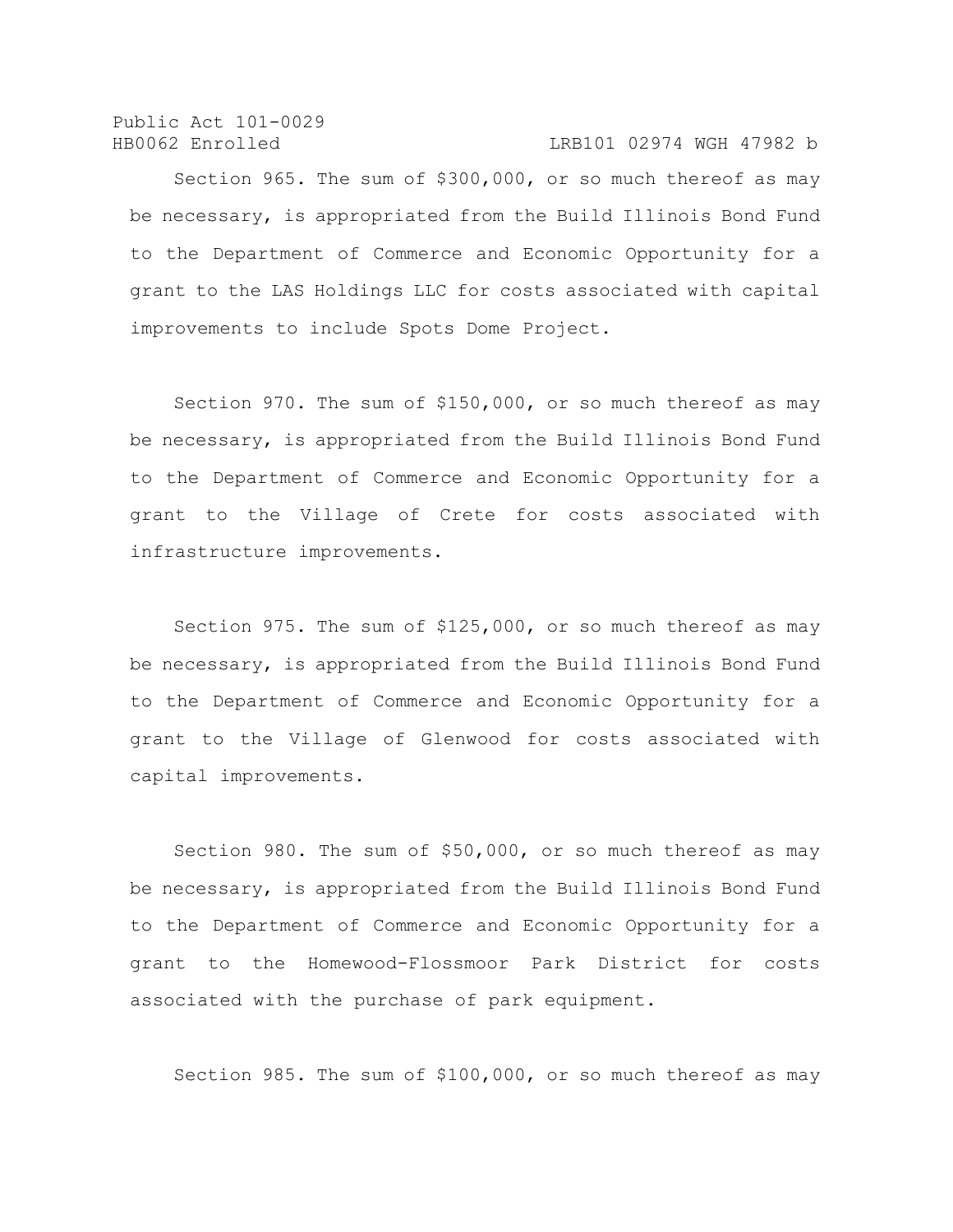Public Act 101-0029 HB0062 Enrolled LRB101 02974 WGH 47982 b be necessary, is appropriated from the Build Illinois Bond Fund to the Department of Commerce and Economic Opportunity for a grant to the Village of Riverdale for costs associated with capital improvements.

Section 990. The sum of \$80,000, or so much thereof as may be necessary, is appropriated from the Build Illinois Bond Fund to the Department of Commerce and Economic Opportunity for a grant to the Riverdale Park District for costs associated with capital improvements.

Section 995. The sum of \$200,000, or so much thereof as may be necessary, is appropriated from the Build Illinois Bond Fund to the Department of Commerce and Economic Opportunity for a grant to the Village of Dolton for costs associated with infrastructure improvements.

Section 1000. The sum of \$100,000, or so much thereof as may be necessary, is appropriated from the Build Illinois Bond Fund to the Department of Commerce and Economic Opportunity for a grant to the Village of Dolton for costs associated with replacement fire hydrants.

Section 1005. The sum of \$80,000, or so much thereof as may be necessary, is appropriated from the Build Illinois Bond Fund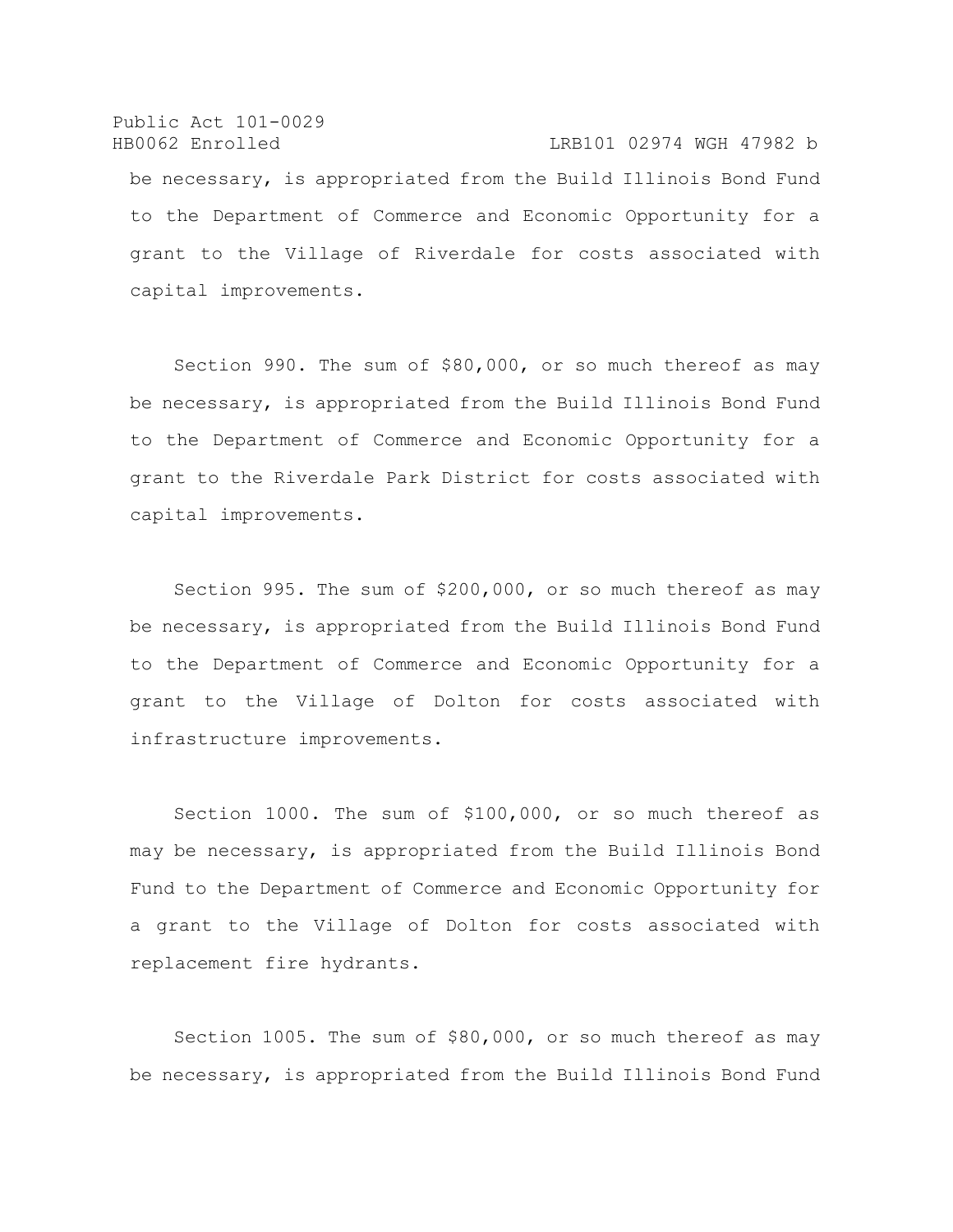### Public Act 101-0029 HB0062 Enrolled LRB101 02974 WGH 47982 b

to the Department of Commerce and Economic Opportunity for a grant to the Dolton Park District for costs associated with new cameras and maintenance equipment.

Section 1010. The sum of \$200,000, or so much thereof as may be necessary, is appropriated from the Build Illinois Bond Fund to the Department of Commerce and Economic Opportunity for a grant to the Dolton Park District for costs associated with playground equipment replacement.

Section 1015. The sum of \$75,000, or so much thereof as may be necessary, is appropriated from the Build Illinois Bond Fund to the Department of Commerce and Economic Opportunity for a grant to the Village of Calumet for costs associated with infrastructure improvements.

Section 1020. The sum of \$50,000, or so much thereof as may be necessary, is appropriated from the Build Illinois Bond Fund to the Department of Commerce and Economic Opportunity for a grant to the Village of Thornton for costs associated with infrastructure improvements.

Section 1025. The sum of \$200,000, or so much thereof as may be necessary, is appropriated from the Build Illinois Bond Fund to the Department of Commerce and Economic Opportunity for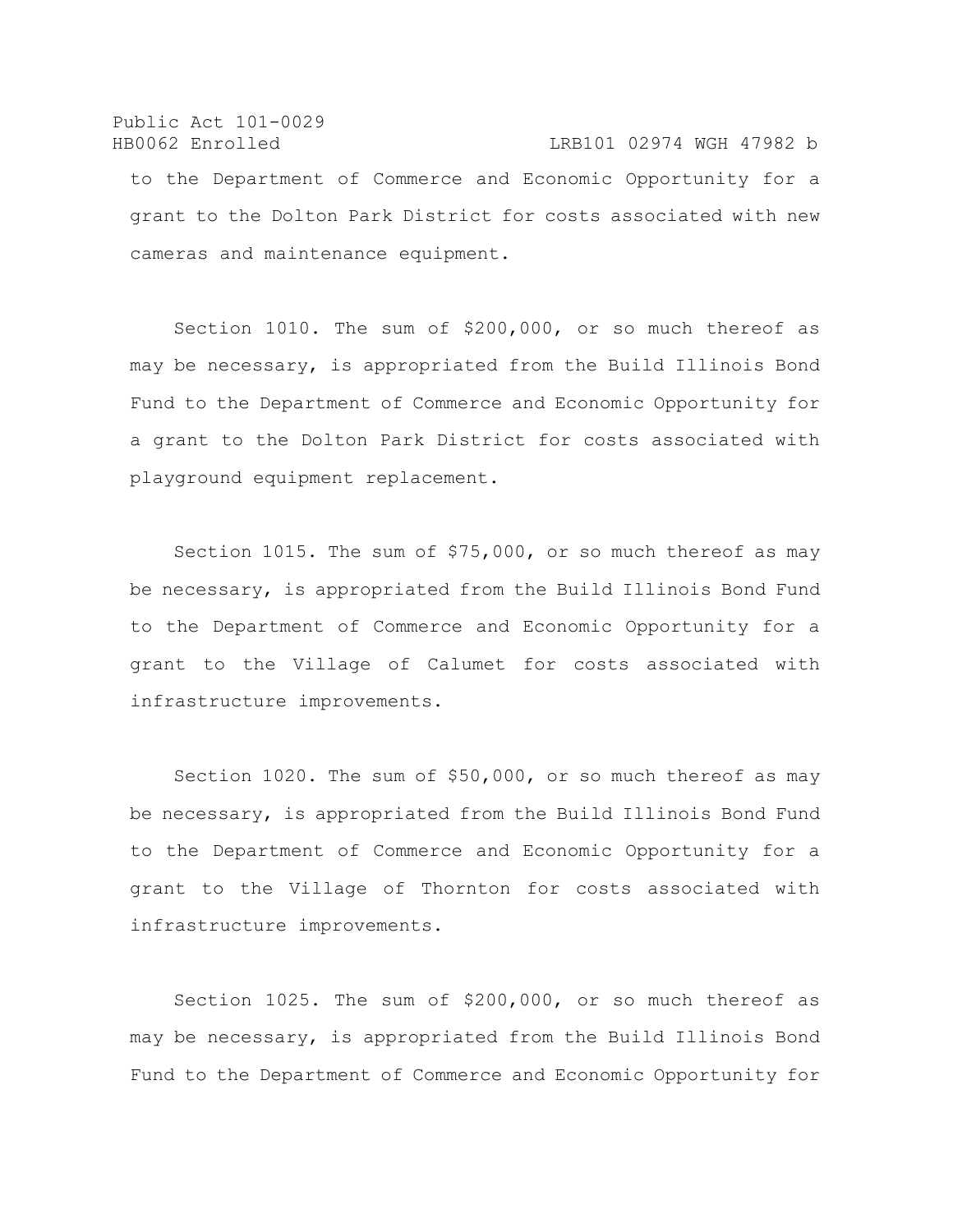# Public Act 101-0029 HB0062 Enrolled LRB101 02974 WGH 47982 b a grant to Thornton Township High Schools District 205 for costs associated with the demolition of an electric shop at Thornton Township High School.

Section 1030. The sum of \$190,000, or so much thereof as may be necessary, is appropriated from the Build Illinois Bond Fund to the Department of Commerce and Economic Opportunity for a grant to Thornton Township High Schools District 205 for costs associated auditorium renovations.

Section 1035. The sum of \$50,000, or so much thereof as may be necessary, is appropriated from the Build Illinois Bond Fund to the Department of Commerce and Economic Opportunity for a grant to University Park for costs associated with infrastructures improvements.

Section 1040. The sum of 100,000, or so much thereof as may be necessary, is appropriated from the Build Illinois Bond Fund to the Department of Commerce and Economic Opportunity for a grant to the Forum Bronzeville for costs associated with infrastructure improvements.

Section 1045. The sum of \$100,000, or so much thereof as may be necessary, is appropriated from the Build Illinois Bond Fund to the Department of Commerce and Economic Opportunity for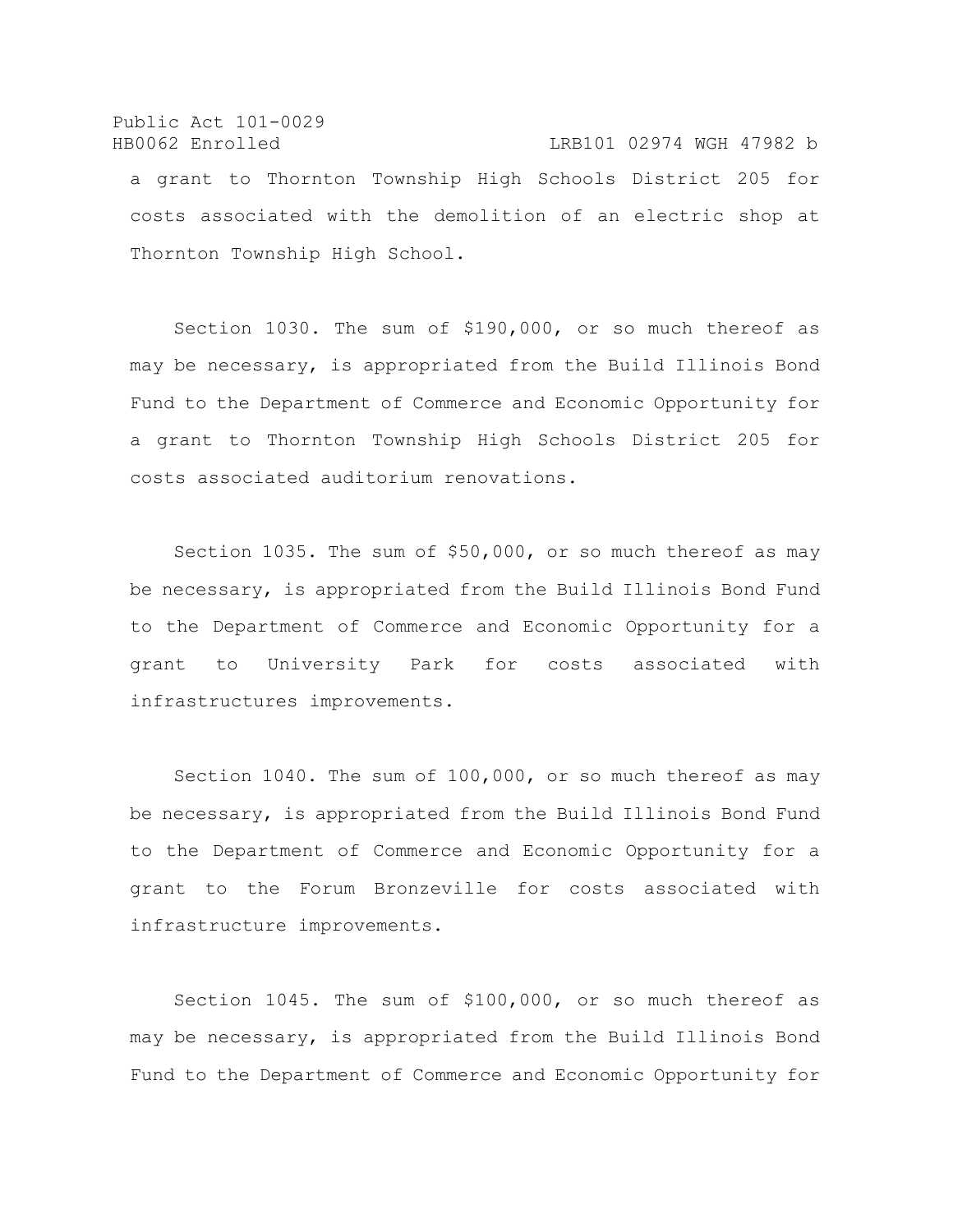Public Act 101-0029 HB0062 Enrolled LRB101 02974 WGH 47982 b a grant to the Village of Steger for costs associated with the construction of a new building.

Section 1050. The sum of \$150,000, or so much thereof as may be necessary, is appropriated from the Build Illinois Bond Fund to the Department of Commerce and Economic Opportunity for a grant to the Village of Ford Heights for costs associated with capital improvements regarding a water elevated tank.

Section 1055. The sum of \$1,100,350, or so much thereof as may be necessary, is appropriated from the Build Illinois Bond Fund to the Department of Commerce and Economic Opportunity for grants to local governments, school districts and community based providers for costs associated with infrastructure improvements.

Section 1060. The sum of \$250,000, or so much thereof as may be necessary, is appropriated from the Build Illinois Bond Fund to the Department of Commerce and Economic Opportunity for a grant to the Village of Matteson for costs associated with infrastructure improvements for Lincoln Mall.

Section 1065. The sum of \$250,000, or so much thereof as may be necessary, is appropriated from the Build Illinois Bond Fund to the Department of Commerce and Economic Opportunity for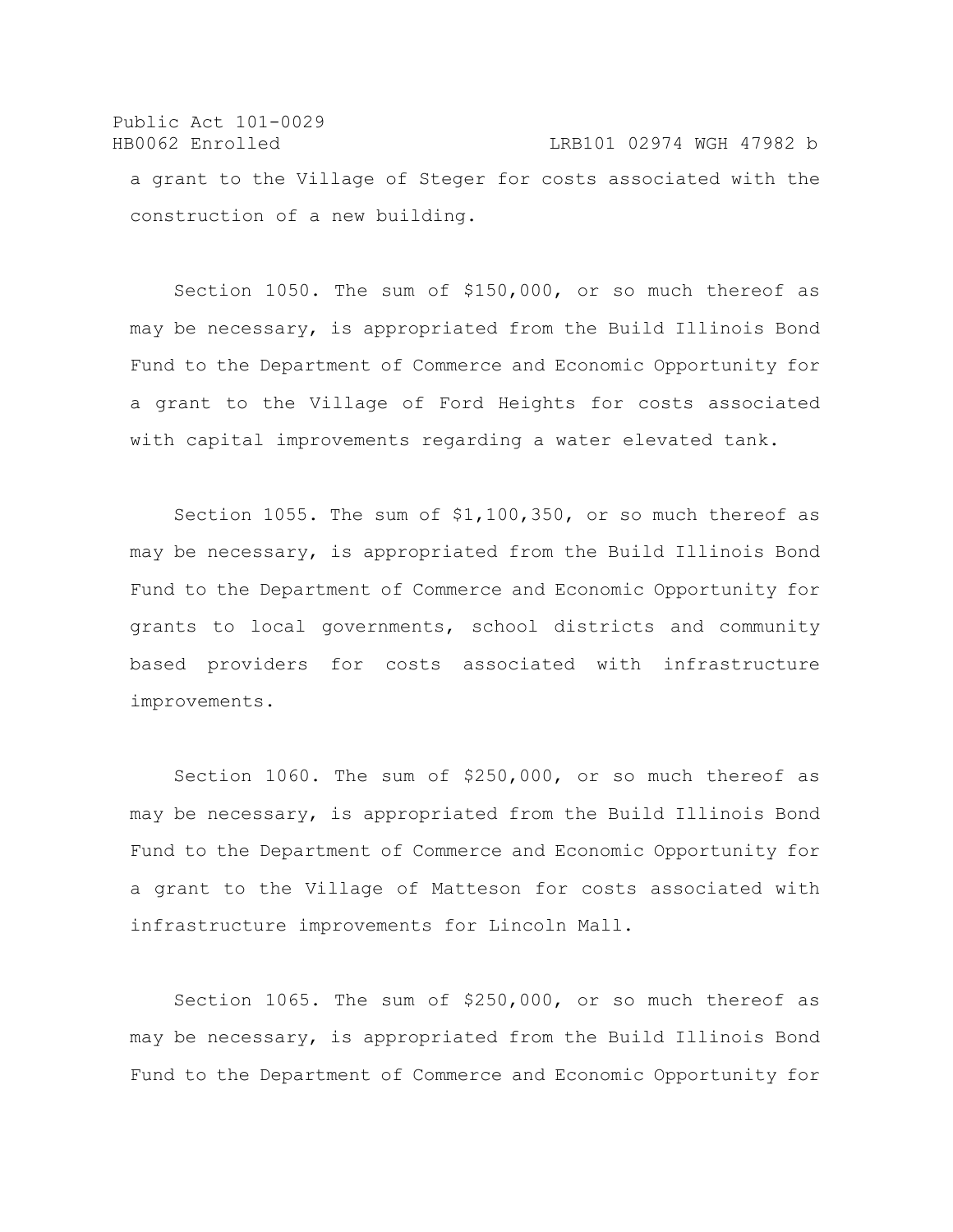Public Act 101-0029 HB0062 Enrolled LRB101 02974 WGH 47982 b a grant to the Village of Hazel Crest for costs associated with infrastructure improvements.

Section 1070. The sum of \$250,000, or so much thereof as may be necessary, is appropriated from the Build Illinois Bond Fund to the Department of Commerce and Economic Opportunity for a grant to the City Country Club Hills for costs associated with infrastructure improvements.

Section 1075. The sum of \$250,000, or so much thereof as may be necessary, is appropriated from the Build Illinois Bond Fund to the Department of Commerce and Economic Opportunity for a grant to the Village of Richton Park for costs associated with infrastructure improvements.

Section 1080. The sum of \$100,000, or so much thereof as may be necessary, is appropriated from the Build Illinois Bond Fund to the Department of Commerce and Economic Opportunity for a grant to the Village of Markham for costs associated with infrastructure improvements.

Section 1085. The sum of \$1,750,000, or so much thereof as may be necessary, is appropriated from the Build Illinois Bond Fund to the Department of Commerce and Economic Opportunity for a grant to the City of Orland Hills for costs associated with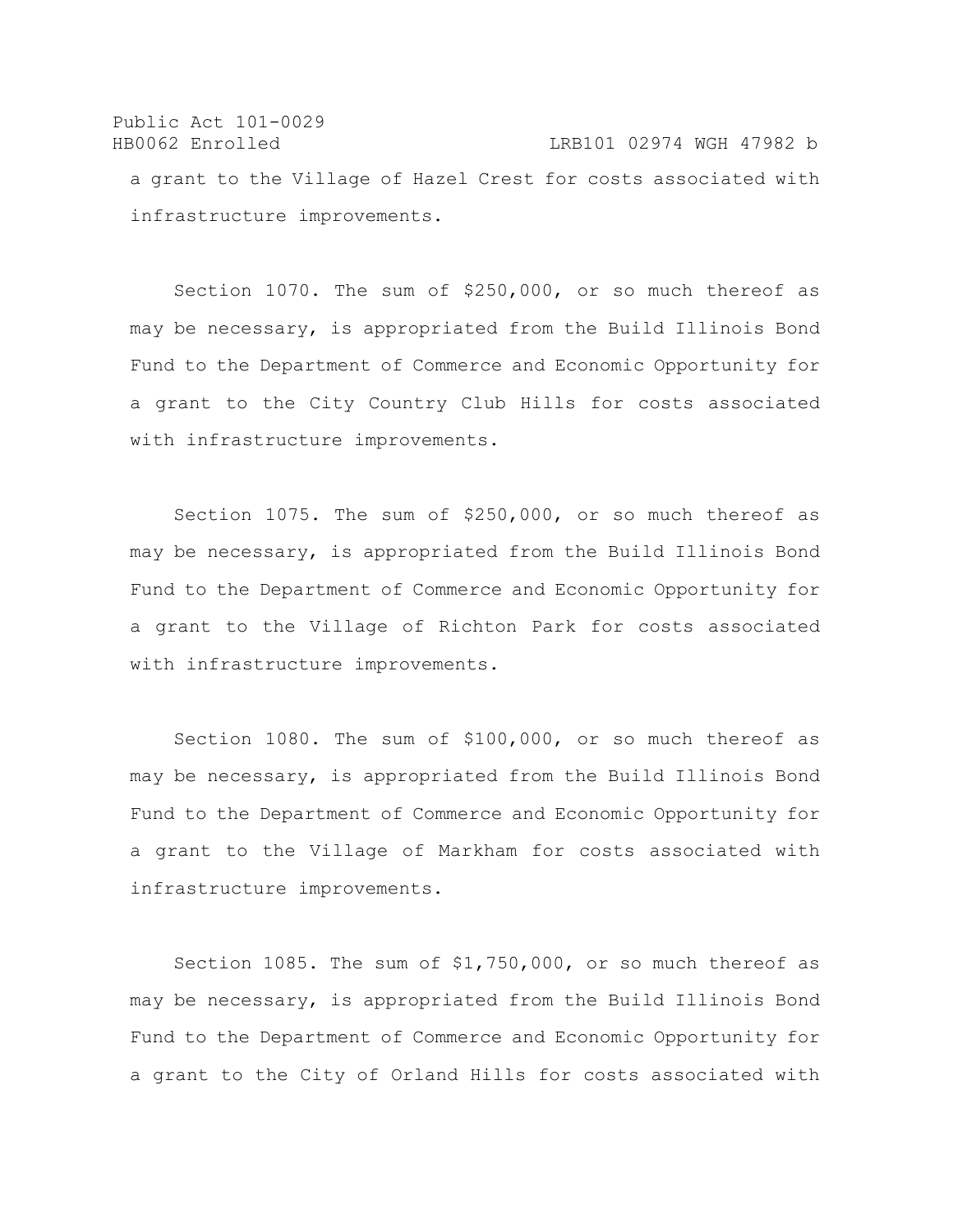Public Act 101-0029 HB0062 Enrolled LRB101 02974 WGH 47982 b

infrastructure improvements.

Section 1090. The sum of \$200,000, or so much thereof as may be necessary, is appropriated from the Build Illinois Bond Fund to the Department of Commerce and Economic Opportunity for a grant to the Village of New Lenox for costs associated with infrastructure improvements.

Section 1095. The sum of \$50,000, or so much thereof as may be necessary, is appropriated from the Build Illinois Bond Fund to the Department of Commerce and Economic Opportunity for a grant to the Village of Mokena for costs associated with infrastructure improvements.

Section 1100. The sum of \$50,000, or so much thereof as may be necessary, is appropriated from the Build Illinois Bond Fund to the Department of Commerce and Economic Opportunity for a grant to the Link Option Center for costs associated with infrastructure improvements.

Section 1105. The sum of \$25,000, or so much thereof as may be necessary, is appropriated from the Build Illinois Bond Fund to the Department of Commerce and Economic Opportunity for a grant to the Trinity Services for costs associated with infrastructure improvements.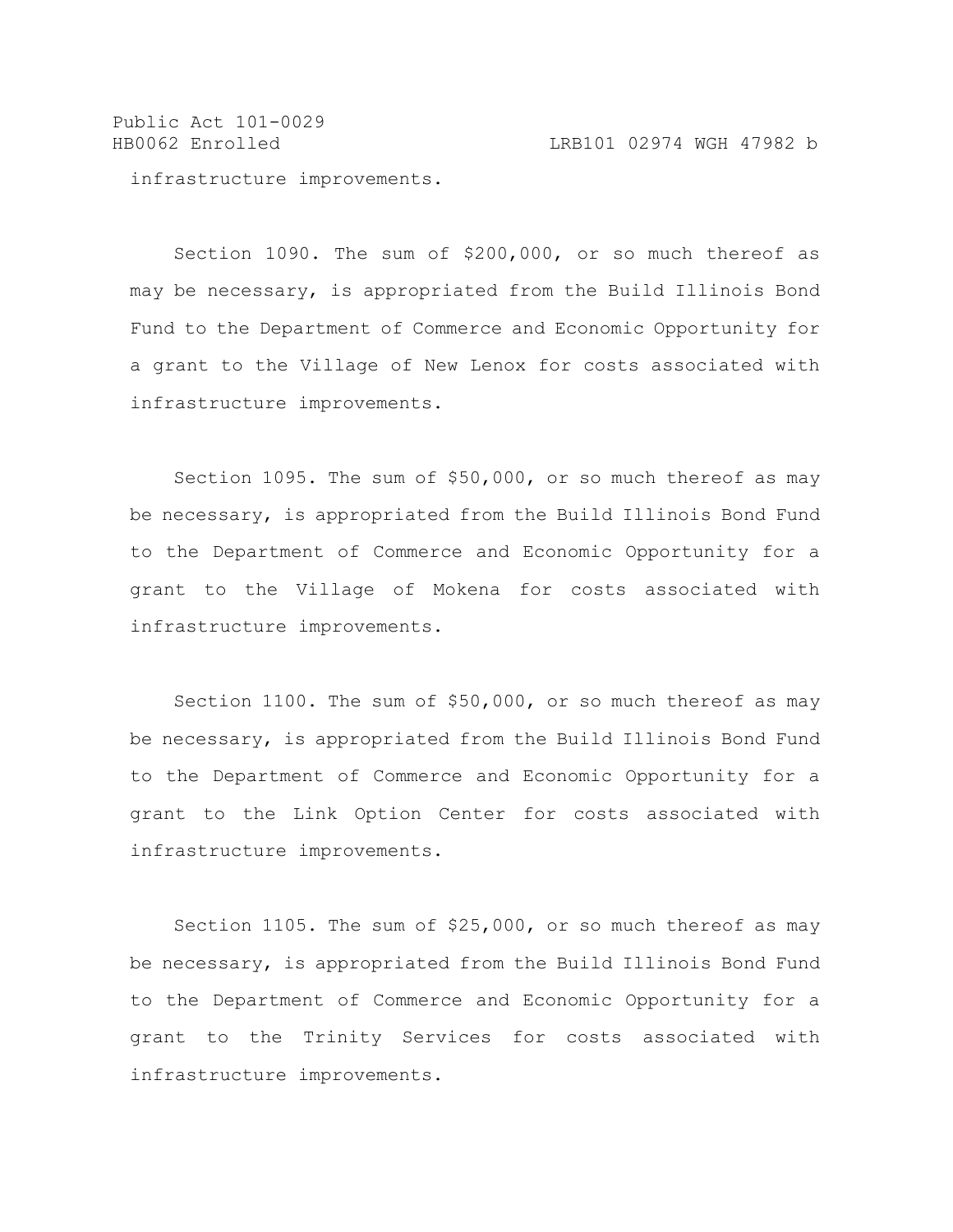Section 1110. The sum of \$25,000, or so much thereof as may be necessary, is appropriated from the Build Illinois Bond Fund to the Department of Commerce and Economic Opportunity for a grant to the Will County Child Advocacy Center for costs associated with infrastructure improvements.

Section 1115. The sum of \$2,800,000, or so much thereof as may be necessary, is appropriated from the Build Illinois Bond Fund to the Department of Commerce and Economic Opportunity for grants to local governments, school districts and community based providers for costs associated with infrastructure improvements.

Section 1120. The sum of \$200,000, or so much thereof as may be necessary, is appropriated from the Build Illinois Bond Fund to the Department of Commerce and Economic Opportunity for costs associated with a grant to the City of Montgomery for costs associated with infrastructure improvements.

Section 1125. The sum of \$225,000, or so much thereof as may be necessary, is appropriated from the Build Illinois Bond Fund to the Department of Commerce and Economic Opportunity for costs associated with a grant to the City of North Aurora for costs associated with infrastructure improvements.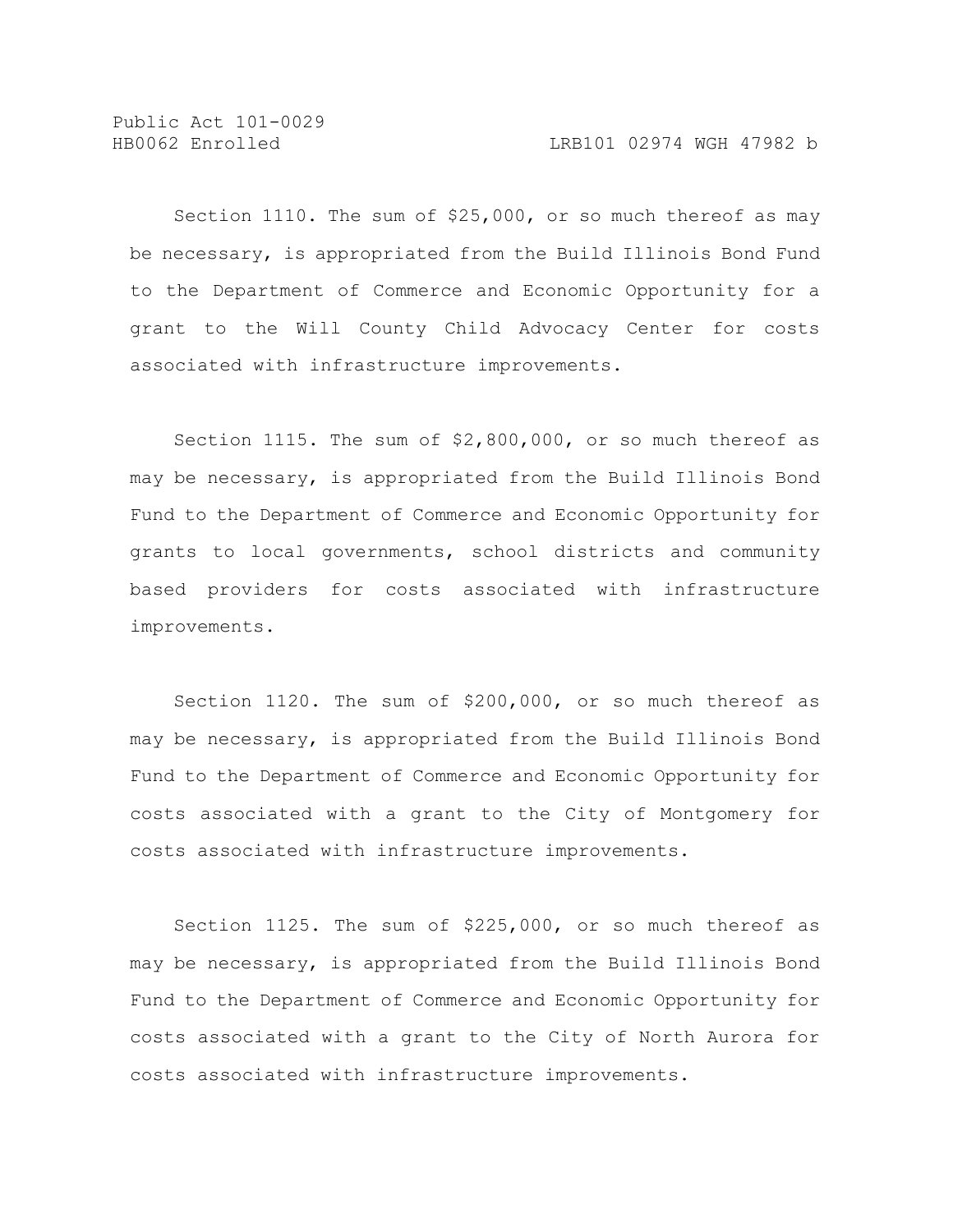Section 1130. The sum of \$225,000, or so much thereof as may be necessary, is appropriated from the Build Illinois Bond Fund to the Department of Commerce and Economic Opportunity for costs associated with a grant to the City of Oswego for costs associated with infrastructure improvements.

Section 1135. The sum of \$25,000, or so much thereof as may be necessary, is appropriated from the Build Illinois Bond Fund to the Department of Commerce and Economic Opportunity for costs associated with a grant to the City of Oswego for costs associated with infrastructure improvements to Route 30 and Treasure Road.

Section 1140. The sum of \$500,000, or so much thereof as may be necessary, is appropriated from the Build Illinois Bond Fund to the Department of Commerce and Economic Opportunity for costs associated with a grant to the City of Aurora for costs associated with infrastructure improvements.

Section 1145. The sum of \$200,000, or so much thereof as may be necessary, is appropriated from the Build Illinois Bond Fund to the Department of Commerce and Economic Opportunity for costs associated with a grant to the City of Naperville for costs associated with infrastructure improvements.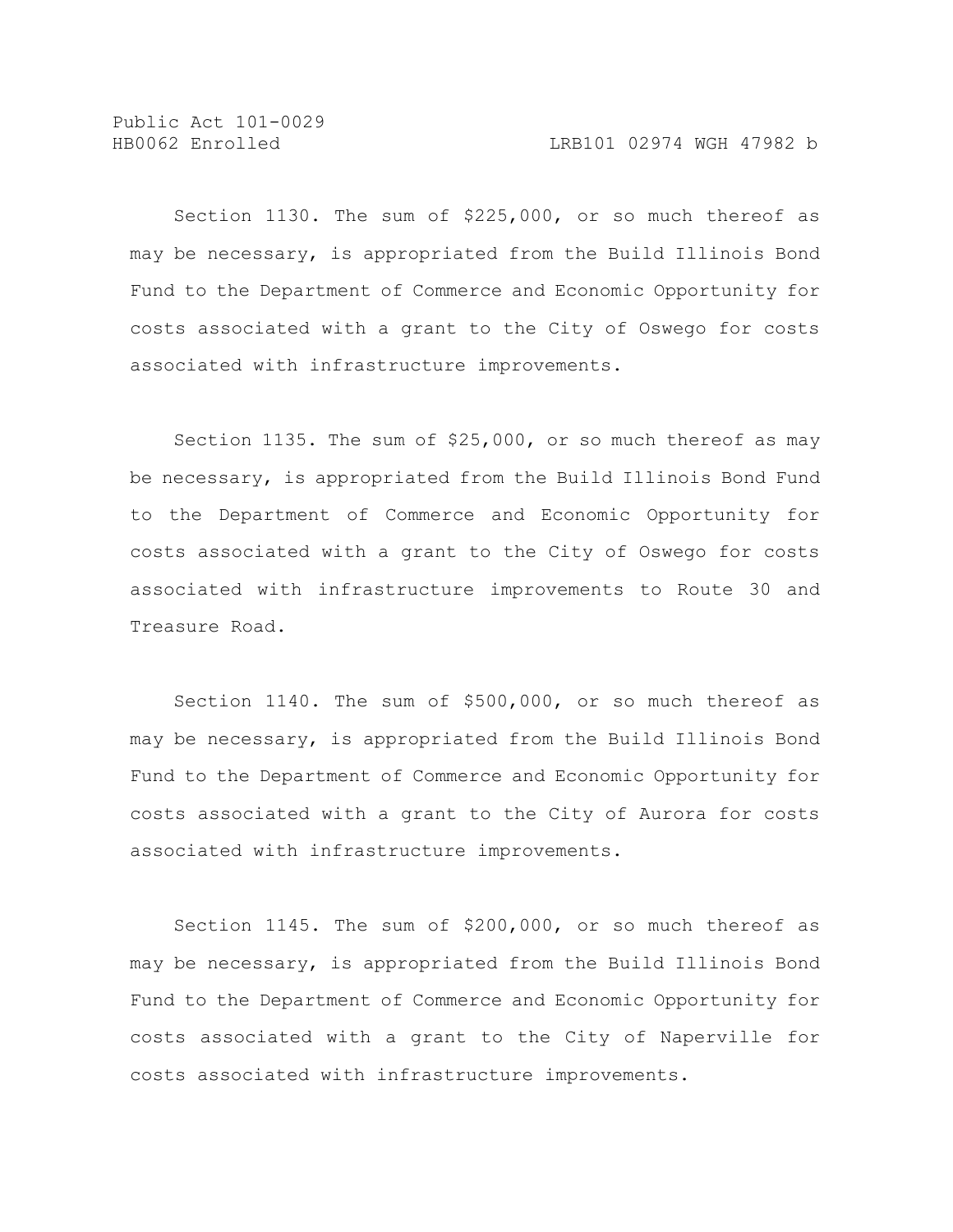Section 1150. The sum of \$150,000, or so much thereof as may be necessary, is appropriated from the Build Illinois Bond Fund to the Department of Commerce and Economic Opportunity for costs associated with a grant to the Association for Individual Development for costs associated with improvements to property located at 309 New Indian Trail Court, Aurora.

Section 1155. The sum of \$75,000, or so much thereof as may be necessary, is appropriated from the Build Illinois Bond Fund to the Department of Commerce and Economic Opportunity for costs associated with a grant to the Valley Fox Park District for costs associated with building of a dog park at O'Donnell Park.

Section 1160. The sum of \$200,000, or so much thereof as may be necessary, is appropriated from the Build Illinois Bond Fund to the Department of Commerce and Economic Opportunity for costs associated with a grant to the Aurora University for costs associated with infrastructure improvements, to include Therapeutic Recreation and Training Center Curriculum Planning.

Section 1165. The sum of \$150,000, or so much thereof as may be necessary, is appropriated from the Build Illinois Bond Fund to the Department of Commerce and Economic Opportunity for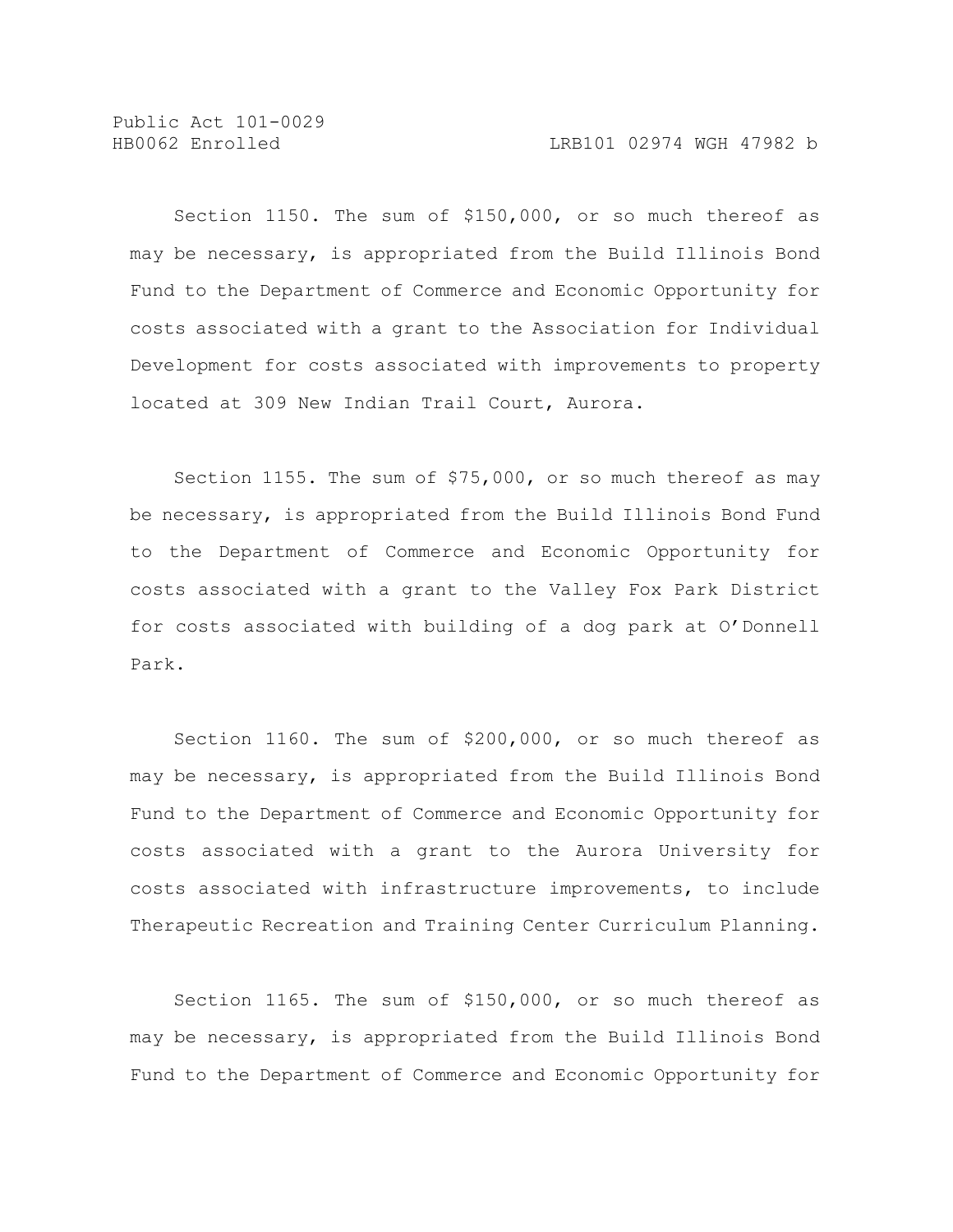Public Act 101-0029 HB0062 Enrolled LRB101 02974 WGH 47982 b costs associated with a grant to the Breaking Free of Aurora for costs associated with infrastructure improvements.

Section 1170. The sum of \$150,000, or so much thereof as may be necessary, is appropriated from the Build Illinois Bond Fund to the Department of Commerce and Economic Opportunity for costs associated with a grant to the Hesed House for costs associated with infrastructure improvements.

Section 1175. The sum of \$150,000, or so much thereof as may be necessary, is appropriated from the Build Illinois Bond Fund to the Department of Commerce and Economic Opportunity for costs associated with a grant to the Family Focus for costs associated with infrastructure improvements.

Section 1180. The sum of \$150,000, or so much thereof as may be necessary, is appropriated from the Build Illinois Bond Fund to the Department of Commerce and Economic Opportunity for costs associated with a grant to the Mutual Ground for costs associated with infrastructure improvements.

Section 1185. The sum of \$400,000, or so much thereof as may be necessary, is appropriated from the Build Illinois Bond Fund to the Department of Commerce and Economic Opportunity for costs associated with a grant to the School District 129 for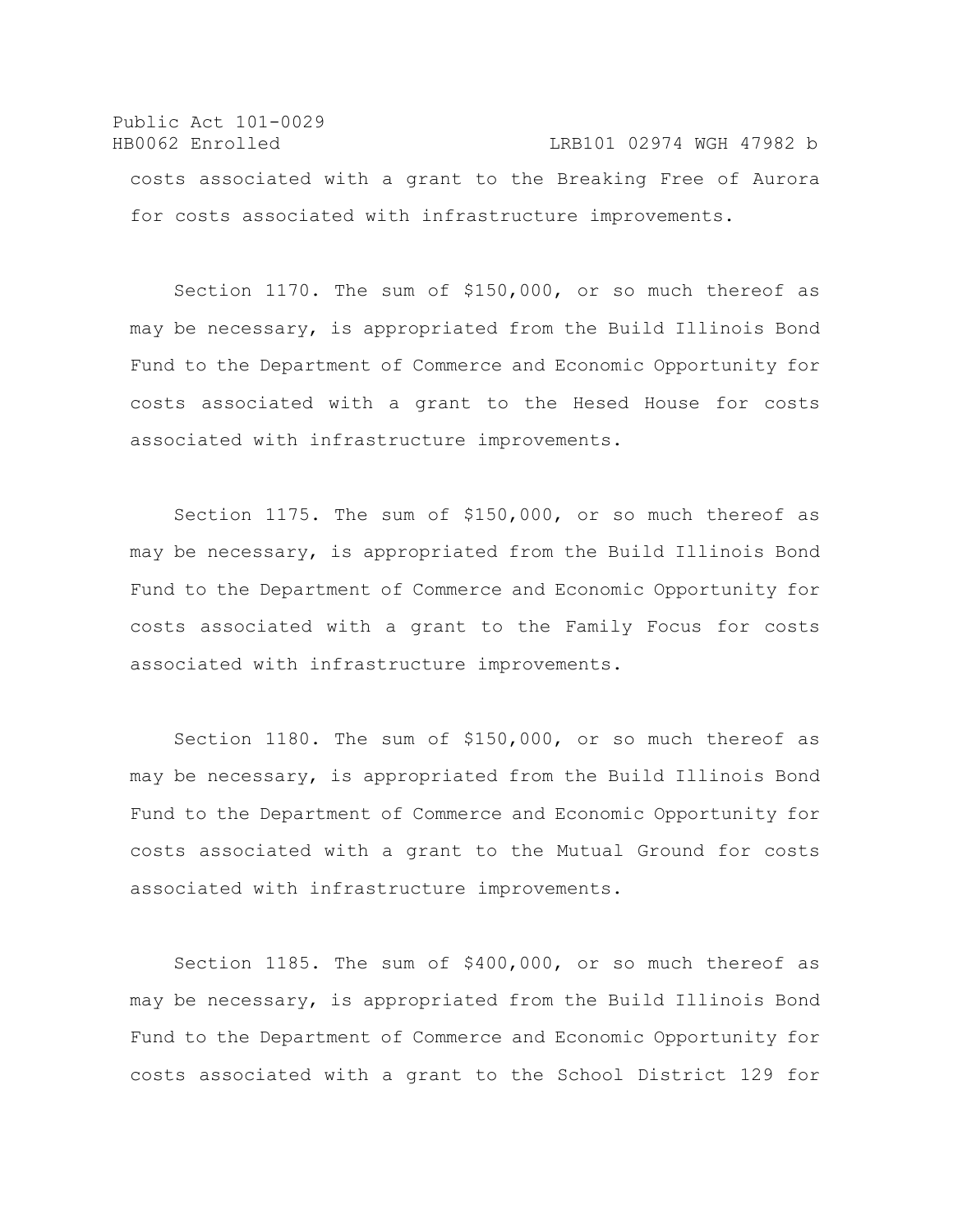Public Act 101-0029 HB0062 Enrolled LRB101 02974 WGH 47982 b costs associated with infrastructure improvements.

Section 1190. The sum of \$400,000, or so much thereof as may be necessary, is appropriated from the Build Illinois Bond Fund to the Department of Commerce and Economic Opportunity for costs associated with a grant to the School District 131 for costs associated with infrastructure improvements.

Section 1195. The sum of \$2,800,000 or so much thereof as may be necessary, is appropriated from the Build Illinois Bond Fund to the Department of Commerce and Economic Opportunity for costs associated with grants to local governments, school districts and community based providers for costs associated with infrastructure improvements.

Section 1200. The sum of \$200,000, or so much thereof as may be necessary, is appropriated from the Build Illinois Bond Fund to the Department of Commerce and Economic Opportunity for costs associated with a grant to the Chicago Public School District 299 for infrastructure improvements at DuSable High School.

Section 1205. The sum of \$50,000, or so much thereof as may be necessary, is appropriated from the Build Illinois Bond Fund to the Department of Commerce and Economic Opportunity for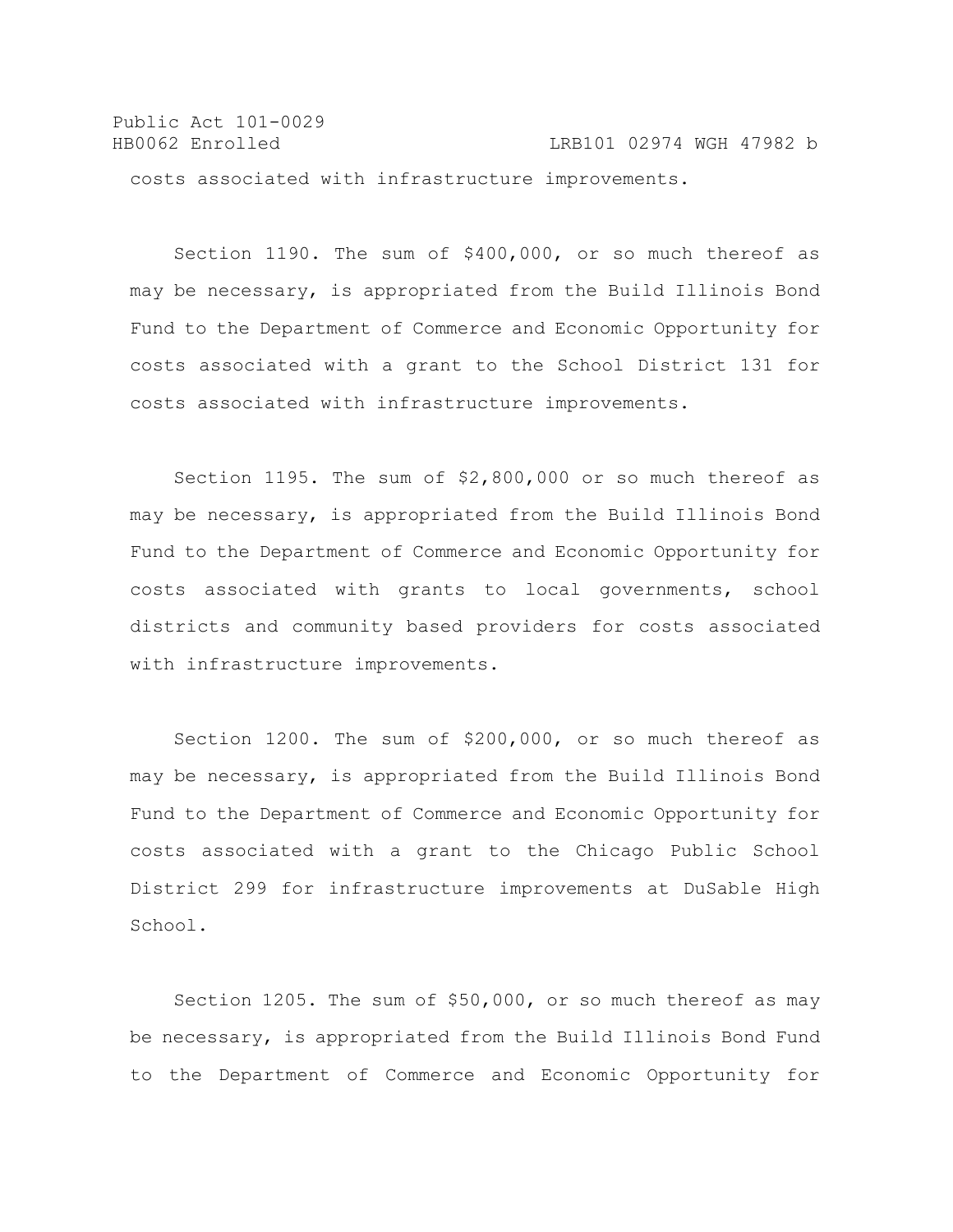Public Act 101-0029 HB0062 Enrolled LRB101 02974 WGH 47982 b costs associated with a grant to Feed the Needy in Chicago for costs associated with capital improvements.

Section 1210. The sum of \$100,000, or so much thereof as may be necessary, is appropriated from the Build Illinois Bond Fund to the Department of Commerce and Economic Opportunity costs associated with a grant to the Bishop Shepard Little Organization in Chicago for costs associated with capital improvements.

Section 1215. The sum of \$500,000, or so much thereof as may be necessary, is appropriated from the Build Illinois Bond Fund to the Department of Commerce and Economic Opportunity for costs associated with a grant to the Plano Child Development Center in Chicago for costs associated with capital improvements.

Section 1220. The sum of \$50,000, or so much thereof as may be necessary, is appropriated from the Build Illinois Bond Fund to the Department of Commerce and Economic Opportunity for costs associated with a grant to the Friend Family Health Center in Chicago for costs associated with capital improvements.

Section 1225. The sum of \$300,000, or so much thereof as may be necessary, is appropriated from the Build Illinois Bond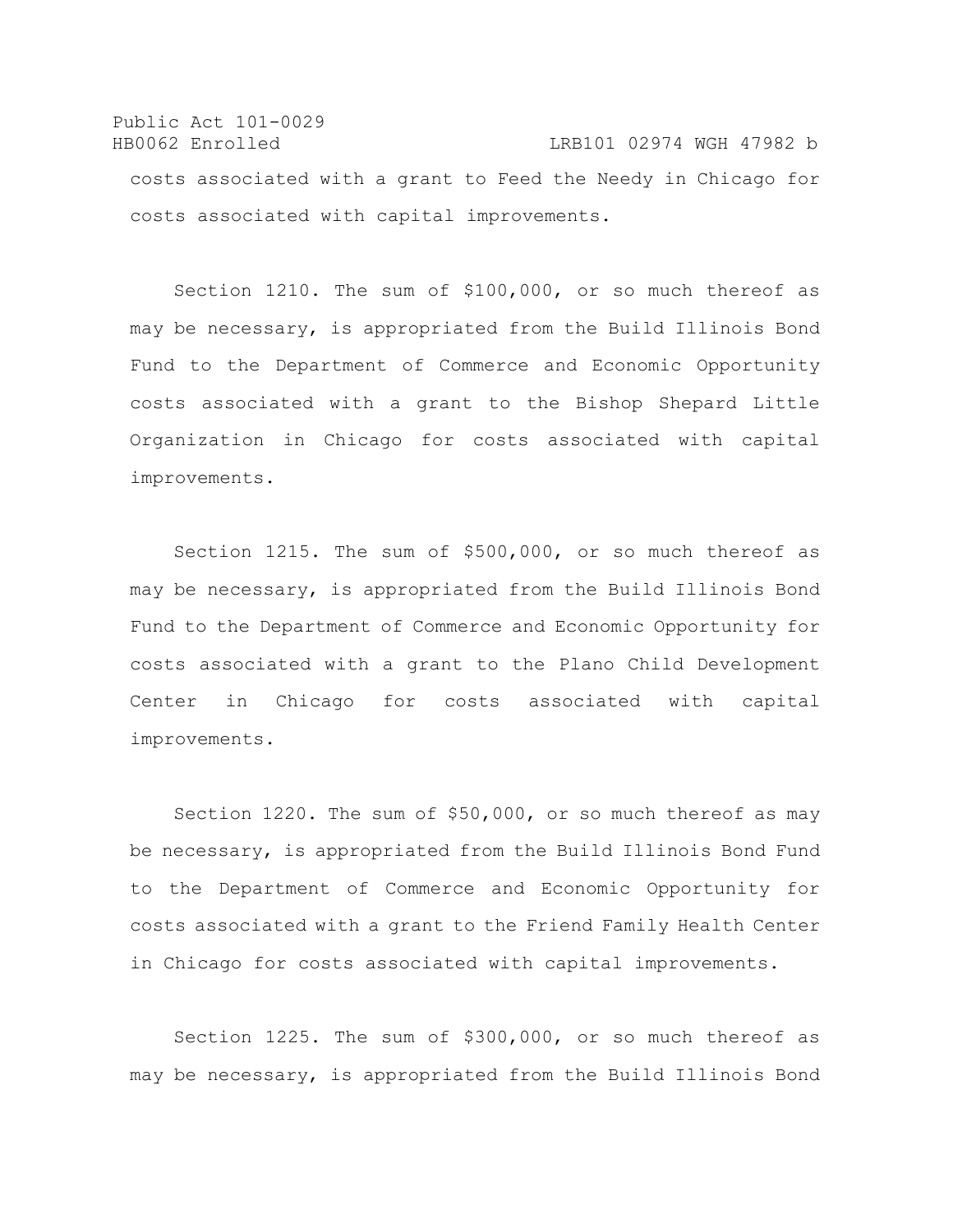Public Act 101-0029 HB0062 Enrolled LRB101 02974 WGH 47982 b Fund to the Department of Commerce and Economic Opportunity for costs associated with a grant to the Treatment Alternatives for Safe Communities Incorporated in Chicago for costs associated with capital improvements.

Section 1230. The sum of \$300,000, or so much thereof as may be necessary, is appropriated from the Build Illinois Bond Fund to the Department of Commerce and Economic Opportunity for costs associated with a grant to the National Museum for Gospel Music in Chicago for costs associated with capital improvements.

Section 1235. The sum of \$400,000, or so much thereof as may be necessary, is appropriated from the Build Illinois Bond Fund to the Department of Commerce and Economic Opportunity for costs associated with a grant to the Human Resource Development Institute in Chicago for costs associated with capital improvements.

Section 1240. The sum of \$200,000, or so much thereof as may be necessary, is appropriated from the Build Illinois Bond Fund to the Department of Commerce and Economic Opportunity for costs associated with a grant to the K.L.E.O. Community Family Life Center in Chicago for costs associated with capital improvements.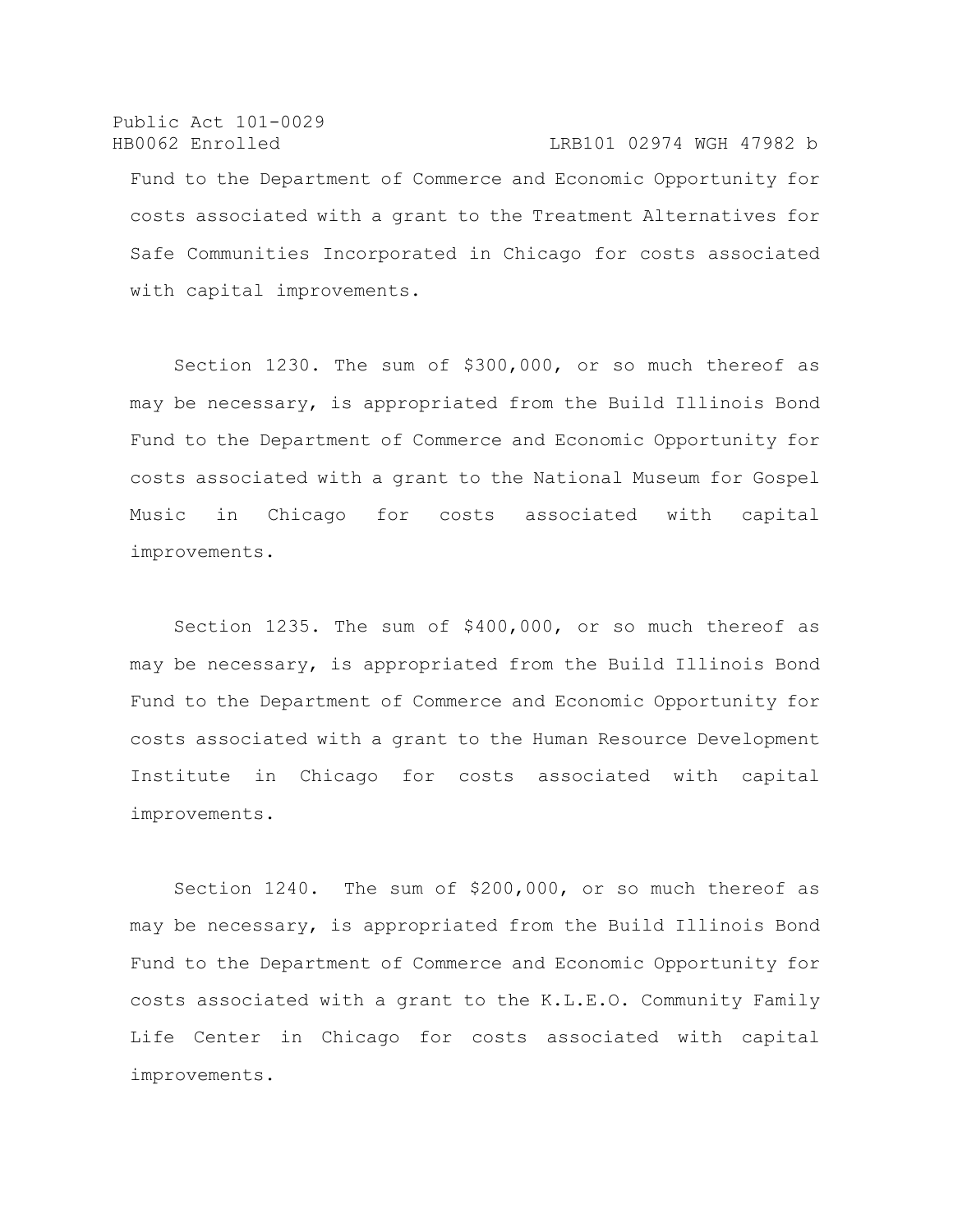Section 1245. The sum of \$200,000, or so much thereof as may be necessary, is appropriated from the Build Illinois Bond Fund to the Department of Commerce and Economic Opportunity for costs associated with a grant to the Illinois Institute of Technology in Chicago for costs associated with capital improvements.

Section 1250. The sum of \$250,000, or so much thereof as may be necessary, is appropriated from the Build Illinois Bond Fund to the Department of Commerce and Economic Opportunity for costs associated with a grant to Chicago Public School District 299 for costs associated with capital improvements at Betty Shabazz International Charter School in Chicago.

Section 1255. The sum of \$150,000, or so much thereof as may be necessary, is appropriated from the Build Illinois Bond Fund to the Department of Commerce and Economic Opportunity for costs associated with a grant to the Thresholds in Chicago for costs associated with capital improvements.

Section 1260. The sum of \$300,000, or so much thereof as may be necessary, is appropriated from the Build Illinois Bond Fund to the Department of Commerce and Economic Opportunity for costs associated with a grant to the National Public Housing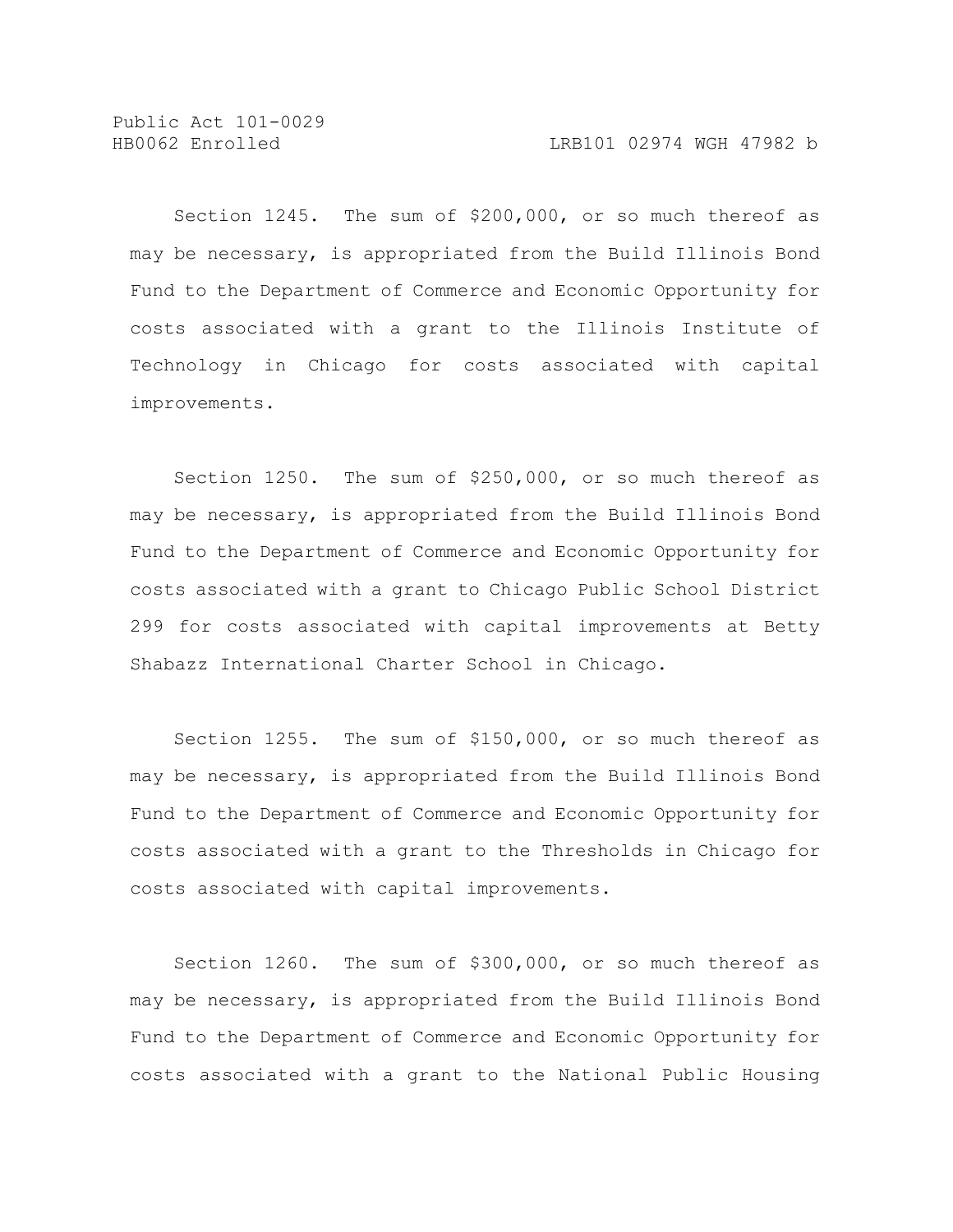Public Act 101-0029 HB0062 Enrolled LRB101 02974 WGH 47982 b Museum in Chicago for costs associated with capital improvements.

Section 1265. The sum of \$100,000, or so much thereof as may be necessary, is appropriated from the Build Illinois Bond Fund to the Department of Commerce and Economic Opportunity for costs associated with a grant to the Matthew House Incorporated in Chicago for costs associated with capital improvements.

Section 1270. The sum of \$100,000, or so much thereof as may be necessary, is appropriated from the Build Illinois Bond Fund to the Department of Commerce and Economic Opportunity for costs associated with a grant to the Gift from God Ministry Church in Chicago for costs associated with capital improvements.

Section 1275. The sum of \$2,800,000, or so much thereof as may be necessary, is appropriated from the Build Illinois Bond Fund to the Department of Commerce and Economic Opportunity for grants to local governments, school districts, and community based providers for costs associated with infrastructure improvements.

Section 1280. The sum of \$1,000,000, or so much thereof as may be necessary, is appropriated from the Build Illinois Bond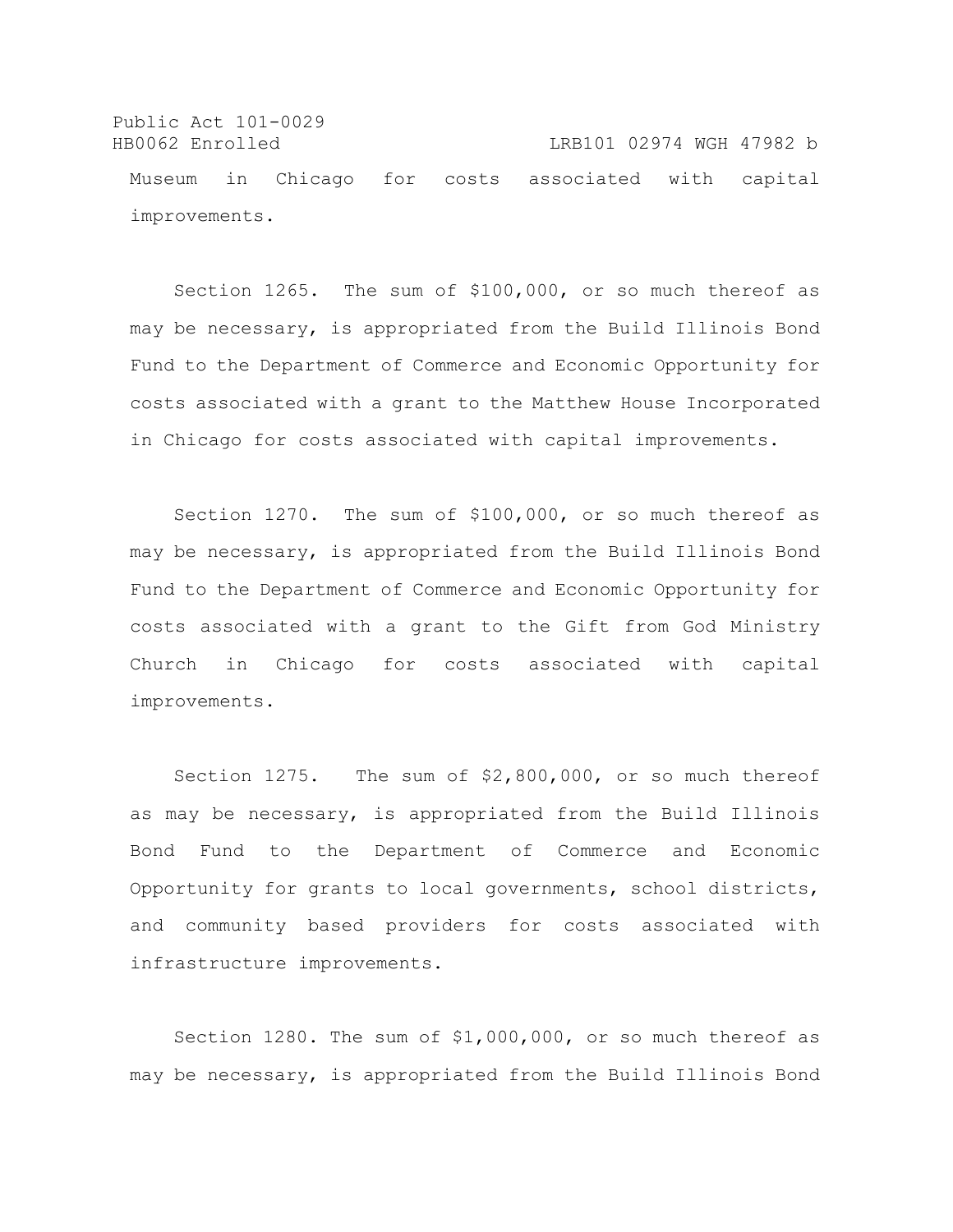Public Act 101-0029 HB0062 Enrolled LRB101 02974 WGH 47982 b Fund to the Department of Commerce and Economic Opportunity for costs associated with a grant to Hansberry College Prep in Chicago for the expansion and renovation of their gymnasium.

Section 1285. The sum of \$250,000, or so much thereof as may be necessary, is appropriated from the Build Illinois Bond Fund to the Department of Commerce and Economic Opportunity for costs associated with a grant to Metro South Hospital in Blue Island for infrastructure improvements.

Section 1290. The sum of \$4,750,000, or so much thereof as may be necessary, is appropriated from the Build Illinois Bond Fund to the Department of Commerce and Economic Opportunity for costs associated with grants to local governments, school districts and community based providers for costs associated with infrastructure improvements.

Section 1295. The sum of \$50,000, or so much thereof as may be necessary, is appropriated from the Build Illinois Bond Fund to the Department of Commerce and Economic Opportunity for costs associated with a grant to Minority Business Development Center in Peoria for a Business Development Center.

Section 1300. The sum of \$50,000, or so much thereof as may be necessary, is appropriated from the Build Illinois Bond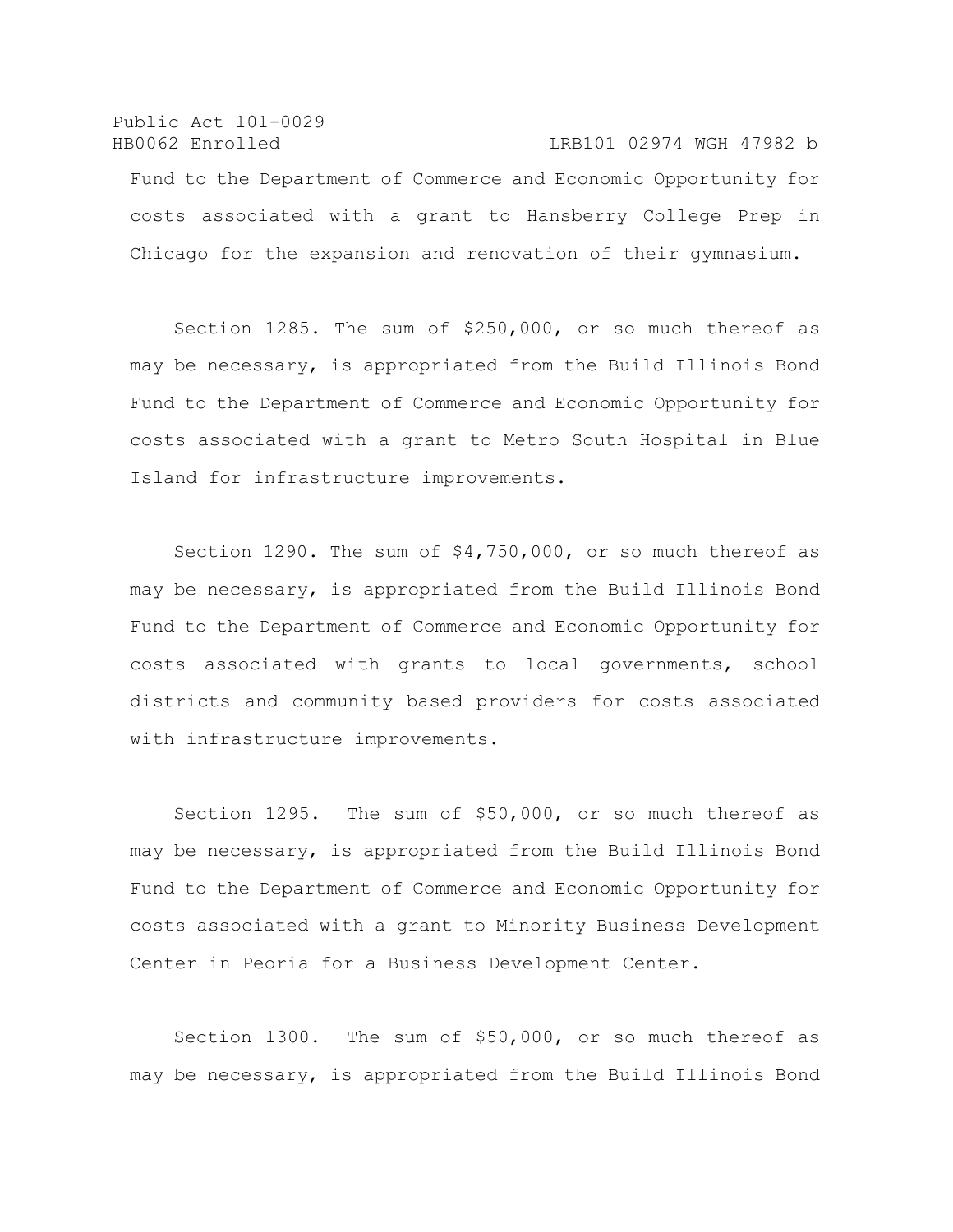# Public Act 101-0029 HB0062 Enrolled LRB101 02974 WGH 47982 b Fund to the Department of Commerce and Economic Opportunity for costs associated with a grant to Easterseals for a new HVAC system in their Peoria center.

Section 1305. The sum of \$87,500, or so much thereof as may be necessary, is appropriated from the Build Illinois Bond Fund to the Department of Commerce and Economic Opportunity for costs associated with a grant to the Peoria YMCA to replace the concrete pool decking system.

Section 1310. The sum of \$100,000, or so much thereof as may be necessary, is appropriated from the Build Illinois Bond Fund to the Department of Commerce and Economic Opportunity for costs associated with a grant to Springdale Cemetery in Peoria to help reconstruct a Civil War monument and help grade and compact 3.5 miles of interior road.

Section 1315. The sum of \$250,000, or so much thereof as may be necessary, is appropriated from the Build Illinois Bond Fund to the Department of Commerce and Economic Opportunity for costs associated with a grant to the Peoria Labor Temple for tuck-pointing and window work.

Section 1320. The sum of \$250,000, or so much thereof as may be necessary, is appropriated from the Build Illinois Bond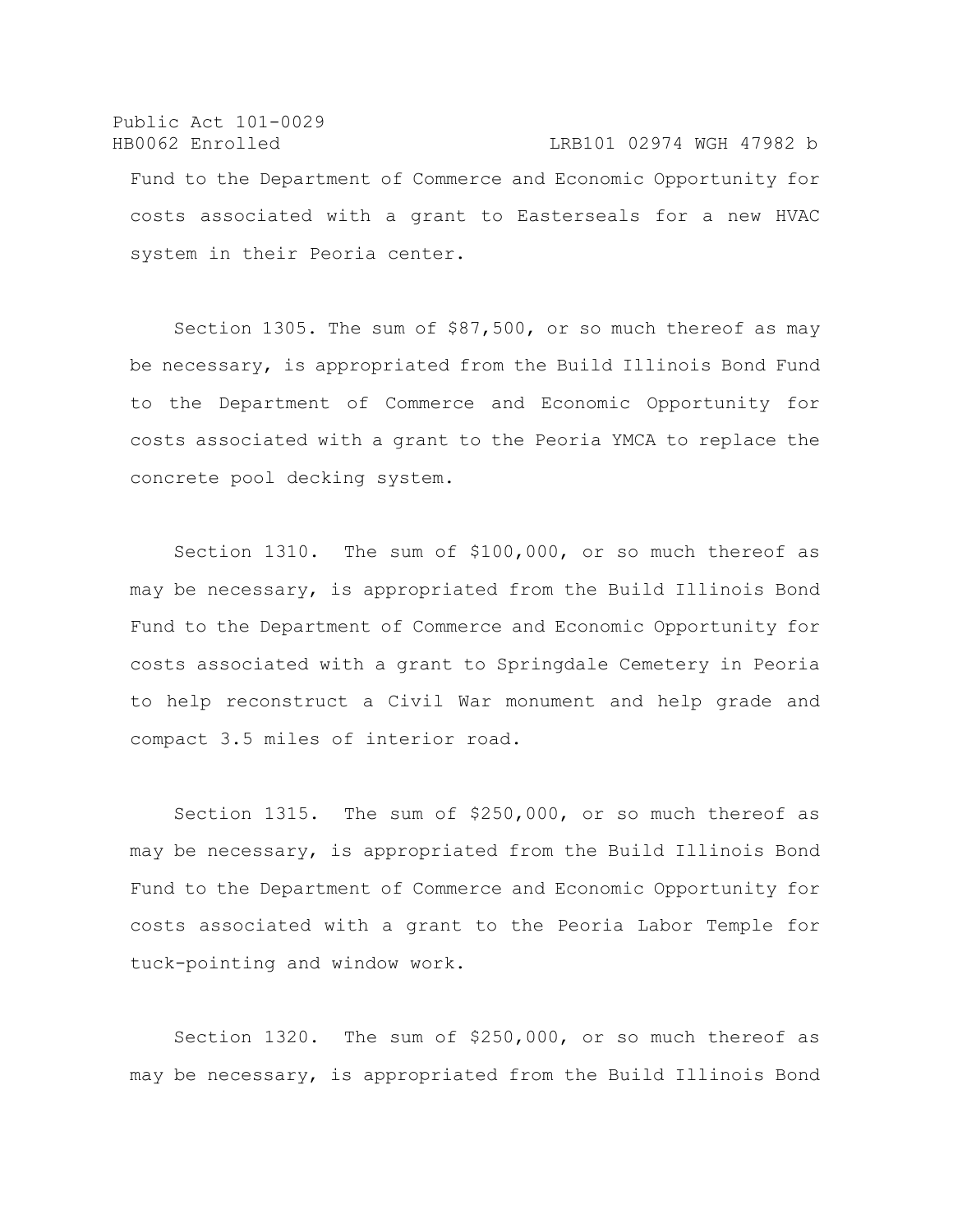Public Act 101-0029 HB0062 Enrolled LRB101 02974 WGH 47982 b Fund to the Department of Commerce and Economic Opportunity for costs associated with a grant to the East Bluff Community Center to help with ADA updates, parking lot replacement, HVAC, tuckpointing, roof, fire suppression & sprinkler system, security system, and new doors.

Section 1325. The sum of \$250,000, or so much thereof as may be necessary, is appropriated from the Build Illinois Bond Fund to the Department of Commerce and Economic Opportunity for costs associated with a grant to the Tri-County Urban League in Peoria for building repairs.

Section 1330. The sum of \$500,000, or so much thereof as may be necessary, is appropriated from the Build Illinois Bond Fund to the Department of Commerce and Economic Opportunity for costs associated with a grant to Fulton County for jail and courthouse repairs.

Section 1335. The sum of \$4,462,500, or so much thereof as may be necessary, is appropriated from the Build Illinois Bond Fund to the Department of Commerce and Economic Opportunity for costs associated with grants to local governments, school districts and community based providers for costs associated with infrastructure improvements.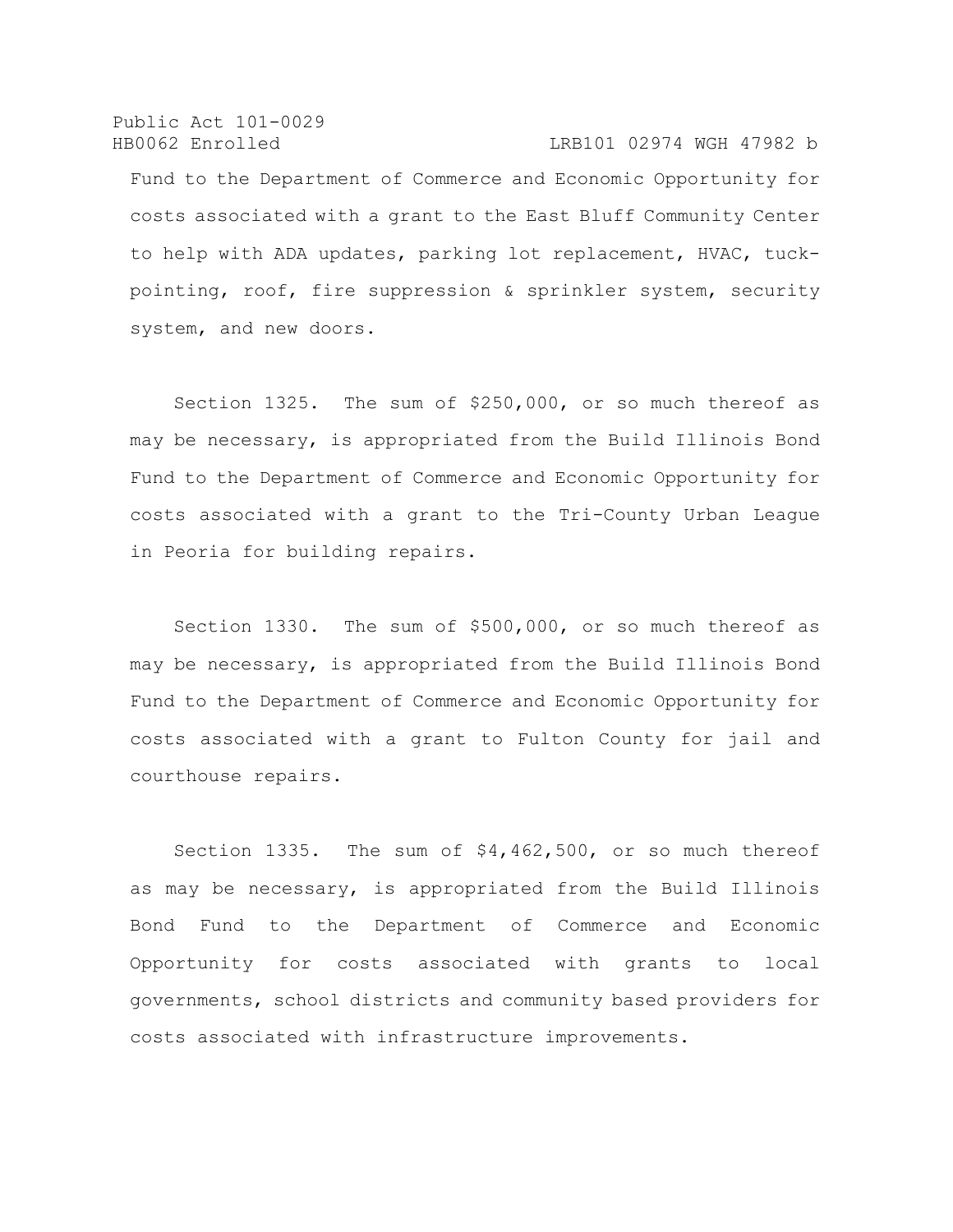Public Act 101-0029 HB0062 Enrolled LRB101 02974 WGH 47982 b

Section 1340. The sum of \$1,000,000, or so much thereof as may be necessary, is appropriated from the Build Illinois Bond Fund to the Department of Commerce and Economic Opportunity for costs associated with a grant to the Town of Cicero for costs associated with road improvements.

Section 1345. The sum of \$750,000, or so much thereof as may be necessary, is appropriated from the Build Illinois Bond Fund to the Department of Commerce and Economic Opportunity for costs associated with a grant to the City of Berwyn for costs associated with road improvements.

Section 1350. The sum of \$200,000, or so much thereof as may be necessary, is appropriated from the Build Illinois Bond Fund to the Department of Commerce and Economic Opportunity for costs associated with a grant to the City of Burbank for costs associated with road improvements.

Section 1355. The sum of \$200,000, or so much thereof as may be necessary, is appropriated from the Build Illinois Bond Fund to the Department of Commerce and Economic Opportunity for costs associated with a grant to the Village of Justice for costs associated with road improvements.

Section 1360. The sum of \$200,000, or so much thereof as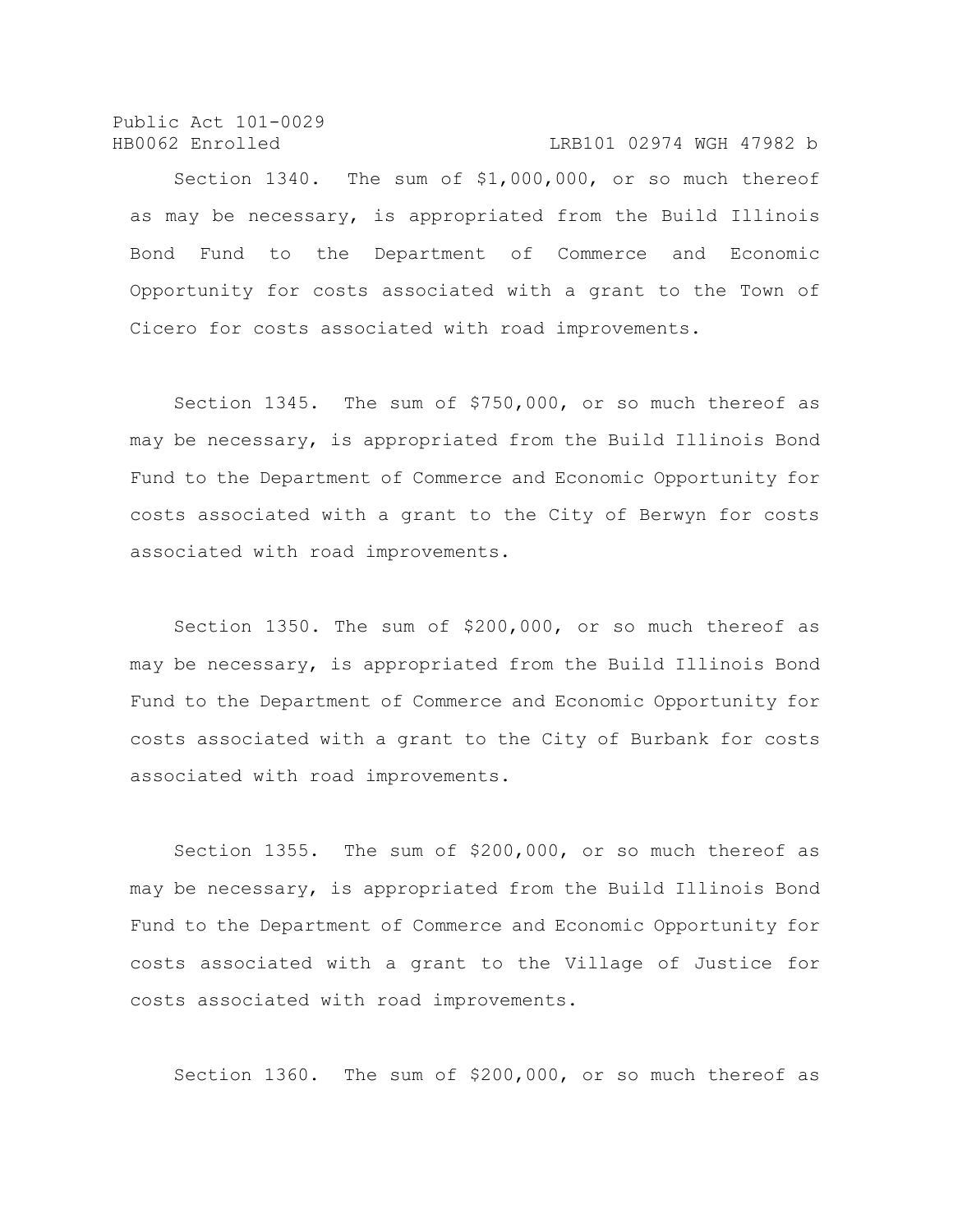Public Act 101-0029 HB0062 Enrolled LRB101 02974 WGH 47982 b may be necessary, is appropriated from the Build Illinois Bond Fund to the Department of Commerce and Economic Opportunity for costs associated with a grant to the Village of Bridgeview for costs associated with road improvements.

Section 1365. The sum of \$200,000, or so much thereof as may be necessary, is appropriated from the Build Illinois Bond Fund to the Department of Commerce and Economic Opportunity for costs associated with a grant to the Village of Brookfield for costs associated with road improvements.

Section 1370. The sum of \$200,000, or so much thereof as may be necessary, is appropriated from the Build Illinois Bond Fund to the Department of Commerce and Economic Opportunity for costs associated with a grant to the Village of Riverside for costs associated with road improvements.

Section 1375. The sum of \$120,000, or so much thereof as may be necessary, is appropriated from the Build Illinois Bond Fund to the Department of Commerce and Economic Opportunity for costs associated with a grant to the Village of La Grange costs associated with road improvements.

Section 1380. The sum of \$120,000, or so much thereof as may be necessary, is appropriated from the Build Illinois Bond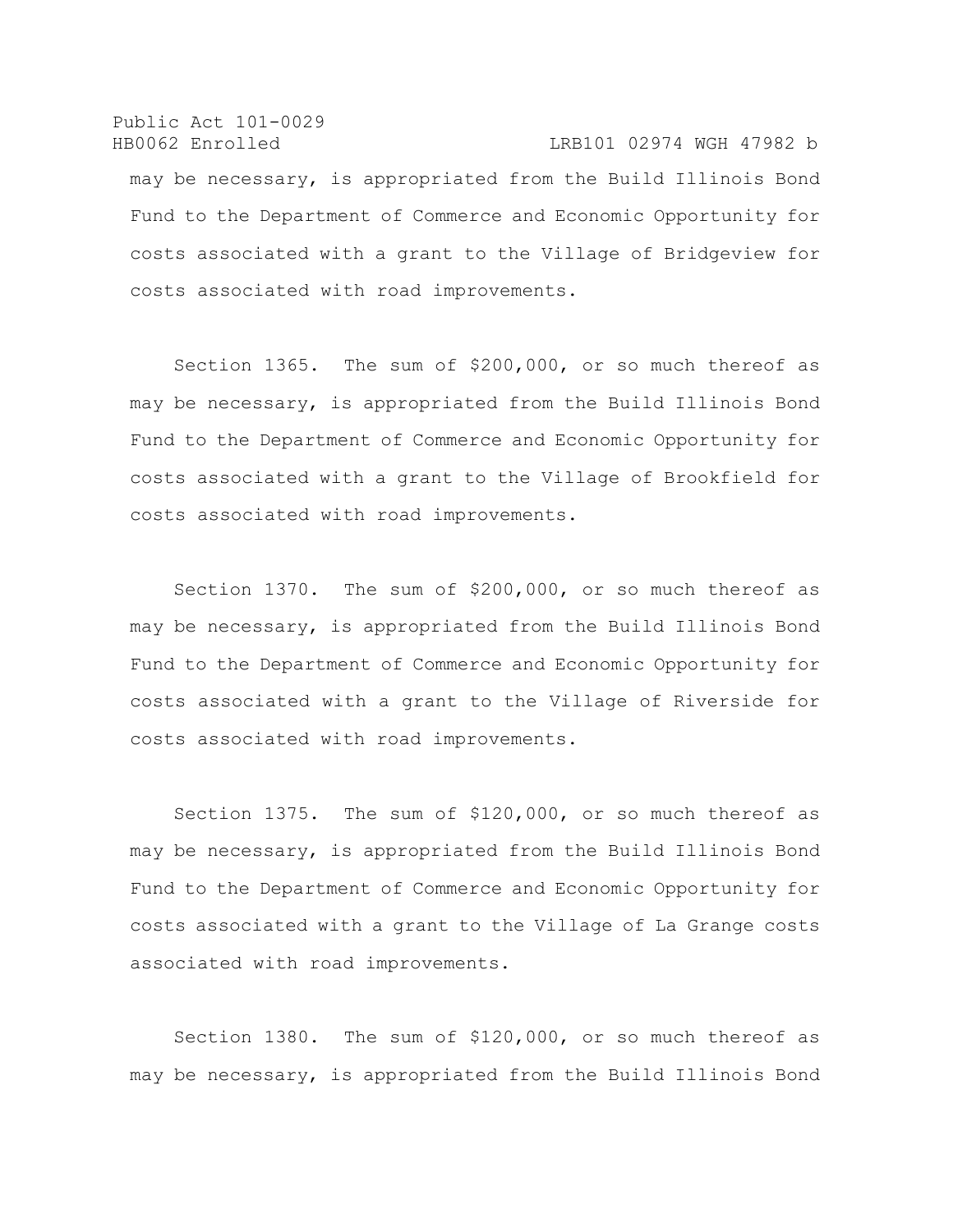Public Act 101-0029 HB0062 Enrolled LRB101 02974 WGH 47982 b Fund to the Department of Commerce and Economic Opportunity for costs associated with a grant to the City of Countryside for costs associated with road improvements.

Section 1385. The sum of \$75,000, or so much thereof as may be necessary, is appropriated from the Build Illinois Bond Fund to the Department of Commerce and Economic Opportunity for costs associated with a grant to the Village of La Grange Park for costs associated with road improvements.

Section 1390. The sum of \$50,000, or so much thereof as may be necessary, is appropriated from the Build Illinois Bond Fund to the Department of Commerce and Economic Opportunity for costs associated with grants to Enlace Chicago for costs associated with facility renovations.

Section 1395. The sum of \$30,000, or so much thereof as may be necessary, is appropriated from the Build Illinois Bond Fund to the Department of Commerce and Economic Opportunity for costs associated with grants to the Little Village Chamber of Commerce for costs associated with the Streetscape Program.

Section 1400. The sum of \$20,000, or so much thereof as may be necessary, is appropriated from the Build Illinois Bond Fund to the Department of Commerce and Economic Opportunity for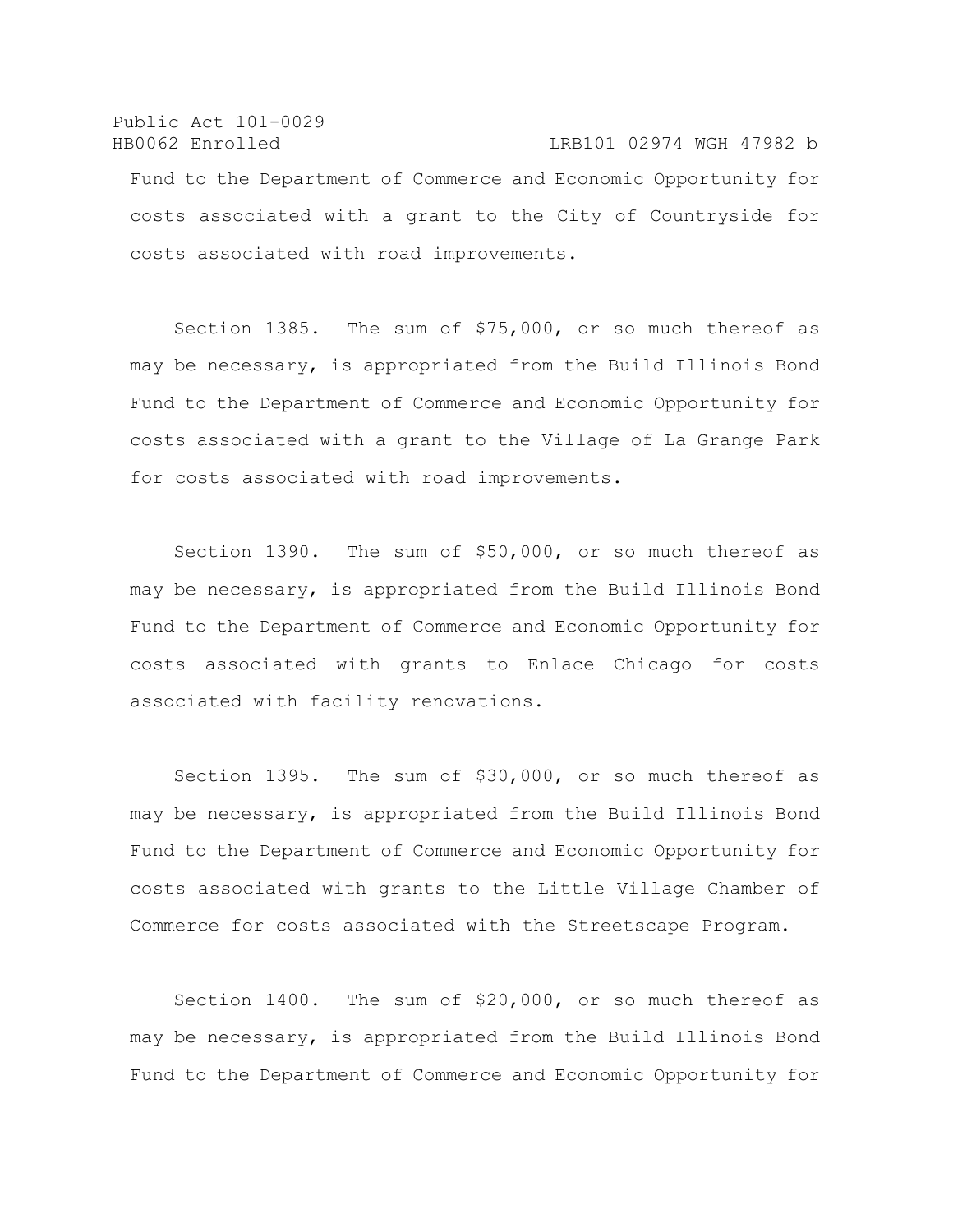Public Act 101-0029 HB0062 Enrolled LRB101 02974 WGH 47982 b costs associated with grants to Universidad Popular for costs associated with facility renovations.

Section 1405. The sum of \$20,000, or so much thereof as may be necessary, is appropriated from the Build Illinois Bond Fund to the Department of Commerce and Economic Opportunity for costs associated with grants to the Little Village Community Council for costs associated with facility renovations.

Section 1410. The sum of \$15,000, or so much thereof as may be necessary, is appropriated from the Build Illinois Bond Fund to the Department of Commerce and Economic Opportunity for costs associated with grants to the Village of Stickney for costs associated with road improvements.

Section 1415. The sum of \$2,800,000, or so much thereof as may be necessary, is appropriated from the Build Illinois Bond Fund to the Department of Commerce and Economic Opportunity for grants to local governments, school districts and community based providers for costs associated with infrastructure improvements.

Section 1420. The sum of \$150,000, or so much thereof as may be necessary, is appropriated from the Build Illinois Bond Fund to the Department of Commerce and Economic Opportunity for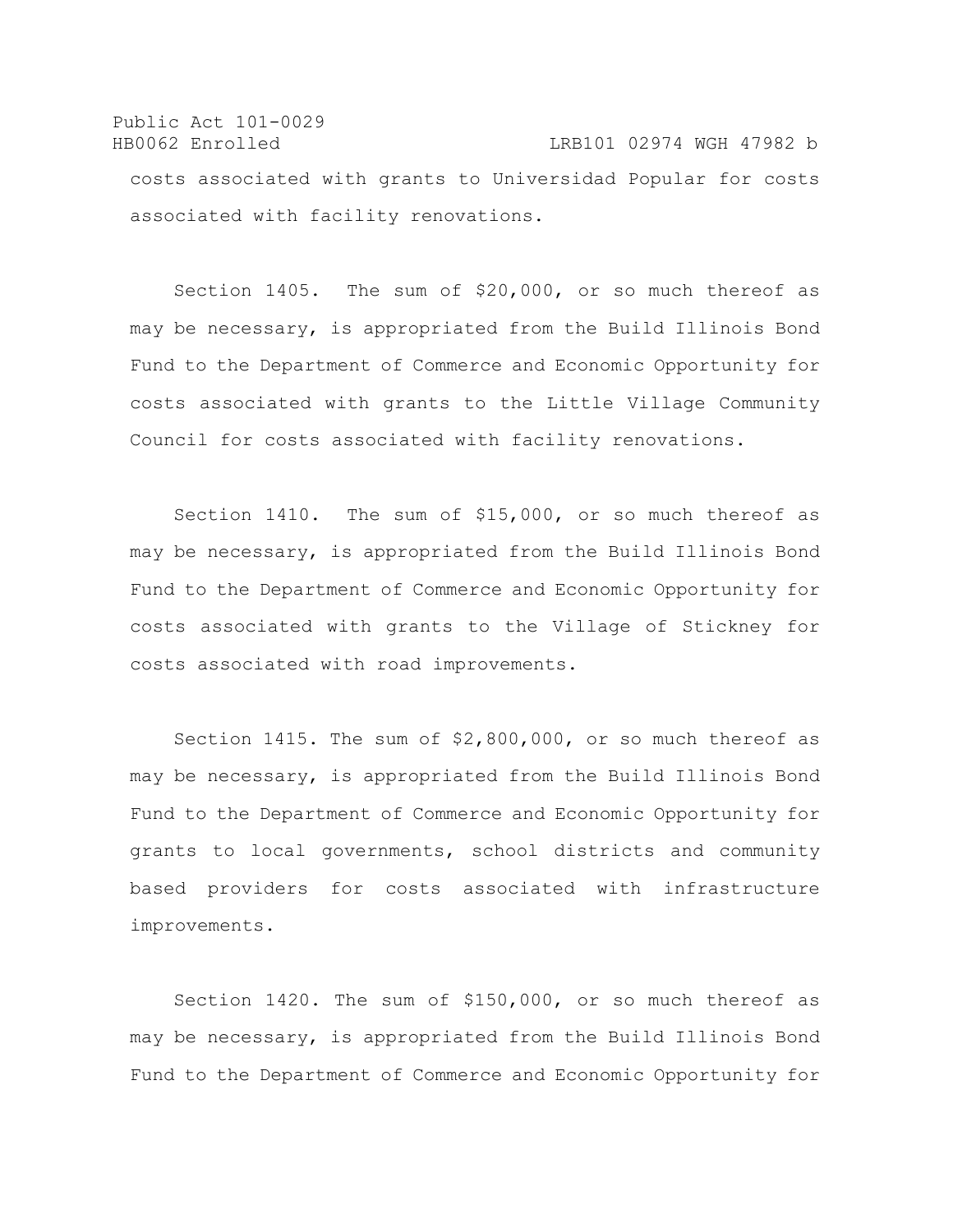Public Act 101-0029 HB0062 Enrolled LRB101 02974 WGH 47982 b costs associated with a grant to the Village of Indian Creek for costs associated with road improvements.

Section 1425. The sum of \$150,000, or so much thereof as may be necessary, is appropriated from the Build Illinois Bond Fund to the Department of Commerce and Economic Opportunity for costs associated with a grant to the Nicasa in Mundelein for costs associated with construction of a new parking lot.

Section 1430. The sum of \$50,000, or so much thereof as may be necessary, is appropriated from the Build Illinois Bond Fund to the Department of Commerce and Economic Opportunity for costs associated with a grant to the Nicasa in Mundelein for costs associated roof repairs and improvements.

Section 1435. The sum of \$250,000, or so much thereof as may be necessary, is appropriated from the Build Illinois Bond Fund to the Department of Commerce and Economic Opportunity for costs associated with a grant to the Nicasa in Mundelein for costs associated with window replacement.

Section 1440. The sum of \$1,000,000, or so much thereof as may be necessary, is appropriated from the Build Illinois Bond Fund to the Department of Commerce and Economic Opportunity for costs associated with a grant to the City of North Chicago for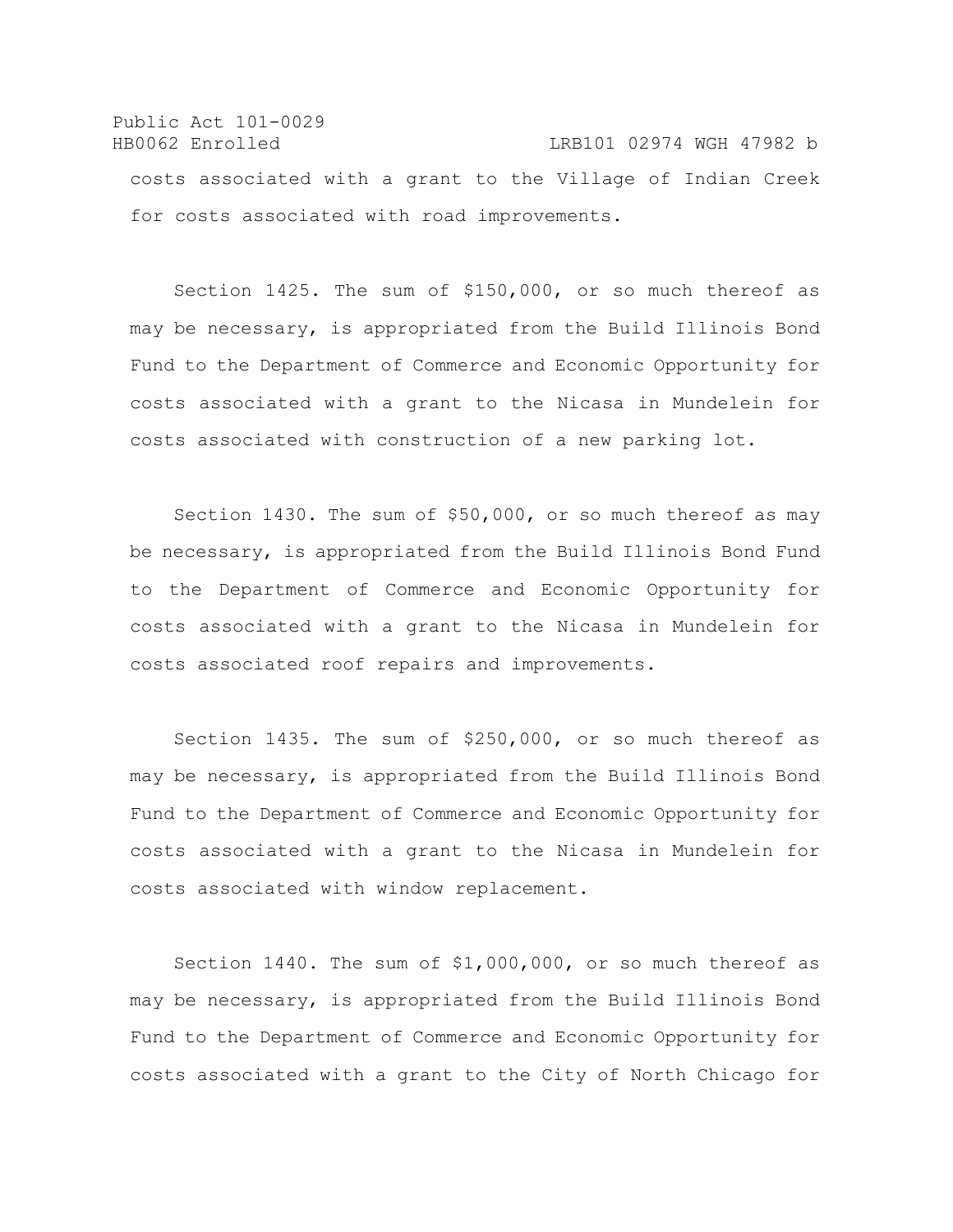Public Act 101-0029 HB0062 Enrolled LRB101 02974 WGH 47982 b costs associated with renovations to the city hall.

Section 1445. The sum of \$1,000,000, or so much thereof as may be necessary, is appropriated from the Build Illinois Bond Fund to the Department of Commerce and Economic Opportunity for costs associated with a grant to the Chicago Public School District 187 for costs associated with renovations to North Chicago High School.

Section 1450. The sum of \$500,000, or so much thereof as may be necessary, is appropriated from the Build Illinois Bond Fund to the Department of Commerce and Economic Opportunity for costs associated with a grant to the Village of Vernon Hills for costs associated with traffic signals, including purchase and installation.

Section 1455. The sum of \$500,000, or so much thereof as may be necessary, is appropriated from the Build Illinois Bond Fund to the Department of Commerce and Economic Opportunity for costs associated with a grant to the Vernon Hills Park District for costs associated with renovations to Lakeview Center.

Section 1460. The sum of \$500,000, or so much thereof as may be necessary, is appropriated from the Build Illinois Bond Fund to the Department of Commerce and Economic Opportunity for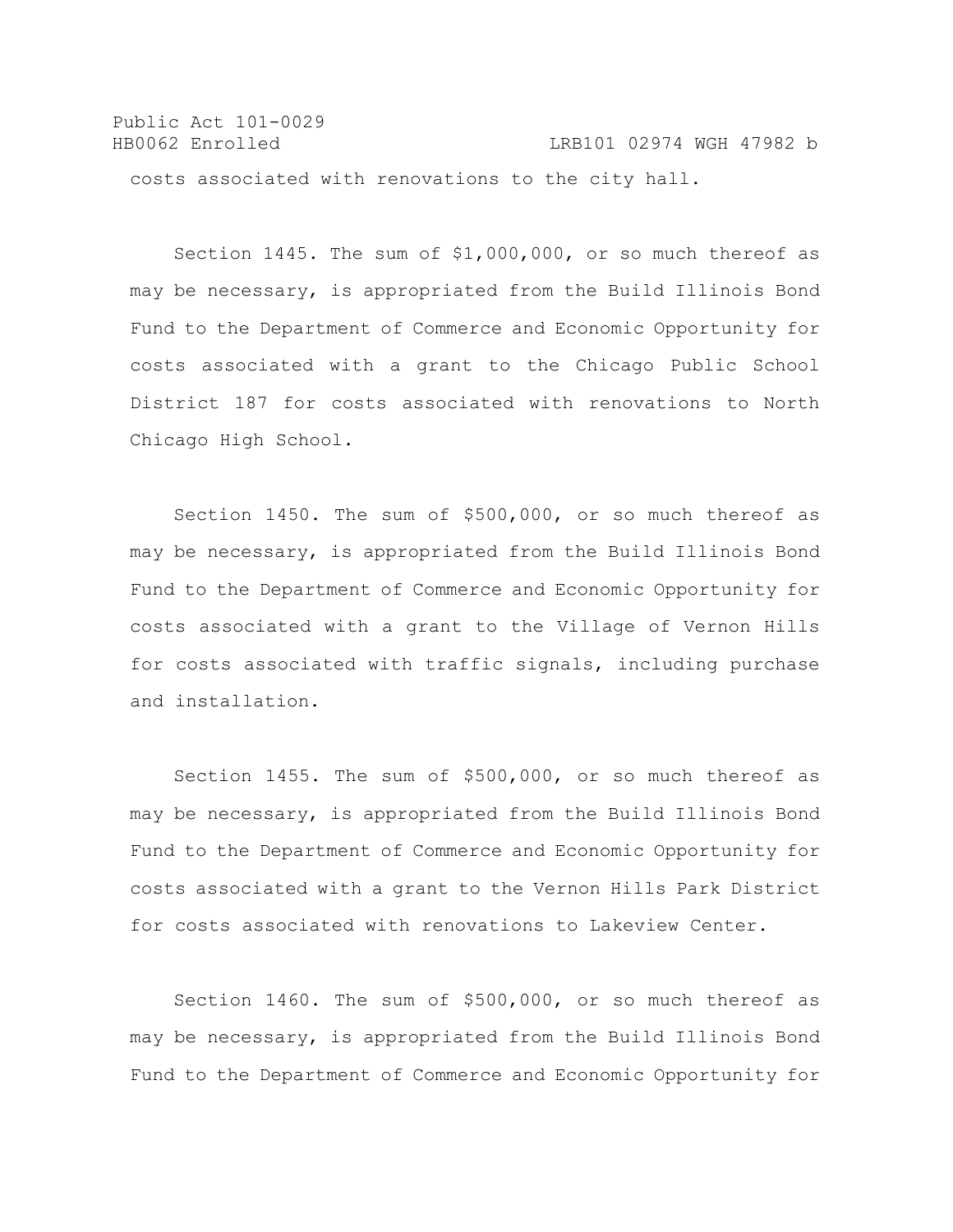Public Act 101-0029 HB0062 Enrolled LRB101 02974 WGH 47982 b costs associated with a grant to the City of Waukegan for costs associated with construction and improvements to the METRA station.

Section 1465. The sum of \$87,000, or so much thereof as may be necessary, is appropriated from the Build Illinois Bond Fund to the Department of Commerce and Economic Opportunity for a costs associated with grant to the Buffalo Grove Park District for costs associated with infrastructure improvements for the Community Arts Center.

Section 1470. The sum of \$60,000, or so much thereof as may be necessary, is appropriated from the Build Illinois Bond Fund to the Department of Commerce and Economic Opportunity for a costs associated with grant to the Buffalo Grove Park District for costs associated with infrastructure improvements for the Willow Stream Pool.

Section 1475. The sum of \$25,000, or so much thereof as may be necessary, is appropriated from the Build Illinois Bond Fund to the Department of Commerce and Economic Opportunity for costs associated with a grant to the Buffalo Grove Park District for costs associated with infrastructure improvements for Rylko Park.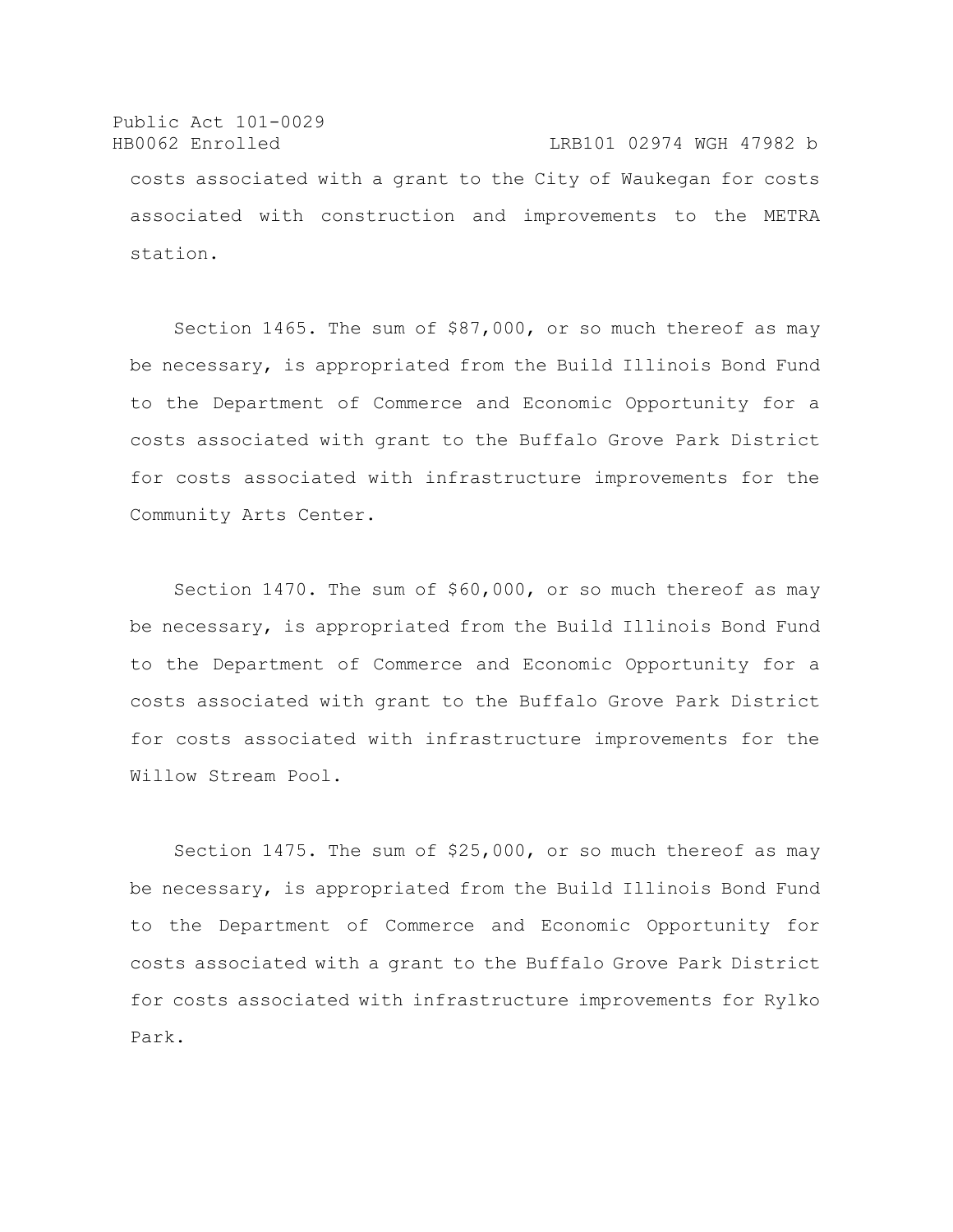HB0062 Enrolled LRB101 02974 WGH 47982 b

Section 1480. The sum of \$100,000, or so much thereof as may be necessary, is appropriated from the Build Illinois Bond Fund to the Department of Commerce and Economic Opportunity for costs associated with a grant to the Safe Place in Zion for costs associated with infrastructure improvements including security system and upgrades.

Section 1485. The sum of \$1,628,000, or so much thereof as may be necessary, is appropriated from the Build Illinois Bond Fund to the Department of Commerce and Economic Opportunity for costs associated with grants to local governments, school districts and community based providers for costs associated with infrastructure improvements.

Section 1490. The sum of \$100,000, or so much thereof as may be necessary, is appropriated from the Build Illinois Bond Fund to the Department of Commerce and Economic Opportunity for a grant to Chicago Public School District 299 for costs associated with gymnasium renovations and new marquees to Avondale-Logandale Schools.

Section 1495. The sum of \$110,000, or so much thereof as may be necessary, is appropriated from the Build Illinois Bond Fund to the Department of Commerce and Economic Opportunity for a grant to Chicago Public School District 299 for costs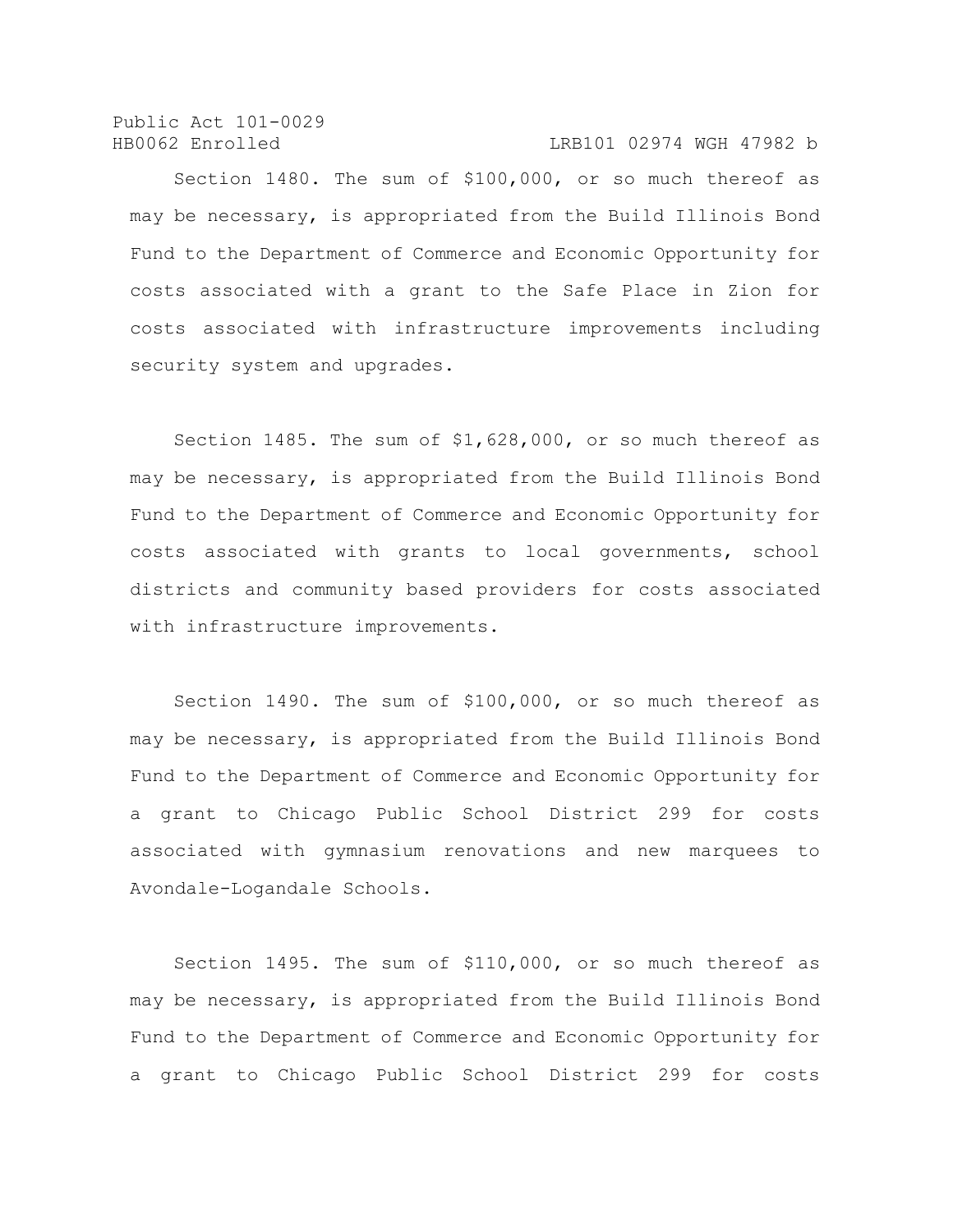Public Act 101-0029 HB0062 Enrolled LRB101 02974 WGH 47982 b associated with infrastructure improvements and equipment purchases at Belding School.

Section 1500. The sum of \$500,000, or so much thereof as may be necessary, is appropriated from the Build Illinois Bond Fund to the Department of Commerce and Economic Opportunity for a grant to Chicago Public School District 299 for costs associated with infrastructure improvements at Chicago Academy for a new surface on the football field.

Section 1505. The sum of \$50,000, or so much thereof as may be necessary, is appropriated from the Build Illinois Bond Fund to the Department of Commerce and Economic Opportunity for a grant to Kedzie Center for costs associated with capital improvements to include sound proofing for therapy rooms in the Mental Health Clinic.

Section 1510. The sum of \$100,000, or so much thereof as may be necessary, is appropriated from the Build Illinois Bond Fund to the Department of Commerce and Economic Opportunity for a grant to Chicago Public School District 299 for costs associated with infrastructure improvements, renovations, and other capital improvements at Carl Von Linne School.

Section 1515. The sum of \$50,000, or so much thereof as may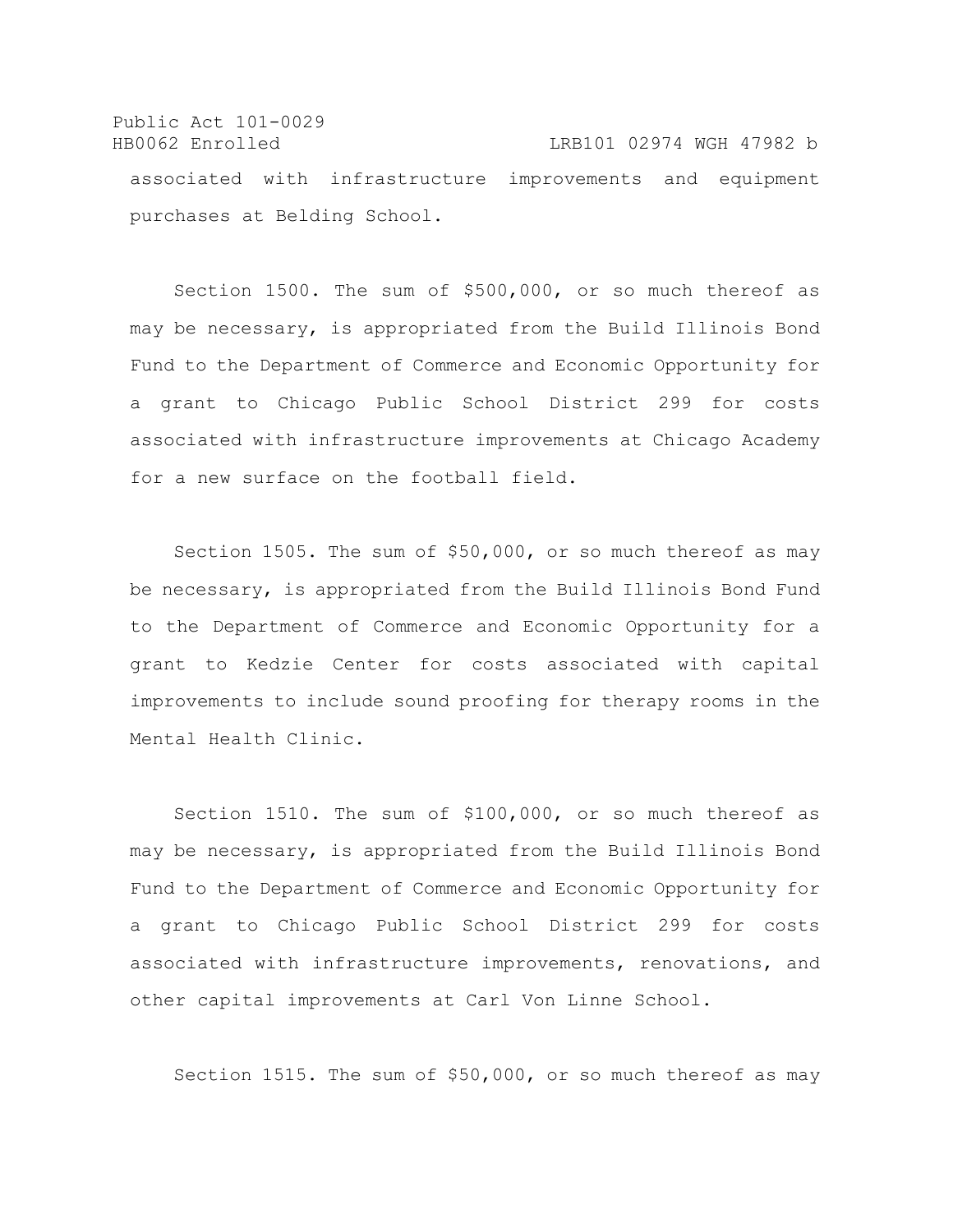Public Act 101-0029 HB0062 Enrolled LRB101 02974 WGH 47982 b be necessary, is appropriated from the Build Illinois Bond Fund to the Department of Commerce and Economic Opportunity for a grant to Chicago Public School District 299 for costs associated with infrastructure improvements and renovations at Scammon Elementary School.

Section 1520. The sum of \$200,000, or so much thereof as may be necessary, is appropriated from the Build Illinois Bond Fund to the Department of Commerce and Economic Opportunity for a grant to the Puerto Rican Arts Alliance for costs associated with land acquisition for a parking lot and facility expansion.

Section 1525. The sum of \$20,000, or so much thereof as may be necessary, is appropriated from the Build Illinois Bond Fund to the Department of Commerce and Economic Opportunity for costs associated with a grant to the Chicago Park District for equipment purchases and capital improvements at the Parkview Playlot.

Section 1530. The sum of \$10,000, or so much thereof as may be necessary, is appropriated from the Build Illinois Bond Fund to the Department of Commerce and Economic Opportunity for costs associated with a grant to the Chicago Park District for infrastructure and other capital improvements at Chopin Park.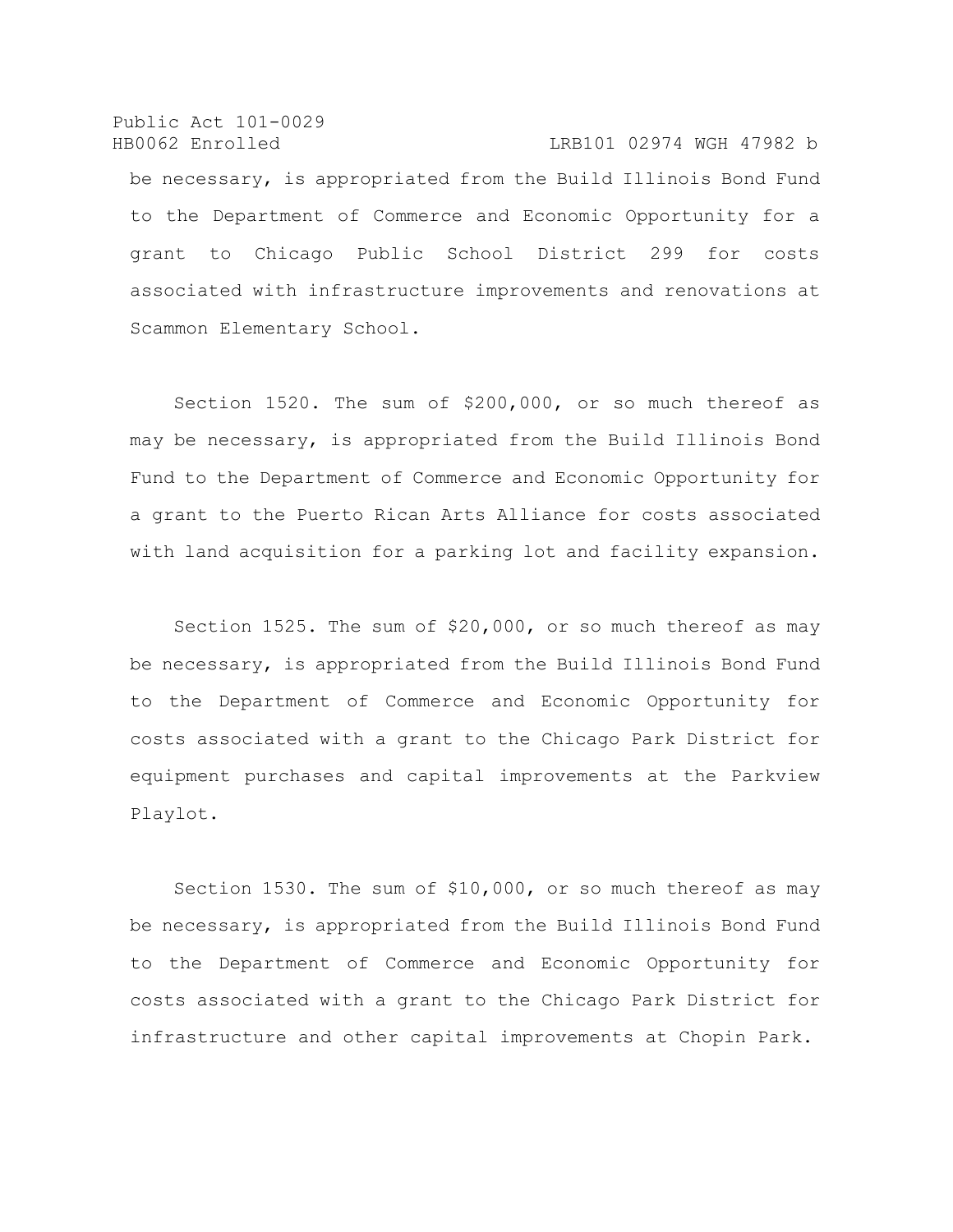#### HB0062 Enrolled LRB101 02974 WGH 47982 b

Section 1535. The sum of \$75,000, or so much thereof as may be necessary, is appropriated from the Build Illinois Bond Fund to the Department of Commerce and Economic Opportunity for costs associated with a grant to Chicago Public School District 299 for building renovations at Intrinsic School.

Section 1540. The sum of \$80,000, or so much thereof as may be necessary, is appropriated from the Build Illinois Bond Fund to the Department of Commerce and Economic Opportunity for costs associated with a grant to the Chicago Park District for infrastructure and other capital improvements at Ken-Well Park.

Section 1545. The sum of \$100,000, or so much thereof as may be necessary, is appropriated from the Build Illinois Bond Fund to the Department of Commerce and Economic Opportunity for costs associated with a grant to the organization Voice of the City in Chicago for ADA upgrades.

Section 1550. The sum of \$100,000, or so much thereof as may be necessary, is appropriated from the Build Illinois Bond Fund to the Department of Commerce and Economic Opportunity for costs associated with a grant to the Chicago Public Park District for infrastructure improvements and equipment purchases at the Athletic Field Park.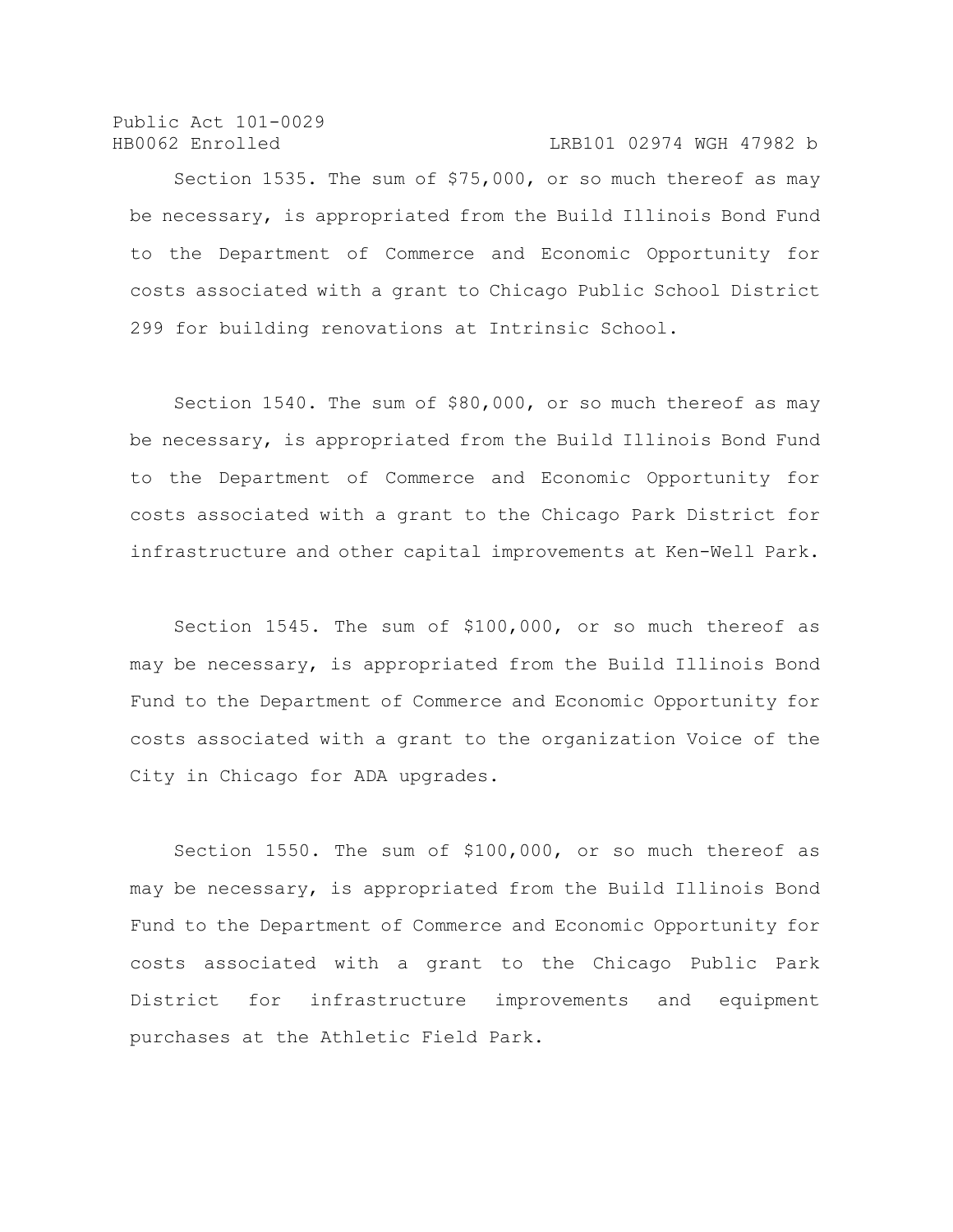Public Act 101-0029 HB0062 Enrolled LRB101 02974 WGH 47982 b

Section 1555. The sum of \$100,000, or so much thereof as may be necessary, is appropriated from the Build Illinois Bond Fund to the Department of Commerce and Economic Opportunity for costs associated with a grant to Chicago Park District for infrastructure improves, renovations, equipment purchases, and other capital improvements at Jensen Park.

Section 1560. The sum of \$100,000, or so much thereof as may be necessary, is appropriated from the Build Illinois Bond Fund to the Department of Commerce and Economic Opportunity for costs associated with a grant to Chicago Public School District for infrastructure improvements at William P. Gray Elementary School.

Section 1565. The sum of \$150,000, or so much thereof as may be necessary, is appropriated from the Build Illinois Bond Fund to the Department of Commerce and Economic Opportunity for costs associated with a grant to the 32nd Ward in Chicago for a new left turn signal at California and Diversey.

Section 1570. The sum of \$50,000, or so much thereof as may be necessary, is appropriated from the Build Illinois Bond Fund to the Department of Commerce and Economic Opportunity for costs associated with a grant to the Logan Square Neighborhood Association for costs associated with infrastructure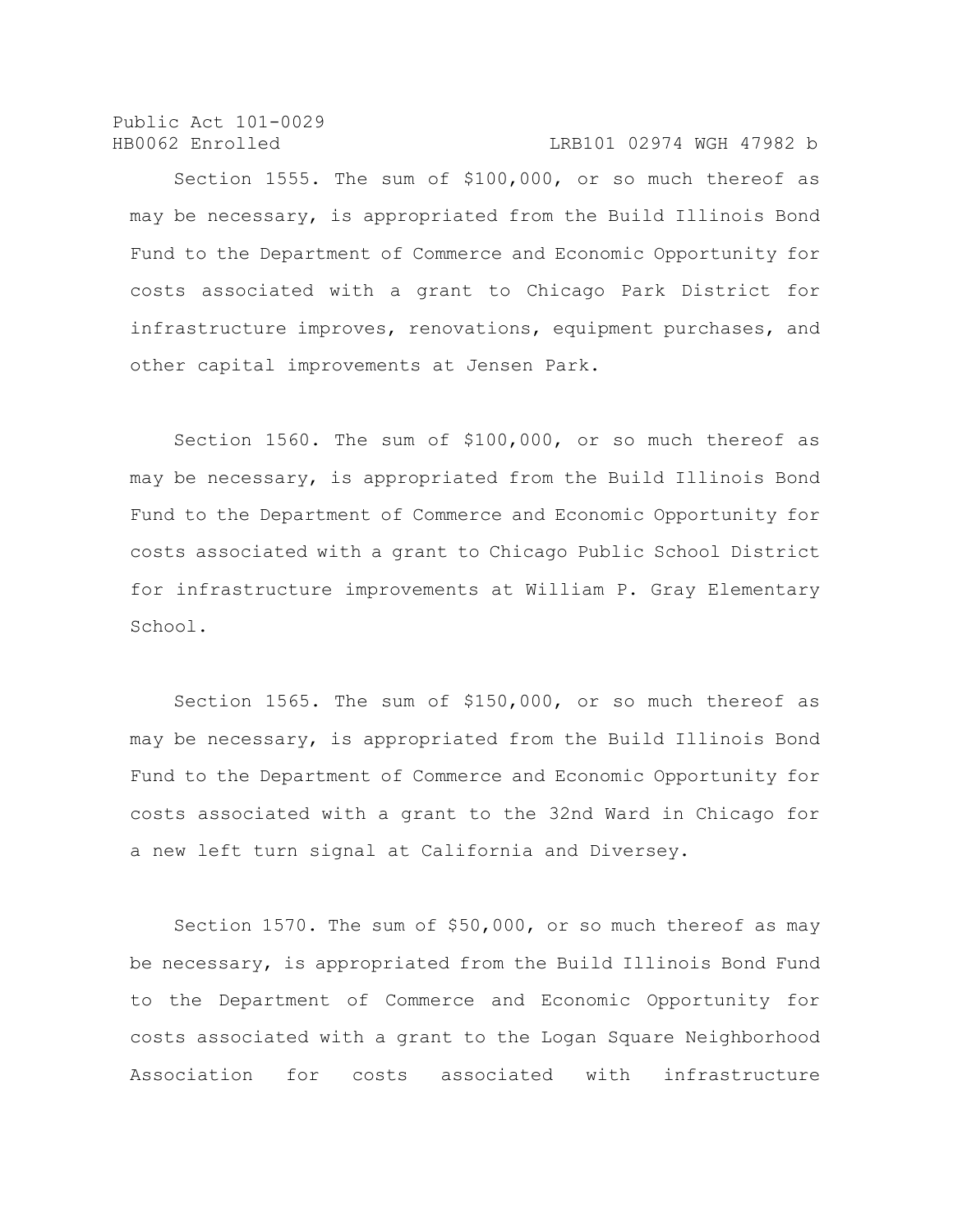improvements.

Section 1575. The sum of \$100,000, or so much thereof as may be necessary, is appropriated from the Build Illinois Bond Fund to the Department of Commerce and Economic Opportunity for costs associated with a grant to the Northwest Side Housing Center for costs associated with acquisition of land and construction of a community development building.

Section 1580. The sum of \$75,000, or so much thereof as may be necessary, is appropriated from the Build Illinois Bond Fund to the Department of Commerce and Economic Opportunity for costs associated with a grant to the Chicago Public School District to rehab the Annex and convert to a childcare center at Darwin School.

Section 1585. The sum of \$200,000, or so much thereof as may be necessary, is appropriated from the Build Illinois Bond Fund to the Department of Commerce and Economic Opportunity for a grant to El Rincon Family Services for costs associated with renovation of the building.

Section 1590. The sum of \$35,000, or so much thereof as may be necessary, is appropriated from the Build Illinois Bond Fund to the Department of Commerce and Economic Opportunity for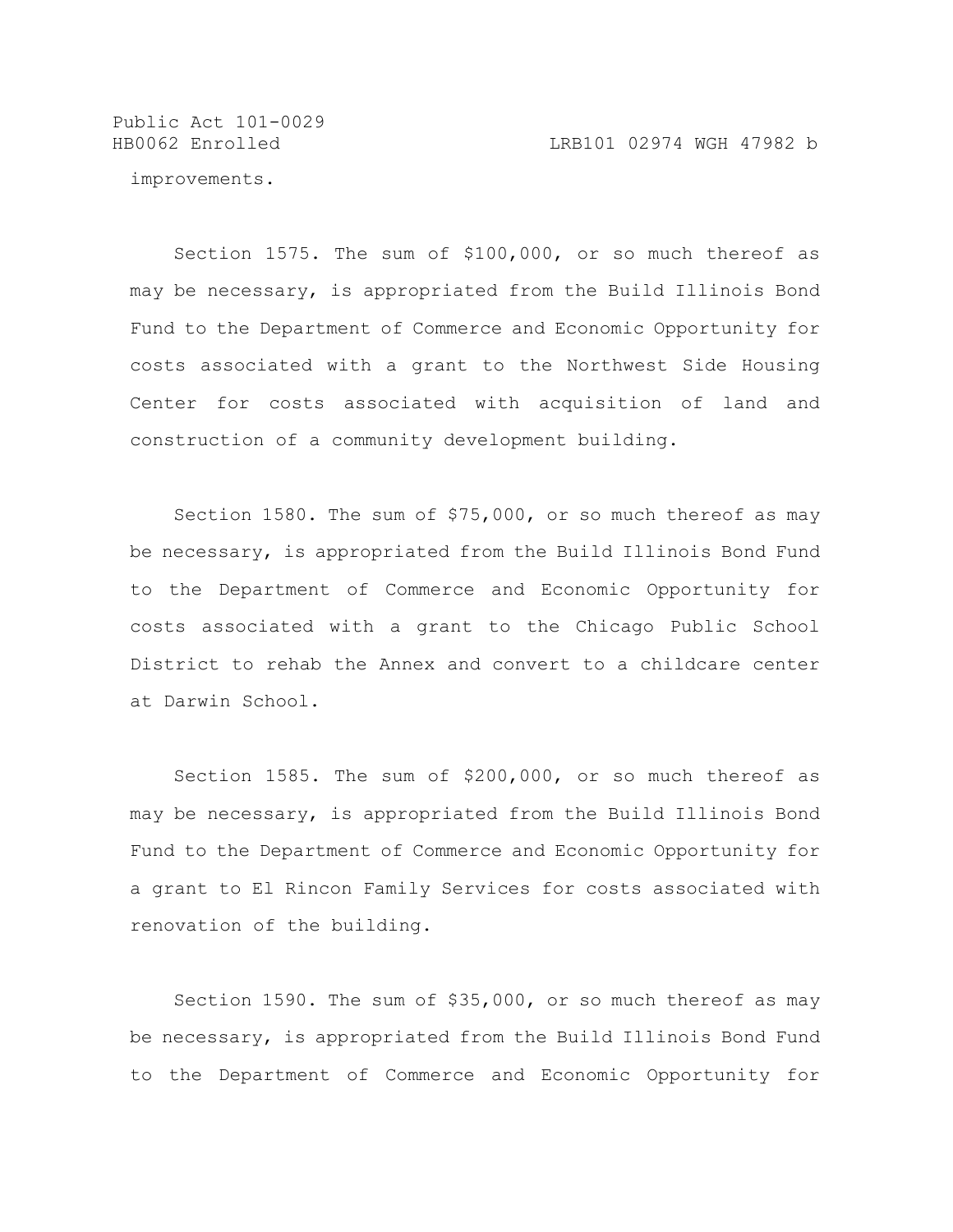### Public Act 101-0029 HB0062 Enrolled LRB101 02974 WGH 47982 b costs associated with a grant to the American Indian Center of Chicago for building renovations.

Section 1595. The sum of \$50,000, or so much thereof as may be necessary, is appropriated from the Build Illinois Bond Fund to the Department of Commerce and Economic Opportunity for costs associated with a grant to the HANA center to make the building ADA compliant and building renovations.

Section 1600. The sum of \$400,000, or so much thereof as may be necessary, is appropriated from the Build Illinois Bond Fund to the Department of Commerce and Economic Opportunity for costs associated with a grant to the Chicago Public School District 299 for equipment purchases and infrastructure improvements at Grover Cleveland School.

Section 1605. The sum of \$100,000, or so much thereof as may be necessary, is appropriated from the Build Illinois Bond Fund to the Department of Commerce and Economic Opportunity for costs associated with a grant to the Chicago Public School District for equipment purchases and infrastructure improvements at Disney II School High School.

Section 1610. The sum of \$100,000, or so much thereof as may be necessary, is appropriated from the Build Illinois Bond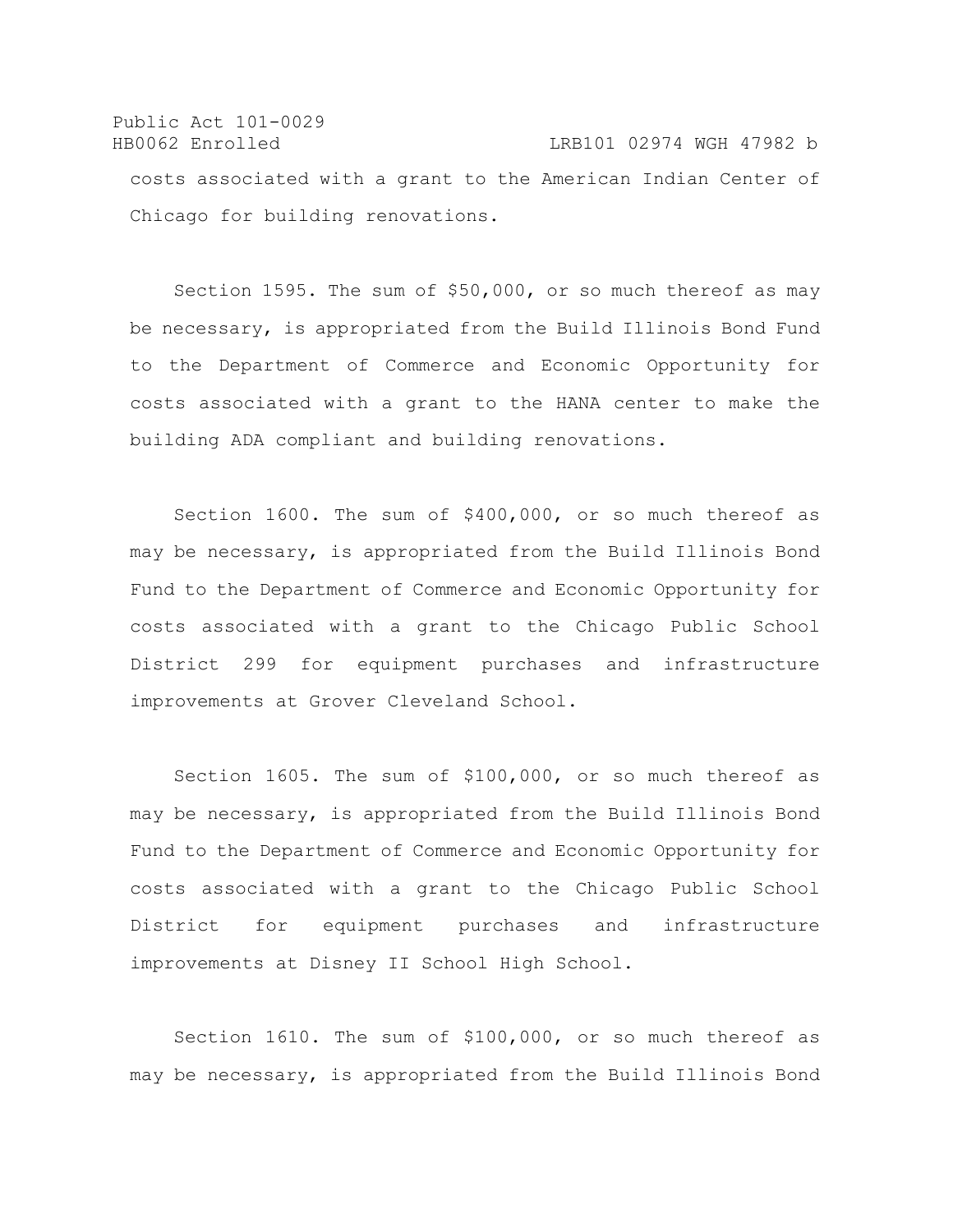Public Act 101-0029 HB0062 Enrolled LRB101 02974 WGH 47982 b Fund to the Department of Commerce and Economic Opportunity for costs associated with a grant to Good Beauty Chicago for costs associated with infrastructure improvements and other capital improvements.

Section 1615. The sum of \$145,000, or so much thereof as may be necessary, is appropriated from the Build Illinois Bond Fund to the Department of Commerce and Economic Opportunity for costs associated with a grant to the La Iglesia del Pacto Evangelico de Albany Park to renovate the building and infrastructure improvements.

Section 1620. The sum of \$300,000, or so much thereof as may be necessary, is appropriated from the Build Illinois Bond Fund to the Department of Commerce and Economic Opportunity for costs associated with a grant to Chicago Public District 299 for costs associated with school renovations at Kelvyn Park High School.

Section 1625. The sum of \$50,000, or so much thereof as may be necessary, is appropriated from the Build Illinois Bond Fund to the Department of Commerce and Economic Opportunity for costs associated with a grant to Church of the Spirt in Chicago for costs associated with a sound system in a community room.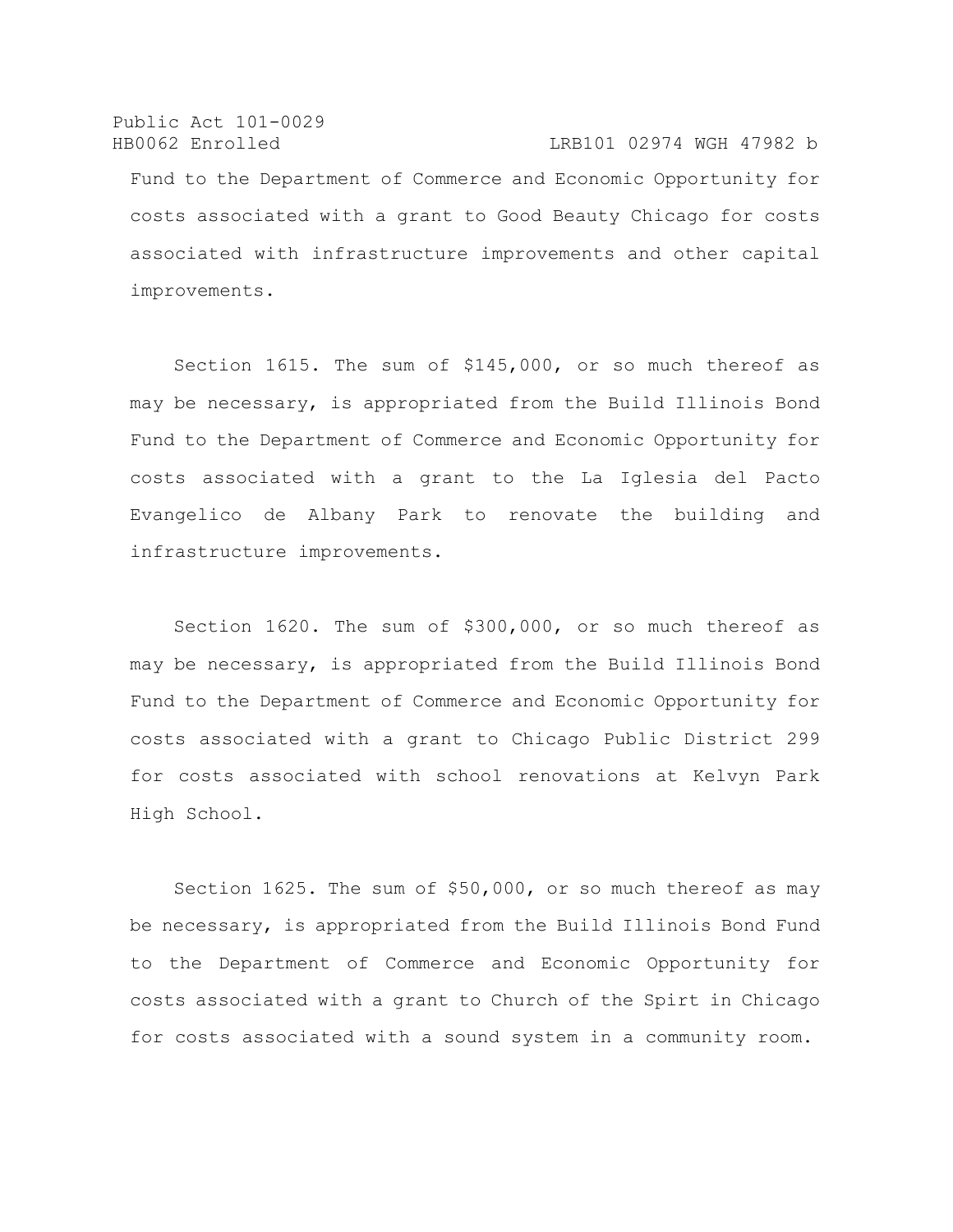#### HB0062 Enrolled LRB101 02974 WGH 47982 b

Section 1630. The sum of \$50,000, or so much thereof as may be necessary, is appropriated from the Build Illinois Bond Fund to the Department of Commerce and Economic Opportunity for costs associated with a grant to the Chicago Park District for costs associated with a play lot and spray pool renovation at Unity Park.

Section 1635. The sum of \$300,000, or so much thereof as may be necessary, is appropriated from the Build Illinois Bond Fund to the Department of Commerce and Economic Opportunity for costs associated with a grant to Chicago Public District 299 for costs associated with soccer field upgrades at Reilly Elementary.

Section 1640. The sum of \$100,000, or so much thereof as may be necessary, is appropriated from the Build Illinois Bond Fund to the Department of Commerce and Economic Opportunity for costs associated with a grant to Irving Park YMCA for building renovations and other capital improvements.

Section 1645. The sum of \$100,000, or so much thereof as may be necessary, is appropriated from the Build Illinois Bond Fund to the Department of Commerce and Economic Opportunity for costs associated with a grant to Metropolitan Family Services for costs associated with roof improvements and other capital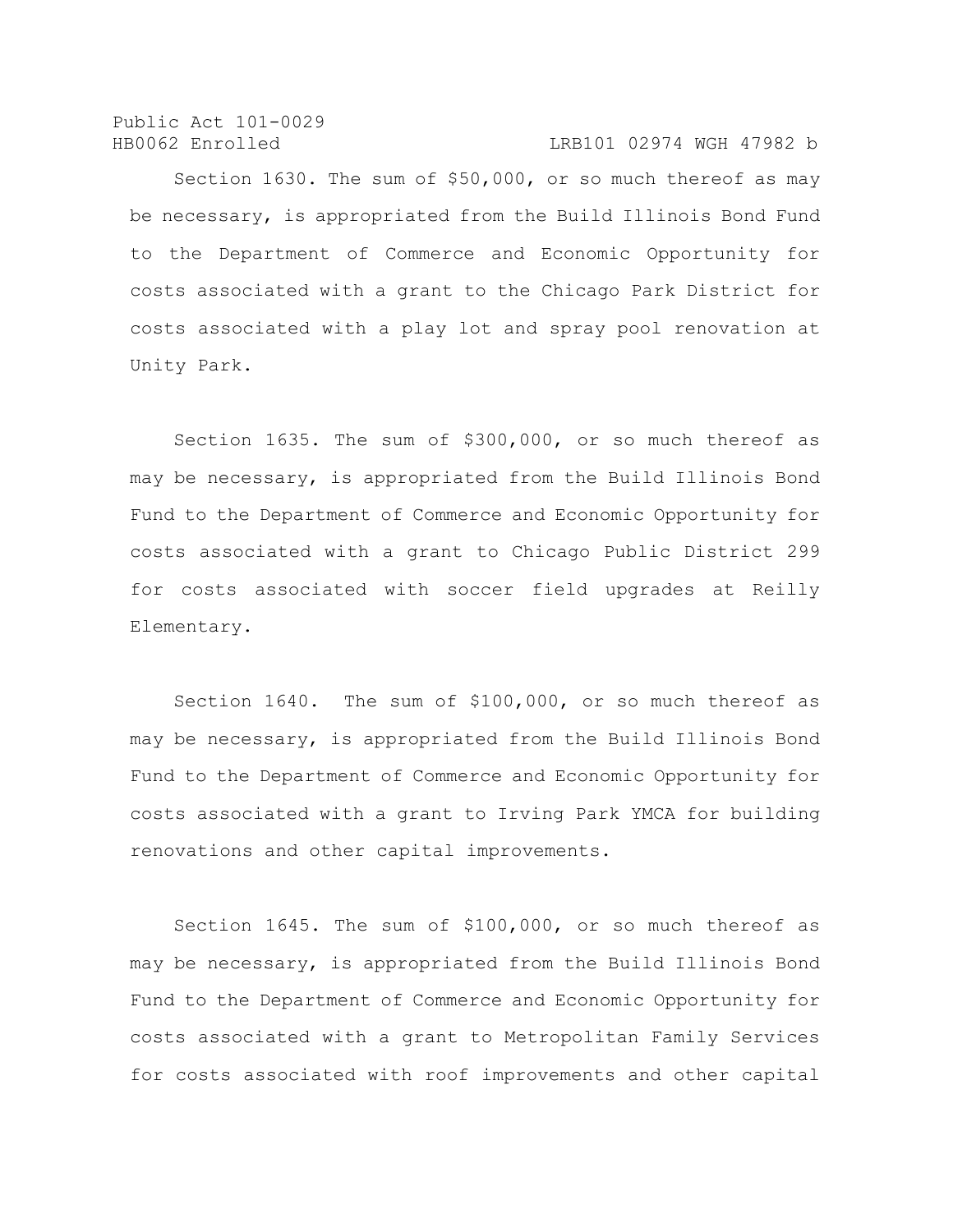Public Act 101-0029

improvements.

Section 1650. The sum of \$500,000, or so much thereof as may be necessary, is appropriated from the Build Illinois Bond Fund to the Department of Commerce and Economic Opportunity for costs associated with a grant to the Casa Puertoriquena for costs associated with infrastructure improvements and other capital improvements.

Section 1655. The sum of \$300,000, or so much thereof as may be necessary, is appropriated from the Build Illinois Bond Fund to the Department of Commerce and Economic Opportunity for costs associated with a grant to the Chicago Public School District for capital improvements at Schurz High School.

Section 1660. The sum of \$200,000, or so much thereof as may be necessary, is appropriated from the Build Illinois Bond Fund to the Department of Commerce and Economic Opportunity for costs associated with a grant to Aspira Business and Finance for IT upgrades and other infrastructure improvements.

Section 1665. The sum of \$1,000,000, or so much thereof as may be necessary, is appropriated from the Build Illinois Bond Fund to the Department of Commerce and Economic Opportunity for grants to local governments, school districts and community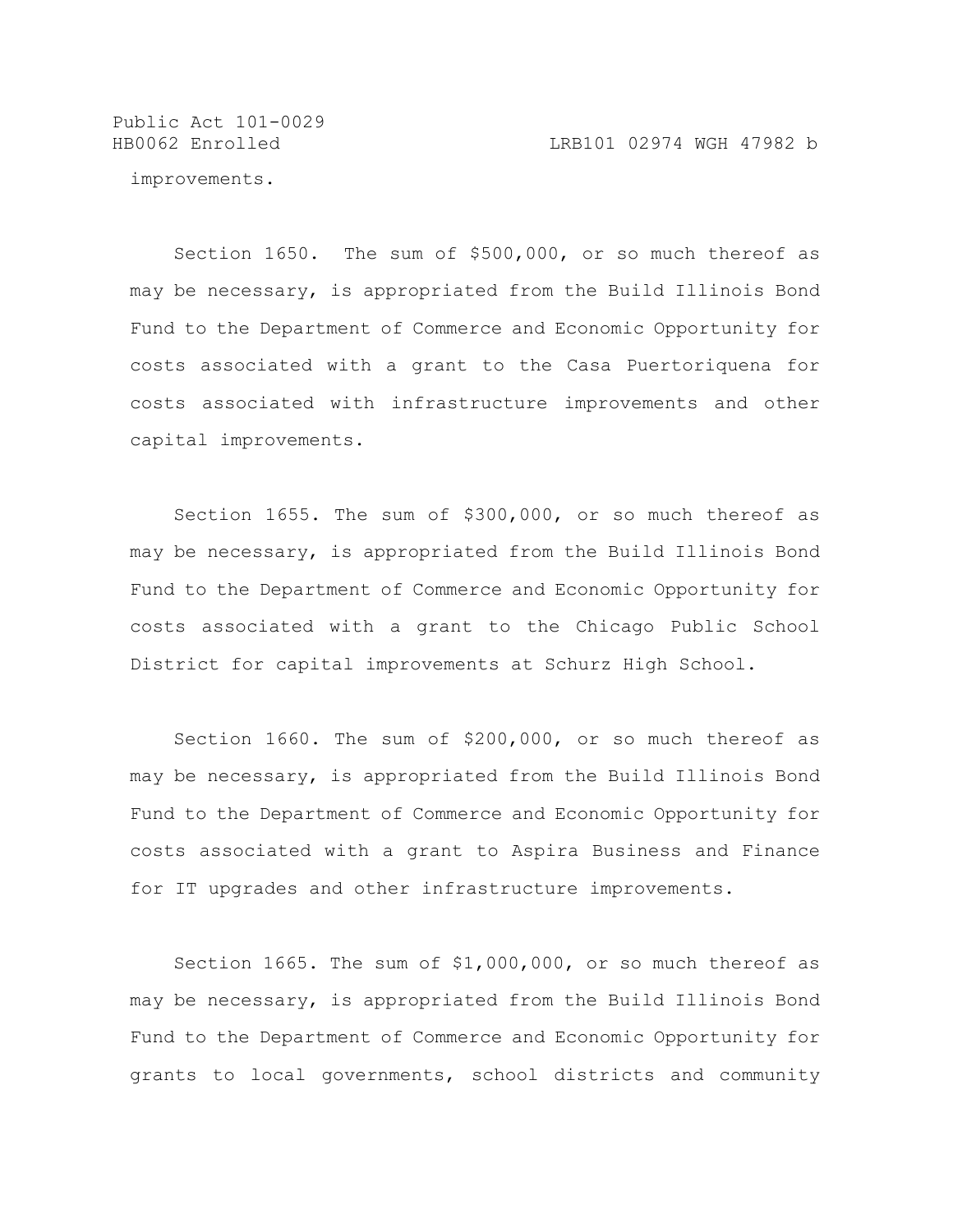Public Act 101-0029 HB0062 Enrolled LRB101 02974 WGH 47982 b based providers for costs associated with infrastructure improvements.

Section 1670. The sum of \$300,000, or so much thereof as may be necessary, is appropriated from the Build Illinois Bond Fund to the Department of Commerce and Economic Opportunity for costs associated with a grant to the County of Will -Women's Recovery Home for infrastructure improvements.

Section 1675. The sum of \$800,000, or so much thereof as may be necessary, is appropriated from the Build Illinois Bond Fund to the Department of Commerce and Economic Opportunity for costs associated with a grant to the County of Will -Route 53 pedestrian safety infrastructure improvements.

Section 1680. The sum of \$500,000, or so much thereof as may be necessary, is appropriated from the Build Illinois Bond Fund to the Department of Commerce and Economic Opportunity for costs associated with a grant to County of Will -Children's Advocacy Center for infrastructure improvements.

Section 1685. The sum of \$60,000, or so much thereof as may be necessary, is appropriated from the Build Illinois Bond Fund to the Department of Commerce and Economic Opportunity for costs associated with a grant to the East Joliet Fire Protection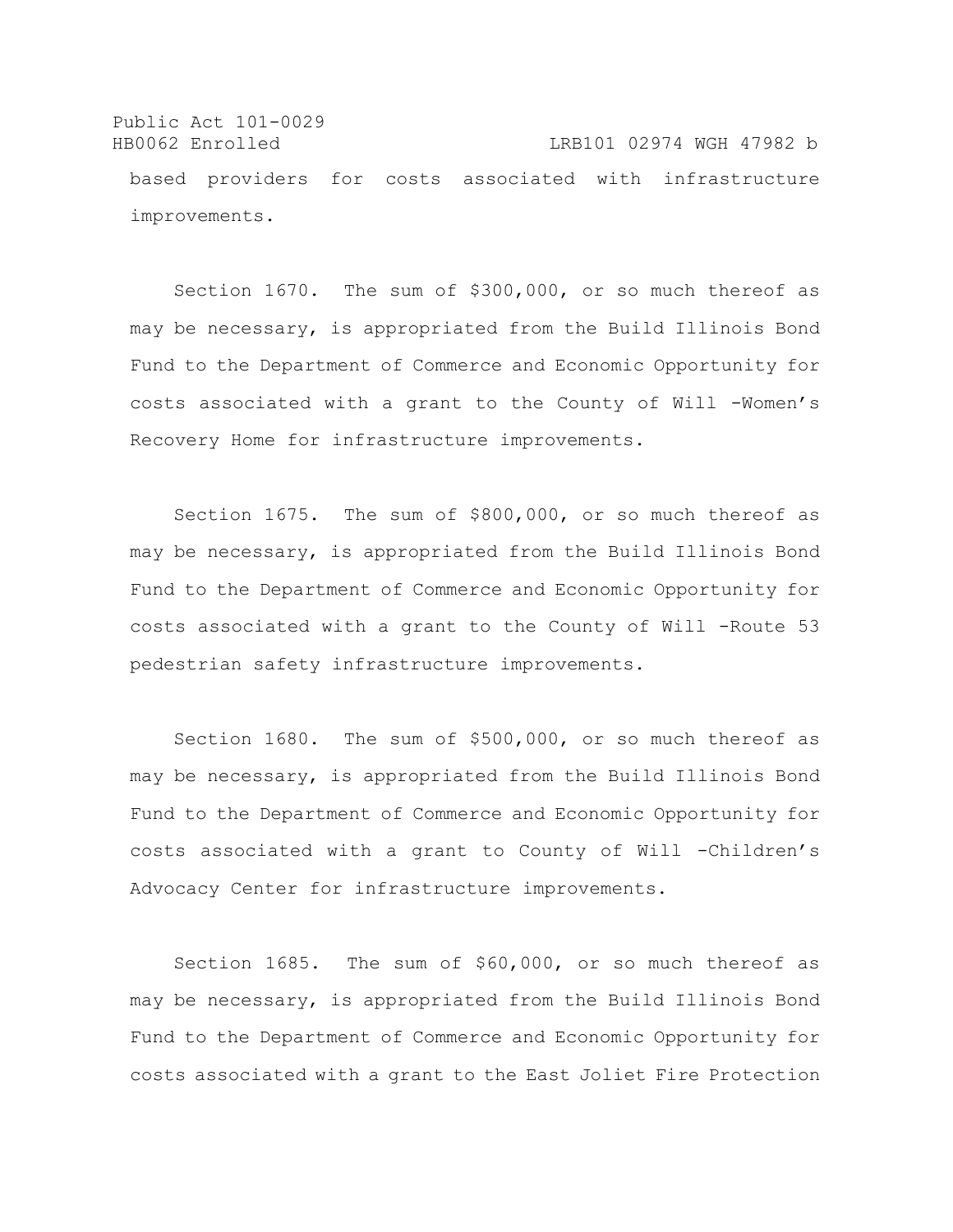Public Act 101-0029 HB0062 Enrolled LRB101 02974 WGH 47982 b District for costs associated with infrastructure improvements.

Section 1690. The sum of \$500,000, or so much thereof as may be necessary, is appropriated from the Build Illinois Bond Fund to the Department of Commerce and Economic Opportunity for costs associated with a grant to the Stepping Stones Treatment Center in Joilet for costs associated with infrastructure improvements.

Section 1695. The sum of \$560,000, or so much thereof as may be necessary, is appropriated from the Build Illinois Bond Fund to the Department of Commerce and Economic Opportunity for costs associated with a grant to the Diocese of Joliet Catholic Charities Daybreak Center for costs associated with infrastructure improvements.

Section 1700. The sum of \$250,000, or so much thereof as may be necessary, is appropriated from the Build Illinois Bond Fund to the Department of Commerce and Economic Opportunity for costs associated with a grant to the G.W. Buck Boys & Girls Club of Joliet for costs associated with infrastructure improvements.

Section 1705. The sum of \$200,000, or so much thereof as may be necessary, is appropriated from the Build Illinois Bond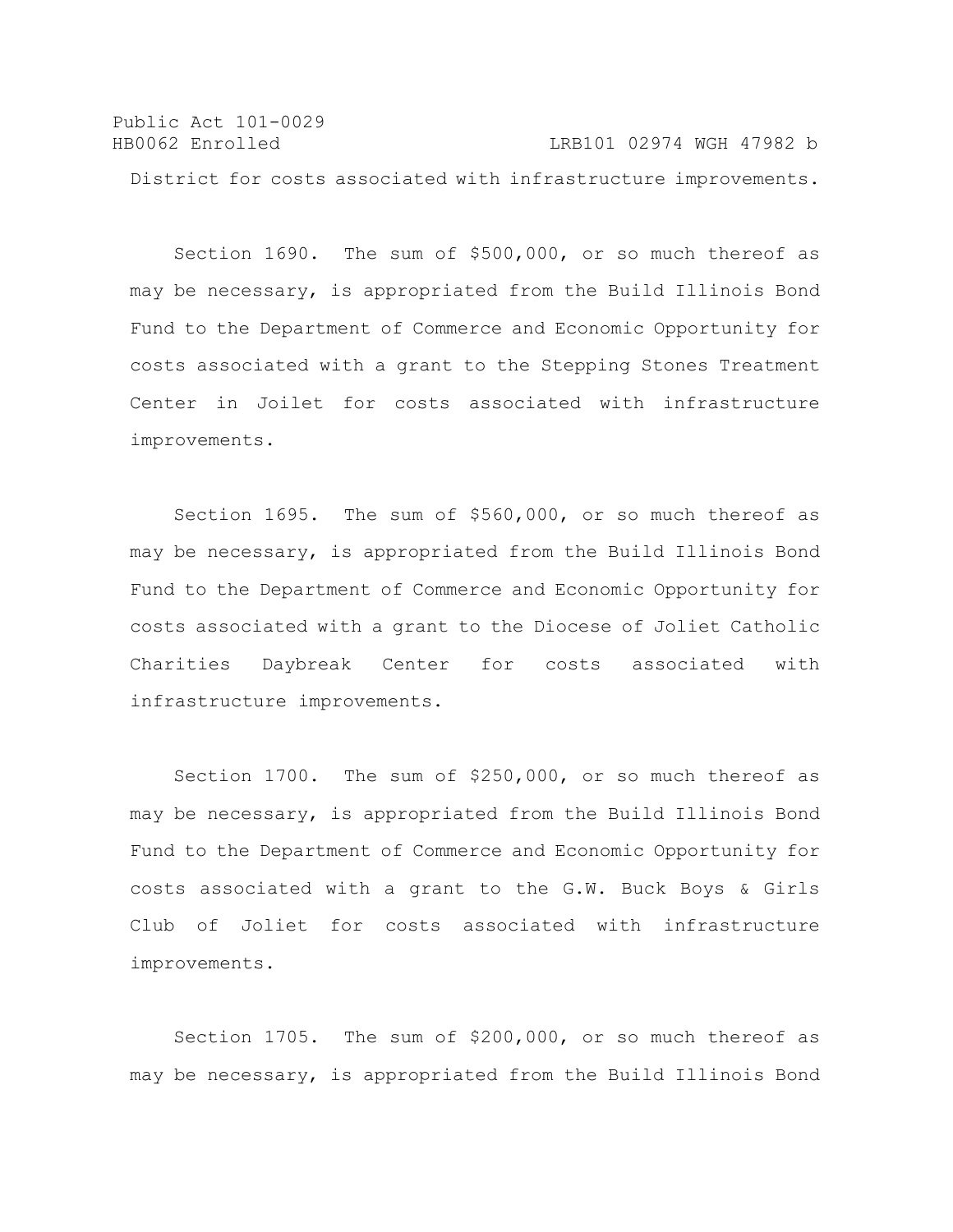Public Act 101-0029 HB0062 Enrolled LRB101 02974 WGH 47982 b Fund to the Department of Commerce and Economic Opportunity for costs associated with a grant to the Spanish Community Center in Joliet for costs associated with infrastructure improvements.

Section 1710. The sum of \$30,000, or so much thereof as may be necessary, is appropriated from the Build Illinois Bond Fund to the Department of Commerce and Economic Opportunity for costs associated with a grant to the Joliet Chapter of the National Hook-up for Black Women, Inc. for costs associated with infrastructure improvements.

Section 1715. The sum of \$2,800,000 or so much thereof as may be necessary, is appropriated from the Build Illinois Bond Fund to the Department of Commerce and Economic Opportunity for costs associated with grants to local governments, school districts and community based providers for costs associated with infrastructure improvements.

Section 1720. The sum of \$300,000, or so much thereof as may be necessary, is appropriated from the Build Illinois Bond Fund to the Palatine Community Center for the purchase of new facilities.

Section 1725. The sum of \$250,000, or so much thereof as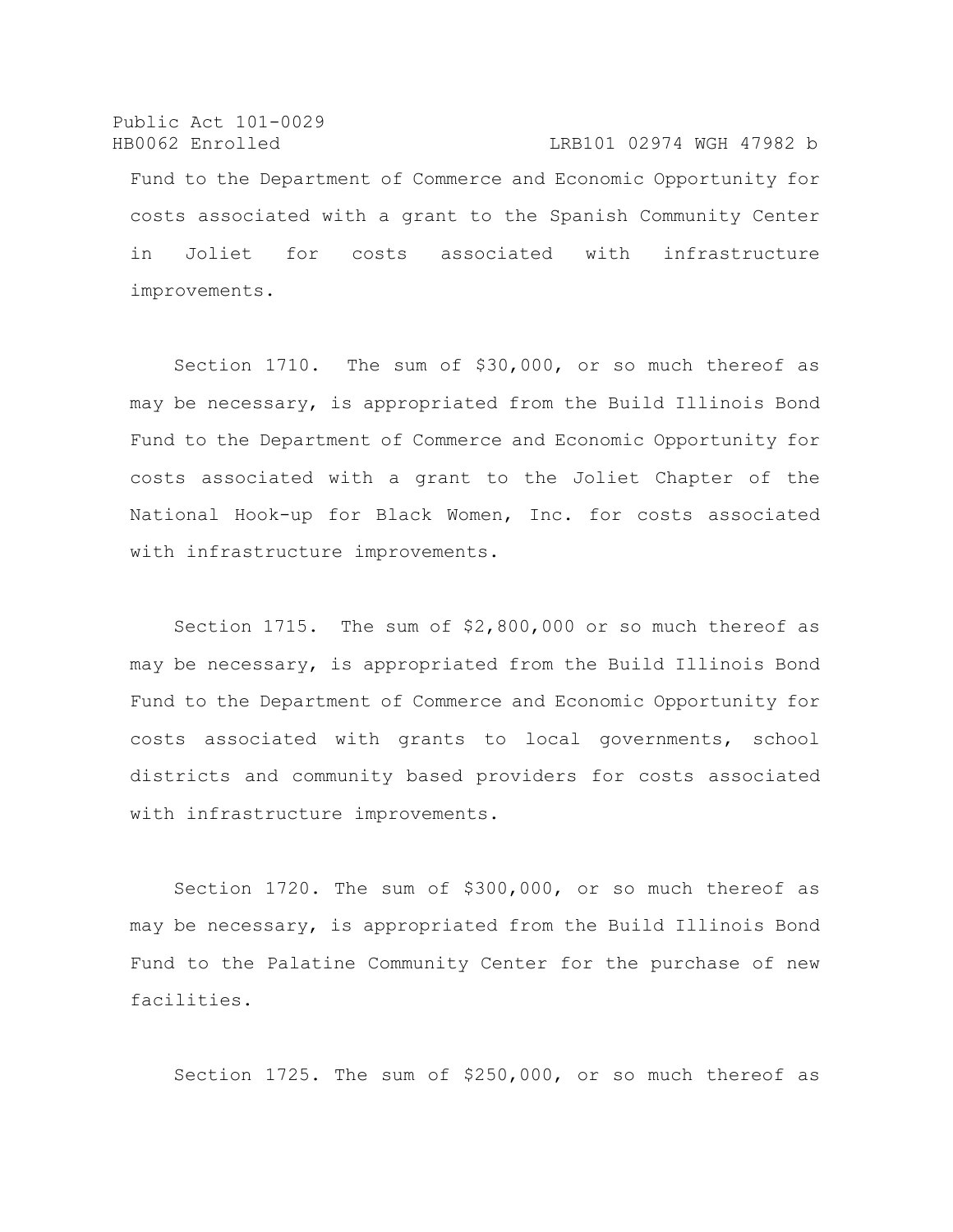Public Act 101-0029 HB0062 Enrolled LRB101 02974 WGH 47982 b may be necessary, is appropriated from the Build Illinois Bond Fund to the North Suburban YMCA for costs associated with replacement of the HVAC system, roof replacement, pool repair, and parking lot repair.

Section 1730. The sum of \$500,000, or so much thereof as may be necessary, is appropriated from the Build Illinois Bond Fund to the Northern Suburban Special Recreation Association for the purchase and renovation of a new building.

Section 1735. The sum of \$100,000, or so much thereof as may be necessary, is appropriated from the Build Illinois Bond Fund to the Chicago Botanic Garden for costs associated with upgrades to the water system, roof repairs, parking lot repairs, pathway renovation, tram renovation, and picnic area renovations.

Section 1740. The sum of \$100,000, or so much thereof as may be necessary, is appropriated from the Build Illinois Bond Fund to the Buffalo Grove Park District for costs associated with the arts center renovations, pool repairs, ADA compliant ball field construction, playground renovation, and a pickleball court.

Section 1745. The sum of \$100,000, or so much thereof as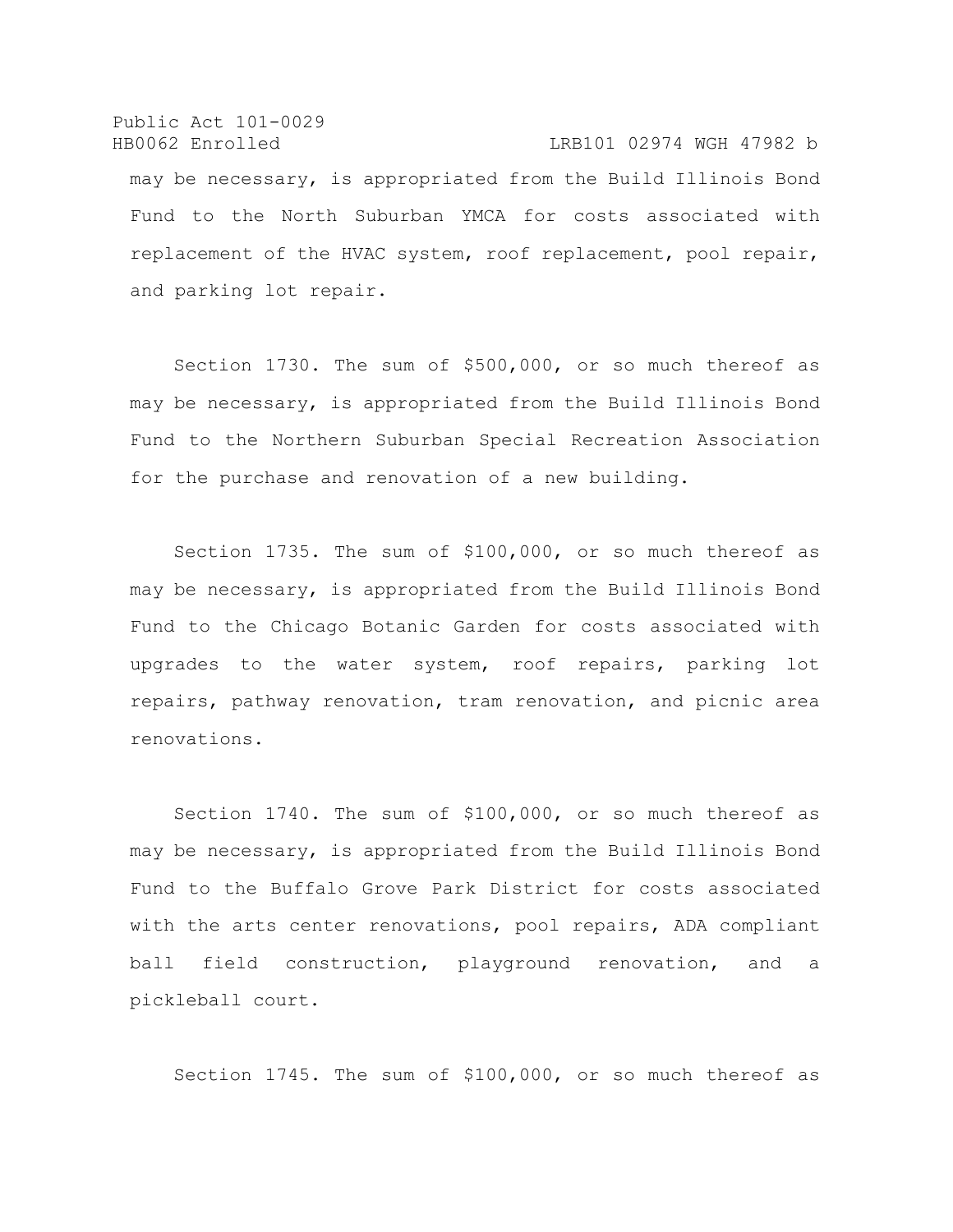Public Act 101-0029 HB0062 Enrolled LRB101 02974 WGH 47982 b may be necessary, is appropriated from the Build Illinois Bond Fund to the Lake Bluff Library for expansion and renovation costs.

Section 1750. The sum of \$150,000, or so much thereof as may be necessary, is appropriated from the Build Illinois Bond Fund to CJE SeniorLife for a new security system.

Section 1755. The sum of \$250,000, or so much thereof as may be necessary, is appropriated from the Build Illinois Bond Fund to the Maryville Academy Jen School for costs associated with a career and technical center.

Section 1757. The sum of \$250,000, or so much thereof as may be necessary, is appropriated from the Build Illinois Bond Fund to the Family Service of Lake County for costs associated with the purchase of a new building.

Section 1760. The sum of \$500,000, or so much thereof as may be necessary, is appropriated from the Build Illinois Bond Fund to Glenkirk not for profit for costs associated with new construction.

Section 1765. The sum of \$50,000, or so much thereof as may be necessary, is appropriated from the Build Illinois Bond Fund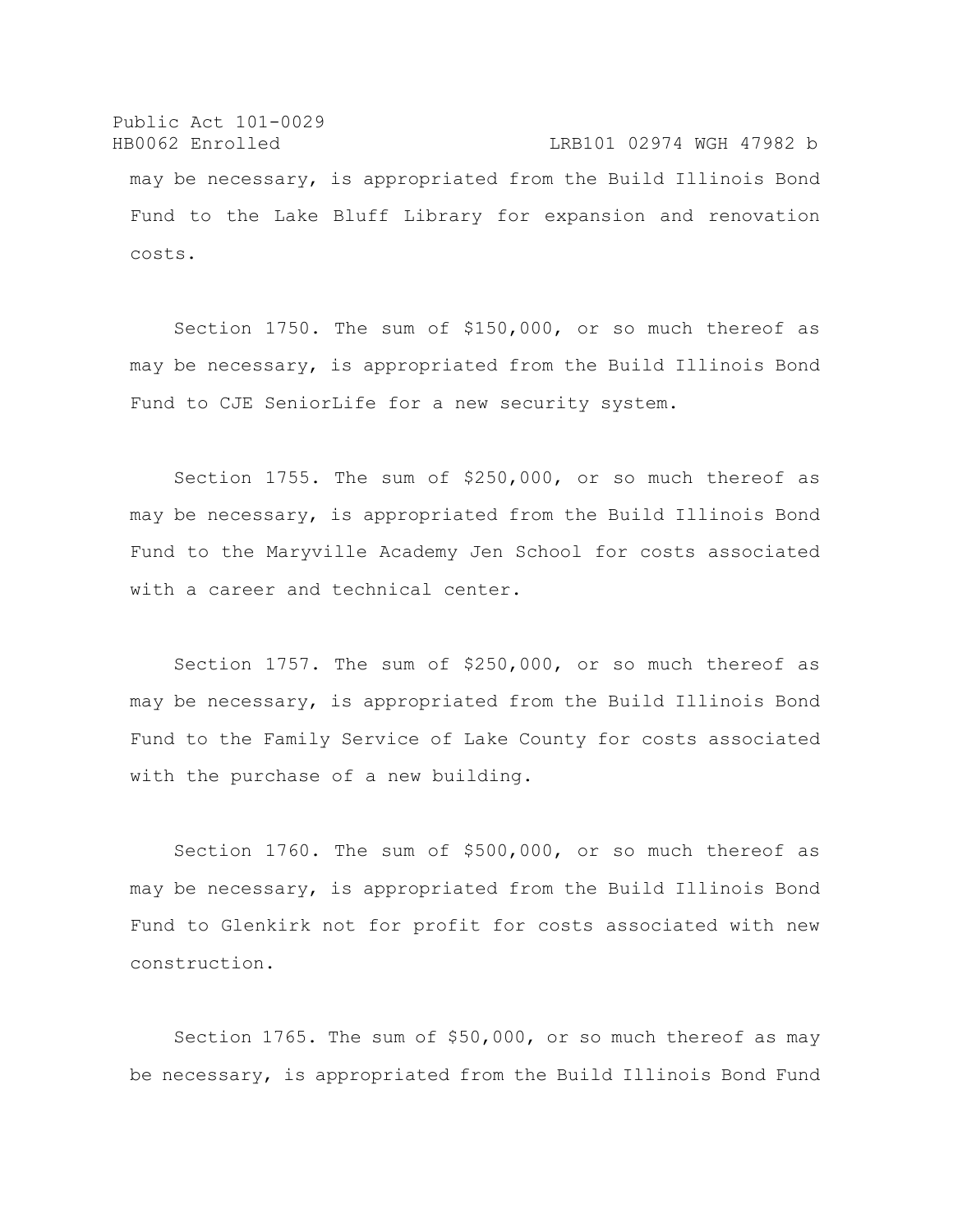Public Act 101-0029 HB0062 Enrolled LRB101 02974 WGH 47982 b to the Lubavich Chabad for renovation of the museum of Jewish history, collaboration space, and social space.

Section 1770. The sum of \$100,000, or so much thereof as may be necessary, is appropriated from the Build Illinois Bond Fund to the Lake County State's Attorney for general capital improvements and other infrastructure upgrades.

Section 1775. The sum of \$100,000, or so much thereof as may be necessary, is appropriated from the Build Illinois Bond Fund to the Holocaust Museum for costs associated with the renovation of the visitor center and café.

Section 1780. The sum of \$6,000, or so much thereof as may be necessary, is appropriated from the Build Illinois Bond Fund to the Clearbrook Deerfield not for profit for laundry room and door repair.

Section 1785. The sum of \$250,000, or so much thereof as may be necessary, is appropriated from the Build Illinois Bond Fund to the Deerfield Fire Department for costs associated with resurfacing parking lots.

Section 1790. The sum of \$50,000, or so much thereof as may be necessary, is appropriated from the Build Illinois Bond Fund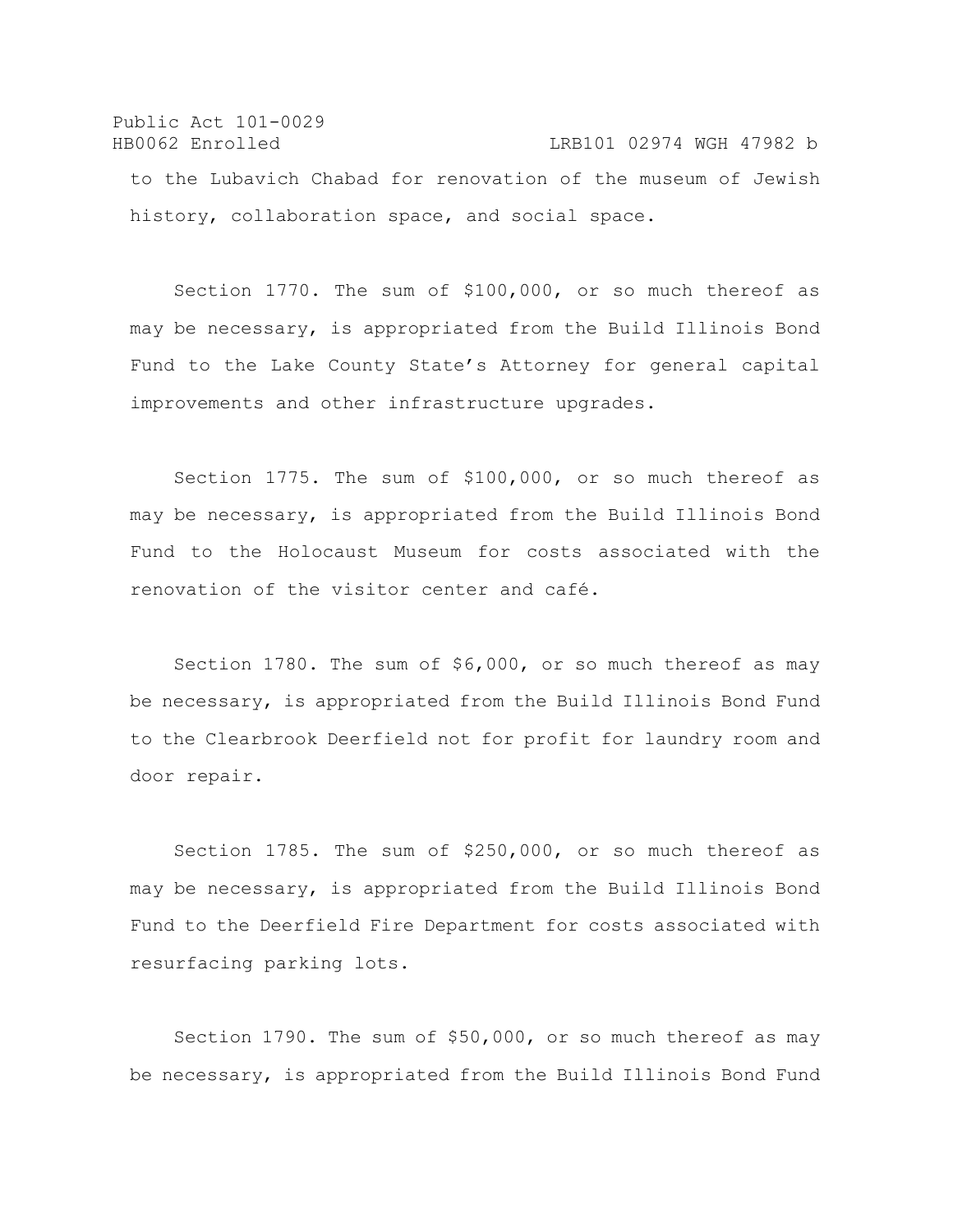Public Act 101-0029 HB0062 Enrolled LRB101 02974 WGH 47982 b to the West Deerfield Township for costs associated with township building security upgrades.

Section 1795. The sum of \$500,000, or so much thereof as may be necessary, is appropriated from the Build Illinois Bond Fund to Misericordia for costs associated with the purchase of a new building and general infrastructure upgrades.

Section 1800. The sum of \$2,444,000, or so much thereof as may be necessary, is appropriated from the Build Illinois Bond Fund to the Department of Commerce and Economic Opportunity for grants to local governments, school districts and community based providers for costs associated with infrastructure improvements.

Section 1805. The sum of \$50,000, or so much thereof as may be necessary, is appropriated from the Build Illinois Bond Fund to the Department of Commerce and Economic Opportunity for costs associated with a grant to the Chinese Consolidated Benevolent Association of Chicago to renovate the Chicago Chinatown Gateway.

Section 1810. The sum of \$550,000, or so much thereof as may be necessary, is appropriated from the Build Illinois Bond Fund to the Department of Commerce and Economic Opportunity for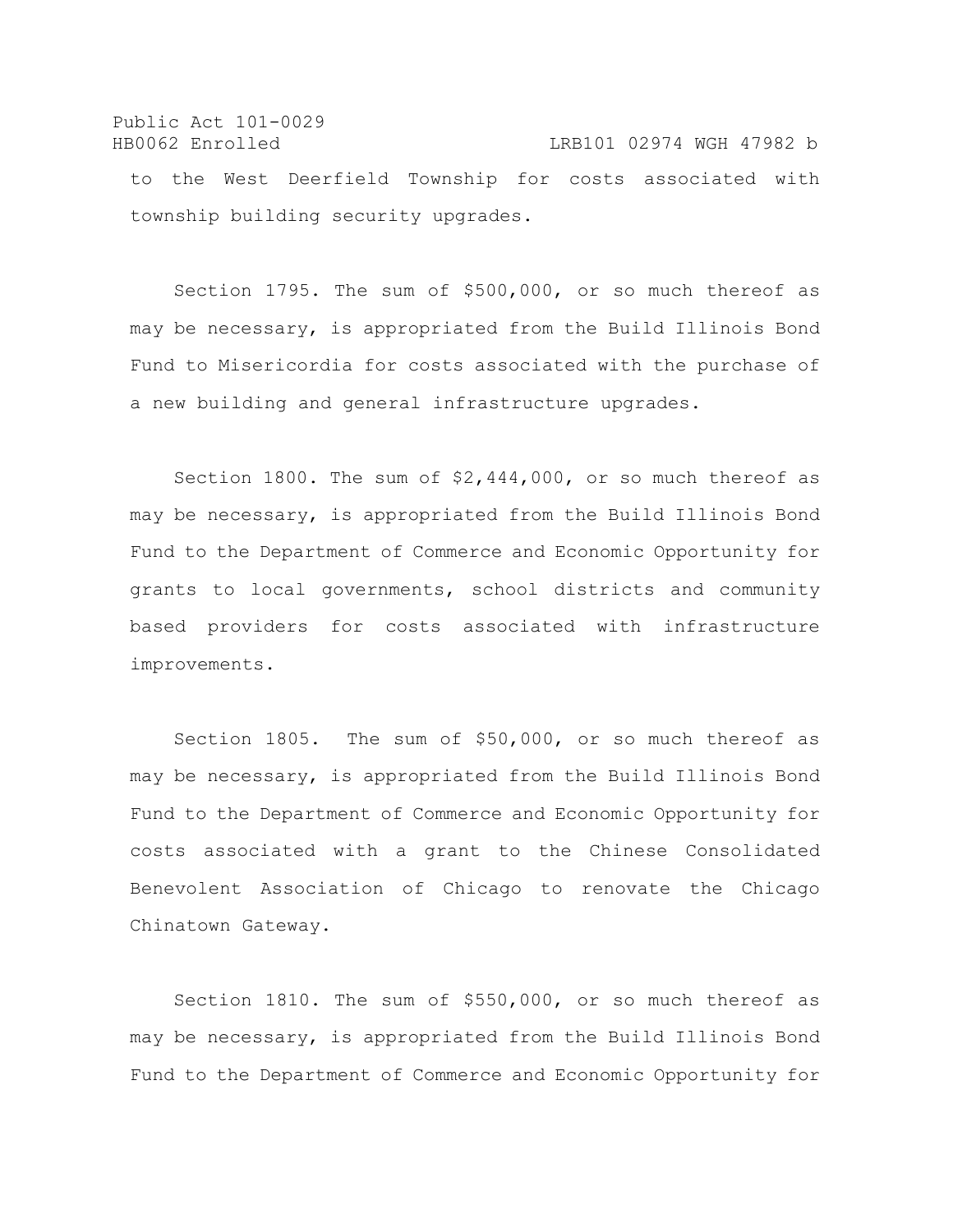Public Act 101-0029 HB0062 Enrolled LRB101 02974 WGH 47982 b costs associated with a grant to the Alivo Medical Center in Chicago for the cost associated with infrastructure improvements.

Section 1815. The sum of \$550,000, or so much thereof as may be necessary, is appropriated from the Build Illinois Bond Fund to the Department of Commerce and Economic Opportunity for costs associated with a grant to WINGS Safe House in Chicago for the reimbursements of construction costs.

Section 1820. The sum of \$500,000, or so much thereof as may be necessary, is appropriated from the Build Illinois Bond Fund to the Department of Commerce and Economic Opportunity for costs associated with a grant to the Metropolitan Family Services for the costs associated with renovation and infrastructure improvements.

Section 1825. The sum of \$750,000, or so much thereof as may be necessary, is appropriated from the Build Illinois Bond Fund to the Department of Commerce and Economic Opportunity for costs associated with a grant to the El Valor in Chicago for cost associated with maintenance needs.

Section 1830. The sum of \$100,000, or so much thereof as may be necessary, is appropriated from the Build Illinois Bond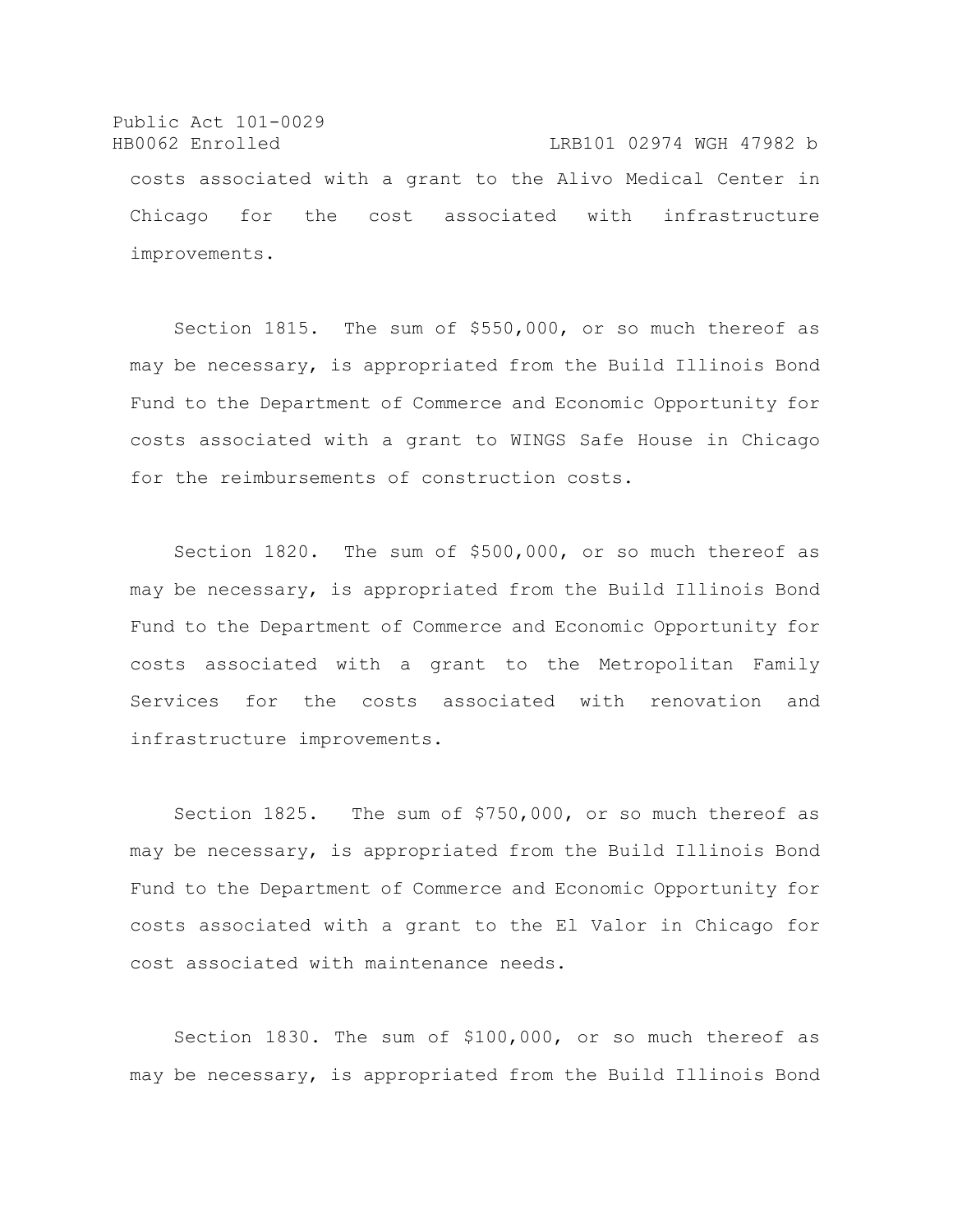Public Act 101-0029 HB0062 Enrolled LRB101 02974 WGH 47982 b Fund to the Department of Commerce and Economic Opportunity for costs associated with a grant to Saint Ann Catholic School for costs associated with renovations and repairs.

Section 1835. The sum of \$500,000, or so much thereof as may be necessary, is appropriated from the Build Illinois Bond Fund to the Department of Commerce and Economic Opportunity for costs associated with a grant to Mujeres Latinas En Accion for costs associated with renovation and repairs.

Section 1840. The sum of \$50,000, or so much thereof as may be necessary, is appropriated from the Build Illinois Bond Fund to the Department of Commerce and Economic Opportunity for costs associated with a grant to the Sun-Yat-Sen Playground for costs associated with renovations and repairs.

Section 1845. The sum of \$50,000, or so much thereof as may be necessary, is appropriated from the Build Illinois Bond Fund to the Department of Commerce and Economic Opportunity for costs associated with a grant to the American Legion Dormna-Dunn Post 547 for costs associated with renovations and repairs.

Section 1850. The sum of \$100,000, or so much thereof as may be necessary, is appropriated from the Build Illinois Bond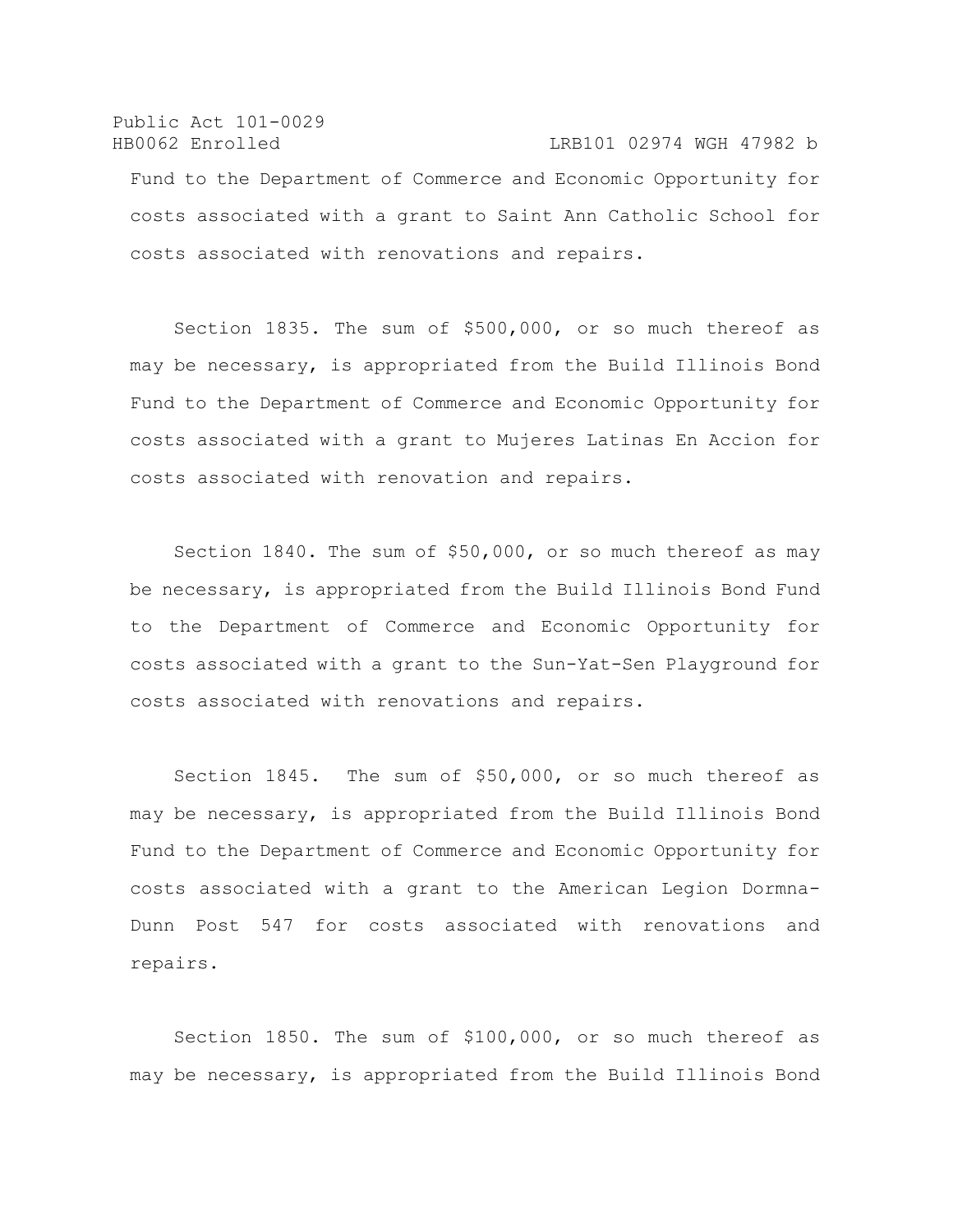Public Act 101-0029 HB0062 Enrolled LRB101 02974 WGH 47982 b Fund to the Department of Commerce and Economic Opportunity for costs associated with a grant to Casa Michoacana in Chicago for costs associated with renovations and repairs.

Section 1855. The sum of \$2,800,000, or so much thereof as may be necessary, is appropriated from the Build Illinois Bond Fund to the Department of Commerce and Economic Opportunity for grants to local governments, school districts, and community based providers for costs associated with infrastructure improvements.

Section 1860. The sum of \$150,000, or so much thereof as may be necessary, is appropriated from the Build Illinois Bond Fund to the Department of Commerce and Economic Opportunity for a grant to the City of Des Plaines for costs associated with sidewalk improvements along Algonquin Road between Mount Prospect Road and Elmhurst Road and other capital improvements.

Section 1865. The sum of \$125,000, or so much thereof as may be necessary, is appropriated from the Build Illinois Bond Fund to the Department of Commerce and Economic Opportunity for a grant to the Oakton Community College for costs associated with classroom renovations.

Section 1866. The sum of \$120,000, or so much thereof as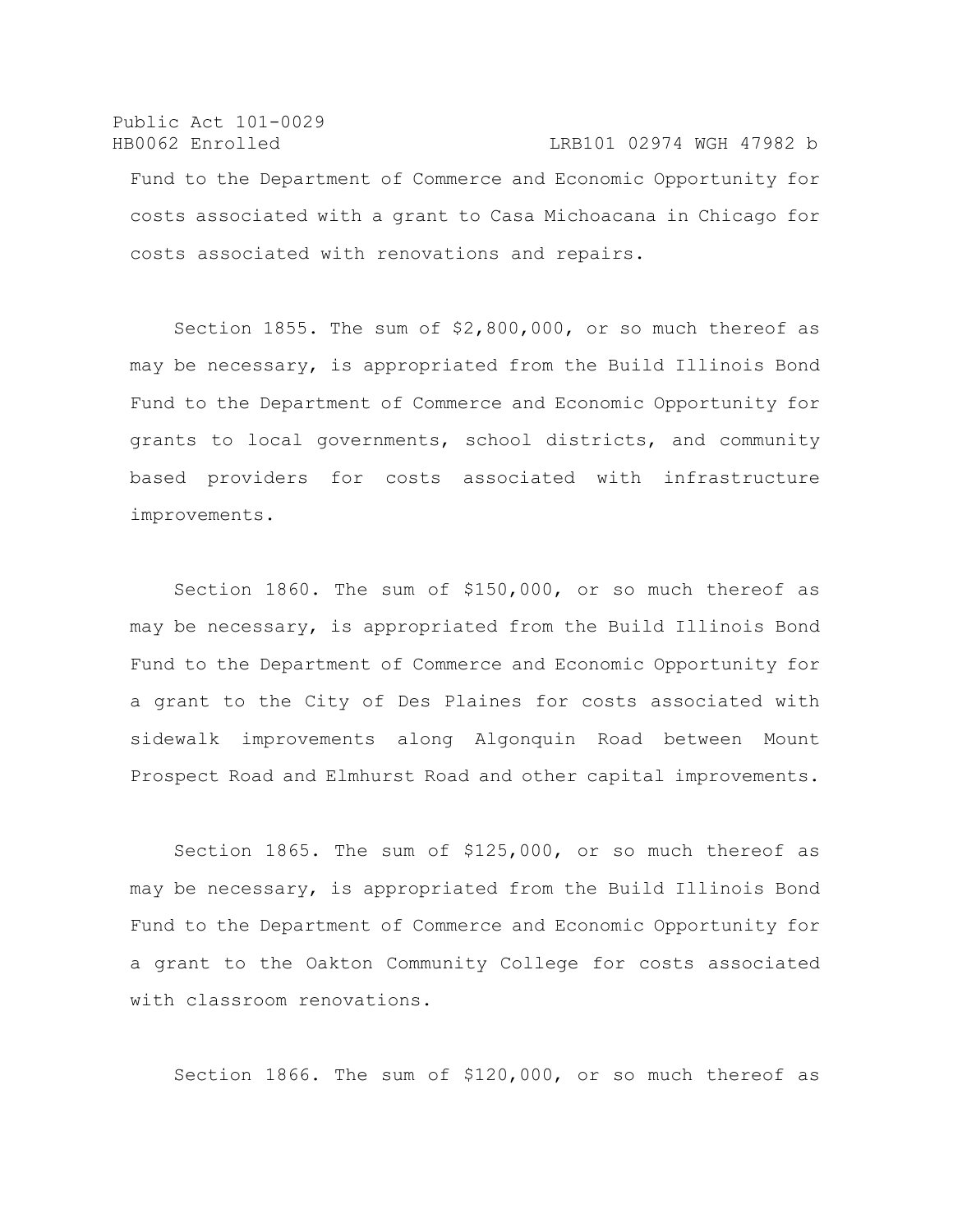Public Act 101-0029 HB0062 Enrolled LRB101 02974 WGH 47982 b may be necessary, is appropriated from the Build Illinois Bond Fund to the Department of Commerce and Economic Opportunity for a grant to the City of Des Plaines for costs associated with capital improvements.

Section 1870. The sum of \$30,000, or so much thereof as may be necessary, is appropriated from the Build Illinois Bond Fund to the Department of Commerce and Economic Opportunity for a grant to the Self Help and Pantry of Des Plaines for costs associated with capital improvements.

Section 1875. The sum of \$40,000, or so much thereof as may be necessary, is appropriated from the Build Illinois Bond Fund to the Department of Commerce and Economic Opportunity for a grant to the Harbour in Park Ridge for costs associated with capital improvements.

Section 1880. The sum of \$137,500, or so much thereof as may be necessary, is appropriated from the Build Illinois Bond Fund to the Department of Commerce and Economic Opportunity for a grant to the City of Schaumburg for costs associated with pedestrian signal improvements at National Parkway and Schaumburg Road.

Section 1885. The sum of \$137,500, or so much thereof as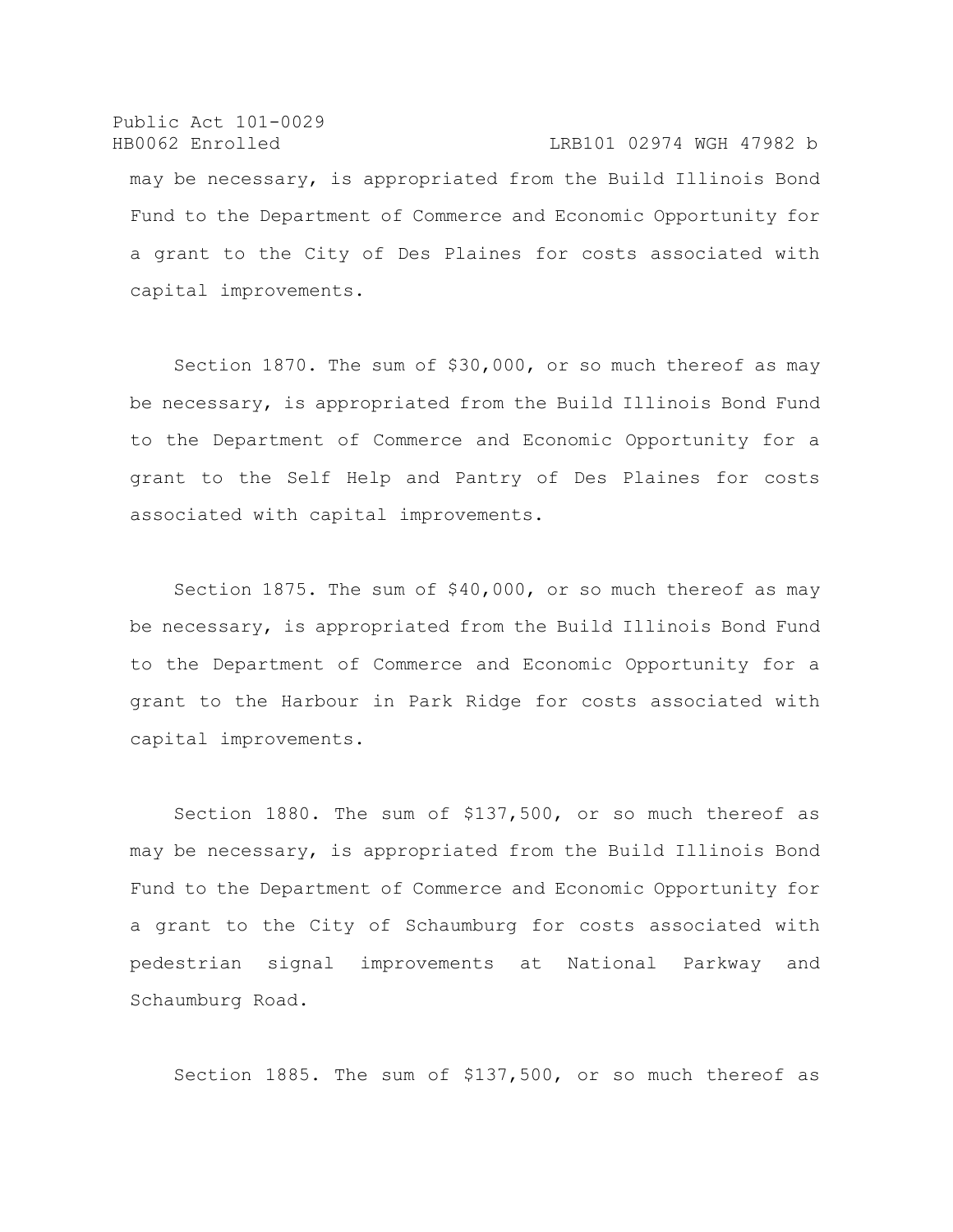Public Act 101-0029 HB0062 Enrolled LRB101 02974 WGH 47982 b may be necessary, is appropriated from the Build Illinois Bond Fund to the Department of Commerce and Economic Opportunity for a grant to the City of Schaumburg for costs associated with pedestrian signal improvements at National Parkway and Higgins.

Section 1890. The sum of \$137,500, or so much thereof as may be necessary, is appropriated from the Build Illinois Bond Fund to the Department of Commerce and Economic Opportunity for a grant to the City of Schaumburg for costs associated with pedestrian signal improvements at Barrington Road and Weathersfield.

Section 1895. The sum of \$137,500, or so much thereof as may be necessary, is appropriated from the Build Illinois Bond Fund to the Department of Commerce and Economic Opportunity for a grant to the City of Schaumburg for costs associated with pedestrian signal improvements at Wildflower Lane and Schaumburg Road.

Section 1900. The sum of \$120,000, or so much thereof as may be necessary, is appropriated from the Build Illinois Bond Fund to the Department of Commerce and Economic Opportunity for a grant to the Schaumburg Park District for costs associated with Sports Center HVAC replacement.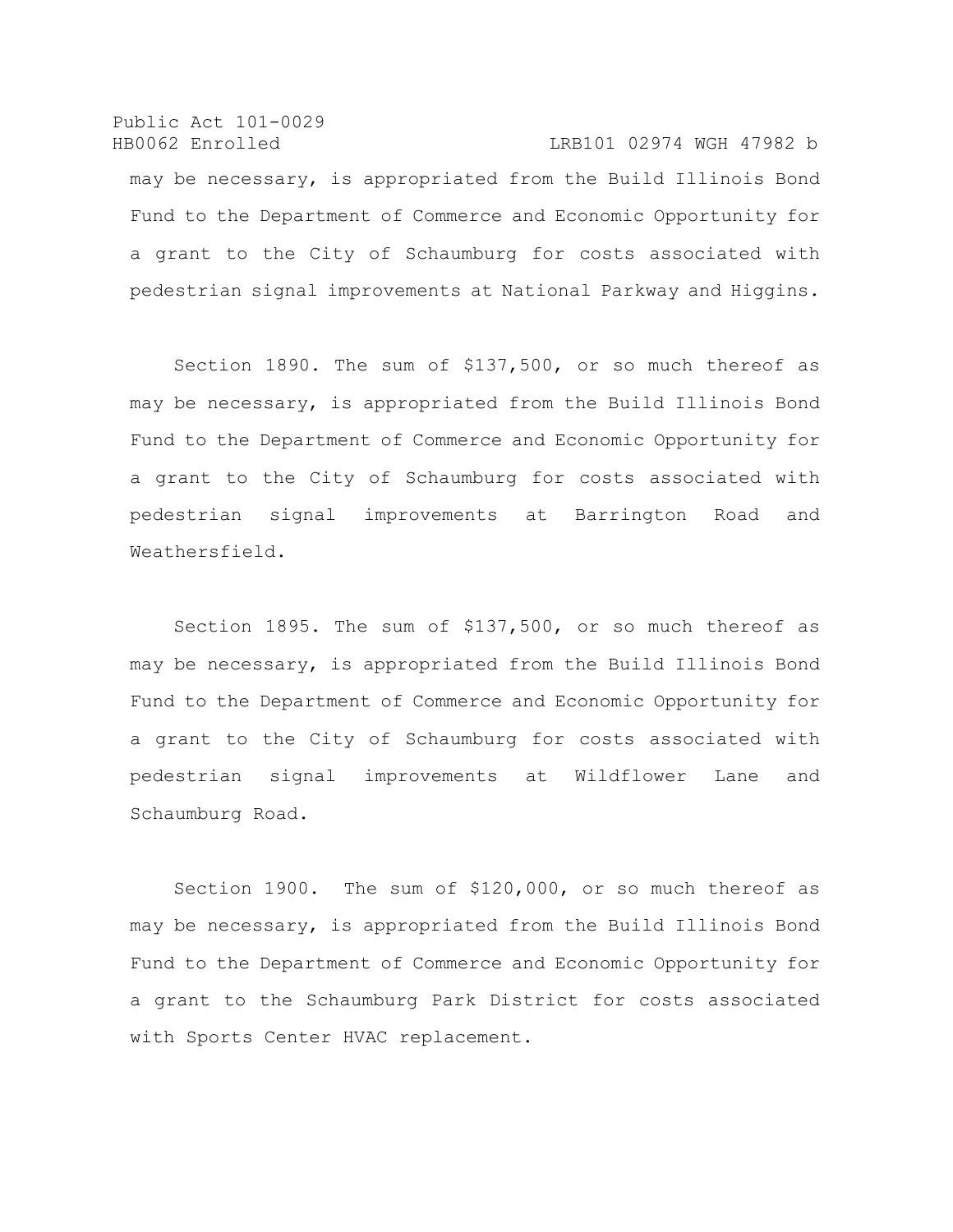Public Act 101-0029

HB0062 Enrolled LRB101 02974 WGH 47982 b

Section 1905. The sum of \$80,000, or so much thereof as may be necessary, is appropriated from the Build Illinois Bond Fund to the Department of Commerce and Economic Opportunity for a grant to the Schaumburg Park District for costs associated with water works HVAC replacement.

Section 1910. The sum of \$125,000, or so much thereof as may be necessary, is appropriated from the Build Illinois Bond Fund to the Department of Commerce and Economic Opportunity for a grant to the WINGS Program Inc. in Schaumburg for costs associated with building renovations and capital improvements.

Section 1915. The sum of \$250,000, or so much thereof as may be necessary, is appropriated from the Build Illinois Bond Fund to the Department of Commerce and Economic Opportunity for a grant to the Kenneth Young Center for costs associated with renovations and other capital improvements.

Section 1920. The sum of \$5,000, or so much thereof as may be necessary, is appropriated from the Build Illinois Bond Fund to the Department of Commerce and Economic Opportunity for a grant to the Clearbrook in Elk Grove for costs associated with infrastructure improvements.

Section 1925. The sum of \$200,000, or so much thereof as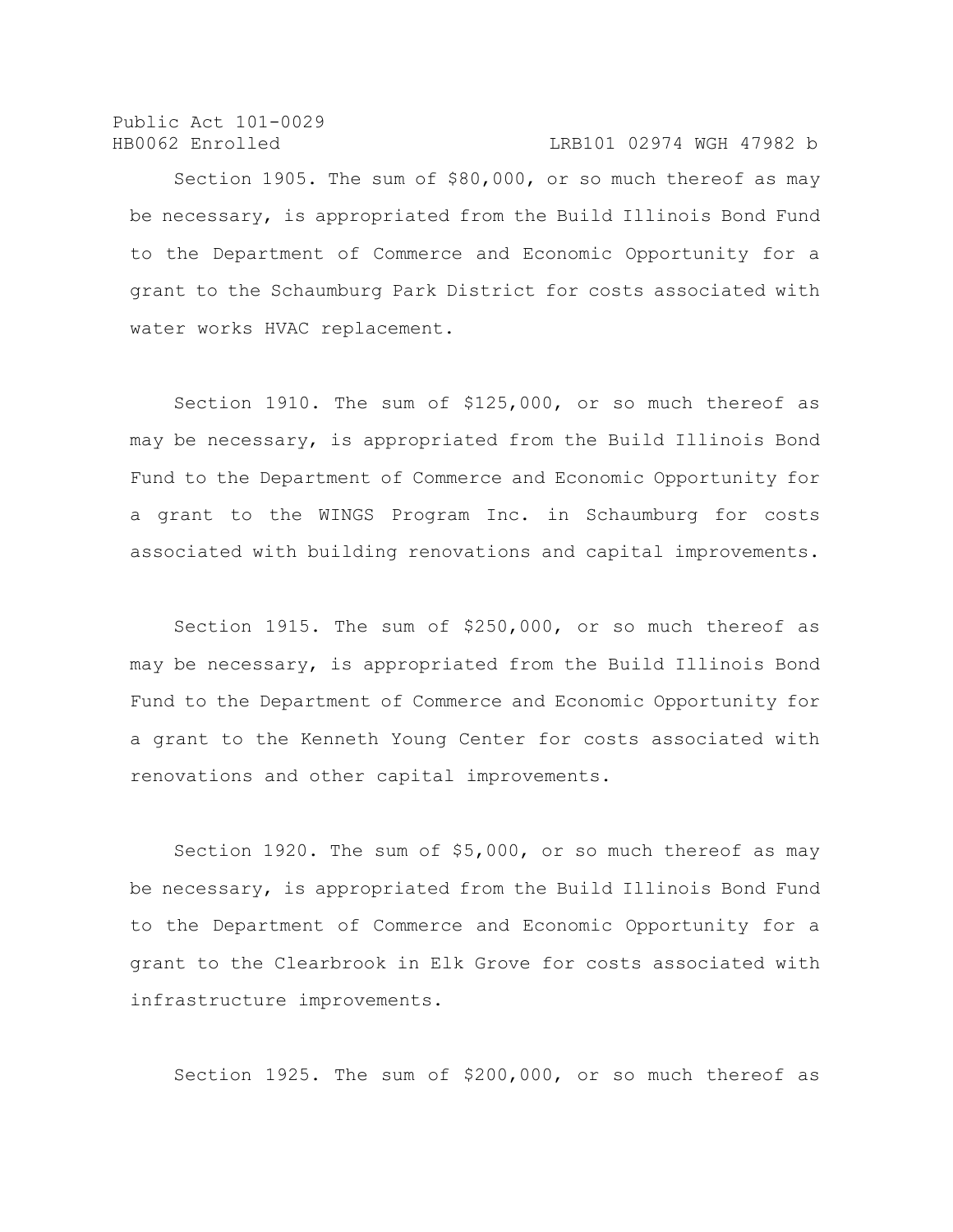Public Act 101-0029 HB0062 Enrolled LRB101 02974 WGH 47982 b may be necessary, is appropriated from the Build Illinois Bond Fund to the Department of Commerce and Economic Opportunity for a grant to the Village of Hanover Park for costs associated with land acquisition for new fire station.

Section 1930. The sum of \$300,000, or so much thereof as may be necessary, is appropriated from the Build Illinois Bond Fund to the Department of Commerce and Economic Opportunity for a grant to the Park Ridge for costs associated with capital improvements.

Section 1935. The sum of \$250,000, or so much thereof as may be necessary, is appropriated from the Build Illinois Bond Fund to the Department of Commerce and Economic Opportunity for a grant to the Park Ridge Park District for costs associated with land acquisition.

Section 1940. The sum of \$40,000, or so much thereof as may be necessary, is appropriated from the Build Illinois Bond Fund to the Department of Commerce and Economic Opportunity for a grant to the Park Ridge Park District for costs associated with land acquisition.

Section 1945. The sum of \$20,500, or so much thereof as may be necessary, is appropriated from the Build Illinois Bond Fund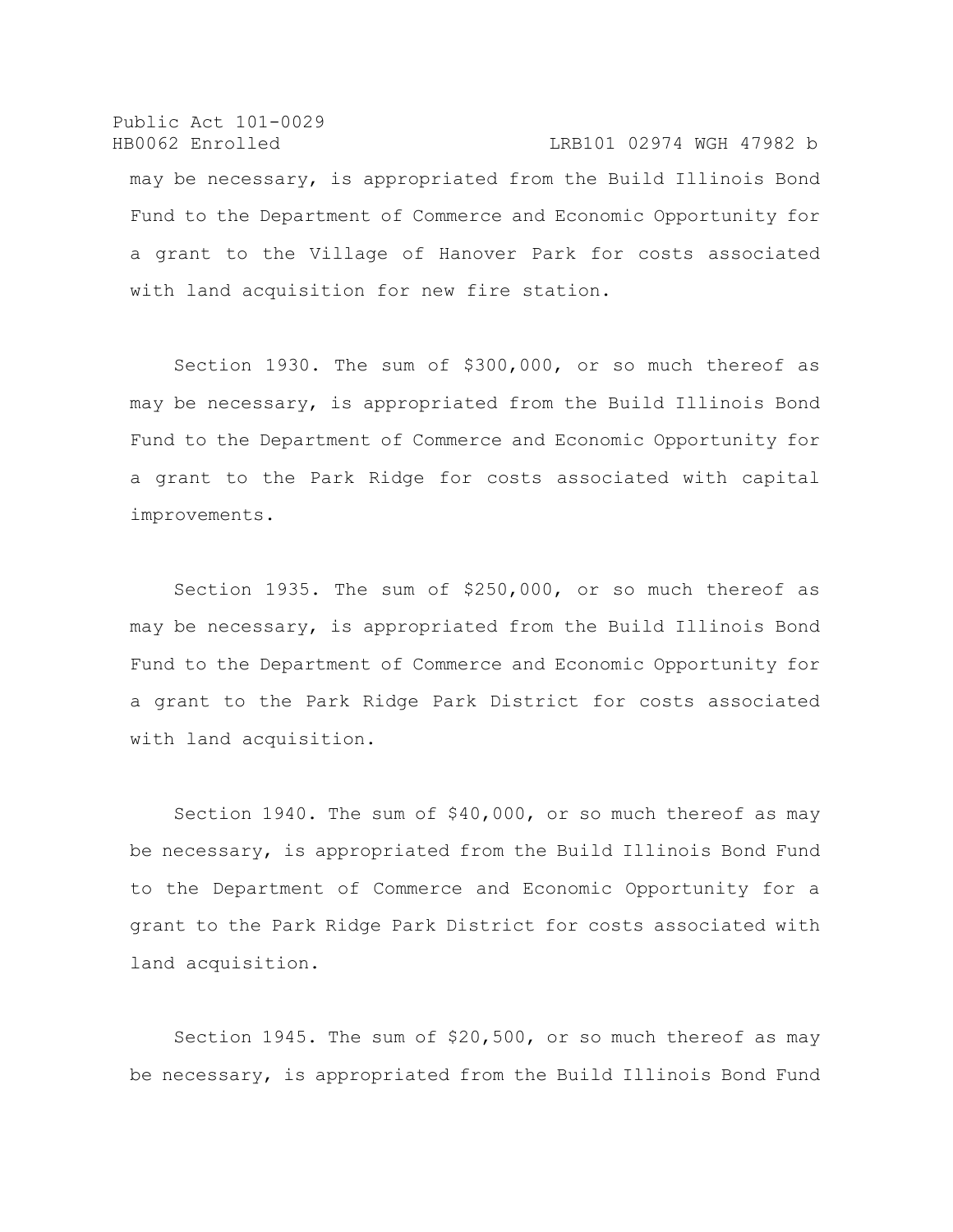# Public Act 101-0029 HB0062 Enrolled LRB101 02974 WGH 47982 b to the Department of Commerce and Economic Opportunity for a grant to the Park Ridge Park District for costs associated with gate restoration.

Section 1950. The sum of \$20,500, or so much thereof as may be necessary, is appropriated from the Build Illinois Bond Fund to the Department of Commerce and Economic Opportunity for a grant to the Park Ridge Park District for costs associated with building a baseball field fence.

Section 1955. The sum of \$50,000, or so much thereof as may be necessary, is appropriated from the Build Illinois Bond Fund to the Department of Commerce and Economic Opportunity for a grant to the Avenues for Independence in Park Ridge for costs associated with building renovations and other capital improvements.

Section 1960. The sum of \$200,000, or so much thereof as may be necessary, is appropriated from the Build Illinois Bond Fund to the Department of Commerce and Economic Opportunity for a grant to the Roselle Park District for costs associated with capital improvements at Turner Park.

Section 1965. The sum of \$92,000, or so much thereof as may be necessary, is appropriated from the Build Illinois Bond Fund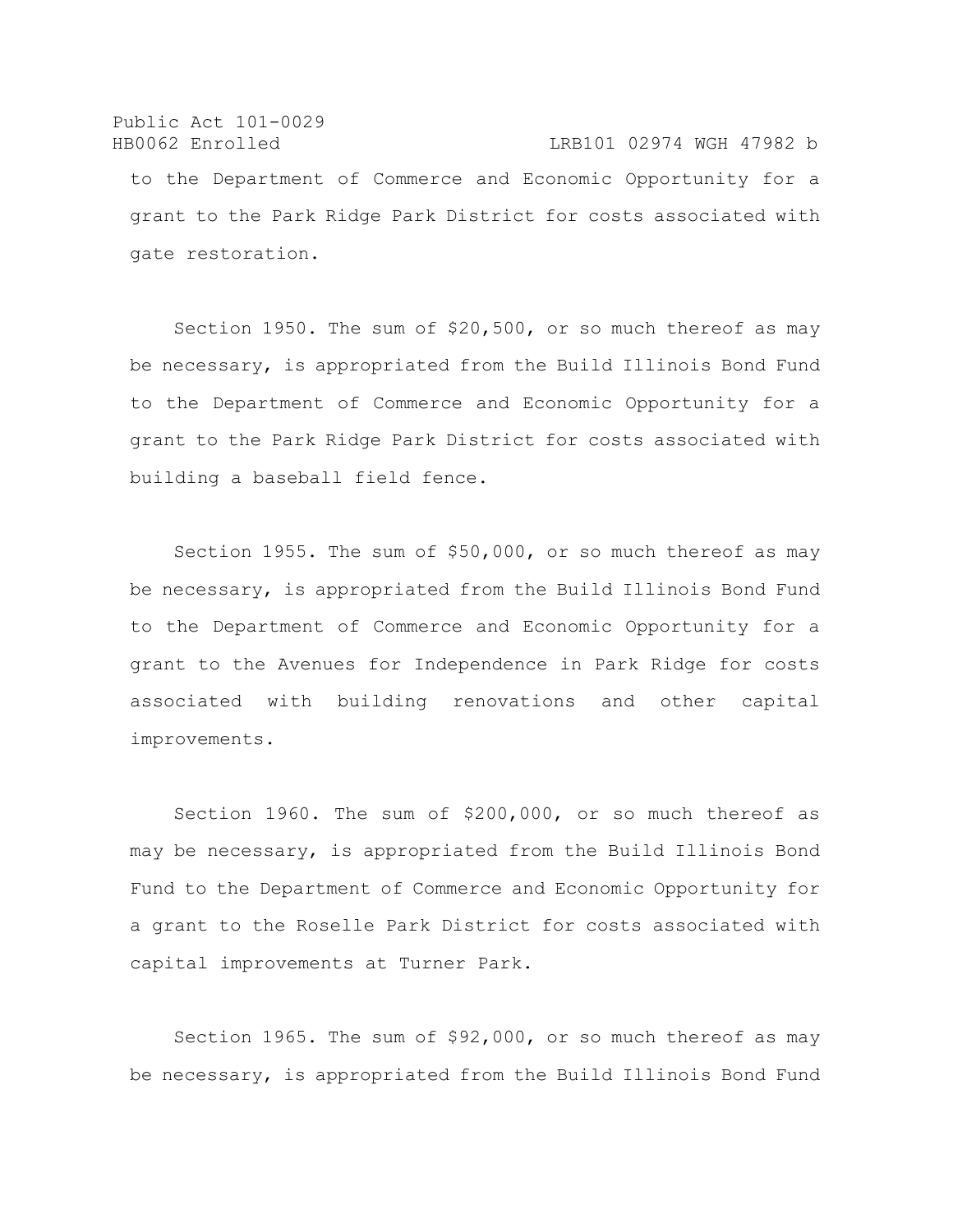### Public Act 101-0029 HB0062 Enrolled LRB101 02974 WGH 47982 b

to the Department of Commerce and Economic Opportunity for a grant to the Bloomingdale Park District for costs associated with infrastructure improvement.

Section 1970. The sum of \$110,000, or so much thereof as may be necessary, is appropriated from the Build Illinois Bond Fund to the Department of Commerce and Economic Opportunity for a grant to the DuPage County for costs associated with capital improvements.

Section 1975. The sum of \$125,000, or so much thereof as may be necessary, is appropriated from the Build Illinois Bond Fund to the Department of Commerce and Economic Opportunity for a grant to the College of DuPage District for costs associated with renovation and infrastructure costs related to the Science, Technology, Engineering, and Mathematics Center.

Section 1980. The sum of \$261,000, or so much thereof as may be necessary, is appropriated from the Build Illinois Bond Fund to the Department of Commerce and Economic Opportunity for a grant to AMITA Health for costs associated with construction and renovations of a Women's Mental Health Center.

Section 1985. The sum of \$300,000, or so much thereof as may be necessary, is appropriated from the Build Illinois Bond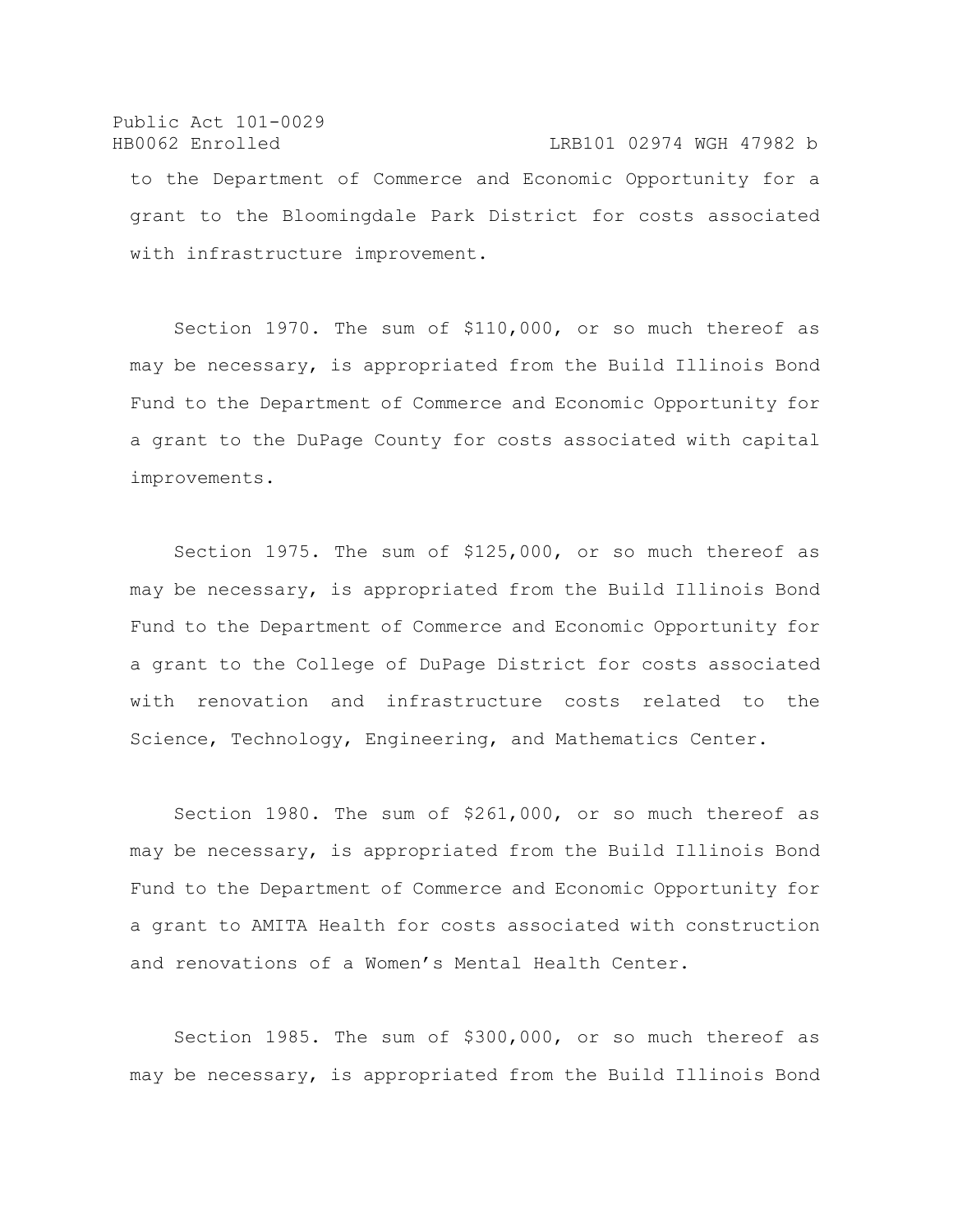Public Act 101-0029 HB0062 Enrolled LRB101 02974 WGH 47982 b Fund to the Department of Commerce and Economic Opportunity for a grant to Hoffman Estates for costs associated with infrastructure improvements along Flagstaff Lane between Washington Boulevard to Grand Canyon.

Section 1990. The sum of \$2,436,000, or so much thereof as may be necessary, is appropriated from the Build Illinois Bond Fund to the Department of Commerce and Economic Opportunity for grants to local governments, school districts and community based providers for costs associated with infrastructure improvements.

Section 1995. The sum of \$400,000, or so much thereof as may be necessary, is appropriated from the Build Illinois Bond Fund to the Department of Commerce and Economic Opportunity for a grant to the 5th Ward of Chicago for costs associated with infrastructure and other capital improvements.

Section 2000. The sum of \$400,000, or so much thereof as may be necessary, is appropriated from the Build Illinois Bond Fund to the Department of Commerce and Economic Opportunity for a grant to the 10th Ward of Chicago for costs associated with infrastructure and other capital improvements.

Section 2005. The sum of \$250,000, or so much thereof as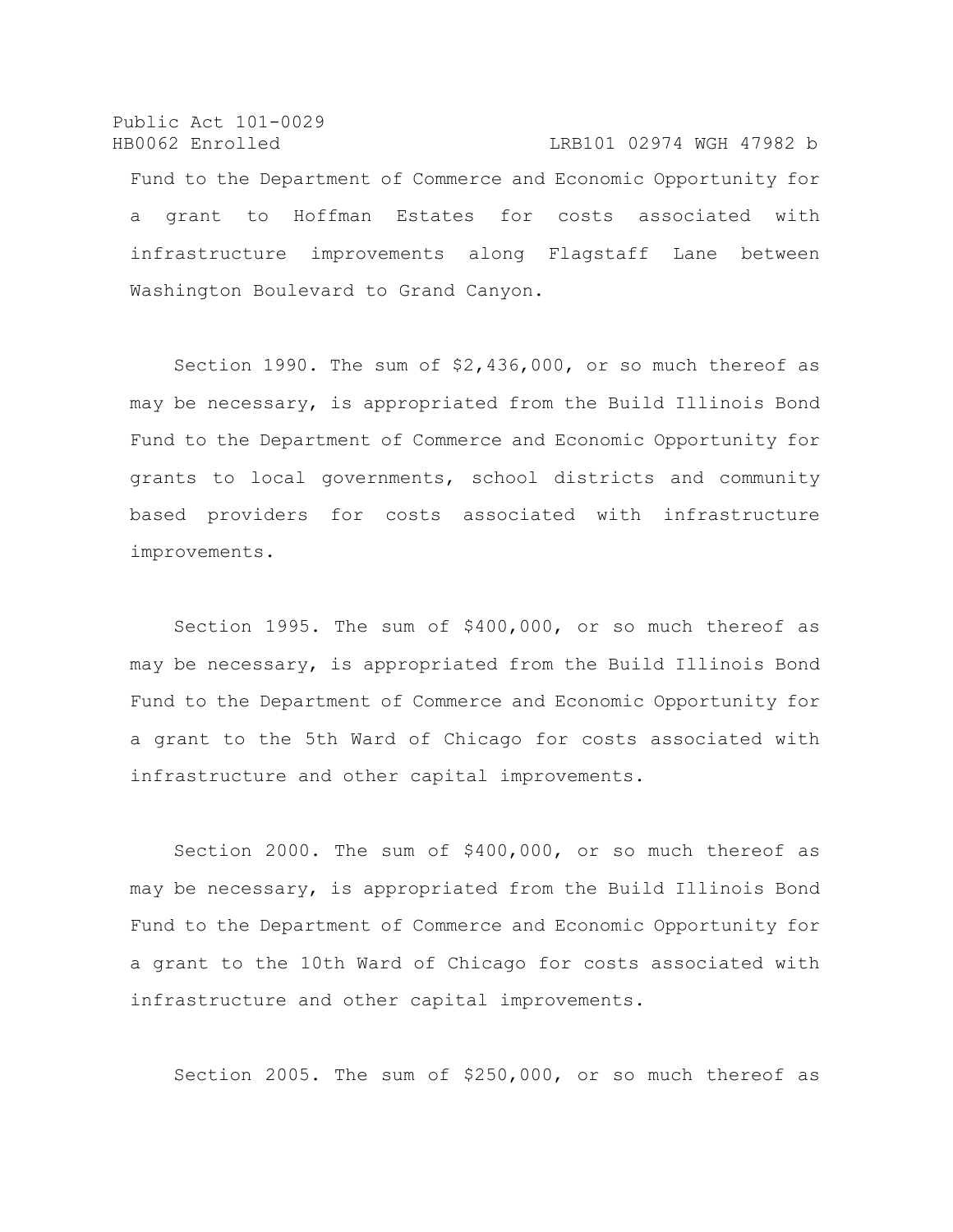Public Act 101-0029 HB0062 Enrolled LRB101 02974 WGH 47982 b may be necessary, is appropriated from the Build Illinois Bond Fund to the Department of Commerce and Economic Opportunity for a grant to the Kenwood Academy for costs associated with infrastructure and other capital improvements.

Section 2010. The sum of \$250,000, or so much thereof as may be necessary, is appropriated from the Build Illinois Bond Fund to the Department of Commerce and Economic Opportunity for a grant to the Dyett's Landscaping and court yards of Des Plaines for costs associated with infrastructure and other capital improvements.

Section 2015. The sum of \$200,000, or so much thereof as may be necessary, is appropriated from the Build Illinois Bond Fund to the Department of Commerce and Economic Opportunity for a grant to the Chicago Public School District 299 for costs associated with infrastructure and other capital improvements at Price Elementary School.

Section 2020. The sum of \$200,000, or so much thereof as may be necessary, is appropriated from the Build Illinois Bond Fund to the Department of Commerce and Economic Opportunity for a grant to the Chicago Public School District 299 for costs associated with infrastructure and other capital improvements at Pershing Elementary Humanities Magnet School.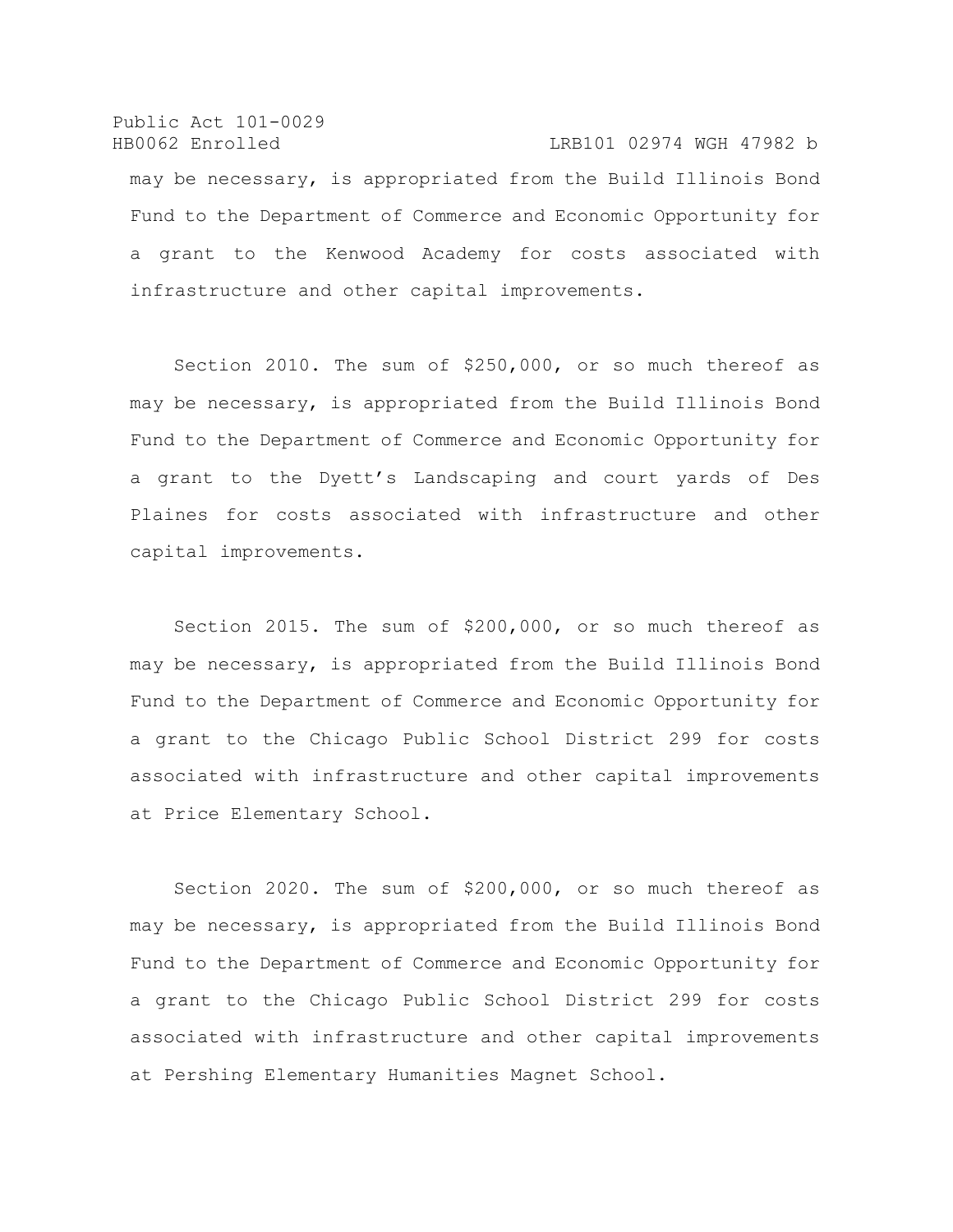Public Act 101-0029

Section 2025. The sum of \$200,000, or so much thereof as may be necessary, is appropriated from the Build Illinois Bond Fund to the Department of Commerce and Economic Opportunity for a grant to the Stoney Island Arts Bank for costs associated with infrastructure and other capital improvements.

Section 2030. The sum of \$150,000, or so much thereof as may be necessary, is appropriated from the Build Illinois Bond Fund to the Department of Commerce and Economic Opportunity for a grant to the Chicago Public School 299 for costs associated with infrastructure and other capital improvements at Hyde Park Academy.

Section 2035. The sum of \$150,000, or so much thereof as may be necessary, is appropriated from the Build Illinois Bond Fund to the Department of Commerce and Economic Opportunity for a grant to the Chicago Public School 299 for costs associated with infrastructure and other capital improvements at Washington High School.

Section 2040. The sum of \$100,000, or so much thereof as may be necessary, is appropriated from the Build Illinois Bond Fund to the Department of Commerce and Economic Opportunity for a grant to the Chicago Public School 299 for costs associated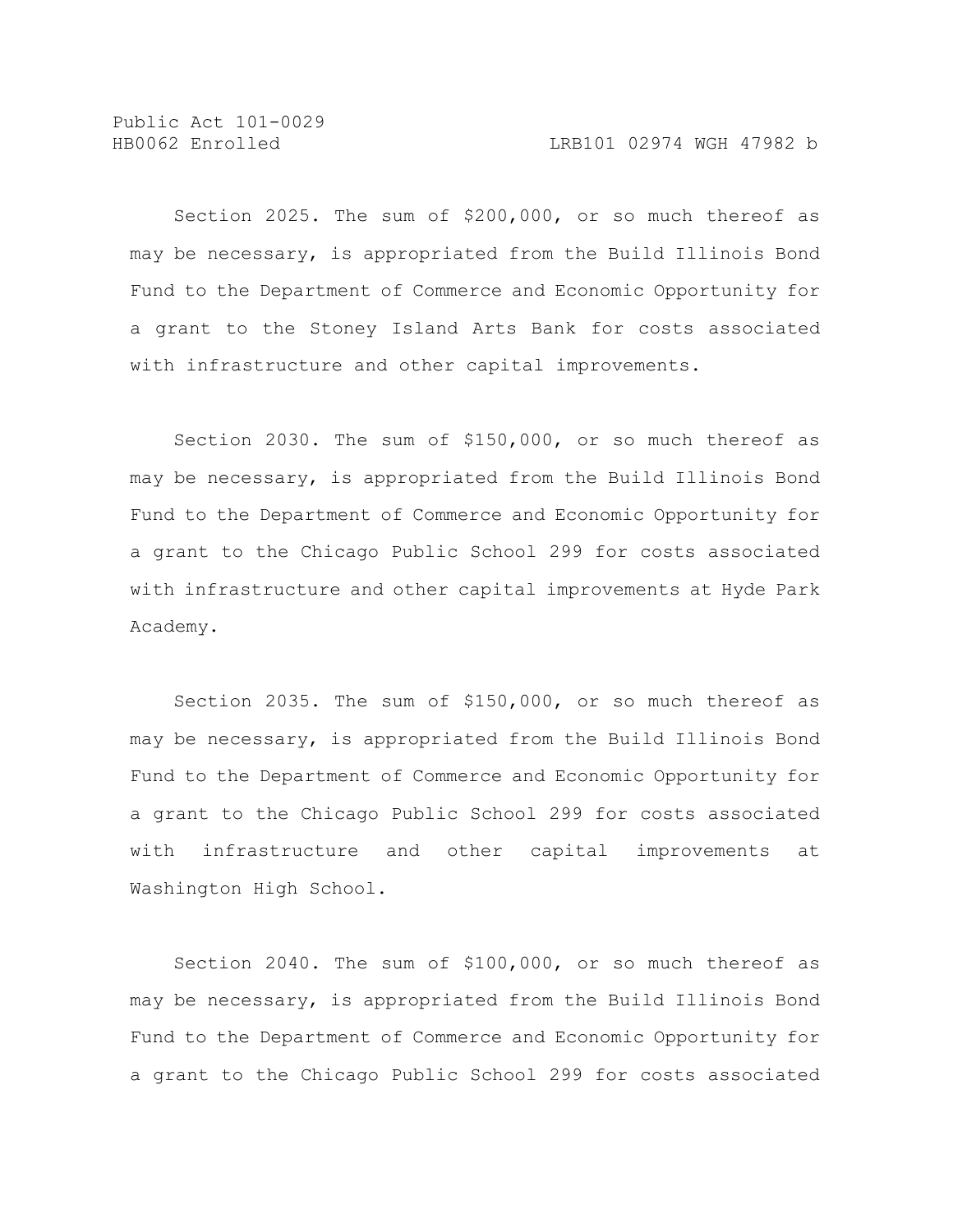Public Act 101-0029 HB0062 Enrolled LRB101 02974 WGH 47982 b with infrastructure and other capital improvements at Ray Elementary School.

Section 2045. The sum of \$100,000, or so much thereof as may be necessary, is appropriated from the Build Illinois Bond Fund to the Department of Commerce and Economic Opportunity for a grant to the Chicago Park District for costs associated with building of a dog park at Nichols Park.

Section 2050. The sum of \$100,000, or so much thereof as may be necessary, is appropriated from the Build Illinois Bond Fund to the Department of Commerce and Economic Opportunity for a grant to the Spanish Housing Coalition for costs associated with infrastructure and other capital improvements.

Section 2055. The sum of \$100,000, or so much thereof as may be necessary, is appropriated from the Build Illinois Bond Fund to the Department of Commerce and Economic Opportunity for a grant to the Metropolitan Family Services for costs associated with infrastructure and other capital improvements.

Section 2060. The sum of \$100,000, or so much thereof as may be necessary, is appropriated from the Build Illinois Bond Fund to the Department of Commerce and Economic Opportunity for a grant to the Chicago Public School 299 for costs associated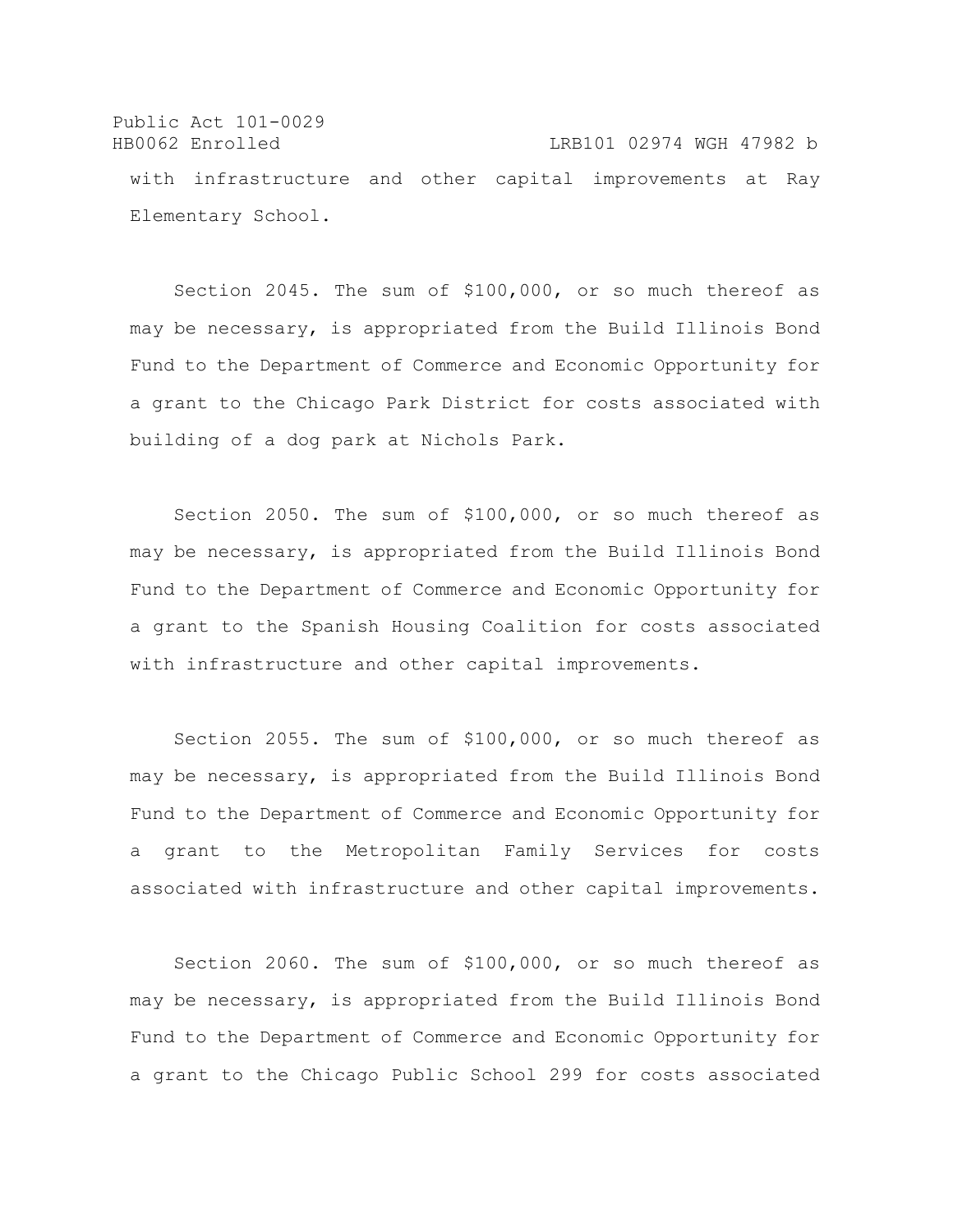Public Act 101-0029 HB0062 Enrolled LRB101 02974 WGH 47982 b with infrastructure and other capital improvements at Adam Clayton Powell School.

Section 2065. The sum of \$200,000, or so much thereof as may be necessary, is appropriated from the Build Illinois Bond Fund to the Department of Commerce and Economic Opportunity for a grant to the DuSable Museum for costs associated with infrastructure and other capital improvements.

Section 2070. The sum of \$100,000, or so much thereof as may be necessary, is appropriated from the Build Illinois Bond Fund to the Department of Commerce and Economic Opportunity for a grant to the 7th Ward of Chicago for costs associated with infrastructure and other capital improvements.

Section 2075. The sum of \$100,000, or so much thereof as may be necessary, is appropriated from the Build Illinois Bond Fund to the Department of Commerce and Economic Opportunity for a grant to the 3rd Ward of Chicago for costs associated with infrastructure and other capital improvements.

Section 2080. The sum of \$50,000, or so much thereof as may be necessary, is appropriated from the Build Illinois Bond Fund to the Department of Commerce and Economic Opportunity for a grant to the Chicago Park District for costs associated with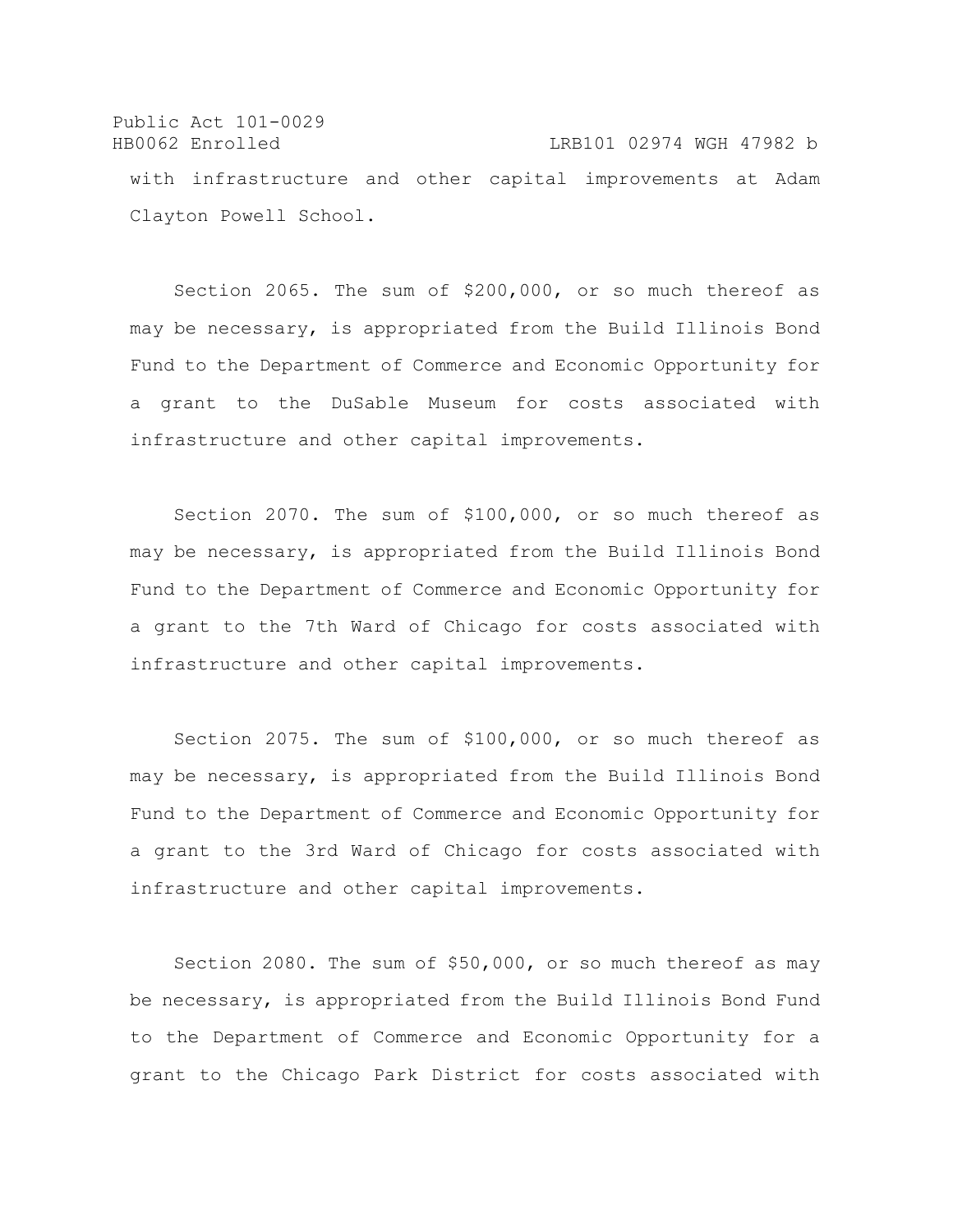Public Act 101-0029 HB0062 Enrolled LRB101 02974 WGH 47982 b construction of a fitness center in Kennicott Park.

Section 2085. The sum of \$30,000, or so much thereof as may be necessary, is appropriated from the Build Illinois Bond Fund to the Department of Commerce and Economic Opportunity for a grant to the School of the Art Institute of Chicago costs associated with infrastructure and other capital improvements.

Section 2090. The sum of \$20,000, or so much thereof as may be necessary, is appropriated from the Build Illinois Bond Fund to the Department of Commerce and Economic Opportunity for a grant to the Chicago Park District for costs associated with construction of a pickle ball court at Gwendolyn Brooks Park.

Section 2095. The sum of \$2,800,000, or so much thereof as may be necessary, is appropriated from the Build Illinois Bond Fund to the Department of Commerce and Economic Opportunity for grants to local governments, school districts and community based providers for costs associated with infrastructure improvements.

Section 2100. The sum of \$500,000, or so much thereof as may be necessary, is appropriated from the Build Illinois Bond Fund to the Department of Commerce and Economic Opportunity for a grant to the City of Chicago for costs associated with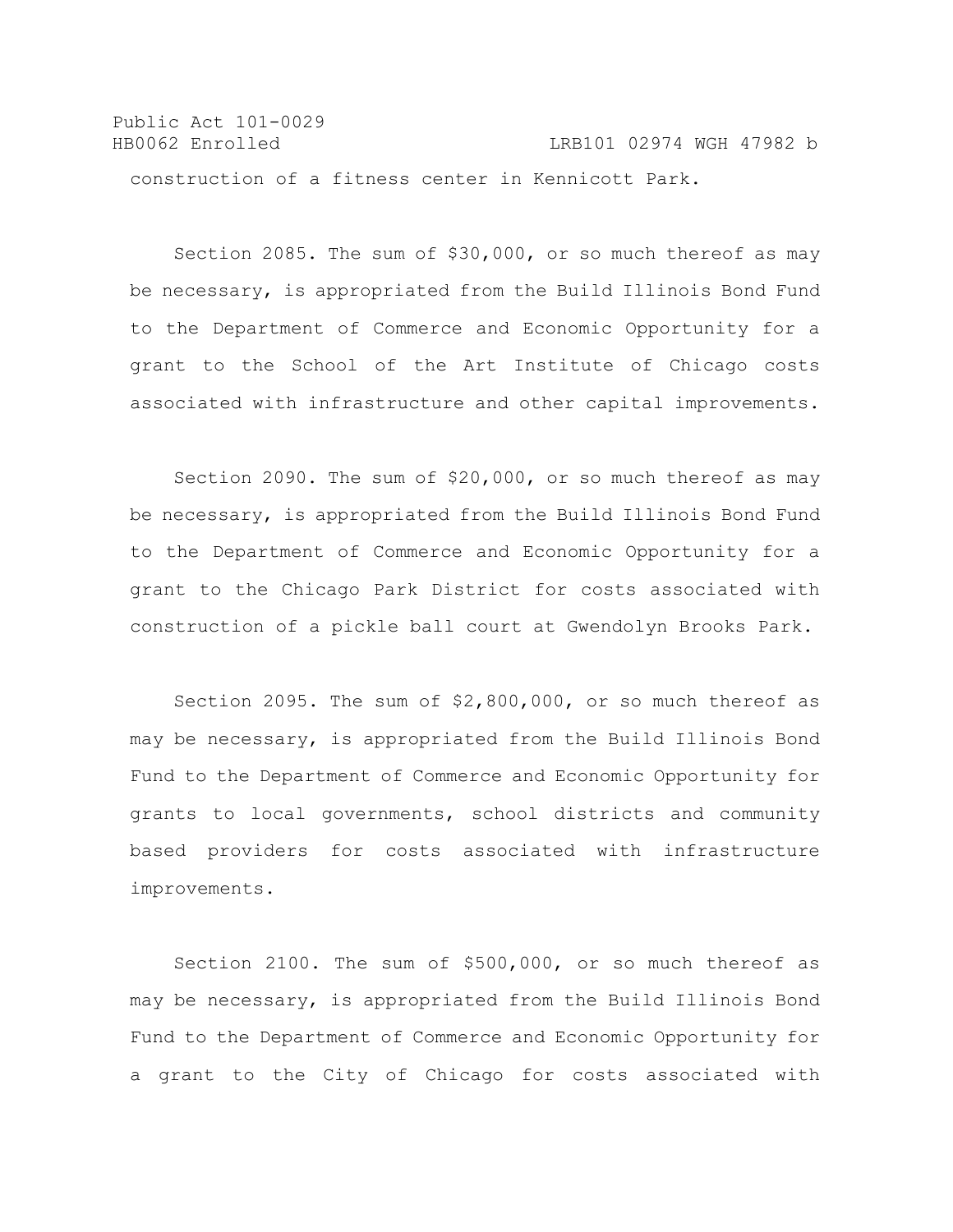Public Act 101-0029 HB0062 Enrolled LRB101 02974 WGH 47982 b infrastructure improvements within the 6th Ward.

Section 2105. The sum of \$250,000, or so much thereof as may be necessary, is appropriated from the Build Illinois Bond Fund to the Department of Commerce and Economic Opportunity for a grant to the City of Chicago for costs associated with infrastructure improvements within the 7th Ward.

Section 2110. The sum of \$500,000, or so much thereof as may be necessary, is appropriated from the Build Illinois Bond Fund to the Department of Commerce and Economic Opportunity for a grant to the City of Chicago for costs associated with infrastructure improvements within the 8th Ward.

Section 2115. The sum of \$250,000, or so much thereof as may be necessary, is appropriated from the Build Illinois Bond Fund to the Department of Commerce and Economic Opportunity for a grant to the City of Chicago for costs associated with infrastructure improvements within the 9th Ward.

Section 2120. The sum of \$250,000, or so much thereof as may be necessary, is appropriated from the Build Illinois Bond Fund to the Department of Commerce and Economic Opportunity for a grant to the City of Chicago for costs associated with infrastructure improvements within the 10th Ward.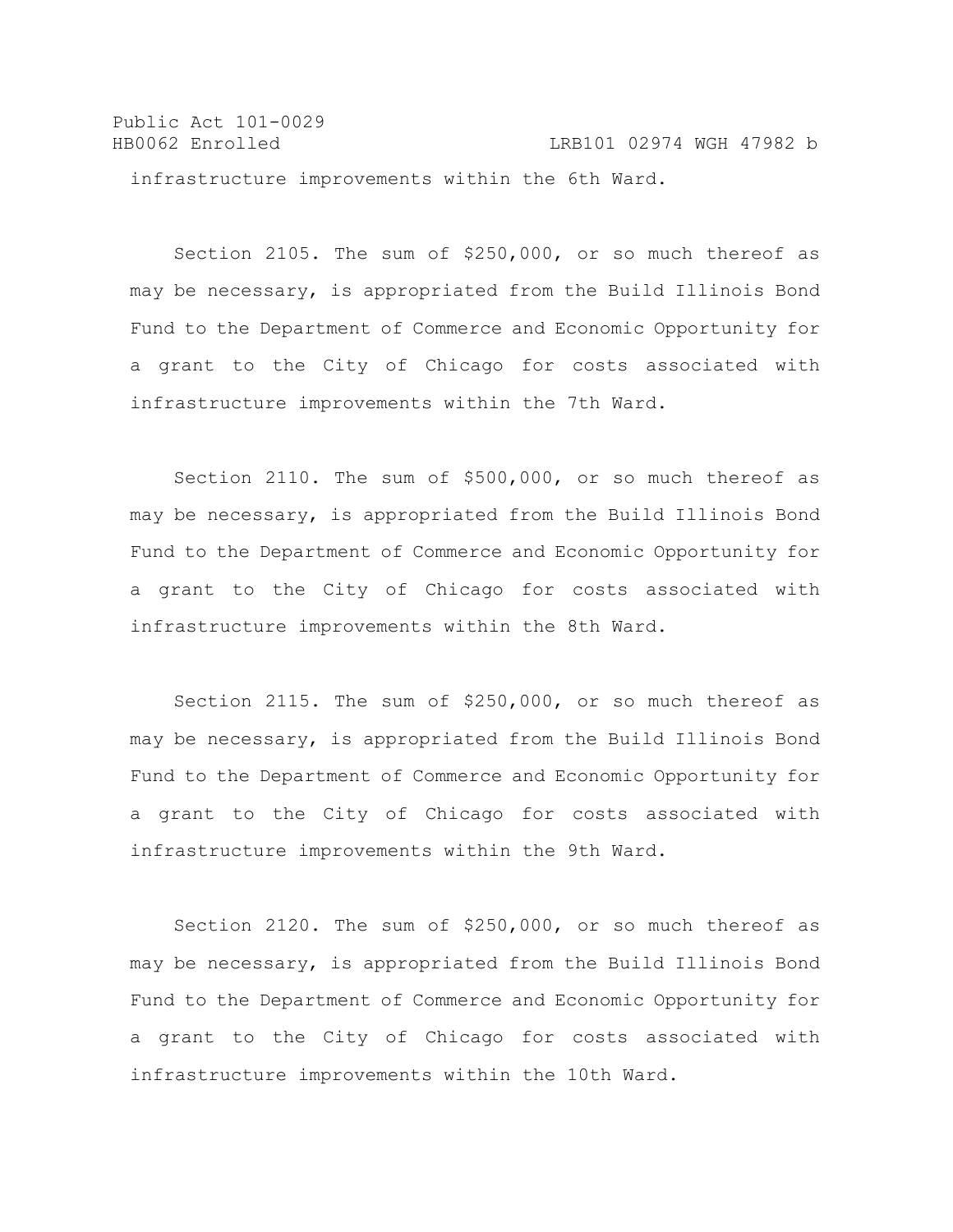Public Act 101-0029

Section 2125. The sum of \$50,000, or so much thereof as may be necessary, is appropriated from the Build Illinois Bond Fund to the Department of Commerce and Economic Opportunity for a grant to the City of Chicago's for costs associated with infrastructure improvements within the 17th Ward.

Section 2130. The sum of \$50,000, or so much thereof as may be necessary, is appropriated from the Build Illinois Bond Fund to the Department of Commerce and Economic Opportunity for a grant to the City of Chicago for costs associated with infrastructure improvements within the 21st Ward.

Section 2135. The sum of \$500,000, or so much thereof as may be necessary, is appropriated from the Build Illinois Bond Fund to the Department of Commerce and Economic Opportunity for a grant to Thornton Township for costs associated with infrastructure improvements.

Section 2140. The sum of \$100,000, or so much thereof as may be necessary, is appropriated from the Build Illinois Bond Fund to the Department of Commerce and Economic Opportunity for a grant to the Village of Sauk Village for costs associated with infrastructure improvements.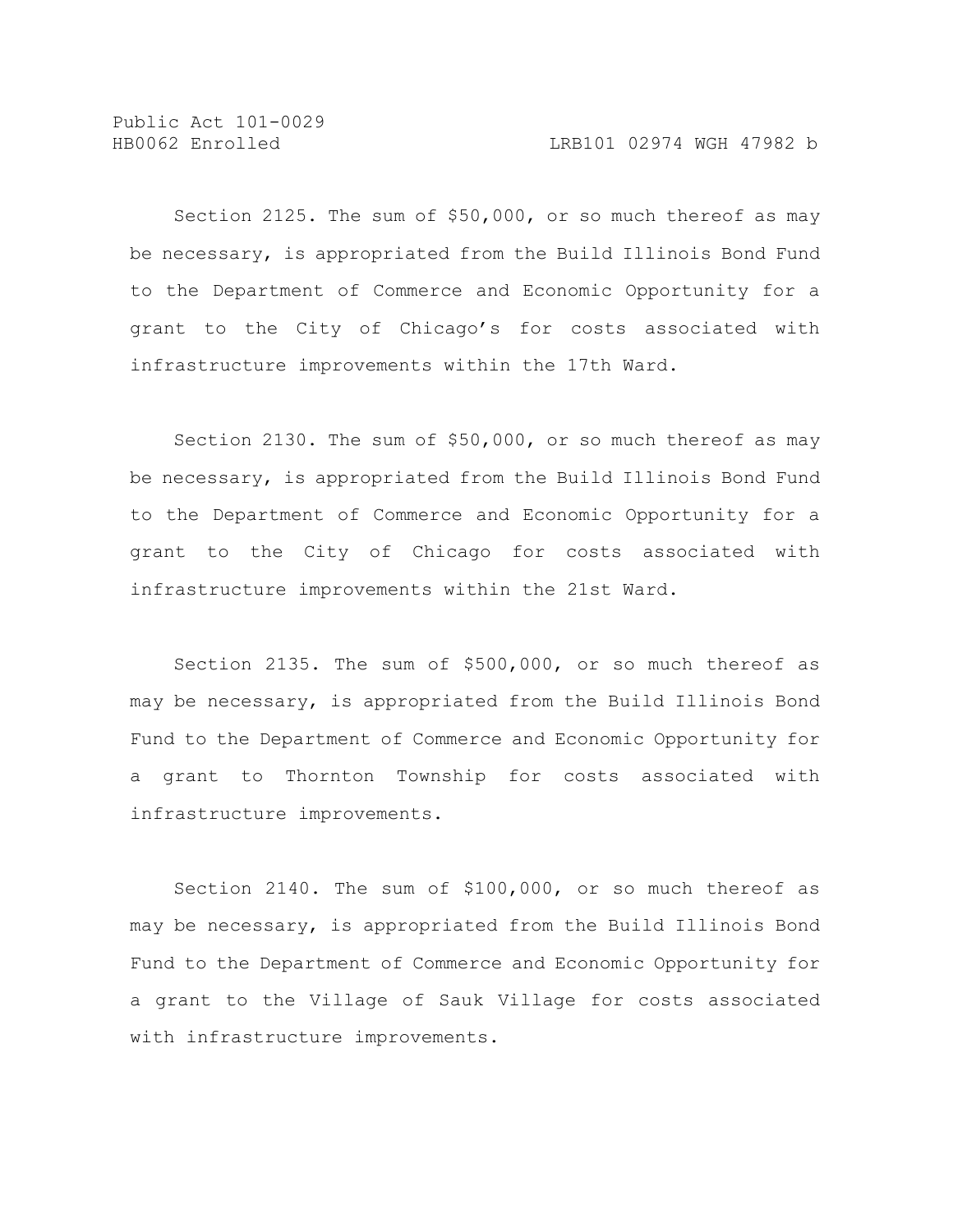Public Act 101-0029 HB0062 Enrolled LRB101 02974 WGH 47982 b

Section 2145. The sum of \$100,000, or so much thereof as may be necessary, is appropriated from the Build Illinois Bond Fund to the Department of Commerce and Economic Opportunity for a grant to the City of Calumet City for costs associated with infrastructure improvements.

Section 2150. The sum of \$100,000, or so much thereof as may be necessary, is appropriated from the Build Illinois Bond Fund to the Department of Commerce and Economic Opportunity for a grant to the Village of Lynwood for the costs associated with infrastructure improvements.

Section 2155. The sum of \$100,000, or so much thereof as may be necessary, is appropriated from the Build Illinois Bond Fund to the Department of Commerce and Economic Opportunity for a grant to the Village of Lansing for costs associated with infrastructure improvements.

Section 2160. The sum of \$100,000, or so much thereof as may be necessary, is appropriated from the Build Illinois Bond Fund to the Department of Commerce and Economic Opportunity for a grant to Cook County for costs associated with capital improvements at Burnham Woods Golf course.

Section 2165. The sum of \$50,000, or so much thereof as may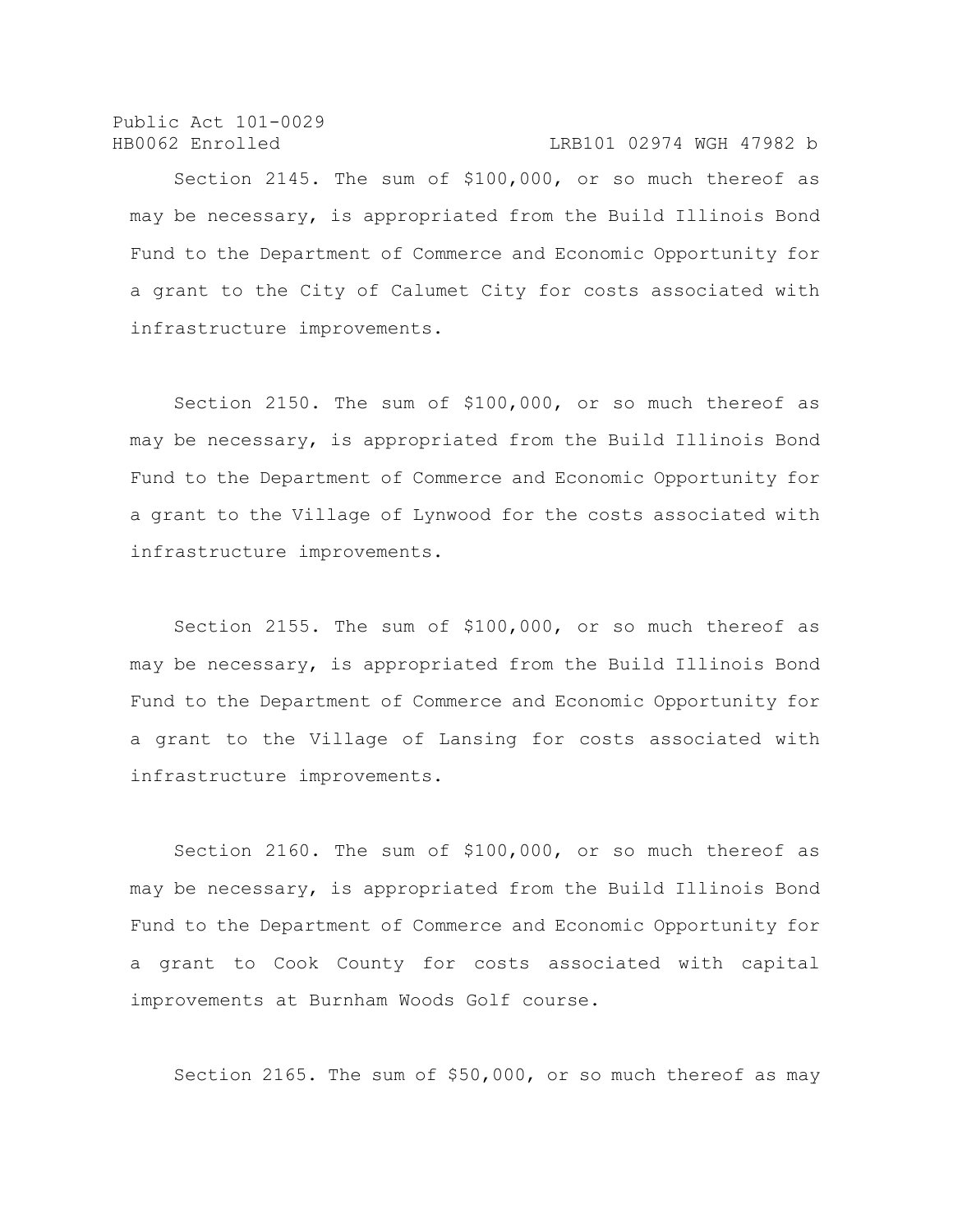Public Act 101-0029 HB0062 Enrolled LRB101 02974 WGH 47982 b be necessary, is appropriated from the Build Illinois Bond Fund to the Department of Commerce and Economic Opportunity for a grant to the Village of Manteno for costs associated with infrastructure improvements.

Section 2170. The sum of \$50,000, or so much thereof as may be necessary, is appropriated from the Build Illinois Bond Fund to the Department of Commerce and Economic Opportunity for a grant to the Village of Beecher for costs associated with infrastructure improvements.

Section 2175. The sum of \$25,000, or so much thereof as may be necessary, is appropriated from the Build Illinois Bond Fund to the Department of Commerce and Economic Opportunity for a grant to the Village of Peotone for costs associated with infrastructure improvements.

Section 2180. The sum of \$25,000, or so much thereof as may be necessary, is appropriated from the Build Illinois Bond Fund to the Department of Commerce and Economic Opportunity for a grant to the Village of Crete for costs associated with infrastructure improvements.

Section 2185. The sum of \$50,000, or so much thereof as may be necessary, is appropriated from the Build Illinois Bond Fund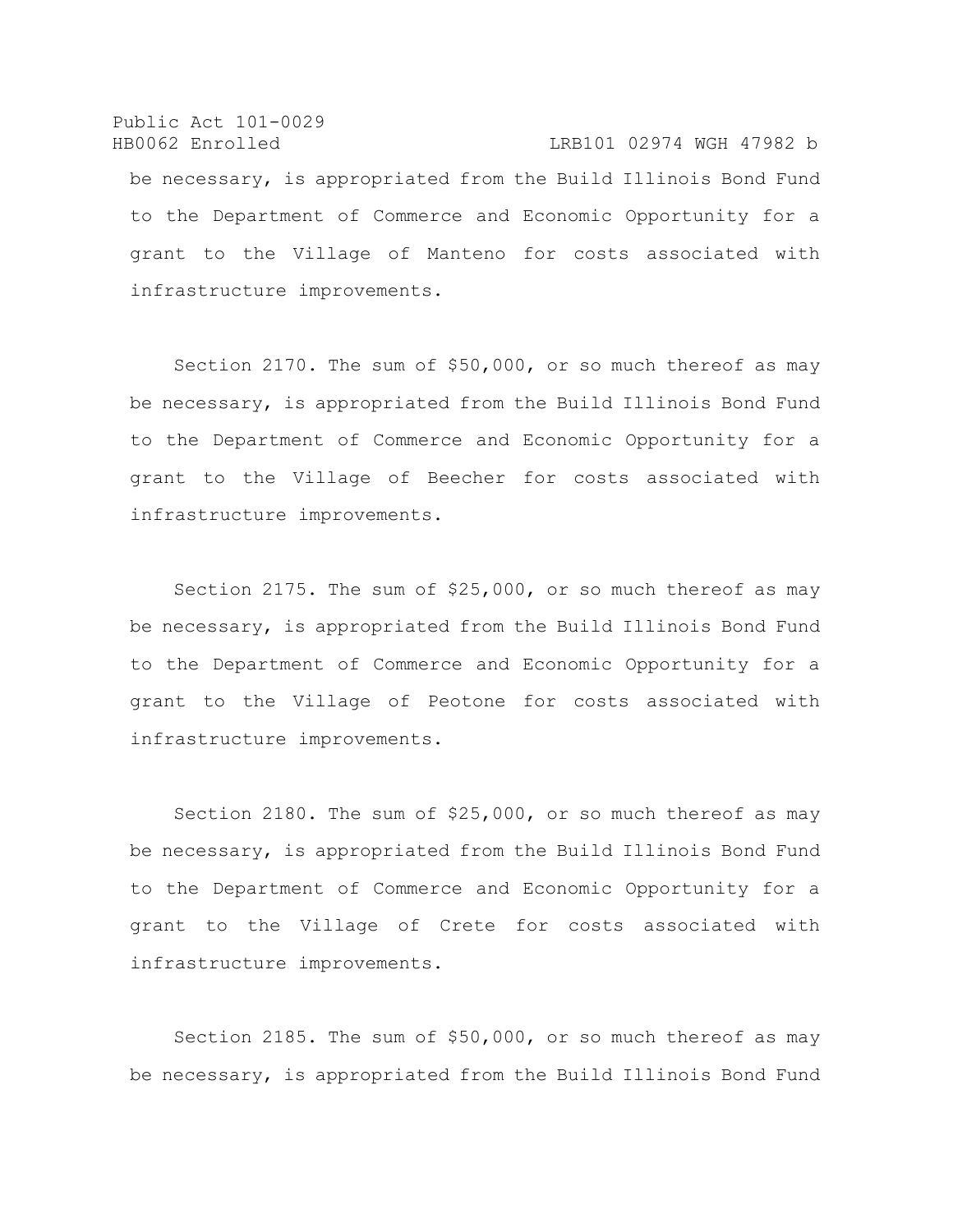## Public Act 101-0029 HB0062 Enrolled LRB101 02974 WGH 47982 b to the Department of Commerce and Economic Opportunity for a grant to the Village of Burnham for costs associated with infrastructure improvements.

Section 2190. The sum of \$50,000, or so much thereof as may be necessary, is appropriated from the Build Illinois Bond Fund to the Department of Commerce and Economic Opportunity for a grant to the Village of South Holland for costs associated with infrastructure improvements.

Section 2195. The sum of \$25,000, or so much thereof as may be necessary, is appropriated from the Build Illinois Bond Fund to the Department of Commerce and Economic Opportunity for a grant to the Village of Grant Park for costs associated with infrastructure improvements.

Section 2200. The sum of \$25,000, or so much thereof as may be necessary, is appropriated from the Build Illinois Bond Fund to the Department of Commerce and Economic Opportunity for a grant to the Chicago Public School District 299 for costs associated with infrastructure improvements at Arthur Dixon Elementary school.

Section 2205. The sum of \$50,000, or so much thereof as may be necessary, is appropriated from the Build Illinois Bond Fund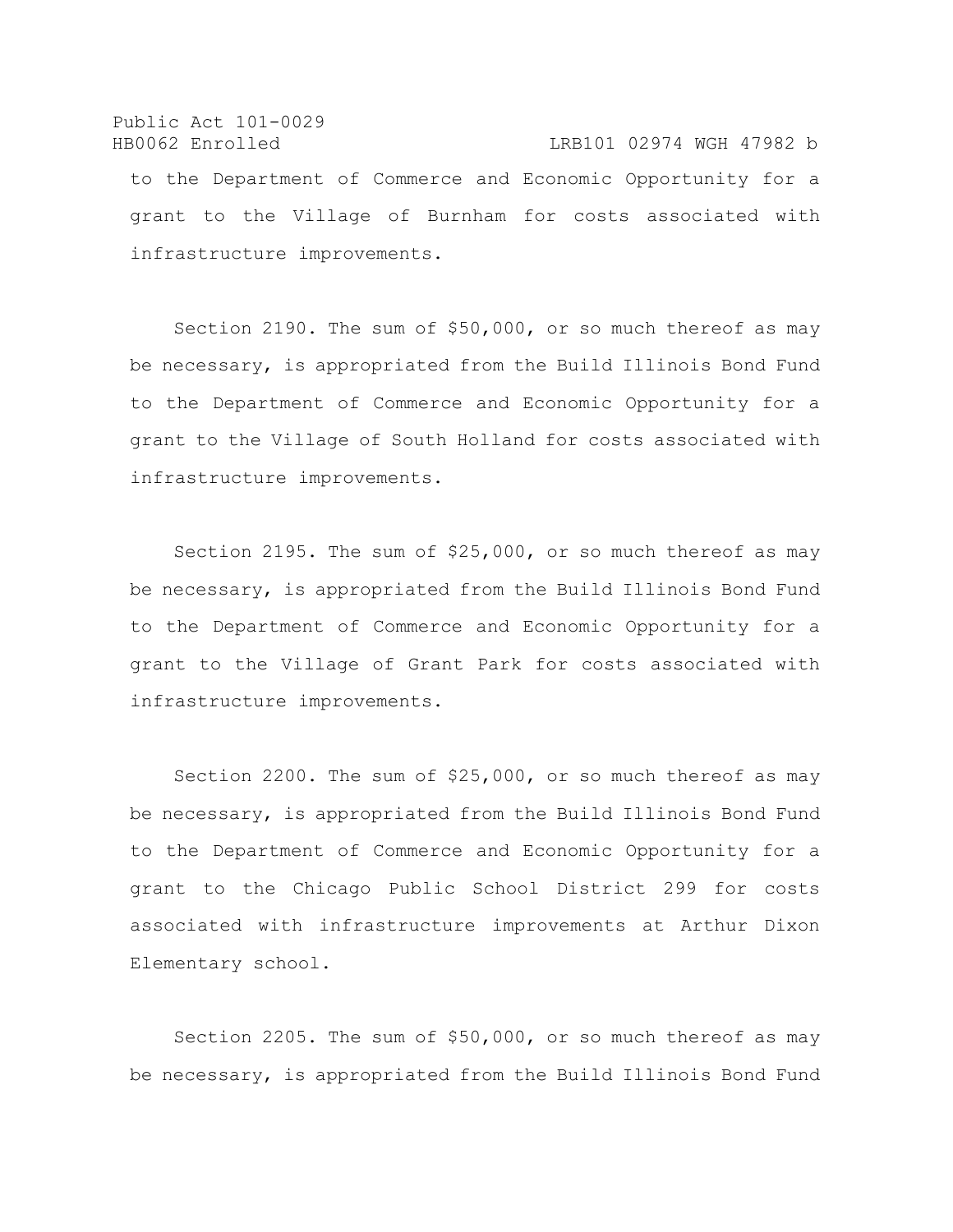#### Public Act 101-0029 HB0062 Enrolled LRB101 02974 WGH 47982 b

to the Department of Commerce and Economic Opportunity for a grant to the Forum Bronzeville in Chicago for costs associated infrastructure improvements.

Section 2210. The sum of \$2,800,000, or so much thereof as may be necessary, is appropriated from the Build Illinois Bond Fund to the Department of Commerce and Economic Opportunity for grants to local governments, school districts and community based providers for costs associated with infrastructure improvements.

Section 2215. The sum of \$250,000, or so much thereof as may be necessary, is appropriated from the Build Illinois Bond Fund to the Department of Commerce and Economic Opportunity for costs associated with a grant to the City of Rockford for costs associated with renovating the Barbara Coleman Training Center.

Section 2220. The sum of \$250,000, or so much thereof as may be necessary, is appropriated from the Build Illinois Bond Fund to the Department of Commerce and Economic Opportunity for costs associated with a grant to the City of Rockford for costs associated with Davis Park improvements.

Section 2225. The sum of \$200,000, or so much thereof as may be necessary, is appropriated from the Build Illinois Bond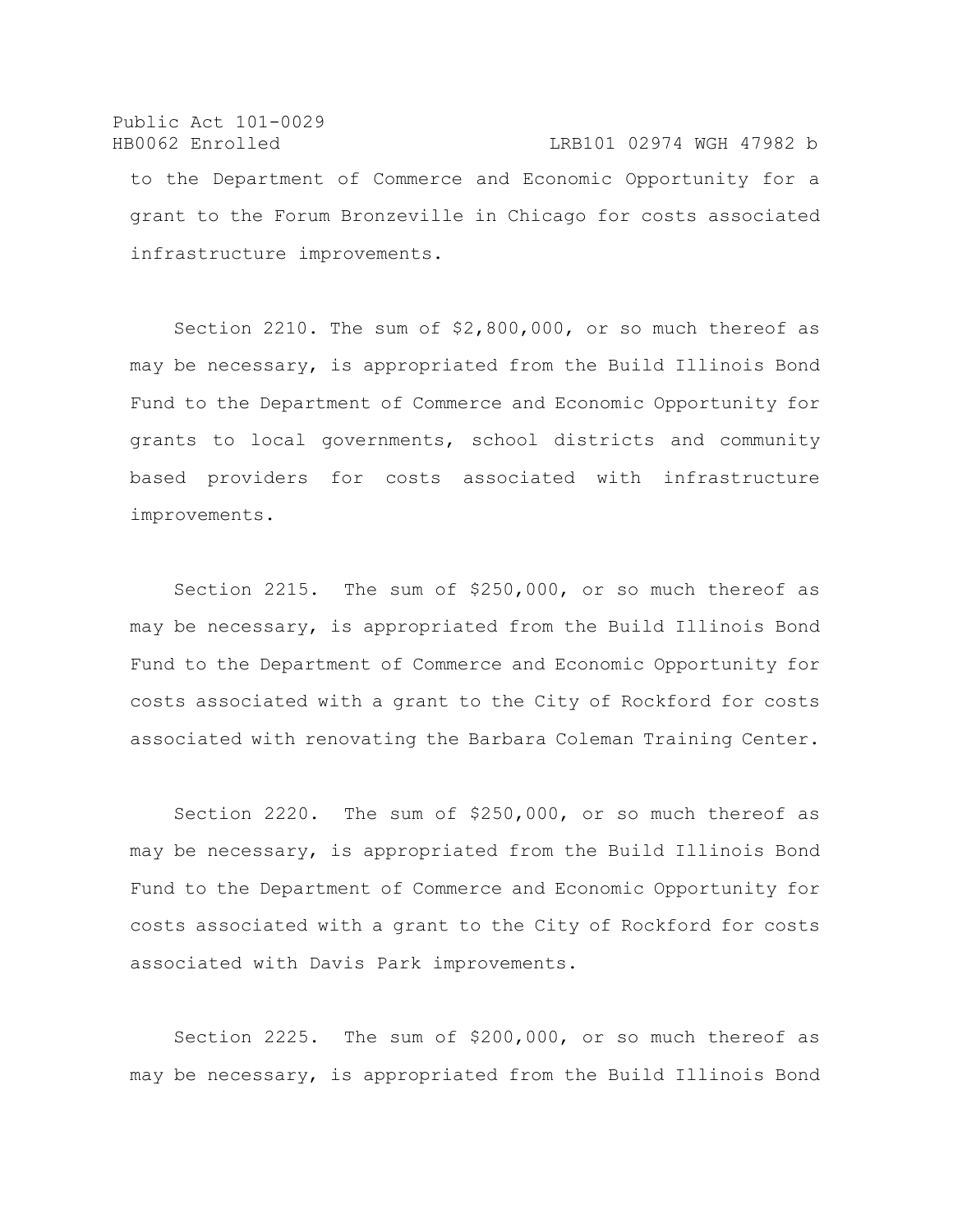### Public Act 101-0029 HB0062 Enrolled LRB101 02974 WGH 47982 b Fund to the Department of Commerce and Economic Opportunity for costs associated with a grant to the City of Rockford for costs associated with infrastructure improvements.

Section 2230. The sum of \$120,000, or so much thereof as may be necessary, is appropriated from the Build Illinois Bond Fund to the Department of Commerce and Economic Opportunity for costs associated with a grant to the City of Rockford for costs associated with the Downtown Streetscape Plans.

Section 2235. The sum of \$200,000, or so much thereof as may be necessary, is appropriated from the Build Illinois Bond Fund to the Department of Commerce and Economic Opportunity for costs associated with a grant to the Rockford School District 205 for costs associated with capital improvements at Welsh and West View Schools.

Section 2240. The sum of \$200,000, or so much thereof as may be necessary, is appropriated from the Build Illinois Bond Fund to the Department of Commerce and Economic Opportunity for costs associated with a grant to Loves Park for costs associated with beautification projects, pedestrian walkways, and infrastructure improvements.

Section 2245. The sum of \$200,000, or so much thereof as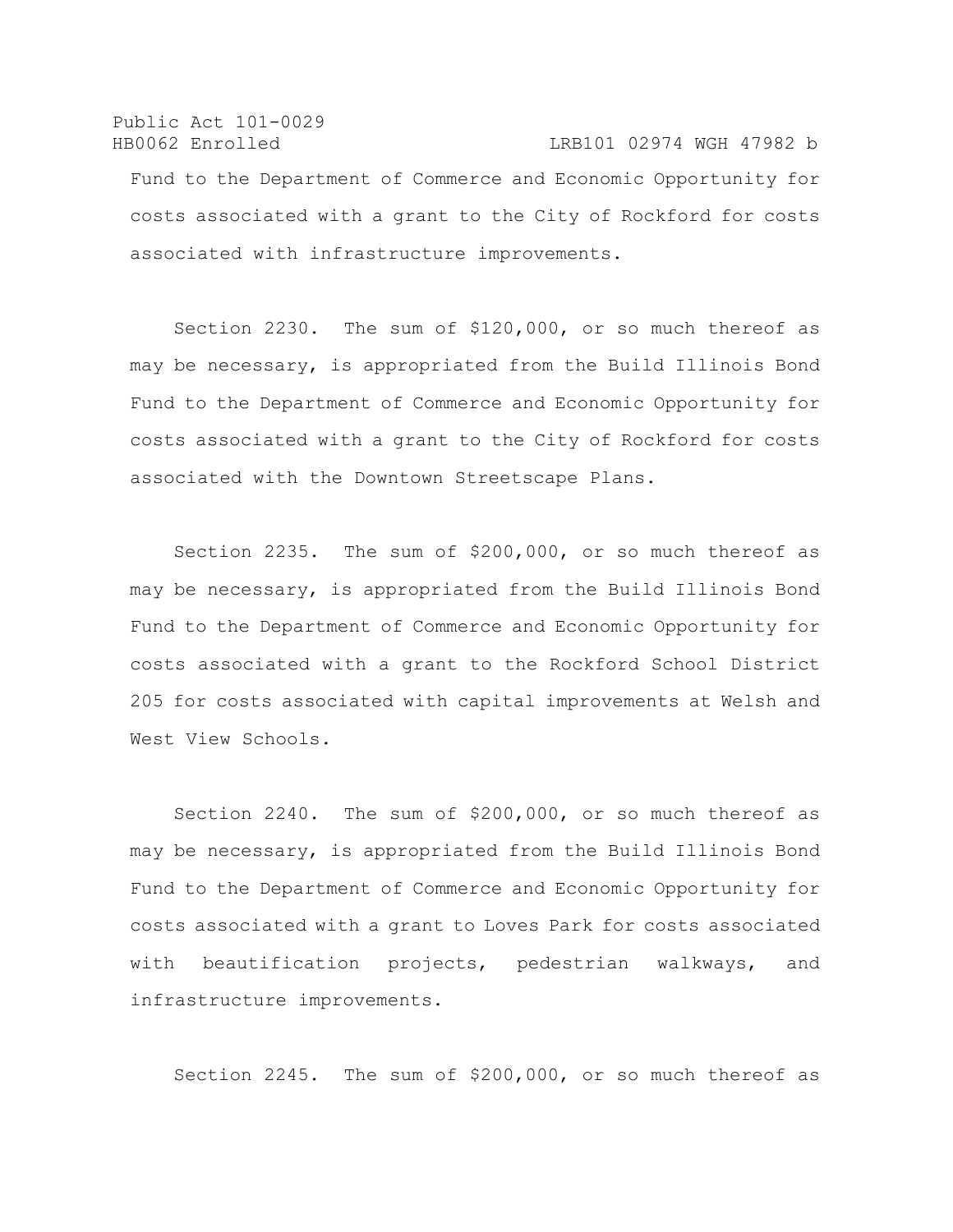Public Act 101-0029 HB0062 Enrolled LRB101 02974 WGH 47982 b may be necessary, is appropriated from the Build Illinois Bond Fund to the Department of Commerce and Economic Opportunity for costs associated with a grant to Machesney Park for costs associated with infrastructure improvements.

Section 2250. The sum of \$100,000, or so much thereof as may be necessary, is appropriated from the Build Illinois Bond Fund to the Department of Commerce and Economic Opportunity for costs associated with a grant to Rock Valley College for costs associated with infrastructure improvements.

Section 2255. The sum of \$100,000, or so much thereof as may be necessary, is appropriated from the Build Illinois Bond Fund to the Department of Commerce and Economic Opportunity for costs associated with a grant to the YMCA of Rock River Valley for costs associated with infrastructure improvements.

Section 2260. The sum of \$50,000, or so much thereof as may be necessary, is appropriated from the Build Illinois Bond Fund to the Department of Commerce and Economic Opportunity for costs associated with a grant to the YWCA Rockford for costs associated with infrastructure improvements.

Section 2265. The sum of \$100,000, or so much thereof as may be necessary, is appropriated from the Build Illinois Bond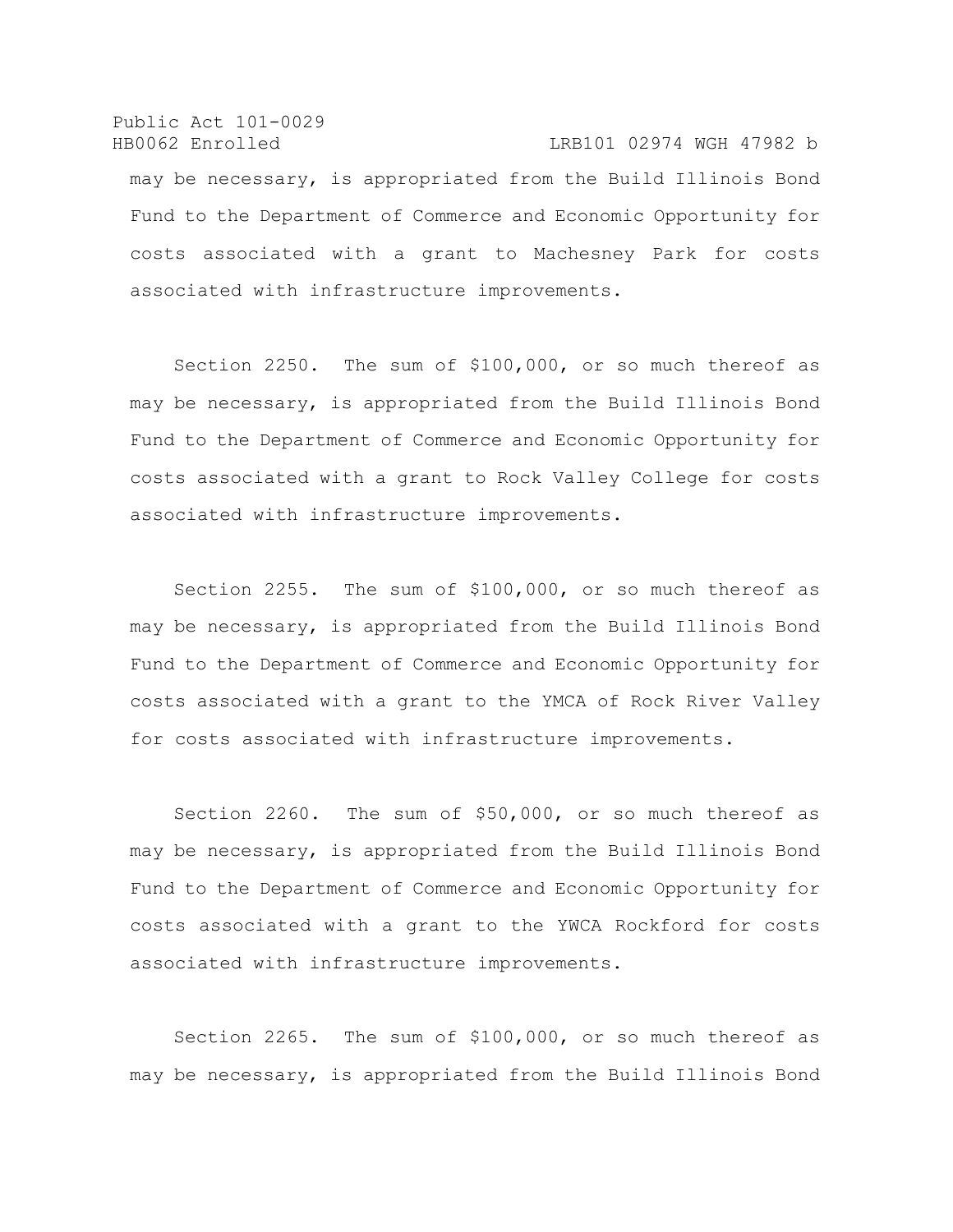## Public Act 101-0029 HB0062 Enrolled LRB101 02974 WGH 47982 b Fund to the Department of Commerce and Economic Opportunity for costs associated with a grant to the Rockford Park District for costs associated with infrastructure improvements.

Section 2270. The sum of \$100,000, or so much thereof as may be necessary, is appropriated from the Build Illinois Bond Fund to the Department of Commerce and Economic Opportunity for costs associated with a grant to Rockford Township for costs associated with infrastructure improvements.

Section 2275. The sum of \$50,000, or so much thereof as may be necessary, is appropriated from the Build Illinois Bond Fund to the Department of Commerce and Economic Opportunity for costs associated with a grant to the Rockford Public Library for costs associated with infrastructure improvements.

Section 2280. The sum of \$50,000, or so much thereof as may be necessary, is appropriated from the Build Illinois Bond Fund to the Department of Commerce and Economic Opportunity for costs associated with a grant to North Suburban Public Library for costs associated with infrastructure improvements.

Section 2285. The sum of \$50,000, or so much thereof as may be necessary, is appropriated from the Build Illinois Bond Fund to the Department of Commerce and Economic Opportunity for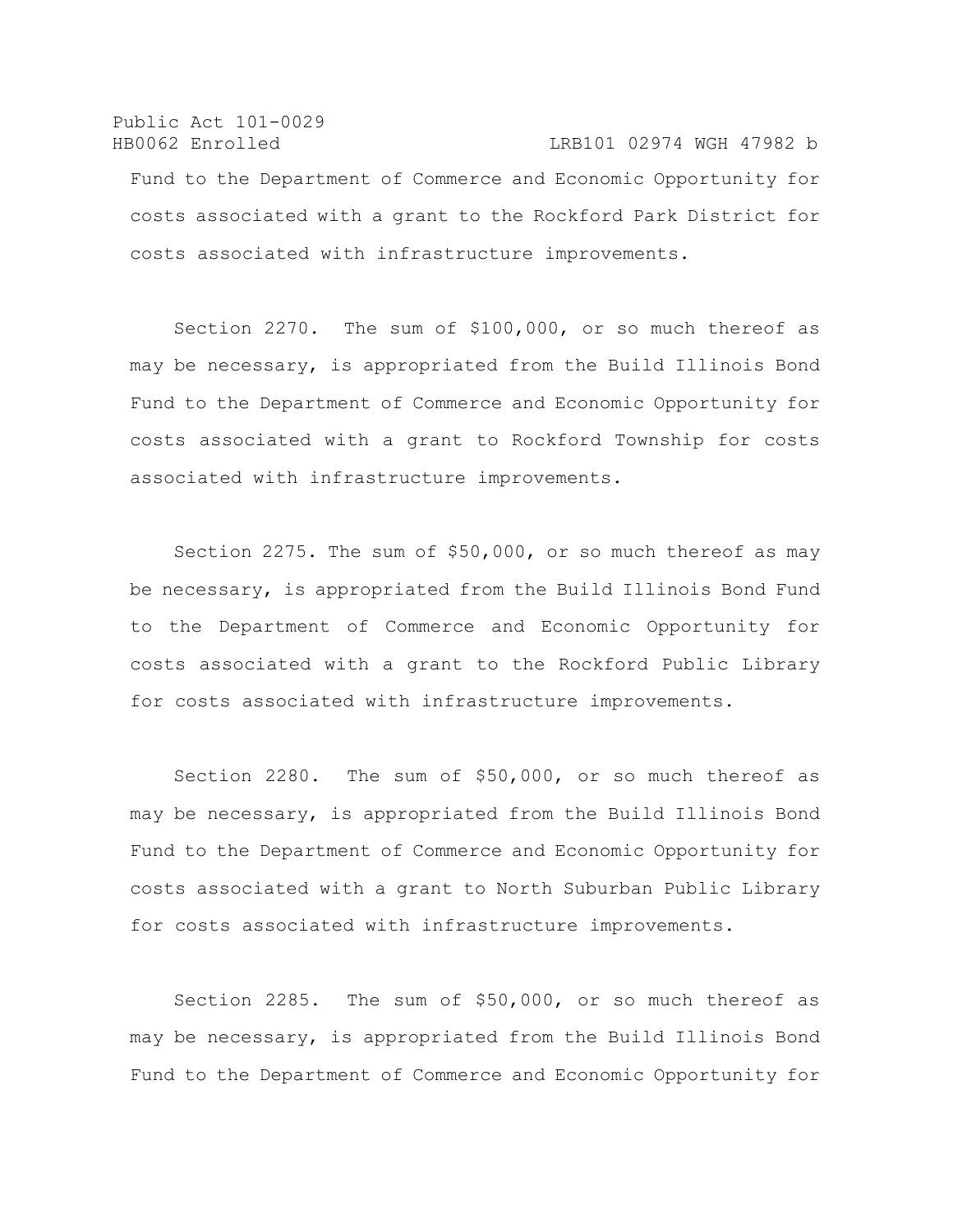Public Act 101-0029 HB0062 Enrolled LRB101 02974 WGH 47982 b costs associated with a grant to the North Park Fire District for costs associated with infrastructure improvements.

Section 2290. The sum of \$25,000, or so much thereof as may be necessary, is appropriated from the Build Illinois Bond Fund to the Department of Commerce and Economic Opportunity for costs associated with a grant to the West Suburban Fire District for costs associated with infrastructure improvements.

Section 2295. The sum of \$50,000, or so much thereof as may be necessary, is appropriated from the Build Illinois Bond Fund to the Department of Commerce and Economic Opportunity for costs associated with a grant to Milestone Inc. in Rockford for costs associated with infrastructure improvements.

Section 2300. The sum of \$50,000, or so much thereof as may be necessary, is appropriated from the Build Illinois Bond Fund to the Department of Commerce and Economic Opportunity for costs associated with a grant to The ARC in Rockford for costs associated with infrastructure improvements.

Section 2305. The sum of \$50,000, or so much thereof as may be necessary, is appropriated from the Build Illinois Bond Fund to the Department of Commerce and Economic Opportunity for costs associated with a grant to the Goldie P. Floberg Center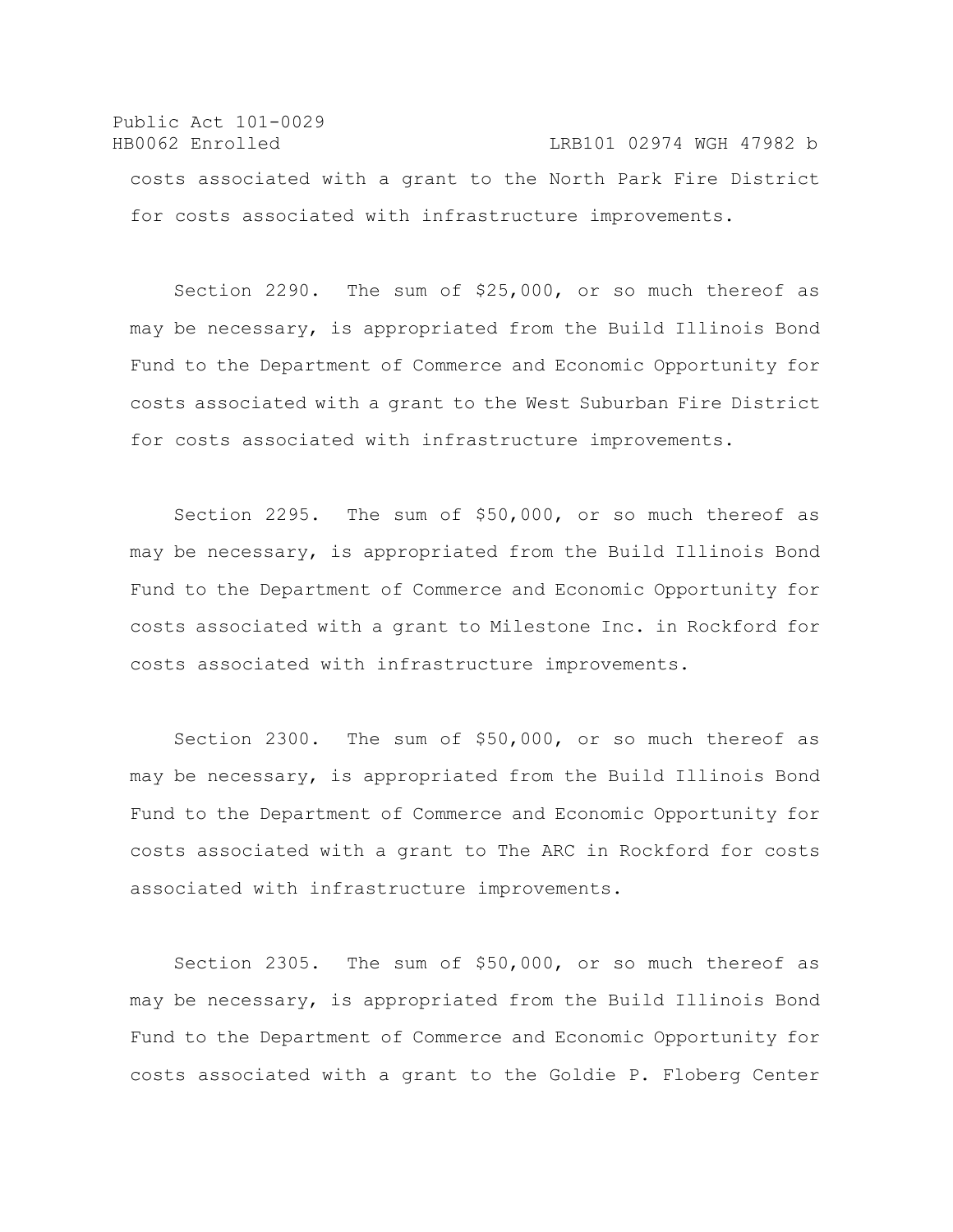Public Act 101-0029 HB0062 Enrolled LRB101 02974 WGH 47982 b

in Rockton for costs associated with infrastructure improvements to include Indoor City Market.

Section 2310. The sum of \$100,000, or so much thereof as may be necessary, is appropriated from the Build Illinois Bond Fund to the Department of Commerce and Economic Opportunity for costs associated with a grant to the City of Rockford for costs associated with capital improvements.

Section 2315. The sum of \$50,000, or so much thereof as may be necessary, is appropriated from the Build Illinois Bond Fund to the Department of Commerce and Economic Opportunity for costs associated with a grant to the RAMP center for independent living in Rockford for costs associated with infrastructure improvements.

Section 2320. The sum of \$25,000, or so much thereof as may be necessary, is appropriated from the Build Illinois Bond Fund to the Department of Commerce and Economic Opportunity for costs associated with a grant to the Booker Washington Center in Rockford for costs associated with infrastructure improvements.

Section 2325. The sum of \$50,000, or so much thereof as may be necessary, is appropriated from the Build Illinois Bond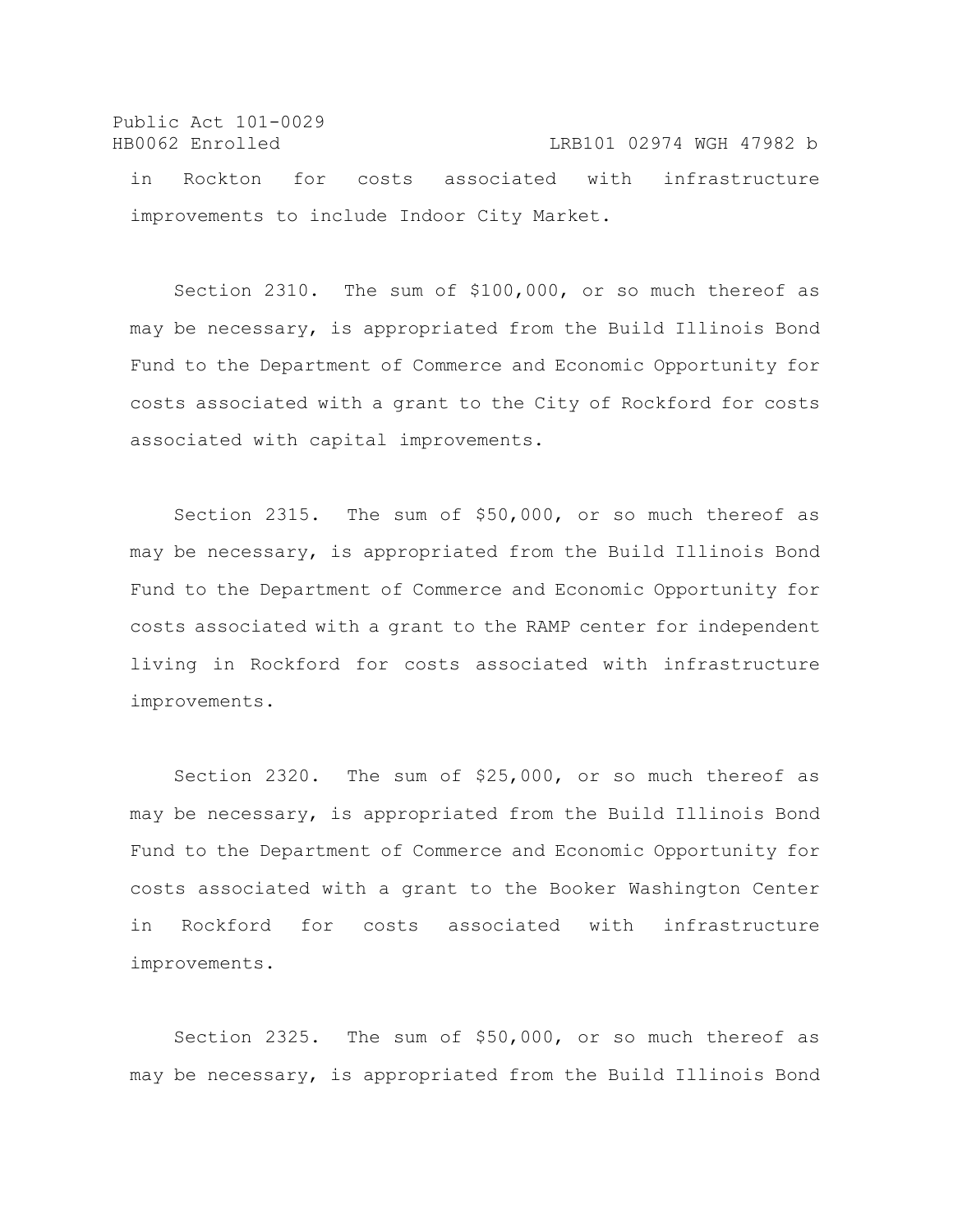Public Act 101-0029 HB0062 Enrolled LRB101 02974 WGH 47982 b Fund to the Department of Commerce and Economic Opportunity for costs associated with a grant to the Carpenter's Place outreach center in Rockford for costs associated with infrastructure improvements.

Section 2330. The sum of \$50,000, or so much thereof as may be necessary, is appropriated from the Build Illinois Bond Fund to the Department of Commerce and Economic Opportunity for costs associated with a grant to the Northwest Community Center in Rockford for costs associated with infrastructure improvements.

Section 2335. The sum of \$50,000, or so much thereof as may be necessary, is appropriated from the Build Illinois Bond Fund to the Department of Commerce and Economic Opportunity for costs associated with a grant to the Rockford Boys and Girls Club for costs associated with infrastructure improvements.

Section 2340. The sum of \$50,000, or so much thereof as may be necessary, is appropriated from the Build Illinois Bond Fund to the Department of Commerce and Economic Opportunity for costs associated with a grant to the Patriot's Gateway Center in Rockford for costs associated with infrastructure improvements.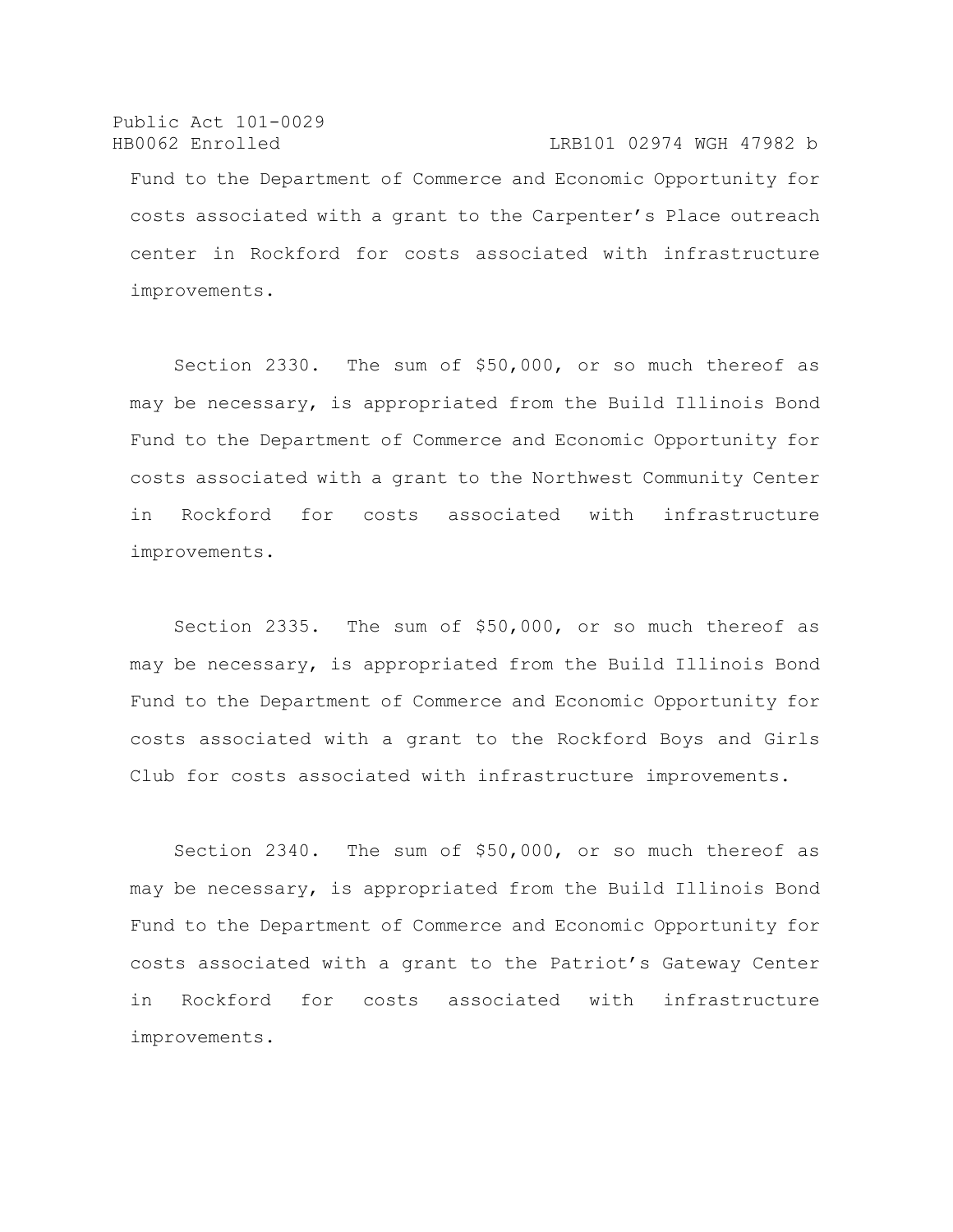Public Act 101-0029 HB0062 Enrolled LRB101 02974 WGH 47982 b

Section 2345. The sum of \$50,000, or so much thereof as may be necessary, is appropriated from the Build Illinois Bond Fund to the Department of Commerce and Economic Opportunity for costs associated with a grant to the Harlem Community Center in Machesney Park for costs associated with infrastructure improvements.

Section 2350. The sum of \$50,000, or so much thereof as may be necessary, is appropriated from the Build Illinois Bond Fund to the Department of Commerce and Economic Opportunity for costs associated with a grant to the Ken Rock Community Center in Rockford for costs associated with infrastructure improvements.

Section 2355. The sum of \$50,000, or so much thereof as may be necessary, is appropriated from the Build Illinois Bond Fund to the Department of Commerce and Economic Opportunity for costs associated with a grant to the Ethnic Heritage Museum in Rockford for costs associated with infrastructure improvements.

Section 2360. The sum of \$50,000, or so much thereof as may be necessary, is appropriated from the Build Illinois Bond Fund to the Department of Commerce and Economic Opportunity for costs associated with a grant to Lifescape Community Services in Rockford for costs associated with infrastructure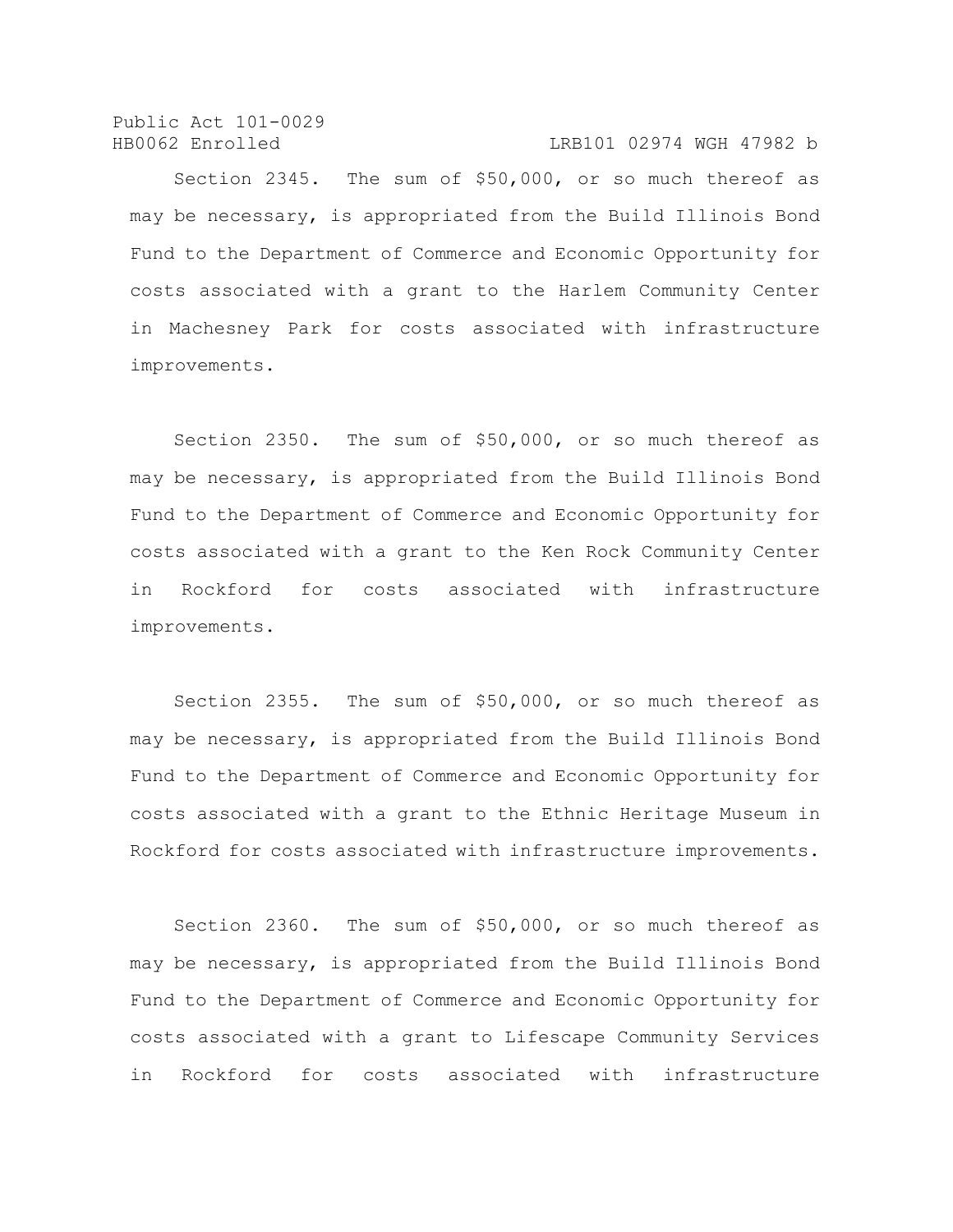Public Act 101-0029

improvements.

Section 2365. The sum of \$50,000, or so much thereof as may be necessary, is appropriated from the Build Illinois Bond Fund to the Department of Commerce and Economic Opportunity for costs associated with a grant to the Veterans Memorial Hall in Rockford for costs associated with infrastructure improvements.

Section 2370. The sum of \$30,000, or so much thereof as may be necessary, is appropriated from the Build Illinois Bond Fund to the Department of Commerce and Economic Opportunity for costs associated with a grant to the Winnebago County Veterans Assistance Commission for costs associated with infrastructure improvements.

Section 2375. The sum of \$50,000, or so much thereof as may be necessary, is appropriated from the Build Illinois Bond Fund to the Department of Commerce and Economic Opportunity for costs associated with a grant to the Barbara Olson Center of Hope in Rockford for costs associated with infrastructure improvements.

Section 2380. The sum of \$50,000, or so much thereof as may be necessary, is appropriated from the Build Illinois Bond Fund to the Department of Commerce and Economic Opportunity for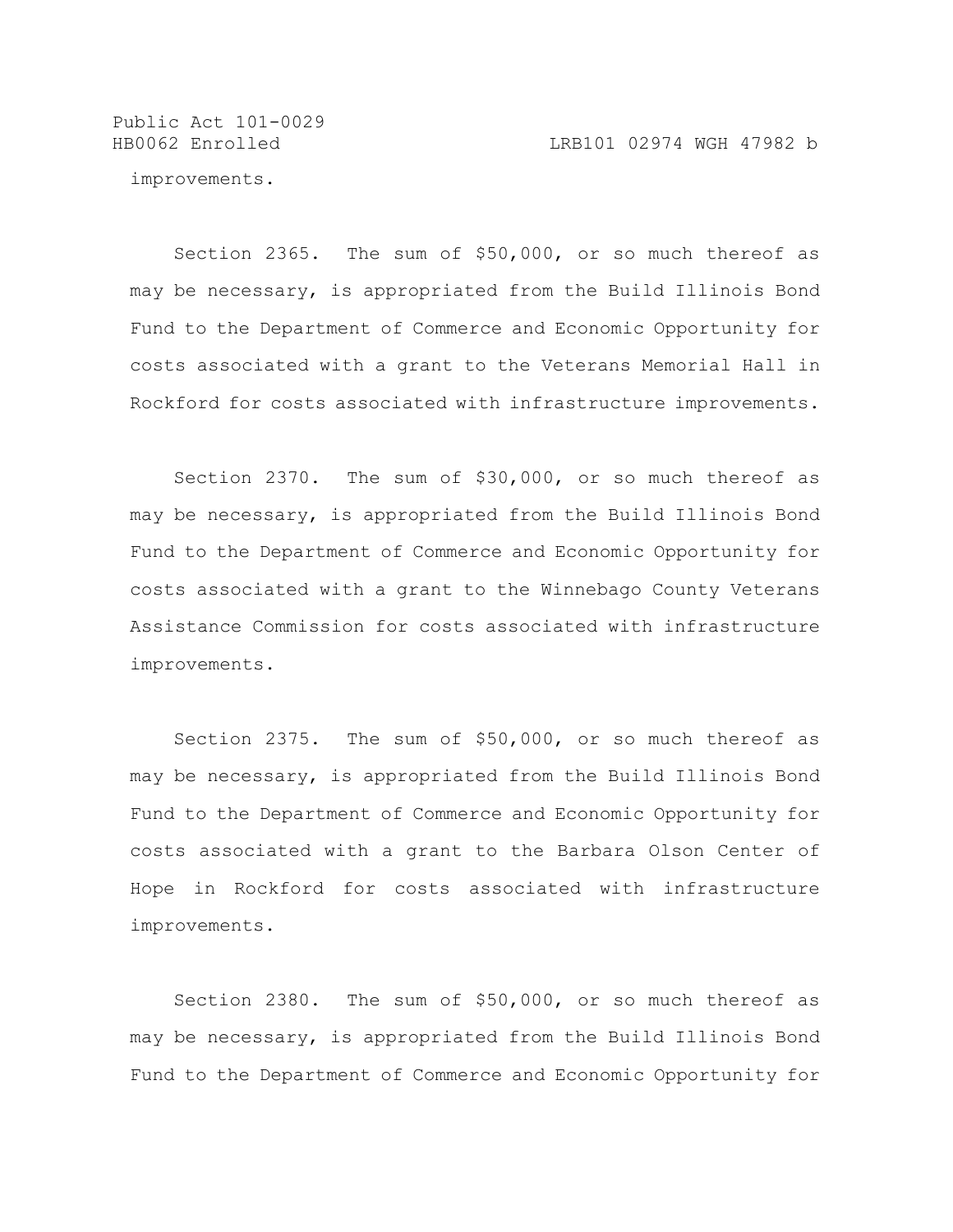Public Act 101-0029 HB0062 Enrolled LRB101 02974 WGH 47982 b costs associated with a grant to Southwest Ideas for Today and Tomorrow in Rockford for costs associated with infrastructure improvements.

Section 2385. The sum of \$50,000, or so much thereof as may be necessary, is appropriated from the Build Illinois Bond Fund to the Department of Commerce and Economic Opportunity for costs associated with a grant to the Burpee Museum in Rockford for costs associated with infrastructure improvements.

Section 2390. The sum of \$50,000, or so much thereof as may be necessary, is appropriated from the Build Illinois Bond Fund to the Department of Commerce and Economic Opportunity for costs associated with a grant to The Discovery Center in Rockford for costs associated with infrastructure improvements.

Section 2395. The sum of \$50,000, or so much thereof as may be necessary, is appropriated from the Build Illinois Bond Fund to the Department of Commerce and Economic Opportunity for costs associated with a grant to the Rockford Art Museum for costs associated with infrastructure improvements.

Section 2400. The sum of \$50,000, or so much thereof as may be necessary, is appropriated from the Build Illinois Bond Fund to the Department of Commerce and Economic Opportunity for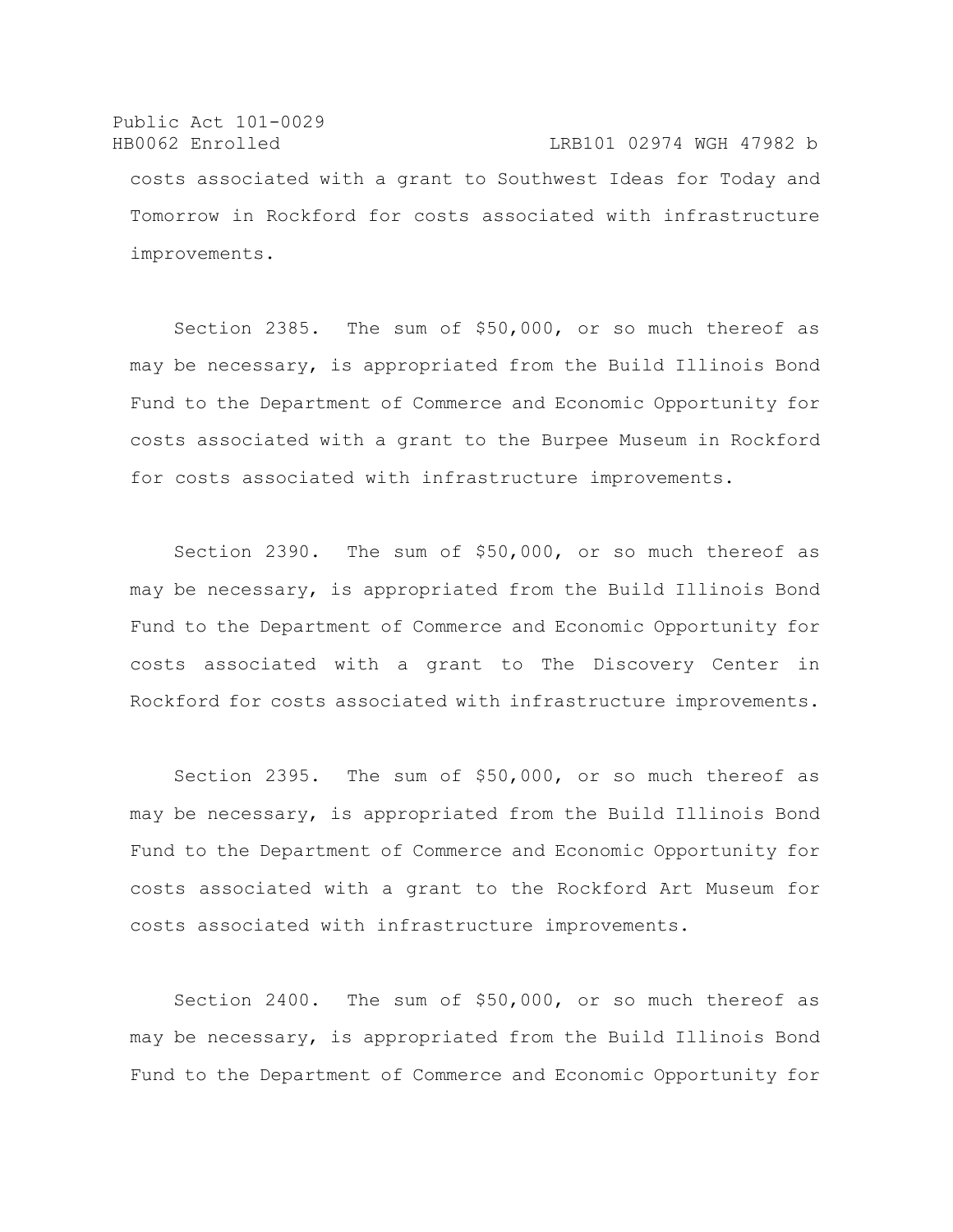Public Act 101-0029 HB0062 Enrolled LRB101 02974 WGH 47982 b costs associated with a grant to the Tinker Swiss Cottage Museum and Gardens in Rockford for costs associated with infrastructure improvements.

Section 2405. The sum of \$50,000, or so much thereof as may be necessary, is appropriated from the Build Illinois Bond Fund to the Department of Commerce and Economic Opportunity for costs associated with a grant to the Rockford Rescue Mission for costs associated with infrastructure improvements.

Section 2410. The sum of \$2,800,000, or so much thereof as may be necessary, is appropriated from the Build Illinois Bond Fund to the Department of Commerce and Economic Opportunity for grants to local governments, school districts, and community based providers for costs associated with infrastructure improvements.

Section 2415. The sum of \$400,000, or so much thereof as may be necessary, is appropriated from the Build Illinois Bond Fund to the Department of Commerce and Economic Opportunity for a grant to the Chicago Public School District 299 for costs associated with building of a turf athletic field for McPherson Elementary School.

Section 2420. The sum of \$250,000, or so much thereof as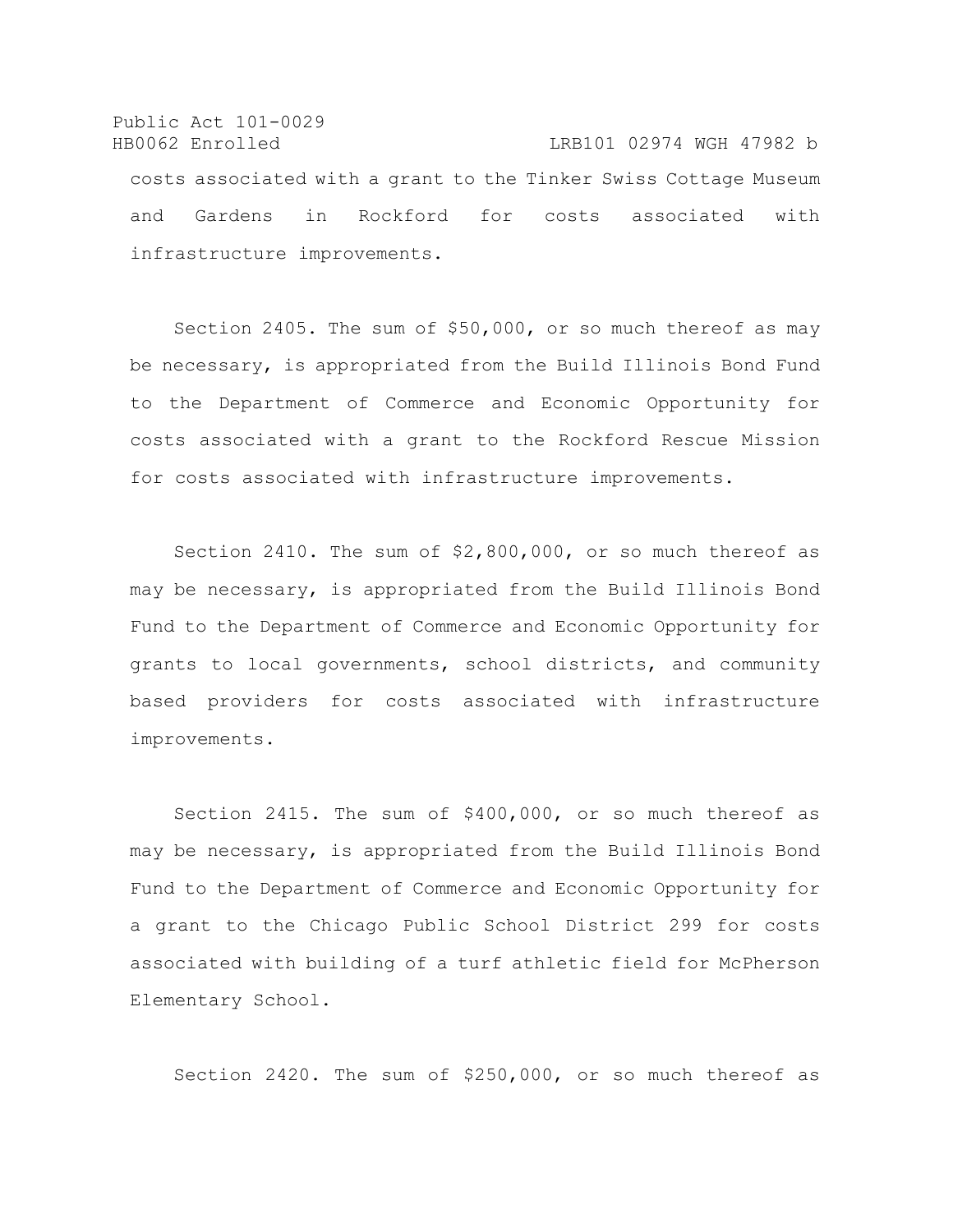Public Act 101-0029 HB0062 Enrolled LRB101 02974 WGH 47982 b may be necessary, is appropriated from the Build Illinois Bond Fund to the Department of Commerce and Economic Opportunity for a grant to the City of Chicago for costs associated with infrastructure improvements on Andersonville pedestrian plaza in the 48th Ward.

Section 2425. The sum of \$100,000, or so much thereof as may be necessary, is appropriated from the Build Illinois Bond Fund to the Department of Commerce and Economic Opportunity for a grant to the Chicago Public School District 299 for costs associated with building renovations and replacement desks at Mather High School.

Section 2430. The sum of \$150,000, or so much thereof as may be necessary, is appropriated from the Build Illinois Bond Fund to the Department of Commerce and Economic Opportunity for a grant to Lawrence Hall in Chicago for costs associated with the construction and renovation of an outdoor trauma garden, a hoop nursery, therapeutic spaces, and other capital improvements.

Section 2435. The sum of \$150,000, or so much thereof as may be necessary, is appropriated from the Build Illinois Bond Fund to the Department of Commerce and Economic Opportunity for a grant to the City of Chicago for costs associated with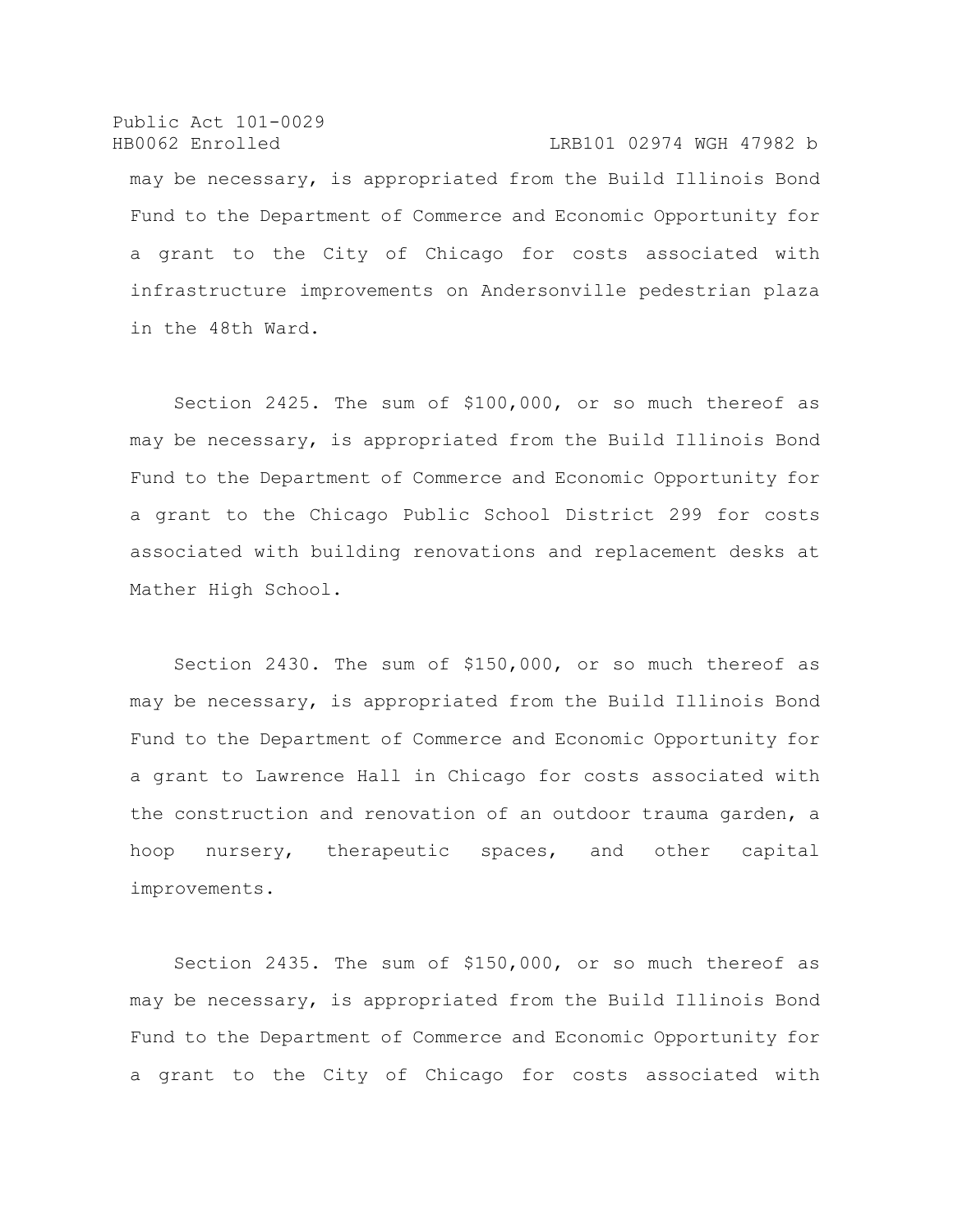Public Act 101-0029 HB0062 Enrolled LRB101 02974 WGH 47982 b infrastructure improvements on permeable alleys in the 47th Ward.

Section 2440. The sum of \$500,000, or so much thereof as may be necessary, is appropriated from the Build Illinois Bond Fund to the Department of Commerce and Economic Opportunity for a grant to the TimeLine Theatre Company for costs associated with construction of a new school in Rogers Park in Chicago.

Section 2443. The sum of \$400,000, or so much thereof as may be necessary, is appropriated from the Build Illinois Bond Fund to the Department of Commerce and Economic Opportunity for a grant to the Chicago Public School District 299 for costs associated with construction of a turf athletic field at Stephen K. Hayt Elementary School.

Section 2445. The sum of \$250,000, or so much thereof as may be necessary, is appropriated from the Build Illinois Bond Fund to the Department of Commerce and Economic Opportunity for a grant to the City of Chicago for costs associated with viaduct repairs in the 49th Ward.

Section 2450. The sum of \$500,000, or so much thereof as may be necessary, is appropriated from the Build Illinois Bond Fund to the Department of Commerce and Economic Opportunity for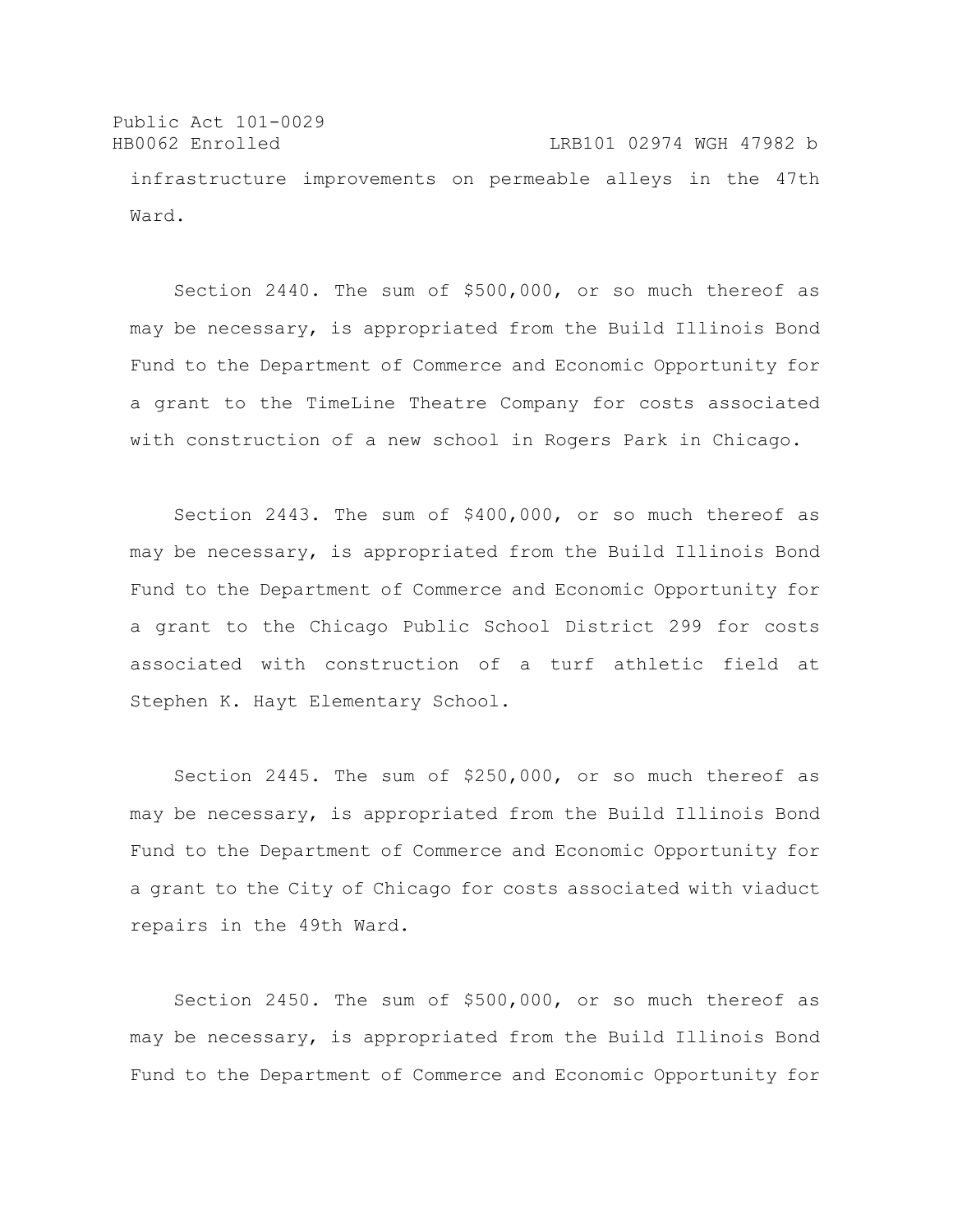## Public Act 101-0029 HB0062 Enrolled LRB101 02974 WGH 47982 b a grant to the PACTT Learning Center of Chicago for costs associated with new school construction in Rogers Park.

Section 2455. The sum of \$500,000, or so much thereof as may be necessary, is appropriated from the Build Illinois Bond Fund to the Department of Commerce and Economic Opportunity for a grant to the Chicago Park District for costs associated with renovation of a field house to a nature center in Leone Park.

Section 2460. The sum of \$2,800,000, or so much thereof as may be necessary, is appropriated from the Build Illinois Bond Fund to the Department of Commerce and Economic Opportunity for grants to local governments, school districts and community based providers for costs associated with infrastructure improvements.

Section 2465. The sum of \$150,000, or so much thereof as may be necessary, is appropriated from the Build Illinois Bond Fund to the Department of Commerce and Economic Opportunity for a grant to Addison Township for costs associated with the construction of a senior center.

Section 2470. The sum of \$75,000, or so much thereof as may be necessary, is appropriated from the Build Illinois Bond Fund to the Department of Commerce and Economic Opportunity for a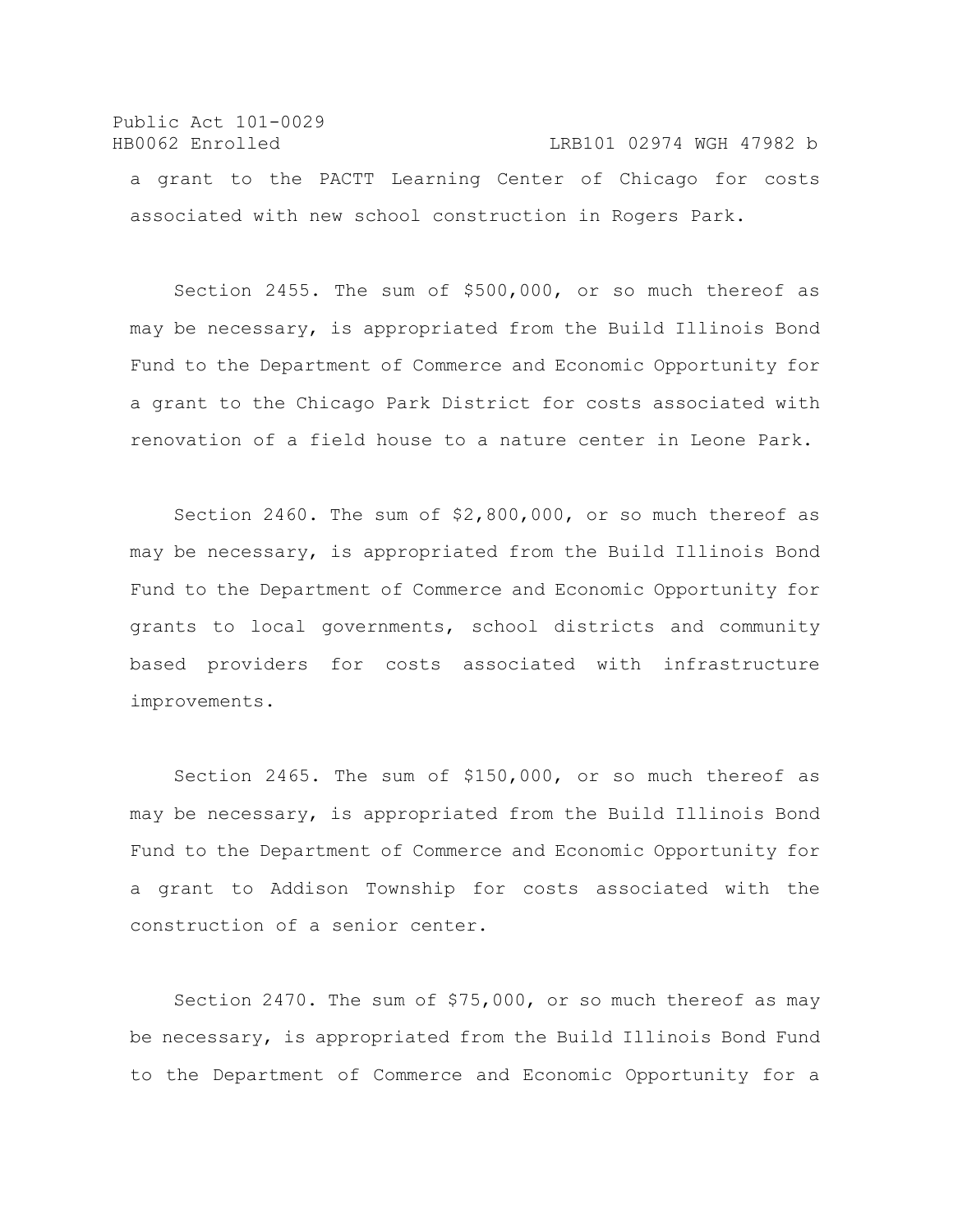Public Act 101-0029 HB0062 Enrolled LRB101 02974 WGH 47982 b grant to the Addison Fire Department for costs associated with driveway improvements.

Section 2475. The sum of \$50,000, or so much thereof as may be necessary, is appropriated from the Build Illinois Bond Fund to the Department of Commerce and Economic Opportunity for a grant to the Addison Park District for costs associated with IT and other capital improvements.

Section 2480. The sum of \$15,000, or so much thereof as may be necessary, is appropriated from the Build Illinois Bond Fund to the Department of Commerce and Economic Opportunity for a grant to the Bartlett Park District for costs associated with equipment purchases.

Section 2485. The sum of \$100,000, or so much thereof as may be necessary, is appropriated from the Build Illinois Bond Fund to the Department of Commerce and Economic Opportunity for a grant to the Bloomingdale Fire Department for costs associated with building renovations.

Section 2490. The sum of \$100,000, or so much thereof as may be necessary, is appropriated from the Build Illinois Bond Fund to the Department of Commerce and Economic Opportunity for a grant to the Bloomingdale Park District for costs associated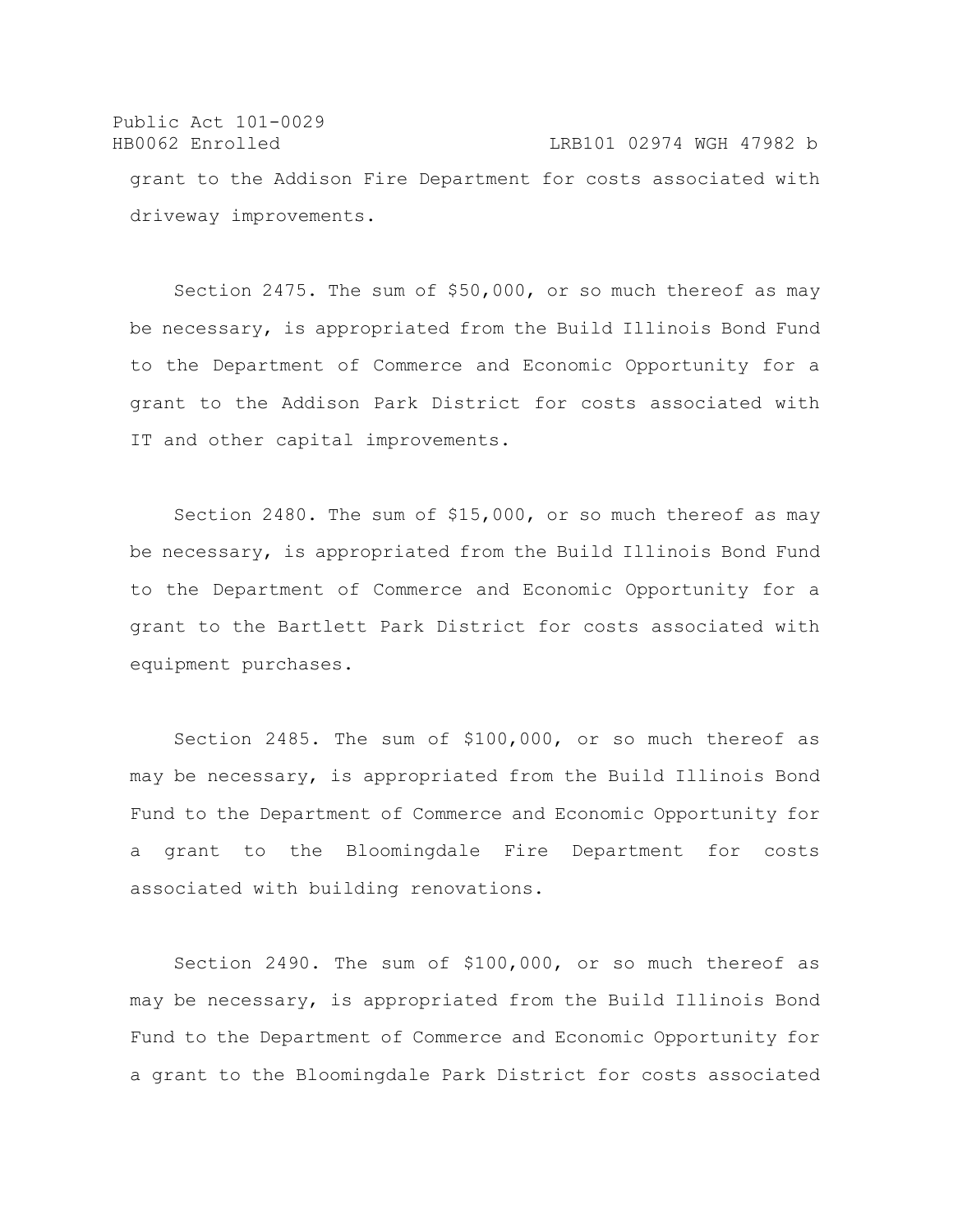Public Act 101-0029 HB0062 Enrolled LRB101 02974 WGH 47982 b with concessions stand and bathroom upgrades.

Section 2495. The sum of \$50,000, or so much thereof as may be necessary, is appropriated from the Build Illinois Bond Fund to the Department of Commerce and Economic Opportunity for a grant to the Carol Stream Park District for costs associated with capital improvements.

Section 2500. The sum of \$300,000, or so much thereof as may be necessary, is appropriated from the Build Illinois Bond Fund to the Department of Commerce and Economic Opportunity for a grant to the Village of Carol Stream for costs associated with bike trail improvements and other capital improvements.

Section 2505. The sum of \$90,000, or so much thereof as may be necessary, is appropriated from the Build Illinois Bond Fund to the Department of Commerce and Economic Opportunity for a grant to the Forest Preserve District of Dupage County for costs associated with forest preservation.

Section 2510. The sum of \$275,000, or so much thereof as may be necessary, is appropriated from the Build Illinois Bond Fund to the Department of Commerce and Economic Opportunity for a grant to Village of Itasca for costs associated with storm sewer upgrades.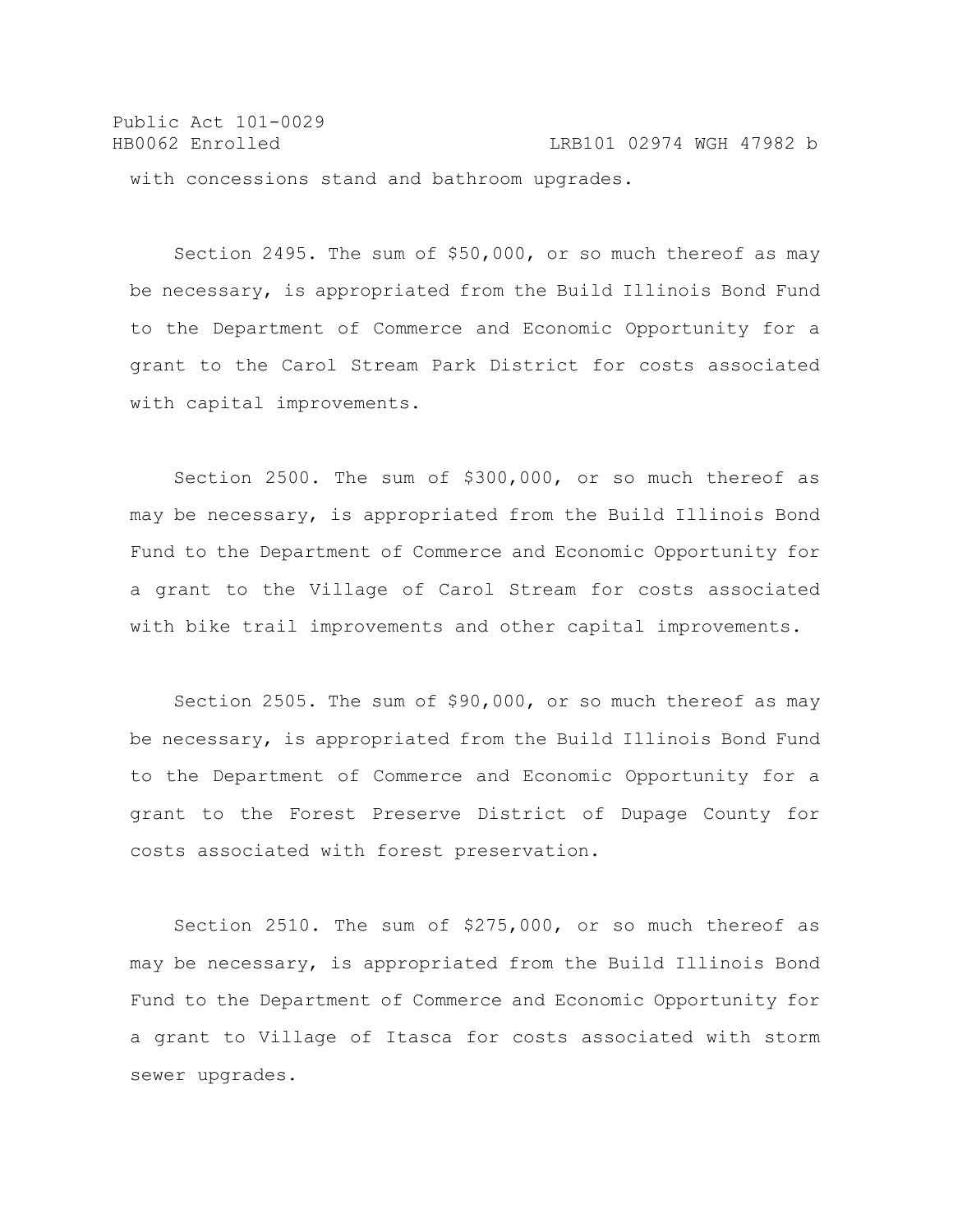Section 2515. The sum of \$75,000, or so much thereof as may be necessary, is appropriated from the Build Illinois Bond Fund to the Department of Commerce and Economic Opportunity for a grant to the Itasca Park District for costs associated with capital improvements.

Section 2520. The sum of \$110,000, or so much thereof as may be necessary, is appropriated from the Build Illinois Bond Fund to the Department of Commerce and Economic Opportunity for a grant to the Ray Graham Association in Addison for costs associated with building renovations.

Section 2525. The sum of \$80,000, or so much thereof as may be necessary, is appropriated from the Build Illinois Bond Fund to the Department of Commerce and Economic Opportunity for a grant to the City of Wood Dale for costs associated with capital improvements.

Section 2530. The sum of \$200,000, or so much thereof as may be necessary, is appropriated from the Build Illinois Bond Fund to the Department of Commerce and Economic Opportunity for a grant to the City of Oakbrook Terrace for costs associated with flooding remediation.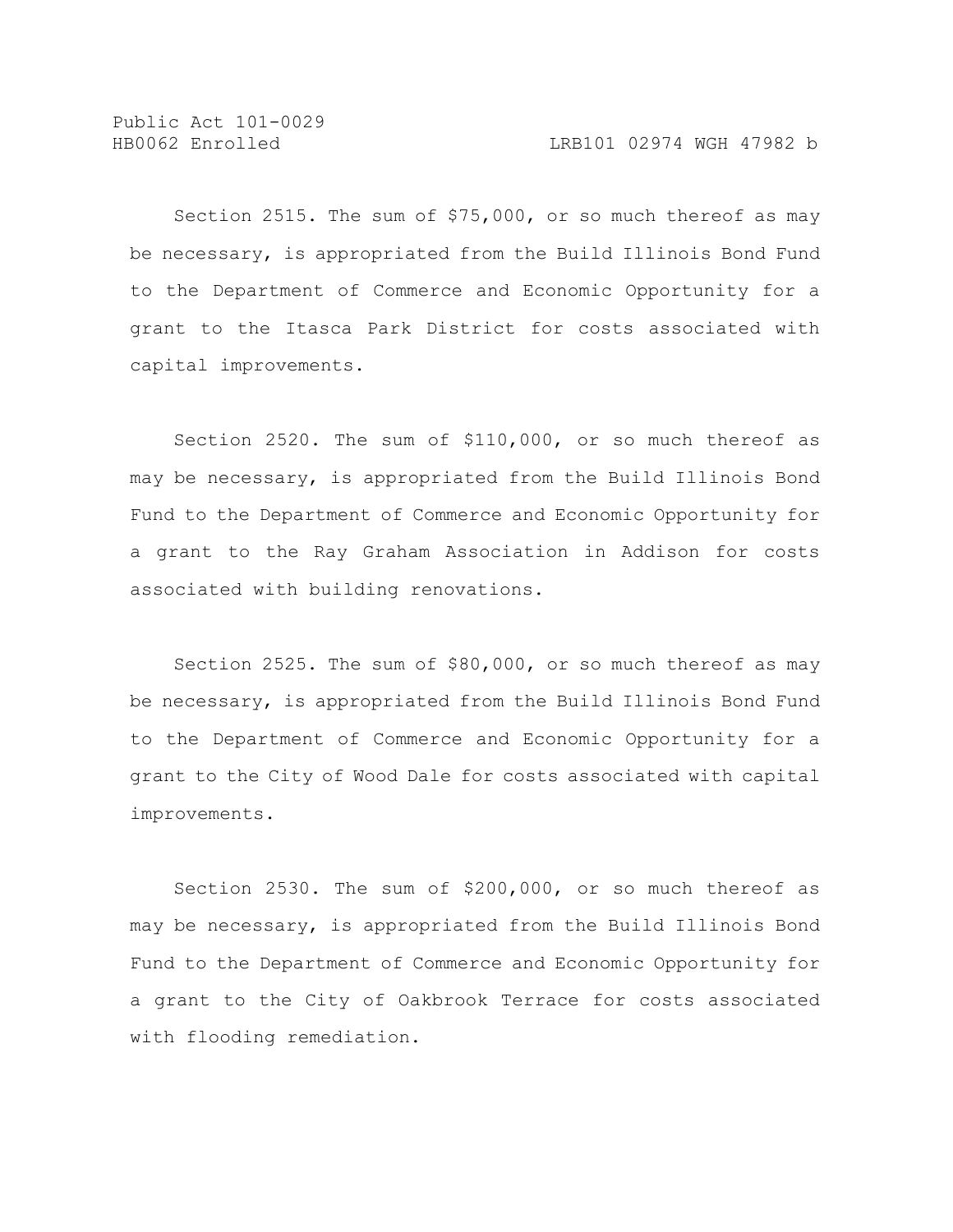Public Act 101-0029

#### HB0062 Enrolled LRB101 02974 WGH 47982 b

Section 2535. The sum of \$75,000, or so much thereof as may be necessary, is appropriated from the Build Illinois Bond Fund to the Department of Commerce and Economic Opportunity for a grant to the Villa Park Fire Department for costs associated with building renovations.

Section 2540. The sum of \$550,000, or so much thereof as may be necessary, is appropriated from the Build Illinois Bond Fund to the Department of Commerce and Economic Opportunity for a grant to the Village of Villa Park for costs associated with road improvements.

Section 2545. The sum of \$45,000, or so much thereof as may be necessary, is appropriated from the Build Illinois Bond Fund to the Department of Commerce and Economic Opportunity for a grant to the Roselle Park District for costs associated with playground renovations.

Section 2550. The sum of \$100,000, or so much thereof as may be necessary, is appropriated from the Build Illinois Bond Fund to the Department of Commerce and Economic Opportunity for a grant to the Village of Roselle for costs associated with street improvements.

Section 2555. The sum of \$450,000, or so much thereof as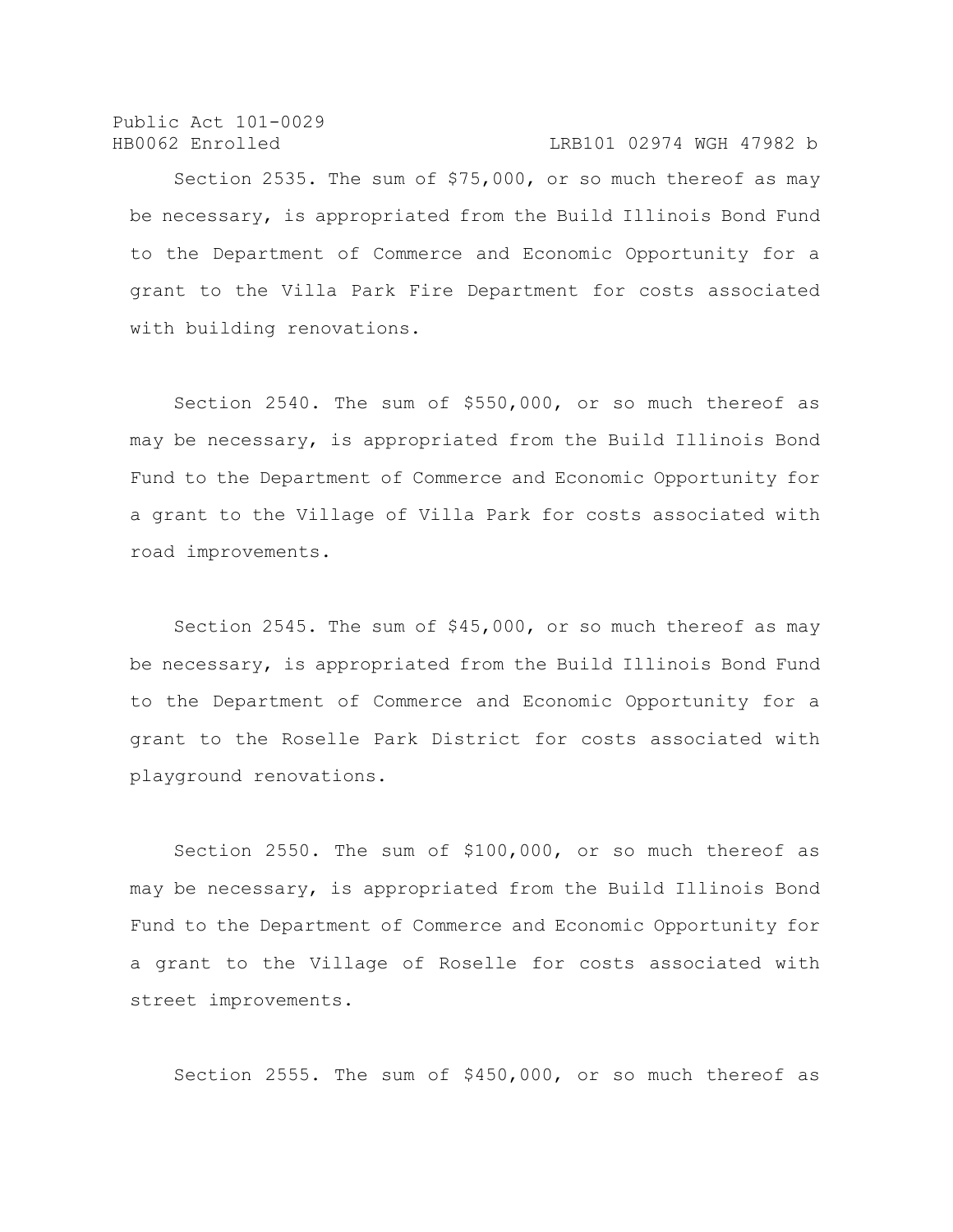Public Act 101-0029 HB0062 Enrolled LRB101 02974 WGH 47982 b may be necessary, is appropriated from the Build Illinois Bond Fund to the Department of Commerce and Economic Opportunity for a grant to the Village of Glendale Heights for costs associated with capital improvements.

Section 2560. The sum of \$75,000, or so much thereof as may be necessary, is appropriated from the Build Illinois Bond Fund to the Department of Commerce and Economic Opportunity for a grant to the Village of Wayne for costs associated with road improvements.

Section 2565. The sum of \$40,000, or so much thereof as may be necessary, is appropriated from the Build Illinois Bond Fund to the Department of Commerce and Economic Opportunity for a grant to the Lombard Park District for costs associated with pond reconstruction.

Section 2570. The sum of \$105,000, or so much thereof as may be necessary, is appropriated from the Build Illinois Bond Fund to the Department of Commerce and Economic Opportunity for a grant to the Easterseals in Villa Park for costs associated with infrastructure improvements.

Section 2575. The sum of \$50,000, or so much thereof as may be necessary, is appropriated from the Build Illinois Bond Fund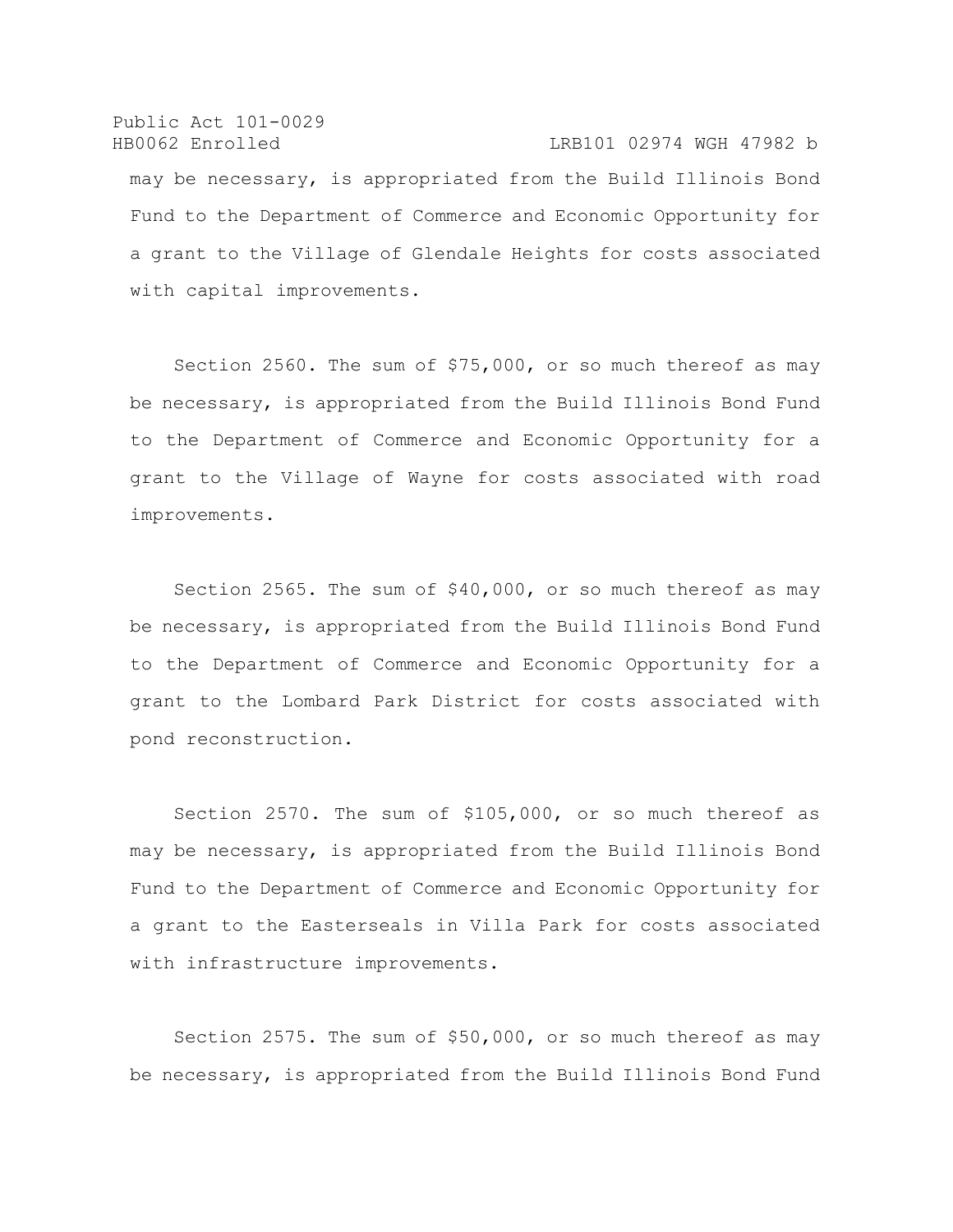Public Act 101-0029 HB0062 Enrolled LRB101 02974 WGH 47982 b to the Department of Commerce and Economic Opportunity for a grant to the Village of Lombard for costs associated with capital improvements.

Section 2580. The sum of \$40,000, or so much thereof as may be necessary, is appropriated from the Build Illinois Bond Fund to the Department of Commerce and Economic Opportunity for a grant to the Wood Dale Park District for costs associated with building enhancements.

Section 2585. The sum of \$2,800,000, or so much thereof as may be necessary, is appropriated from the Build Illinois Bond Fund to the Department of Commerce and Economic Opportunity for grants to local governments, school districts and community based providers for costs associated with infrastructure improvements.

Section 2590. The sum of \$190,000, or so much thereof as may be necessary, is appropriated from the Build Illinois Bond Fund to the Department of Commerce and Economic Opportunity for a grant to the United for Better Living in Chicago for costs associated with capital improvements.

Section 2595. The sum of \$675,000, or so much thereof as may be necessary, is appropriated from the Build Illinois Bond Fund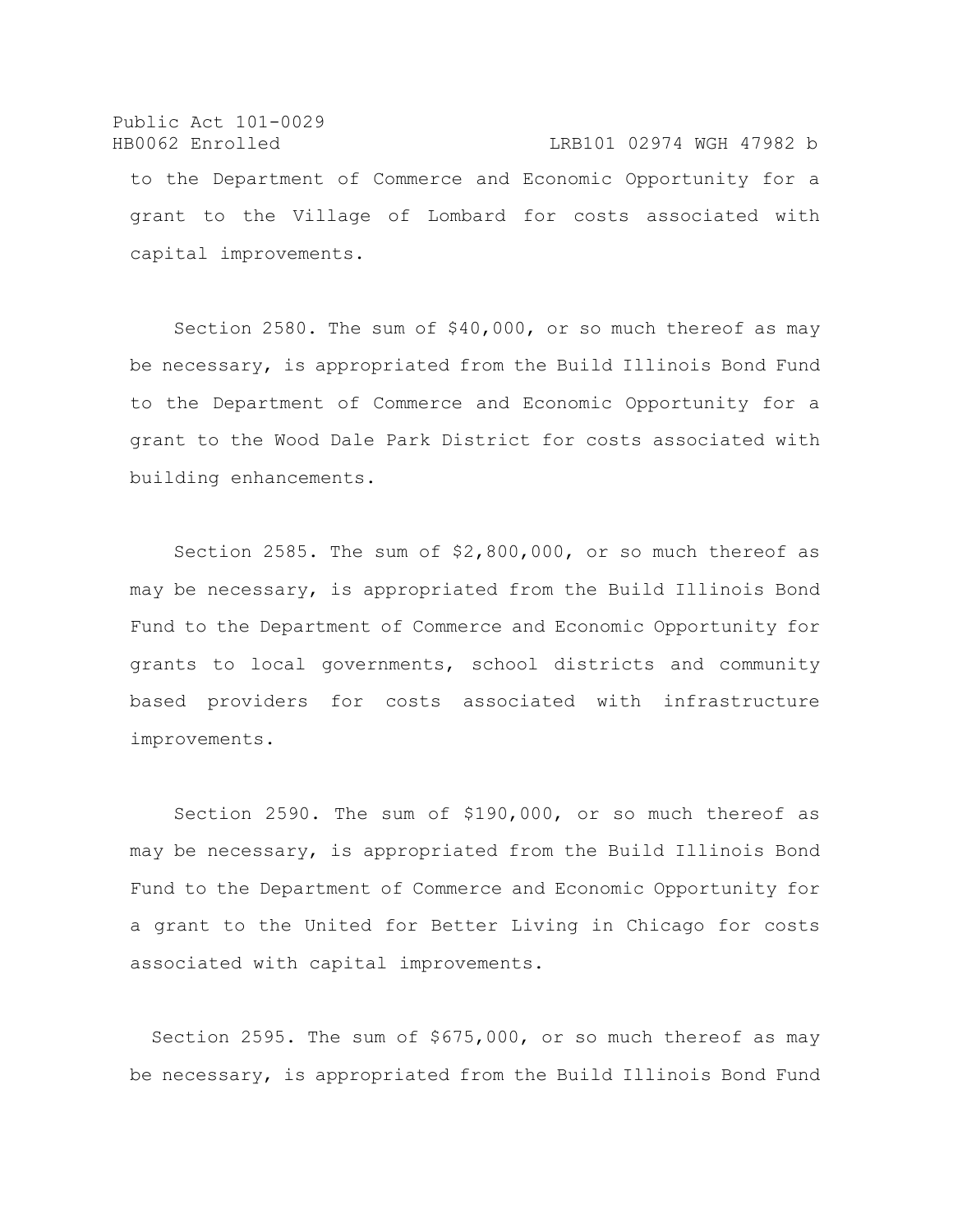Public Act 101-0029 HB0062 Enrolled LRB101 02974 WGH 47982 b to the Department of Commerce and Economic Opportunity for a grant to AFC Community Development Corporation for costs associated with affordable housing.

Section 2600. The sum of \$400,000, or so much thereof as may be necessary, is appropriated from the Build Illinois Bond Fund to the Department of Commerce and Economic Opportunity for a grant to the Saving Our Sons Inc. for costs associated with HVAC replacement, roof repairs and replacement, and other capital improvements.

Section 2605. The sum of \$275,000, or so much thereof as may be necessary, is appropriated from the Build Illinois Bond Fund to the Department of Commerce and Economic Opportunity for a grant to the Women's Treatment Center in Chicago for costs associated with fire control upgrades and other capital improvements.

Section 2610. The sum of \$250,000, or so much thereof as may be necessary, is appropriated from the Build Illinois Bond Fund to the Department of Commerce and Economic Opportunity for a grant to the Peoples CDAC for costs associated with capital improvements.

Section 2615. The sum of \$300,000, or so much thereof as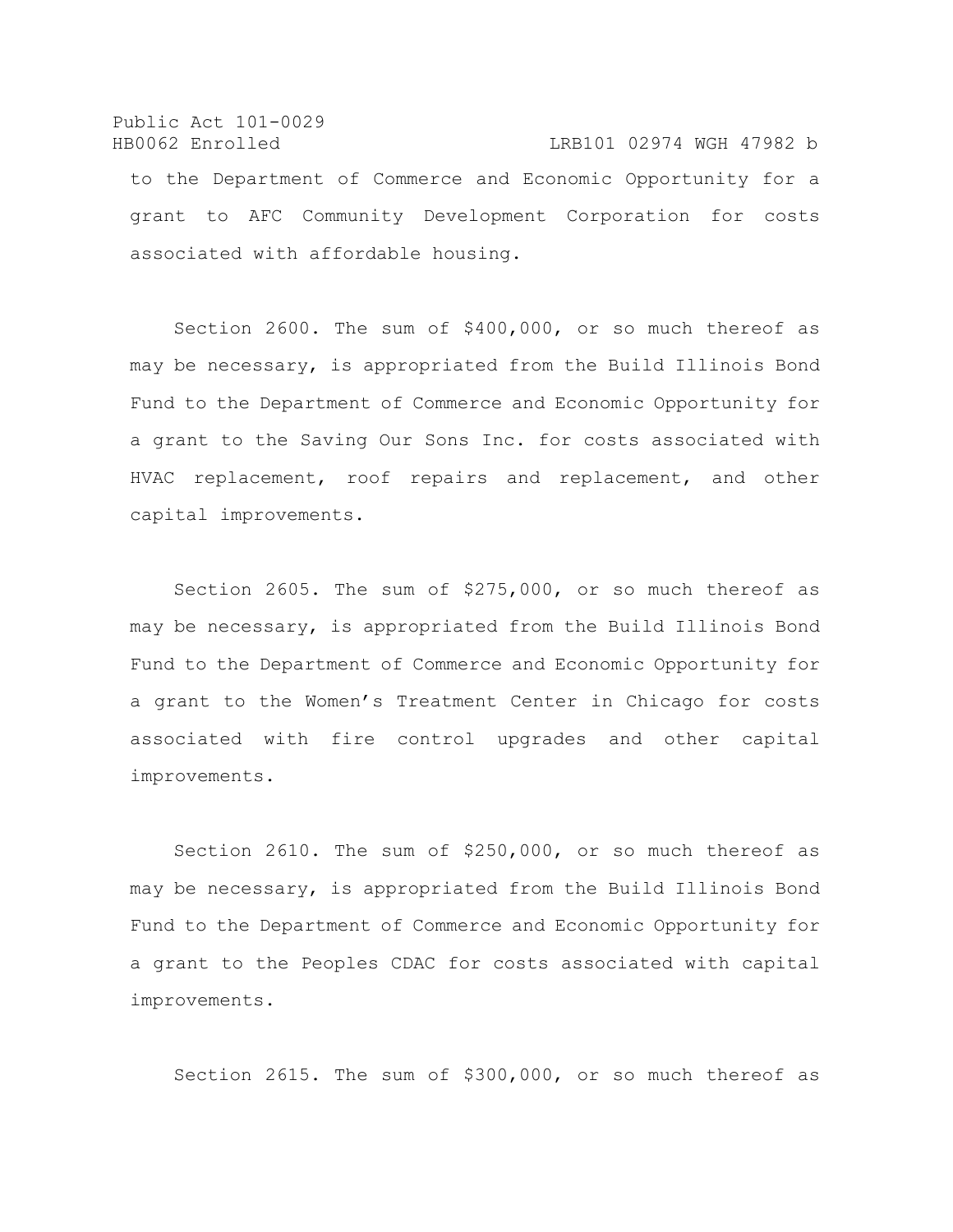Public Act 101-0029 HB0062 Enrolled LRB101 02974 WGH 47982 b may be necessary, is appropriated from the Build Illinois Bond Fund to the Department of Commerce and Economic Opportunity for a grant to the JLM Center for costs associated with a parking lot construction and repair, fencing improvements, ADA improvements.

Section 2620. The sum of \$300,000, or so much thereof as may be necessary, is appropriated from the Build Illinois Bond Fund to the Department of Commerce and Economic Opportunity for a grant to the Pilgrim DevCorp for costs associated with roofing improvements, renovations, and other capital improvements.

Section 2625. The sum of \$300,000, or so much thereof as may be necessary, is appropriated from the Build Illinois Bond Fund to the Department of Commerce and Economic Opportunity for a grant to the Greater Rock Development for costs associated with capital improvements.

Section 2630. The sum of \$350,000, or so much thereof as may be necessary, is appropriated from the Build Illinois Bond Fund to the Department of Commerce and Economic Opportunity for a grant to the Three Is One DevCorp for costs associated with roofing and plumbing upgrades and other capital improvements.

Section 2635. The sum of \$200,000, or so much thereof as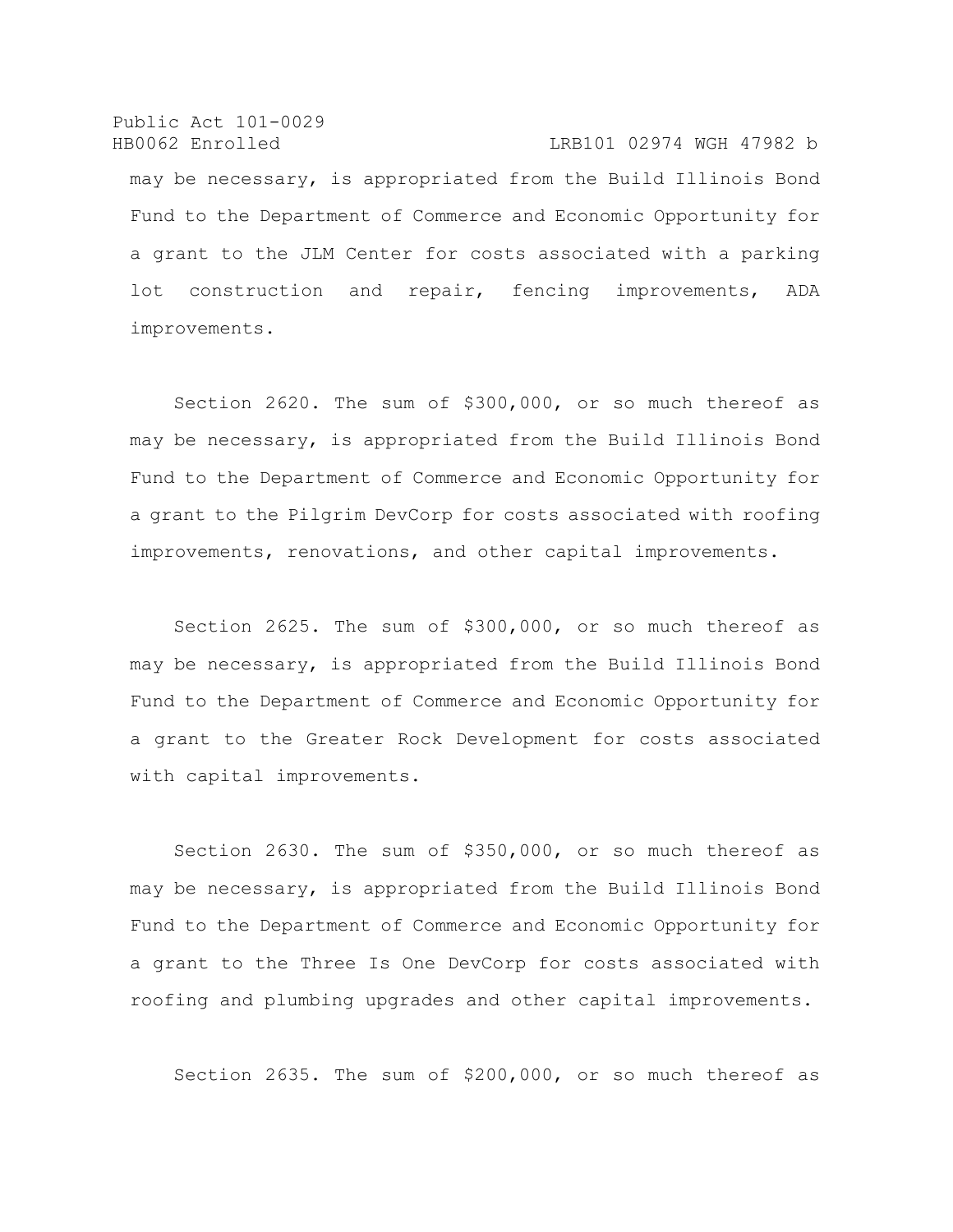Public Act 101-0029 HB0062 Enrolled LRB101 02974 WGH 47982 b may be necessary, is appropriated from the Build Illinois Bond Fund to the Department of Commerce and Economic Opportunity for a grant to the Garfield Conservatory for costs associated with facility renovations.

Section 2640. The sum of \$150,000, or so much thereof as may be necessary, is appropriated from the Build Illinois Bond Fund to the Department of Commerce and Economic Opportunity for a grant to the Respiratory Health Association in Chicago for costs associated with roofing improvements and other capital improvements.

Section 2645. The sum of \$15,000, or so much thereof as may be necessary, is appropriated from the Build Illinois Bond Fund to the Department of Commerce and Economic Opportunity for a grant to The Living Room in Chicago for costs associated with roofing upgrades.

Section 2650. The sum of \$160,000, or so much thereof as may be necessary, is appropriated from the Build Illinois Bond Fund to the Department of Commerce and Economic Opportunity for a grant to the St. Stephens DevCorp for costs associated with capital improvements.

Section 2655. The sum of \$125,000, or so much thereof as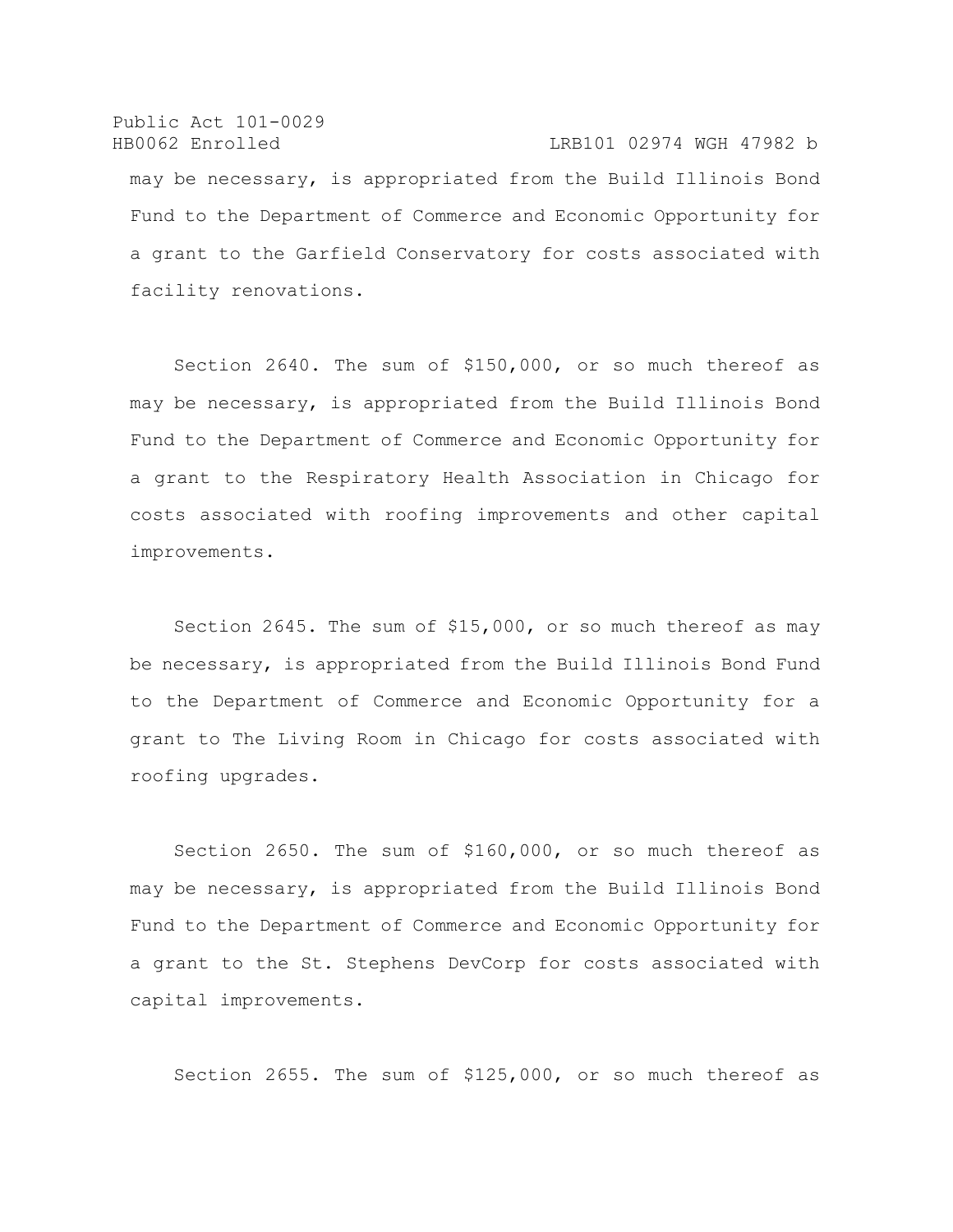Public Act 101-0029 HB0062 Enrolled LRB101 02974 WGH 47982 b may be necessary, is appropriated from the Build Illinois Bond Fund to the Department of Commerce and Economic Opportunity for a grant to the Chicago Bulls College Prep for costs associated with fire safety improvements.

Section 2660. The sum of \$600,000, or so much thereof as may be necessary, is appropriated from the Build Illinois Bond Fund to the Department of Commerce and Economic Opportunity for a grant to the Home of Life Community Development Corporation for costs associated with capital improvements.

Section 2665. The sum of \$600,000, or so much thereof as may be necessary, is appropriated from the Build Illinois Bond Fund to the Department of Commerce and Economic Opportunity for a grant to the Safer Foundation for costs associated with capital improvements.

Section 2670. The sum of \$110,000, or so much thereof as may be necessary, is appropriated from the Build Illinois Bond Fund to the Department of Commerce and Economic Opportunity for a grant to the Y-H.E.L.P. NFP for costs associated with capital improvements.

Section 2675. The sum of \$1,000,000, or so much thereof as may be necessary, is appropriated from the Build Illinois Bond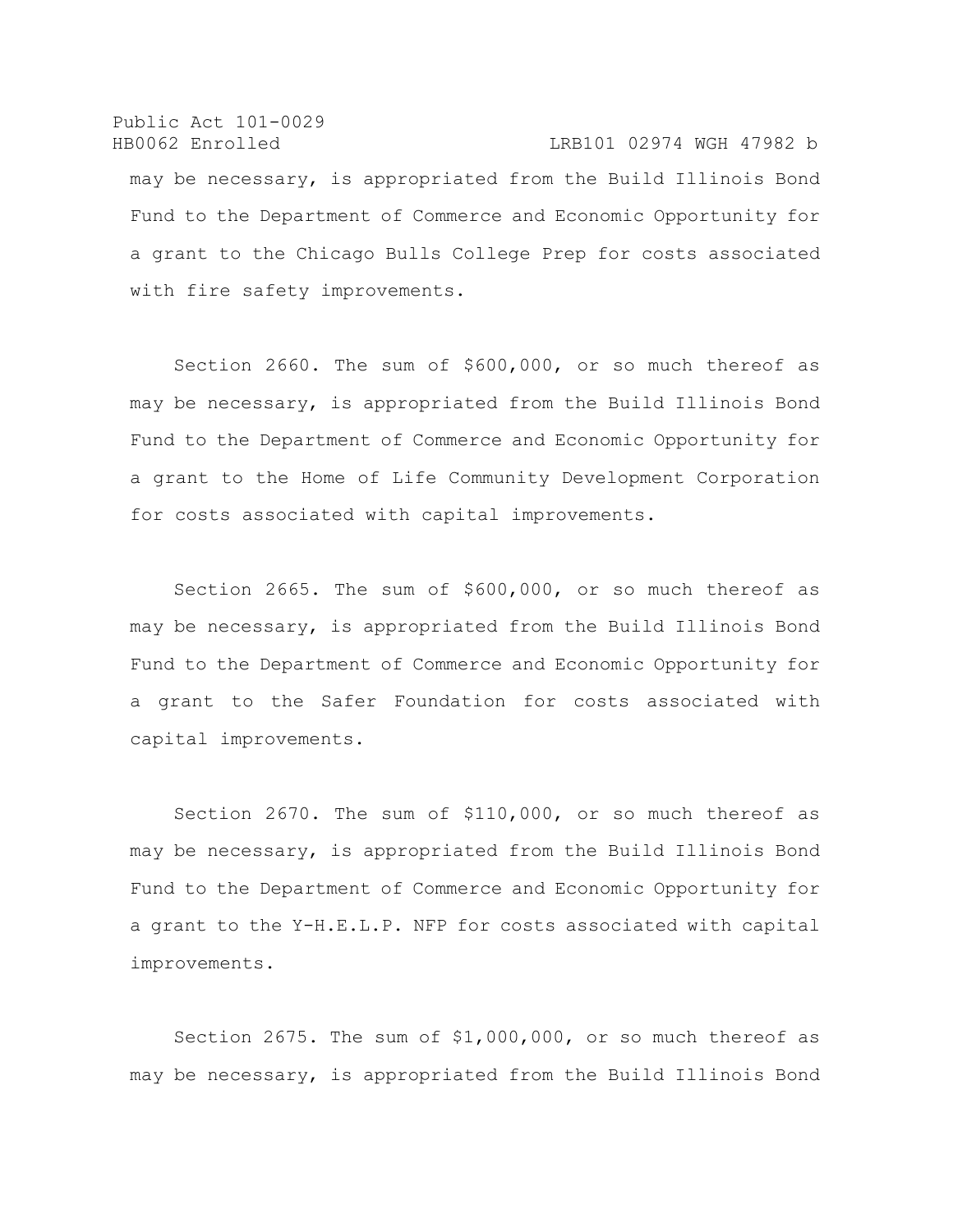Public Act 101-0029 HB0062 Enrolled LRB101 02974 WGH 47982 b Fund to the Department of Commerce and Economic Opportunity for grants to local governments, school districts and community based providers for costs associated with infrastructure improvements.

Section 2680. The sum of \$130,000, or so much thereof as may be necessary, is appropriated from the Build Illinois Bond Fund to the Department of Commerce and Economic Opportunity for a grant to the Indo-American Center for costs associated with the replacement of an HVAC system, building renovations, and infrastructure improvements.

Section 2685. The sum of \$100,000, or so much thereof as may be necessary, is appropriated from the Build Illinois Bond Fund to the Department of Commerce and Economic Opportunity for a grant to the Muslim Women's Resource Center for costs associated with an office expansion.

Section 2690. The sum of \$115,000, or so much thereof as may be necessary, is appropriated from the Build Illinois Bond Fund to the Department of Commerce and Economic Opportunity for a grant to the Chicago Chesed Fund for costs associated with infrastructure improvements to a warehouse.

Section 2695. The sum of \$125,000, or so much thereof as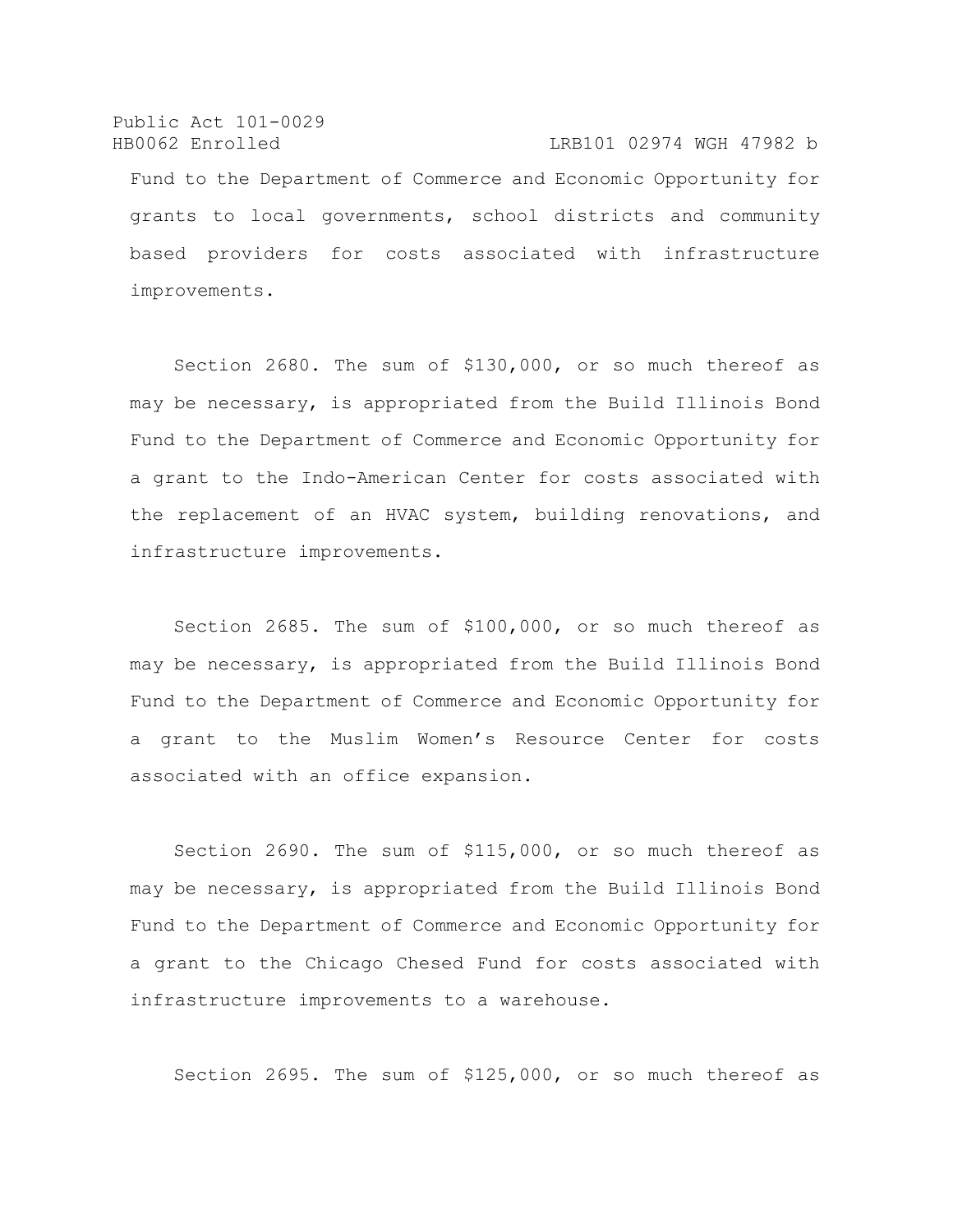Public Act 101-0029 HB0062 Enrolled LRB101 02974 WGH 47982 b may be necessary, is appropriated from the Build Illinois Bond Fund to the Department of Commerce and Economic Opportunity for a grant to the Chicago Center for Torah & Chesed for costs associated with the construction of a new building.

Section 2700. The sum of \$15,000, or so much thereof as may be necessary, is appropriated from the Build Illinois Bond Fund to the Department of Commerce and Economic Opportunity for a grant to the Hatzalah Chicago for costs associated with driveway improvements.

Section 2705. The sum of \$50,000, or so much thereof as may be necessary, is appropriated from the Build Illinois Bond Fund to the Department of Commerce and Economic Opportunity for a grant to the High Ridge YMCA for costs associated with the construction of a playground, roof repairs, and replacement basketball hoops.

Section 2710. The sum of \$85,000, or so much thereof as may be necessary, is appropriated from the Build Illinois Bond Fund to the Department of Commerce and Economic Opportunity for a grant to the Turning Point Behavioral Health Care Center for costs associated with building renovations.

Section 2715. The sum of \$50,000, or so much thereof as may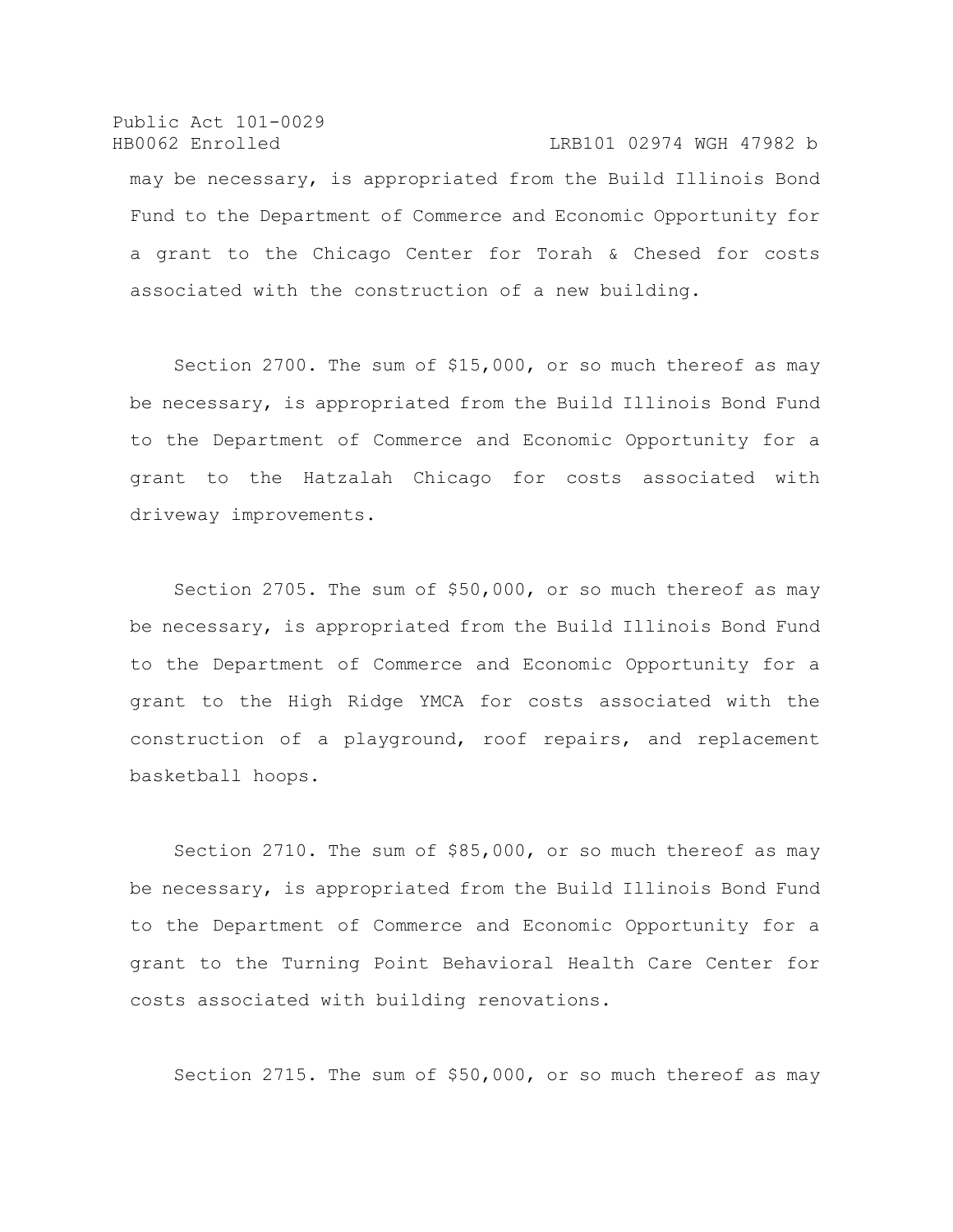Public Act 101-0029 HB0062 Enrolled LRB101 02974 WGH 47982 b be necessary, is appropriated from the Build Illinois Bond Fund to the Department of Commerce and Economic Opportunity for a grant to the Rohingya Cultural Center for costs associated with capital improvements.

Section 2720. The sum of \$100,000, or so much thereof as may be necessary, is appropriated from the Build Illinois Bond Fund to the Department of Commerce and Economic Opportunity for a grant to the Holi Apostolic Catholic Assyrian Church of the East Diocese of North America and Illinois NFP for costs associated with building renovations.

Section 2723. The sum of \$50,000, or so much thereof as may be necessary, is appropriated from the Build Illinois Bond Fund to the Department of Commerce and Economic Opportunity for a grant to the Skokie Public Library for costs associated building renovations.

Section 2725. The sum of \$50,000, or so much thereof as may be necessary, is appropriated from the Build Illinois Bond Fund to the Department of Commerce and Economic Opportunity for a grant to the CJE SeniorLife for costs associated with building renovations.

Section 2730. The sum of \$100,000, or so much thereof as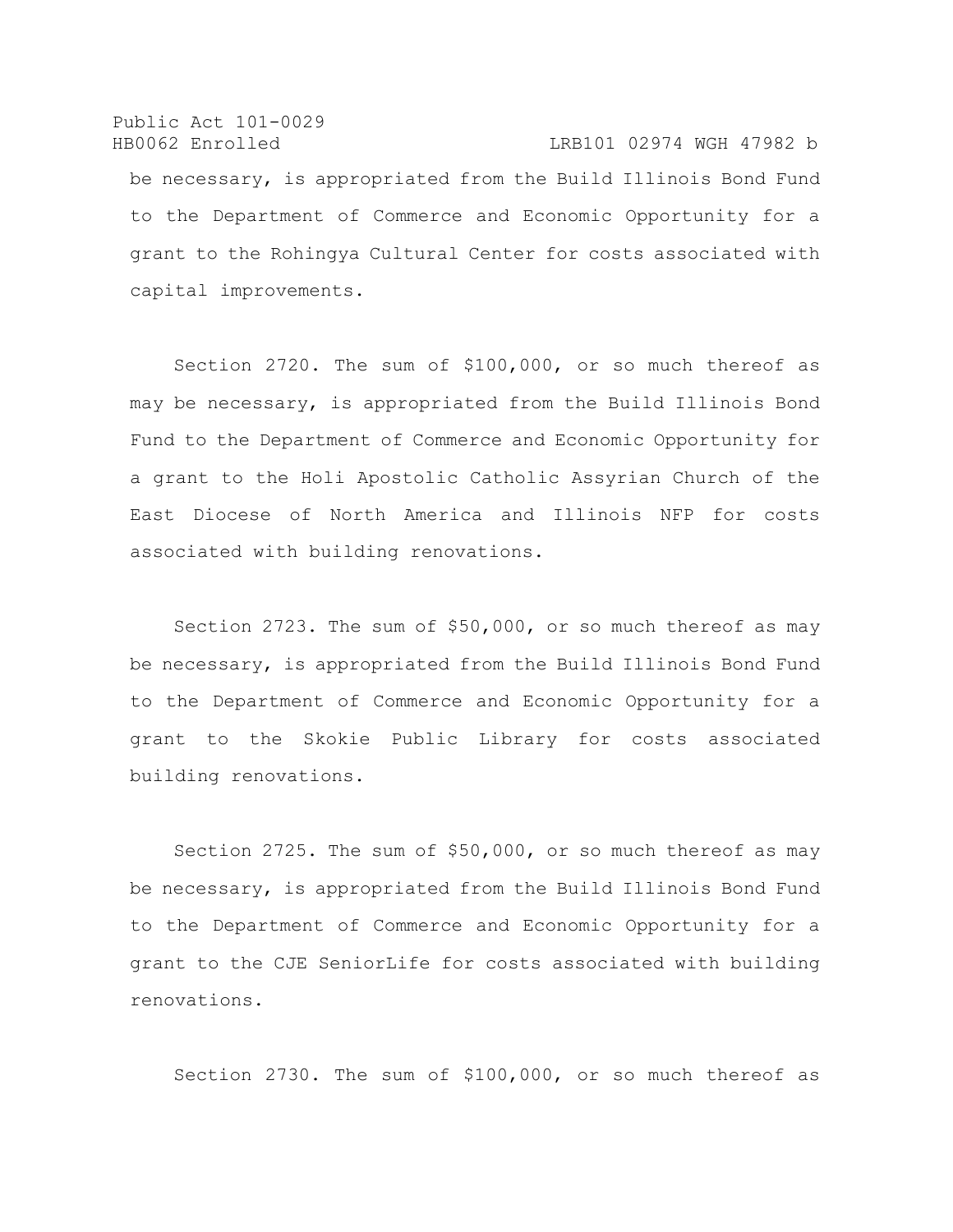Public Act 101-0029 HB0062 Enrolled LRB101 02974 WGH 47982 b may be necessary, is appropriated from the Build Illinois Bond Fund to the Department of Commerce and Economic Opportunity for a grant to the The ARK in Chicago for costs associated with building renovations and expansion.

Section 2735. The sum of \$95,000, or so much thereof as may be necessary, is appropriated from the Build Illinois Bond Fund to the Department of Commerce and Economic Opportunity for a grant to the Village of Skokie Fire Department for costs associated with equipment replacement.

Section 2740. The sum of \$95,000, or so much thereof as may be necessary, is appropriated from the Build Illinois Bond Fund to the Department of Commerce and Economic Opportunity for a grant to the Village of Morton Grove Fire Department for costs associated with equipment replacement.

Section 2745. The sum of \$65,000, or so much thereof as may be necessary, is appropriated from the Build Illinois Bond Fund to the Department of Commerce and Economic Opportunity for a grant to the Village of Niles Fire Department for costs associated with a station alerting system.

Section 2750. The sum of \$75,000, or so much thereof as may be necessary, is appropriated from the Build Illinois Bond Fund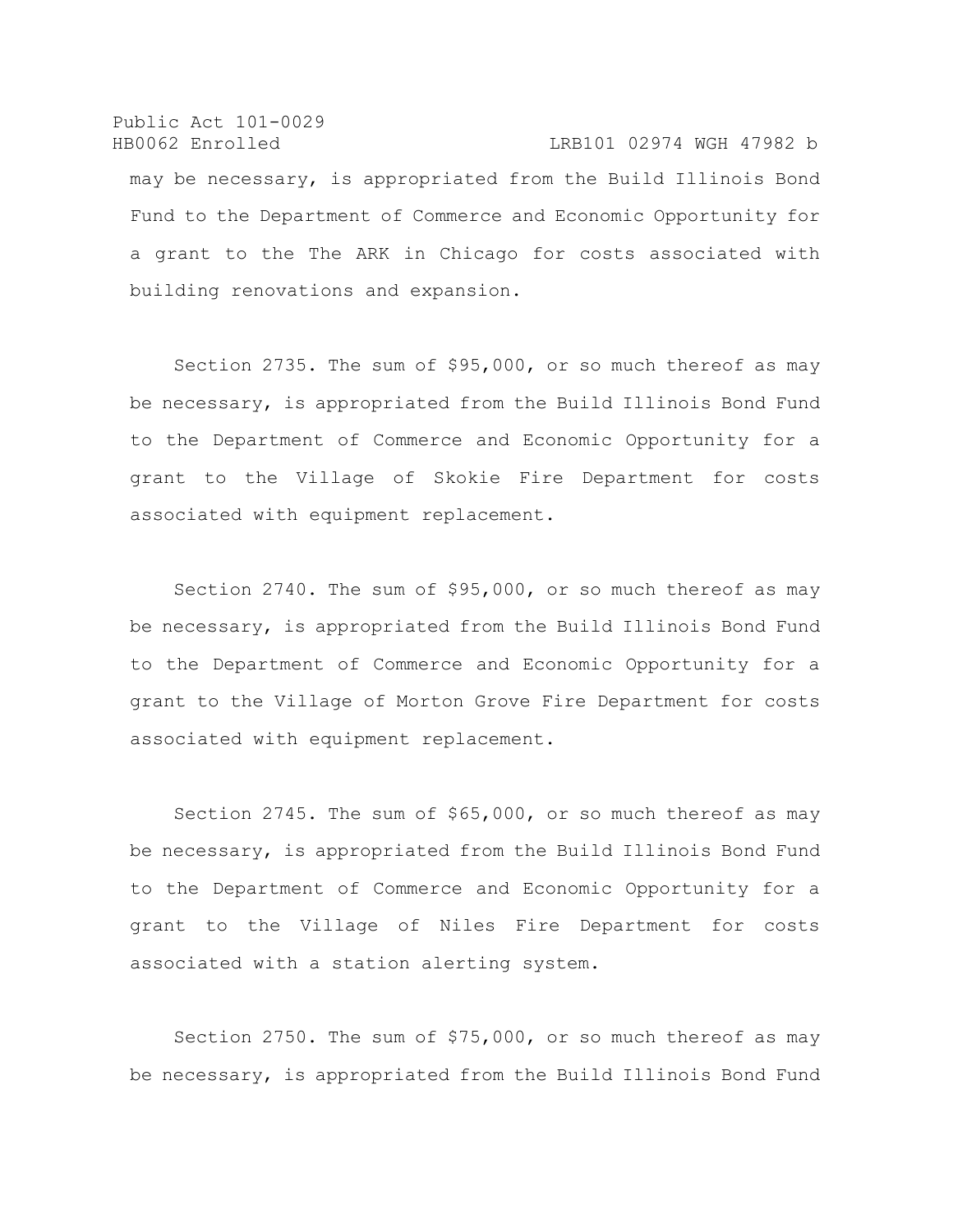# Public Act 101-0029 HB0062 Enrolled LRB101 02974 WGH 47982 b to the Department of Commerce and Economic Opportunity for a grant to the Village of Lincolnwood for costs associated with capital improvements.

Section 2755. The sum of \$50,000, or so much thereof as may be necessary, is appropriated from the Build Illinois Bond Fund to the Department of Commerce and Economic Opportunity for a grant to the Niles Township Food Pantry for costs associated with capital improvements.

Section 2760. The sum of \$25,000, or so much thereof as may be necessary, is appropriated from the Build Illinois Bond Fund to the Department of Commerce and Economic Opportunity for a grant to the South Asian American Policy & Research Institute for costs associated with capital improvements.

Section 2765. The sum of \$50,000, or so much thereof as may be necessary, is appropriated from the Build Illinois Bond Fund to the Department of Commerce and Economic Opportunity for a grant to Keshet in Chicago for costs associated with capital improvements.

Section 2770. The sum of \$50,000, or so much thereof as may be necessary, is appropriated from the Build Illinois Bond Fund to the Department of Commerce and Economic Opportunity for a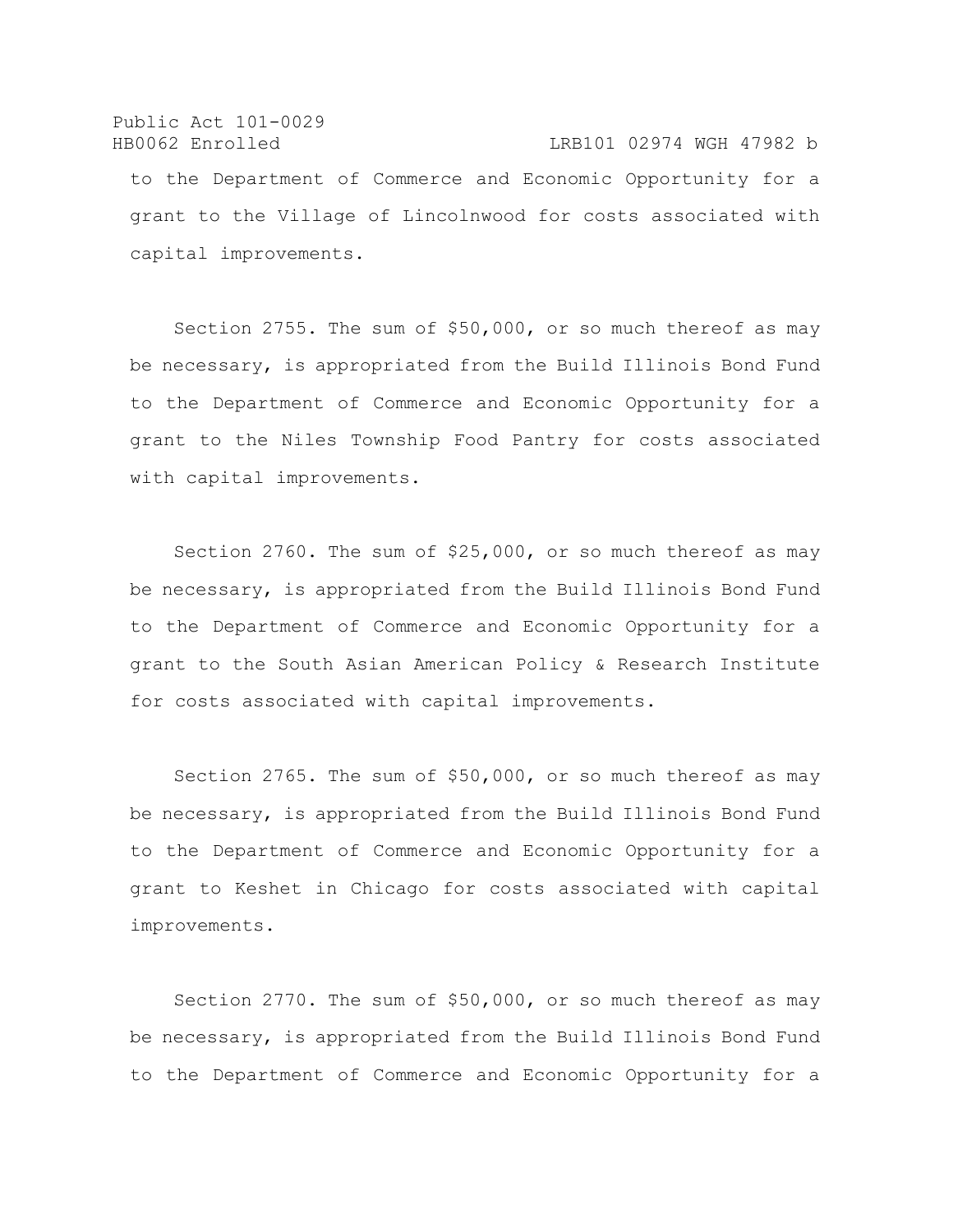Public Act 101-0029 HB0062 Enrolled LRB101 02974 WGH 47982 b grant to the MCC Academy in Morton Grove for costs associated with capital improvements.

Section 2775. The sum of \$50,000, or so much thereof as may be necessary, is appropriated from the Build Illinois Bond Fund to the Department of Commerce and Economic Opportunity for a grant to the Hayat Clinic in Chicago for costs associated with capital improvements.

Section 2780. The sum of \$4,605,000, or so much thereof as may be necessary, is appropriated from the Build Illinois Bond Fund to the Department of Commerce and Economic Opportunity for grants to local governments, school districts and community based providers for costs associated with infrastructure improvements.

Section 2785. The sum of \$1,000,000, or so much thereof as may be necessary, is appropriated from the Build Illinois Bond Fund to the Department of Commerce and Economic Opportunity for a grant to Macoupin County for costs associated with repairs to the Macoupin County Courthouse.

Section 2790. The sum of \$100,000, or so much thereof as may be necessary, is appropriated from the Build Illinois Bond Fund to the Department of Commerce and Economic Opportunity for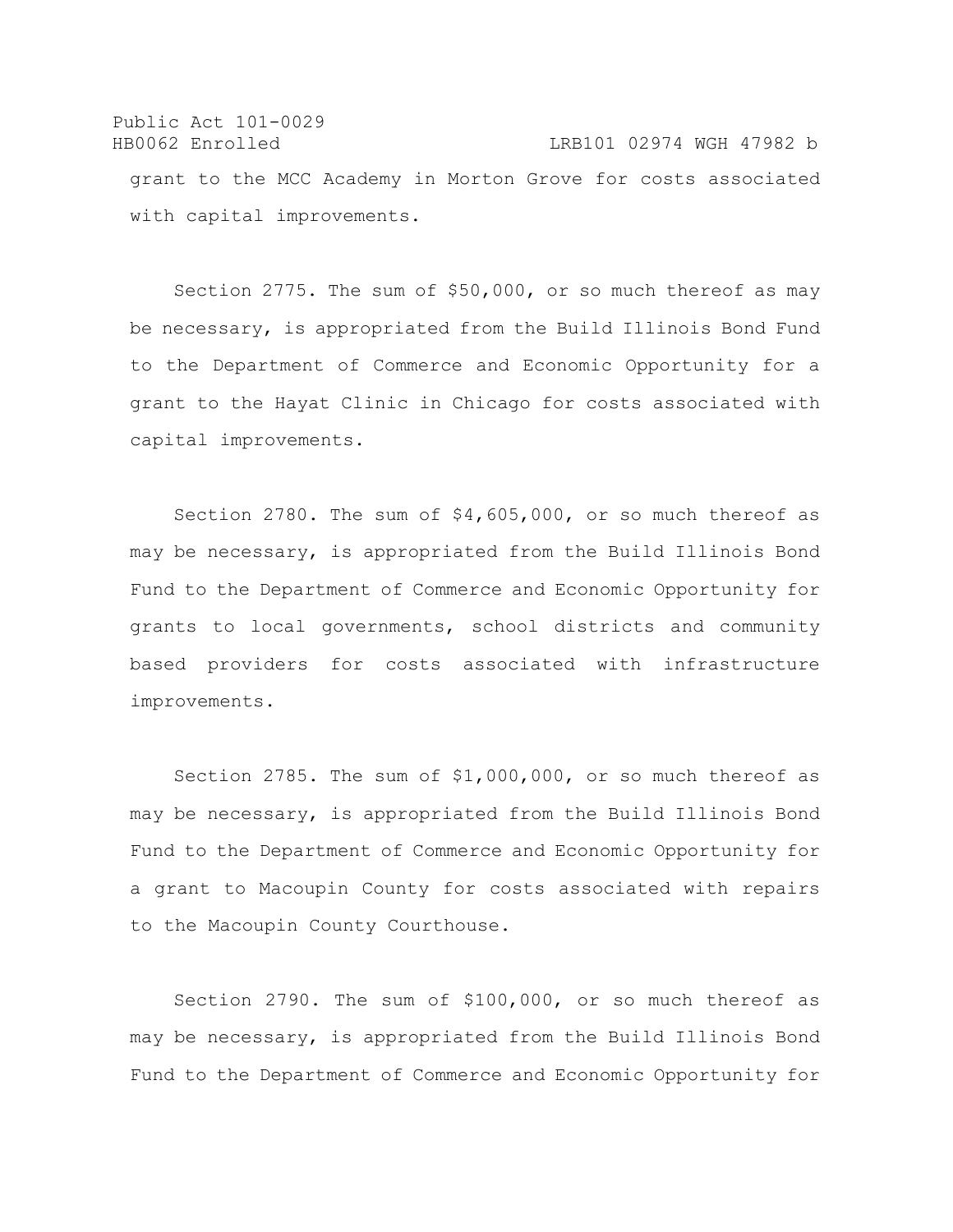## Public Act 101-0029 HB0062 Enrolled LRB101 02974 WGH 47982 b a grant to the City of Girard for costs associated with infrastructure improvements.

Section 2795. The sum of \$50,000, or so much thereof as may be necessary, is appropriated from the Build Illinois Bond Fund to the Department of Commerce and Economic Opportunity for a grant to the Village of Dorchester for costs associated with infrastructure improvements and street repairs.

Section 2800. The sum of \$250,000, or so much thereof as may be necessary, is appropriated from the Build Illinois Bond Fund to the Department of Commerce and Economic Opportunity for a grant to the City of Bunker Hill for costs associated with infrastructure improvements and improvements to Whitaker Park.

Section 2805. The sum of \$500,000, or so much thereof as may be necessary, is appropriated from the Build Illinois Bond Fund to the Department of Commerce and Economic Opportunity for a grant to the City of Springfield for costs associated with infrastructure improvements within Ward 3.

Section 2810. The sum of \$1,000,000, or so much thereof as may be necessary, is appropriated from the Build Illinois Bond Fund to the Department of Commerce and Economic Opportunity for a grant to the City of Gillespie for costs associated with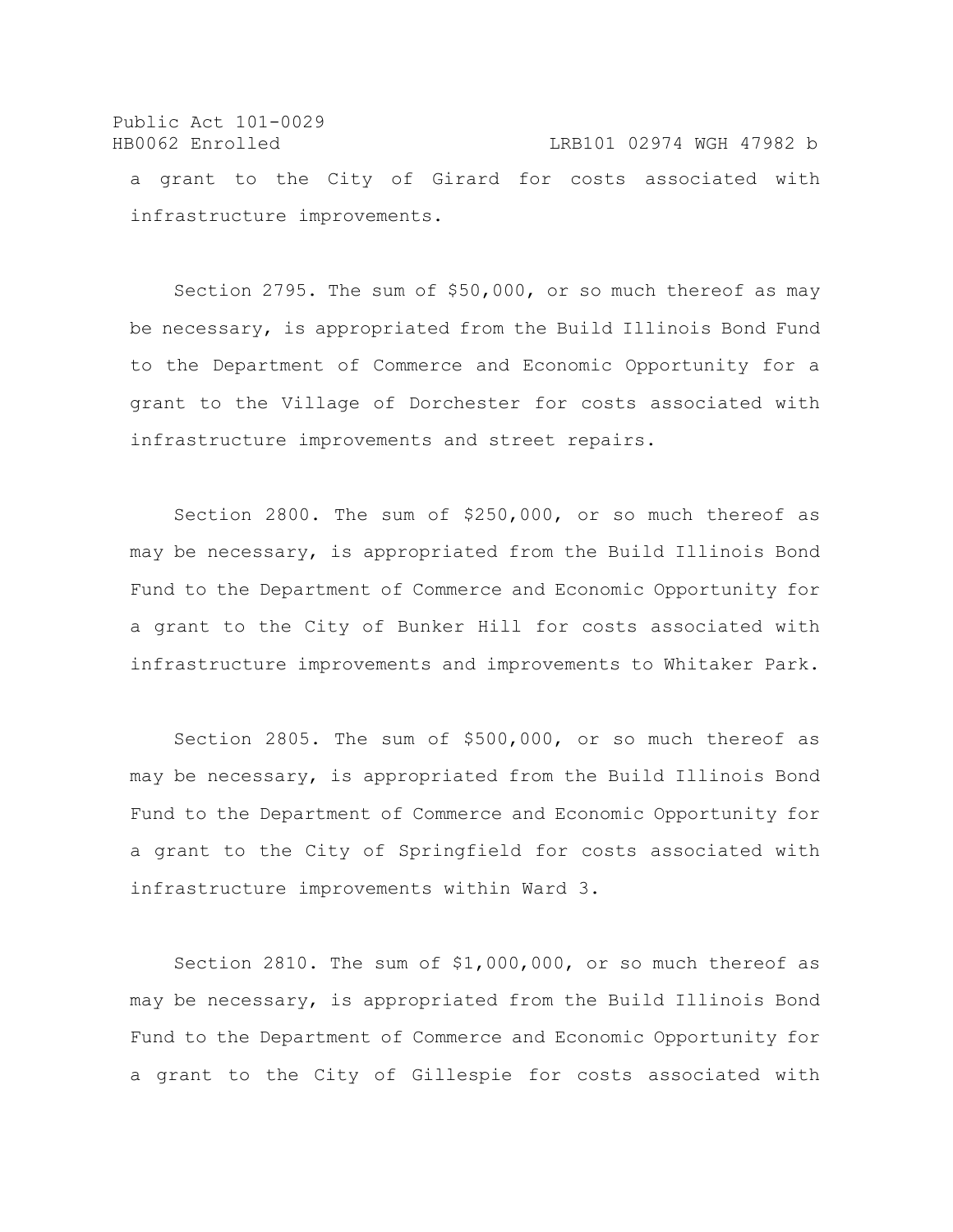Public Act 101-0029 HB0062 Enrolled LRB101 02974 WGH 47982 b

infrastructure improvements.

Section 2815. The sum of \$50,000, or so much thereof as may be necessary, is appropriated from the Build Illinois Bond Fund to the Department of Commerce and Economic Opportunity for a grant to the Village of Stonington for costs associated with infrastructure improvements and new storm warning sirens.

Section 2820. The sum of \$100,000, or so much thereof as may be necessary, is appropriated from the Build Illinois Bond Fund to the Department of Commerce and Economic Opportunity for a grant to the Village of East Gillespie for costs associated sidewalk repair.

Section 2825. The sum of \$2,950,000, or so much thereof as may be necessary, is appropriated from the Build Illinois Bond Fund to the Department of Commerce and Economic Opportunity for costs associated with grants to local governments, school districts and community based providers for costs associated with infrastructure improvements.

Section 2830. The sum of \$6,000,000, or so much thereof as may be necessary, is appropriated from the Build Illinois Bond Fund to the Department of Commerce and Economic Opportunity for costs associated with grants to local governments, school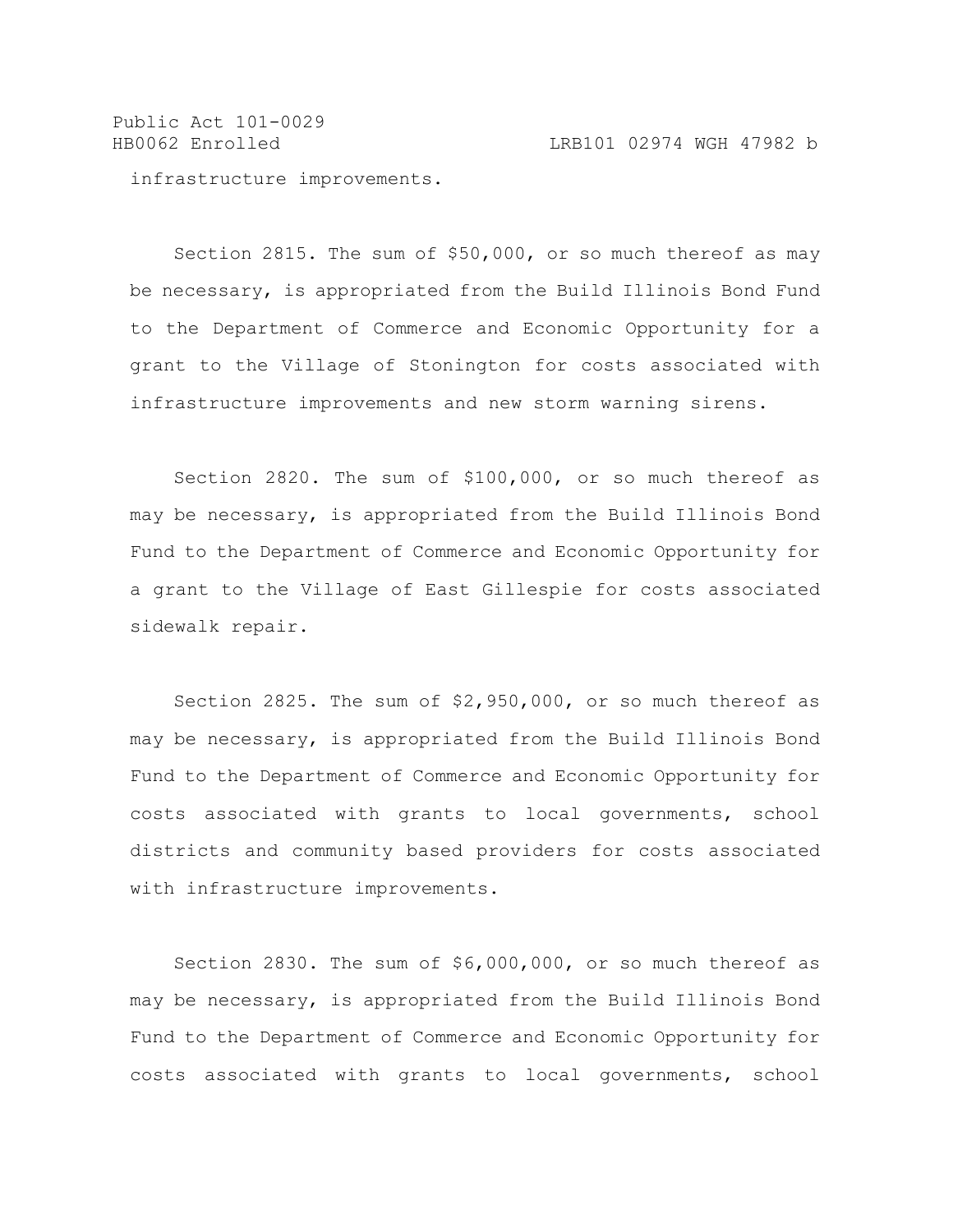Public Act 101-0029 HB0062 Enrolled LRB101 02974 WGH 47982 b districts and community based providers for costs associated with infrastructure improvements.

Section 2835. The sum of \$6,000,000, or so much thereof as may be necessary, is appropriated from the Build Illinois Bond Fund to the Department of Commerce and Economic Opportunity for costs associated with grants to local governments, school districts and community based providers for costs associated with infrastructure improvements.

Section 2840. The sum of \$6,000,000, or so much thereof as may be necessary, is appropriated from the Build Illinois Bond Fund to the Department of Commerce and Economic Opportunity for costs associated with grants to local governments, school districts and community based providers for costs associated with infrastructure improvements.

Section 2845. The sum of \$6,000,000, or so much thereof as may be necessary, is appropriated from the Build Illinois Bond Fund to the Department of Commerce and Economic Opportunity for costs associated with grants to local governments, school districts and community based providers for costs associated with infrastructure improvements.

Section 2850. The sum of \$6,000,000, or so much thereof as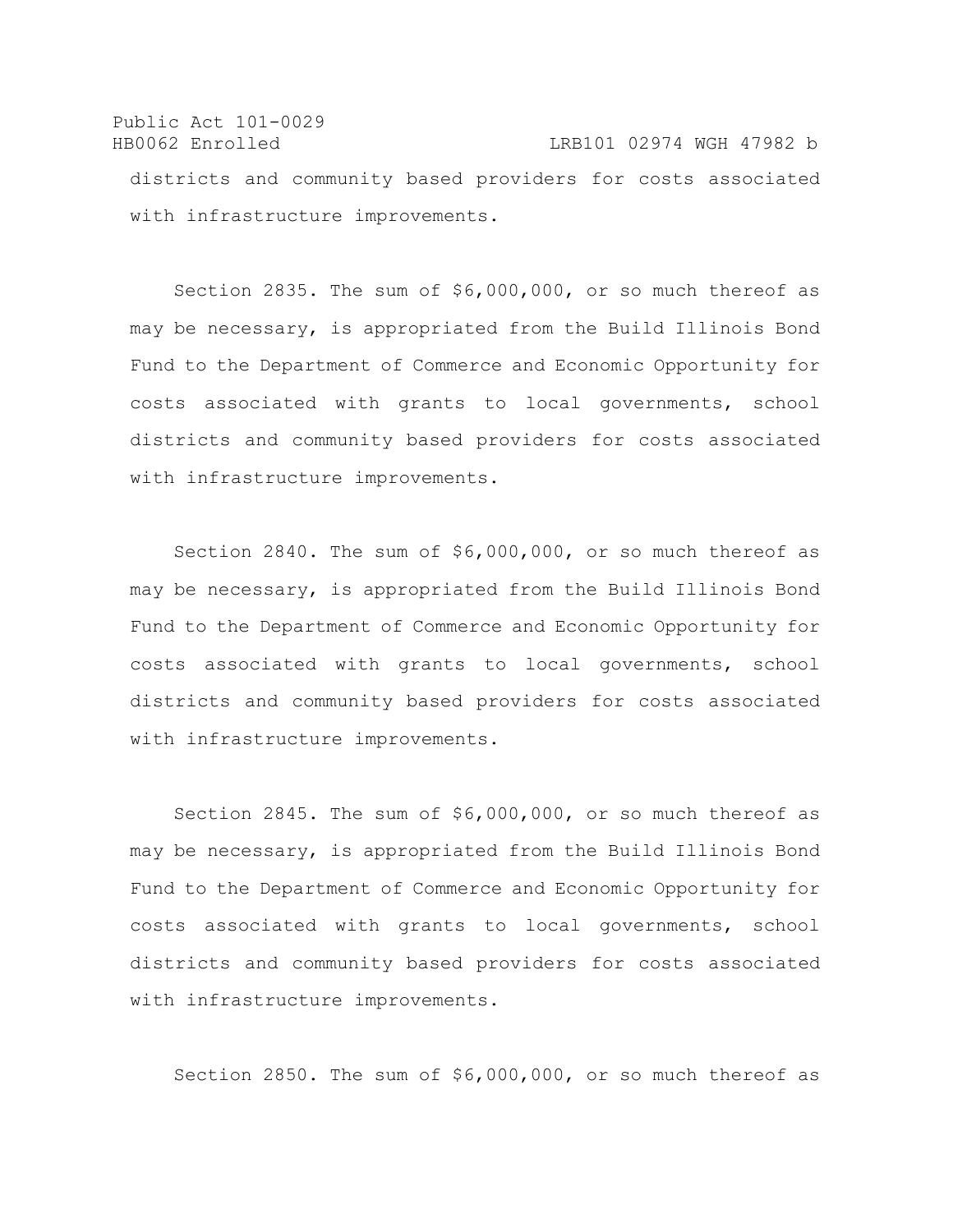Public Act 101-0029 HB0062 Enrolled LRB101 02974 WGH 47982 b may be necessary, is appropriated from the Build Illinois Bond Fund to the Department of Commerce and Economic Opportunity for costs associated with grants to local governments, school districts and community based providers for costs associated with infrastructure improvements.

Section 2855. The sum of \$6,000,000, or so much thereof as may be necessary, is appropriated from the Build Illinois Bond Fund to the Department of Commerce and Economic Opportunity for costs associated with grants to local governments, school districts and community based providers for costs associated with infrastructure improvements.

Section 2860. The sum of \$6,000,000, or so much thereof as may be necessary, is appropriated from the Build Illinois Bond Fund to the Department of Commerce and Economic Opportunity for costs associated with grants to local governments, school districts and community based providers for costs associated with infrastructure improvements.

Section 2865. The sum of \$6,000,000, or so much thereof as may be necessary, is appropriated from the Build Illinois Bond Fund to the Department of Commerce and Economic Opportunity for costs associated with grants to local governments, school districts and community based providers for costs associated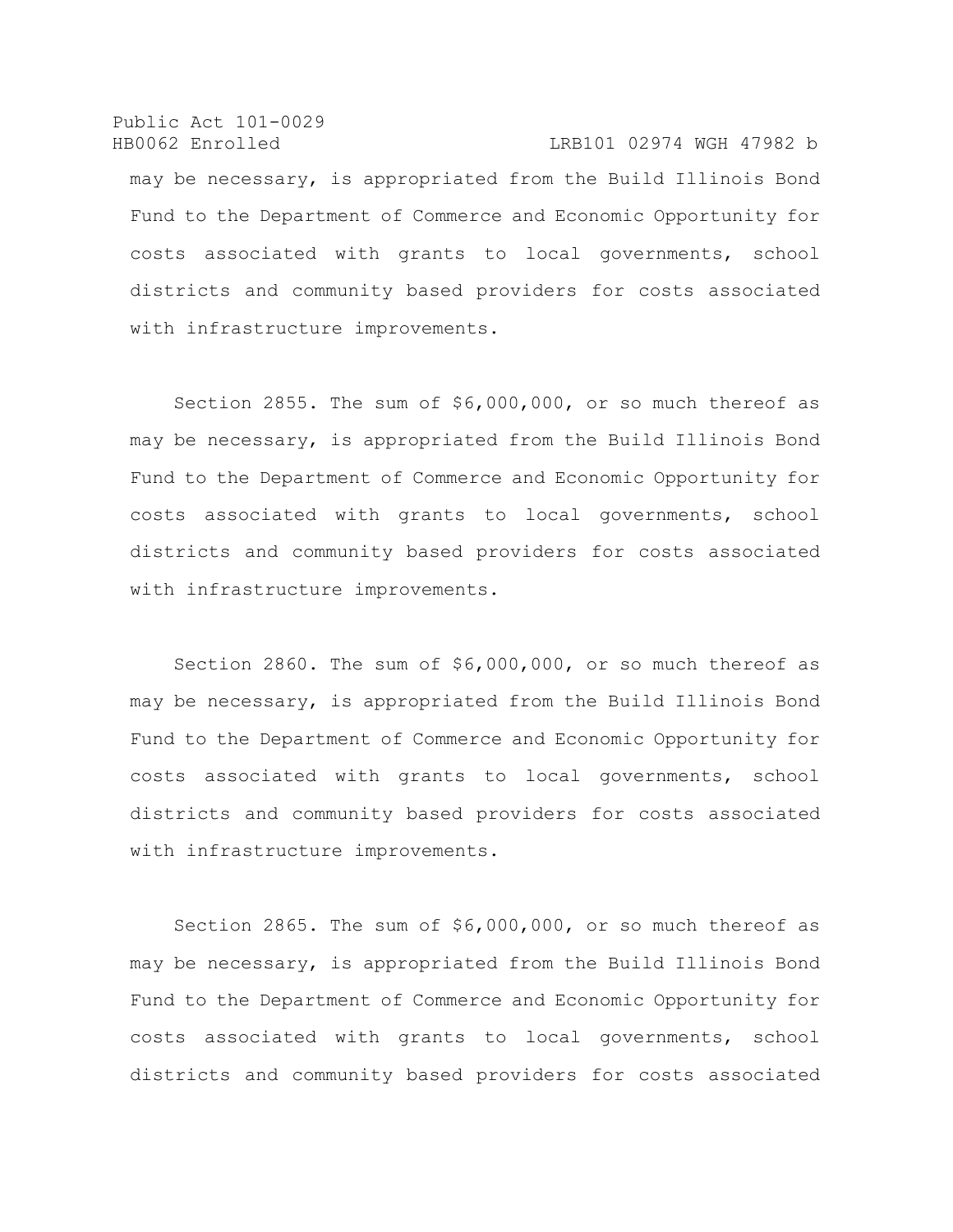Public Act 101-0029 HB0062 Enrolled LRB101 02974 WGH 47982 b with infrastructure improvements.

Section 2870. No contract shall be entered into or obligation incurred or any expenditure made from any appropriation herein made in this Article until after the purpose and amounts have been approved in writing by the Governor.

### ARTICLE 16

### DEPARTMENT OF COMMERCE AND ECONOMIC OPPORTUNITY

Section 10. The sum of \$3,000,000, or so much thereof as may be necessary, is appropriated from the Build Illinois Bond Fund to the Department of Commerce and Economic Opportunity for a grant to the Village of Romeoville for costs associated with the Pinnacle Drive Extension to Renwick Road.

Section 20. The sum of \$350,000, or so much thereof as may be necessary, is appropriated from the Build Illinois Bond Fund to the Department of Commerce and Economic Opportunity for a grant to the Village of Glendale Heights for costs associated with the replacement of a sludge conveyor system.

Section 30. The sum of \$185,000, or so much thereof as may be necessary, is appropriated from the Build Illinois Bond Fund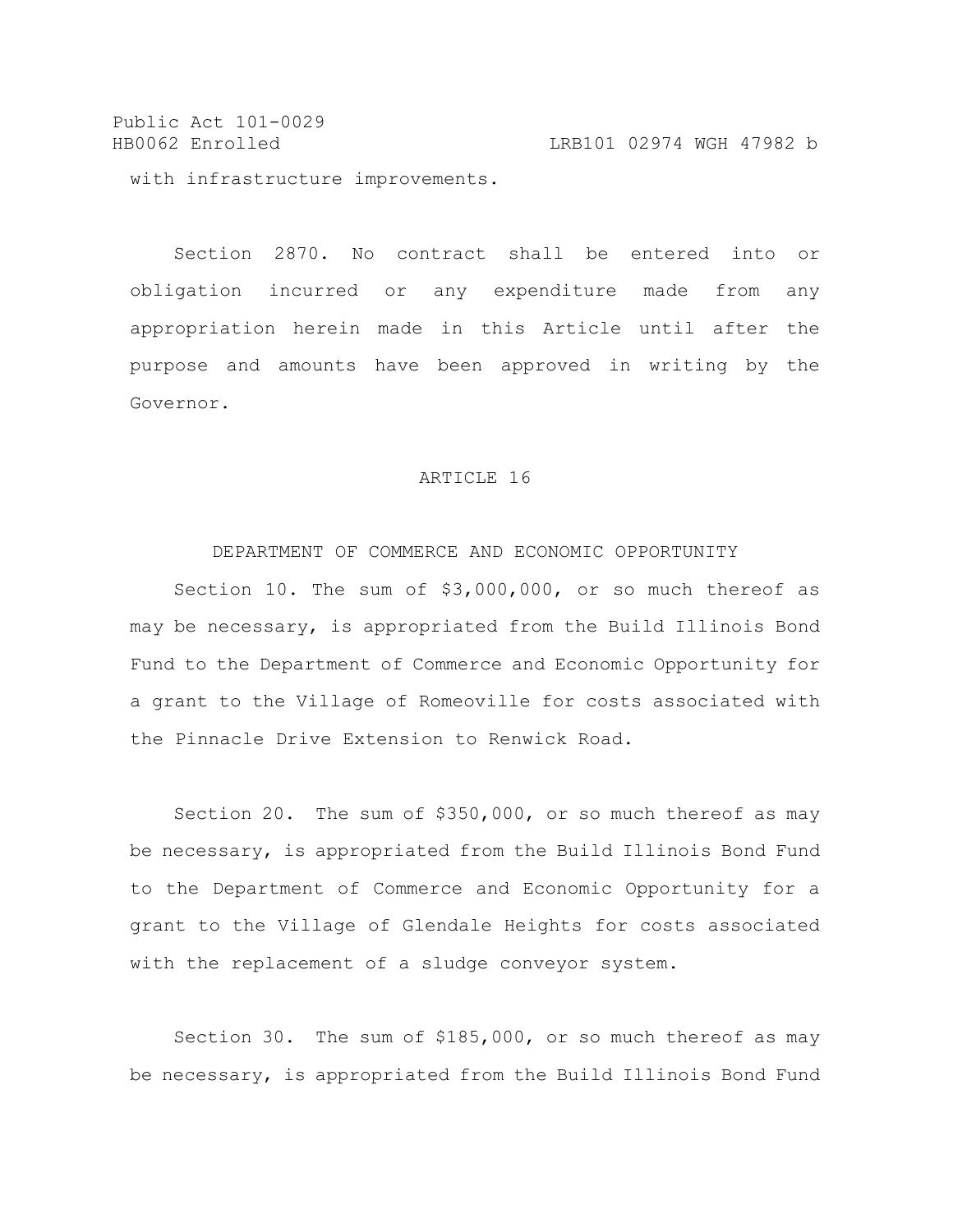### Public Act 101-0029 HB0062 Enrolled LRB101 02974 WGH 47982 b

to the Department of Commerce and Economic Opportunity for a grant to the Village of Glendale Heights for costs associated with water filtration system improvements.

Section 40. The sum of \$143,300, or so much thereof as may be necessary, is appropriated from the Build Illinois Bond Fund to the Department of Commerce and Economic Opportunity for a grant to the Village of Glendale Heights for costs associated with the construction of a bike and pedestrian trail.

Section 50. The sum of \$350,000, or so much thereof as may be necessary, is appropriated from the Build Illinois Bond Fund to the Department of Commerce and Economic Opportunity for a grant to the Village of Glendale Heights for costs associated with capital improvements for the Glendale Heights Center for Senior Citizens.

Section 60. The sum of \$733,500, or so much thereof as may be necessary, is appropriated from the Build Illinois Bond Fund to the Department of Commerce and Economic Opportunity for a grant to the Village of Villa Park for costs associated with roadway improvements on East Plymouth Street, from Ardmore Avenue to Villa Avenue.

Section 70. The sum of \$288,500, or so much thereof as may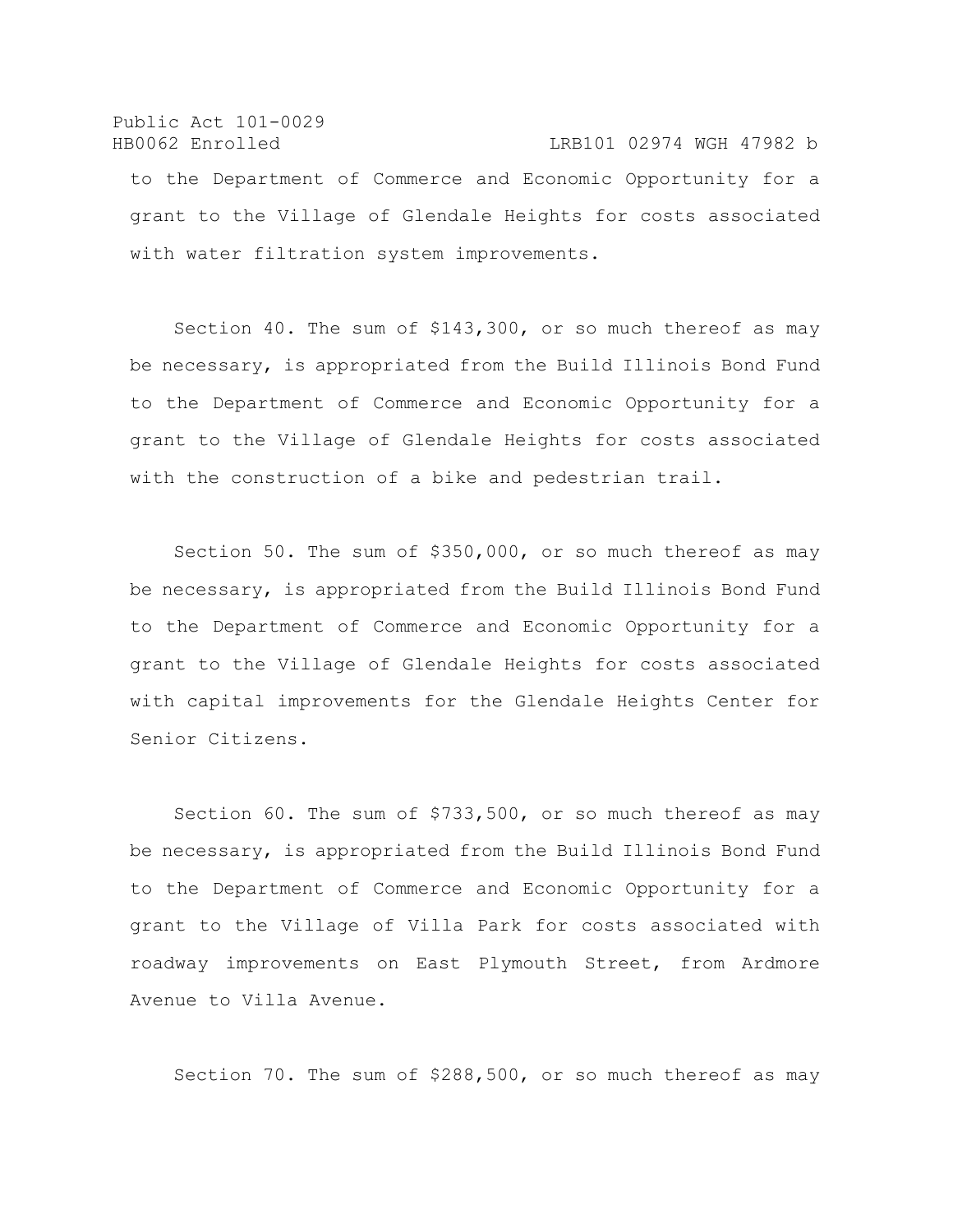Public Act 101-0029 HB0062 Enrolled LRB101 02974 WGH 47982 b be necessary, is appropriated from the Build Illinois Bond Fund to the Department of Commerce and Economic Opportunity for a grant to the Village of Villa Park for costs associated with stormwater improvements.

Section 80. The sum of \$80,000, or so much thereof as may be necessary, is appropriated from the Build Illinois Bond Fund to the Department of Commerce and Economic Opportunity for a grant to the Village of Villa Park for costs associated with improvements for the St. Charles Road Bridge.

Section 90. The sum of \$300,000, or so much thereof as may be necessary, is appropriated from the Build Illinois Bond Fund to the Department of Commerce and Economic Opportunity for a grant to the Queen Bee School District 16 for costs associated with library improvements.

Section 100. The sum of \$300,000, or so much thereof as may be necessary, is appropriated from the Build Illinois Bond Fund to the Department of Commerce and Economic Opportunity for a grant to the Queen Bee School District 16 for costs associated with playground improvements.

Section 110. The sum of \$269,786, or so much thereof as may be necessary, is appropriated from the Build Illinois Bond Fund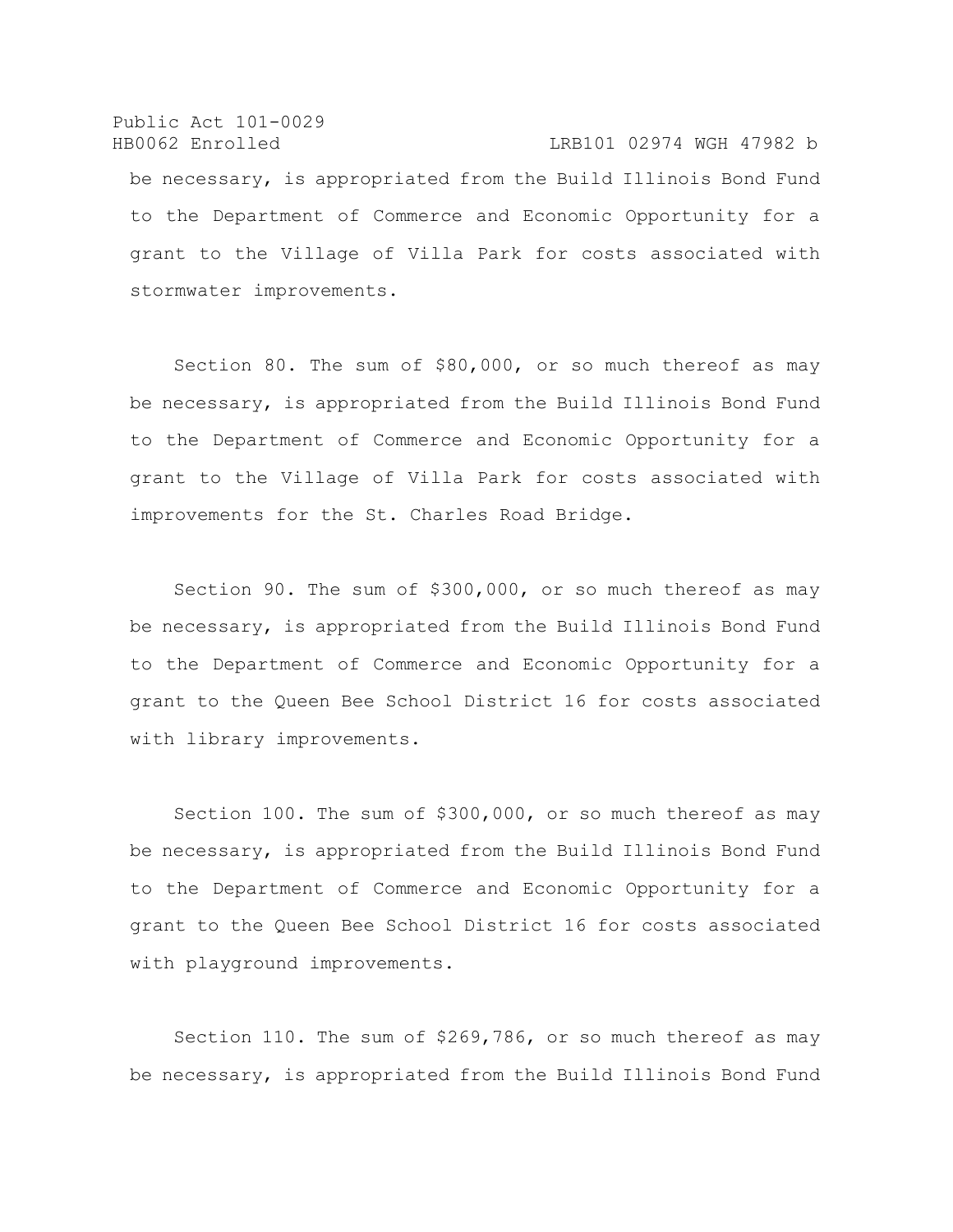# Public Act 101-0029 HB0062 Enrolled LRB101 02974 WGH 47982 b to the Department of Commerce and Economic Opportunity for a grant to DuPage High School District 88 for costs associated with for ADA compliance at Willowbrook High School.

Section 120. The sum of \$500,000, or so much thereof as may be necessary, is appropriated from the Build Illinois Bond Fund to the Department of Commerce and Economic Opportunity for a grant to the City of Chicago for costs associated with capital improvements for constructing ADA compliant ramps on the sidewalks in the 18th Ward.

Section 130. The sum of \$40,000, or so much thereof as may be necessary, is appropriated from the Build Illinois Bond Fund to the Department of Commerce and Economic Opportunity for a grant to the Village of Bridgeview for costs associated with capital improvements for resurfacing Cranbrook Lane, from 87th Street to 88th Place.

Section 140. The sum of \$250,000, or so much thereof as may be necessary, is appropriated from the Build Illinois Bond Fund to the Department of Commerce and Economic Opportunity for a grant to the Greater Auburn-Gresham Development Corporation for costs associated with building renovations.

Section 150. The sum of \$200,000, or so much thereof as may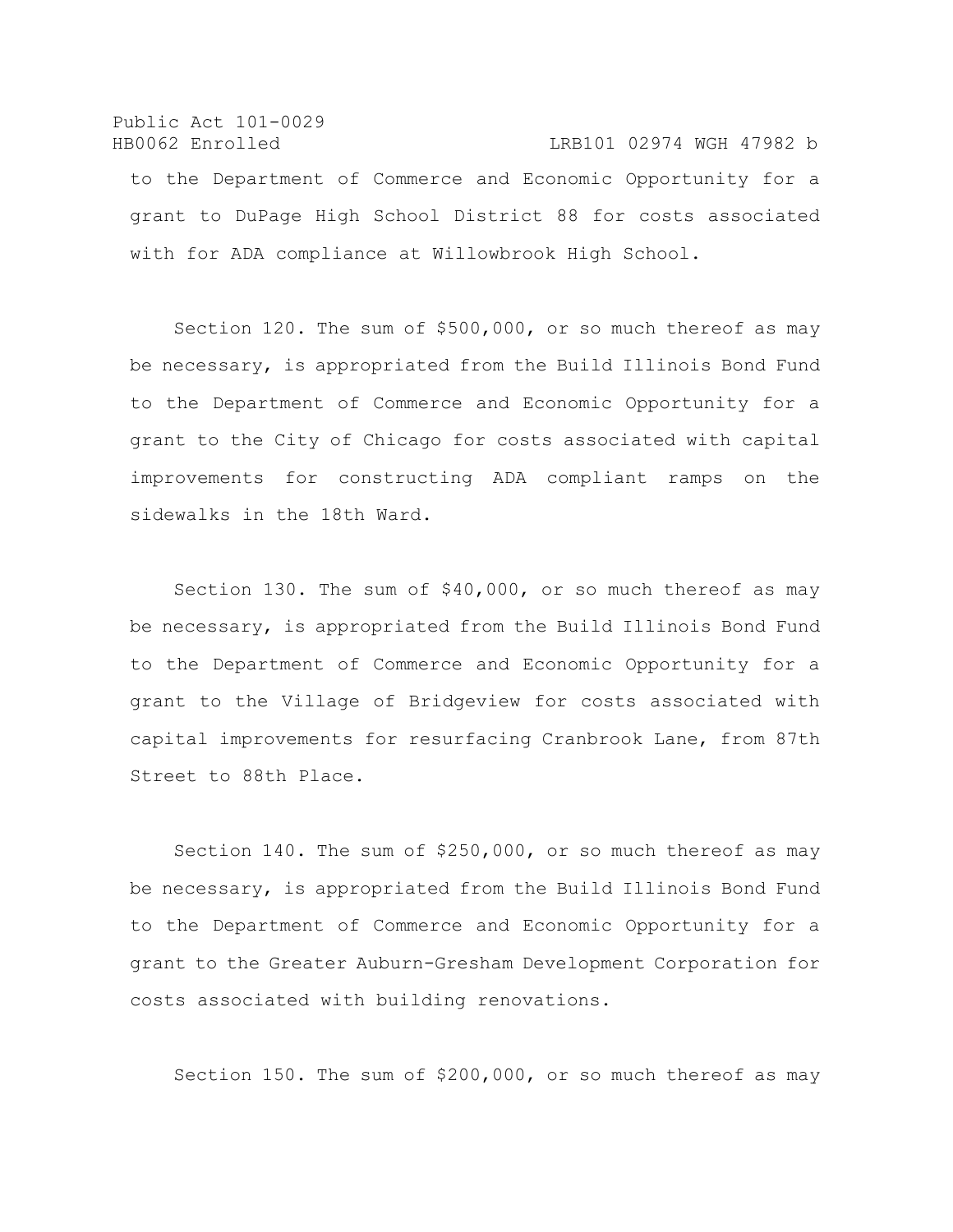Public Act 101-0029 HB0062 Enrolled LRB101 02974 WGH 47982 b be necessary, is appropriated from the Build Illinois Bond Fund to the Department of Commerce and Economic Opportunity for a grant to the City of Hometown for costs associated with resurfacing 88th Street.

Section 160. The sum of \$225,000, or so much thereof as may be necessary, is appropriated from the Build Illinois Bond Fund to the Department of Commerce and Economic Opportunity for a grant to the City of Hometown for costs associated with resurfacing Duffy Avenue.

Section 170. The sum of \$200,000, or so much thereof as may be necessary, is appropriated from the Build Illinois Bond Fund to the Department of Commerce and Economic Opportunity for a grant to the City of Hometown for costs associated with resurfacing 89th Place.

Section 180. The sum of \$500,000, or so much thereof as may be necessary, is appropriated from the Build Illinois Bond Fund to the Department of Commerce and Economic Opportunity for a grant to the Village of Oak Lawn for costs associated with the Senior Citizen renovation project.

Section 190. The sum of \$100,000, or so much thereof as may be necessary, is appropriated from the Build Illinois Bond Fund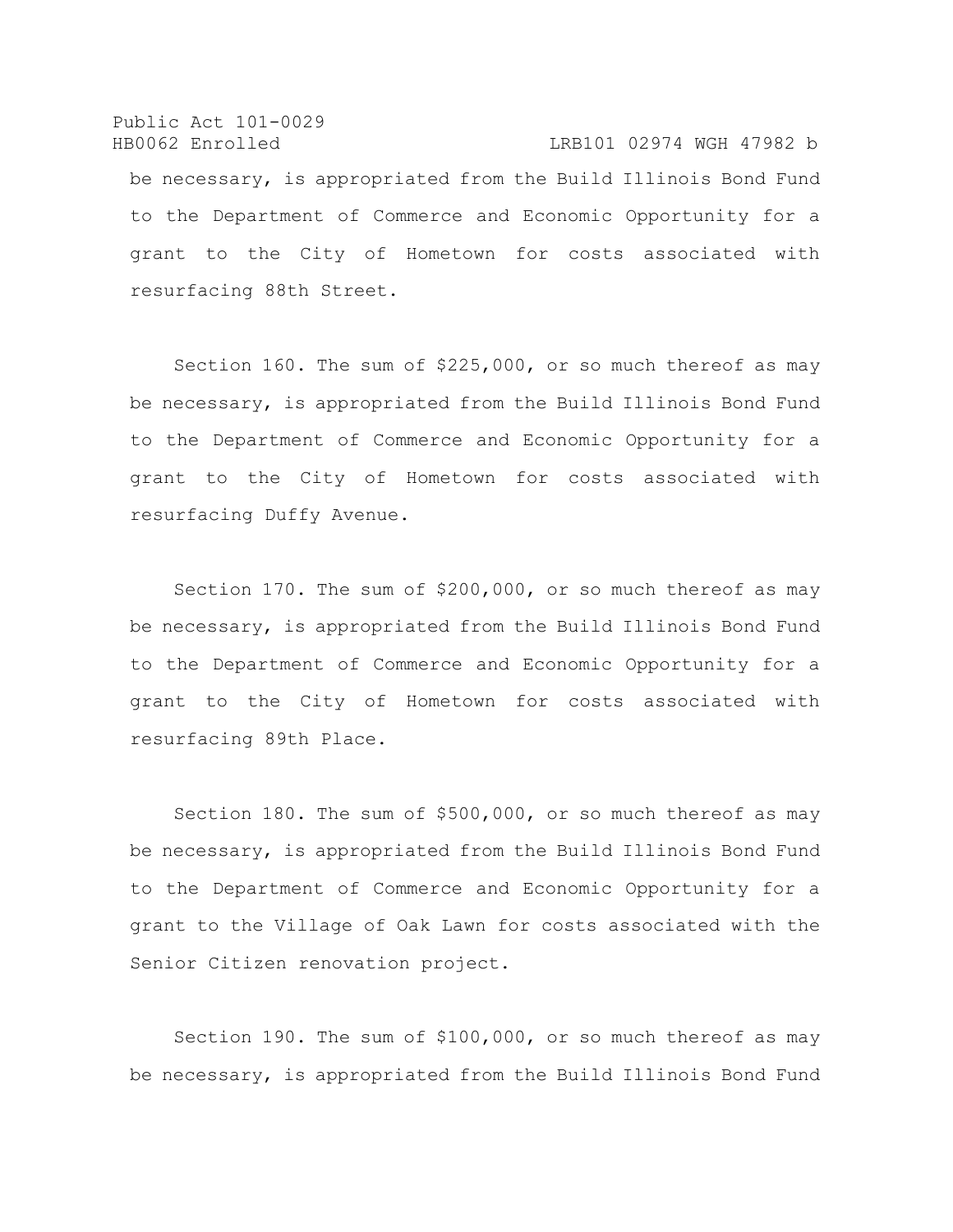# Public Act 101-0029 HB0062 Enrolled LRB101 02974 WGH 47982 b to the Department of Commerce and Economic Opportunity for a grant to Leo Catholic High School for costs associated with capital improvements.

Section 200. The sum of \$300,000, or so much thereof as may be necessary, is appropriated from the Build Illinois Bond Fund to the Department of Commerce and Economic Opportunity for a grant to the City of Chicago for costs associated with capital improvements in the 17th Ward.

Section 210. The sum of \$500,000, or so much thereof as may be necessary, is appropriated from the Build Illinois Bond Fund to the Department of Commerce and Economic Opportunity for a grant to the City of Chicago for costs associated with roadway improvements in the 17th Ward.

Section 220. The sum of \$185,000, or so much thereof as may be necessary, is appropriated from the Build Illinois Bond Fund to the Department of Commerce and Economic Opportunity for a grant to the Village of Indian Head Park for costs associated with lighting improvements on Joliet Road.

Section 230. The sum of \$600,000, or so much thereof as may be necessary, is appropriated from the Build Illinois Bond Fund to the Department of Commerce and Economic Opportunity for a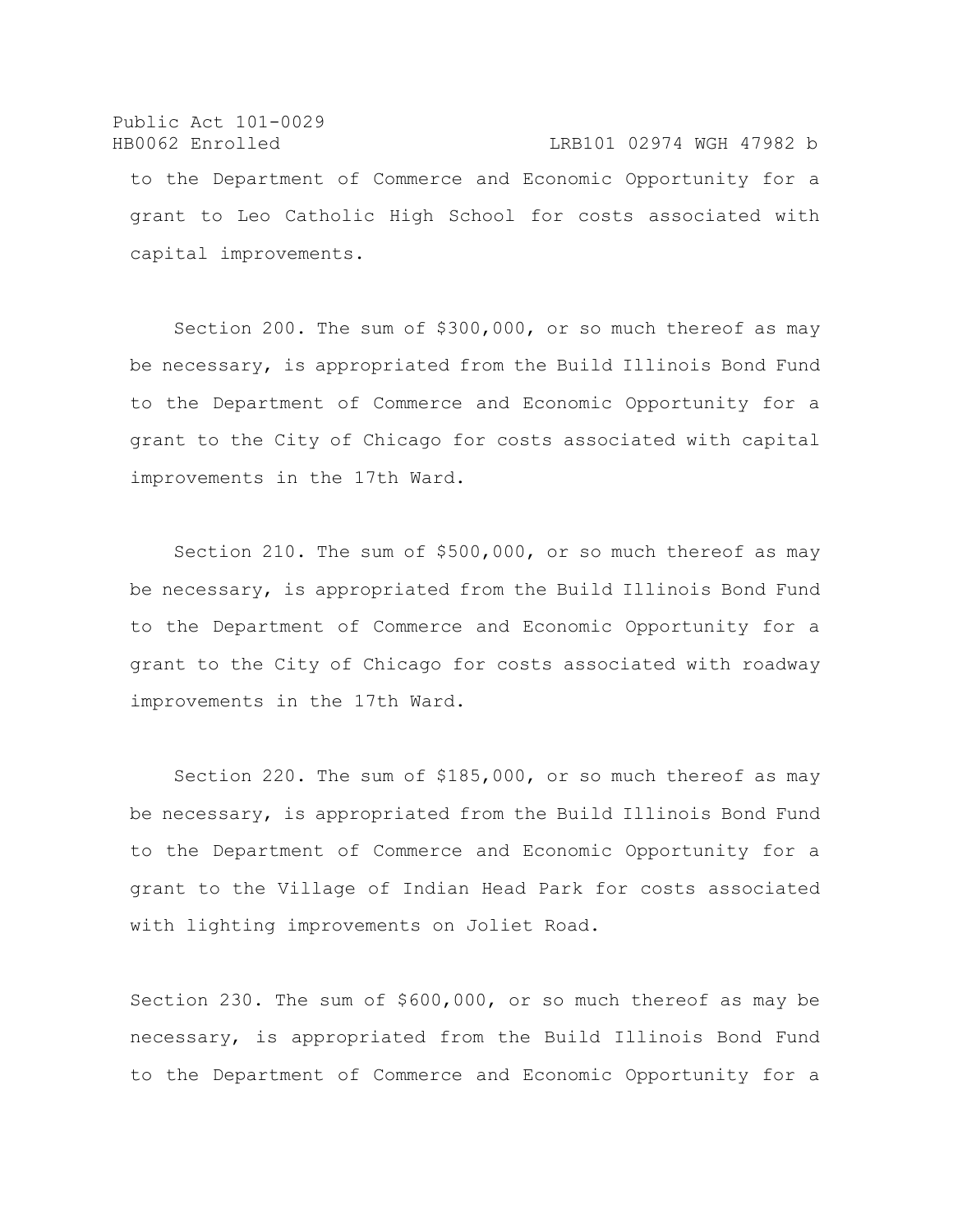## Public Act 101-0029 HB0062 Enrolled LRB101 02974 WGH 47982 b grant to Ateres Ayala Inc. for costs associated with the construction of a community center.

Section 240. The sum of \$200,000, or so much thereof as may be necessary, is appropriated from the Build Illinois Bond Fund to the Department of Commerce and Economic Opportunity for a grant to the Turning Point Behavioral Health Care Center for costs associated with roof repairs.

Section 250. The sum of \$200,000, or so much thereof as may be necessary, is appropriated from the Build Illinois Bond Fund to the Department of Commerce and Economic Opportunity for a grant to the Skokie Park District for costs associated with capital improvements for Laramie Park.

Section 260. The sum of \$100,000, or so much thereof as may be necessary, is appropriated from the Build Illinois Bond Fund to the Department of Commerce and Economic Opportunity for a grant to the Skokie Public Library for costs associated with interior renovations.

Section 270. The sum of \$50,000, or so much thereof as may be necessary, is appropriated from the Build Illinois Bond Fund to the Department of Commerce and Economic Opportunity for a grant to the Assyrian Athletic Club for costs associated with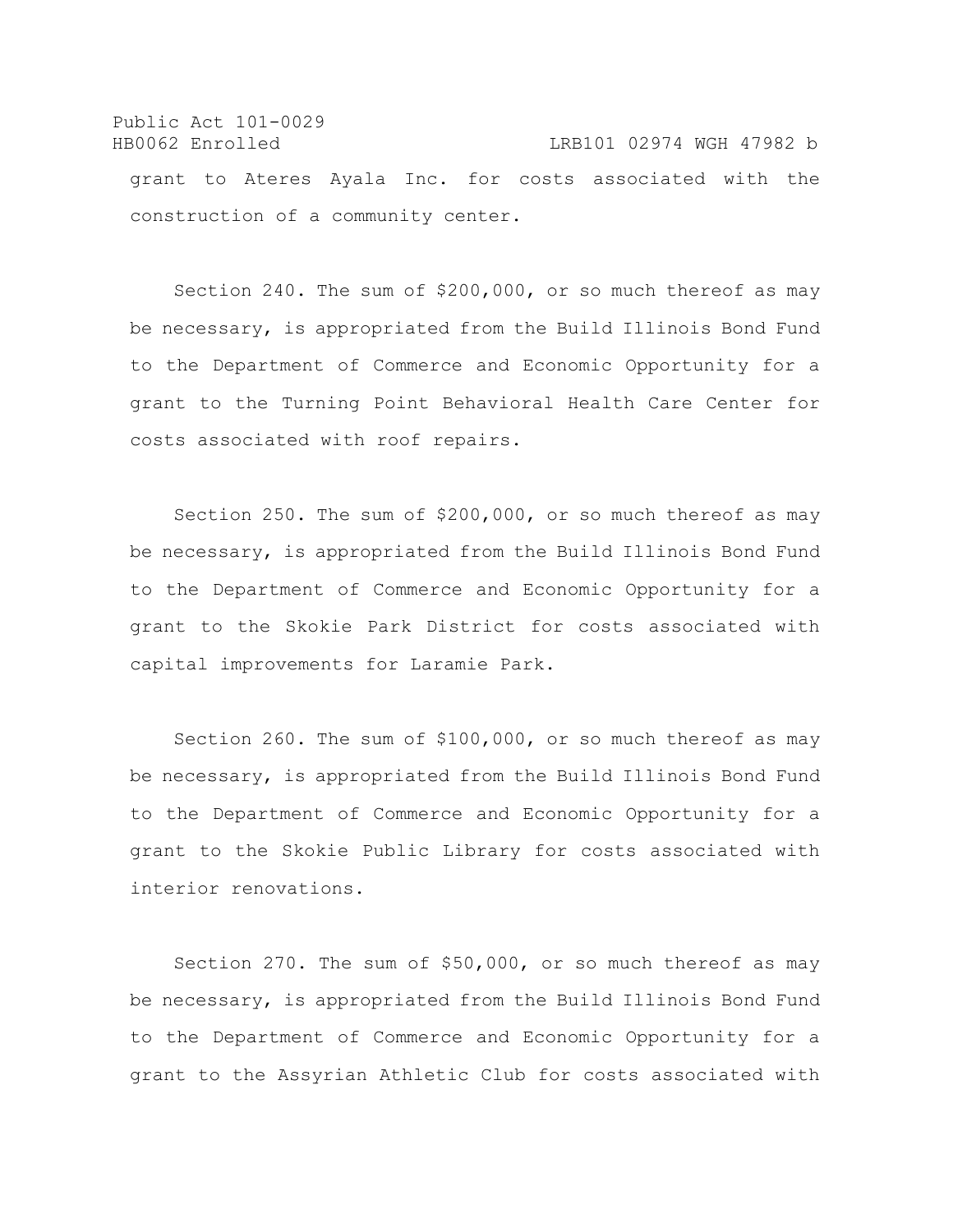Public Act 101-0029

building renovations.

Section 280. The sum of \$200,000, or so much thereof as may be necessary, is appropriated from the Build Illinois Bond Fund to the Department of Commerce and Economic Opportunity for a grant to the Jewish United Fund of Chicago for costs associated with renovations to The Ark.

Section 290. The sum of \$300,000, or so much thereof as may be necessary, is appropriated from the Build Illinois Bond Fund to the Department of Commerce and Economic Opportunity for a grant to the Indo American Center for costs associated with the construction of a Pan Asian Community and Cultural Center.

Section 300. The sum of \$300,000, or so much thereof as may be necessary, is appropriated from the Build Illinois Bond Fund to the Department of Commerce and Economic Opportunity for a grant to the Chicago Chesed Fund for costs associated with capital improvements.

Section 310. The sum of \$300,000, or so much thereof as may be necessary, is appropriated from the Build Illinois Bond Fund to the Department of Commerce and Economic Opportunity for a grant to the Hebrew Theological College for costs associated with facility renovations and repairs.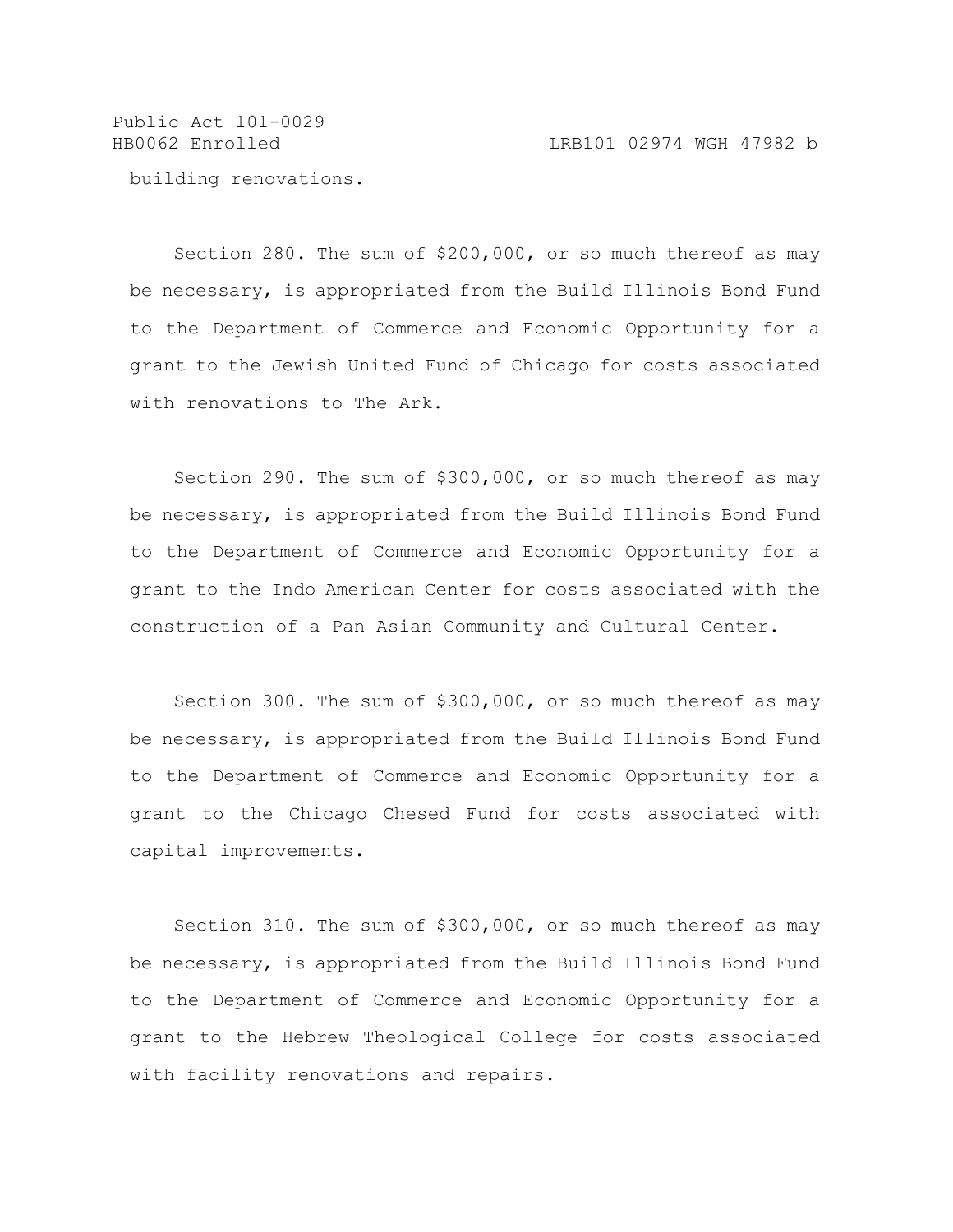Public Act 101-0029

Section 320. The sum of \$250,000, or so much thereof as may be necessary, is appropriated from the Build Illinois Bond Fund to the Department of Commerce and Economic Opportunity for a grant to the Chicago Center for Torah and Chesed for costs associated with building renovations.

Section 330. The sum of \$25,000, or so much thereof as may be necessary, is appropriated from the Build Illinois Bond Fund to the Department of Commerce and Economic Opportunity for a grant to the Congregation Adas Yeshurun for costs associated with ADA accessible ramps and fencing.

Section 340. The sum of \$50,000, or so much thereof as may be necessary, is appropriated from the Build Illinois Bond Fund to the Department of Commerce and Economic Opportunity for a grant to the YMCA of Metropolitan Chicago for costs associated with renovations to the High Ridge YMCA.

Section 350. The sum of \$250,000, or so much thereof as may be necessary, is appropriated from the Build Illinois Bond Fund to the Department of Commerce and Economic Opportunity for a grant to the Libenu Foundation for costs associated with renovations to the Lev Chicago Respite Program building.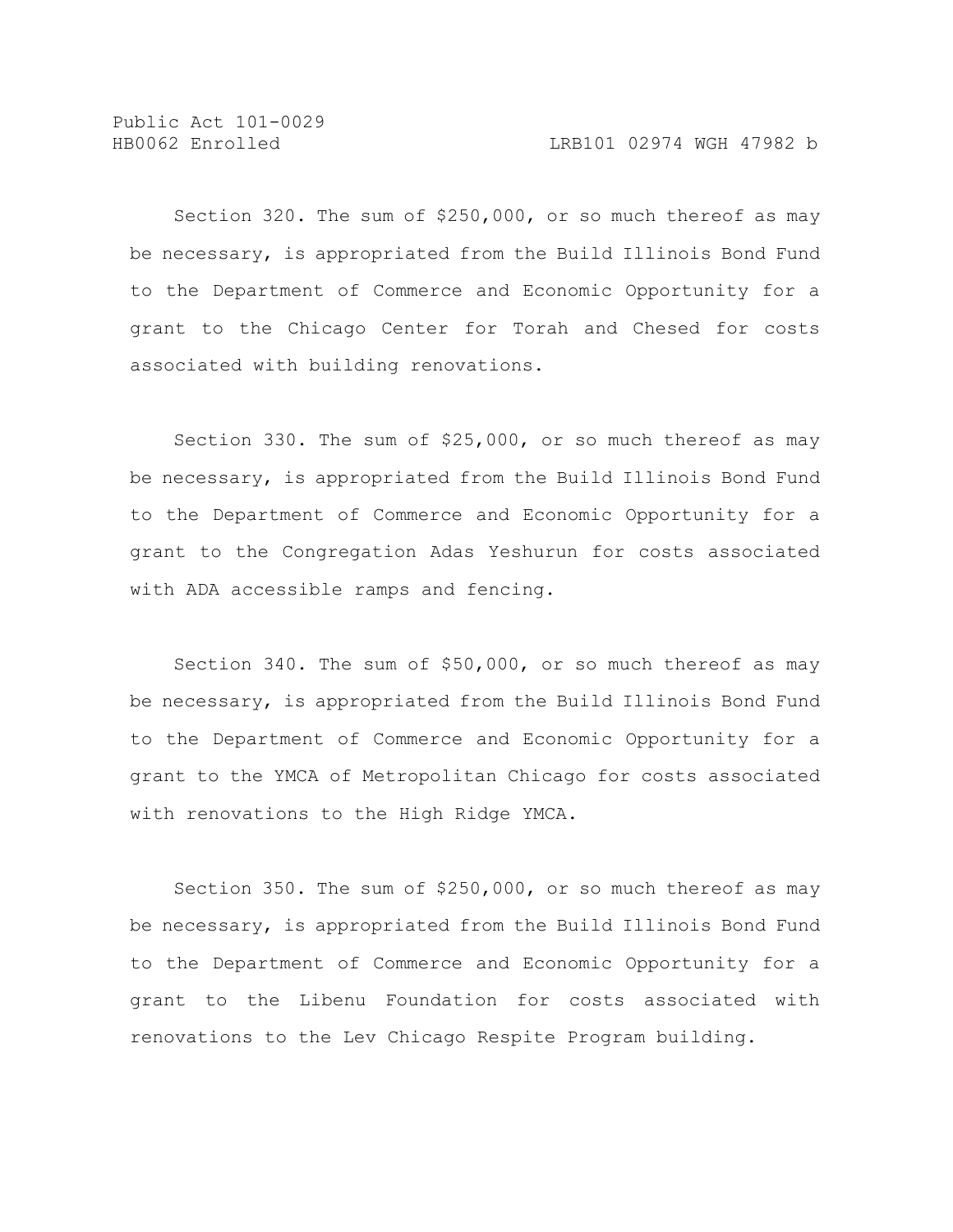Public Act 101-0029 HB0062 Enrolled LRB101 02974 WGH 47982 b

Section 360. The sum of \$750,000, or so much thereof as may be necessary, is appropriated from the Build Illinois Bond Fund to the Department of Commerce and Economic Opportunity for a grant to the City of Chicago for costs associated with improvements to residential street lighting.

Section 370. The sum of \$400,000, or so much thereof as may be necessary, is appropriated from the Build Illinois Bond Fund to the Department of Commerce and Economic Opportunity for a grant to the City of Aurora for costs associated with capital improvements for the reconstruction of the Farnsworth Avenue Bridge.

Section 380. The sum of \$500,000, or so much thereof as may be necessary, is appropriated from the Build Illinois Bond Fund to the Department of Commerce and Economic Opportunity for a grant to the Association for Individual Development for costs associated for renovations to a living facility for individuals with developmental disabilities.

Section 390. The sum of \$275,000, or so much thereof as may be necessary, is appropriated from the Build Illinois Bond Fund to the Department of Commerce and Economic Opportunity for a grant to the Fox Valley Park District for costs associated with capital improvements at Simmons Community Park.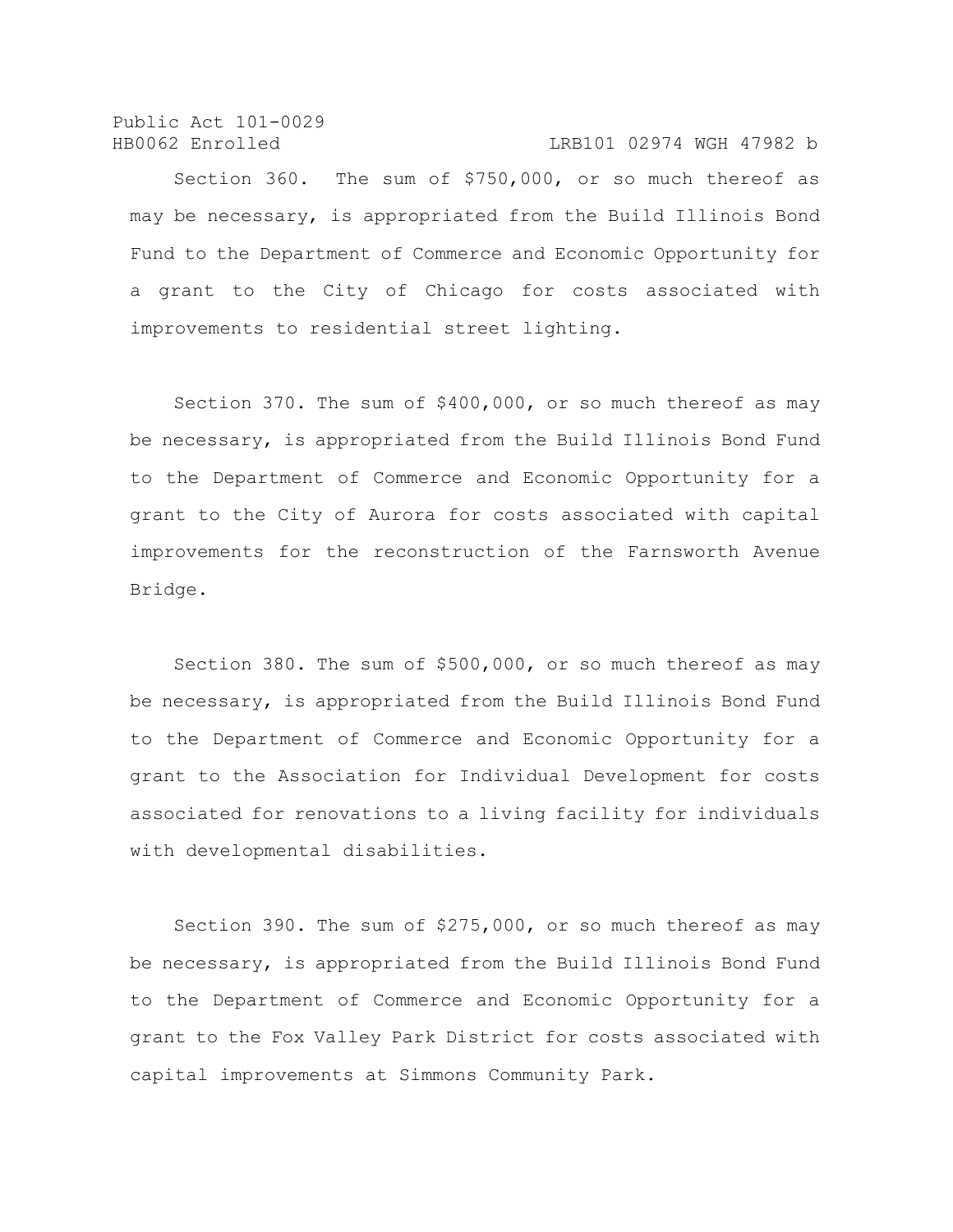Section 400. The sum of \$725,000, or so much thereof as may be necessary, is appropriated from the Build Illinois Bond Fund to the Department of Commerce and Economic Opportunity for a grant to the Paramount Arts Centre for costs associated with capital improvements.

Section 410. The sum of \$60,000, or so much thereof as may be necessary, is appropriated from the Build Illinois Bond Fund to the Department of Commerce and Economic Opportunity for a grant to the Fox Valley Park District for costs associated with the construction of security gates.

Section 420. The sum of \$1,040,000, or so much thereof as may be necessary, is appropriated from the Build Illinois Bond Fund to the Department of Commerce and Economic Opportunity for a grant to Aurora University for costs associated construction of a parking facility.

Section 430. The sum of \$400,000, or so much thereof as may be necessary, is appropriated from the Build Illinois Bond Fund to the Department of Commerce and Economic Opportunity for a grant to Blue Island Park District for costs associated with pool and splash pad repairs.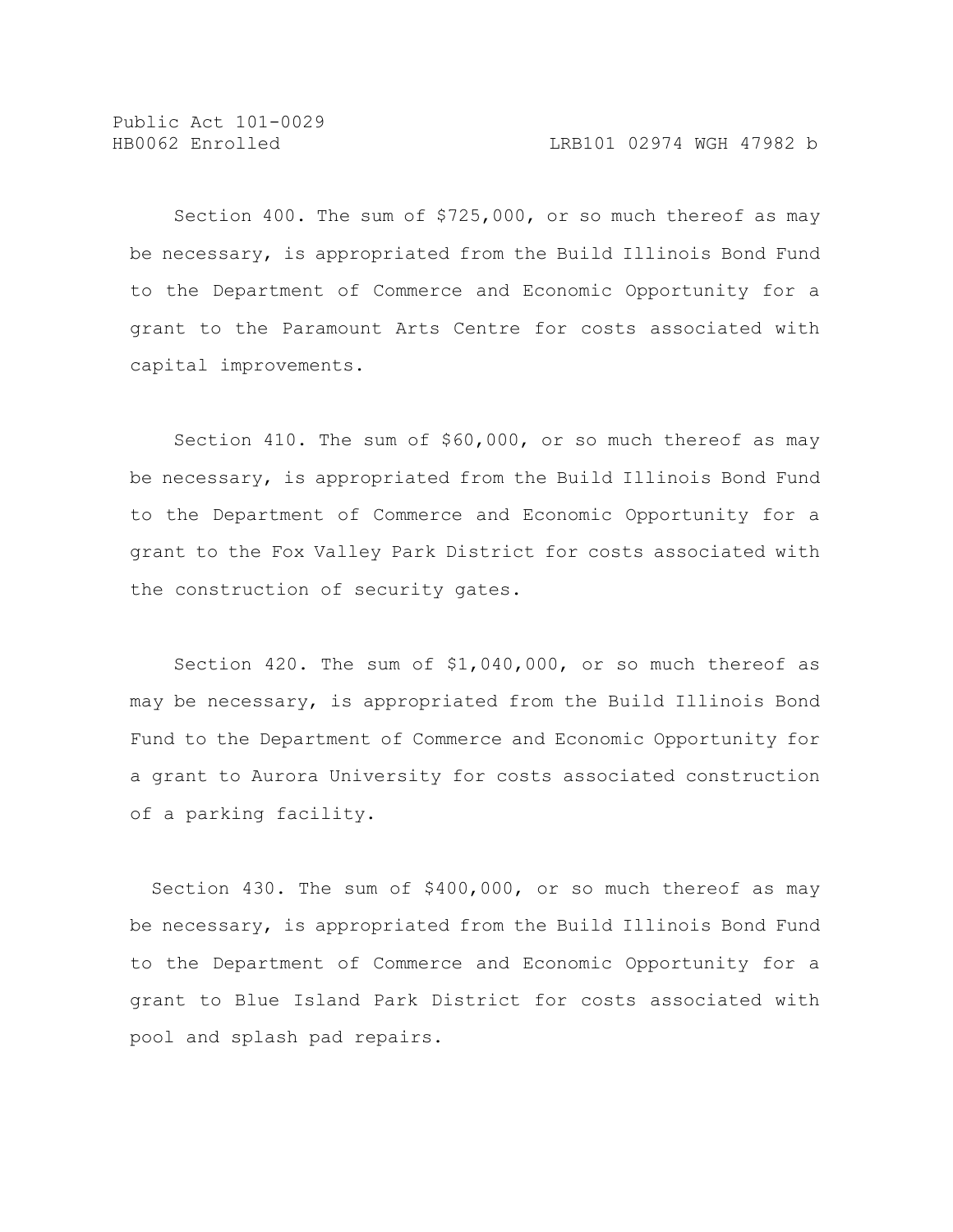## HB0062 Enrolled LRB101 02974 WGH 47982 b

Section 440. The sum of \$200,000, or so much thereof as may be necessary, is appropriated from the Build Illinois Bond Fund to the Department of Commerce and Economic Opportunity for a grant to Blue Island Park District for costs associated with capital improvements at Hart Park.

Section 450. The sum of \$50,000, or so much thereof as may be necessary, is appropriated from the Build Illinois Bond Fund to the Department of Commerce and Economic Opportunity for a grant to the Village of Robbins for the costs associated with roof replacement and skylights.

Section 460. The sum of \$25,000, or so much thereof as may be necessary, is appropriated from the Build Illinois Bond Fund to the Department of Commerce and Economic Opportunity for a grant to the Village of Robbins for the costs associated with building upgrades.

Section 470. The sum of \$80,000, or so much thereof as may be necessary, is appropriated from the Build Illinois Bond Fund to the Department of Commerce and Economic Opportunity for a grant to the Village of Robbins for the costs associated with PACE and Metra Station improvements.

Section 480. The sum of \$230,000, or so much thereof as may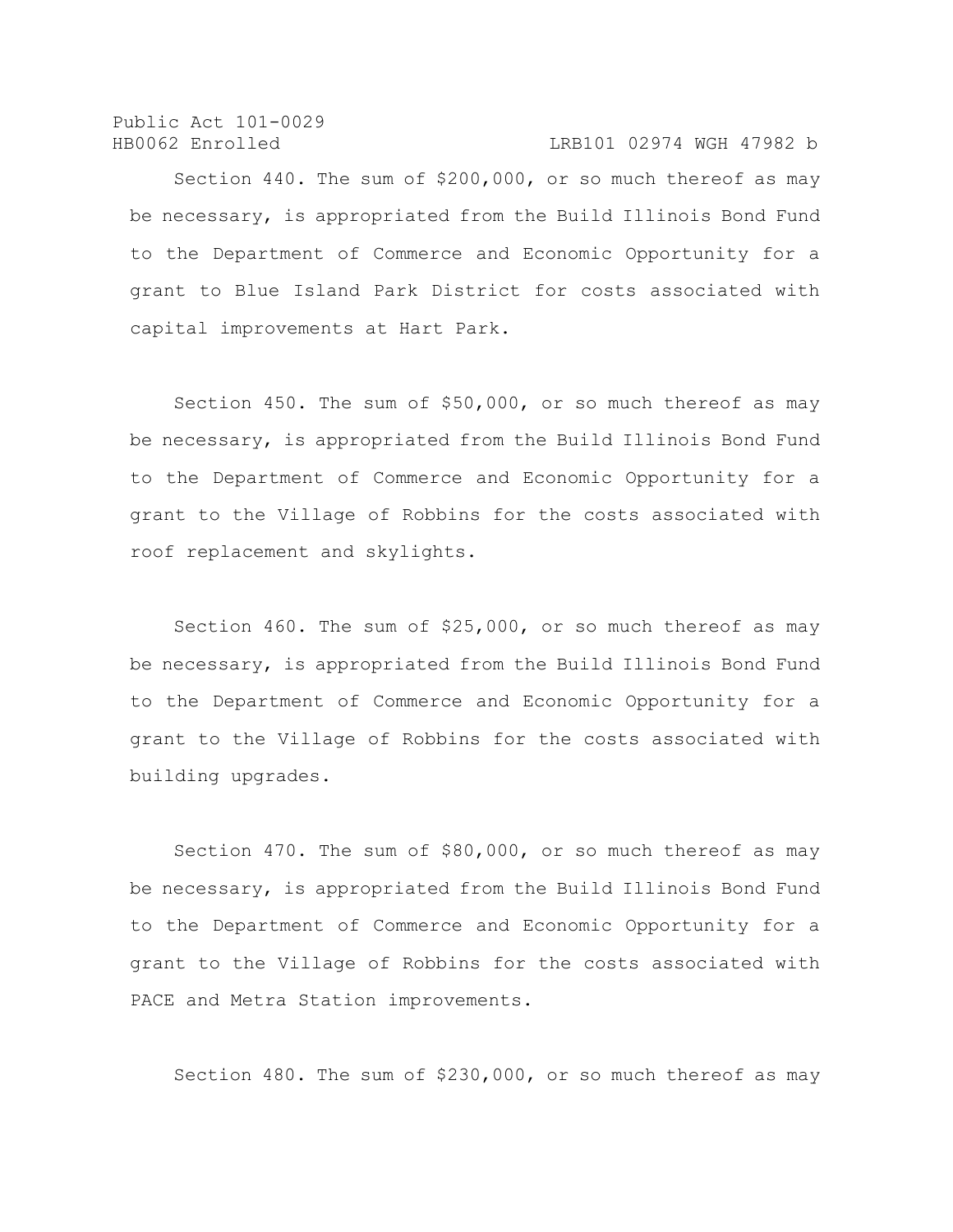Public Act 101-0029 HB0062 Enrolled LRB101 02974 WGH 47982 b be necessary, is appropriated from the Build Illinois Bond Fund to the Department of Commerce and Economic Opportunity for a grant to Village of Calumet Park for the costs associated with water main replacement on 125th Street.

Section 490. The sum of \$80,000, or so much thereof as may be necessary, is appropriated from the Build Illinois Bond Fund to the Department of Commerce and Economic Opportunity for a grant to Village of Calumet Park for the costs associated with water main placement 126th Street.

Section 500. The sum of \$100,000, or so much thereof as may be necessary, is appropriated from the Build Illinois Bond Fund to the Department of Commerce and Economic Opportunity for a grant to the Village of Calumet Park for the costs associated with water main replacement at 128th Street.

Section 510. The sum of \$125,000, or so much thereof as may be necessary, is appropriated from the Build Illinois Bond Fund to the Department of Commerce and Economic Opportunity for a grant to the Village of Crestwood for the costs associated with capital improvements for Veterans' Park.

Section 520. The sum of \$40,000, or so much thereof as may be necessary, is appropriated from the Build Illinois Bond Fund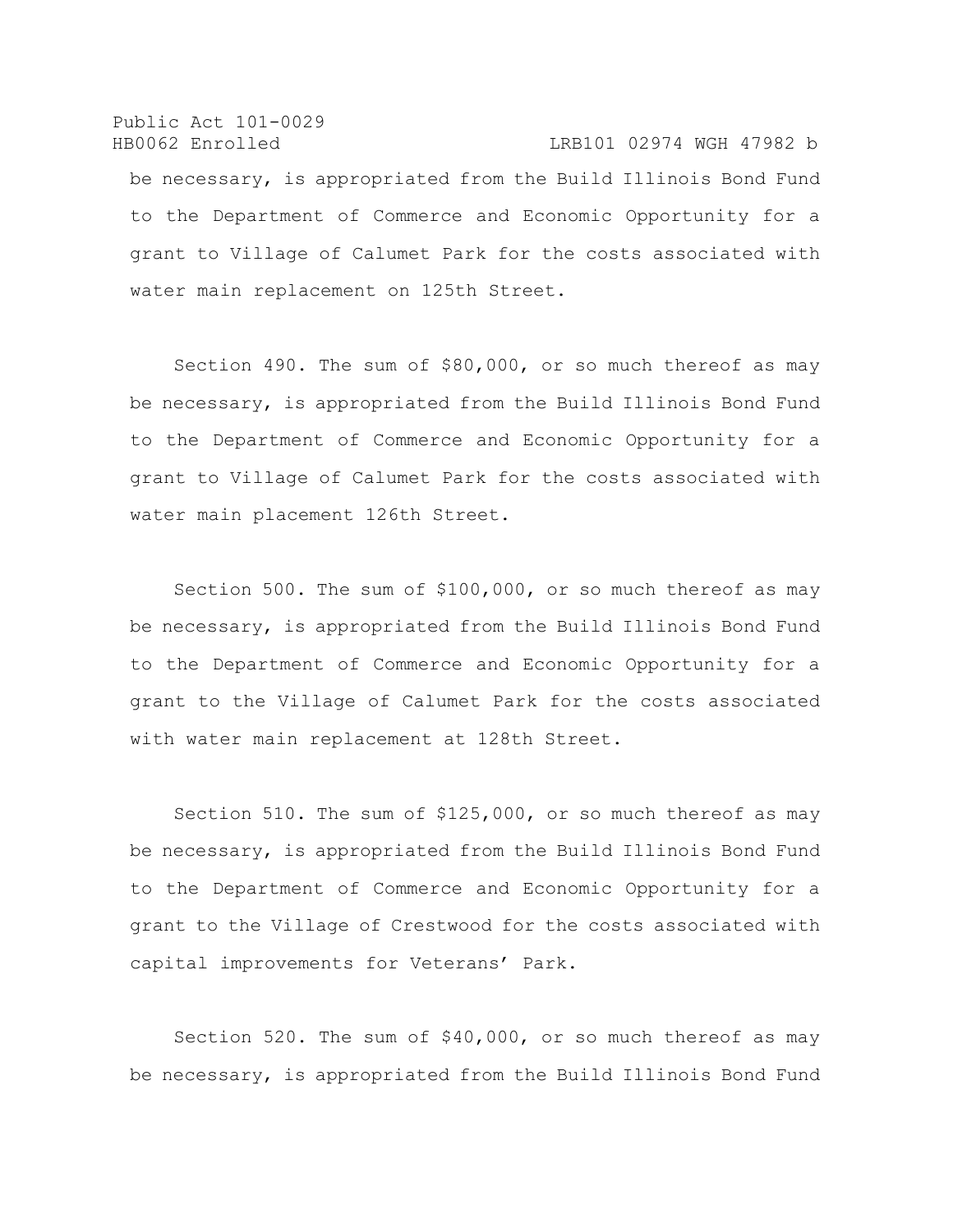## Public Act 101-0029 HB0062 Enrolled LRB101 02974 WGH 47982 b

to the Department of Commerce and Economic Opportunity for a grant to the Riverdale Park District for the costs associated with playgrounds improvements.

Section 530. The sum of \$15,000, or so much thereof as may be necessary, is appropriated from the Build Illinois Bond Fund to the Department of Commerce and Economic Opportunity for a grant to the Riverdale Park District for the costs associated with roof repair and safety lighting at the recreation center.

Section 540. The sum of \$515,000, or so much thereof as may be necessary, is appropriated from the Build Illinois Bond Fund to the Department of Commerce and Economic Opportunity for a grant to the City of Chicago for the costs associated with construction of a baseball field in the 9th Ward.

Section 550. The sum of \$105,000, or so much thereof as may be necessary, is appropriated from the Build Illinois Bond Fund to the Department of Commerce and Economic Opportunity for a grant to the City of Chicago for the costs associated with roadway improvements in the 34th Ward.

Section 560. The sum of \$105,000, or so much thereof as may be necessary, is appropriated from the Build Illinois Bond Fund to the Department of Commerce and Economic Opportunity for a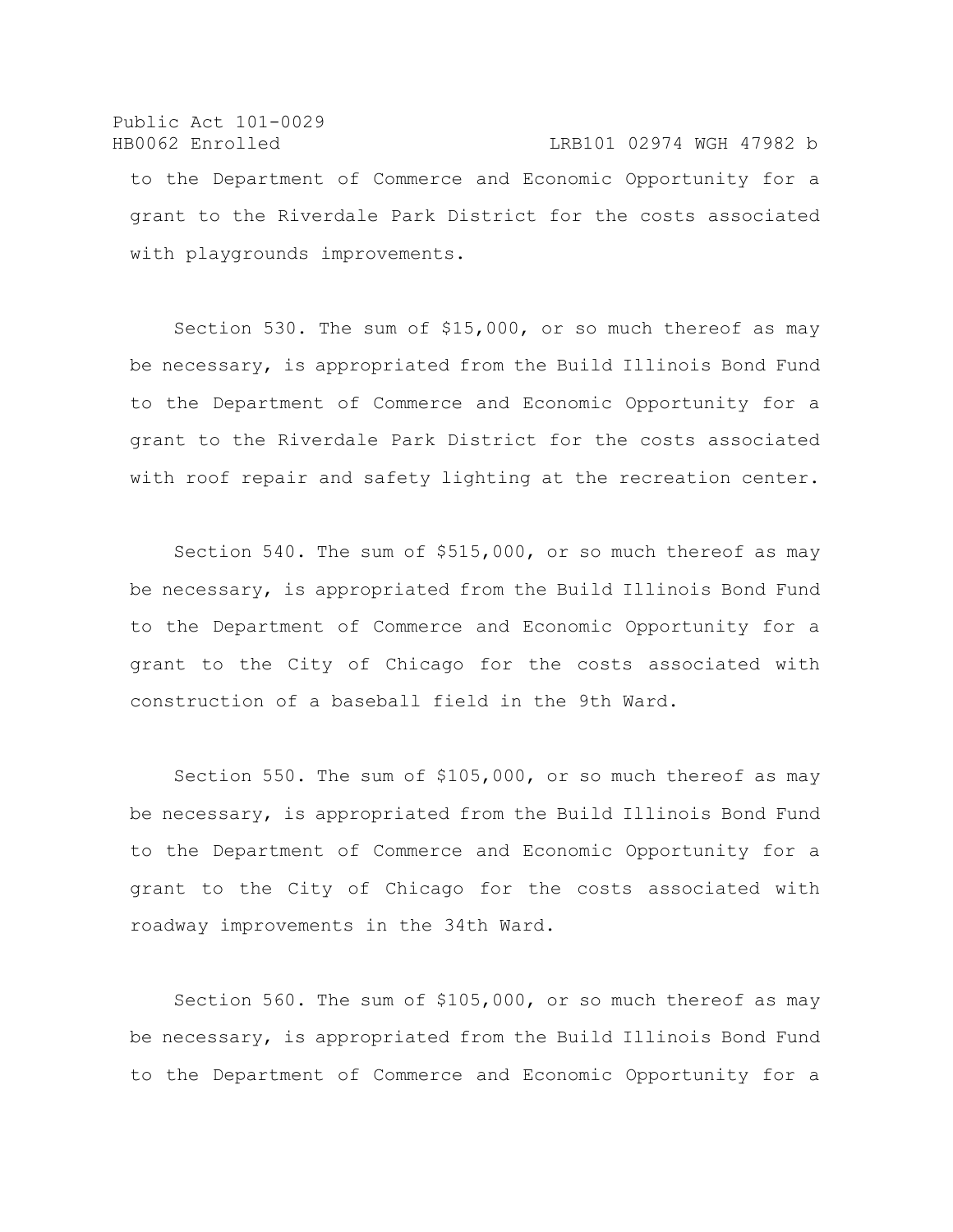Public Act 101-0029 HB0062 Enrolled LRB101 02974 WGH 47982 b grant to the City of Chicago for the costs associated with roadway improvements in the 34th Ward.

Section 570. The sum of \$105,000, or so much thereof as may be necessary, is appropriated from the Build Illinois Bond Fund to the Department of Commerce and Economic Opportunity for a grant to the City of Chicago for the costs associated with roadway improvements in the 34th Ward.

Section 580. The sum of \$105,000, or so much thereof as may be necessary, is appropriated from the Build Illinois Bond Fund to the Department of Commerce and Economic Opportunity for a grant to the City of Chicago for the costs associated with roadway improvements in the 34th Ward.

Section 590. The sum of \$105,000, or so much thereof as may be necessary, is appropriated from the Build Illinois Bond Fund to the Department of Commerce and Economic Opportunity for a grant to the City of Chicago for the costs associated with roadway improvements in the 34th Ward.

Section 600. The sum of \$250,000, or so much thereof as may be necessary, is appropriated from the Build Illinois Bond Fund to the Department of Commerce and Economic Opportunity for a grant to Tinley Park-Park District for the costs associated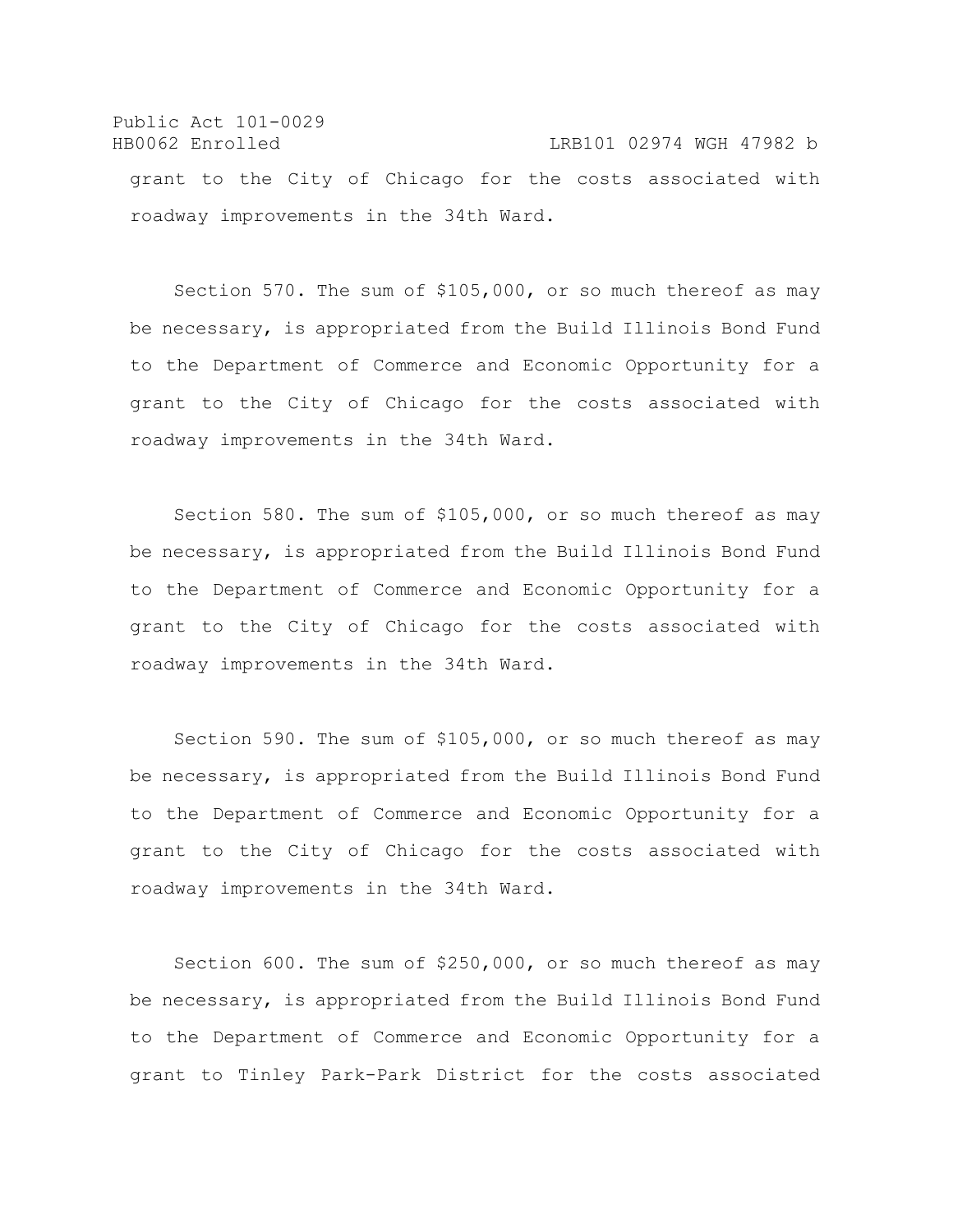Public Act 101-0029 HB0062 Enrolled LRB101 02974 WGH 47982 b with capital improvements.

Section 610. The sum of \$260,000, or so much thereof as may be necessary, is appropriated from the Build Illinois Bond Fund to the Department of Commerce and Economic Opportunity for a grant to the City of Oak Forest for the costs associated with the construction of a radio communications tower.

Section 620. The sum of \$75,000, or so much thereof as may be necessary, is appropriated from the Build Illinois Bond Fund to the Department of Commerce and Economic Opportunity for a grant to Urbana-Champaign Independent Media Center for costs associated with facility improvements.

Section 630. The sum of \$250,000, or so much thereof as may be necessary, is appropriated from the Build Illinois Bond Fund to the Department of Commerce and Economic Opportunity for a grant to Don Moyer Boys and Girls Club for costs associated with the construction of the Martens Community Center.

Section 640. The sum of \$93,000, or so much thereof as may be necessary, is appropriated from the Build Illinois Bond Fund to the Department of Commerce and Economic Opportunity for a grant to the City of Urbana for costs associated with lighting improvements.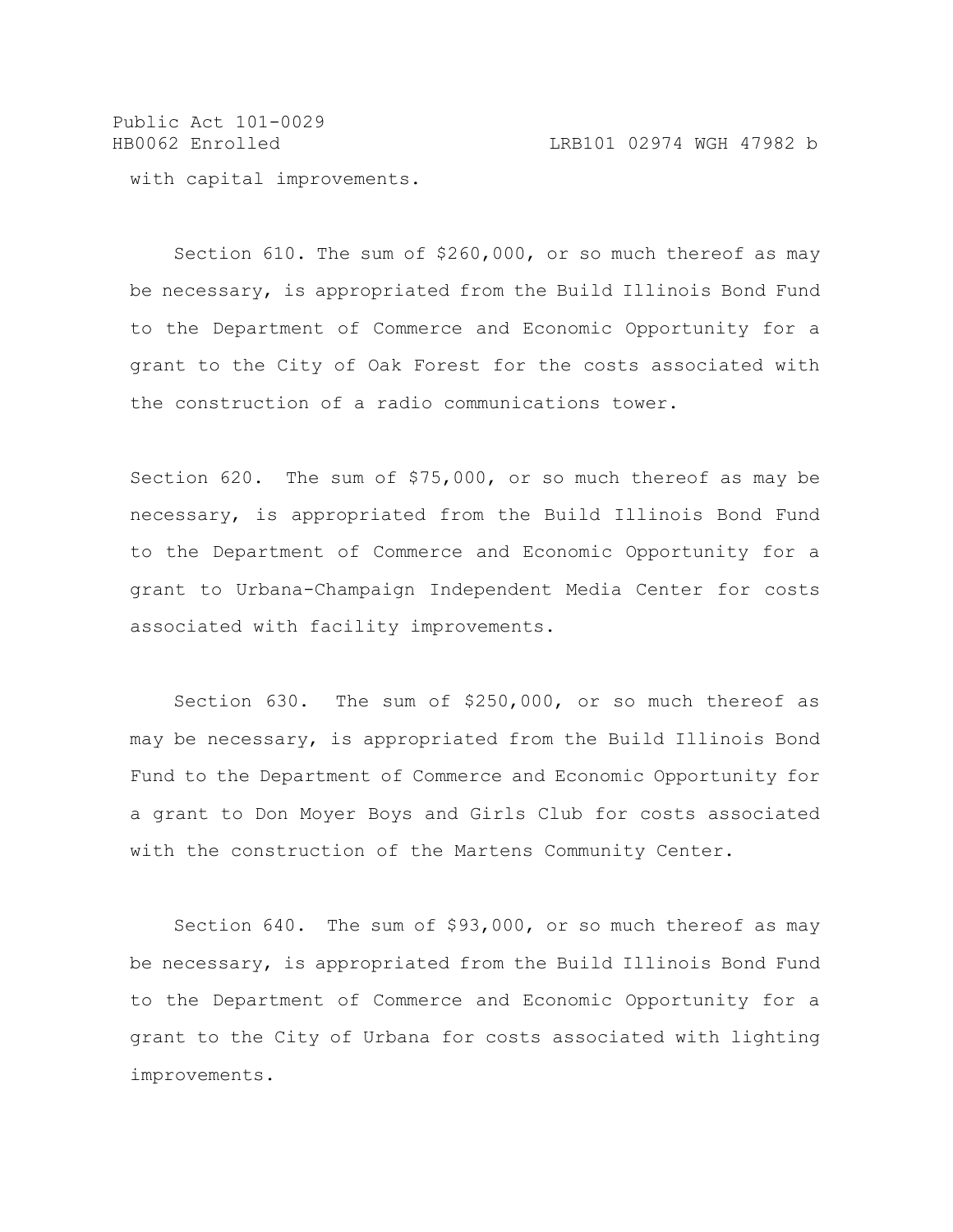Section 650. The sum of \$400,000, or so much thereof as may be necessary, is appropriated from the Build Illinois Bond Fund to the Department of Commerce and Economic Opportunity for a grant to the City of Urbana for costs associated with road resurfacing of Vine Street and Washington Street.

Section 660. The sum of \$2,182,000, or so much thereof as may be necessary, is appropriated from the Build Illinois Bond Fund to the Department of Commerce and Economic Opportunity for a grant to the City of Champaign for costs associated with sewer system upgrades.

 Section 670. The sum of \$350,000, or so much thereof as may be necessary, is appropriated from the Build Illinois Bond Fund to the Department of Commerce and Economic Opportunity for a grant to the City of Chicago Public School District #299 for costs associated with capital improvements at John B. Murphy Elementary School.

Section 680. The sum of \$250,000, or so much thereof as may be necessary, is appropriated from the Build Illinois Bond Fund to the Department of Commerce and Economic Opportunity for a grant to the City of Chicago Public School District #299 for costs associated with playground and school campus improvements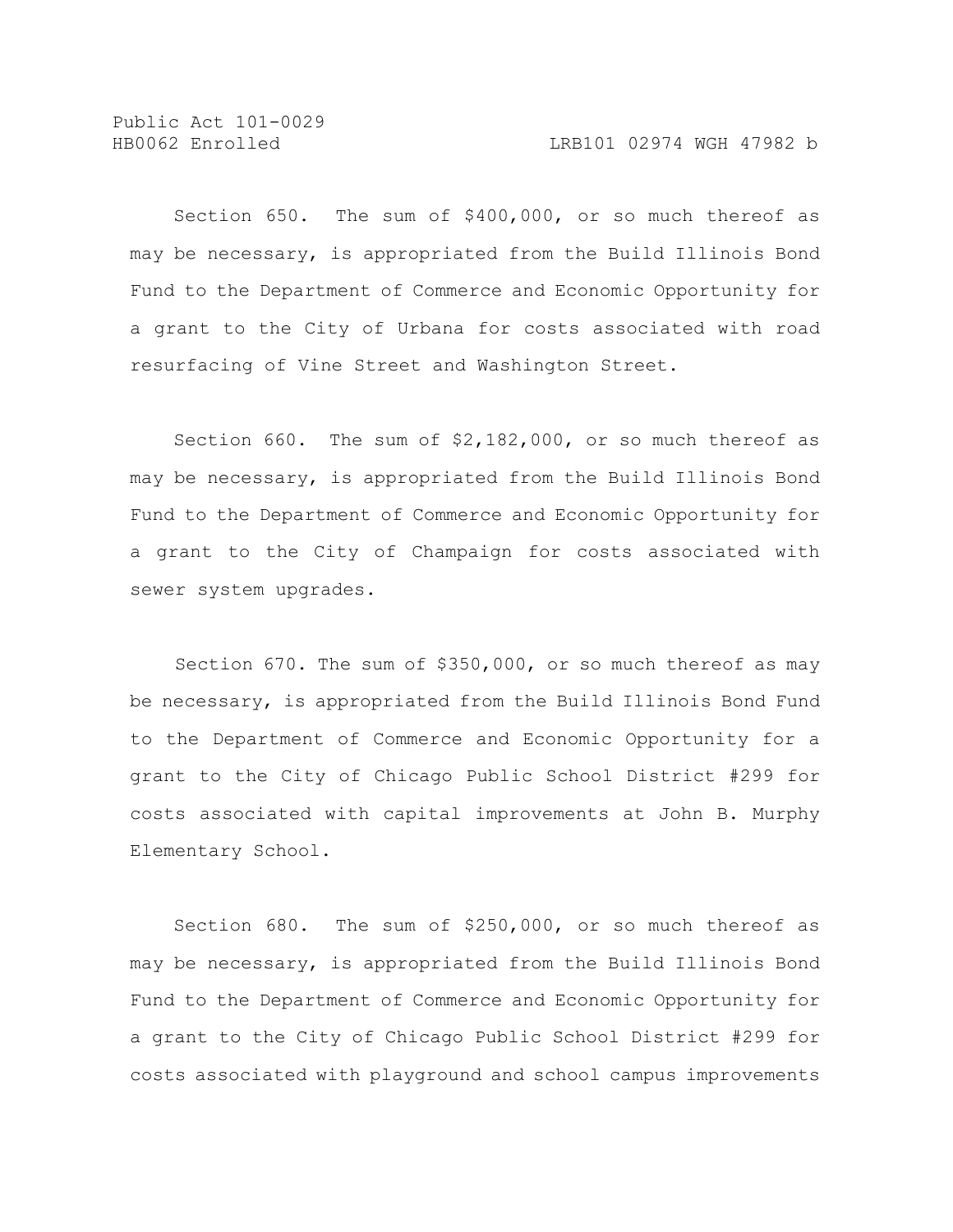Public Act 101-0029 HB0062 Enrolled LRB101 02974 WGH 47982 b at Thomas Drummond Elementary School.

Section 690. The sum of \$300,000, or so much thereof as may be necessary, is appropriated from the Build Illinois Bond Fund to the Department of Commerce and Economic Opportunity for a grant to City of Chicago Public School District #299 for costs associated with capital improvements at Grover Cleveland Elementary School.

Section 700. The sum of \$100,000, or so much thereof as may be necessary, is appropriated from the Build Illinois Bond Fund to the Department of Commerce and Economic Opportunity for a grant to Merchant Park Community Garden for costs associated with water improvements.

Section 710. The sum of \$150,000, or so much thereof as may be necessary, is appropriated from the Build Illinois Bond Fund to the Department of Commerce and Economic Opportunity for a grant to the City of Chicago for costs associated with roadway improvements on California Avenue and Diversey Avenue.

Section 720. The sum of \$200,000, or so much thereof as may be necessary, is appropriated from the Build Illinois Bond Fund to the Department of Commerce and Economic Opportunity for a grant to the City of Chicago for costs associated with alley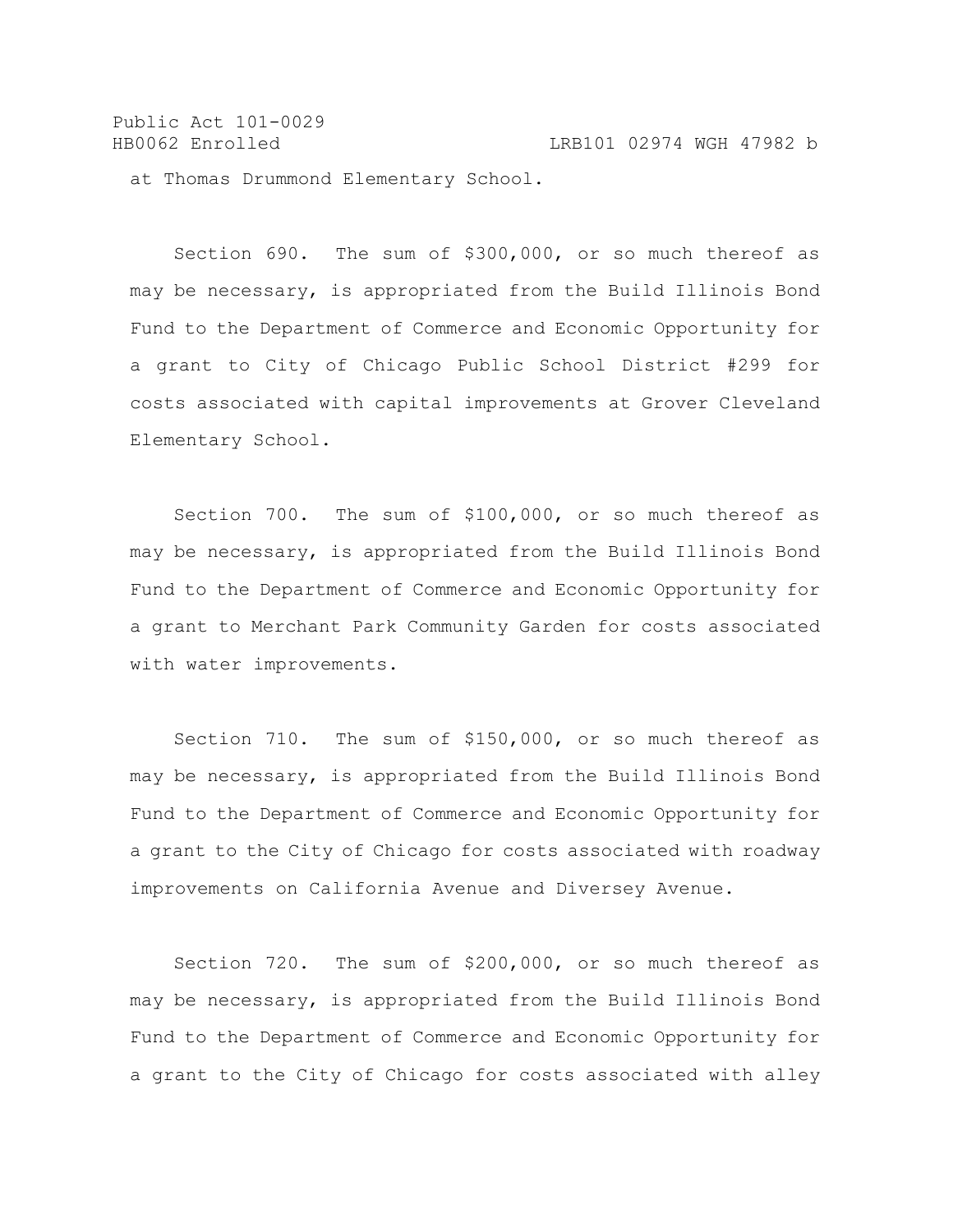HB0062 Enrolled LRB101 02974 WGH 47982 b

reconstruction.

Section 730. The sum of \$50,000, or so much thereof as may be necessary, is appropriated from the Build Illinois Bond Fund to the Department of Commerce and Economic Opportunity for a grant to Logan Square Neighborhood Association for costs associated with building improvements.

Section 740. The sum of \$100,000, or so much thereof as may be necessary, is appropriated from the Build Illinois Bond Fund to the Department of Commerce and Economic Opportunity for a grant to the City of Chicago Public School District #299 for costs associated with building improvements at Avondale-Logandale Elementary School.

Section 750. The sum of \$35,000, or so much thereof as may be necessary, is appropriated from the Build Illinois Bond Fund to the Department of Commerce and Economic Opportunity for a grant to the American Indian Center for costs associated with building improvements.

Section 760. The sum of \$200,000, or so much thereof as may be necessary, is appropriated from the Build Illinois Bond Fund to the Department of Commerce and Economic Opportunity for a grant to the Irving Park YMCA of Metro Chicago for costs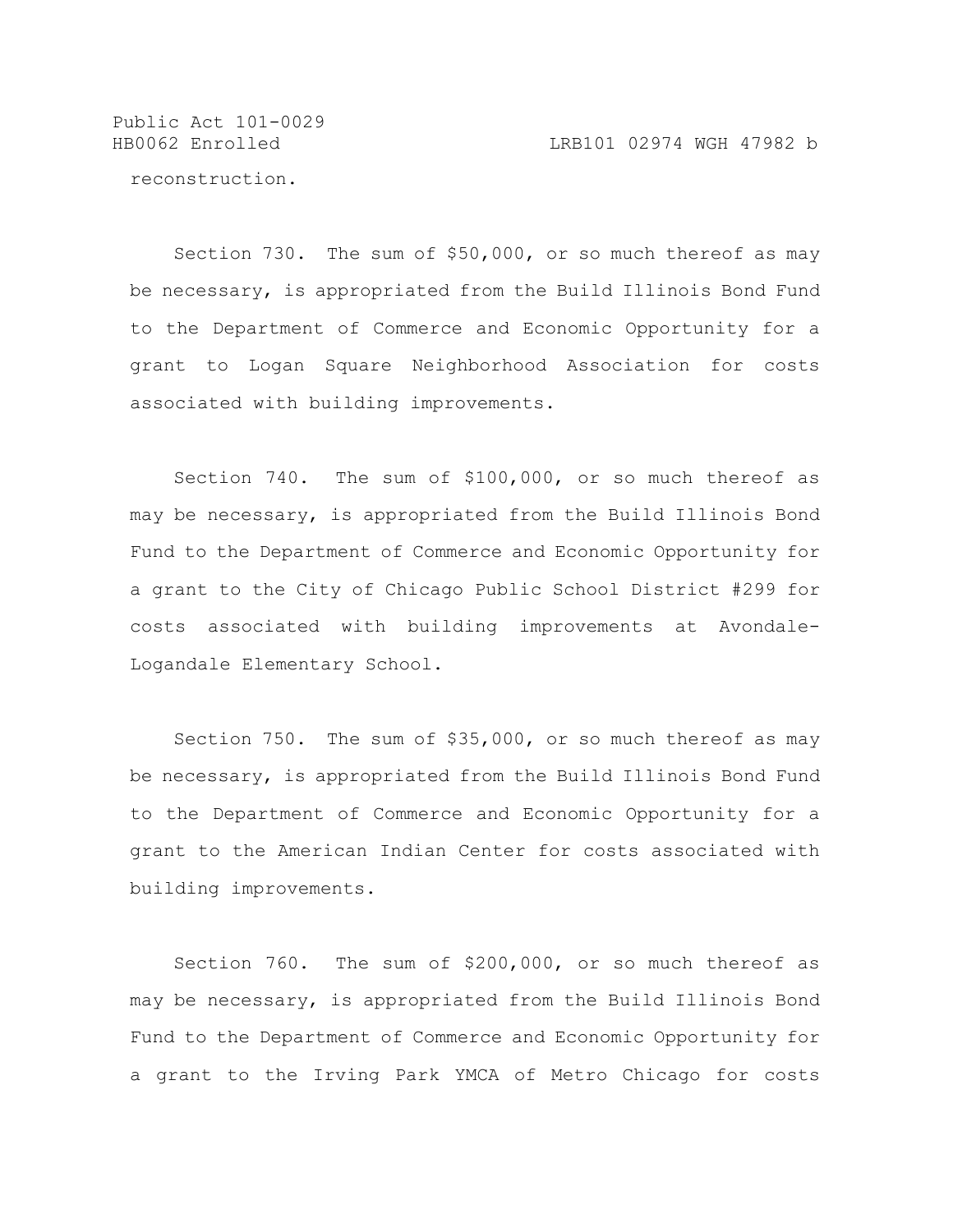Public Act 101-0029 HB0062 Enrolled LRB101 02974 WGH 47982 b associated with capital improvements.

Section 770. The sum of \$250,000, or so much thereof as may be necessary, is appropriated from the Build Illinois Bond Fund to the Department of Commerce and Economic Opportunity for a grant to the Chicago Park District for costs associated with capital improvements at Brands Park.

Section 780. The sum of \$100,000, or so much thereof as may be necessary, is appropriated from the Build Illinois Bond Fund to the Department of Commerce and Economic Opportunity for a grant to Rincon Family Services for costs associated with capital improvements.

Section 790. The sum of \$15,000, or so much thereof as may be necessary, is appropriated from the Build Illinois Bond Fund to the Department of Commerce and Economic Opportunity for a grant to The Kedzie Center for costs associated with capital improvements.

Section 800. The sum of \$300,000, or so much thereof as may be necessary, is appropriated from the Build Illinois Bond Fund to the Department of Commerce and Economic Opportunity for a grant to the Chicago Park District for costs associated with capital improvements for parks within the boundaries of the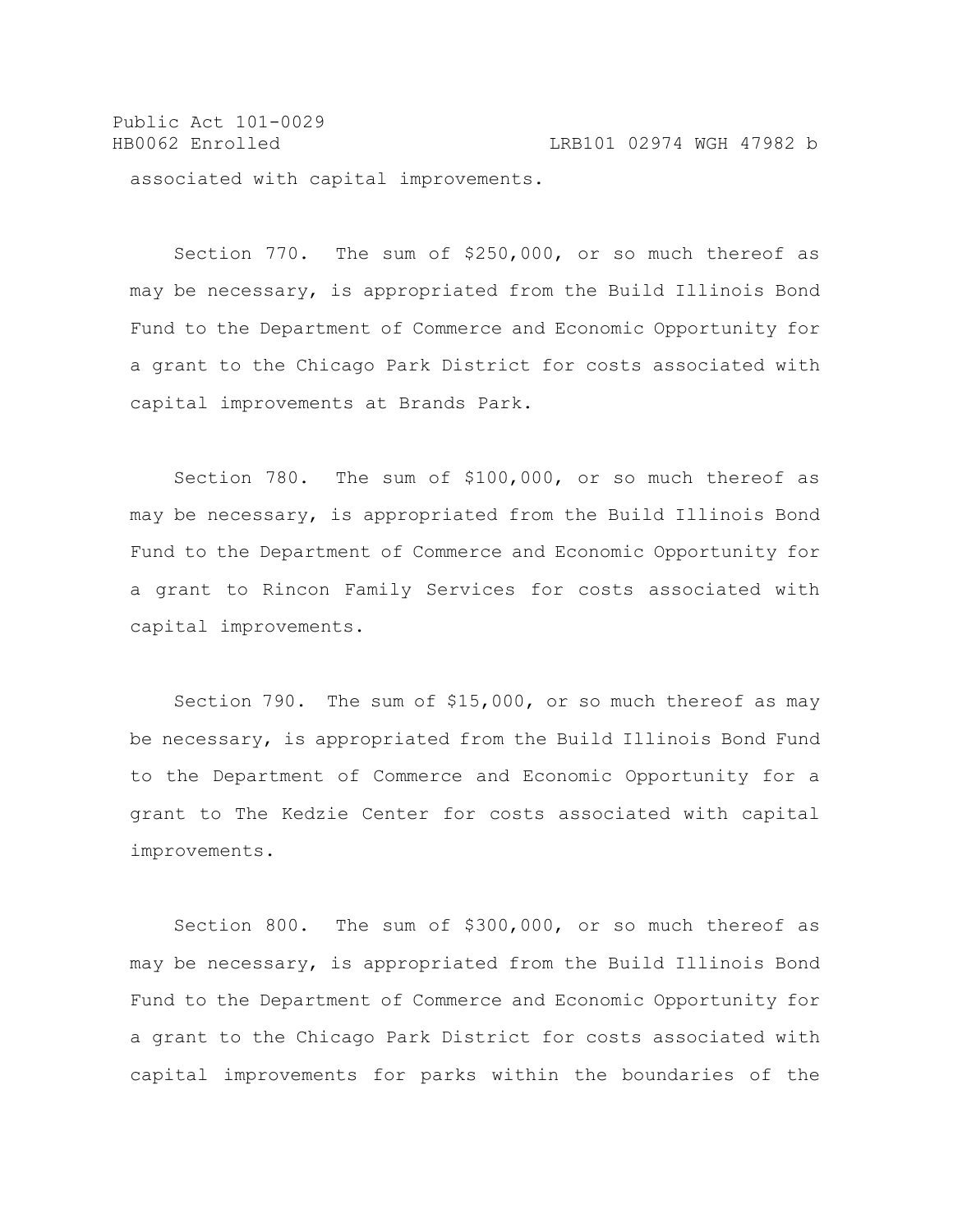Public Act 101-0029 HB0062 Enrolled LRB101 02974 WGH 47982 b 40th House District.

Section 810. The sum of \$300,000, or so much thereof as may be necessary, is appropriated from the Build Illinois Bond Fund to the Department of Commerce and Economic Opportunity for a grant to the Chicago Park District for costs associated with capital improvements for Independence Park.

Section 820. The sum of \$300,000, or so much thereof as may be necessary, is appropriated from the Build Illinois Bond Fund to the Department of Commerce and Economic Opportunity for a grant to the City of Chicago Public School District #299 for costs associated with capital improvements to schools within the boundaries of the 40th House District.

Section 830. The sum of \$1,000,000, or so much thereof as may be necessary, is appropriated from the Build Illinois Bond Fund to the Department of Commerce and Economic Opportunity for a grant to the City of Chicago for costs associated with construction of the 607 Community Center on the northwest side of Chicago.

Section 840. The sum of \$650,000, or so much thereof as may be necessary, is appropriated from the Build Illinois Bond Fund to the Department of Commerce and Economic Opportunity for a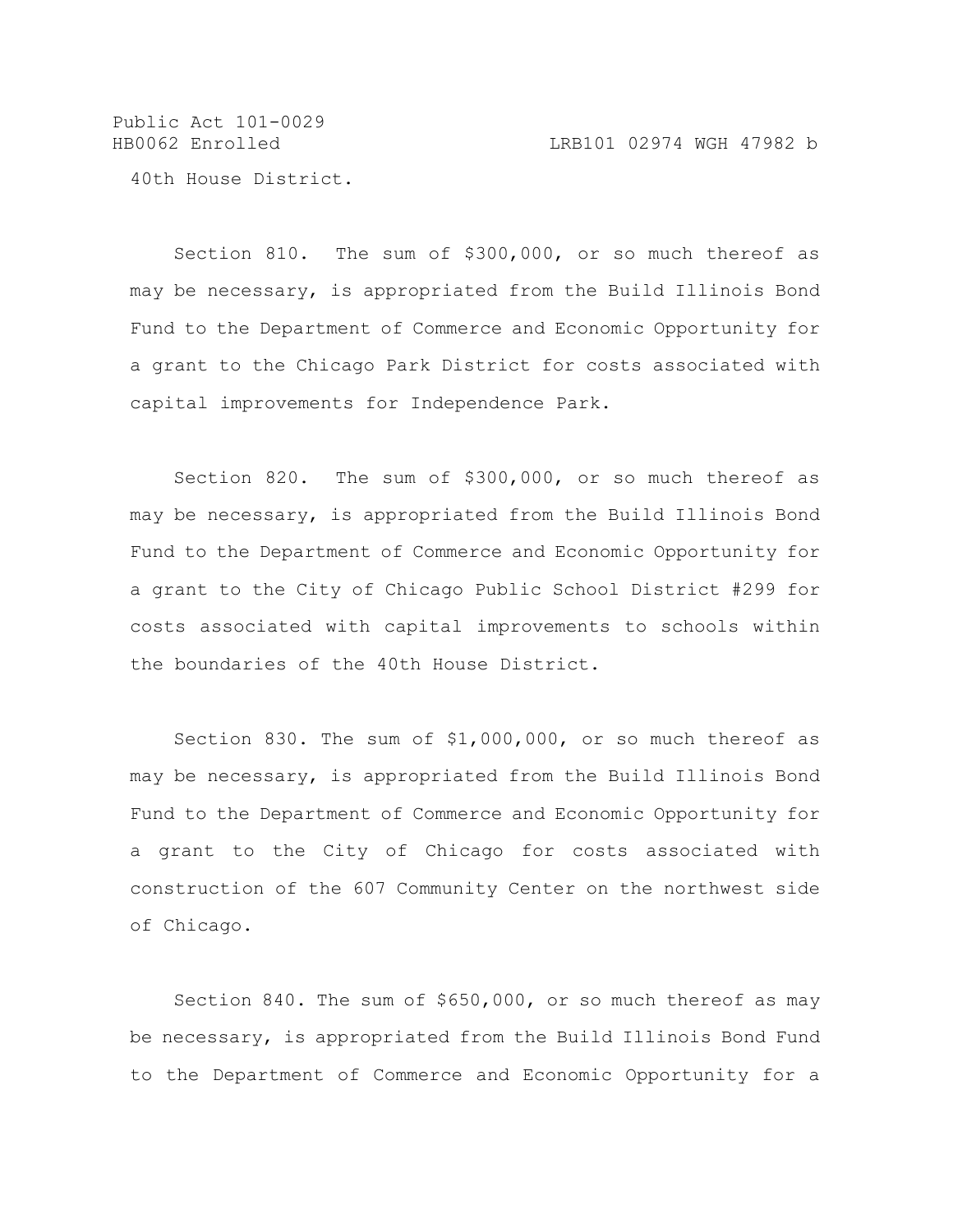```
Public Act 101-0029
HB0062 Enrolled LRB101 02974 WGH 47982 b
 grant to Healthcare Alternative Systems for costs associated 
 with the acquisition and rehabilitation of a new facility.
```
Section 850. The sum of \$700,000, or so much thereof as may be necessary, is appropriated from the Build Illinois Bond Fund to the Department of Commerce and Economic Opportunity for a grant to the Miracle Center for costs associated with the acquisition and rehabilitation of a new facility for expanded programming.

Section 860. The sum of \$550,000, or so much thereof as may be necessary, is appropriated from the Build Illinois Bond Fund to the Department of Commerce and Economic Opportunity for a grant to the Puerto Rican Arts Alliance for costs associated with the acquisition and rehabilitation of a new facility.

Section 870. The sum of \$100,000, or so much thereof as may be necessary, is appropriated from the Build Illinois Bond Fund to the Department of Commerce and Economic Opportunity for a grant to Metropolitan Family Services for costs associated with roof and mechanical equipment improvements.

Section 880. The sum of \$3,000,000, or so much thereof as may be necessary, is appropriated from the Build Illinois Bond Fund to the Department of Commerce and Economic Opportunity for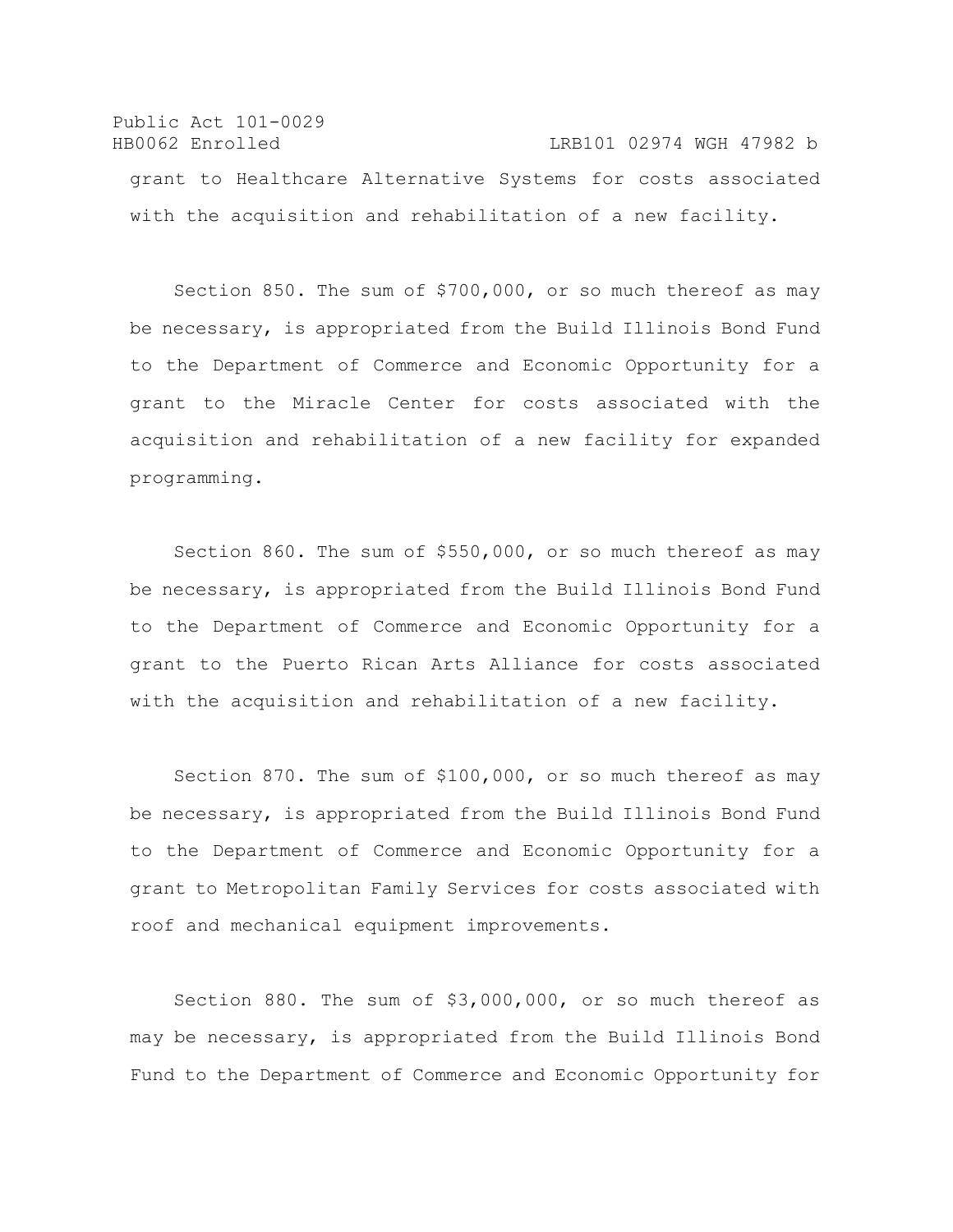Public Act 101-0029 HB0062 Enrolled LRB101 02974 WGH 47982 b a grant to Connect Transit for costs associated with a mass transit transfer center.

Section 890. The sum of \$113,000, or so much thereof as may be necessary, is appropriated from the Build Illinois Bond Fund to the Department of Commerce and Economic Opportunity for a grant to the Village of Northbrook for costs associated with storm water improvements.

Section 900. The sum of \$124,000, or so much thereof as may be necessary, is appropriated from the Build Illinois Bond Fund to the Department of Commerce and Economic Opportunity for a grant to the Village of Northbrook for costs associated with storm water improvements.

Section 910. The sum of \$263,000, or so much thereof as may be necessary, is appropriated from the Build Illinois Bond Fund to the Department of Commerce and Economic Opportunity for a grant to the Village of Northbrook for costs associated with storm water improvements.

Section 920. The sum of \$567,000, or so much thereof as may be necessary, is appropriated from the Build Illinois Bond Fund to the Department of Commerce and Economic Opportunity for a grant to the Village of Northbrook for costs associated with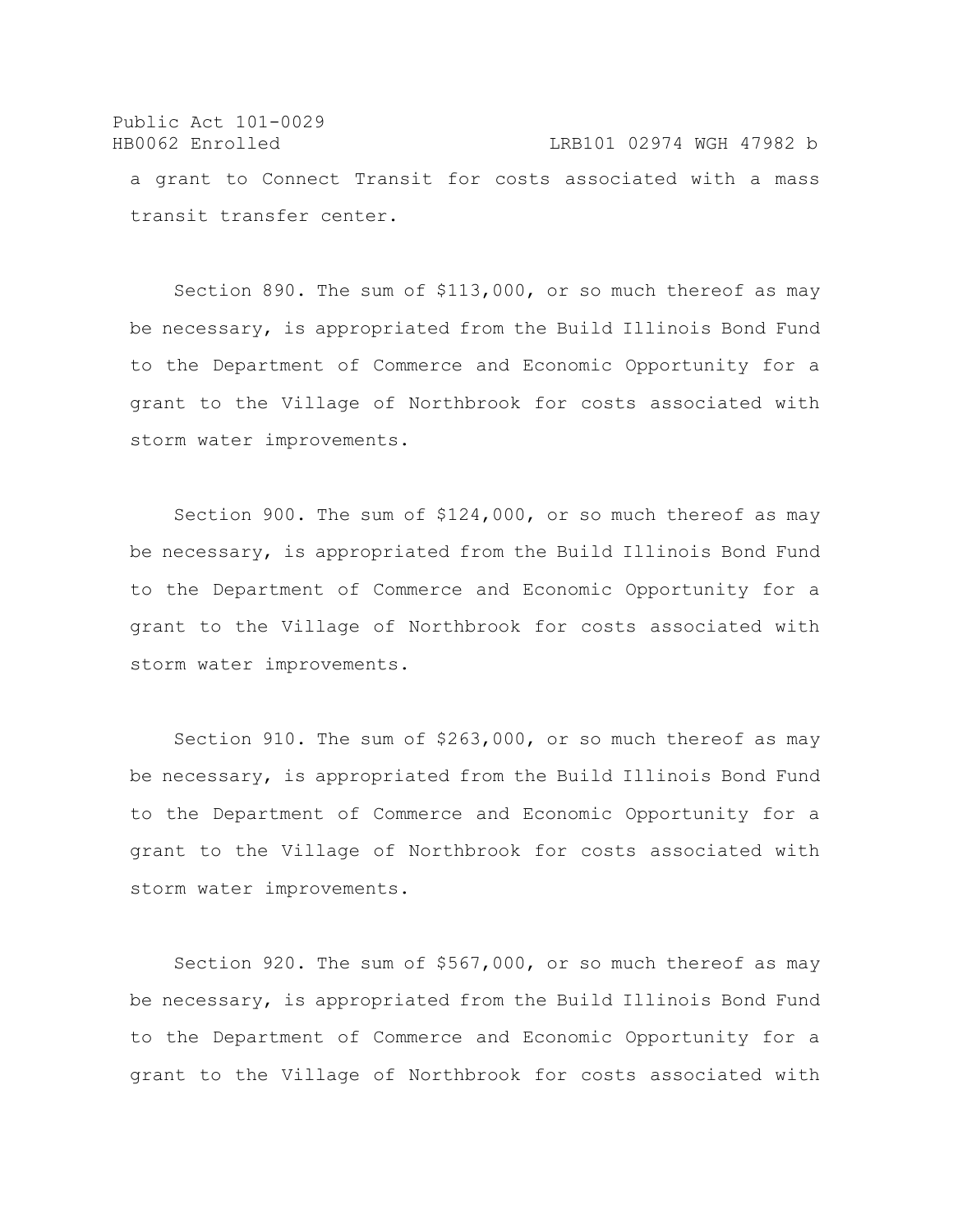Public Act 101-0029 HB0062 Enrolled LRB101 02974 WGH 47982 b

storm water improvements.

Section 930. The sum of \$300,000, or so much thereof as may be necessary, is appropriated from the Build Illinois Bond Fund to the Department of Commerce and Economic Opportunity for a grant to the Village of Buffalo Grove for costs associated with capital improvements for Water Reservoir 6.

Section 940. The sum of \$400,000, or so much thereof as may be necessary, is appropriated from the Build Illinois Bond Fund to the Department of Commerce and Economic Opportunity for a grant to the Village of Arlington Heights for costs associated with drainage improvements on Evergreen Avenue and Maude Avenue.

Section 950. The sum of \$788,000, or so much thereof as may be necessary, is appropriated from the Build Illinois Bond Fund to the Department of Commerce and Economic Opportunity for a grant to the Village of Mount Prospect for costs associated with the Storm Sewer Inspection Program.

Section 960. The sum of \$445,000, or so much thereof as may be necessary, is appropriated from the Build Illinois Bond Fund to the Department of Commerce and Economic Opportunity for a grant to the Village of Arlington Heights for costs associated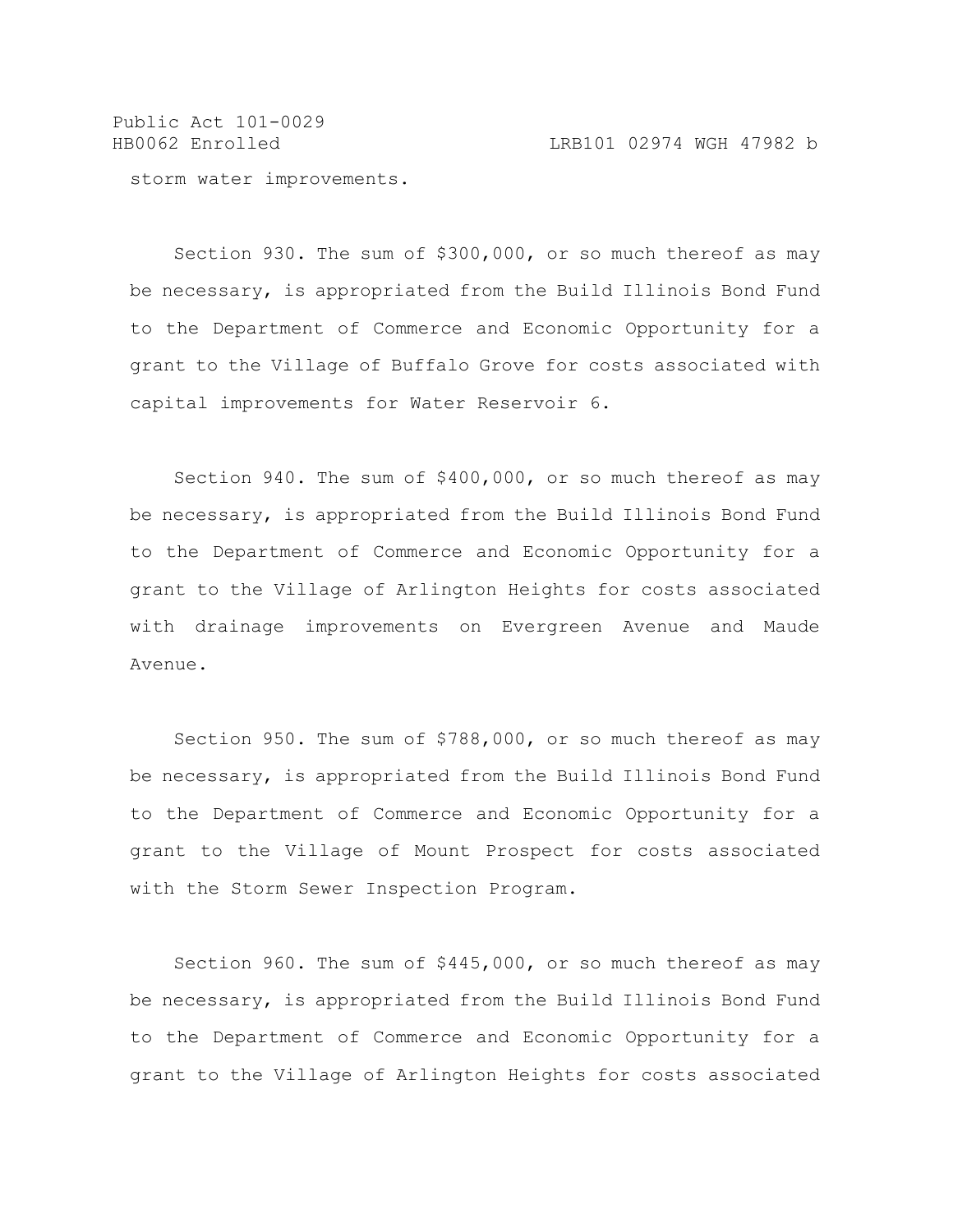Public Act 101-0029 HB0062 Enrolled LRB101 02974 WGH 47982 b with storm sewer improvements in Arlington Knolls.

 Section 970. The sum of \$500,000, or so much thereof as may be necessary, is appropriated from the Build Illinois Bond Fund to the Department of Commerce and Economic Opportunity for a grant to the Village of Glen Ellyn for costs associated with roadway improvements.

Section 980. The sum of \$632,900, or so much thereof as may be necessary, is appropriated from the Build Illinois Bond Fund to the Department of Commerce and Economic Opportunity for a grant to Butterfield Park District for costs associated with capital improvements for Glenbriar Park.

Section 990. The sum of \$213,000, or so much thereof as may be necessary, is appropriated from the Build Illinois Bond Fund to the Department of Commerce and Economic Opportunity for a grant to the Village of Lombard for costs associated with sewer improvements on Highland Avenue.

Section 1000. The sum of \$150,000, or so much thereof as may be necessary, is appropriated from the Build Illinois Bond Fund to the Department of Commerce and Economic Opportunity for a grant to the Village of Lombard for costs associated with drainage repairs on Woodrow Avenue.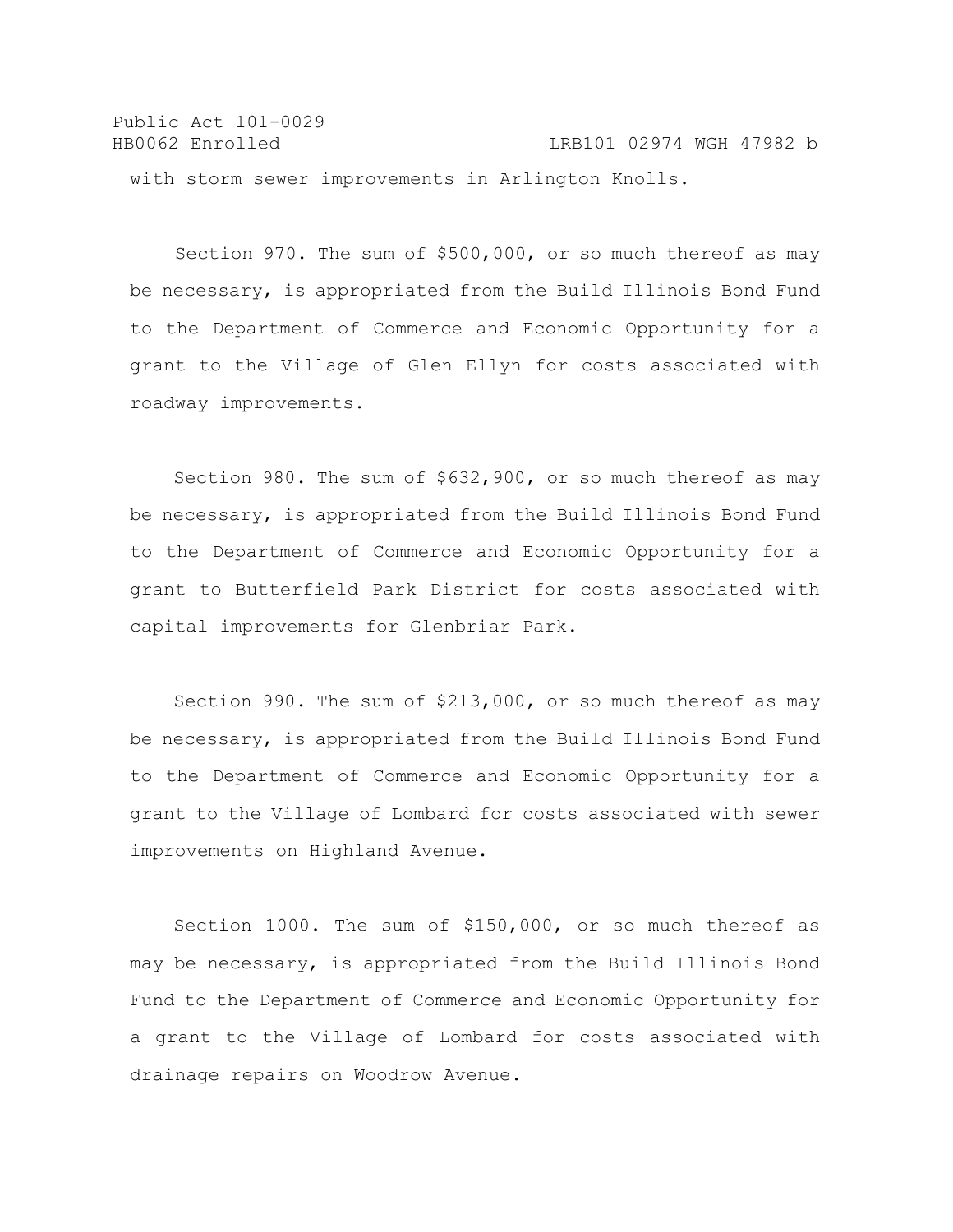Section 1010. The sum of \$100,000, or so much thereof as may be necessary, is appropriated from the Build Illinois Bond Fund to the Department of Commerce and Economic Opportunity for a grant to DuPage County for costs associated with roadway improvements on IL Route 38 and IL Route 53.

Section 1020. The sum of \$100,000, or so much thereof as may be necessary, is appropriated from the Build Illinois Bond Fund to the Department of Commerce and Economic Opportunity for a grant to the Village of Lisle for costs associated with construction of a bike path.

Section 1030. The sum of \$75,000, or so much thereof as may be necessary, is appropriated from the Build Illinois Bond Fund to the Department of Commerce and Economic Opportunity for a grant to the Village of Lisle for costs associated with commuter station improvements.

Section 1040. The sum of \$500,000, or so much thereof as may be necessary, is appropriated from the Build Illinois Bond Fund to the Department of Commerce and Economic Opportunity for a grant to Metropolitan Family Services for costs associated with building renovations.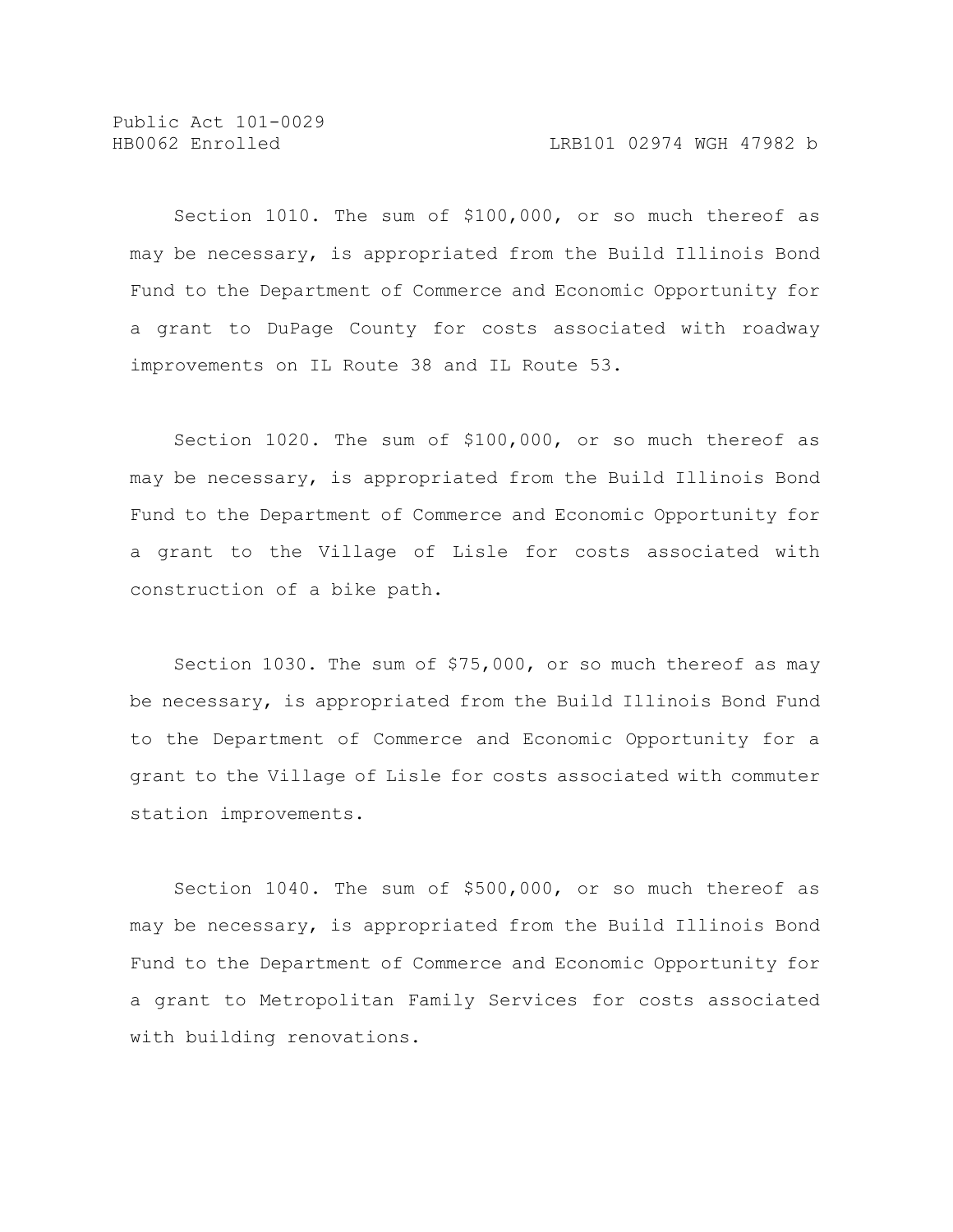HB0062 Enrolled LRB101 02974 WGH 47982 b

Section 1050. The sum of \$82,600, or so much thereof as may be necessary, is appropriated from the Build Illinois Bond Fund to the Department of Commerce and Economic Opportunity for a grant to Lombard Park District for costs associated with replacing and updating electrical wiring.

Section 1060. The sum of \$225,900, or so much thereof as may be necessary, is appropriated from the Build Illinois Bond Fund to the Department of Commerce and Economic Opportunity for a grant to Lombard Park District for costs associated with replacing the roof at the Sunset Knoll Recreation Center.

Section 1070. The sum of \$420,690, or so much thereof as may be necessary, is appropriated from the Build Illinois Bond Fund to the Department of Commerce and Economic Opportunity for a grant to Glen Ellyn Park District for capital improvements at Ackerman Park.

Section 1080. The sum of \$300,000, or so much thereof as may be necessary, is appropriated from the Build Illinois Bond Fund to the Department of Commerce and Economic Opportunity for a grant to the Village of Hanover Park for costs associated with roadway improvements to Irving Park Road, from Astor Avenue to Barrington Road.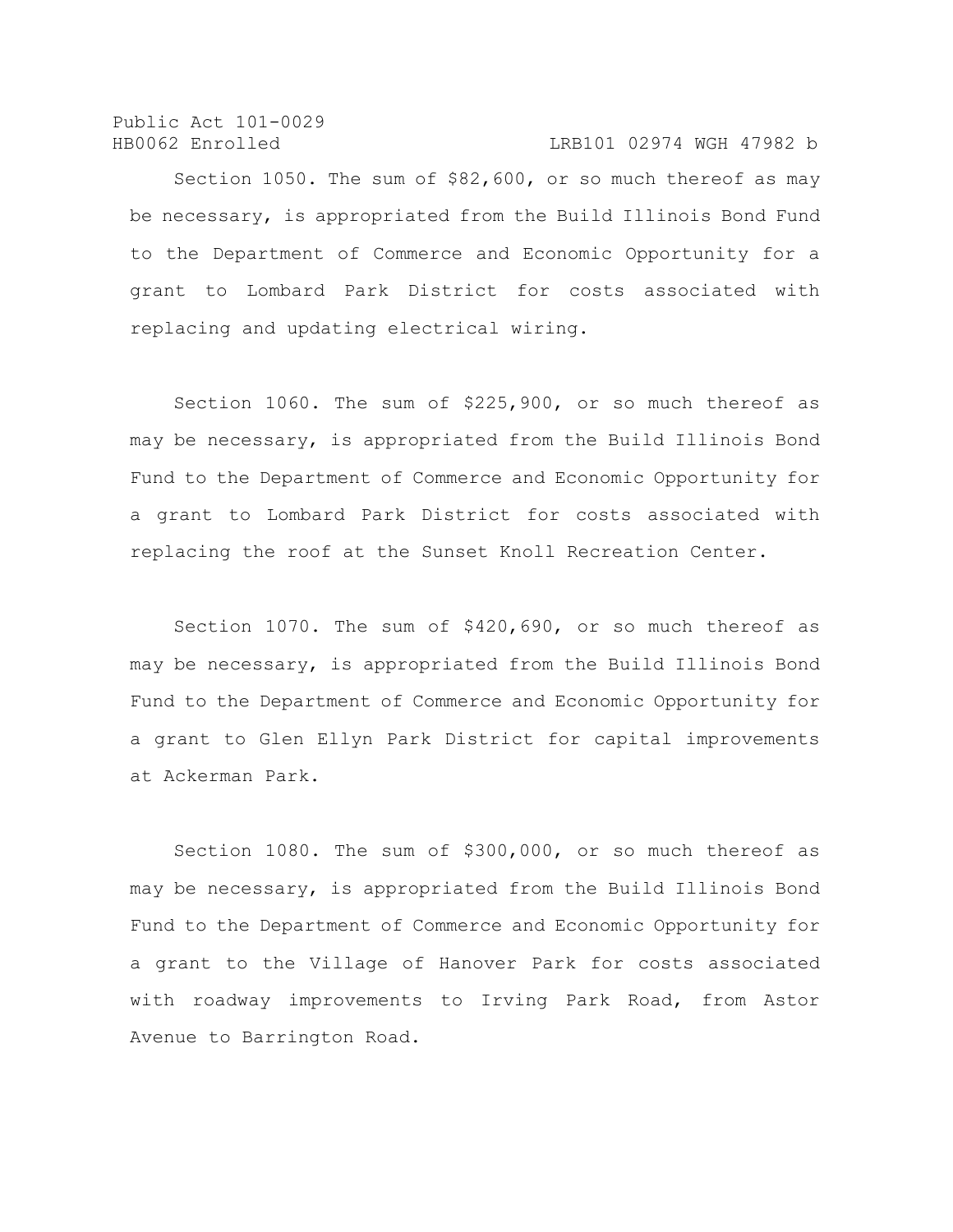## HB0062 Enrolled LRB101 02974 WGH 47982 b

Section 1090. The sum of \$300,000, or so much thereof as may be necessary, is appropriated from the Build Illinois Bond Fund to the Department of Commerce and Economic Opportunity for a grant to the Village of Hoffman Estates for costs associated with storm sewer improvements.

Section 1100. The sum of \$146,000, or so much thereof as may be necessary, is appropriated from the Build Illinois Bond Fund to the Department of Commerce and Economic Opportunity for a grant to the Village of Streamwood for costs associated with intersection improvements at IL 59 and Irving Park Road.

Section 1110. The sum of \$104,000, or so much thereof as may be necessary, is appropriated from the Build Illinois Bond Fund to the Department of Commerce and Economic Opportunity for a grant to the Village of Streamwood for costs associated with intersection improvements.

Section 1120. The sum of \$183,000, or so much thereof as may be necessary, is appropriated from the Build Illinois Bond Fund to the Department of Commerce and Economic Opportunity for a grant to the Village of Streamwood for costs associated with trail construction and improvements.

Section 1130. The sum of \$300,000, or so much thereof as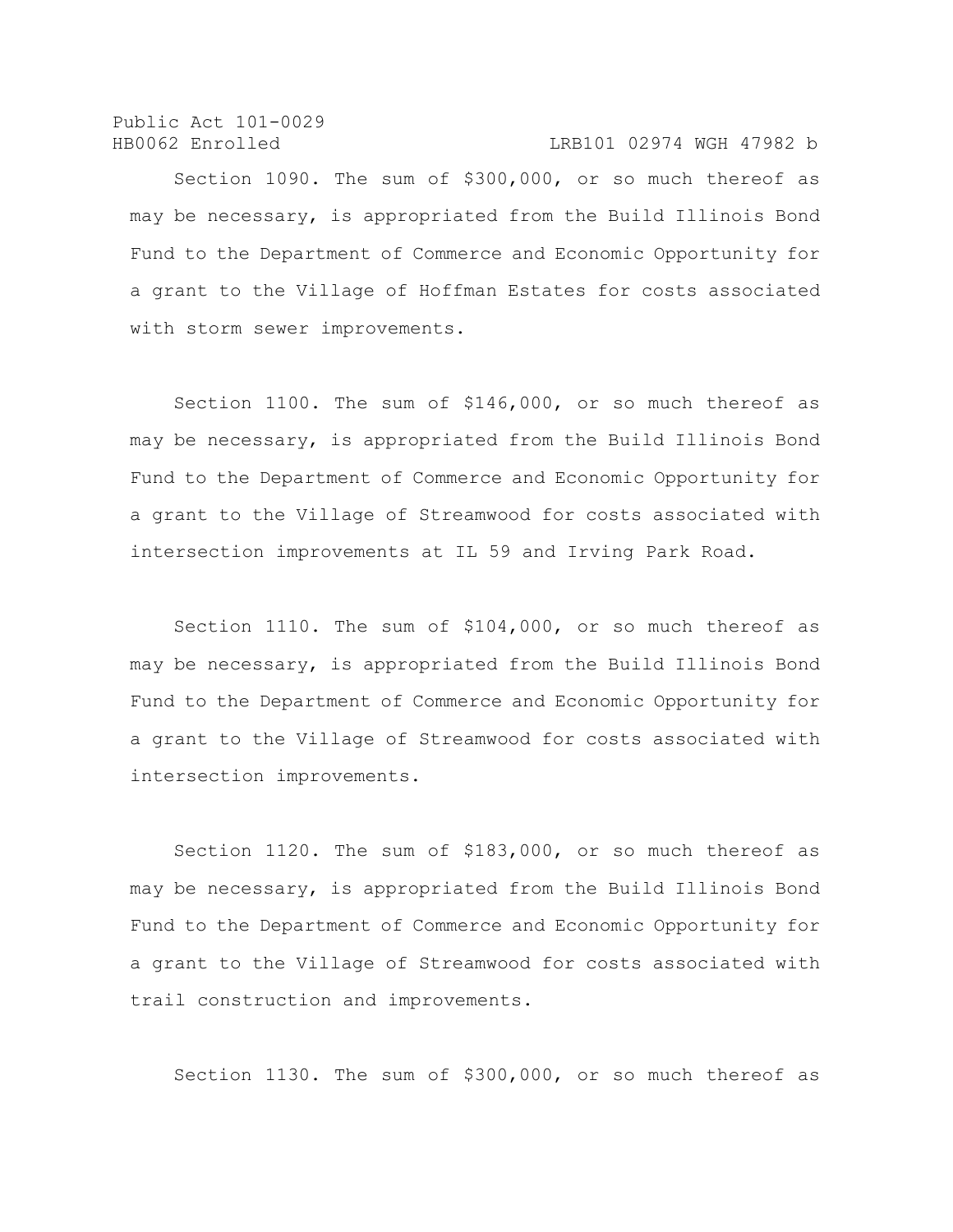Public Act 101-0029 HB0062 Enrolled LRB101 02974 WGH 47982 b may be necessary, is appropriated from the Build Illinois Bond Fund to the Department of Commerce and Economic Opportunity for a grant to the Streamwood Park District for costs associated with capital improvements and renovation.

Section 1140. The sum of \$500,000, or so much thereof as may be necessary, is appropriated from the Build Illinois Bond Fund to the Department of Commerce and Economic Opportunity for a grant to the Village of Hanover Park for costs associated with electrical maintenance on the Irving Park Road Corridor.

Section 1150. The sum of \$125,000, or so much thereof as may be necessary, is appropriated from the Build Illinois Bond Fund to the Department of Commerce and Economic Opportunity for a grant to the Village of Streamwood for costs associated with sidewalk maintenance.

Section 1160. The sum of \$1,042,000, or so much thereof as may be necessary, is appropriated from the Build Illinois Bond Fund to the Department of Commerce and Economic Opportunity for a grant to the Village of Hanover Park for costs associated with capital improvements for recreational areas.

Section 1170. The sum of \$200,000, or so much thereof as may be necessary, is appropriated from the Build Illinois Bond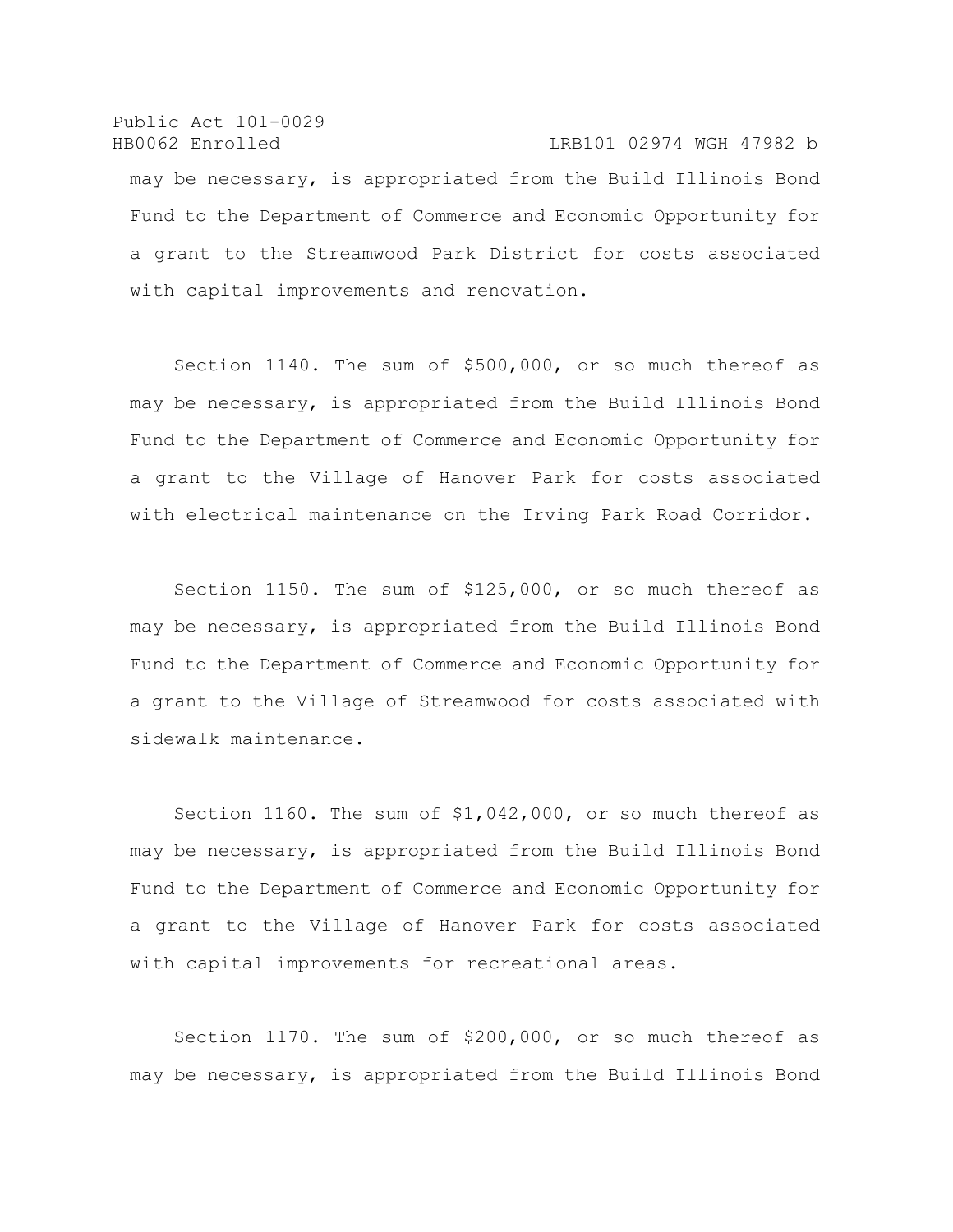Public Act 101-0029 HB0062 Enrolled LRB101 02974 WGH 47982 b Fund to the Department of Commerce and Economic Opportunity for a grant to Niles Park District for costs associated with capital improvements for Oak Park.

Section 1180. The sum of \$150,000, or so much thereof as may be necessary, is appropriated from the Build Illinois Bond Fund to the Department of Commerce and Economic Opportunity for a grant to the City of Chicago for costs associated with easement drainage in the 39th Ward.

Section 1190. The sum of \$100,000, or so much thereof as may be necessary, is appropriated from the Build Illinois Bond Fund to the Department of Commerce and Economic Opportunity for a grant to the City of Chicago for costs associated with alley repavement and drainage projects in the 39th Ward.

Section 1200. The sum of \$100,000, or so much thereof as may be necessary, is appropriated from the Build Illinois Bond Fund to the Department of Commerce and Economic Opportunity for a grant to the City of Chicago for costs associated with street resurfacing on Kilbourn Street, from Elston Avenue to Foster Avenue in the 39th Ward.

Section 1210. The sum of \$100,000, or so much thereof as may be necessary, is appropriated from the Build Illinois Bond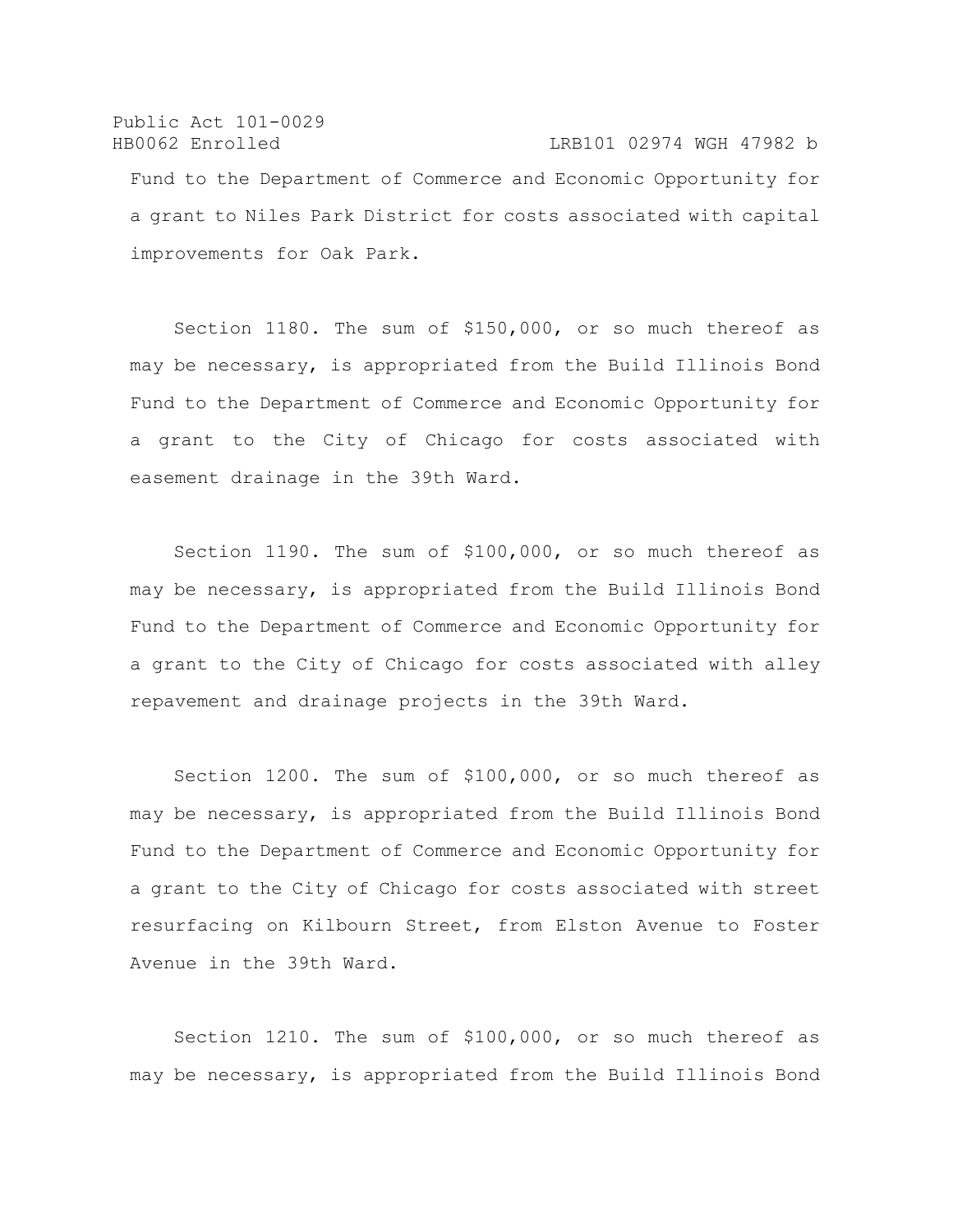Public Act 101-0029 HB0062 Enrolled LRB101 02974 WGH 47982 b Fund to the Department of Commerce and Economic Opportunity for a grant to the City of Chicago for costs associated with street resurfacing on Keating Street, from Peterson Avenue to Glen Lake Avenue in the 39th Ward.

Section 1220. The sum of \$150,000, or so much thereof as may be necessary, is appropriated from the Build Illinois Bond Fund to the Department of Commerce and Economic Opportunity for a grant to the Village of Niles for costs associated with sidewalk construction on Greenwood Avenue from Oakton Street to Dempster Avenue.

Section 1230. The sum of \$150,000, or so much thereof as may be necessary, is appropriated from the Build Illinois Bond Fund to the Department of Commerce and Economic Opportunity for a grant to the Village of Niles for costs associated with sidewalk construction on Golf Road from Cumberland Avenue to Milwaukee Avenue.

Section 1240. The sum of \$60,000, or so much thereof as may be necessary, is appropriated from the Build Illinois Bond Fund to the Department of Commerce and Economic Opportunity for a grant to the Village of Morton Grove for costs associated with an architectural engineer study.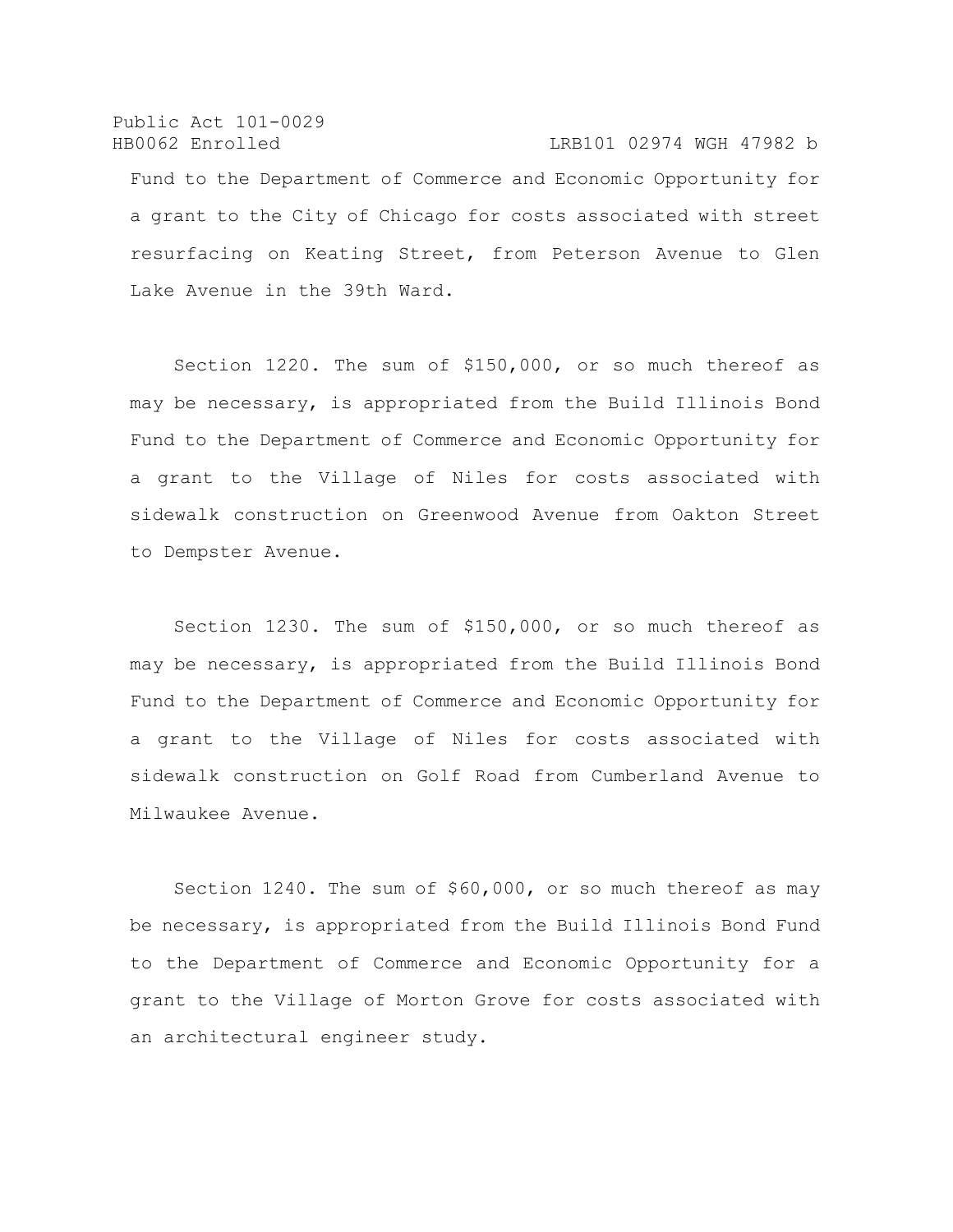Public Act 101-0029 HB0062 Enrolled LRB101 02974 WGH 47982 b

Section 1250. The sum of \$100,000, or so much thereof as may be necessary, is appropriated from the Build Illinois Bond Fund to the Department of Commerce and Economic Opportunity for a grant to the City of Chicago for costs associated with street resurfacing on Carmen Street from Kolmar Street to Pulaski Road in the 39th Ward.

Section 1260. The sum of \$100,000, or so much thereof as may be necessary, is appropriated from the Build Illinois Bond Fund to the Department of Commerce and Economic Opportunity for a grant to the City of Chicago for costs associated with capital improvements for street resurfacing on Argyle Street from Tripp Avenue to Kostner Avenue in the 39th Ward.

Section 1270. The sum of \$60,000, or so much thereof as may be necessary, is appropriated from the Build Illinois Bond Fund to the Department of Commerce and Economic Opportunity for a grant to the Village of Niles for costs associated with upgrades to for the Police and Fire Departments.

Section 1280. The sum of \$50,000, or so much thereof as may be necessary, is appropriated from the Build Illinois Bond Fund to the Department of Commerce and Economic Opportunity for a grant to the Morton Grove Park District for costs associated with repairs to the Harper Park pool.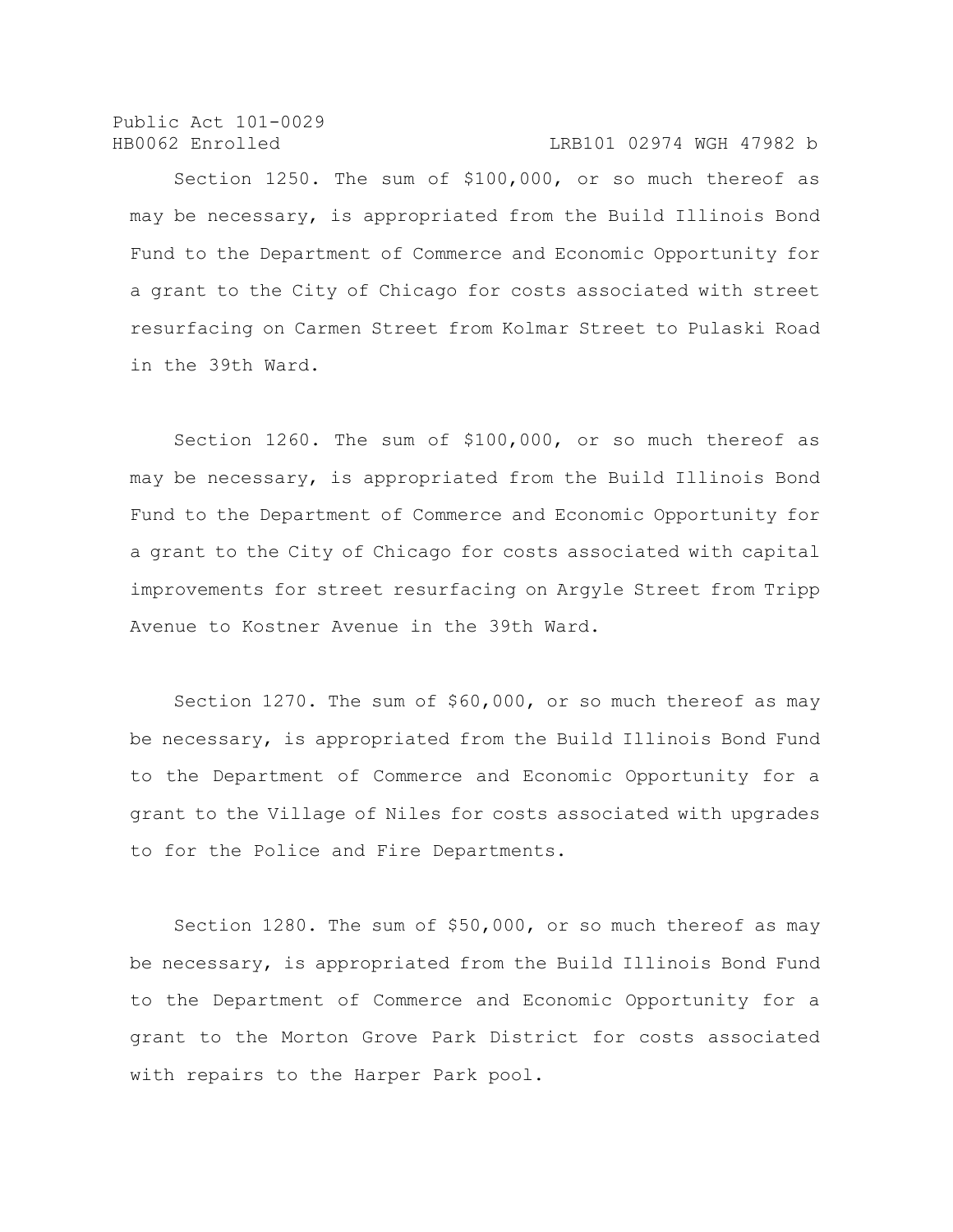Section 1290. The sum of \$73,000, or so much thereof as may be necessary, is appropriated from the Build Illinois Bond Fund to the Department of Commerce and Economic Opportunity for a grant to the Village of Morton Grove for costs associated with street resurfacing on Marmora Avenue from Emerson Street to Capri Lane.

Section 1300. The sum of \$129,000, or so much thereof as may be necessary, is appropriated from the Build Illinois Bond Fund to the Department of Commerce and Economic Opportunity for a grant to the Village of Morton Grove for costs associated with street resurfacing on Emerson Street from Marmora Avenue to Parkside Avenue.

Section 1310. The sum of \$100,000, or so much thereof as may be necessary, is appropriated from the Build Illinois Bond Fund to the Department of Commerce and Economic Opportunity for a grant to the City of Chicago for costs associated with capital improvements for the Mayfair bike path in the 39th Ward.

Section 1320. The sum of \$30,000, or so much thereof as may be necessary, is appropriated from the Build Illinois Bond Fund to the Department of Commerce and Economic Opportunity for a grant to the City of Chicago for costs associated with capital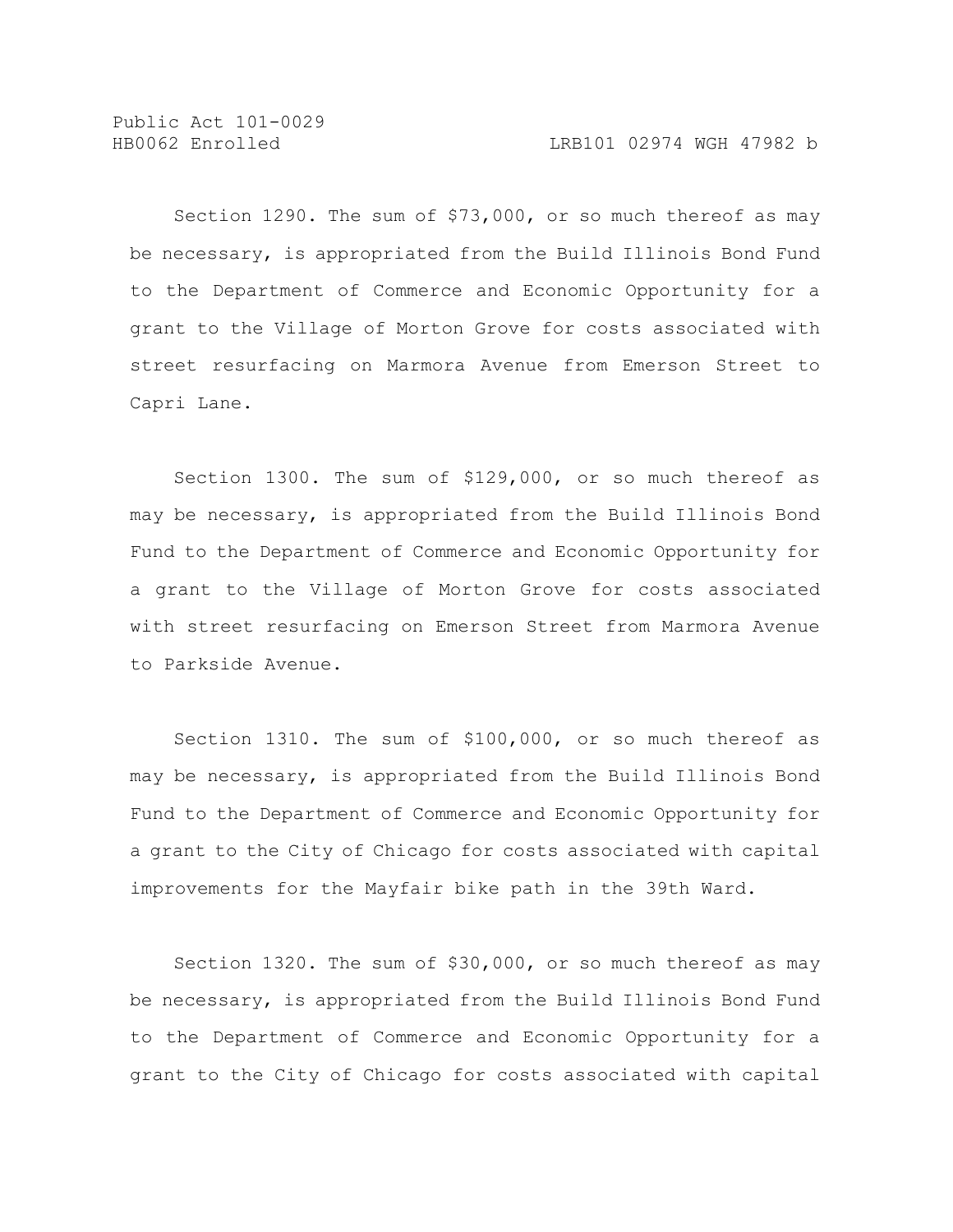Public Act 101-0029 HB0062 Enrolled LRB101 02974 WGH 47982 b improvements for the North Park Senior bus shelter in the 39th Ward.

Section 1330. The sum of \$900,000, or so much thereof as may be necessary, is appropriated from the Build Illinois Bond Fund to the Department of Commerce and Economic Opportunity for a grant to the Village of South Chicago Heights for costs associated with replacement of the supervisory control and data acquisition system and residential street resurfacing.

Section 1340. The sum of \$2,100,000, or so much thereof as may be necessary, is appropriated from the Build Illinois Bond Fund to the Department of Commerce and Economic Opportunity for a grant to Prairie State College for costs associated with roof replacement.

Section 1350. The sum of \$200,000, or so much thereof as may be necessary, is appropriated from the Build Illinois Bond Fund to the Department of Commerce and Economic Opportunity for a grant to the Foglia YMCA of Metro Chicago for costs associated with capital improvements.

Section 1360. The sum of \$150,000, or so much thereof as may be necessary, is appropriated from the Build Illinois Bond Fund to the Department of Commerce and Economic Opportunity for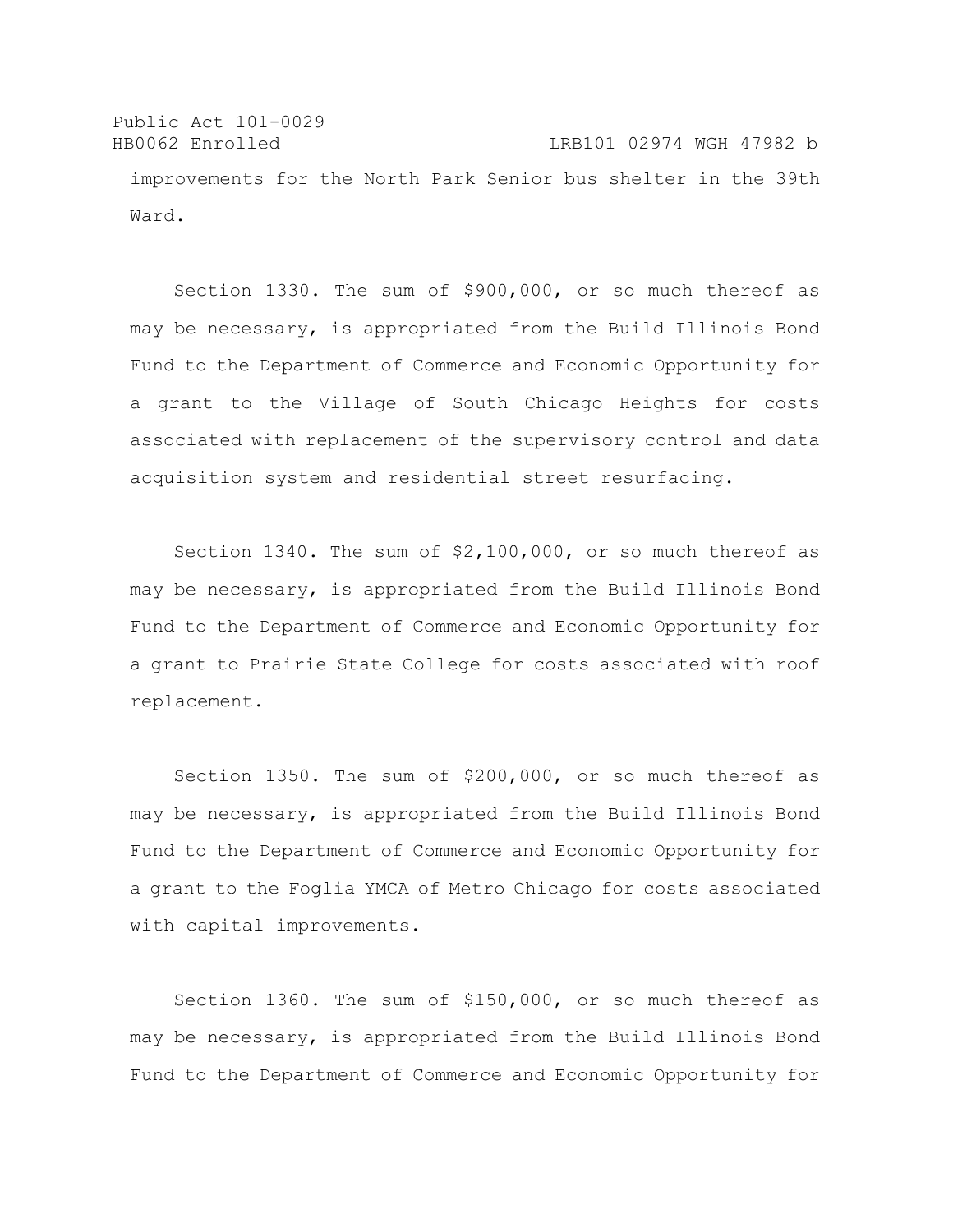Public Act 101-0029 HB0062 Enrolled LRB101 02974 WGH 47982 b a grant to the Village of Barrington Hills for costs associated with replacing a power generator at Village Hall and the police department.

Section 1370. The sum of \$22,000, or so much thereof as may be necessary, is appropriated from the Build Illinois Bond Fund to the Department of Commerce and Economic Opportunity for a grant to the Village of Deer Park for costs associated with drainage improvements and infrastructure updates.

Section 1380. The sum of \$750,000, or so much thereof as may be necessary, is appropriated from the Build Illinois Bond Fund to the Department of Commerce and Economic Opportunity for a grant to the Village of Libertyville for costs associated with resurfacing a commuter parking lot.

Section 1390. The sum of \$25,000, or so much thereof as may be necessary, is appropriated from the Build Illinois Bond Fund to the Department of Commerce and Economic Opportunity for a grant to the Village of Deer Park for costs associated with capital improvements at D'Angelo Park.

Section 1400. The sum of \$17,000, or so much thereof as may be necessary, is appropriated from the Build Illinois Bond Fund to the Department of Commerce and Economic Opportunity for a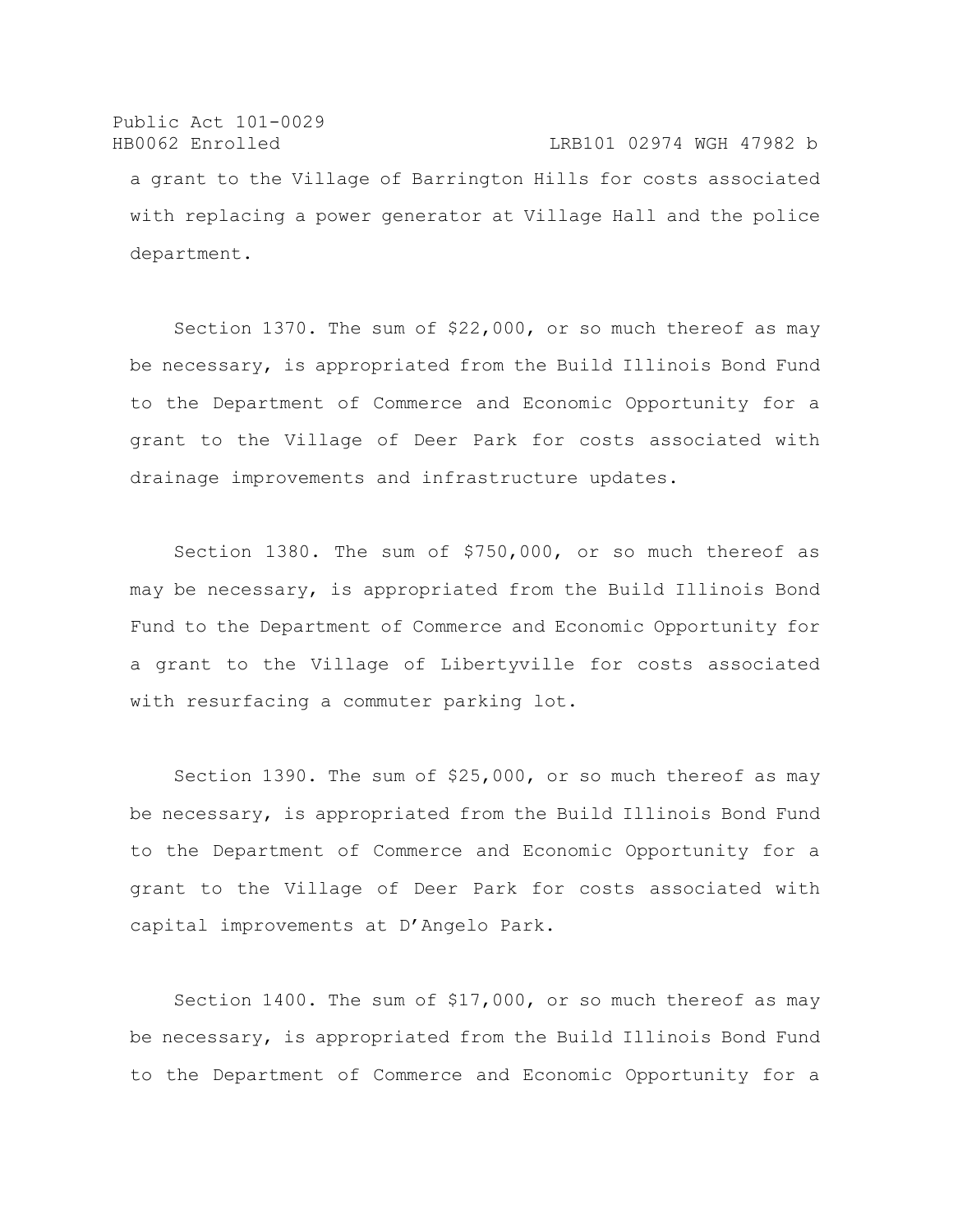Public Act 101-0029 HB0062 Enrolled LRB101 02974 WGH 47982 b grant to the Village of Deer Park for costs associated with drainage and stormwater improvements on Wallingford Lane.

Section 1410. The sum of \$61,000, or so much thereof as may be necessary, is appropriated from the Build Illinois Bond Fund to the Department of Commerce and Economic Opportunity for a grant to the Village of Deer Park for costs associated with drainage improvements and infrastructure upgrades on Circle Drive.

Section 1420. The sum of \$54,000, or so much thereof as may be necessary, is appropriated from the Build Illinois Bond Fund to the Department of Commerce and Economic Opportunity for a grant to the Village of Deer Park for costs associated with drainage improvements and infrastructure upgrades between Deerpath Pond and Deerpath Park.

Section 1430. The sum of \$89,000, or so much thereof as may be necessary, is appropriated from the Build Illinois Bond Fund to the Department of Commerce and Economic Opportunity for a grant to the Village of Deer Park for costs associated with drainage improvements and infrastructure upgrades at Middle Fork Road.

Section 1440. The sum of \$847,200, or so much thereof as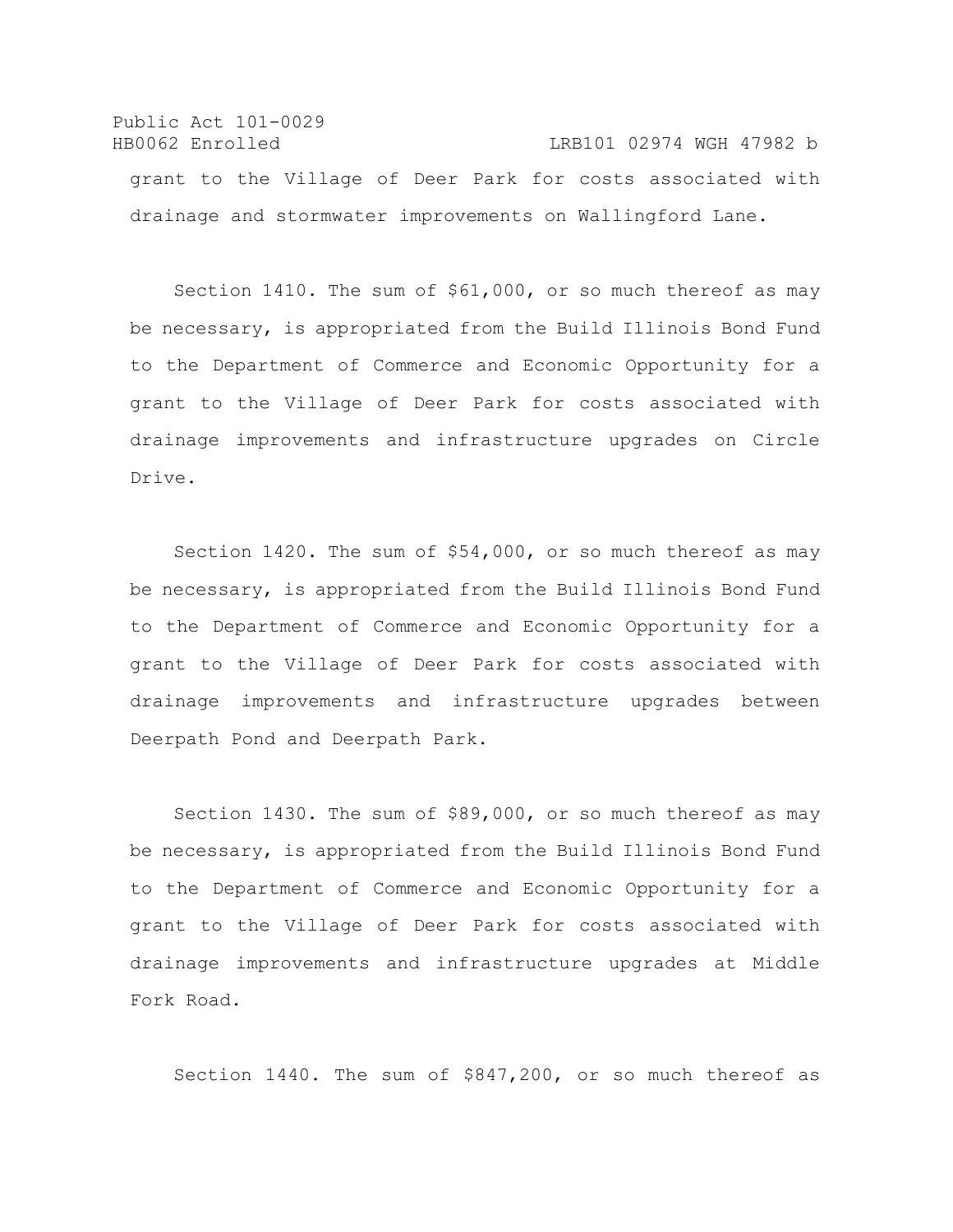Public Act 101-0029 HB0062 Enrolled LRB101 02974 WGH 47982 b may be necessary, is appropriated from the Build Illinois Bond Fund to the Department of Commerce and Economic Opportunity for a grant to the Village of Libertyville for costs associated with flood mitigation at Stonegate Road.

Section 1450. The sum of \$705,600, or so much thereof as may be necessary, is appropriated from the Build Illinois Bond Fund to the Department of Commerce and Economic Opportunity for a grant to the Village of Libertyville for costs associated with flood mitigation at Lange Court and Cook Avenue.

Section 1460. The sum of \$1,182,300, or so much thereof as may be necessary, is appropriated from the Build Illinois Bond Fund to the Department of Commerce and Economic Opportunity for a grant to the Village of Libertyville for costs associated with flood mitigation at Interlaken Road.

Section 1470. The sum of \$343,000, or so much thereof as may be necessary, is appropriated from the Build Illinois Bond Fund to the Department of Commerce and Economic Opportunity for a grant to the Arthur Lockhard Resource Institute for costs associated with constructing housing for veterans.

Section 1480. The sum of \$30,000, or so much thereof as may be necessary, is appropriated from the Build Illinois Bond Fund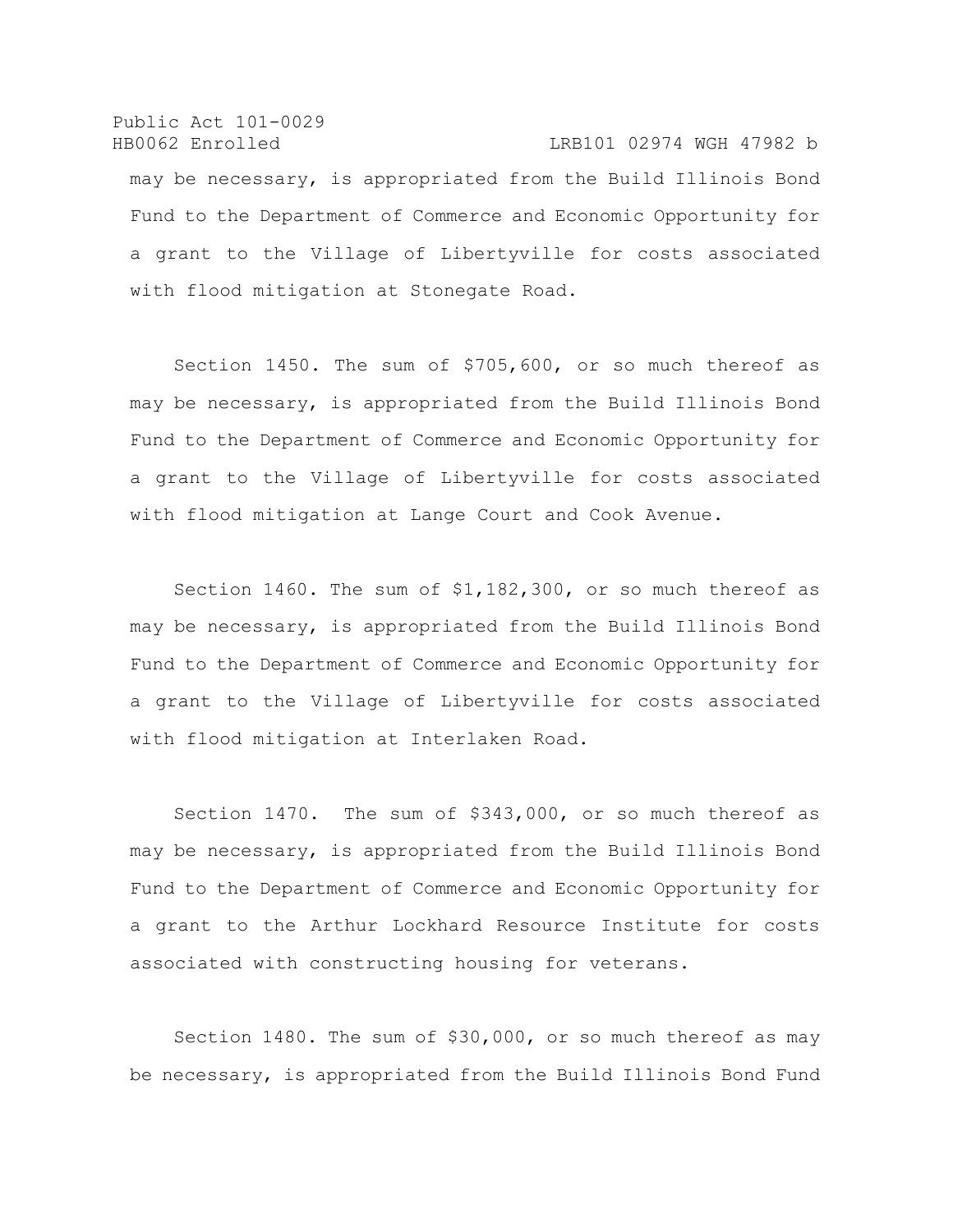Public Act 101-0029 HB0062 Enrolled LRB101 02974 WGH 47982 b to the Department of Commerce and Economic Opportunity for a grant to Touch by an Angel for costs associated with expanding a youth center.

Section 1490. The sum of \$627,000, or so much thereof as may be necessary, is appropriated from the Build Illinois Bond Fund to the Department of Commerce and Economic Opportunity for a grant to Catalyst Circle Rock for costs associated with building repairs.

Section 1500. The sum of \$500,000, or so much thereof as may be necessary, is appropriated from the Build Illinois Bond Fund to the Department of Commerce and Economic Opportunity for a grant to Park District of Oak Park for costs associated with constructing a community recreation center.

Section 1510. The sum of \$100,000, or so much thereof as may be necessary, is appropriated from the Build Illinois Bond Fund to the Department of Commerce and Economic Opportunity for a grant to The Austin African American Business Networking Association, Inc. for costs associated with building repairs.

Section 1520. The sum of \$750,000, or so much thereof as may be necessary, is appropriated from the Build Illinois Bond Fund to the Department of Commerce and Economic Opportunity for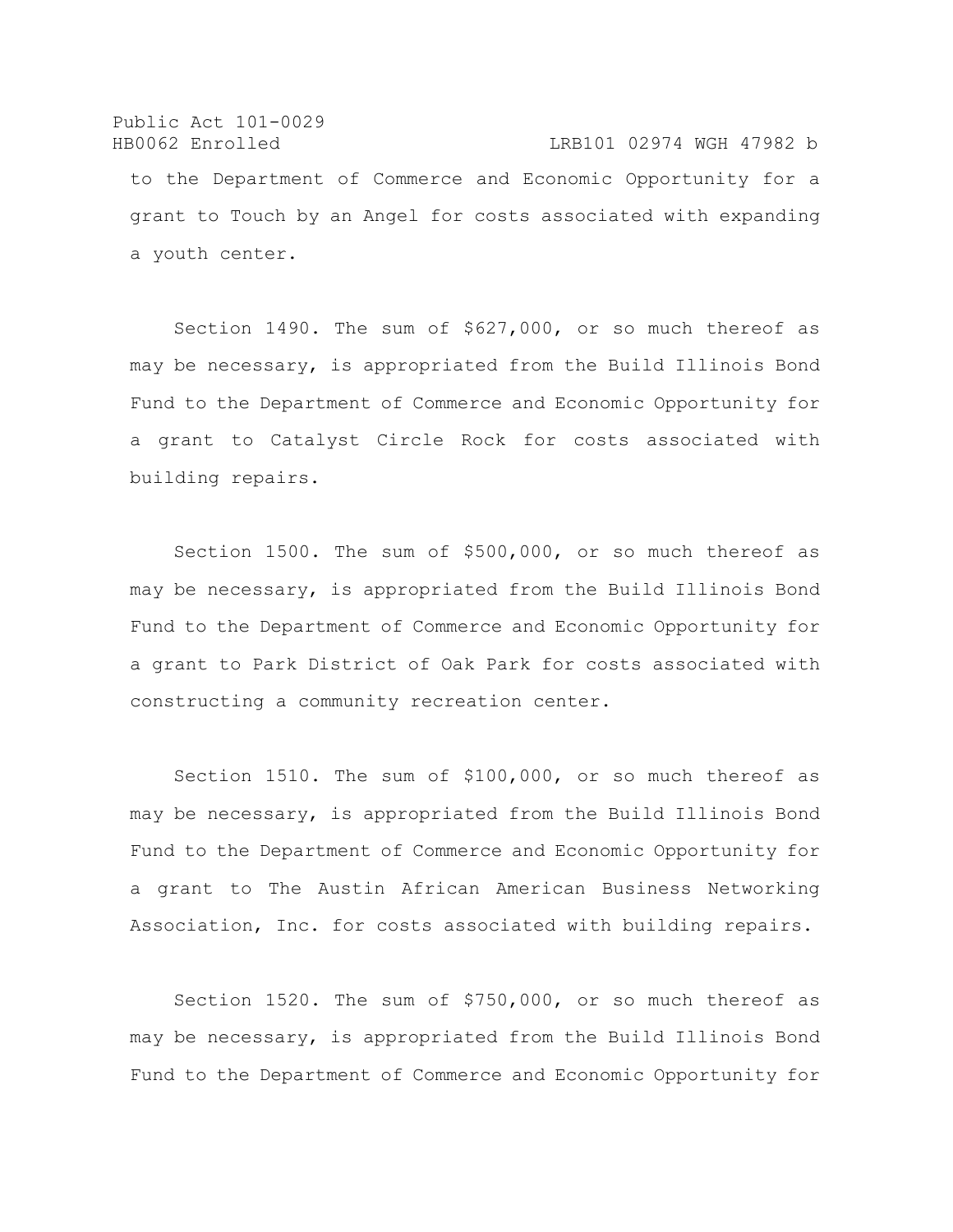Public Act 101-0029 HB0062 Enrolled LRB101 02974 WGH 47982 b a grant to the City of Berwyn for costs associated with library improvements.

Section 1530. The sum of \$650,000, or so much thereof as may be necessary, is appropriated from the Build Illinois Bond Fund to the Department of Commerce and Economic Opportunity for a grant to the City of Berwyn for costs associated with electrical upgrades at the library.

Section 1540. The sum of \$450,000, or so much thereof as may be necessary, is appropriated from the Build Illinois Bond Fund to the Department of Commerce and Economic Opportunity for a grant to Vernon Township for costs associated with roof replacement for the Vernon Township Office.

Section 1550. The sum of \$90,000, or so much thereof as may be necessary, is appropriated from the Build Illinois Bond Fund to the Department of Commerce and Economic Opportunity for a grant to Vernon Township for costs associated with window replacement for the Vernon Township Office.

Section 1560. The sum of \$550,000, or so much thereof as may be necessary, is appropriated from the Build Illinois Bond Fund to the Department of Commerce and Economic Opportunity for a grant to Vernon Township for costs associated with roadway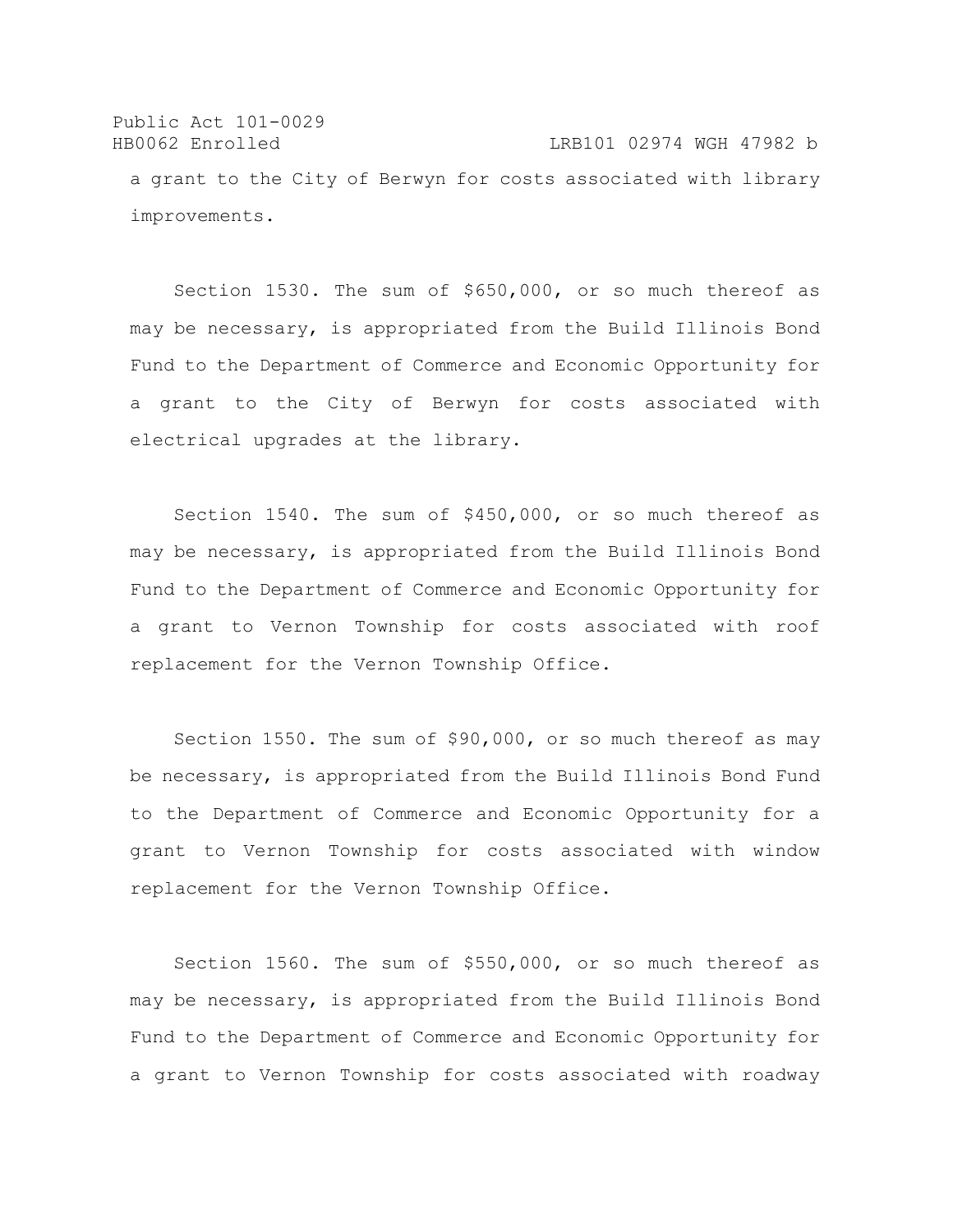Public Act 101-0029 HB0062 Enrolled LRB101 02974 WGH 47982 b improvements in the Pekara subdivision and on Woodbine Circle.

Section 1570. The sum of \$200,000, or so much thereof as may be necessary, is appropriated from the Build Illinois Bond Fund to the Department of Commerce and Economic Opportunity for a grant to Buffalo Grove Park District for costs associated with capital improvements and construction of a new playground at Rolling Hills Park.

Section 1580. The sum of \$250,000, or so much thereof as may be necessary, is appropriated from the Build Illinois Bond Fund to the Department of Commerce and Economic Opportunity for a grant to Vernon Hills Park District for costs associated with capital improvements for a tennis court and playground construction at Laschen Park.

Section 1590. The sum of \$22,000, or so much thereof as may be necessary, is appropriated from the Build Illinois Bond Fund to the Department of Commerce and Economic Opportunity for a grant to Vernon Area Public Library for costs associated with parking lot improvements.

Section 1600. The sum of \$87,000, or so much thereof as may be necessary, is appropriated from the Build Illinois Bond Fund to the Department of Commerce and Economic Opportunity for a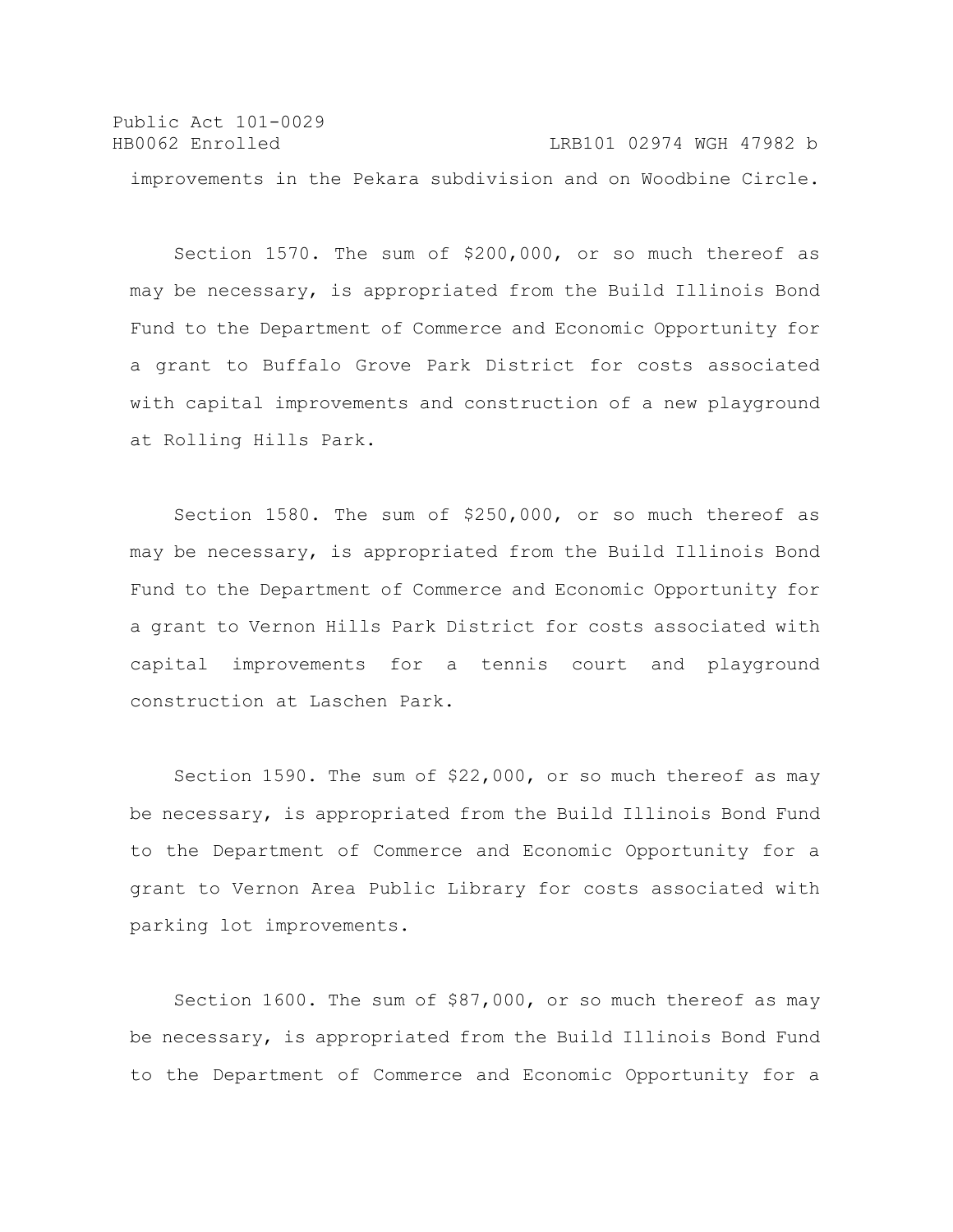Public Act 101-0029 HB0062 Enrolled LRB101 02974 WGH 47982 b grant to Buffalo Grove Park District for costs associated with the renovation of the Buffalo Grove Park District Community Arts Center.

Section 1610. The sum of \$200,000, or so much thereof as may be necessary, is appropriated from the Build Illinois Bond Fund to the Department of Commerce and Economic Opportunity for a grant to Vernon Hills Park District for costs associated with reconstruction of tennis courts at Grosse Pointe Park.

Section 1620. The sum of \$300,000, or so much thereof as may be necessary, is appropriated from the Build Illinois Bond Fund to the Department of Commerce and Economic Opportunity for a grant to the Village of Buffalo Grove for costs associated with water main cleaning in the Chevy Chase neighborhood.

Section 1630. The sum of \$300,000, or so much thereof as may be necessary, is appropriated from the Build Illinois Bond Fund to the Department of Commerce and Economic Opportunity for a grant to the Village of Buffalo Grove for costs associated with capital improvements for a bike path and boardwalk on Bordeaux Court.

Section 1640. The sum of \$150,000, or so much thereof as may be necessary, is appropriated from the Build Illinois Bond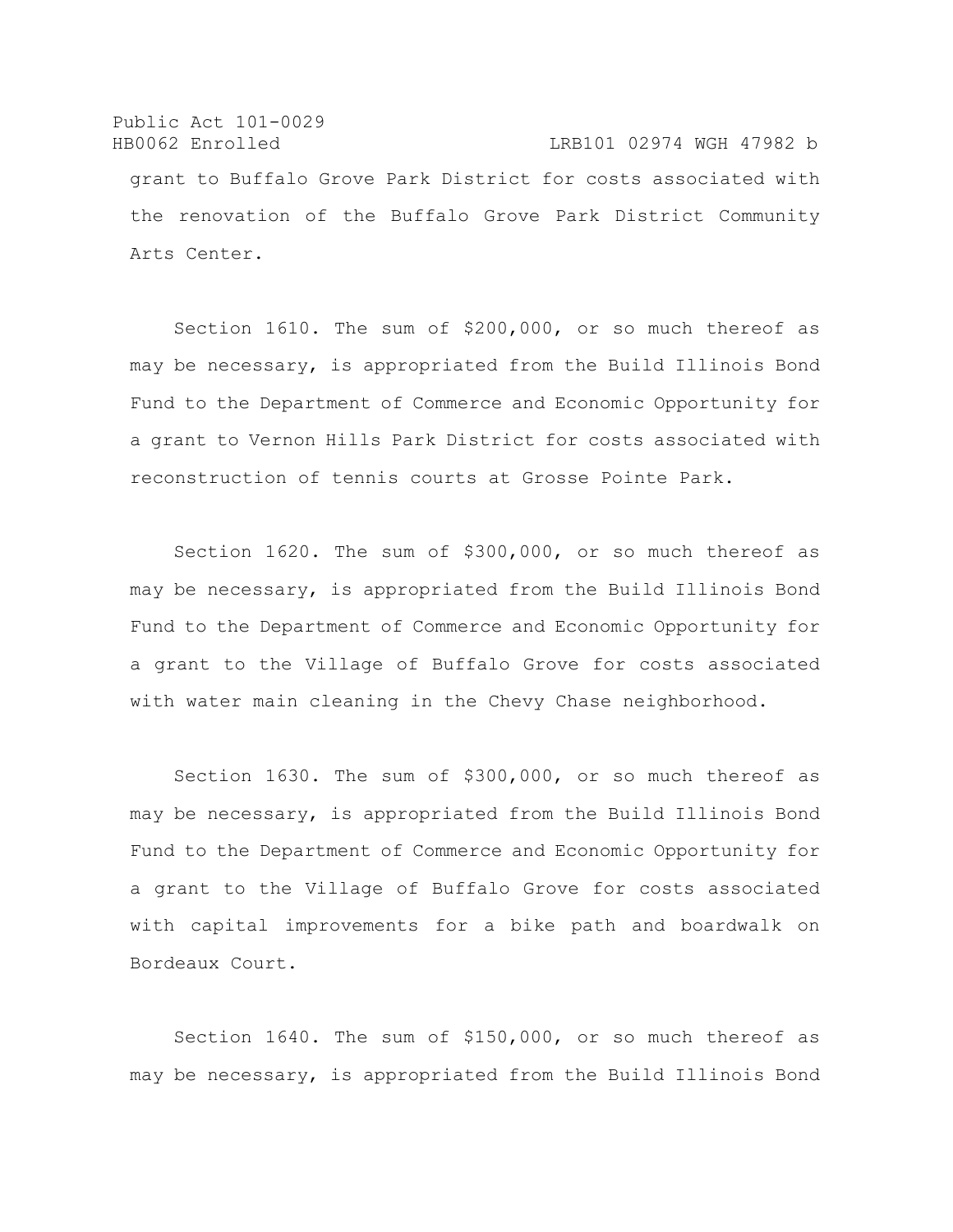Public Act 101-0029 HB0062 Enrolled LRB101 02974 WGH 47982 b Fund to the Department of Commerce and Economic Opportunity for a grant to the Village of Buffalo Grove for costs associated with sidewalk installation.

Section 1650. The sum of \$60,000, or so much thereof as may be necessary, is appropriated from the Build Illinois Bond Fund to the Department of Commerce and Economic Opportunity for a grant to the Village of Buffalo Grove for costs associated with sidewalk additions near the Ivy Hall Elementary School.

Section 1660. The sum of \$250,000, or so much thereof as may be necessary, is appropriated from the Build Illinois Bond Fund to the Department of Commerce and Economic Opportunity for a grant to the Village of Buffalo Grove for costs associated with native wetland restoration.

Section 1670. The sum of \$91,000, or so much thereof as may be necessary, is appropriated from the Build Illinois Bond Fund to the Department of Commerce and Economic Opportunity for a grant to the Village of Buffalo Grove for costs associated with sidewalk repair.

Section 1680. The sum of \$500,000, or so much thereof as may be necessary, is appropriated from the Build Illinois Bond Fund to the Department of Commerce and Economic Opportunity for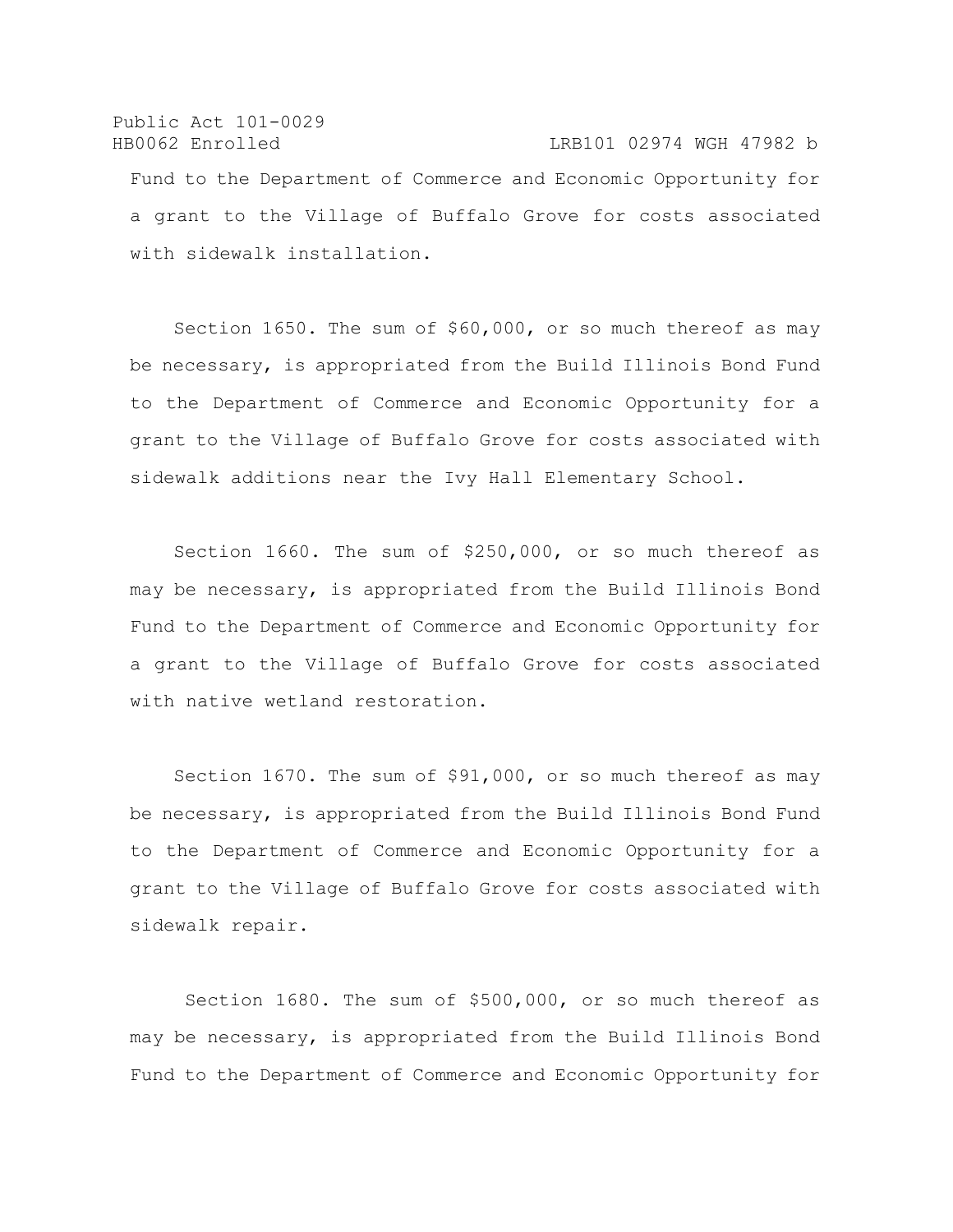Public Act 101-0029 HB0062 Enrolled LRB101 02974 WGH 47982 b a grant to the Village of Glenview for costs associated with capital improvements for the Pfingston-West Lake-East Lake Intersection.

Section 1690. The sum of \$500,000, or so much thereof as may be necessary, is appropriated from the Build Illinois Bond Fund to the Department of Commerce and Economic Opportunity for a grant to the Village of Skokie for costs associated with street resurfacing in residential areas.

Section 1700. The sum of \$500,000, or so much thereof as may be necessary, is appropriated from the Build Illinois Bond Fund to the Department of Commerce and Economic Opportunity for a grant to the Village of Wilmette for costs associated with capital improvements for the Downtown Wilmette Streetscape Project.

Section 1710. The sum of \$250,000, or so much thereof as may be necessary, is appropriated from the Build Illinois Bond Fund to the Department of Commerce and Economic Opportunity for a grant to the City of Evanston for costs associated with capital improvements for the completion of a building project at the Crown Community Center.

Section 1720. The sum of \$250,000, or so much thereof as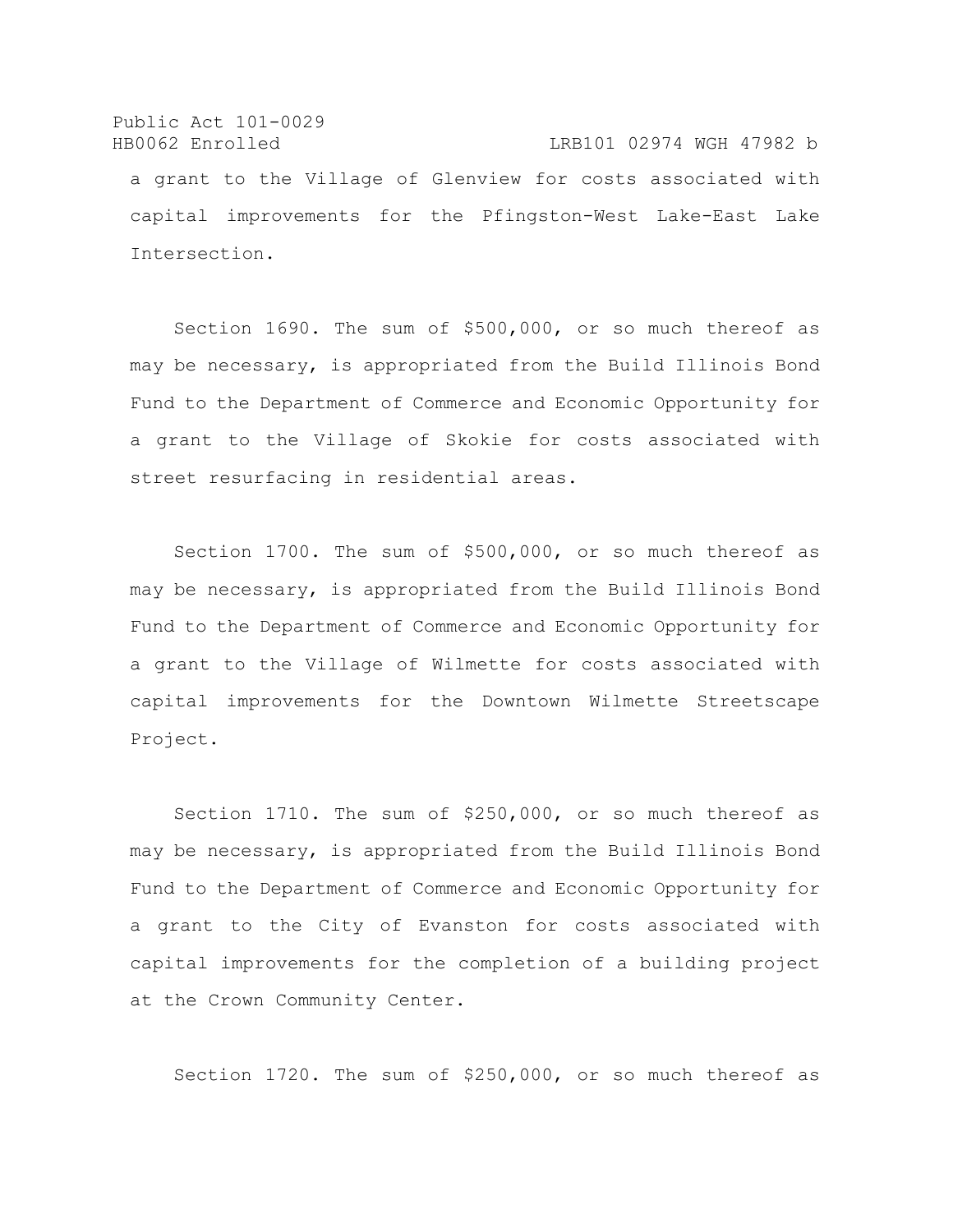Public Act 101-0029 HB0062 Enrolled LRB101 02974 WGH 47982 b may be necessary, is appropriated from the Build Illinois Bond Fund to the Department of Commerce and Economic Opportunity for a grant to the Glenview Park District for costs associated with capital improvements for the Interpretive Center Exhibits.

Section 1730. The sum of \$250,000, or so much thereof as may be necessary, is appropriated from the Build Illinois Bond Fund to the Department of Commerce and Economic Opportunity for a grant to the Glenview Park District for costs associated with soccer field drainage improvements.

Section 1740. The sum of \$500,000, or so much thereof as may be necessary, is appropriated from the Build Illinois Bond Fund to the Department of Commerce and Economic Opportunity for a grant to Family Focus Evanston for costs associated with renovating the Foster Center Our Place building.

Section 1750. The sum of \$100,000, or so much thereof as may be necessary, is appropriated from the Build Illinois Bond Fund to the Department of Commerce and Economic Opportunity for a grant to the North Suburban YMCA for costs associated with replacing the HVAC system.

Section 1760. The sum of \$100,000, or so much thereof as may be necessary, is appropriated from the Build Illinois Bond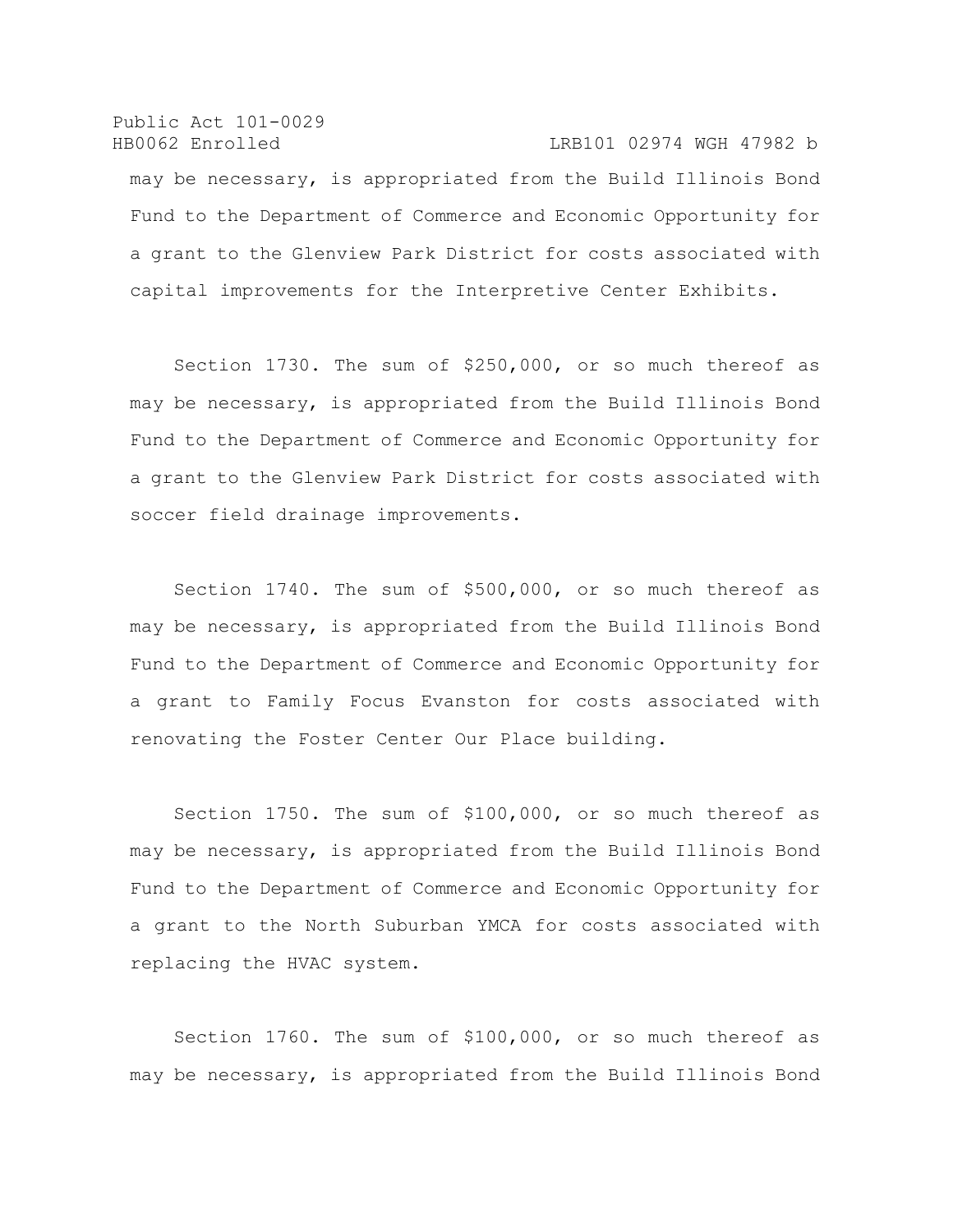Public Act 101-0029 HB0062 Enrolled LRB101 02974 WGH 47982 b Fund to the Department of Commerce and Economic Opportunity for a grant to the Skokie Public Library for costs associated with library improvements.

Section 1770. The sum of \$50,000, or so much thereof as may be necessary, is appropriated from the Build Illinois Bond Fund to the Department of Commerce and Economic Opportunity for a grant to the Jewish Federation of Metropolitan Chicago for costs associated with capital improvements for the JCFS Human Service Campus.

Section 1780. The sum of \$300,000, or so much thereof as may be necessary, is appropriated from the Build Illinois Bond Fund to the Department of Commerce and Economic Opportunity for a grant to Southside YMCA for costs associated with capital improvements for facilities.

Section 1790. The sum of \$500,000, or so much thereof as may be necessary, is appropriated from the Build Illinois Bond Fund to the Department of Commerce and Economic Opportunity for a grant to The Rebuild Foundation for costs associated with facility renovations.

Section 1800. The sum of 100,000, or so much thereof as may be necessary, is appropriated from the Build Illinois Bond Fund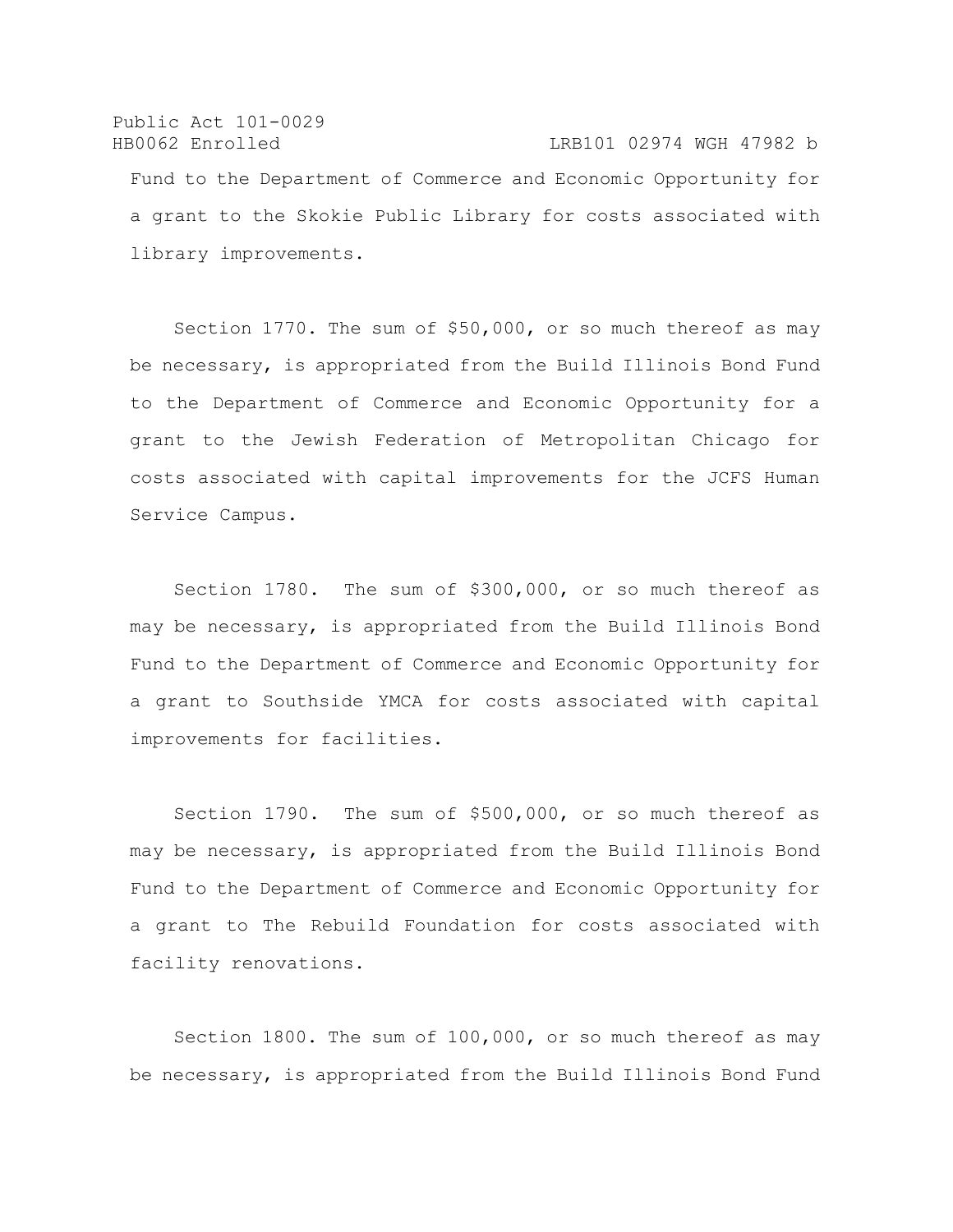Public Act 101-0029 HB0062 Enrolled LRB101 02974 WGH 47982 b to the Department of Commerce and Economic Opportunity for a grant to the Chicago Park District for costs associated with capital improvements at Lillian Hardin Armstrong Park.

Section 1810. The sum of \$300,000, or so much thereof as may be necessary, is appropriated from the Build Illinois Bond Fund to the Department of Commerce and Economic Opportunity for a grant to the City of Chicago for costs associated with roadway improvements to Lake Shore Drive.

Section 1820. The sum of \$50,000, or so much thereof as may be necessary, is appropriated from the Build Illinois Bond Fund to the Department of Commerce and Economic Opportunity for a grant to the City of Chicago for costs associated with ADA ramp installation on N. Michigan Avenue.

Section 1830. The sum of \$300,000, or so much thereof as may be necessary, is appropriated from the Build Illinois Bond Fund to the Department of Commerce and Economic Opportunity for a grant to the City of Chicago for costs associated repaving of Lake Shore Drive from E. North Water Street to E. Illinois Street.

Section 1840. The sum of \$250,000, or so much thereof as may be necessary, is appropriated from the Build Illinois Bond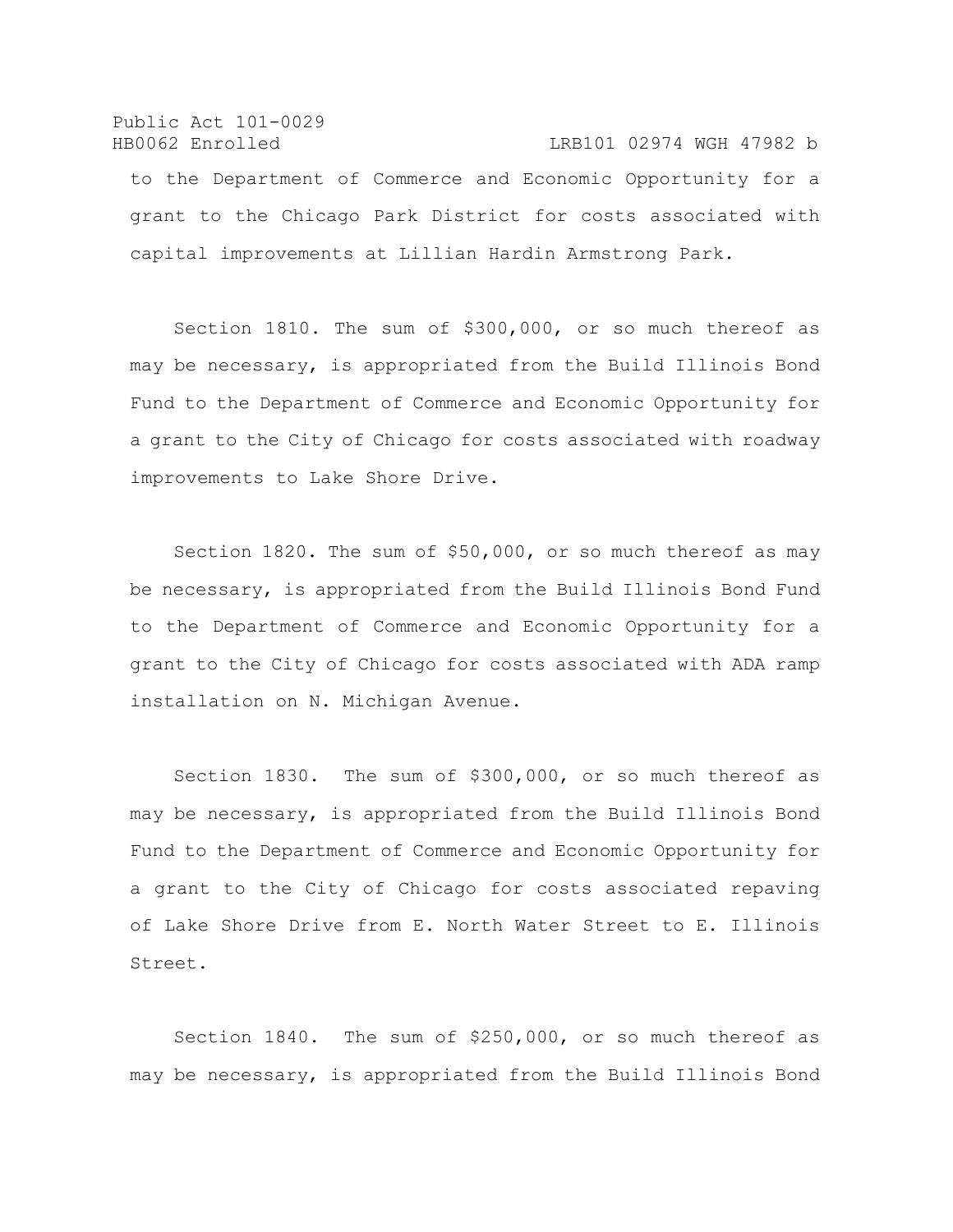Public Act 101-0029 HB0062 Enrolled LRB101 02974 WGH 47982 b Fund to the Department of Commerce and Economic Opportunity for a grant to the City of Chicago for costs associated with the resurfacing of E. Ontario Street from N. Michigan Avenue to N. Lake Shore Drive.

Section 1850. The sum of \$60,000, or so much thereof as may be necessary, is appropriated from the Build Illinois Bond Fund to the Department of Commerce and Economic Opportunity for a grant to the City of Chicago for costs associated with capital improvements for a pedestrian traffic island at 59th Street and Cottage Grove Avenue.

Section 1860. The sum of \$60,000, or so much thereof as may be necessary, is appropriated from the Build Illinois Bond Fund to the Department of Commerce and Economic Opportunity for a grant to the City of Chicago for costs associated with capital improvements for a pedestrian traffic island at 38th Street and Cottage Grove Avenue.

Section 1870. The sum of \$1,080,000, or so much thereof as may be necessary, is appropriated from the Build Illinois Bond Fund to the Department of Commerce and Economic Opportunity for a grant to the City of Chicago for costs associated with renovation of the King Drive median from 26th Street to 37th Street.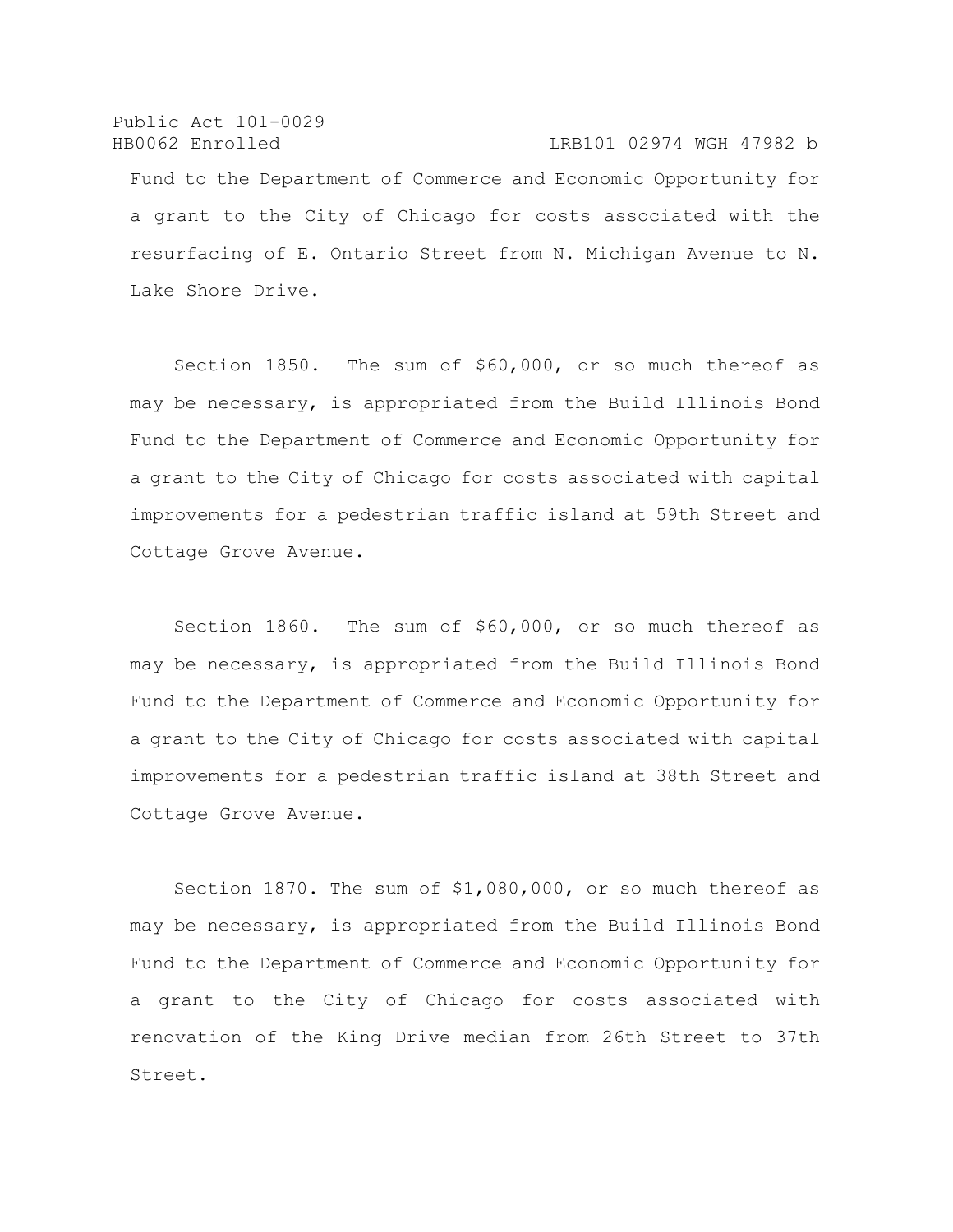Section 1880. The sum of \$1,000,000, or so much thereof as may be necessary, is appropriated from the Build Illinois Bond Fund to the Department of Commerce and Economic Opportunity for a grant to Peoria Public School District #150 for costs associated with capital improvements for Garfield Primary School.

Section 1890. The sum of \$460,000, or so much thereof as may be necessary, is appropriated from the Build Illinois Bond Fund to the Department of Commerce and Economic Opportunity for a grant to Greeley School for costs associated with building renovations.

Section 1900. The sum of \$1,540,000, or so much thereof as may be necessary, is appropriated from the Build Illinois Bond Fund to the Department of Commerce and Economic Opportunity for a grant to Pier 603 for costs associated with building a community center.

Section 1910. The sum of \$1,000,000, or so much thereof as may be necessary, is appropriated from the Build Illinois Bond Fund to the Department of Commerce and Economic Opportunity for a grant to the East Side Health District in East St. Louis for costs associated with capital improvements for urban farming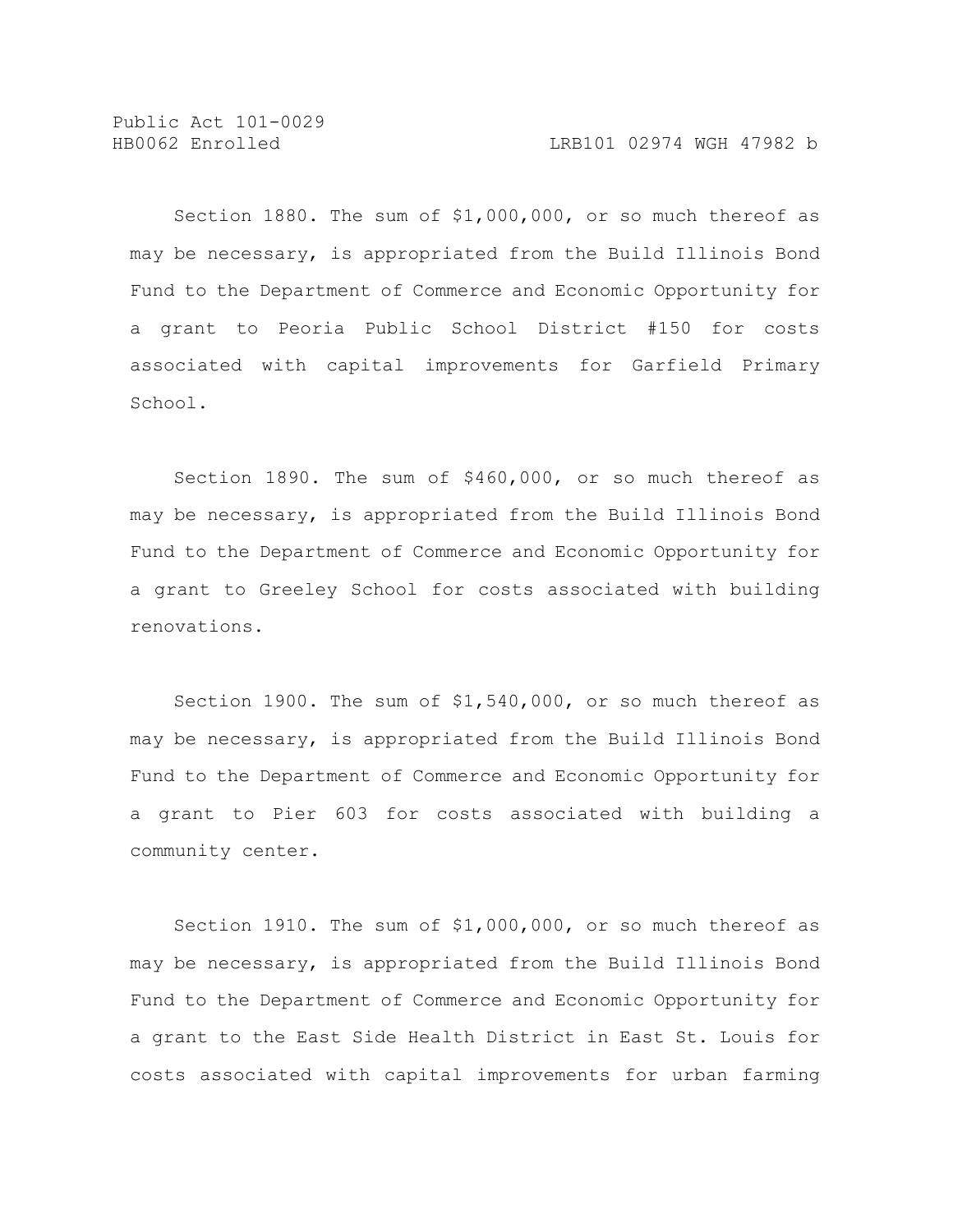and clinic services.

Section 1920. The sum of \$2,000,000, or so much thereof as may be necessary, is appropriated from the Build Illinois Bond Fund to the Department of Commerce and Economic Opportunity for a grant to the City of East St. Louis for costs associated with capital improvements for demolition of derelict structures and abandoned properties.

Section 1930. The sum of \$75,000, or so much thereof as may be necessary, is appropriated from the Build Illinois Bond Fund to the Department of Commerce and Economic Opportunity for a grant to the City of Chicago Public School District #299 for costs associated with capital improvements for Carl Schurz High School.

Section 1940. The sum of \$50,000, or so much thereof as may be necessary, is appropriated from the Build Illinois Bond Fund to the Department of Commerce and Economic Opportunity for a grant to the City of Chicago Public School #299 for costs associated with capital improvements William P. Gray Elementary School.

Section 1950. The sum of \$75,000, or so much thereof as may be necessary, is appropriated from the Build Illinois Bond Fund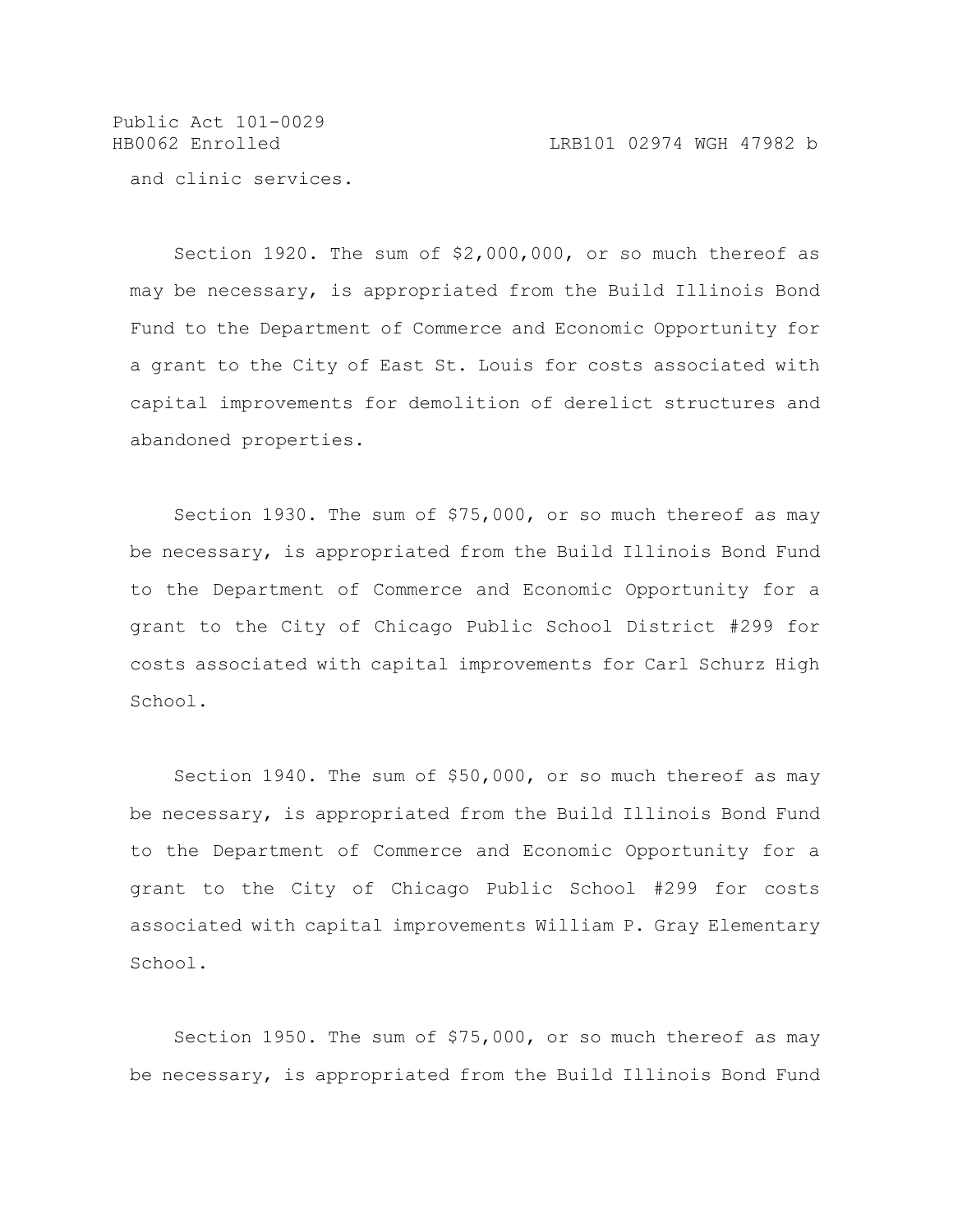Public Act 101-0029 HB0062 Enrolled LRB101 02974 WGH 47982 b to the Department of Commerce and Economic Opportunity for a grant to the City of Chicago Public School District #299 for costs associated with capital improvements to the Charles R. Darwin Elementary School.

Section 1960. The sum of \$200,000, or so much thereof as may be necessary, is appropriated from the Build Illinois Bond Fund to the Department of Commerce and Economic Opportunity for a grant to City of Chicago Public School District #299 for costs associated with capital improvements for Salmon P. Chase Elementary School.

Section 1970. The sum of \$35,000, or so much thereof as may be necessary, is appropriated from the Build Illinois Bond Fund to the Department of Commerce and Economic Opportunity for a grant to Chicago Park District for costs associated with capital improvements to the Ken-Well Park.

Section 1980. The sum of \$12,000, or so much thereof as may be necessary, is appropriated from the Build Illinois Bond Fund to the Department of Commerce and Economic Opportunity for a grant to Chicago Park District for costs associated with soccer field improvements at Haas Joseph Park.

Section 1990. The sum of \$500,000, or so much thereof as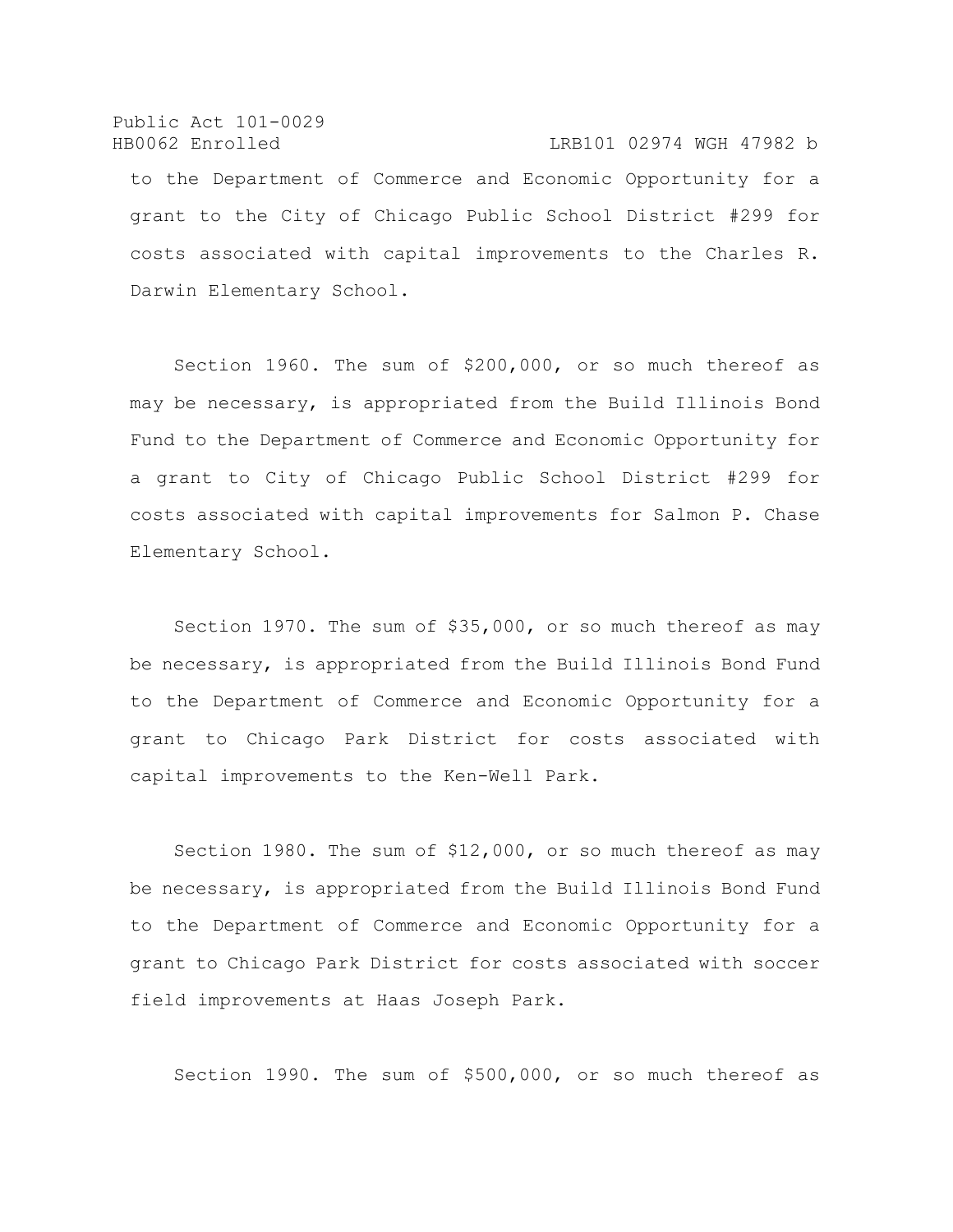Public Act 101-0029 HB0062 Enrolled LRB101 02974 WGH 47982 b may be necessary, is appropriated from the Build Illinois Bond Fund to the Department of Commerce and Economic Opportunity for a grant to Northwest Side Community Development Corporation for costs associated with land acquisition and construction of a new facility that is ADA compliant.

Section 2000. The sum of \$53,000, or so much thereof as may be necessary, is appropriated from the Build Illinois Bond Fund to the Department of Commerce and Economic Opportunity for a grant to Logan Square Preservation for costs associated with capital improvements for construction of the MegaMall redevelopment.

Section 2010. The sum of \$2,000,000, or so much thereof as may be necessary, is appropriated from the Build Illinois Bond Fund to the Department of Commerce and Economic Opportunity for a grant to LUCHA for costs associated with capital improvements and construction of affordable housing.

Section 2020. The sum of \$500,000, or so much thereof as may be necessary, is appropriated from the Build Illinois Bond Fund to the Department of Commerce and Economic Opportunity for a grant to WQPT for costs associated with capital improvements for the PBS broadcasting station.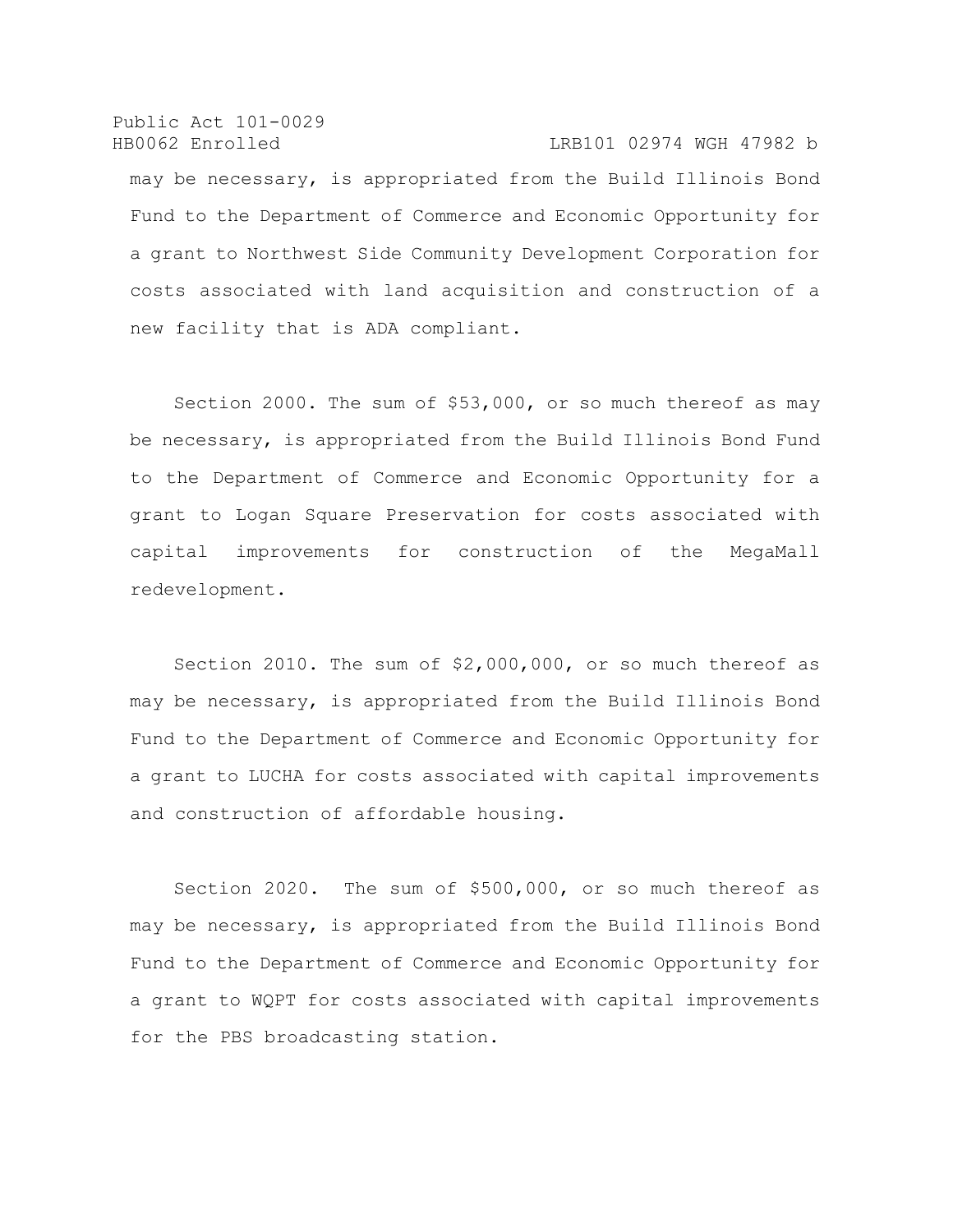Public Act 101-0029 HB0062 Enrolled LRB101 02974 WGH 47982 b

Section 2030. The sum of \$ 80,750, or so much thereof as may be necessary, is appropriated from the Build Illinois Bond Fund to the Department of Commerce and Economic Opportunity for a grant to The Arc of the Quad Cities Area for costs associated with replacing a boxing machine and repairs to HVAC systems.

Section 2040. The sum of \$100,000, or so much thereof as may be necessary, is appropriated from the Build Illinois Bond Fund to the Department of Commerce and Economic Opportunity for a grant to the Two Rivers YMCA for costs associated with remodeling of preschool facilities.

Section 2050. The sum of \$1,500,000, or so much thereof as may be necessary, is appropriated from the Build Illinois Bond Fund to the Department of Commerce and Economic Opportunity for a grant to Unity Point Health for costs associated with the remodeling and relocation of inpatient behavioral health units.

Section 2060. The sum of \$819,250, or so much thereof as may be necessary, is appropriated from the Build Illinois Bond Fund to the Department of Commerce and Economic Opportunity for a grant to the YWCA of the Quad Cities for costs associated with capital improvements for a new early learning and childcare center.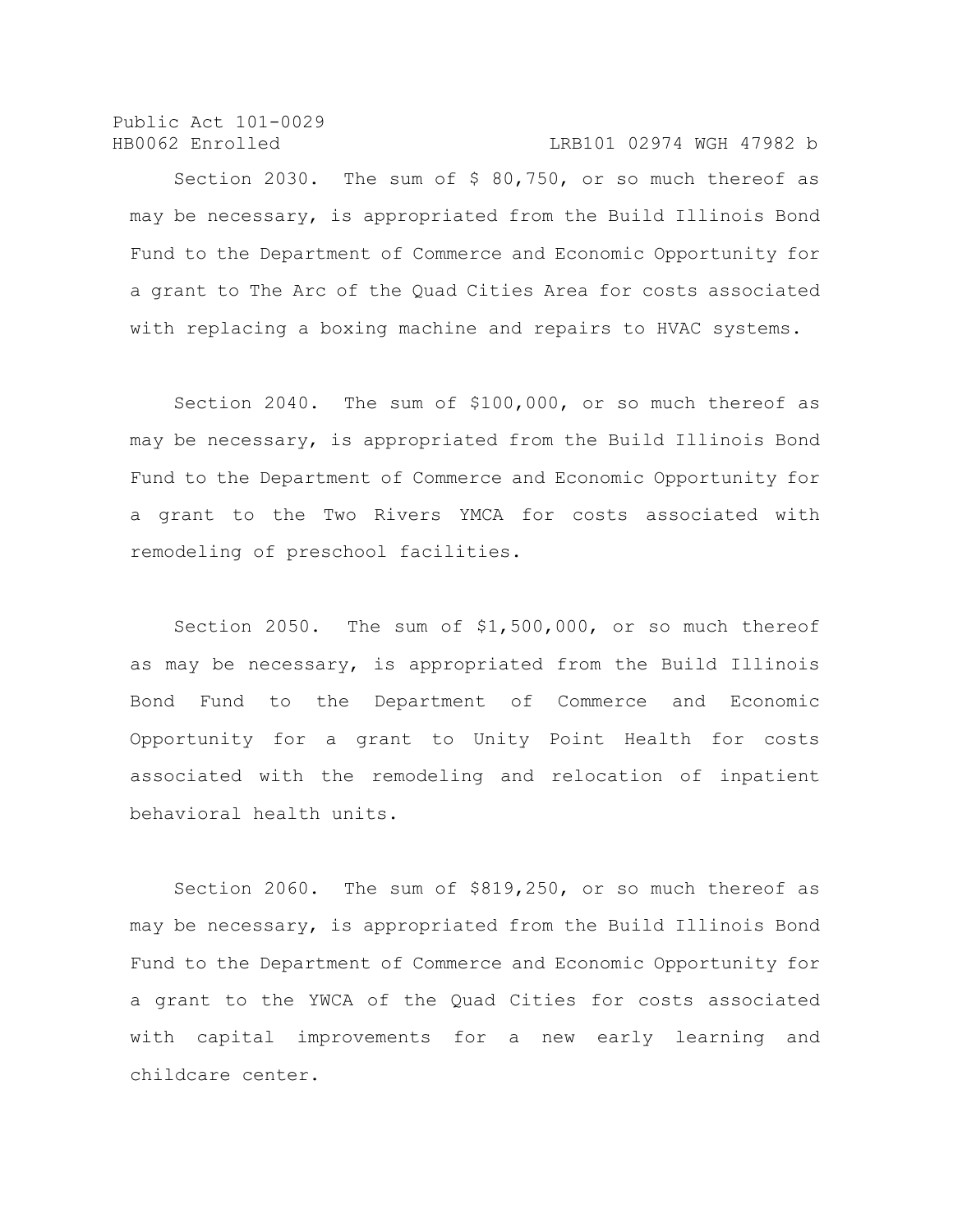Section 2070. The sum of \$150,000, or so much thereof as may be necessary, is appropriated from the Build Illinois Bond Fund to the Department of Commerce and Economic Opportunity for a grant to Englewood Development Group for costs associated with renovations and expansion.

Section 2080. The sum of \$18,749, or so much thereof as may be necessary, is appropriated from the Build Illinois Bond Fund to the Department of Commerce and Economic Opportunity for a grant to the St. Gabriel Catholic School for costs associated with capital improvements.

Section 2090. The sum of \$200,000, or so much thereof as may be necessary, is appropriated from the Build Illinois Bond Fund to the Department of Commerce and Economic Opportunity for a grant to Growing Home Inc. for costs associated with capital improvements.

Section 3000. The sum of \$100,000, or so much thereof as may be necessary, is appropriated from the Build Illinois Bond Fund to the Department of Commerce and Economic Opportunity for a grant to Feed, Help, and Clothe the Needy for costs associated with capital improvements.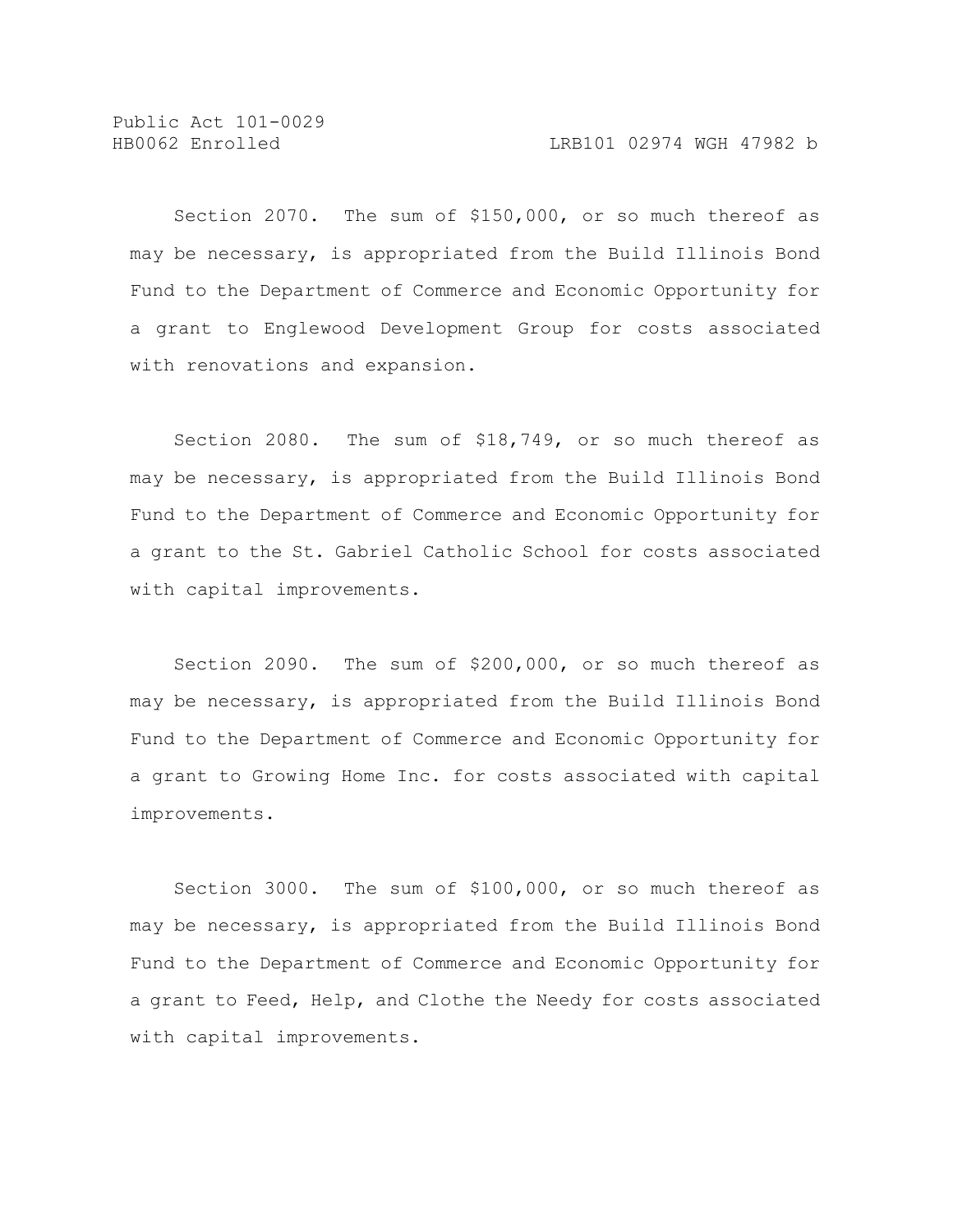Public Act 101-0029 HB0062 Enrolled LRB101 02974 WGH 47982 b

Section 3010. The sum of \$900,000, or so much thereof as may be necessary, is appropriated from the Build Illinois Bond Fund to the Department of Commerce and Economic Opportunity for a grant to the Englewood Line Trail for costs associated with capital improvements for trail construction projects.

Section 3020. The sum of \$900,000, or so much thereof as may be necessary, is appropriated from the Build Illinois Bond Fund to the Department of Commerce and Economic Opportunity for a grant to the Thresholds South Side Clinic for costs associated with capital improvements.

Section 3030. The sum of \$150,000, or so much thereof as may be necessary, is appropriated from the Build Illinois Bond Fund to the Department of Commerce and Economic Opportunity for a grant to the Bishop Shepard Little Memorial Center for costs associated with capital improvements.

Section 3040. The sum of \$50,000, or so much thereof as may be necessary, is appropriated from the Build Illinois Bond Fund to the Department of Commerce and Economic Opportunity for a grant to the Chicago Park District for costs associated with infrastructure and playground improvements at Moran Park.

Section 3050. The sum of \$100,000, or so much thereof as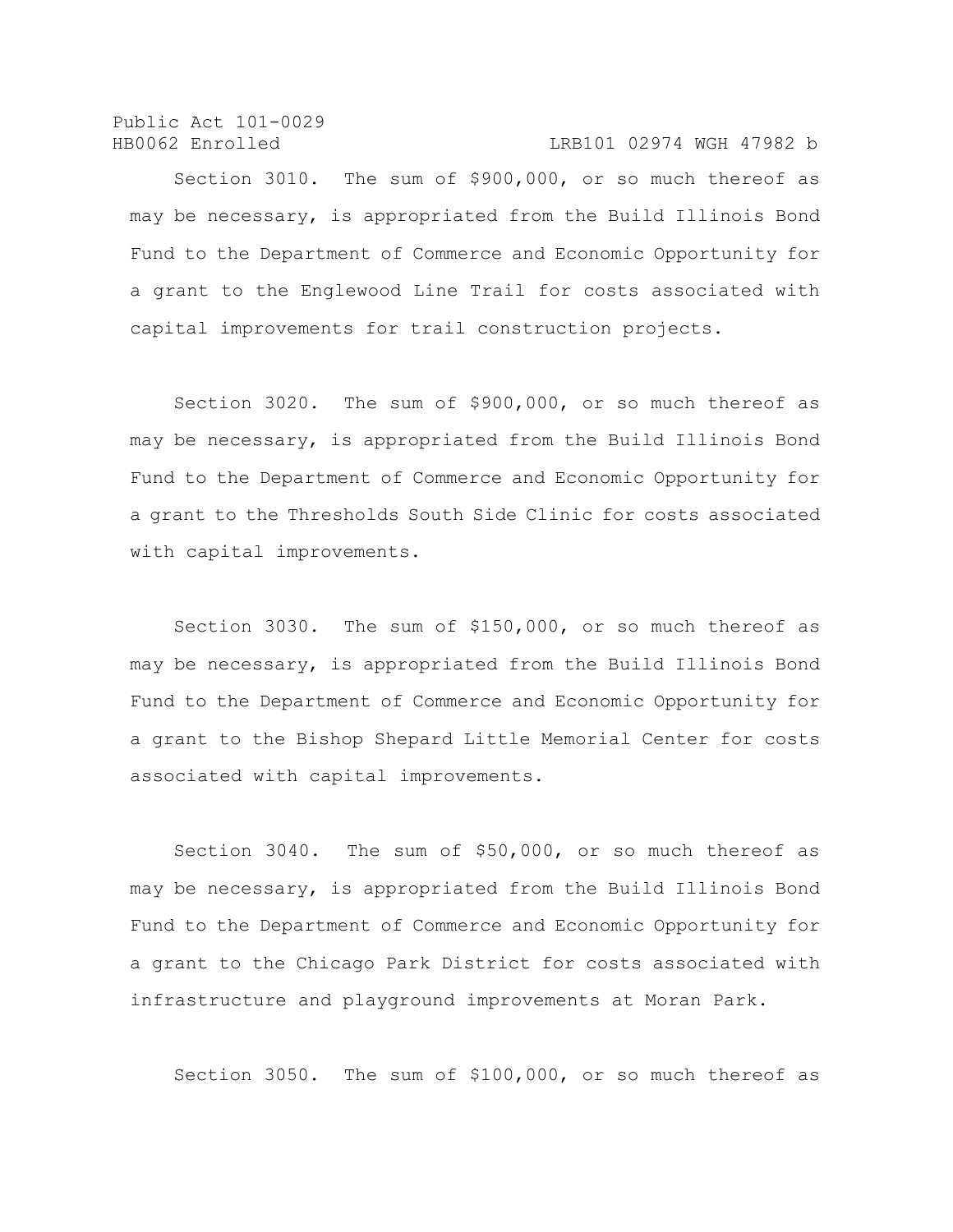Public Act 101-0029 HB0062 Enrolled LRB101 02974 WGH 47982 b may be necessary, is appropriated from the Build Illinois Bond Fund to the Department of Commerce and Economic Opportunity for a grant to the Chicago Park District for costs associated with infrastructure improvements at Fuller Park.

Section 3060. The sum of \$150,000, or so much thereof as may be necessary, is appropriated from the Build Illinois Bond Fund to the Department of Commerce and Economic Opportunity for a grant to Johnson College Prep for costs associated with capital improvements.

Section 3070. The sum of \$200,000, or so much thereof as may be necessary, is appropriated from the Build Illinois Bond Fund to the Department of Commerce and Economic Opportunity for a grant to Growing Home Inc. for costs associated with facility improvements.

Section 3080. The sum of \$50,000, or so much thereof as may be necessary, is appropriated from the Build Illinois Bond Fund to the Department of Commerce and Economic Opportunity for a grant to the Sweet Water Foundation for costs associated with capital improvements at the Prairie Avenue Commons.

Section 3090. The sum of \$31,251, or so much thereof as may be necessary, is appropriated from the Build Illinois Bond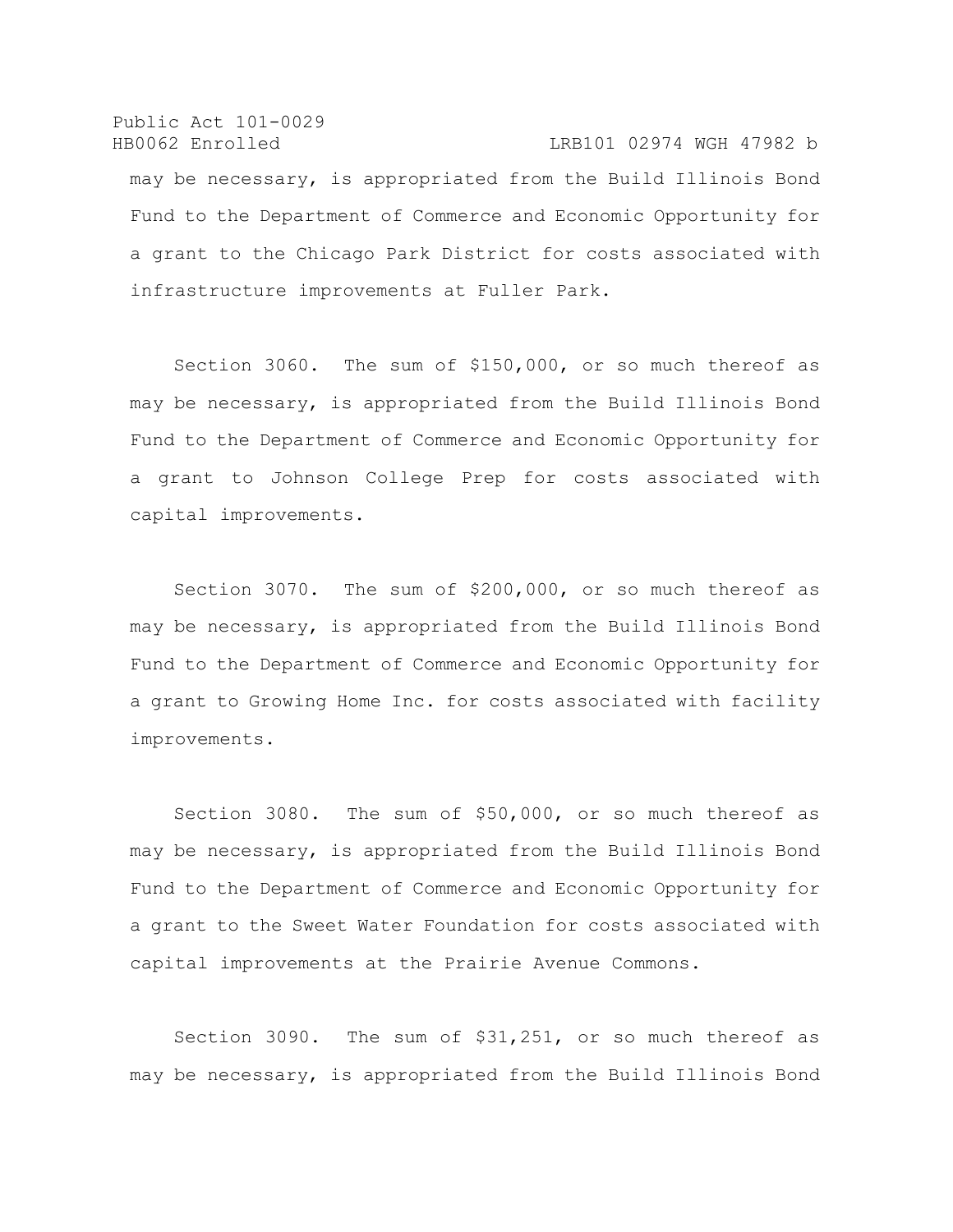Public Act 101-0029 HB0062 Enrolled LRB101 02974 WGH 47982 b Fund to the Department of Commerce and Economic Opportunity for a grant to the Lyric Opera of Chicago for costs associated with capital improvements for new seating.

Section 3100. The sum of \$1,000,000, or so much thereof as may be necessary, is appropriated from the Build Illinois Bond Fund to the Department of Commerce and Economic Opportunity for a grant to the City of Chicago Public School District #299 for costs associated with capital improvements at James B. McPherson Elementary School.

Section 3110. The sum of \$1,000,000, or so much thereof as thereof as may be necessary, is appropriated from the Build Illinois Bond Fund to the Department of Commerce and Economic Opportunity for a grant to the Timeline Theatre for costs associated with theatre renovations.

Section 3120. The sum of \$500,000, or so much thereof as may be necessary, is appropriated from the Build Illinois Bond Fund to the Department of Commerce and Economic Opportunity for a grant to the City of Chicago for costs associated with capital improvements to the Andersonville Pedestrian Plaza.

Section 3130. The sum of \$250,000, or so much thereof as may be necessary, is appropriated from the Build Illinois Bond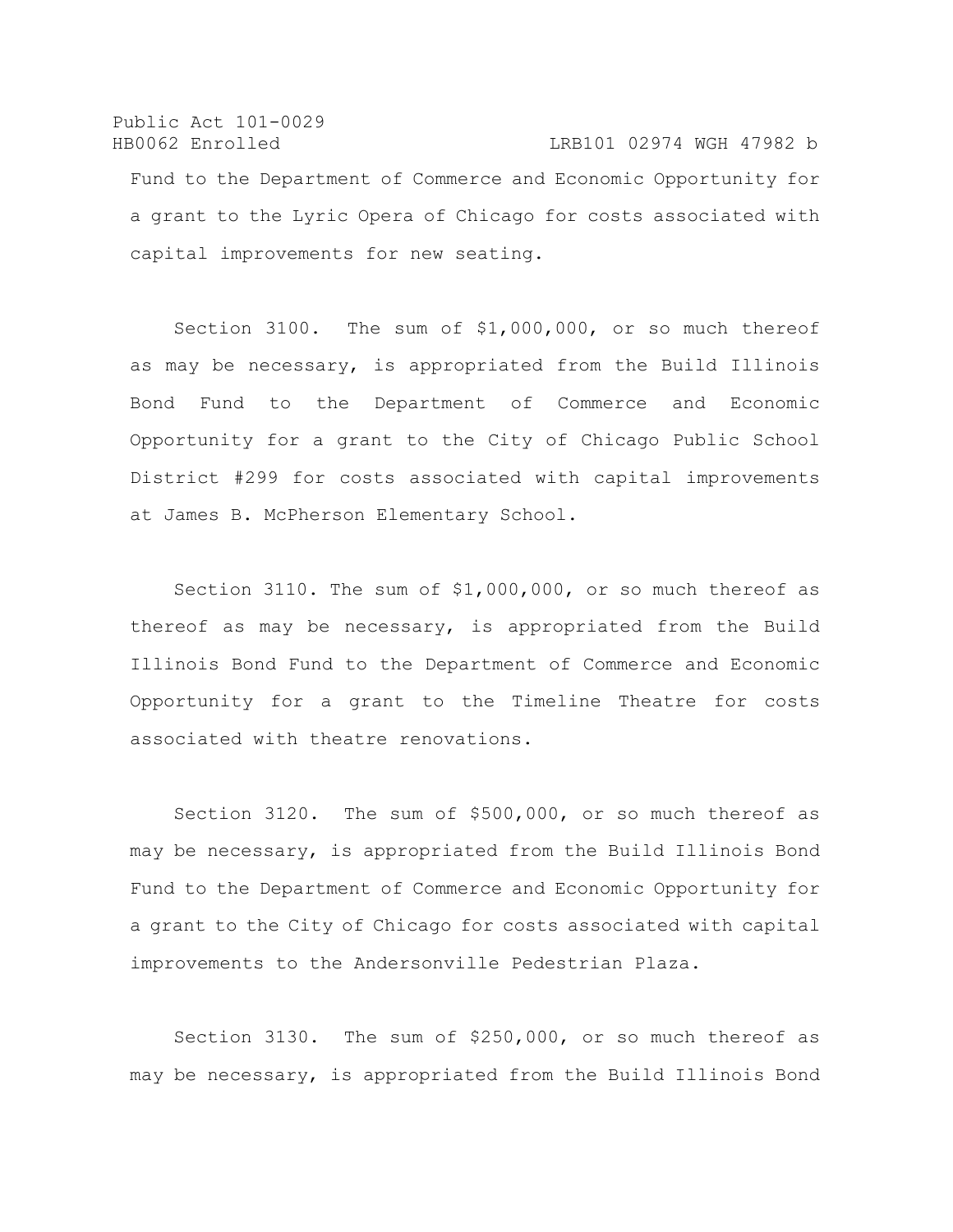Public Act 101-0029 HB0062 Enrolled LRB101 02974 WGH 47982 b Fund to the Department of Commerce and Economic Opportunity for a grant to Lawrence Hall Youth Services for costs associated with building renovations.

Section 3140. The sum of \$100,000, or so much thereof as may be necessary, is appropriated from the Build Illinois Bond Fund to the Department of Commerce and Economic Opportunity for a grant to the City of Chicago Public School District #299 for costs associated with building renovations at Mather High School.

Section 3150. The sum of \$100,000, or so much thereof as may be necessary, is appropriated from the Build Illinois Bond Fund to the Department of Commerce and Economic Opportunity for a grant to the City of Chicago Public School District #299 for costs associated with capital improvements at Mather High School.

Section 3160. The sum of \$400,000, or so much thereof as may be necessary, is appropriated from the Build Illinois Bond Fund to the Department of Commerce and Economic Opportunity for a grant to City of Chicago for costs associated with capital improvements for repaving streets within the 35th House District.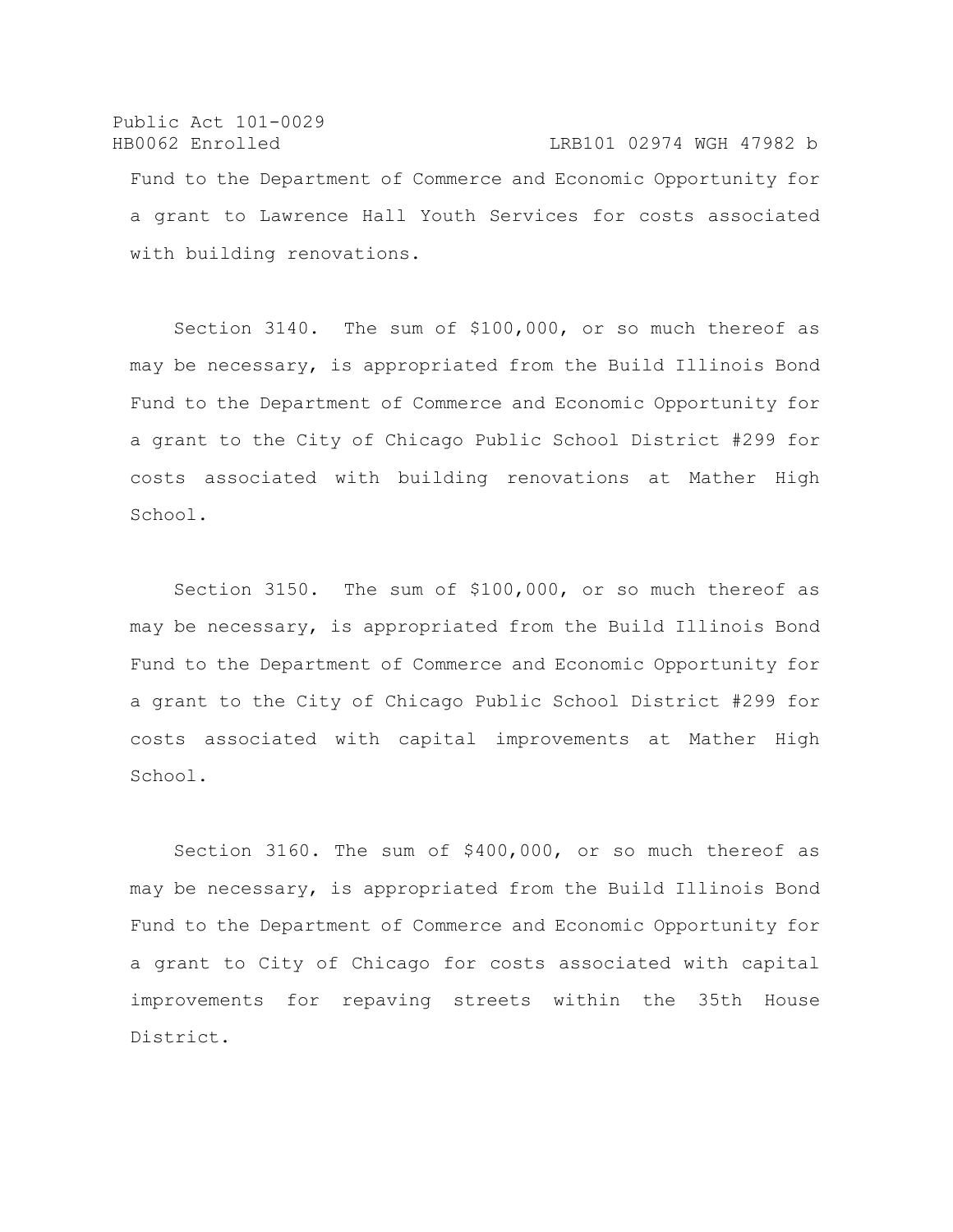Public Act 101-0029 HB0062 Enrolled LRB101 02974 WGH 47982 b

Section 3170. The sum of \$100,000, or so much thereof as may be necessary, is appropriated from the Build Illinois Bond Fund to the Department of Commerce and Economic Opportunity for a grant to Worth Township for costs associated with roadway improvements.

Section 3180. The sum of \$100,000, or so much thereof as may be necessary, is appropriated from the Build Illinois Bond Fund to the Department of Commerce and Economic Opportunity for a grant to the Village of Alsip for costs associated with roadway improvements.

Section 3190. The sum of \$100,000, or so much thereof as may be necessary, is appropriated from the Build Illinois Bond Fund to the Department of Commerce and Economic Opportunity for a grant to Garden Center Services for costs associated with CILA repairs.

Section 3200. The sum of \$50,000, or so much thereof as may be necessary, is appropriated from the Build Illinois Bond Fund to the Department of Commerce and Economic Opportunity for a grant to the Southwest Special Recreation Association for costs associated with capital improvements for ADA compliance.

Section 3210. The sum of \$100,000, or so much thereof as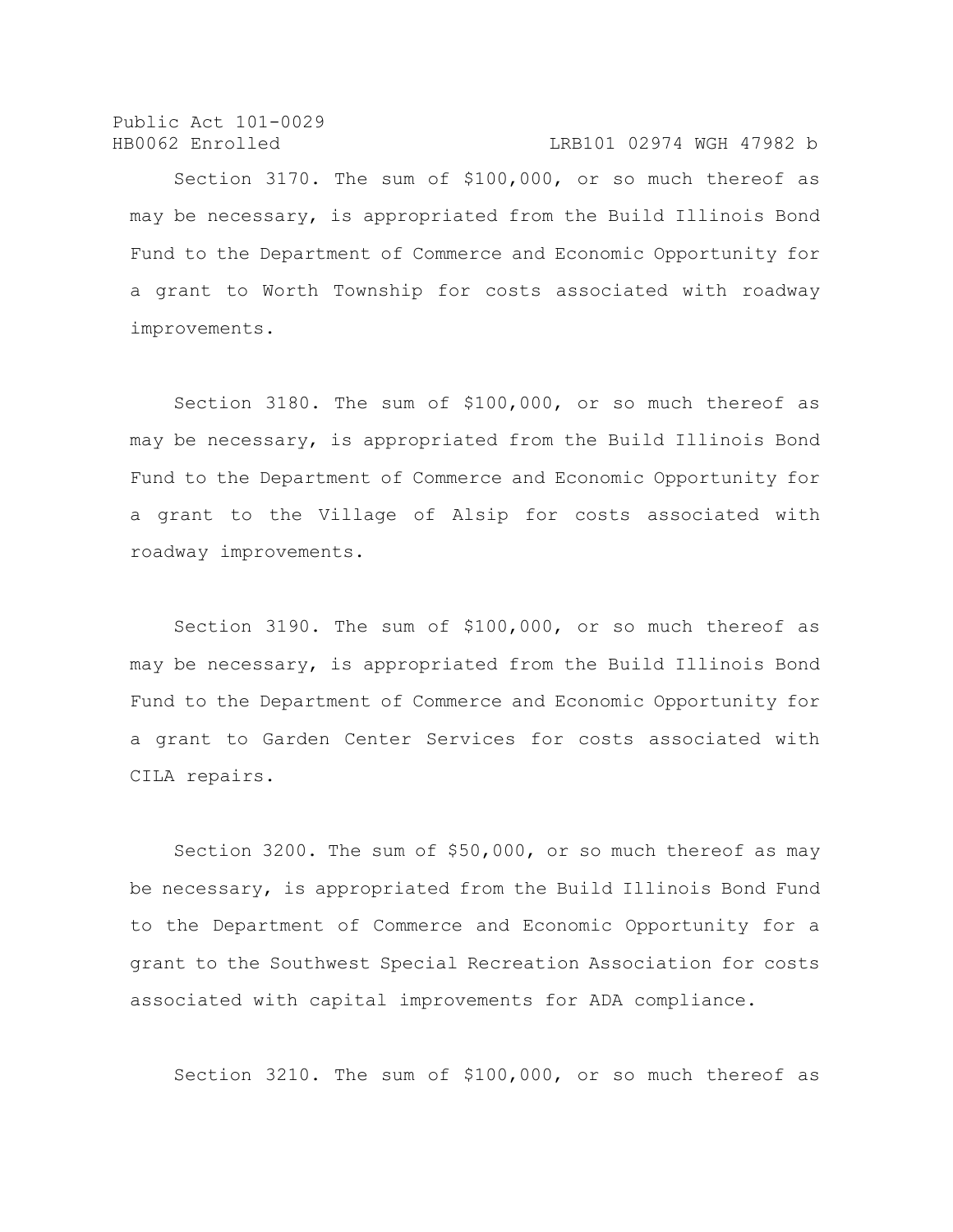Public Act 101-0029 HB0062 Enrolled LRB101 02974 WGH 47982 b may be necessary, is appropriated from the Build Illinois Bond Fund to the Department of Commerce and Economic Opportunity for a grant to the City of Chicago for costs associated with repairs to the domestic violence shelter Beverly/Morgan Park.

Section 3220. The sum of \$50,000, or so much thereof as may be necessary, is appropriated from the Build Illinois Bond Fund to the Department of Commerce and Economic Opportunity for a grant to Chicago Wings for costs associated with repairs to the domestic violence shelter.

Section 3230. The sum of \$50,000, or so much thereof as may be necessary, is appropriated from the Build Illinois Bond Fund to the Department of Commerce and Economic Opportunity for a grant to the Village of Alsip for costs associated with ADA compliance.

Section 3240. The sum of \$300,000, or so much thereof as may be necessary, is appropriated from the Build Illinois Bond Fund to the Department of Commerce and Economic Opportunity for a grant to the City of Chicago for costs associated with renovations of Chicago landmark buildings.

Section 3250. The sum of \$25,000, or so much thereof as may be necessary, is appropriated from the Build Illinois Bond Fund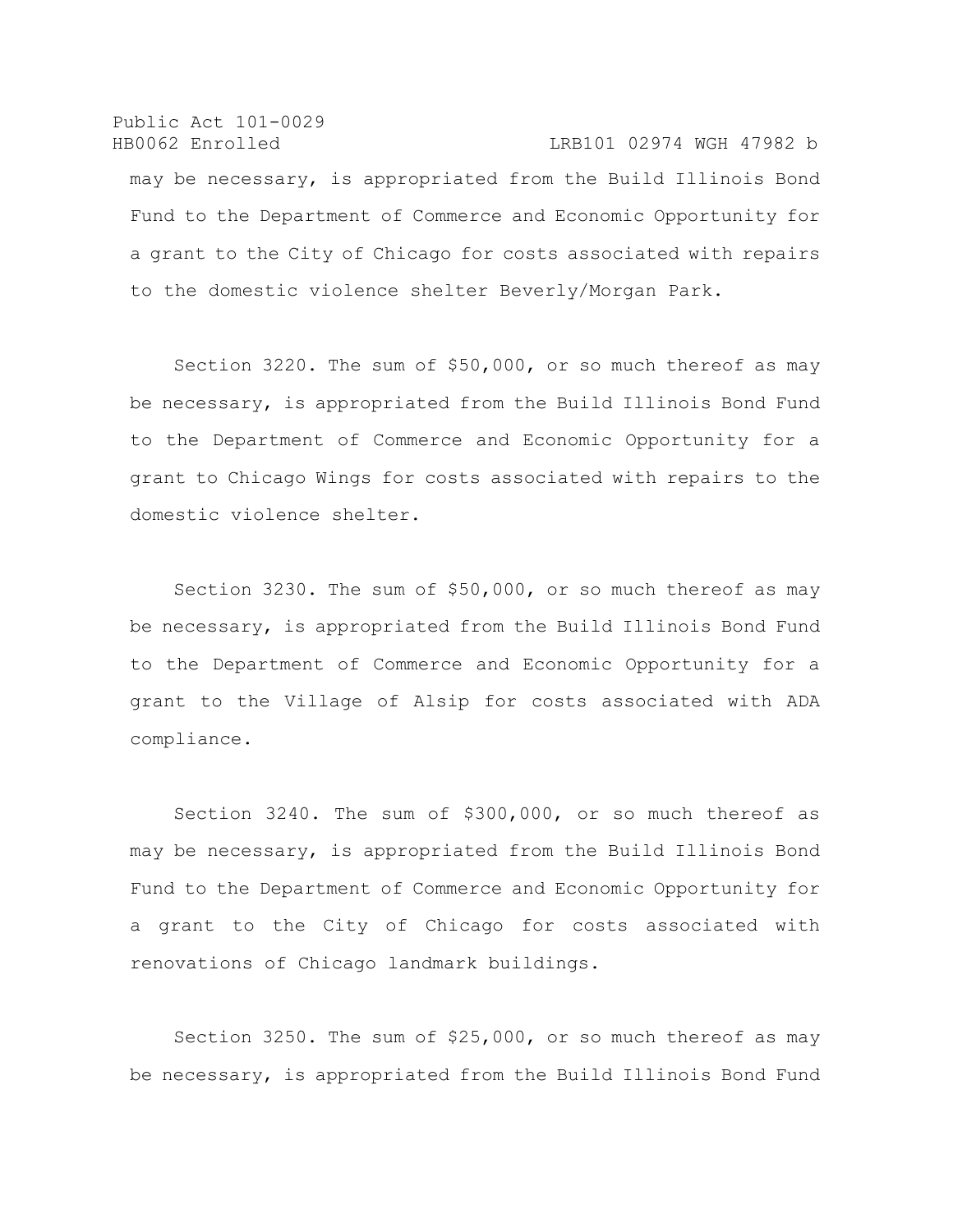## Public Act 101-0029 HB0062 Enrolled LRB101 02974 WGH 47982 b to the Department of Commerce and Economic Opportunity for a grant to the Village of Merrionette Park for costs associated with constructing an ADA compliant playground.

Section 3260. The sum of \$25,000, or so much thereof as may be necessary, is appropriated from the Build Illinois Bond Fund to the Department of Commerce and Economic Opportunity for a grant to the City of Chicago Public School #299 for costs associated with construction of a dog park at the Agricultural High School of Science.

Section 3270. The sum of \$220,000, or so much thereof as may be necessary, is appropriated from the Build Illinois Bond Fund to the Department of Commerce and Economic Opportunity for a grant to Worth Township for costs associated with capital improvements.

Section 3280. The sum of \$50,000, or so much thereof as may be necessary, is appropriated from the Build Illinois Bond Fund to the Department of Commerce and Economic Opportunity for a grant to the Village of Palos Park for costs associated with capital improvements for constructing a playground and installing a sprinkler system.

Section 3290. The sum of \$50,000, or so much thereof as may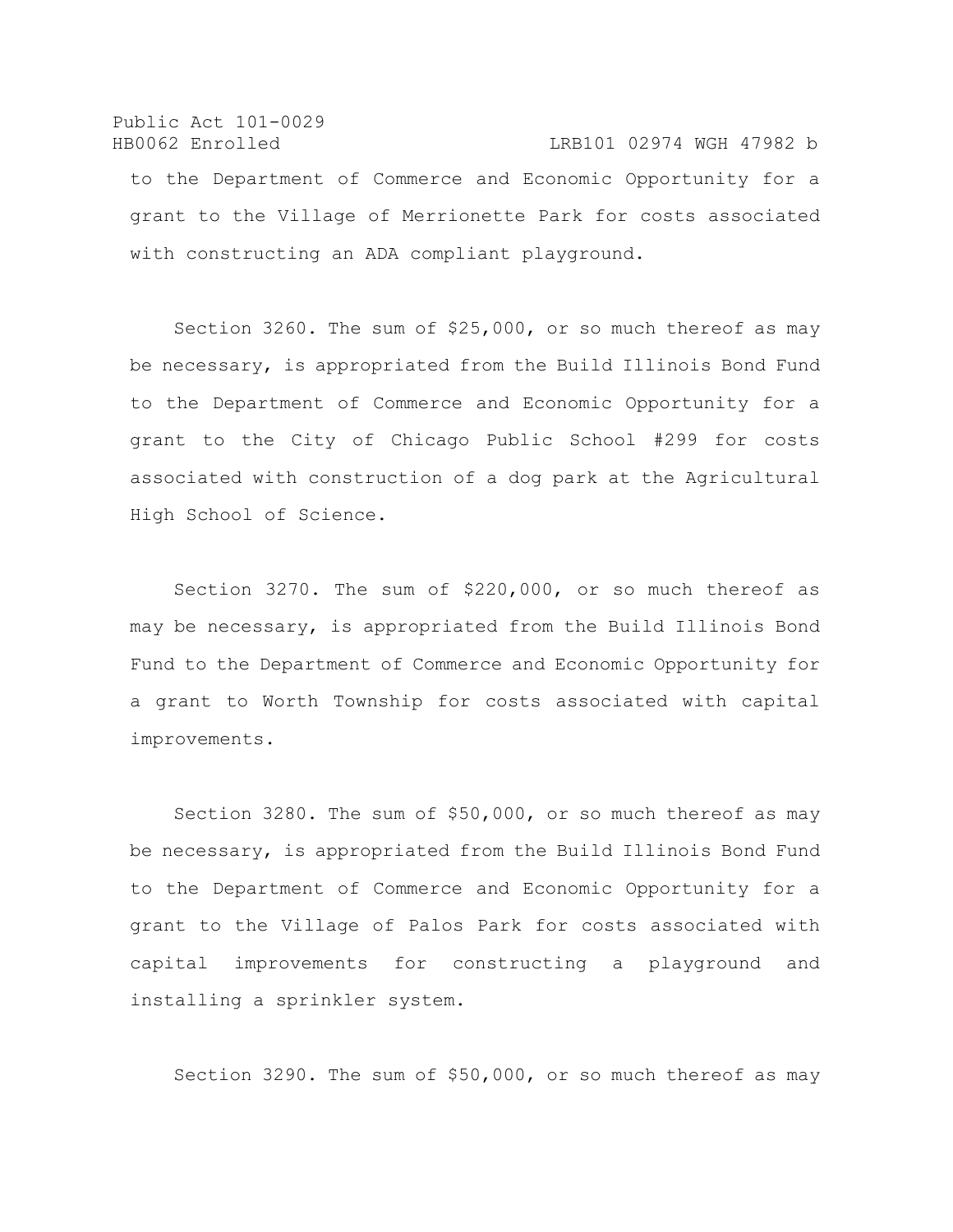Public Act 101-0029 HB0062 Enrolled LRB101 02974 WGH 47982 b be necessary, is appropriated from the Build Illinois Bond Fund to the Department of Commerce and Economic Opportunity for a grant to the South Suburbia Crisis Center for costs associated with renovation of a domestic violence shelter in Tinley Park.

Section 3300. The sum of \$20,000, or so much thereof as may be necessary, is appropriated from the Build Illinois Bond Fund to the Department of Commerce and Economic Opportunity for a grant to the Lake Katherine Nature Center for costs associated with improvements to lake overlook structure.

Section 3310. The sum of \$25,000, or so much thereof as may be necessary, is appropriated from the Build Illinois Bond Fund to the Department of Commerce and Economic Opportunity for a grant to the City of Chicago Public School #299 for costs associated with construction of a dog park at the Agricultural High School of Science.

Section 3320. The sum of \$300,000, or so much thereof as may be necessary, is appropriated from the Build Illinois Bond Fund to the Department of Commerce and Economic Opportunity for a grant to Marist High School for costs associated with capital improvements.

Section 3330. The sum of \$300,000, or so much thereof as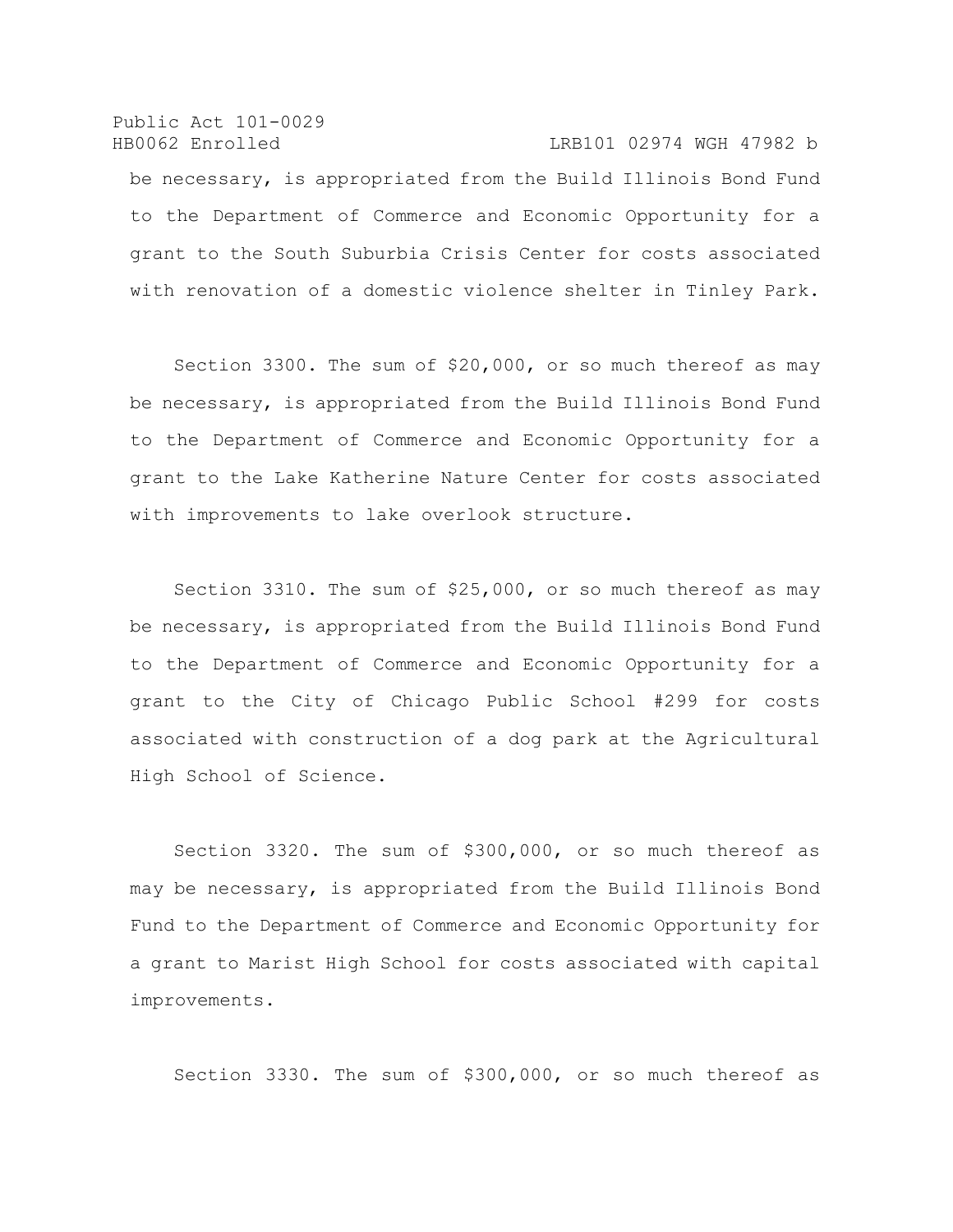Public Act 101-0029 HB0062 Enrolled LRB101 02974 WGH 47982 b may be necessary, is appropriated from the Build Illinois Bond Fund to the Department of Commerce and Economic Opportunity for a grant to St. Christina for costs associated with the Together We Build Program.

Section 3340. The sum of \$100,000, or so much thereof as may be necessary, is appropriated from the Build Illinois Bond Fund to the Department of Commerce and Economic Opportunity for a grant to PLOWS for costs associated with mobile work stations.

Section 3350. The sum of \$100,000, or so much thereof as may be necessary, is appropriated from the Build Illinois Bond Fund to the Department of Commerce and Economic Opportunity for a grant to Sertoma for costs associated with facility updates.

Section 3360. The sum of \$100,000, or so much thereof as may be necessary, is appropriated from the Build Illinois Bond Fund to the Department of Commerce and Economic Opportunity for a grant to Park Lawn for costs associated with facility updates.

Section 3370. The sum of \$435,000, or so much thereof as may be necessary, is appropriated from the Build Illinois Bond Fund to the Department of Commerce and Economic Opportunity for a grant to the Chicago Park District for costs associated with capital improvements to parks in the 19th Ward.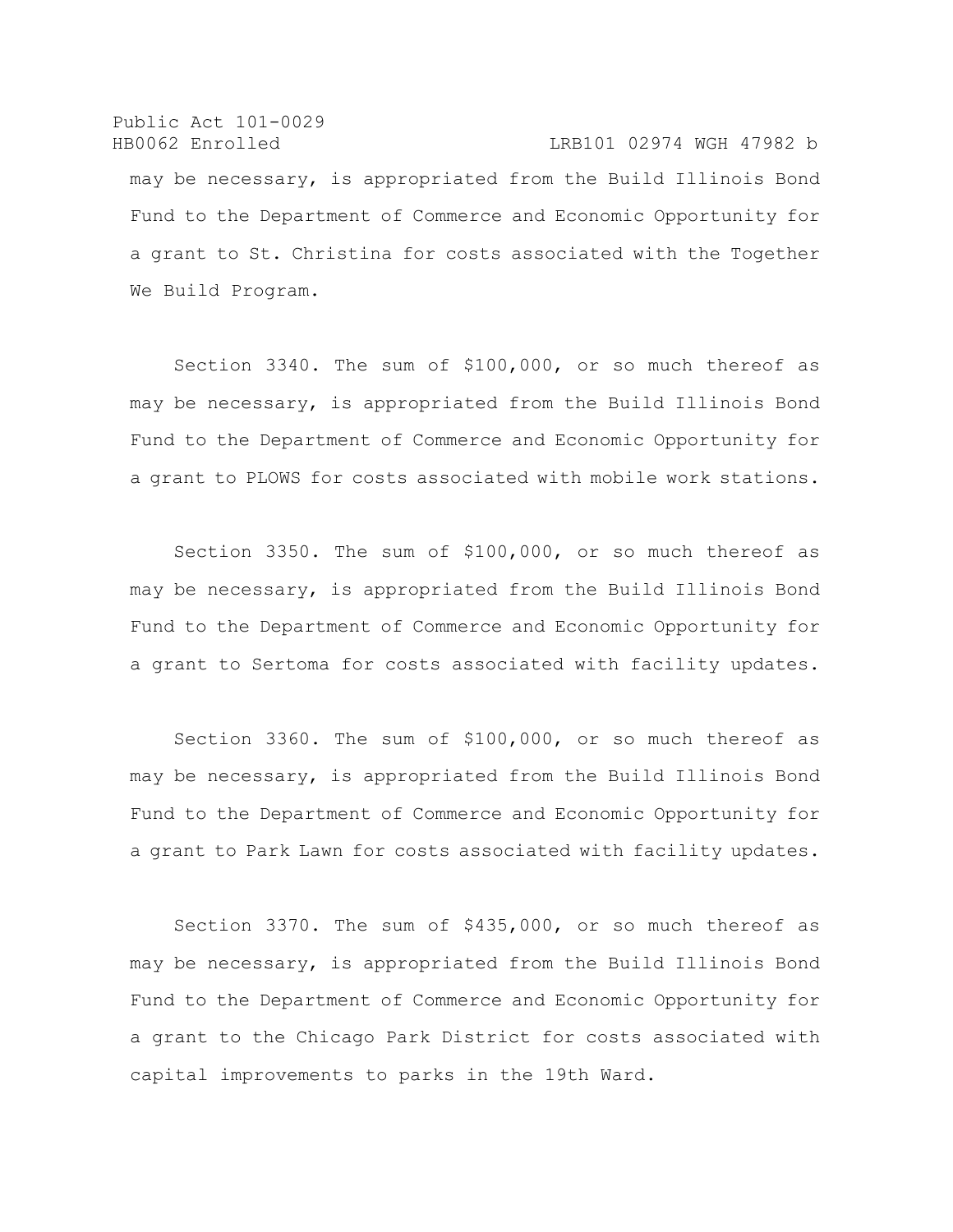Section 3380. The sum of \$2,000,000, or so much thereof as may be necessary, is appropriated from the Build Illinois Bond Fund to the Department of Commerce and Economic Opportunity for a grant to Thornton Township for costs associated with capital improvements for STEM Camp and construction.

Section 3390. The sum of \$1,000,000, or so much thereof as may be necessary, is appropriated from the Build Illinois Bond Fund to the Department of Commerce and Economic Opportunity for a grant to the Calumet Memorial Park District for costs associated with a capital construction project.

Section 3400. The sum of \$700,000, or so much thereof as may be necessary, is appropriated from the Build Illinois Bond Fund to the Department of Commerce and Economic Opportunity for a grant to the Round Lake Area School District #116 for costs associated with boiler replacement.

Section 3410. The sum of \$450,000, or so much thereof as may be necessary, is appropriated from the Build Illinois Bond Fund to the Department of Commerce and Economic Opportunity for a grant to the Round Lake Area School District #116 for costs associated with roof maintenance.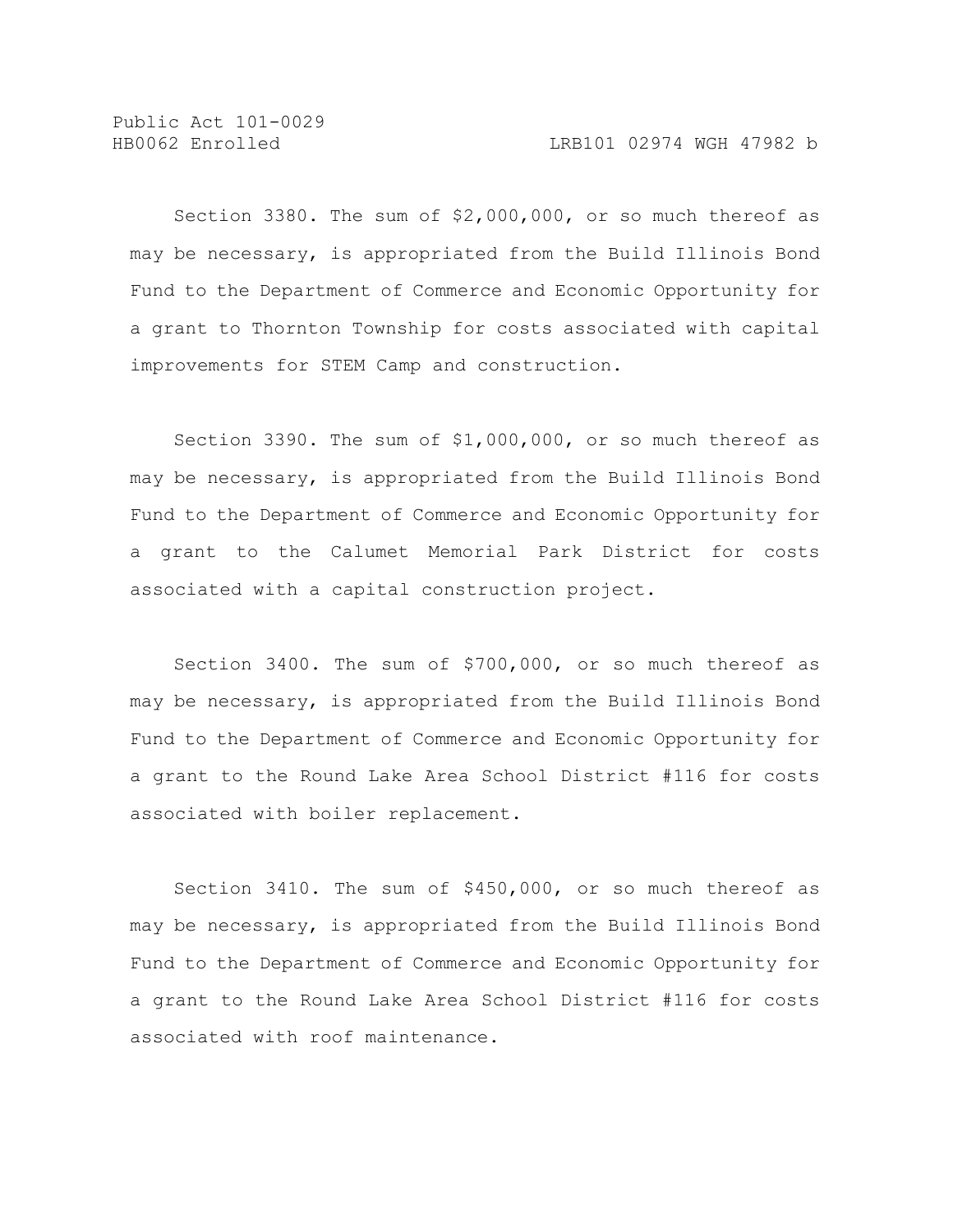Public Act 101-0029 HB0062 Enrolled LRB101 02974 WGH 47982 b

Section 3420. The sum of \$750,000, or so much thereof as may be necessary, is appropriated from the Build Illinois Bond Fund to the Department of Commerce and Economic Opportunity for a grant to the Round Lake Area School District #116 for costs associated with capital improvements for rooftop units.

Section 3430. The sum of \$400,000, or so much thereof as may be necessary, is appropriated from the Build Illinois Bond Fund to the Department of Commerce and Economic Opportunity for a grant to the Round Lake Area School District #116 for costs associated with capital improvements for sidewalk and curb maintenance.

Section 3440. The sum of \$200,000, or so much thereof as may be necessary, is appropriated from the Build Illinois Bond Fund to the Department of Commerce and Economic Opportunity for a grant to the Round Lake Area School District #116 for costs associated with capital improvements for improving bathroom facilities.

Section 3450. The sum of \$500,000, or so much thereof as may be necessary, is appropriated from the Build Illinois Bond Fund to the Department of Commerce and Economic Opportunity for a grant to the Round Lake Area School District #116 for costs associated with roofing improvements.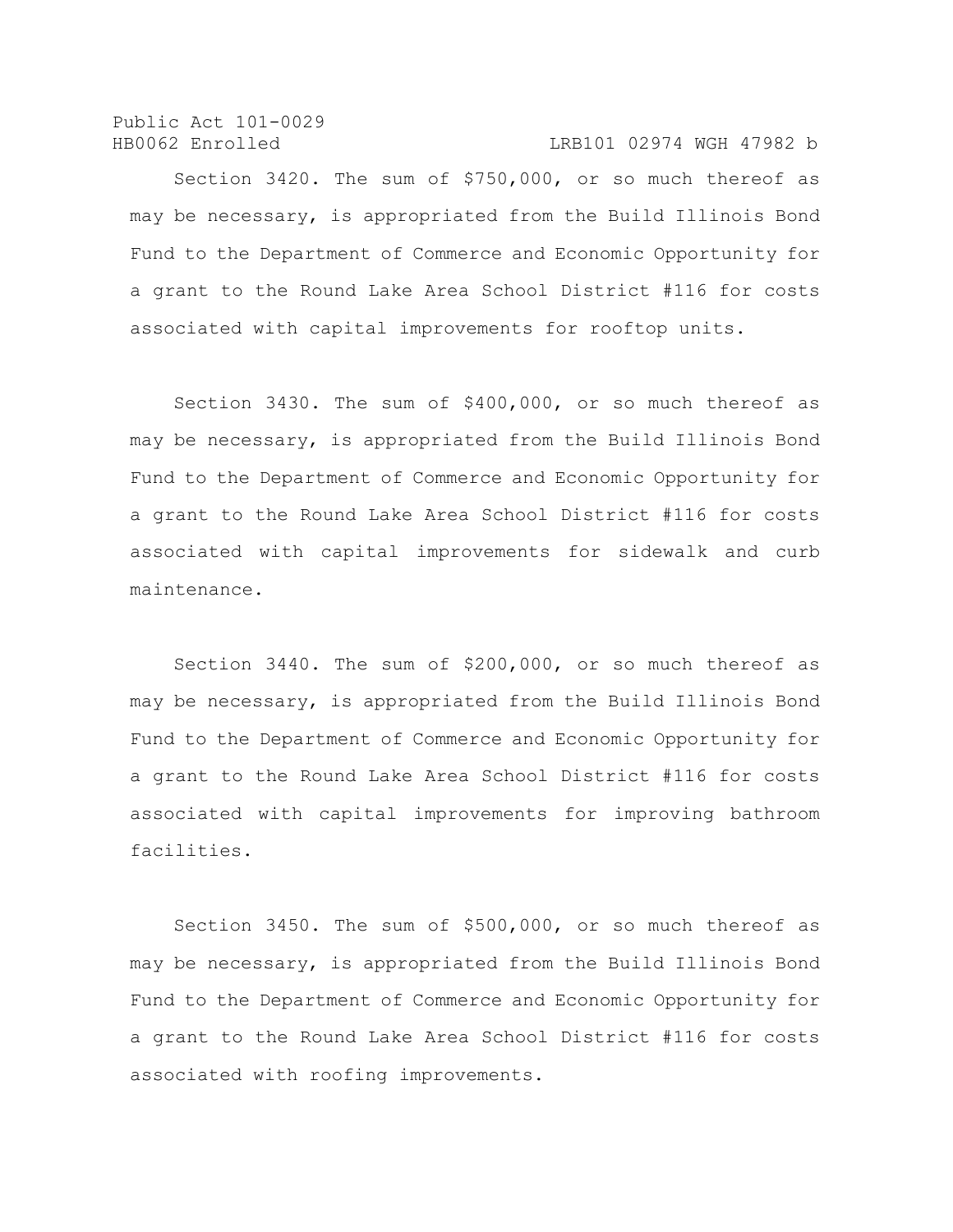Section 3460. The sum of \$750,000, or so much thereof as may be necessary, is appropriated from the Build Illinois Bond Fund to the Department of Commerce and Economic Opportunity for a grant to the City of Ottawa for costs associated with capital improvements for Downtown Waterfront projects.

Section 3470. The sum of \$150,000, or so much thereof as may be necessary, is appropriated from the Build Illinois Bond Fund to the Department of Commerce and Economic Opportunity for a grant to the Illinois Valley Community College for costs associated with capital improvements for an agriculture facility building.

Section 3480. The sum of \$150,000, or so much thereof as may be necessary, is appropriated from the Build Illinois Bond Fund to the Department of Commerce and Economic Opportunity for a grant to the Village of DePue for costs associated with upgrades to the sewer plant.

Section 3490. The sum of \$150,000, or so much thereof as may be necessary, is appropriated from the Build Illinois Bond Fund to the Department of Commerce and Economic Opportunity for a grant to the Village of Ladd for costs associated with repairing the sidewalk on Main Street.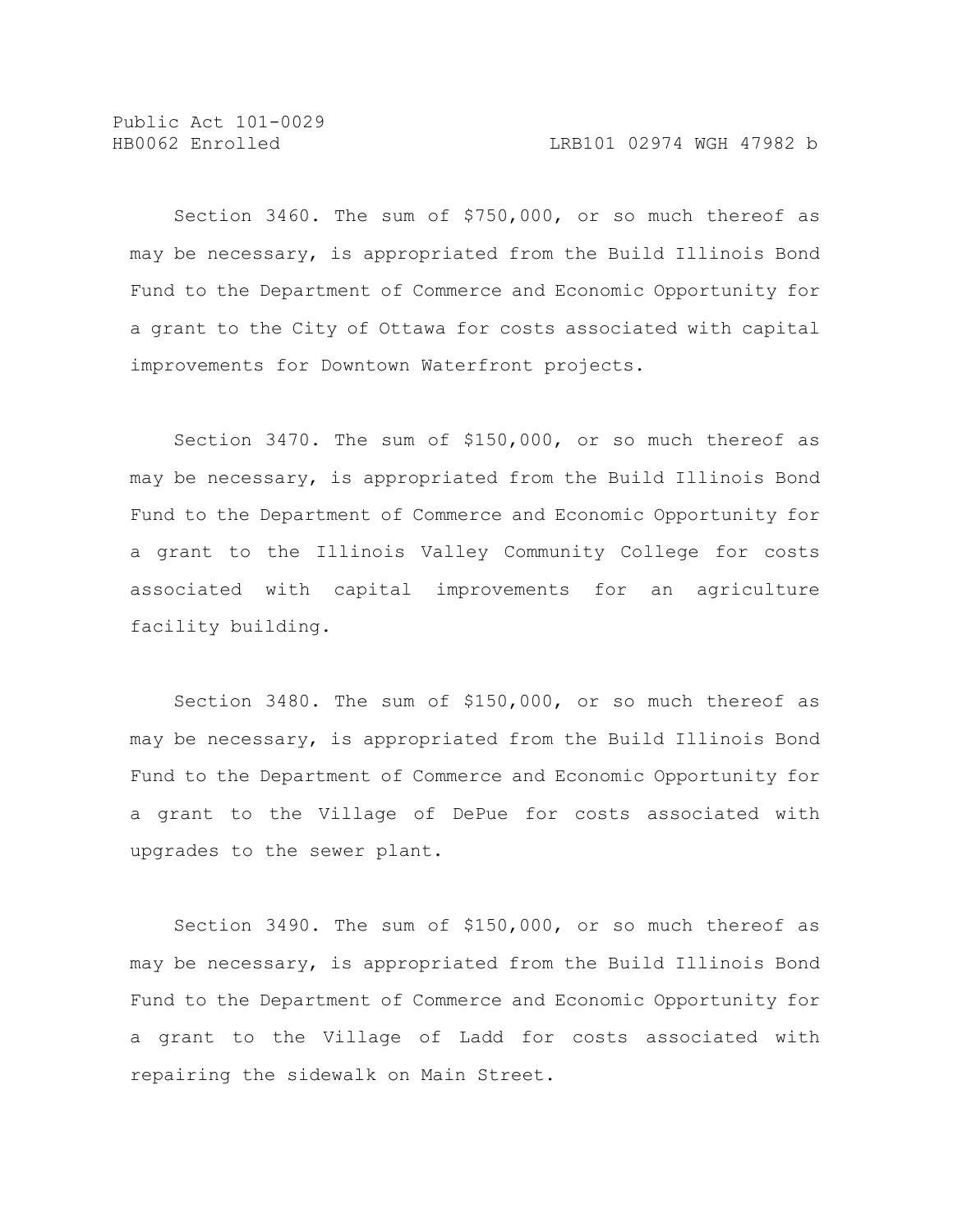Section 3500. The sum of \$200,000, or so much thereof as may be necessary, is appropriated from the Build Illinois Bond Fund to the Department of Commerce and Economic Opportunity for a grant to the City of LaSalle for costs associated with the widening of Wenzel Road.

Section 3510. The sum of \$200,000, or so much thereof as may be necessary, is appropriated from the Build Illinois Bond Fund to the Department of Commerce and Economic Opportunity for a grant to the City of Streator for costs associated with the reconstruction of E 12th street from Bloomington Street to Smith Douglas Road.

Section 3520. The sum of \$150,000, or so much thereof as may be necessary, is appropriated from the Build Illinois Bond Fund to the Department of Commerce and Economic Opportunity for a grant to the Village of Tonica for costs associated with street reconstruction.

Section 3530. The sum of \$150,000, or so much thereof as may be necessary, is appropriated from the Build Illinois Bond Fund to the Department of Commerce and Economic Opportunity for a grant to the Village of Utica for costs associated with dredging the I&M Canal.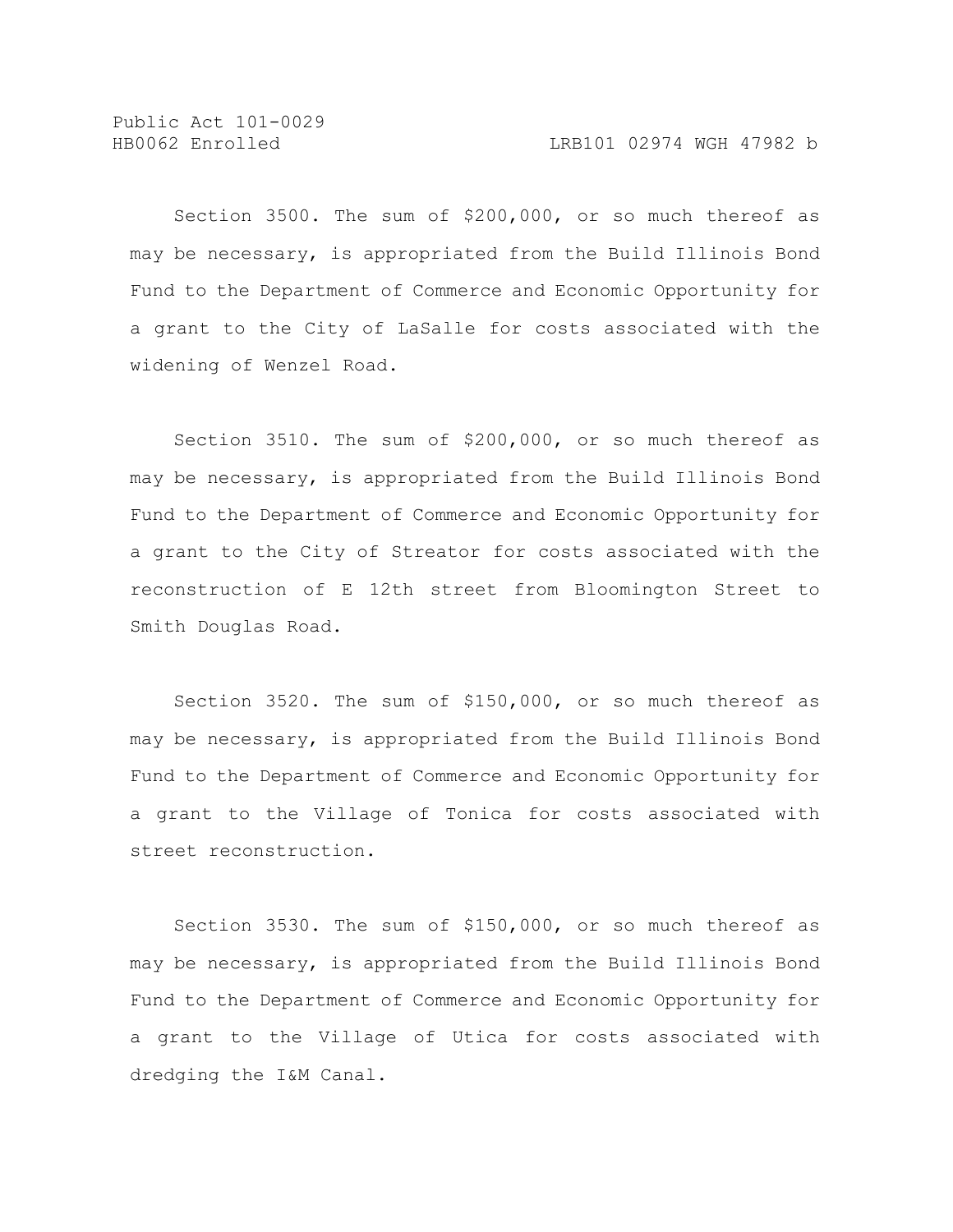Section 3540. The sum of \$100,000, or so much thereof as may be necessary, is appropriated from the Build Illinois Bond Fund to the Department of Commerce and Economic Opportunity for a grant to the Village of Mark for costs associated with road construction.

Section 3550. The sum of \$150,000, or so much thereof as may be necessary, is appropriated from the Build Illinois Bond Fund to the Department of Commerce and Economic Opportunity for a grant to the Hennepin Water District for costs associated with replacing water mains and hydrants.

Section 3560. The sum of \$150,000, or so much thereof as may be necessary, is appropriated from the Build Illinois Bond Fund to the Department of Commerce and Economic Opportunity for a grant to the City of Spring Valley for costs associated with road repairs.

Section 3570. The sum of \$120,000, or so much thereof as may be necessary, is appropriated from the Build Illinois Bond Fund to the Department of Commerce and Economic Opportunity for a grant to the Village of Standard for costs associated with water main replacement.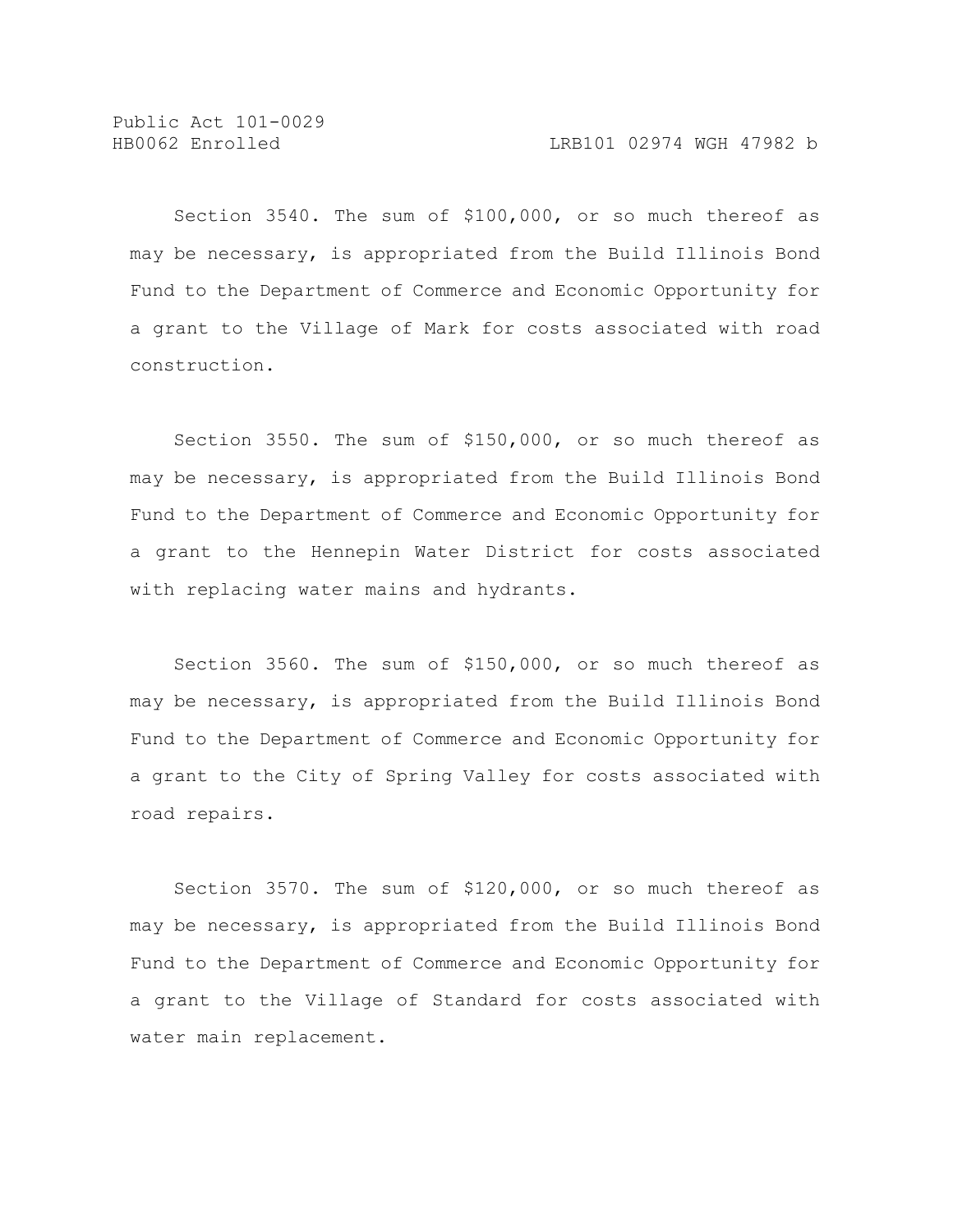Public Act 101-0029 HB0062 Enrolled LRB101 02974 WGH 47982 b

Section 3580. The sum of \$150,000, or so much thereof as may be necessary, is appropriated from the Build Illinois Bond Fund to the Department of Commerce and Economic Opportunity for a grant to the Village of Cedar Point for costs associated with constructing a water line.

Section 3590. The sum of \$150,000, or so much thereof as may be necessary, is appropriated from the Build Illinois Bond Fund to the Department of Commerce and Economic Opportunity for a grant to the Village of Granville for costs associated with roadway improvements on Elm Street.

Section 3600. The sum of \$135,000, or so much thereof as may be necessary, is appropriated from the Build Illinois Bond Fund to the Department of Commerce and Economic Opportunity for a grant to the City of Oglesby for costs associated with replacing fire hydrants.

Section 3610. The sum of \$145,000, or so much thereof as may be necessary, is appropriated from the Build Illinois Bond Fund to the Department of Commerce and Economic Opportunity for a grant to the City of Peru for costs associated with roadway improvements.

Section 3620. The sum of \$250,000, or so much thereof as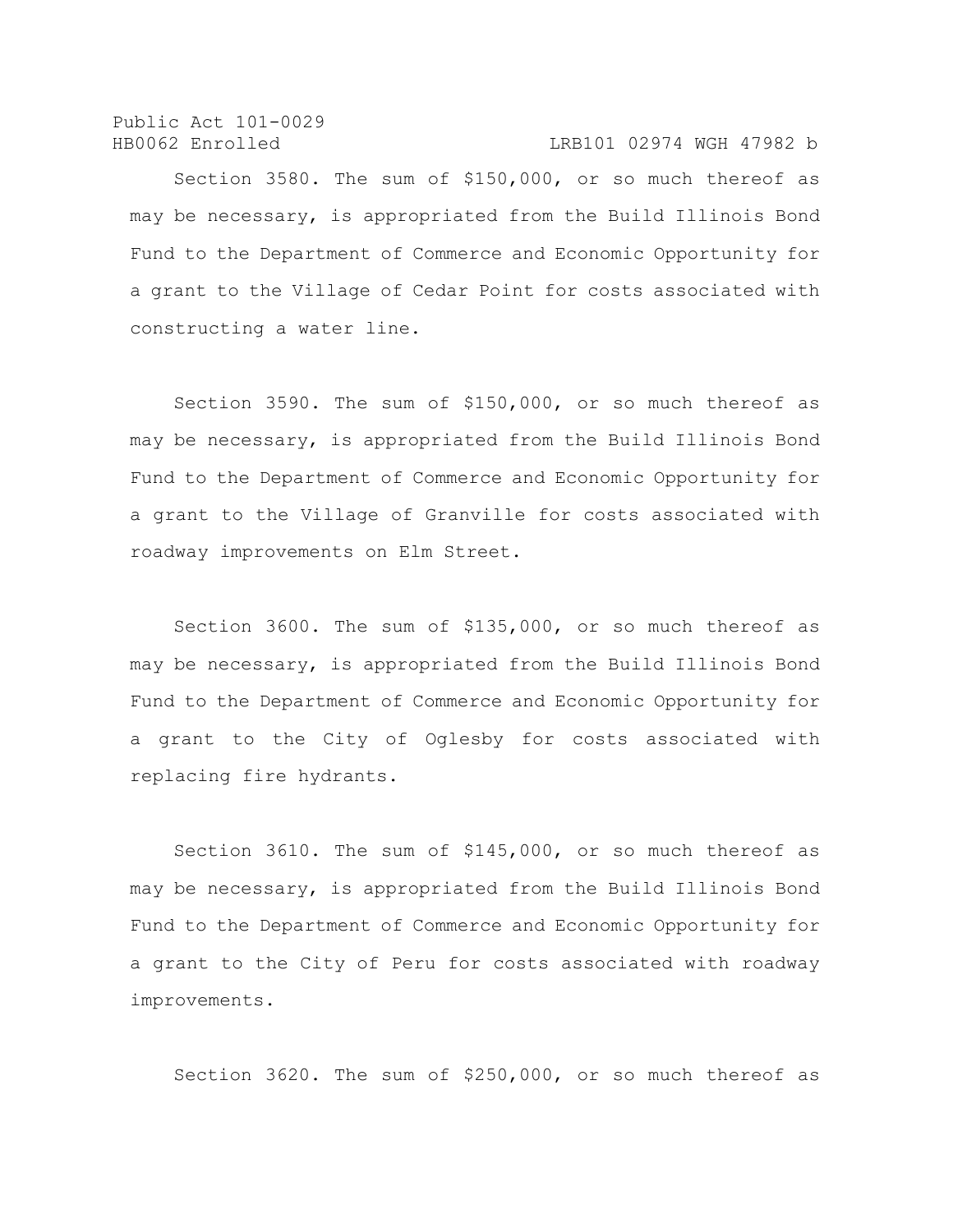Public Act 101-0029 HB0062 Enrolled LRB101 02974 WGH 47982 b may be necessary, is appropriated from the Build Illinois Bond Fund to the Department of Commerce and Economic Opportunity for a grant to Alton Salu Park for costs associated with capital improvements.

Section 3630. The sum of \$250,000, or so much thereof as may be necessary, is appropriated from the Build Illinois Bond Fund to the Department of Commerce and Economic Opportunity for a grant to Alton Challenge Unlimited for costs associated with capital improvements.

Section 3640. The sum of \$250,000, or so much thereof as may be necessary, is appropriated from the Build Illinois Bond Fund to the Department of Commerce and Economic Opportunity for a grant to the Village of Bethalto for costs associated with museum expansion.

Section 3650. The sum of \$12,000, or so much thereof as may be necessary, is appropriated from the Build Illinois Bond Fund to the Department of Commerce and Economic Opportunity for a grant to the Village of Elsah for costs associated with capital improvements for a pedestrian bridge.

Section 3660. The sum of \$350,000, or so much thereof as may be necessary, is appropriated from the Build Illinois Bond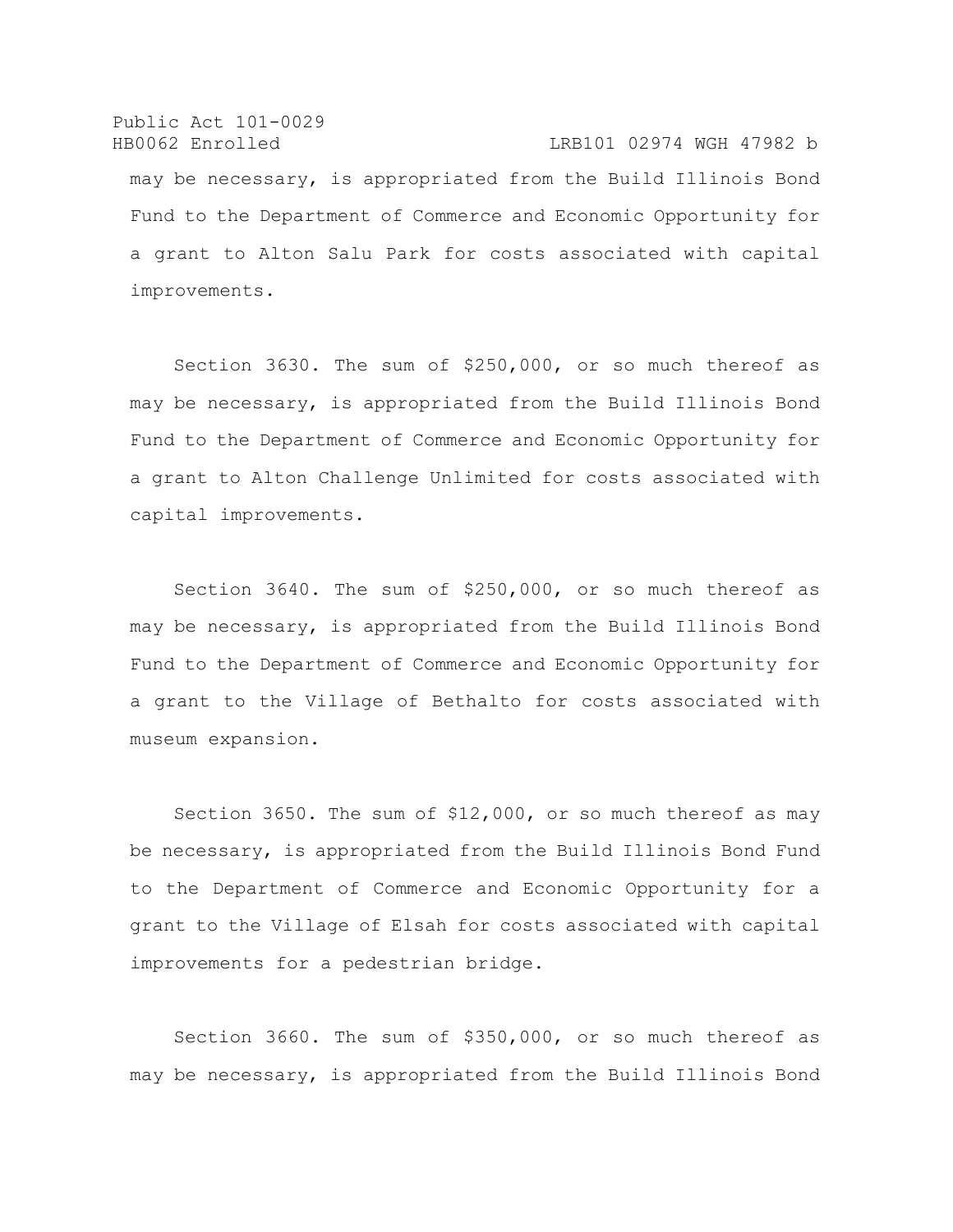Public Act 101-0029 HB0062 Enrolled LRB101 02974 WGH 47982 b Fund to the Department of Commerce and Economic Opportunity for a grant to the Village of East Alton for costs associated with repaving Franklin Avenue.

Section 3670. The sum of \$150,000, or so much thereof as may be necessary, is appropriated from the Build Illinois Bond Fund to the Department of Commerce and Economic Opportunity for a grant to the Village of Hartford for costs associated with capital improvements at Lewis and Clark Museum.

Section 3680. The sum of \$150,000, or so much thereof as may be necessary, is appropriated from the Build Illinois Bond Fund to the Department of Commerce and Economic Opportunity for a grant to the Village of Pontoon Beach for costs associated with accessibility improvements to South Lake Drive.

Section 3690. The sum of \$250,000, or so much thereof as may be necessary, is appropriated from the Build Illinois Bond Fund to the Department of Commerce and Economic Opportunity for a grant to the Village of South Roxana for costs associated with public waterline extension.

Section 3700. The sum of \$76,000, or so much thereof as may be necessary, is appropriated from the Build Illinois Bond Fund to the Department of Commerce and Economic Opportunity for a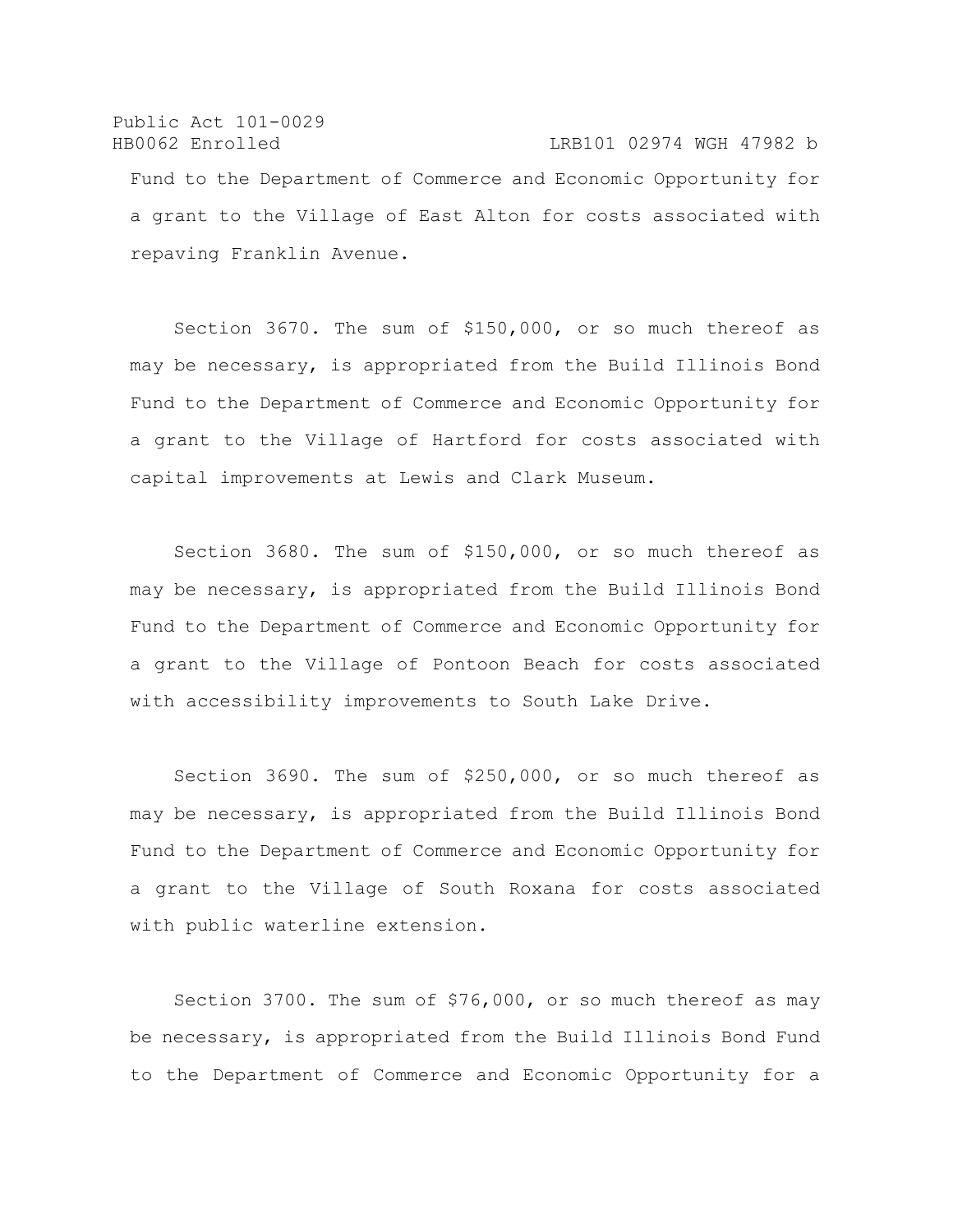## Public Act 101-0029 HB0062 Enrolled LRB101 02974 WGH 47982 b grant to Granite City for costs associated with capital improvements for community care center.

Section 3710. The sum of \$90,000, or so much thereof as may be necessary, is appropriated from the Build Illinois Bond Fund to the Department of Commerce and Economic Opportunity for a grant to Bethalto Boys and Girls Club for costs associated with capital improvements.

Section 3720. The sum of \$20,000, or so much thereof as may be necessary, is appropriated from the Build Illinois Bond Fund to the Department of Commerce and Economic Opportunity for a grant to Alton Boys and Girls Club for costs associated with capital improvements.

Section 3730. The sum of \$360,000, or so much thereof as may be necessary, is appropriated from the Build Illinois Bond Fund to the Department of Commerce and Economic Opportunity for a grant to National Great Rivers Museum Foundation for costs associated with exhibit replacements.

Section 3740. The sum of \$200,000, or so much thereof as may be necessary, is appropriated from the Build Illinois Bond Fund to the Department of Commerce and Economic Opportunity for a grant to Lewis and Clark Community College for costs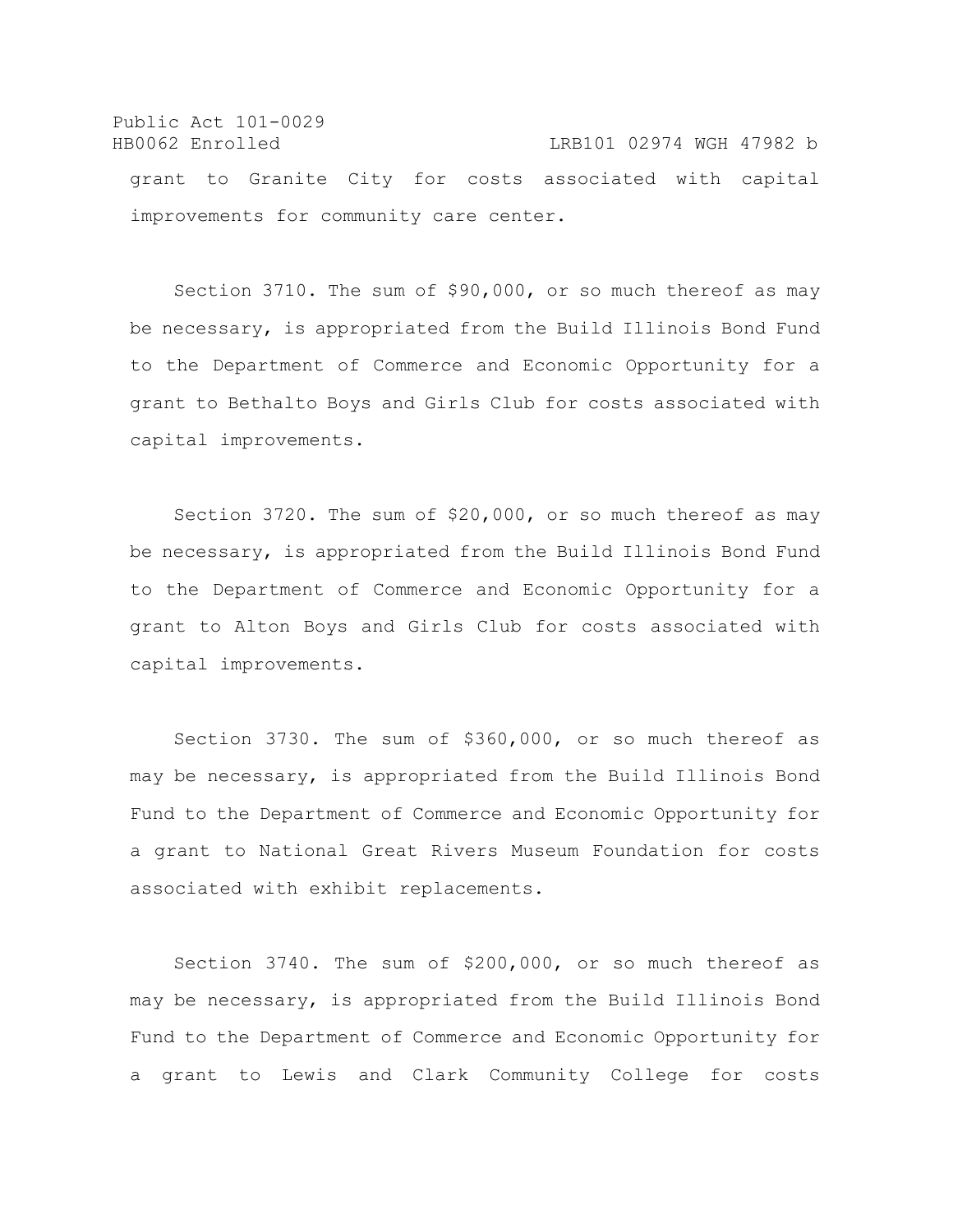Public Act 101-0029 HB0062 Enrolled LRB101 02974 WGH 47982 b associated with renovations of Erickson Hall.

Section 3750. The sum of \$592,000, or so much thereof as may be necessary, is appropriated from the Build Illinois Bond Fund to the Department of Commerce and Economic Opportunity for a grant to the City of Alton for costs associated with Broadway Street expansion.

Section 3760. The sum of \$50,000, or so much thereof as may be necessary, is appropriated from the Build Illinois Bond Fund to the Department of Commerce and Economic Opportunity for a grant to Piotrowski Park for costs associated with HVAC upgrades.

Section 3770. The sum of \$200,000, or so much thereof as may be necessary, is appropriated from the Build Illinois Bond Fund to the Department of Commerce and Economic Opportunity for a grant to the Village of Lyons Park for costs associated with construction of a park.

Section 3780. The sum of \$250,000, or so much thereof as may be necessary, is appropriated from the Build Illinois Bond Fund to the Department of Commerce and Economic Opportunity for a grant to the Village of McCook for costs associated with upgrades to the municipal building.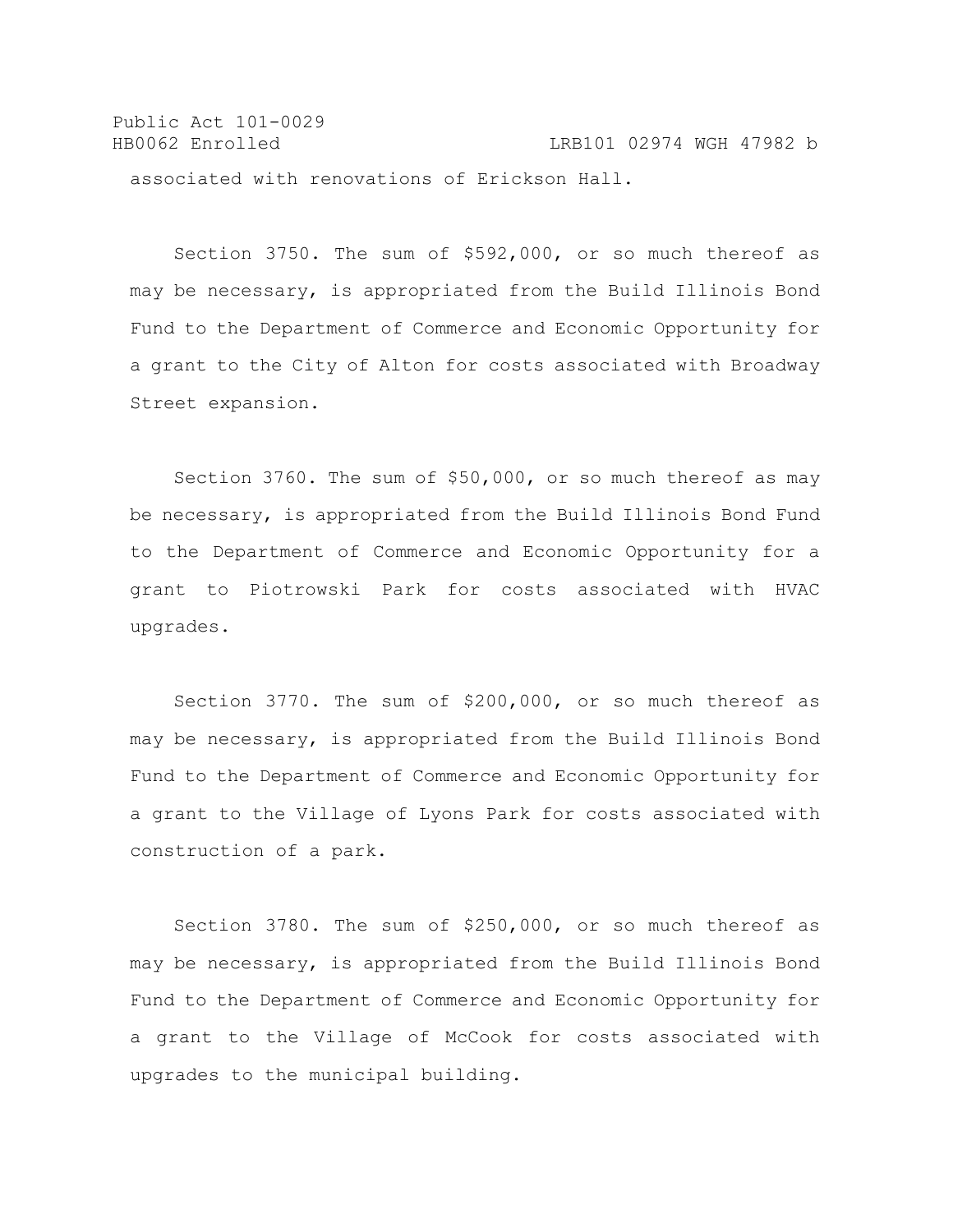Section 3790. The sum of \$200,000, or so much thereof as may be necessary, is appropriated from the Build Illinois Bond Fund to the Department of Commerce and Economic Opportunity for a grant to Enlace Chicago Youth Center for costs associated with facility renovations.

Section 3800. The sum of \$150,000, or so much thereof as may be necessary, is appropriated from the Build Illinois Bond Fund to the Department of Commerce and Economic Opportunity for a grant to the El Valor for costs associated with facility renovations.

Section 3810. The sum of \$250,000, or so much thereof as may be necessary, is appropriated from the Build Illinois Bond Fund to the Department of Commerce and Economic Opportunity for a grant to the Brighton Park Center for costs associated with facility construction.

Section 3820. The sum of \$250,000, or so much thereof as may be necessary, is appropriated from the Build Illinois Bond Fund to the Department of Commerce and Economic Opportunity for a grant to the Village of Summit for costs associated with capital improvements.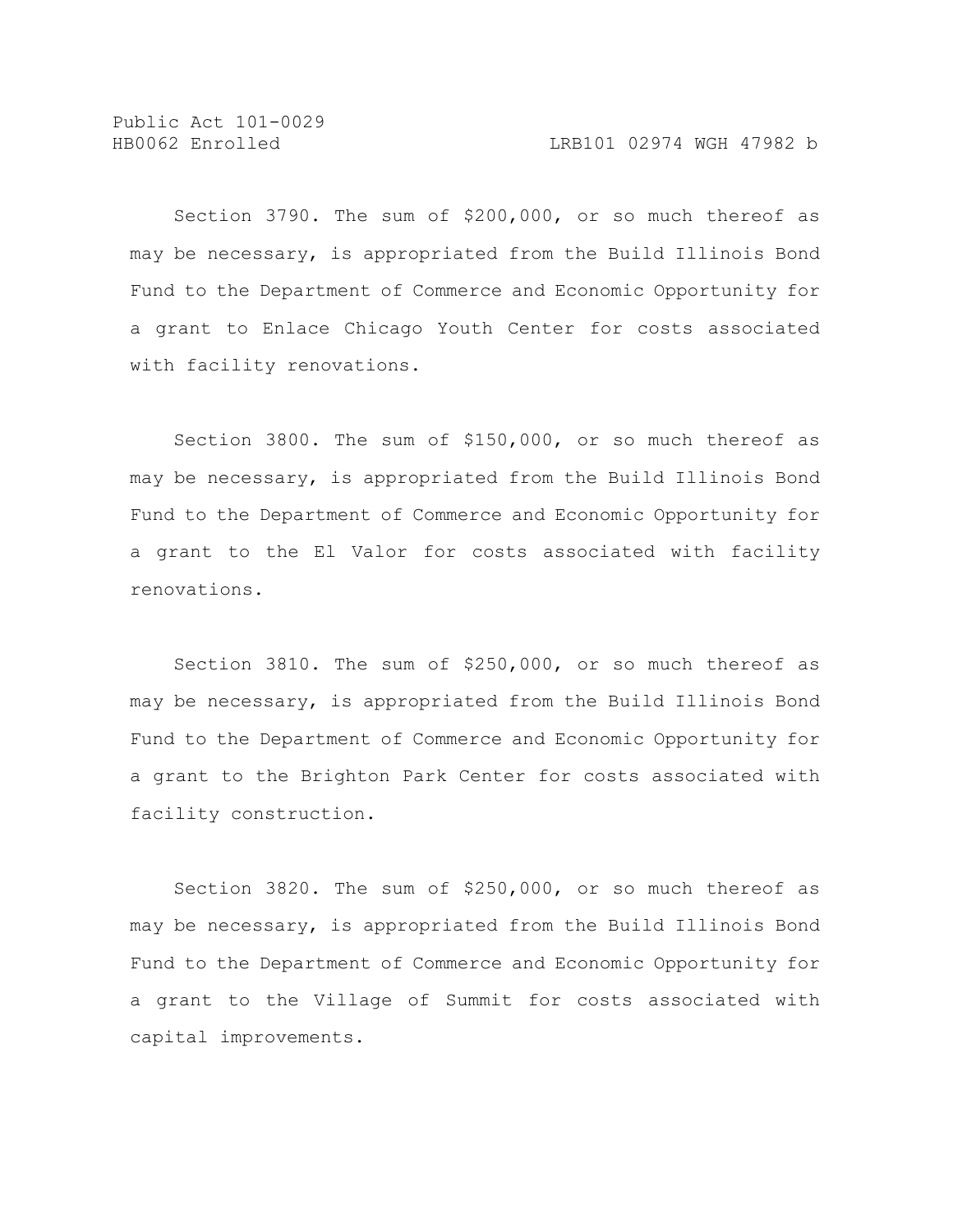Public Act 101-0029 HB0062 Enrolled LRB101 02974 WGH 47982 b

Section 3830. The sum of \$100,000, or so much thereof as may be necessary, is appropriated from the Build Illinois Bond Fund to the Department of Commerce and Economic Opportunity for a grant to the Village of Riverside for costs associated with improvements to green spaces.

Section 3840. The sum of \$300,000, or so much thereof as may be necessary, is appropriated from the Build Illinois Bond Fund to the Department of Commerce and Economic Opportunity for a grant to the Village of Stickney Community Center for costs associated with facility construction.

Section 3850. The sum of \$250,000, or so much thereof as may be necessary, is appropriated from the Build Illinois Bond Fund to the Department of Commerce and Economic Opportunity for a grant to the Carole Robertson Center for costs associated with improvements to the Youth Wing.

Section 3860. The sum of \$1,000,000, or so much thereof as may be necessary, is appropriated from the Build Illinois Bond Fund to the Department of Commerce and Economic Opportunity for a grant to the Village of Lyons for costs associated with construction of a new medical clinic.

Section 3870. The sum of \$1,050,000, or so much thereof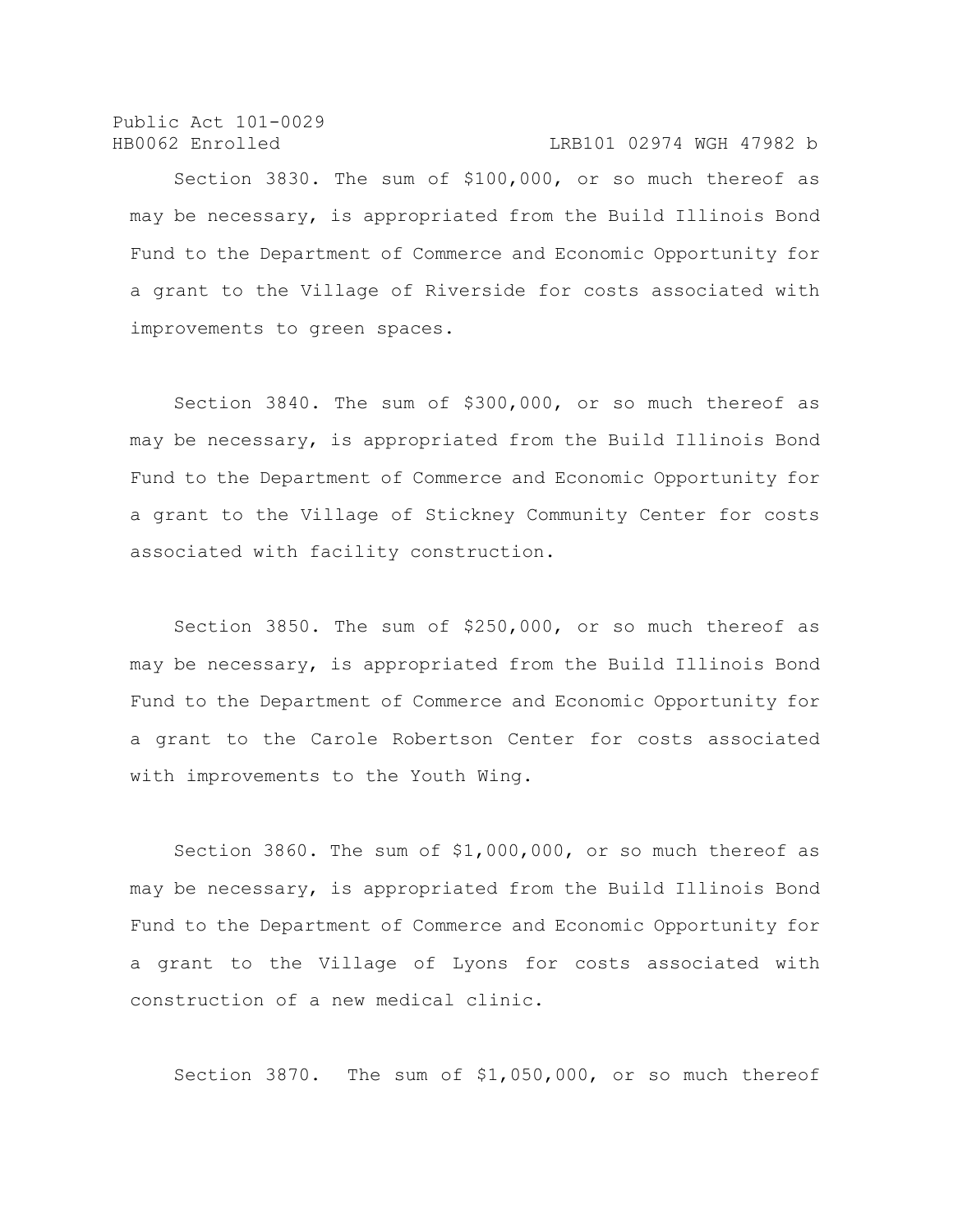Public Act 101-0029 HB0062 Enrolled LRB101 02974 WGH 47982 b as may be necessary, is appropriated from the Build Illinois Bond Fund to the Department of Commerce and Economic Opportunity for a grant to the Village of Hanover Park for costs associated with capital improvements for pedestrian crossings at the Hanover Park Metra station.

Section 3880. The sum of \$785,000, or so much thereof as may be necessary, is appropriated from the Build Illinois Bond Fund to the Department of Commerce and Economic Opportunity for a grant to the Little City Foundation for costs associated with construction of a center for employment opportunities for individuals with developmental disabilities.

Section 3890. The sum of \$415,000, or so much thereof as may be necessary, is appropriated from the Build Illinois Bond Fund to the Department of Commerce and Economic Opportunity for a grant to the Kenneth Young Center for costs associated with capital improvements.

Section 4000. The sum of \$750,000, or so much thereof as may be necessary, is appropriated from the Build Illinois Bond Fund to the Department of Commerce and Economic Opportunity for a grant to Elk Grove Village for costs associated with capital improvements for the addition of a multi-use path along Biesterfield Road between David Lane and Michigan Lane.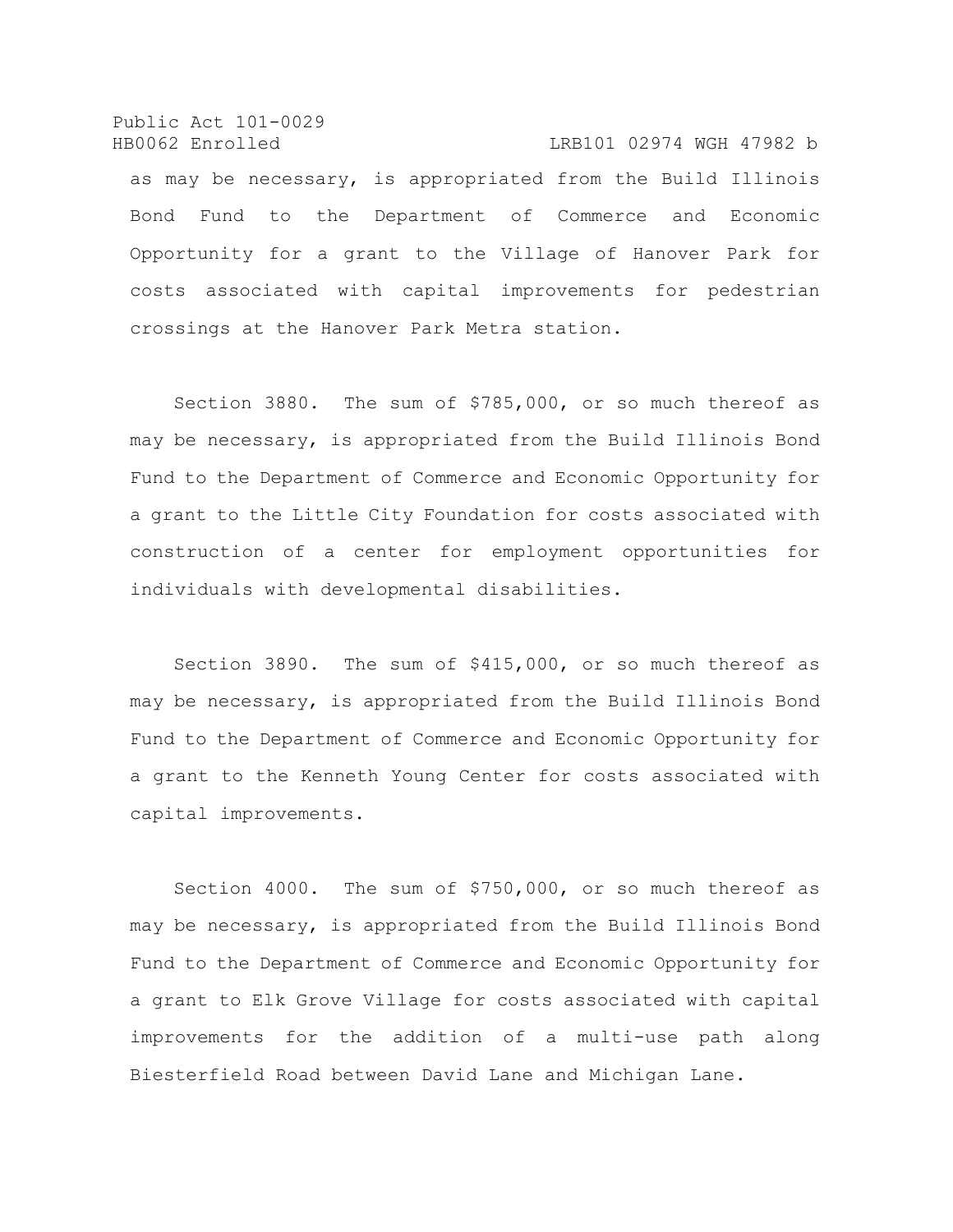Section 4010. The sum of \$750,000, or so much thereof as may be necessary, is appropriated from the Build Illinois Bond Fund to the Department of Commerce and Economic Opportunity for a grant to the Town of Cicero for costs associated with capital improvements for parking lot paving and lighting improvements.

Section 4020. The sum of \$350,000, or so much thereof as may be necessary, is appropriated from the Build Illinois Bond Fund to the Department of Commerce and Economic Opportunity for a grant to the Village of Riverside for costs associated with construction of new permeable walking path.

Section 4030. The sum of \$350,000, or so much thereof as may be necessary, is appropriated from the Build Illinois Bond Fund to the Department of Commerce and Economic Opportunity for a grant to the City of Berwyn for costs associated with installation of a fiber-optic telecommunications network.

Section 4040. The sum of \$250,000, or so much thereof as may be necessary, is appropriated from the Build Illinois Bond Fund to the Department of Commerce and Economic Opportunity for a grant to Village of Brookfield for costs associated with capital improvements for Veterans Memorial Fountain at Eight Corners.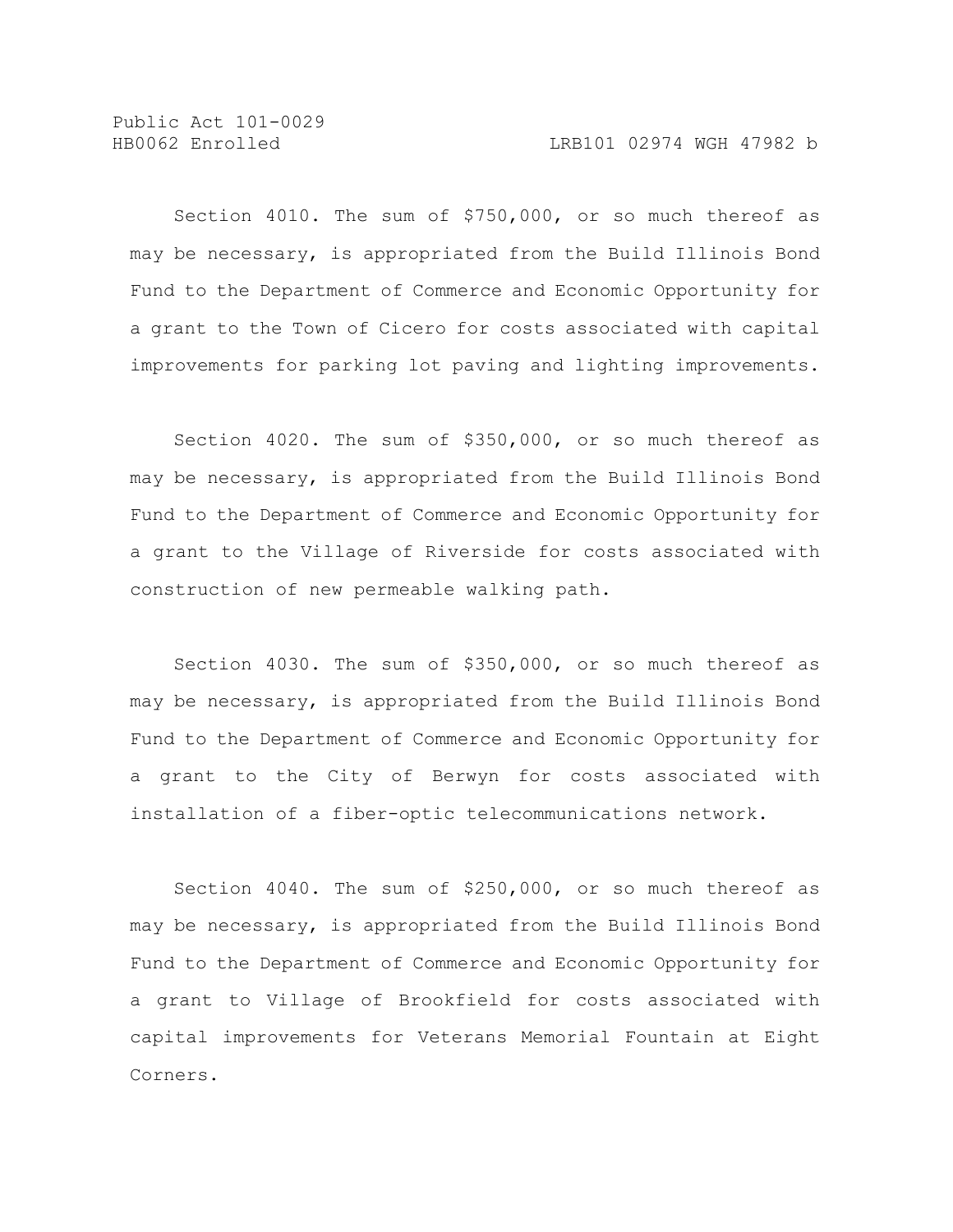Section 4050. The sum of \$100,000, or so much thereof as may be necessary, is appropriated from the Build Illinois Bond Fund to the Department of Commerce and Economic Opportunity for a grant to the Village of Bridgeview for costs associated with repairs to 78th Avenue.

Section 4060. The sum of \$100,000, or so much thereof as may be necessary, is appropriated from the Build Illinois Bond Fund to the Department of Commerce and Economic Opportunity for a grant to the Village of Justice for costs associated with roadway improvements on the I-294 at the Cork Avenue exit.

Section 4070. The sum of \$100,000, or so much thereof as may be necessary, is appropriated from the Build Illinois Bond Fund to the Department of Commerce and Economic Opportunity for a grant to the City of Burbank for costs associated with roadway improvements on 78th Street.

Section 4080. The sum of \$100,000, or so much thereof as may be necessary, is appropriated from the Build Illinois Bond Fund to the Department of Commerce and Economic Opportunity for a grant to the Village of La Grange for costs associated with street repairs on Maple Street from Western Springs to East Avenue.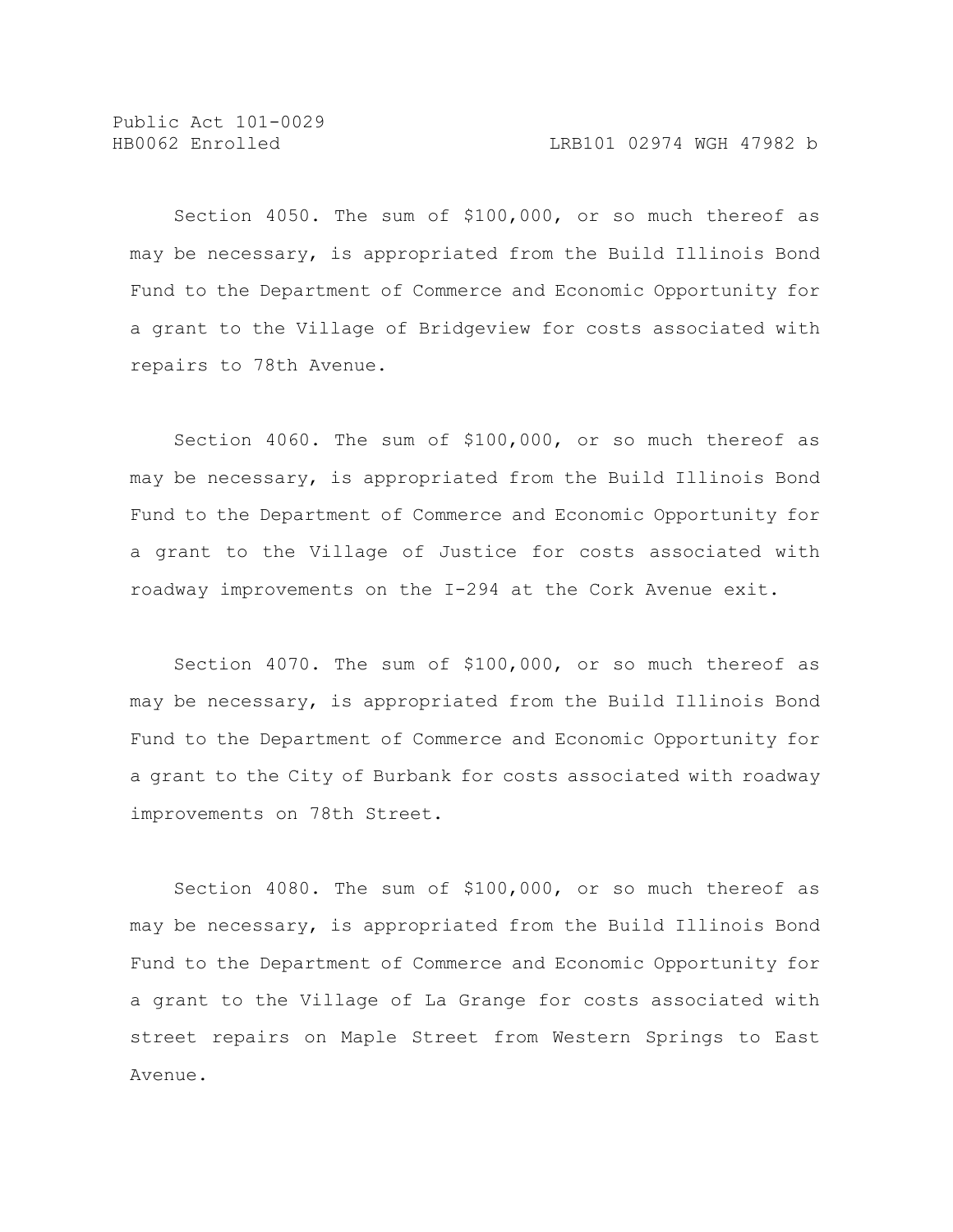Section 4090. The sum of \$100,000, or so much thereof as may be necessary, is appropriated from the Build Illinois Bond Fund to the Department of Commerce and Economic Opportunity for a grant to the Village of La Grange Park for costs associated with street repairs on Maple Street from Western Springs to East Avenue.

Section 4100. The sum of \$100,000, or so much thereof as may be necessary, is appropriated from the Build Illinois Bond Fund to the Department of Commerce and Economic Opportunity for a grant to J. Sterling Morton High School for costs associated with capital improvements.

Section 4120. The sum of \$100,000, or so much thereof as may be necessary, is appropriated from the Build Illinois Bond Fund to the Department of Commerce and Economic Opportunity for a grant to Cicero School District #99 for costs associated with capital improvements for Cicero East School.

Section 4130. The sum of \$100,000, or so much thereof as may be necessary, is appropriated from the Build Illinois Bond Fund to the Department of Commerce and Economic Opportunity for a grant to South Stickney for costs associated with sewer improvements.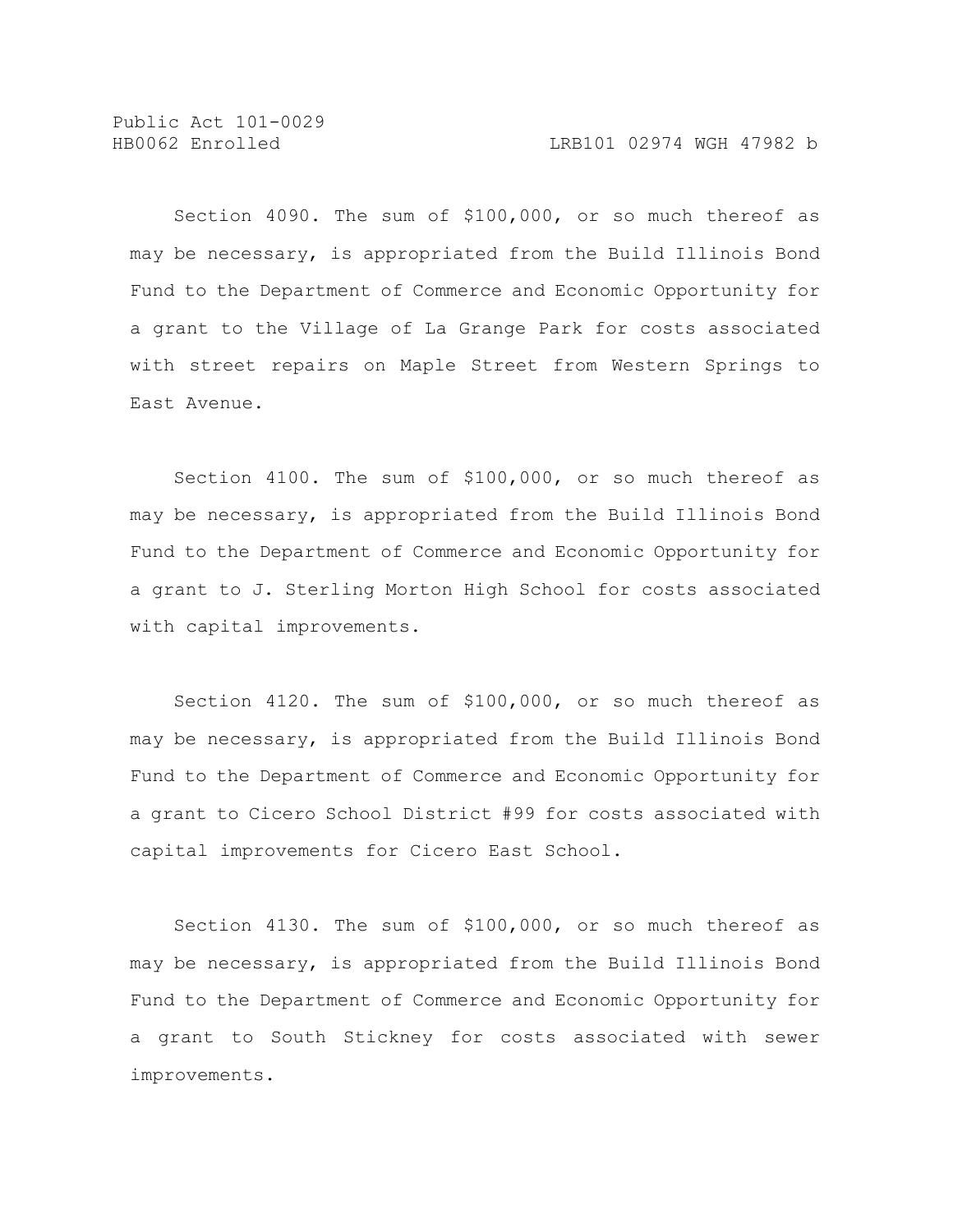Section 4140. The sum of \$500,000, or so much thereof as may be necessary, is appropriated from the Build Illinois Bond Fund to the Department of Commerce and Economic Opportunity for a grant to Village of La Grange Park for costs associated with roadway improvements for IL Route 34 from Oak Avenue to Ogden Road.

Section 4150. The sum of \$750,000, or so much thereof as may be necessary, is appropriated from the Build Illinois Bond Fund to the Department of Commerce and Economic Opportunity for a grant to Village of Gurnee for costs associated with a traffic light at IL 21 near Heather Ridge.

Section 4160. The sum of \$761,520, or so much thereof as may be necessary, is appropriated from the Build Illinois Bond Fund to the Department of Commerce and Economic Opportunity for a grant to Village of Wadsworth for costs associated with roadway improvements on Delaney Road.

Section 4170. The sum of \$193,560, or so much thereof as may be necessary, is appropriated from the Build Illinois Bond Fund to the Department of Commerce and Economic Opportunity for a grant to Village of Wadsworth for costs associated with roadway improvements of 21st Street.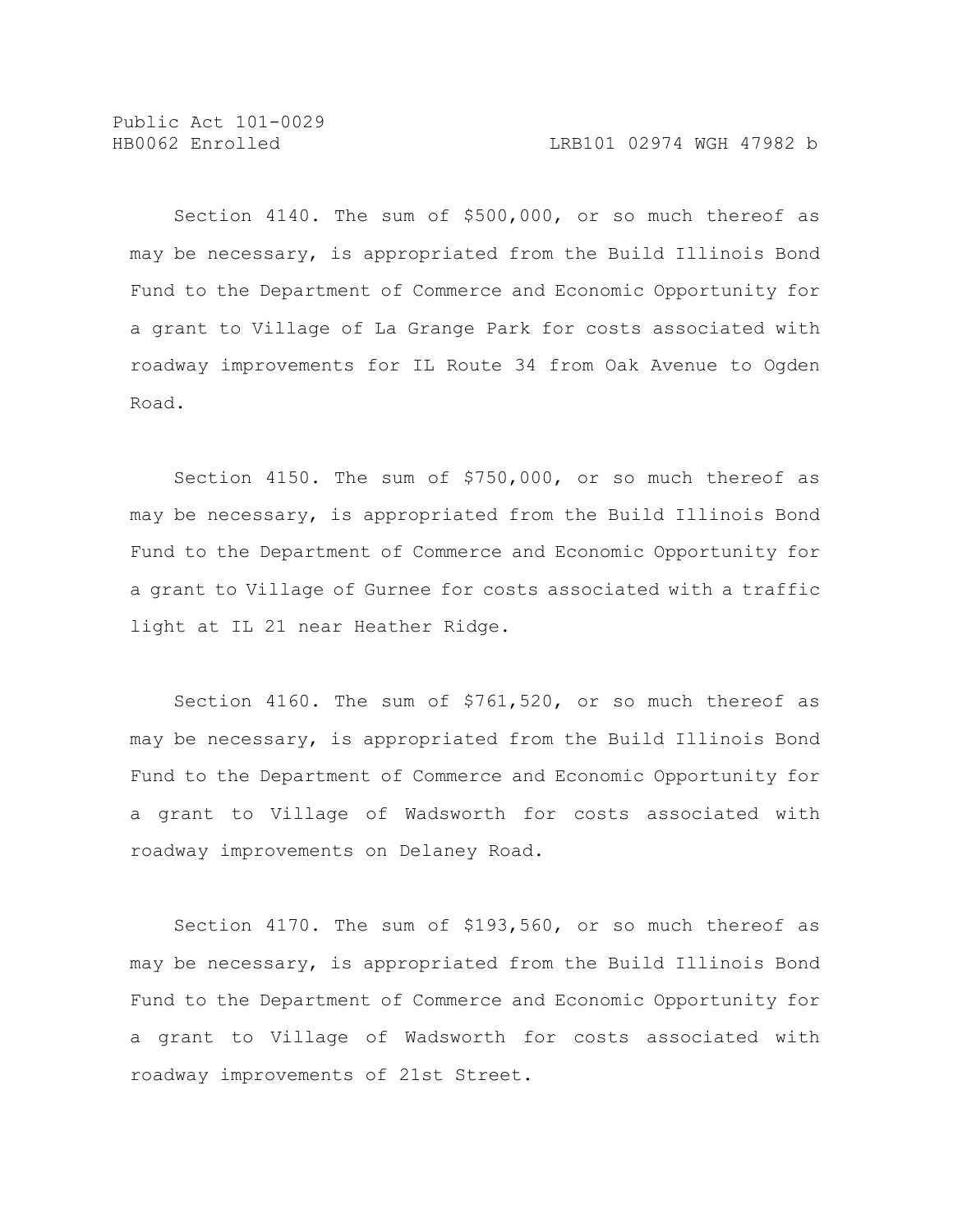Section 4180. The sum of \$600,000, or so much thereof as may be necessary, is appropriated from the Build Illinois Bond Fund to the Department of Commerce and Economic Opportunity for a grant to the Village of Antioch for costs associated with a costs associated with building a trail for pedestrian access to downtown Antioch.

Section 4190. The sum of \$600,000, or so much thereof as may be necessary, is appropriated from the Build Illinois Bond Fund to the Department of Commerce and Economic Opportunity for a grant to the Village of Antioch for costs associated with a costs associated with sewer replacement.

Section 4200. The sum of \$94,920, or so much thereof as may be necessary, is appropriated from the Build Illinois Bond Fund to the Department of Commerce and Economic Opportunity for a grant to the Village of Winthrop Harbor for costs associated with remodel of the public works facility.

Section 4210. The sum of \$75,000, or so much thereof as may be necessary, is appropriated from the Build Illinois Bond Fund to the Department of Commerce and Economic Opportunity for a grant to the Village of Burnham for costs associated with demolishing abandoned properties.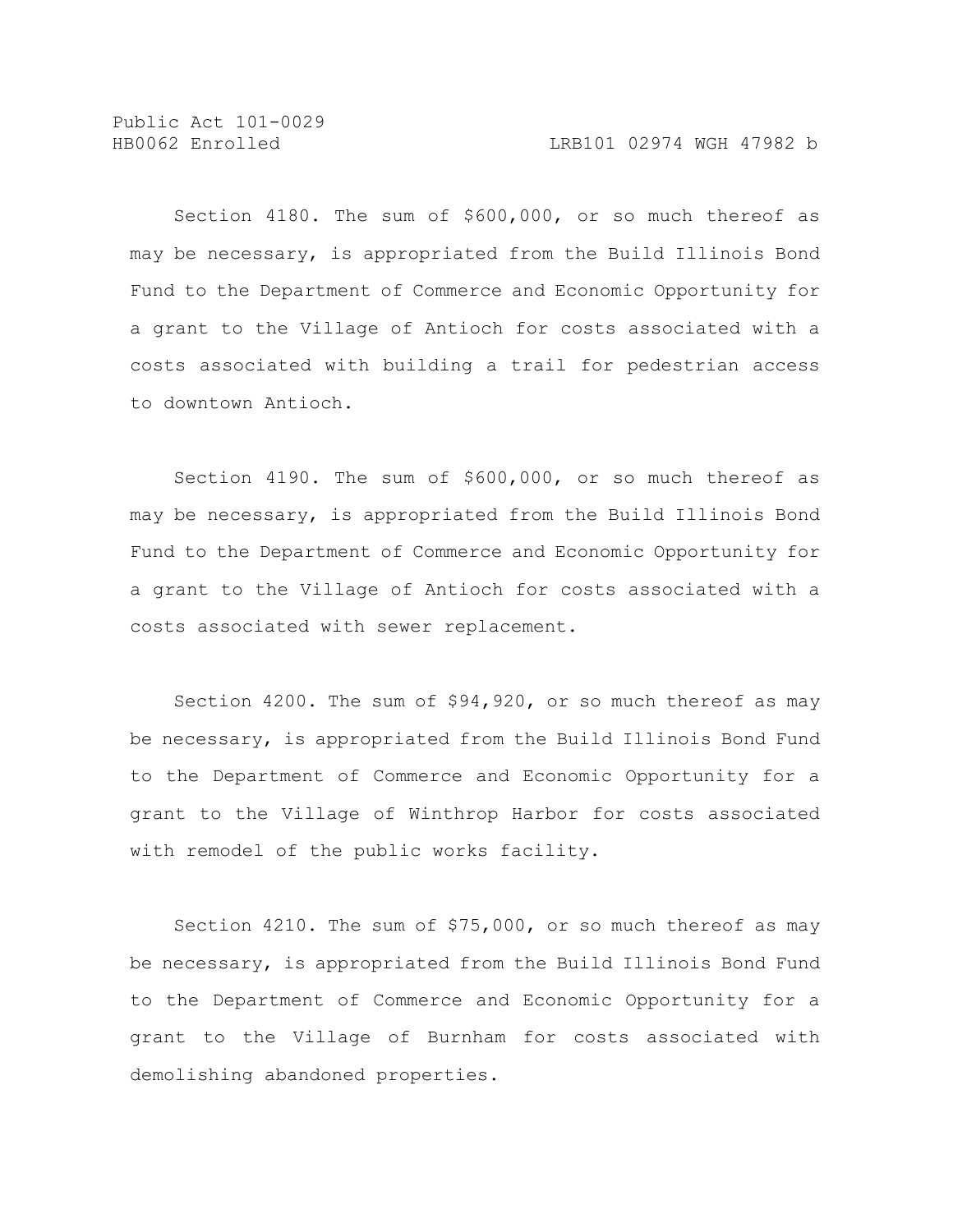Section 4220. The sum of \$950,000, or so much thereof as may be necessary, is appropriated from the Build Illinois Bond Fund to the Department of Commerce and Economic Opportunity for a grant to the Village of Beecher for costs associated with replacing water mains on Gould Street.

Section 4230. The sum of \$260,000, or so much thereof as may be necessary, is appropriated from the Build Illinois Bond Fund to the Department of Commerce and Economic Opportunity for a grant to the Village of Burnham for costs associated with construction of a salt storage dome.

Section 4240. The sum of \$350,000, or so much thereof as may be necessary, is appropriated from the Build Illinois Bond Fund to the Department of Commerce and Economic Opportunity for a grant to the Village of Lansing for costs associated with replacement of an emergency generator.

Section 4250. The sum of \$100,000, or so much thereof as may be necessary, is appropriated from the Build Illinois Bond Fund to the Department of Commerce and Economic Opportunity for a grant to the Village of Lynwood for costs associated with replacement of water valves and hydrants.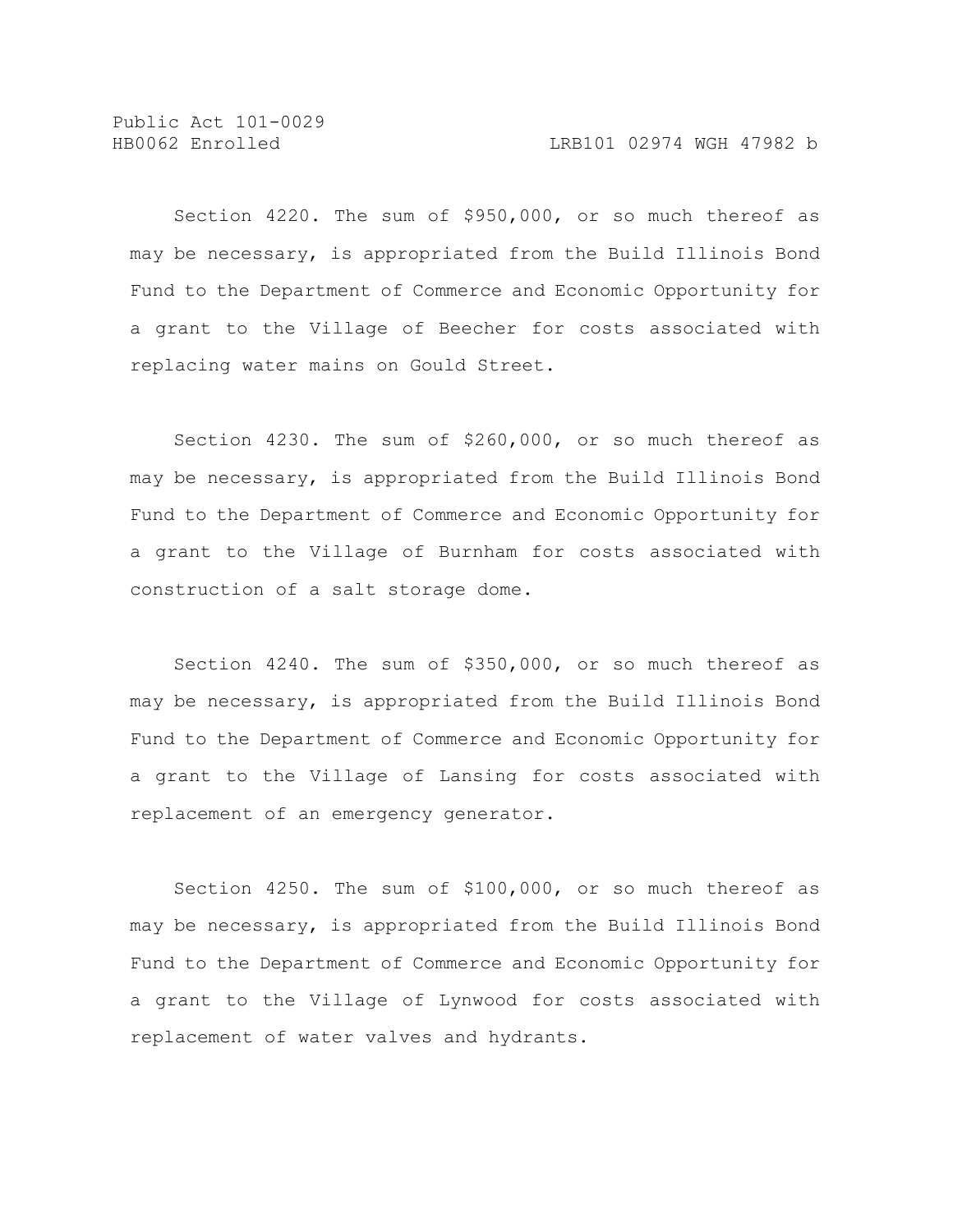Public Act 101-0029 HB0062 Enrolled LRB101 02974 WGH 47982 b

Section 4260. The sum of \$200,000, or so much thereof as may be necessary, is appropriated from the Build Illinois Bond Fund to the Department of Commerce and Economic Opportunity for a grant to the Village of Peotone for costs associated with repairs to water and sewer lining.

Section 4270. The sum of \$500,000, or so much thereof as may be necessary, is appropriated from the Build Illinois Bond Fund to the Department of Commerce and Economic Opportunity for a grant to the Sauk Village for costs associated with replacement of fire hydrants and water valves.

Section 4280. The sum of \$50,000, or so much thereof as may be necessary, is appropriated from the Build Illinois Bond Fund to the Department of Commerce and Economic Opportunity for a grant to the Dalton East School District #149 for costs associated with capital improvements.

Section 4290. The sum of \$1,000,000, or so much thereof as may be necessary, is appropriated from the Build Illinois Bond Fund to the Department of Commerce and Economic Opportunity for a grant to the Our Place Foster Center for costs associated with acquisition of a building.

Section 4300. The sum of \$927,500, or so much thereof as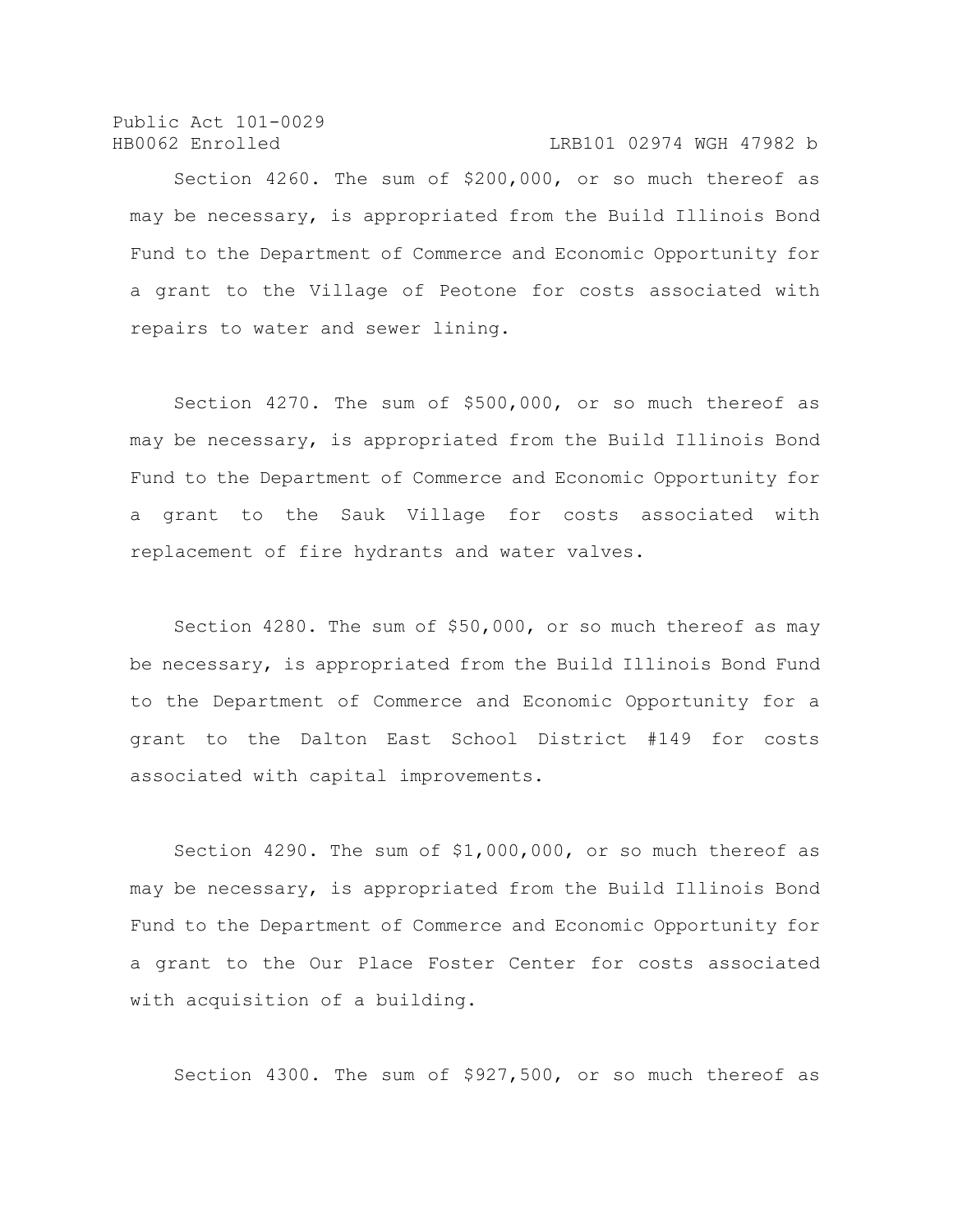Public Act 101-0029 HB0062 Enrolled LRB101 02974 WGH 47982 b may be necessary, is appropriated from the Build Illinois Bond Fund to the Department of Commerce and Economic Opportunity for a grant to the Northlight Theatre for costs associated with building a new facility.

Section 4310. The sum of \$750,000, or so much thereof as may be necessary, is appropriated from the Build Illinois Bond Fund to the Department of Commerce and Economic Opportunity for a grant to the Robert Crown Community Center for costs associated with capital improvements for a new facility.

Section 4320. The sum of \$150,000, or so much thereof as may be necessary, is appropriated from the Build Illinois Bond Fund to the Department of Commerce and Economic Opportunity for a grant to the Evanston Northshore Young Womens' Christian Association for costs associated with capital improvements for a family support center.

Section 4330. The sum of \$270,000, or so much thereof as may be necessary, is appropriated from the Build Illinois Bond Fund to the Department of Commerce and Economic Opportunity for a grant to the Evanston History Center for costs associated with refurbishing wood doors.

Section 4340. The sum of \$52,500, or so much thereof as may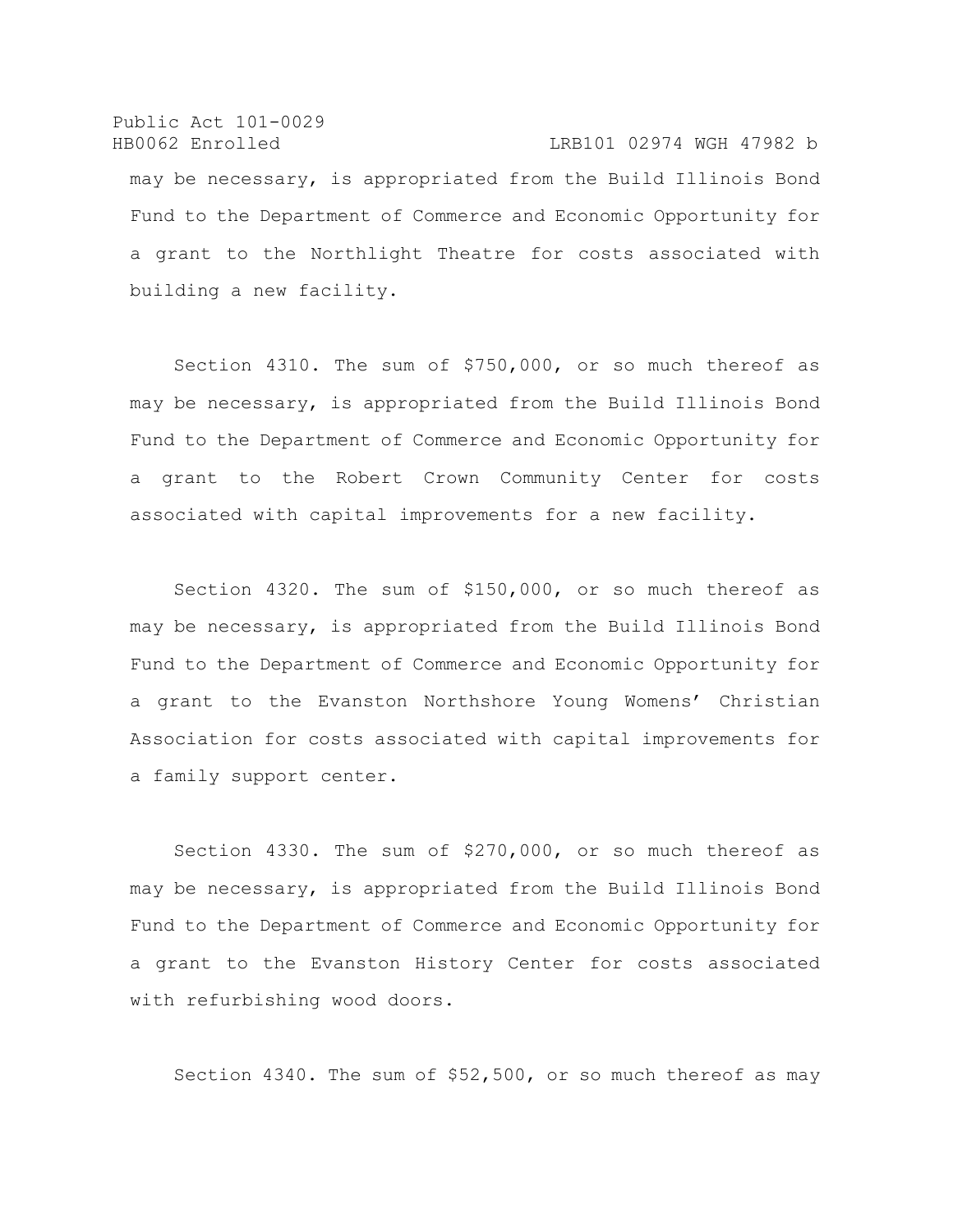Public Act 101-0029 HB0062 Enrolled LRB101 02974 WGH 47982 b be necessary, is appropriated from the Build Illinois Bond Fund to the Department of Commerce and Economic Opportunity for a grant to the YWCA Evanston - North Shore for costs associated with capital improvements for the family support center.

Section 4350. The sum of \$100,000, or so much thereof as may be necessary, is appropriated from the Build Illinois Bond Fund to the Department of Commerce and Economic Opportunity for a grant to the North Suburban YMCA for costs associated with capital improvements for replacing the pool filter system.

Section 4360. The sum of \$600,000, or so much thereof as may be necessary, is appropriated from the Build Illinois Bond Fund to the Department of Commerce and Economic Opportunity for a grant to the Galewood Library for costs associated with reconstruction projects.

Section 4370. The sum of \$750,000, or so much thereof as may be necessary, is appropriated from the Build Illinois Bond Fund to the Department of Commerce and Economic Opportunity for a grant to the City of Chicago for costs associated with Chicago Avenue street improvements.

Section 4380. The sum of \$150,000, or so much thereof as may be necessary, is appropriated from the Build Illinois Bond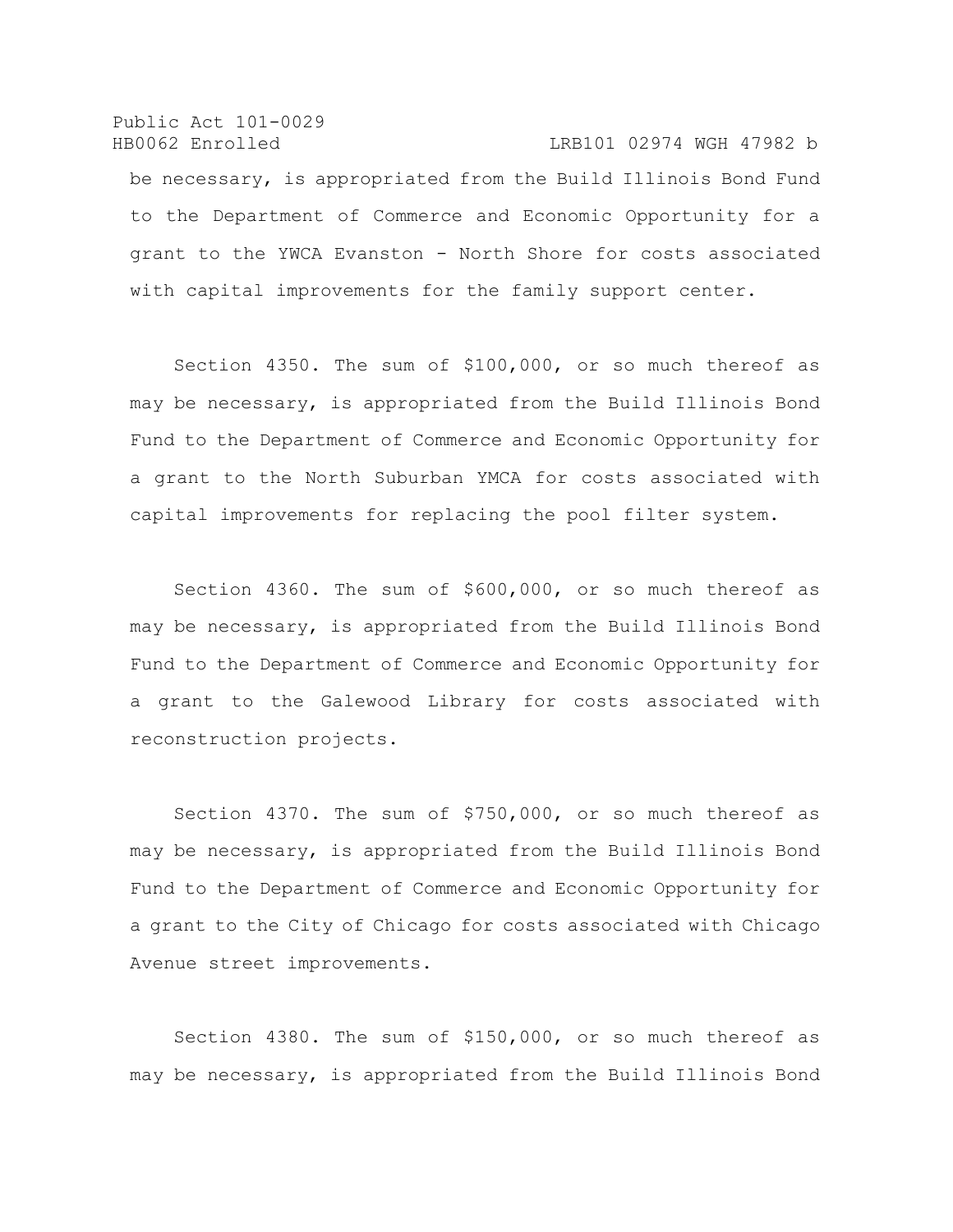## Public Act 101-0029 HB0062 Enrolled LRB101 02974 WGH 47982 b Fund to the Department of Commerce and Economic Opportunity for a grant to the Frederick Douglass Academy High School for costs associated with renovations and repairs.

Section 4390. The sum of \$250,000, or so much thereof as may be necessary, is appropriated from the Build Illinois Bond Fund to the Department of Commerce and Economic Opportunity for a grant to the Oak Park Art League for costs associated with renovations to the building.

Section 4400. The sum of \$375,000, or so much thereof as may be necessary, is appropriated from the Build Illinois Bond Fund to the Department of Commerce and Economic Opportunity for a grant to the Park District of Oak Park for costs associated with construction of a community recreation center.

Section 4410. The sum of \$300,000, or so much thereof as may be necessary, is appropriated from the Build Illinois Bond Fund to the Department of Commerce and Economic Opportunity for a grant to the Kehrien Center for the Arts for costs associated with restoration of a building.

Section 4420. The sum of \$250,000, or so much thereof as may be necessary, is appropriated from the Build Illinois Bond Fund to the Department of Commerce and Economic Opportunity for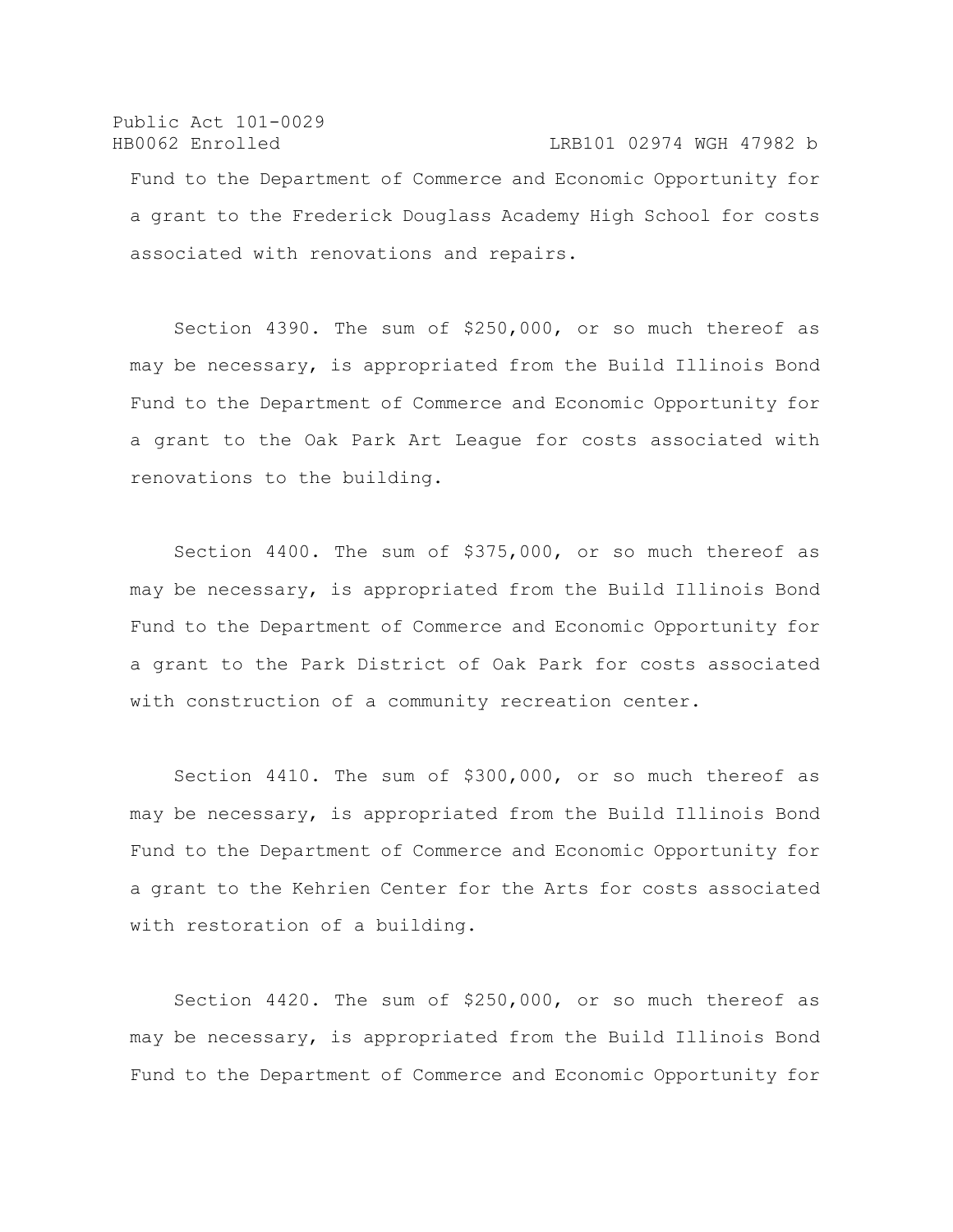## Public Act 101-0029 HB0062 Enrolled LRB101 02974 WGH 47982 b a grant to the Oak Park Frank Lloyd Wright House for costs associated with restoration projects.

Section 4430. The sum of \$250,000, or so much thereof as may be necessary, is appropriated from the Build Illinois Bond Fund to the Department of Commerce and Economic Opportunity for a grant to the Sanofa Community Center for costs associated with building restoration.

Section 4440. The sum of \$424,000, or so much thereof as may be necessary, is appropriated from the Build Illinois Bond Fund to the Department of Commerce and Economic Opportunity for a grant to the Chinese American Service League for costs associated with HVAC improvements.

Section 4450. The sum of \$524,600, or so much thereof as may be necessary, is appropriated from the Build Illinois Bond Fund to the Department of Commerce and Economic Opportunity for a grant to the ESDC 18th Street Development Crop for costs associated with El Paso buildout.

Section 4460. The sum of \$1,500,000, or so much thereof as may be necessary, is appropriated from the Build Illinois Bond Fund to the Department of Commerce and Economic Opportunity for a grant to the El Valor for costs associated with facility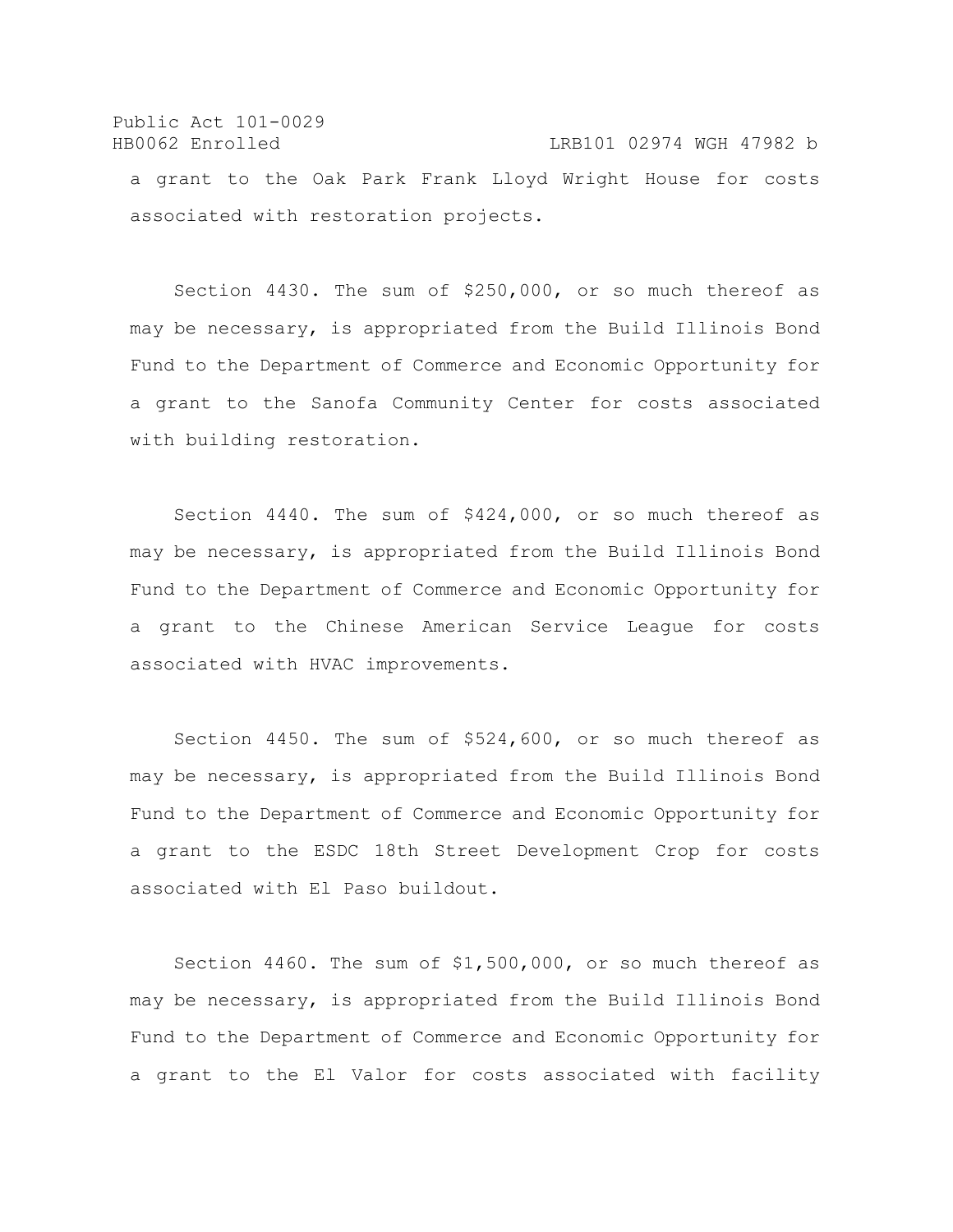repairs.

Section 4470. The sum of \$250,000, or so much thereof as may be necessary, is appropriated from the Build Illinois Bond Fund to the Department of Commerce and Economic Opportunity for a grant to the Pui Tak Center for costs associated with capital improvements.

Section 4480. The sum of \$301,400, or so much thereof as may be necessary, is appropriated from the Build Illinois Bond Fund to the Department of Commerce and Economic Opportunity for a grant to the Mujeres Latinas en Accion for costs associated with upgrades to headquarters.

Section 4490. The sum of \$500,000, or so much thereof as may be necessary, is appropriated from the Build Illinois Bond Fund to the Department of Commerce and Economic Opportunity for a grant to the Stepping Stones Inc. for costs associated with HVAC repairs.

Section 4500. The sum of \$400,000, or so much thereof as may be necessary, is appropriated from the Build Illinois Bond Fund to the Department of Commerce and Economic Opportunity for a grant to the Will County Board for costs associated with traffic light improvements on Weber Road.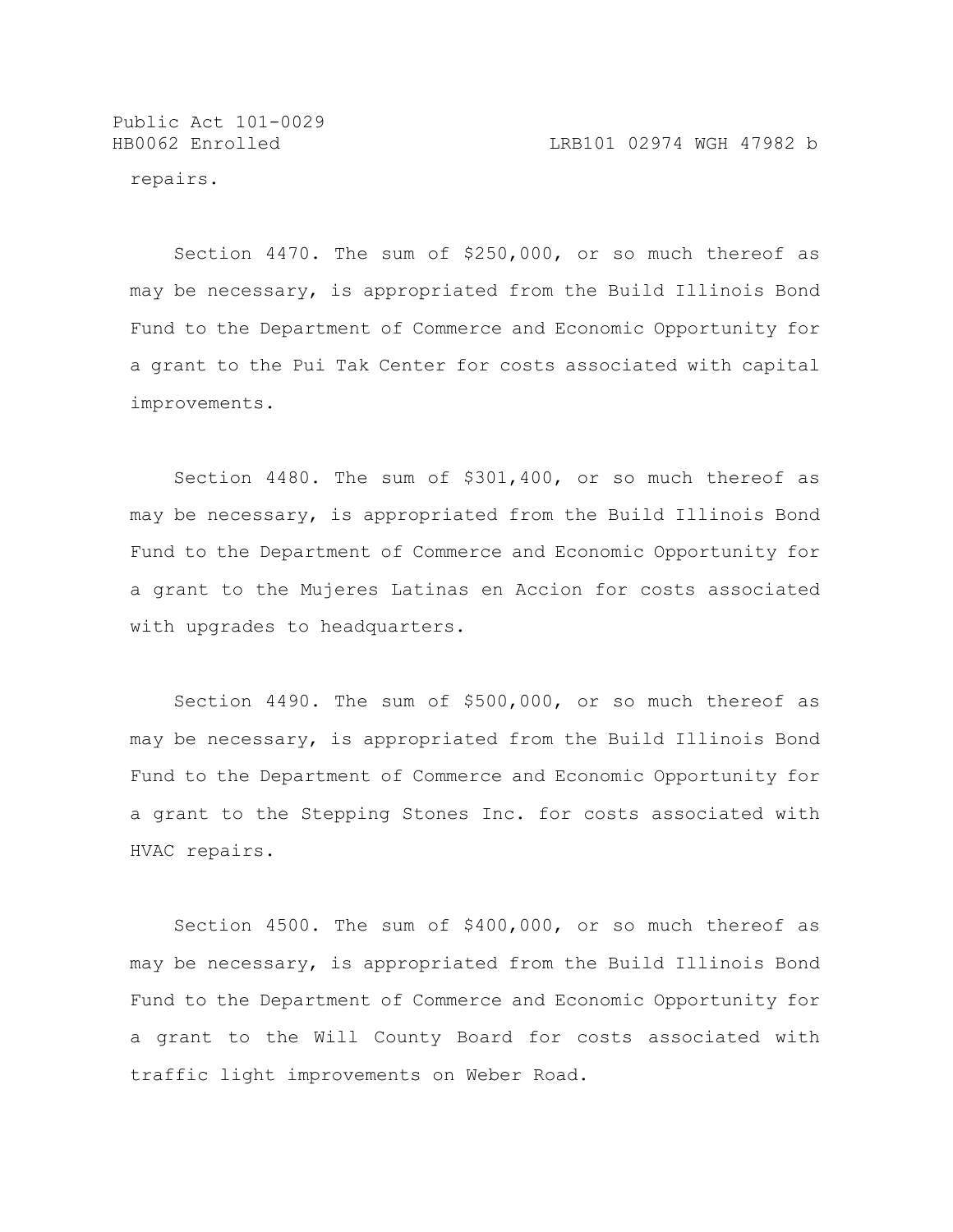Section 4510. The sum of \$300,000, or so much thereof as may be necessary, is appropriated from the Build Illinois Bond Fund to the Department of Commerce and Economic Opportunity for a grant to the Village of Romeoville for costs associated with park improvements.

Section 4520. The sum of \$300,000, or so much thereof as may be necessary, is appropriated from the Build Illinois Bond Fund to the Department of Commerce and Economic Opportunity for a grant to the Village of Romeoville for costs associated with safety projects.

Section 4530. The sum of \$300,000, or so much thereof as may be necessary, is appropriated from the Build Illinois Bond Fund to the Department of Commerce and Economic Opportunity for a grant to the Village of Romeoville for costs associated with roadway improvements to Lockport Street Frontage Road.

Section 4540. The sum of \$400,000, or so much thereof as may be necessary, is appropriated from the Build Illinois Bond Fund to the Department of Commerce and Economic Opportunity for a grant to the Village of Romeoville for costs associated with construction of the playing field trail connection.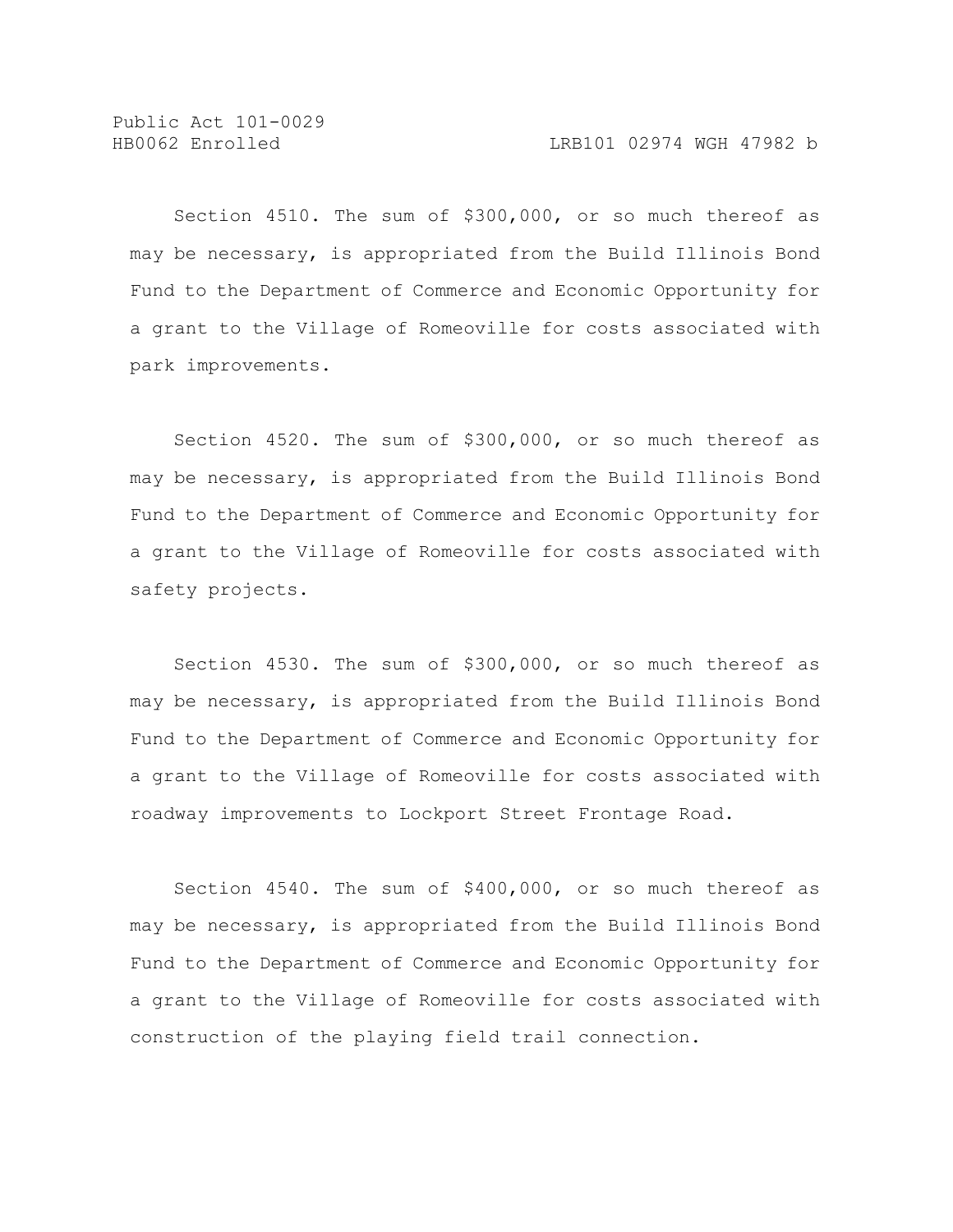HB0062 Enrolled LRB101 02974 WGH 47982 b

Section 4550. The sum of \$50,000, or so much thereof as may be necessary, is appropriated from the Build Illinois Bond Fund to the Department of Commerce and Economic Opportunity for a grant to the Cornerstone for costs associated with capital improvements.

Section 4560. The sum of \$750,000, or so much thereof as may be necessary, is appropriated from the Build Illinois Bond Fund to the Department of Commerce and Economic Opportunity for a grant to the Village of Romeoville for costs associated with access improvements to Discovery Park.

Section 4570. The sum of \$250,000, or so much thereof as may be necessary, is appropriated from the Build Illinois Bond Fund to the Department of Commerce and Economic Opportunity for a grant to the Village of Norridge for costs associated with street sign replacement.

Section 4580. The sum of \$200,000, or so much thereof as may be necessary, is appropriated from the Build Illinois Bond Fund to the Department of Commerce and Economic Opportunity for a grant to Harwood Heights for costs associated with sidewalk replacement.

Section 4590. The sum of \$100,000, or so much thereof as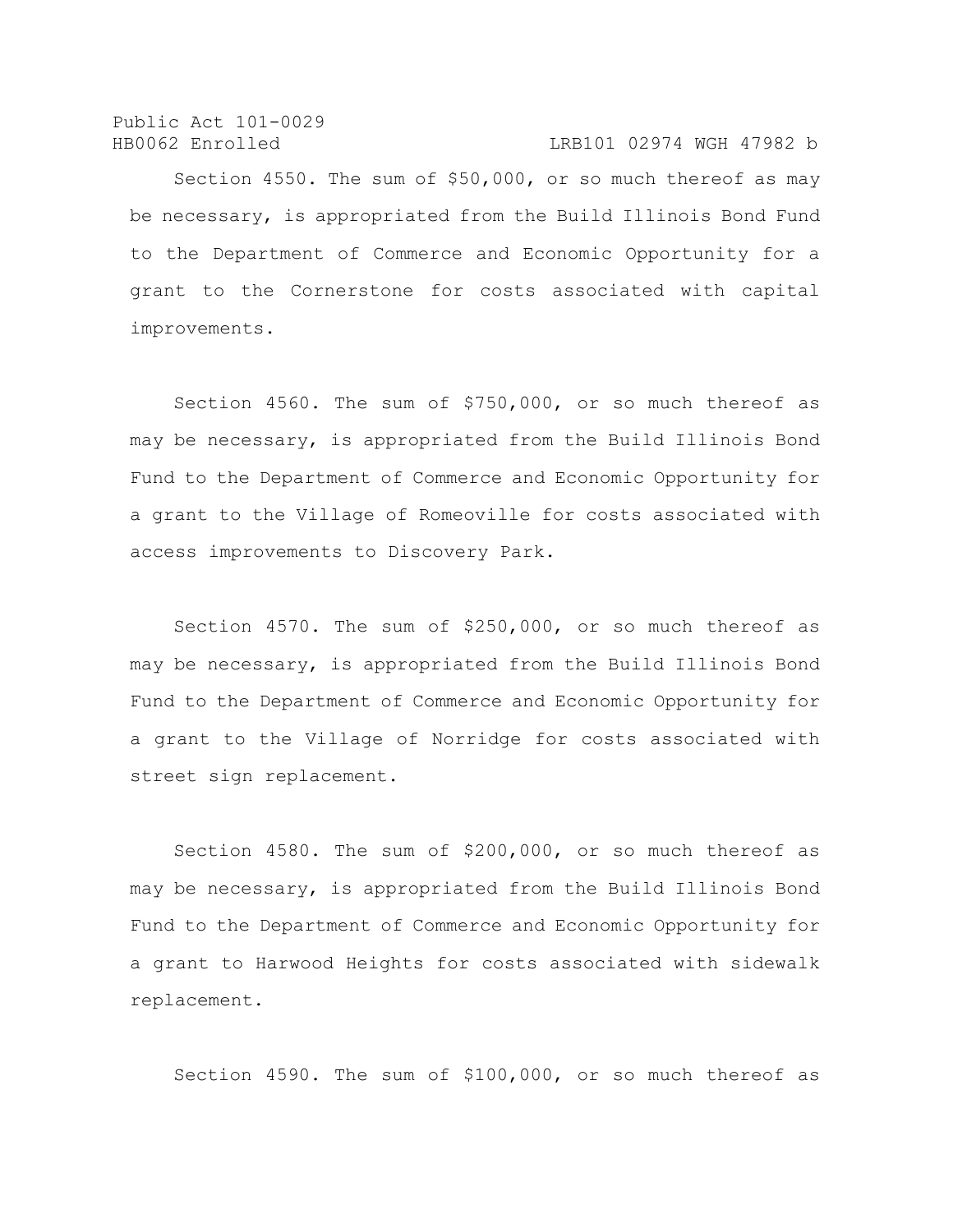Public Act 101-0029 HB0062 Enrolled LRB101 02974 WGH 47982 b may be necessary, is appropriated from the Build Illinois Bond Fund to the Department of Commerce and Economic Opportunity for a grant to the Bridge Elementary for costs associated with playground improvements.

Section 4600. The sum of \$25,000, or so much thereof as may be necessary, is appropriated from the Build Illinois Bond Fund to the Department of Commerce and Economic Opportunity for a grant to the Hitch Elementary for costs associated with remodeling the science room.

Section 4610. The sum of \$50,000, or so much thereof as may be necessary, is appropriated from the Build Illinois Bond Fund to the Department of Commerce and Economic Opportunity for a grant to the Union Ridge School for costs associated with playground improvements.

Section 4620. The sum of \$850,000, or so much thereof as may be necessary, is appropriated from the Build Illinois Bond Fund to the Department of Commerce and Economic Opportunity for a grant to the City of Chicago for costs associated with street resurfacing in the 38th Ward.

Section 4630. The sum of \$850,000, or so much thereof as may be necessary, is appropriated from the Build Illinois Bond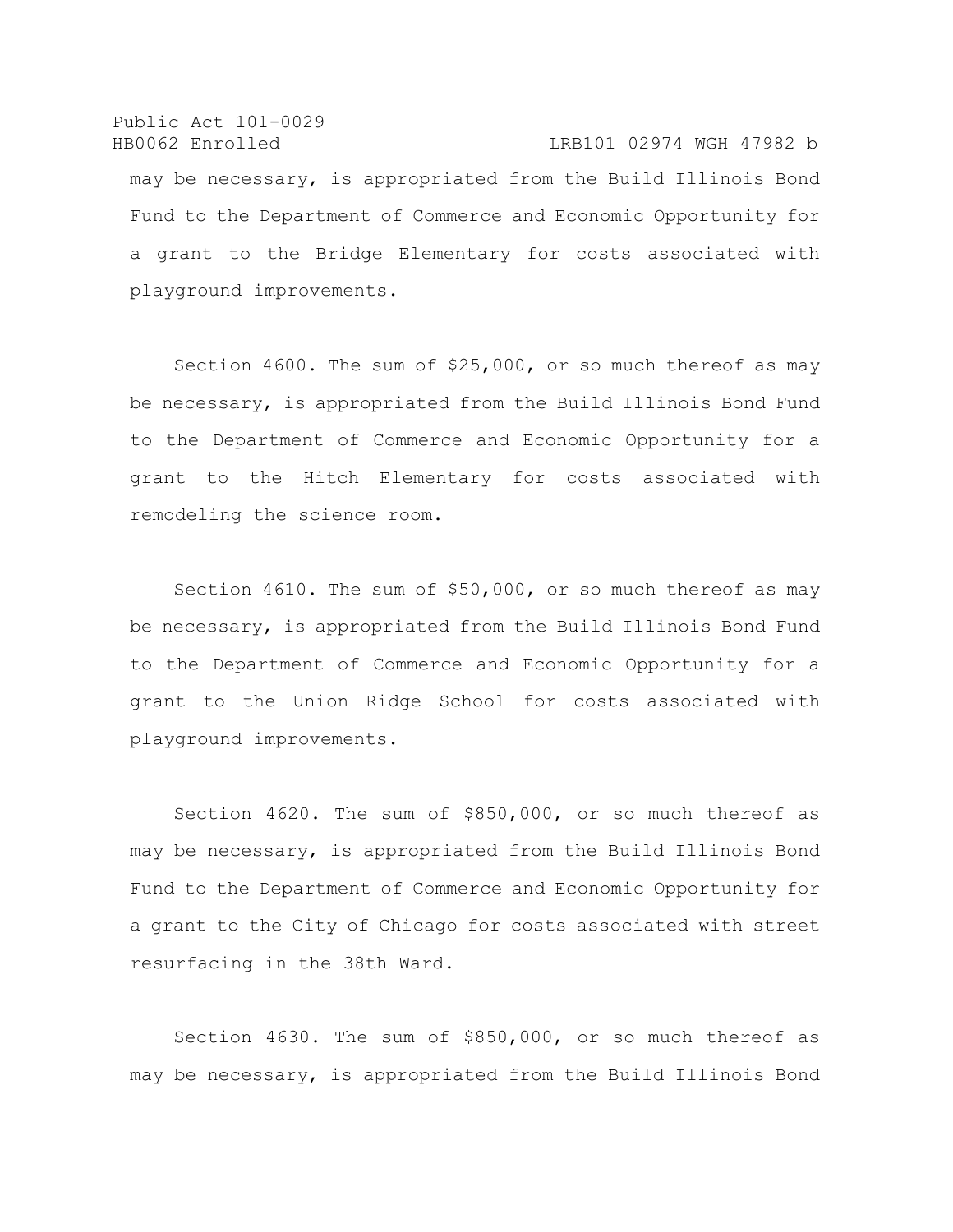Public Act 101-0029 HB0062 Enrolled LRB101 02974 WGH 47982 b Fund to the Department of Commerce and Economic Opportunity for a grant to the City of Chicago for costs associated with street resurfacing in the 45th Ward.

Section 4640. The sum of \$54,500, or so much thereof as may be necessary, is appropriated from the Build Illinois Bond Fund to the Department of Commerce and Economic Opportunity for a grant to the City of Chicago for costs associated with street resurfacing in the 41st Ward.

Section 4650. The sum of \$54,500, or so much thereof as may be necessary, is appropriated from the Build Illinois Bond Fund to the Department of Commerce and Economic Opportunity for a grant to the City of Chicago for costs associated with street resurfacing in the 29th Ward.

Section 4660. The sum of \$35,000, or so much thereof as may be necessary, is appropriated from the Build Illinois Bond Fund to the Department of Commerce and Economic Opportunity for a grant to the City of Chicago for costs associated with tree planting in the 38th Ward.

Section 4670. The sum of \$60,000, or so much thereof as may be necessary, is appropriated from the Build Illinois Bond Fund to the Department of Commerce and Economic Opportunity for a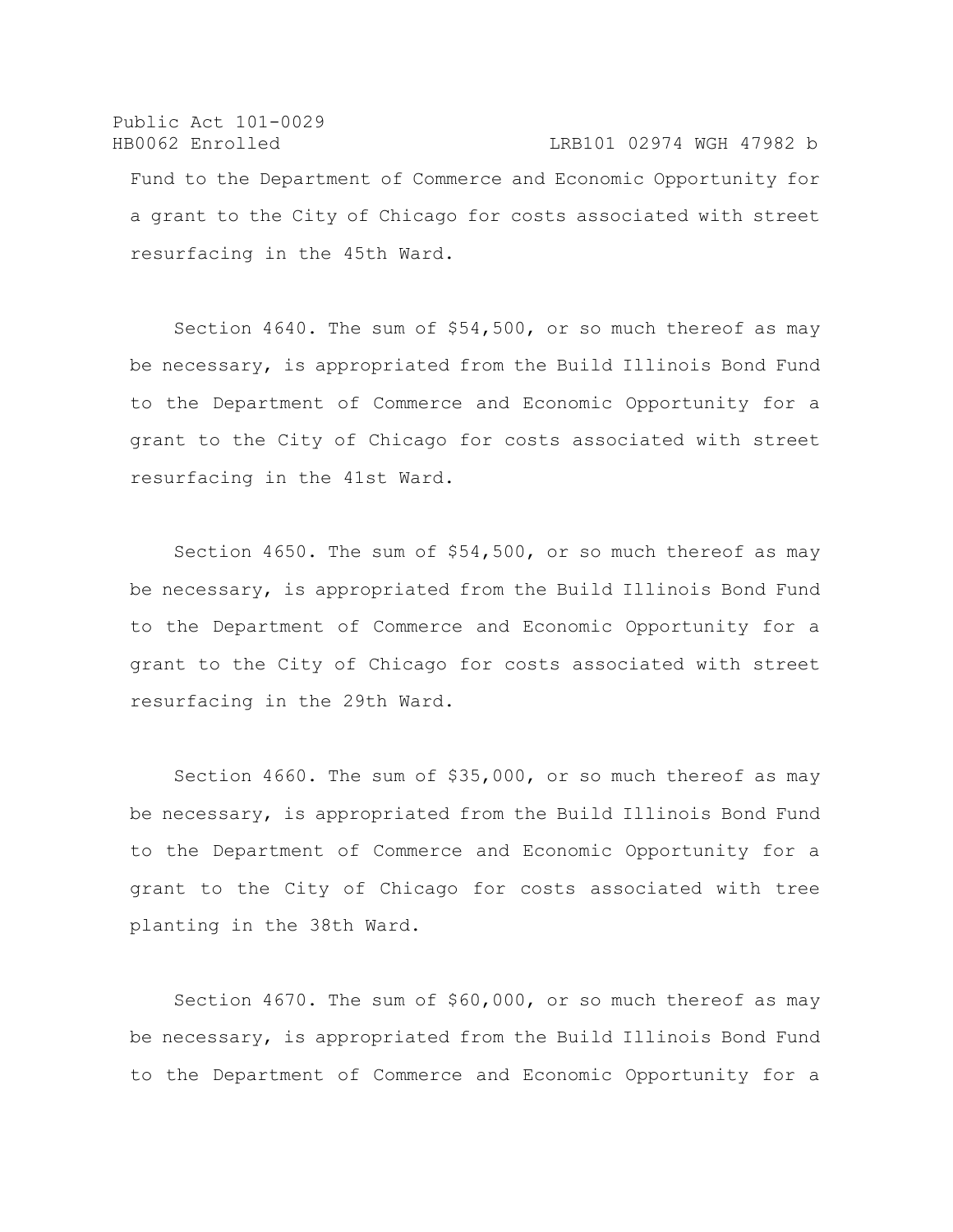Public Act 101-0029 HB0062 Enrolled LRB101 02974 WGH 47982 b grant to the City of Chicago for costs associated with speed bump installation.

Section 4680. The sum of \$250,000, or so much thereof as may be necessary, is appropriated from the Build Illinois Bond Fund to the Department of Commerce and Economic Opportunity for a grant to the Prussing Elementary for costs associated with replacing the gym floor.

Section 4690. The sum of \$150,000, or so much thereof as may be necessary, is appropriated from the Build Illinois Bond Fund to the Department of Commerce and Economic Opportunity for a grant to the City of Chicago for costs associated with alley repairs in the 38th Ward.

Section 4700. The sum of \$71,000, or so much thereof as may be necessary, is appropriated from the Build Illinois Bond Fund to the Department of Commerce and Economic Opportunity for a grant to the City of Chicago for costs associated with alley repairs in the 45th Ward.

Section 4710. The sum of \$500,000, or so much thereof as may be necessary, is appropriated from the Build Illinois Bond Fund to the Department of Commerce and Economic Opportunity for a grant to the Black Chamber of Commerce and Training Center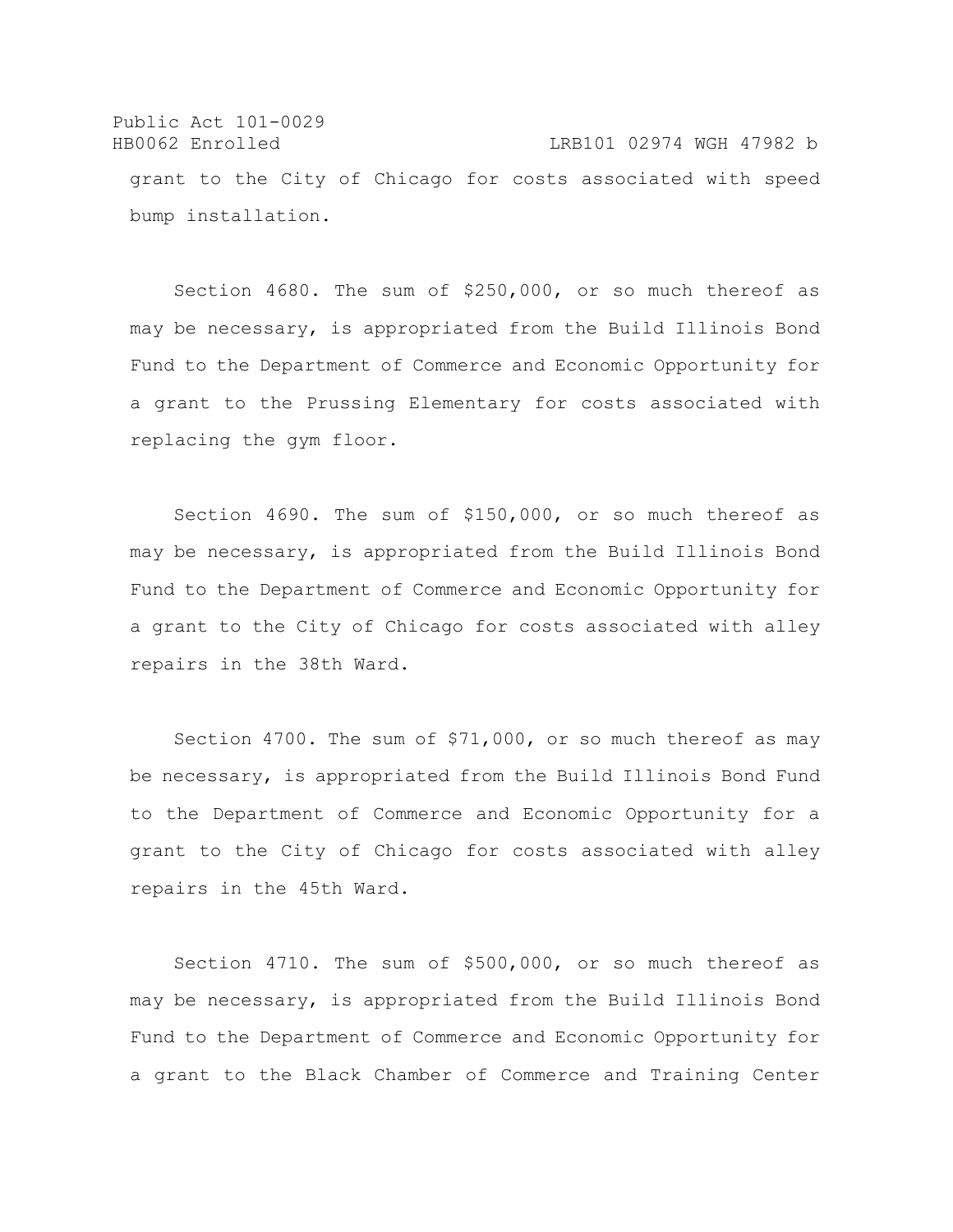Public Act 101-0029 HB0062 Enrolled LRB101 02974 WGH 47982 b for costs associated with building improvements.

Section 4720. The sum of \$300,000, or so much thereof as may be necessary, is appropriated from the Build Illinois Bond Fund to the Department of Commerce and Economic Opportunity for a grant to the Legacy Reentry Foundation for costs associated with capital improvements for a resource and housing center.

Section 4730. The sum of \$1,000,000, or so much thereof as may be necessary, is appropriated from the Build Illinois Bond Fund to the Department of Commerce and Economic Opportunity for a grant to the Waukegan Public School District #60 for costs associated with capital improvements.

Section 4740. The sum of \$200,000, or so much thereof as may be necessary, is appropriated from the Build Illinois Bond Fund to the Department of Commerce and Economic Opportunity for a grant to the College of Lake County Waukegan Branch for costs associated with capital improvements.

Section 4750. The sum of \$500,000, or so much thereof as may be necessary, is appropriated from the Build Illinois Bond Fund to the Department of Commerce and Economic Opportunity for a grant to Richton Park for costs associated with storm water improvements.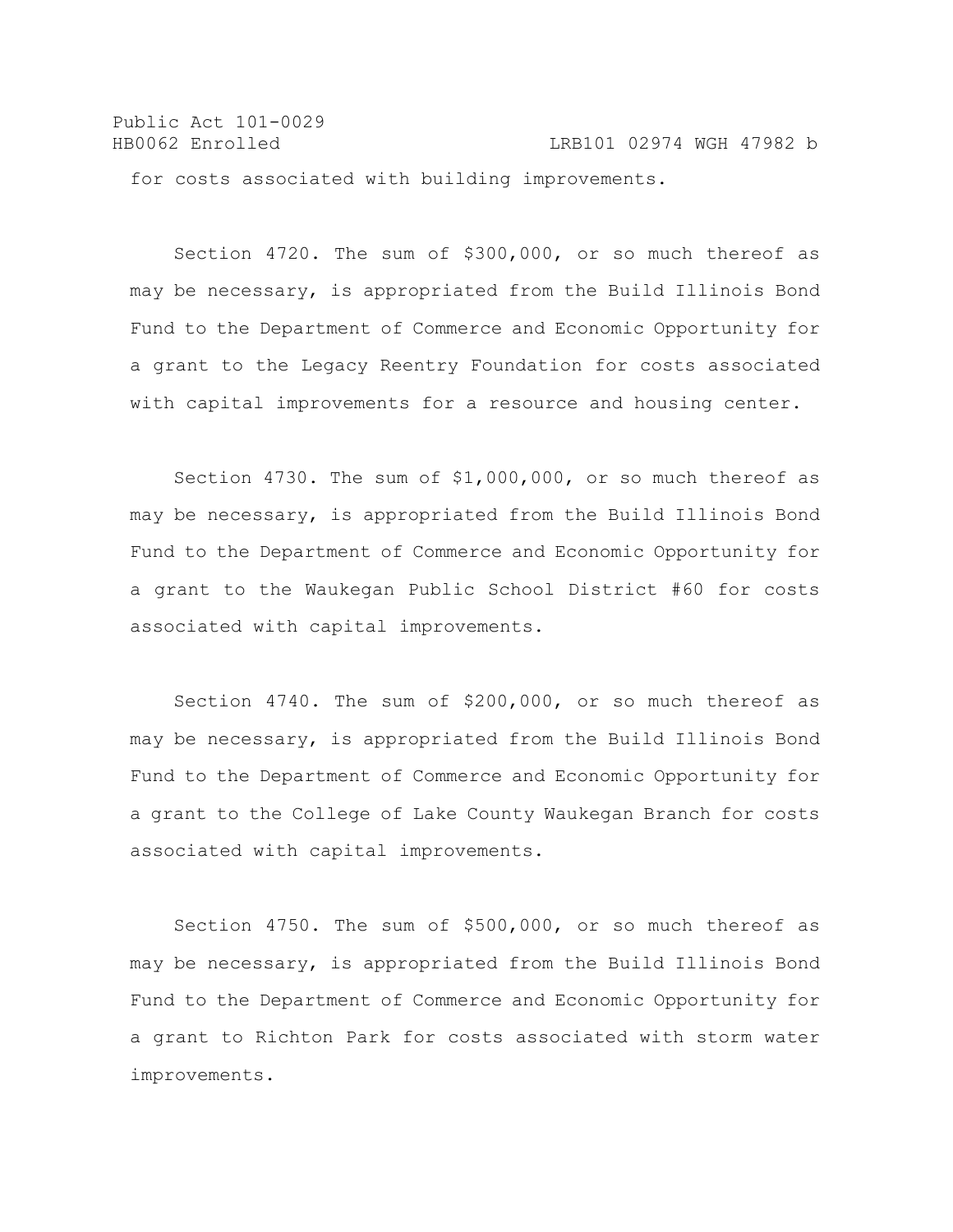Section 4760. The sum of \$420,000, or so much thereof as may be necessary, is appropriated from the Build Illinois Bond Fund to the Department of Commerce and Economic Opportunity for a grant to the Village of Matteson for costs associated with park improvements.

Section 4770. The sum of \$175,000, or so much thereof as may be necessary, is appropriated from the Build Illinois Bond Fund to the Department of Commerce and Economic Opportunity for a grant to the Village of Matteson for costs associated with water main improvements.

Section 4780. The sum of \$758,525, or so much thereof as may be necessary, is appropriated from the Build Illinois Bond Fund to the Department of Commerce and Economic Opportunity for a grant to the City of Country Club Hills for costs associated with roadway improvements.

Section 4790. The sum of \$400,000, or so much thereof as may be necessary, is appropriated from the Build Illinois Bond Fund to the Department of Commerce and Economic Opportunity for a grant to the City of Markham for costs associated with street light improvements.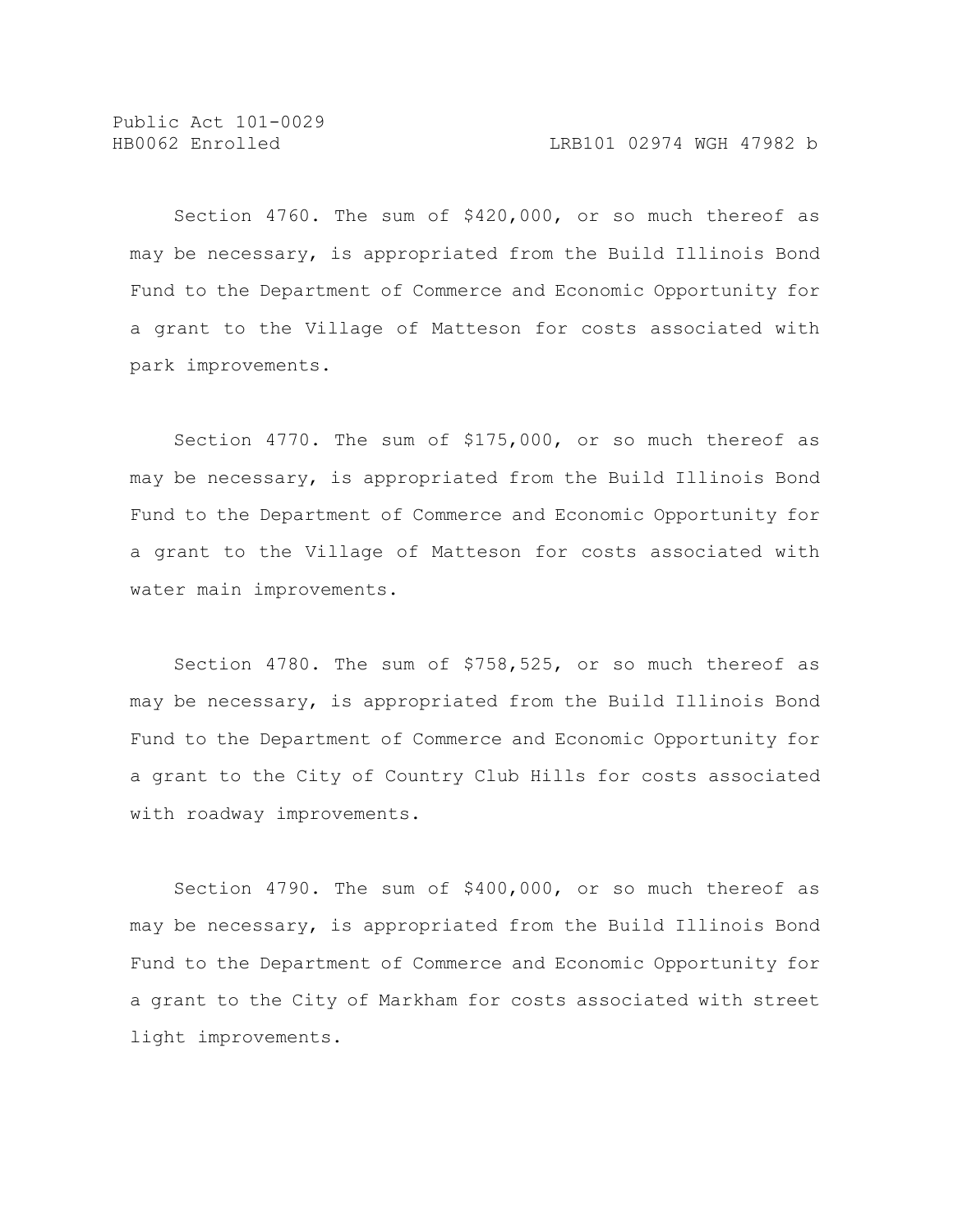Public Act 101-0029 HB0062 Enrolled LRB101 02974 WGH 47982 b

Section 4800. The sum of \$400,000, or so much thereof as may be necessary, is appropriated from the Build Illinois Bond Fund to the Department of Commerce and Economic Opportunity for a grant to Richton Park for costs associated with roadway improvements.

Section 4810. The sum of \$295,000, or so much thereof as may be necessary, is appropriated from the Build Illinois Bond Fund to the Department of Commerce and Economic Opportunity for a grant to the City of Country Club Hills for costs associated with water main improvements.

Section 4820. The sum of \$51,475, or so much thereof as may be necessary, is appropriated from the Build Illinois Bond Fund to the Department of Commerce and Economic Opportunity for a grant to the Village of Hazel Crest for costs associated with transit development.

Section 4830. The sum of \$300,000, or so much thereof as may be necessary, is appropriated from the Build Illinois Bond Fund to the Department of Commerce and Economic Opportunity for a grant to the Elgin Community College for costs associated with optician laboratory technology space.

Section 4840. The sum of \$250,000, or so much thereof as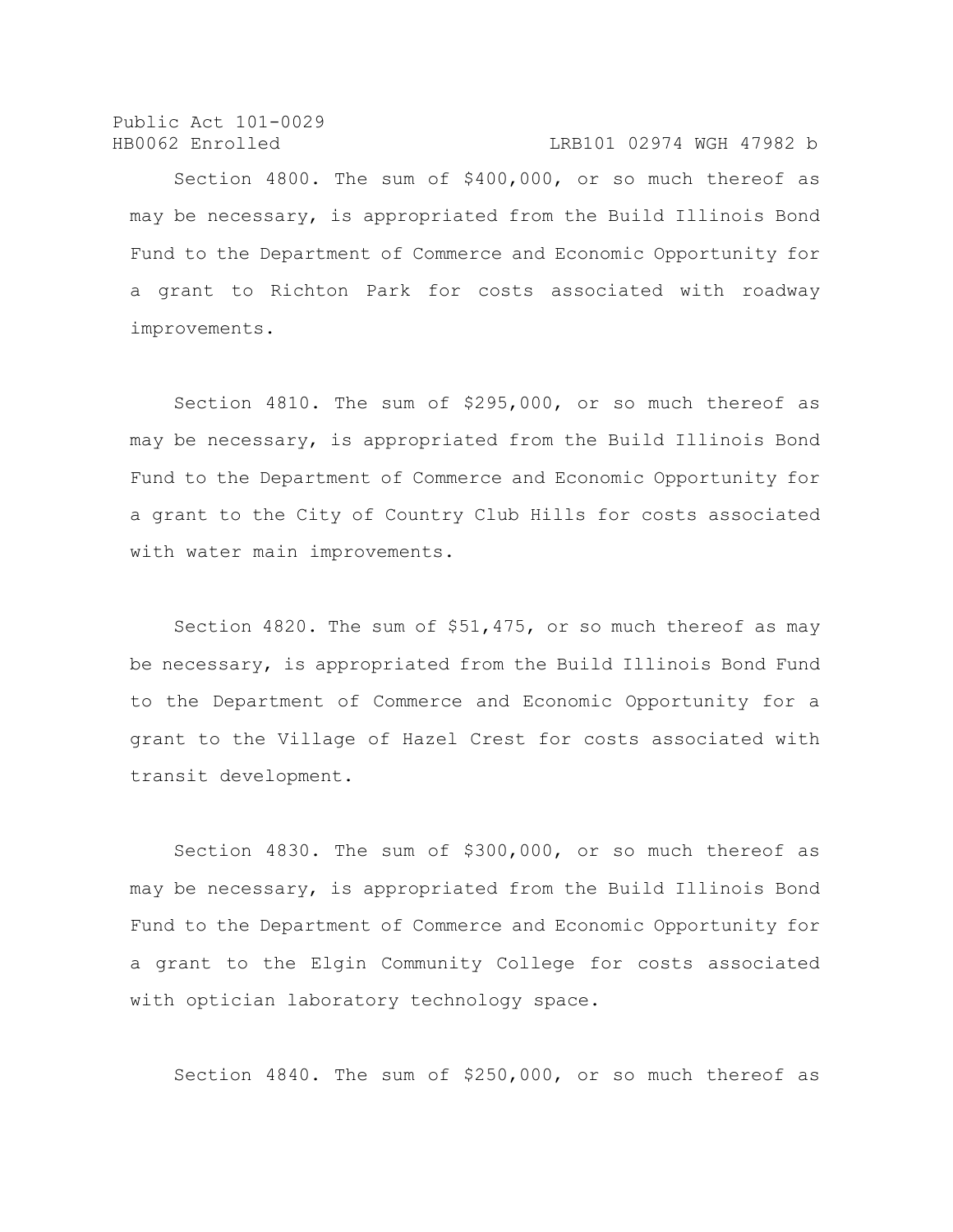Public Act 101-0029 HB0062 Enrolled LRB101 02974 WGH 47982 b may be necessary, is appropriated from the Build Illinois Bond Fund to the Department of Commerce and Economic Opportunity for a grant to the Village of East Dundee for costs associated with capital improvements for the Terra Business Park roadway.

Section 4850. The sum of \$200,000, or so much thereof as may be necessary, is appropriated from the Build Illinois Bond Fund to the Department of Commerce and Economic Opportunity for a grant to Elgin Community College for costs associated with capital improvements for mechatronics.

Section 4860. The sum of \$500,000, or so much thereof as may be necessary, is appropriated from the Build Illinois Bond Fund to the Department of Commerce and Economic Opportunity for a grant to the City of Elgin for costs associated with capital improvements to create a regional public safety training facility and reconstruct a collector street between Route 31 and McLean Boulevard along the Route 20 corridor.

Section 4870. The sum of \$1,500,000, or so much thereof as may be necessary, is appropriated from the Build Illinois Bond Fund to the Department of Commerce and Economic Opportunity for a grant to the Dundee Township for costs associated with capital improvements.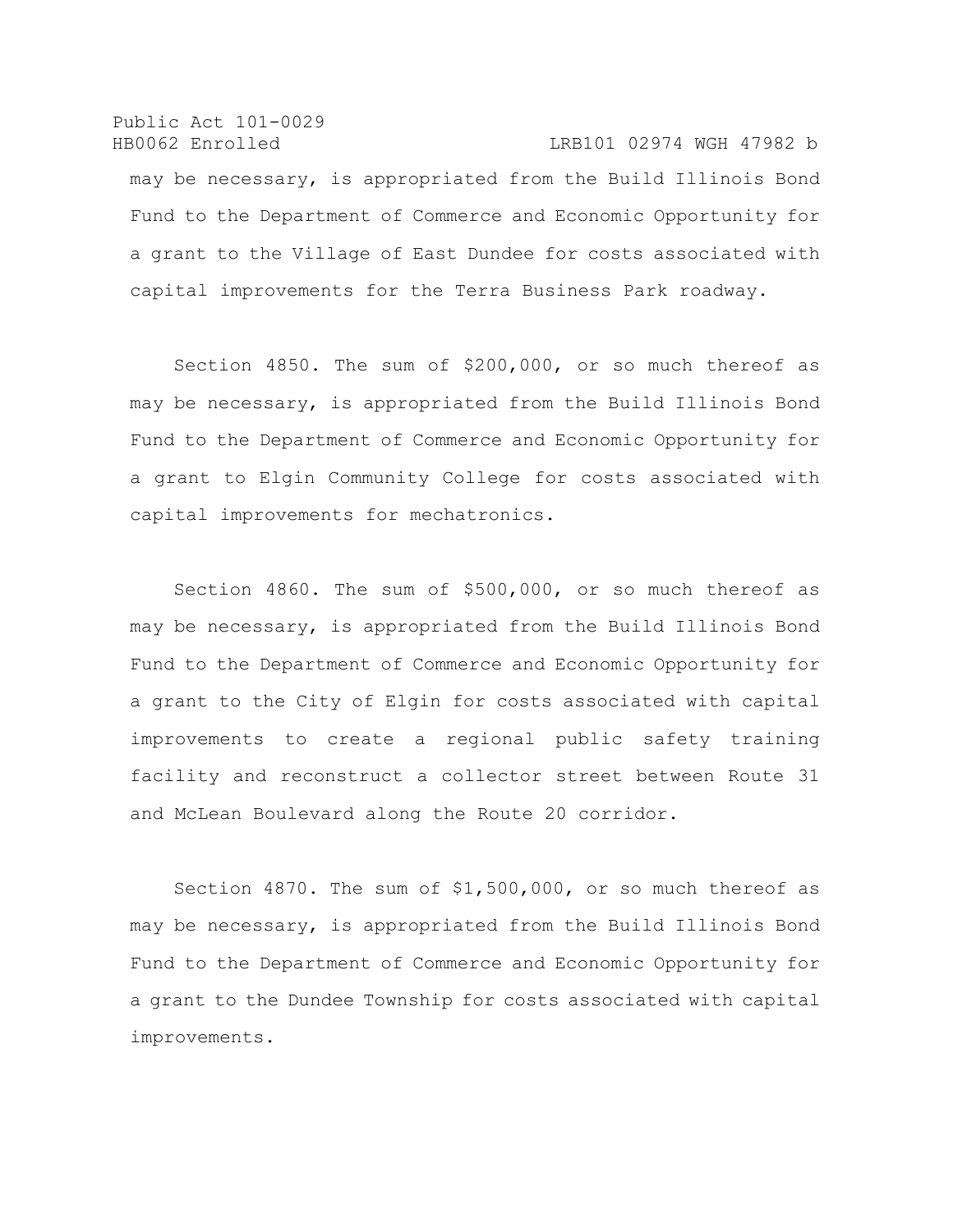Public Act 101-0029 HB0062 Enrolled LRB101 02974 WGH 47982 b

Section 4880. The sum of \$175,000, or so much thereof as may be necessary, is appropriated from the Build Illinois Bond Fund to the Department of Commerce and Economic Opportunity for a grant to the East Dundee for costs associated with resurfacing Bonnie Dundee Road.

Section 4890. The sum of \$175,000, or so much thereof as may be necessary, is appropriated from the Build Illinois Bond Fund to the Department of Commerce and Economic Opportunity for a grant to the East Dundee for costs associated with water tower improvements.

Section 4900. The sum of \$1,350,000, or so much thereof as may be necessary, is appropriated from the Build Illinois Bond Fund to the Department of Commerce and Economic Opportunity for a grant to the Village of Deerfield for costs associated with capital improvements for Woodland Park subdivision project.

Section 4910. The sum of \$1,650,000, or so much thereof as may be necessary, is appropriated from the Build Illinois Bond Fund to the Department of Commerce and Economic Opportunity for a grant to the City of Highland Park for costs associated with capital improvements for Sheridan Road pedestrian pathway.

Section 4920. The sum of \$2,000,000, or so much thereof as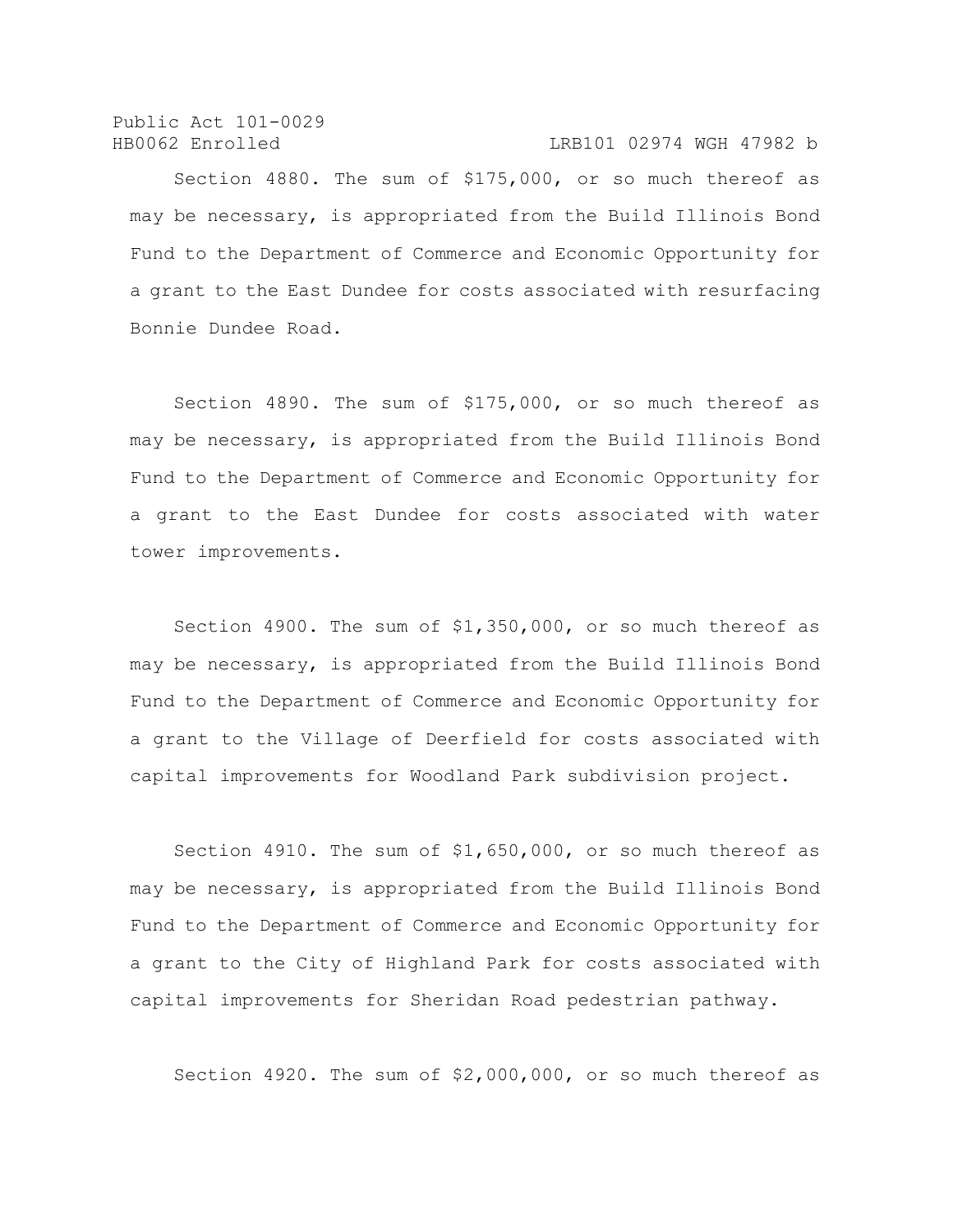Public Act 101-0029 HB0062 Enrolled LRB101 02974 WGH 47982 b may be necessary, is appropriated from the Build Illinois Bond Fund to the Department of Commerce and Economic Opportunity for a grant to the City of Des Plaines for costs associated with resurfacing Algonquin Road.

Section 4930. The sum of \$425,000, or so much thereof as may be necessary, is appropriated from the Build Illinois Bond Fund to the Department of Commerce and Economic Opportunity for a grant to Elk Grove Village for costs associated with constructing a pedestrian/bicycle connection into Busse Woods.

Section 4940. The sum of \$575,000, or so much thereof as may be necessary, is appropriated from the Build Illinois Bond Fund to the Department of Commerce and Economic Opportunity for a grant to Elk Grove Village for costs associated with acquisition of open space.

Section 4950. The sum of \$2,500,000, or so much thereof as may be necessary, is appropriated from the Build Illinois Bond Fund to the Department of Commerce and Economic Development for a grant to West Humboldt Park Development Council for costs associated with construction of a commercial building.

Section 4960. The sum of \$250,000, or so much thereof as may be necessary, is appropriated from the Build Illinois Bond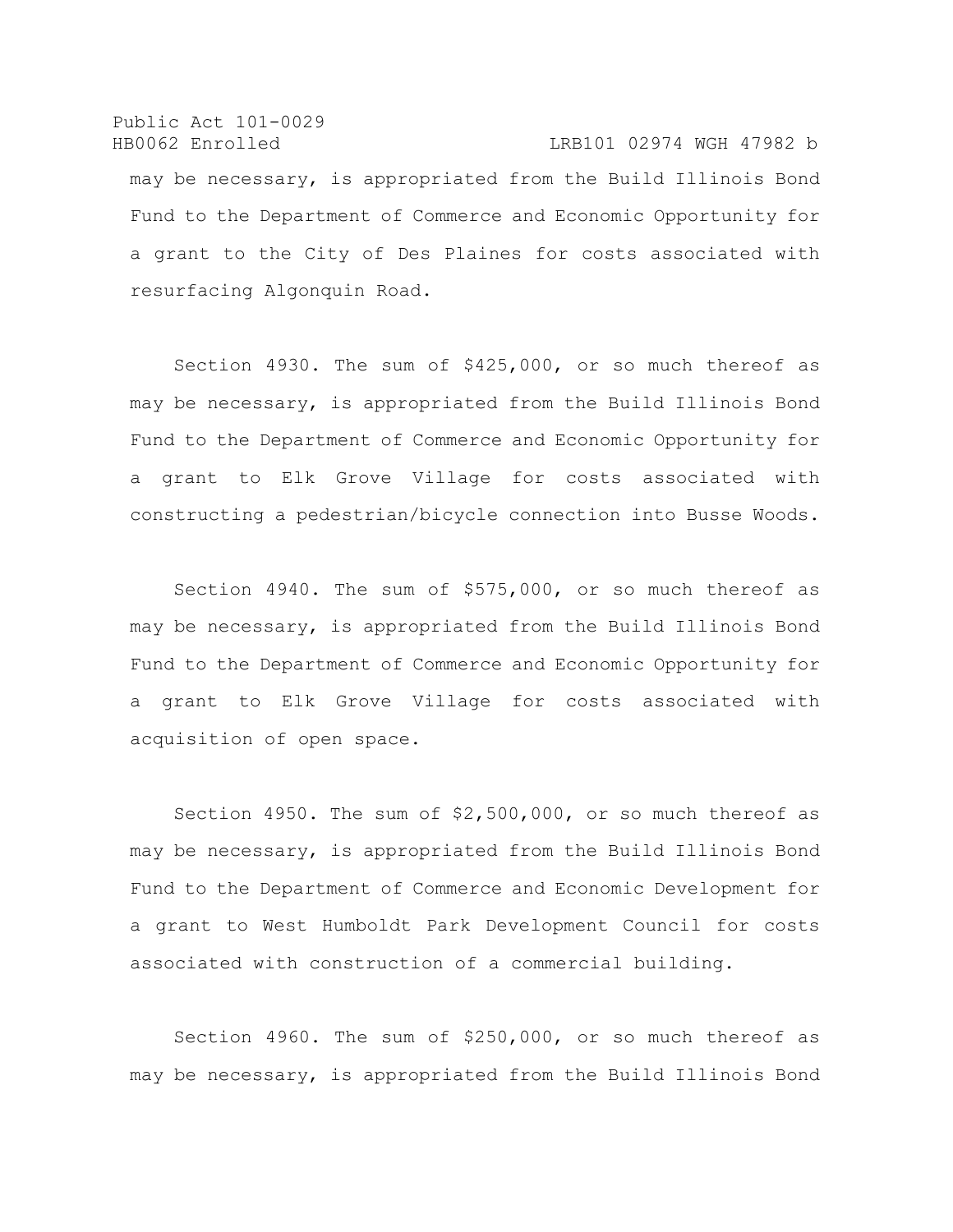Public Act 101-0029 HB0062 Enrolled LRB101 02974 WGH 47982 b Fund to the Department of Commerce and Economic Development for a grant to Chicago Bulls College Prep for costs associated with capital improvements for facility air conditioning.

Section 4970. The sum of \$250,000, or so much thereof as may be necessary, is appropriated from the Build Illinois Bond Fund to the Department of Commerce and Economic Development for a grant to Chicago Bulls College Prep for costs associated with capital improvements for facility fire sprinkler replacement.

Section 4980. The sum of \$900,000, or so much thereof as may be necessary, is appropriated from the Build Illinois Bond Fund to the Department of Commerce and Economic Opportunity for a grant to Marie Sklodowska Curie Metropolitan High School for costs associated with elevator improvements.

Section 4990. The sum of \$500,000, or so much thereof as may be necessary, is appropriated from the Build Illinois Bond Fund to the Department of Commerce and Economic Opportunity for a grant to Metropolitan Family Services for costs associated with capital improvements for a service facility at 6422 S. Kedzie Ave.

Section 5000. The sum of \$125,000, or so much thereof as may be necessary, is appropriated from the Build Illinois Bond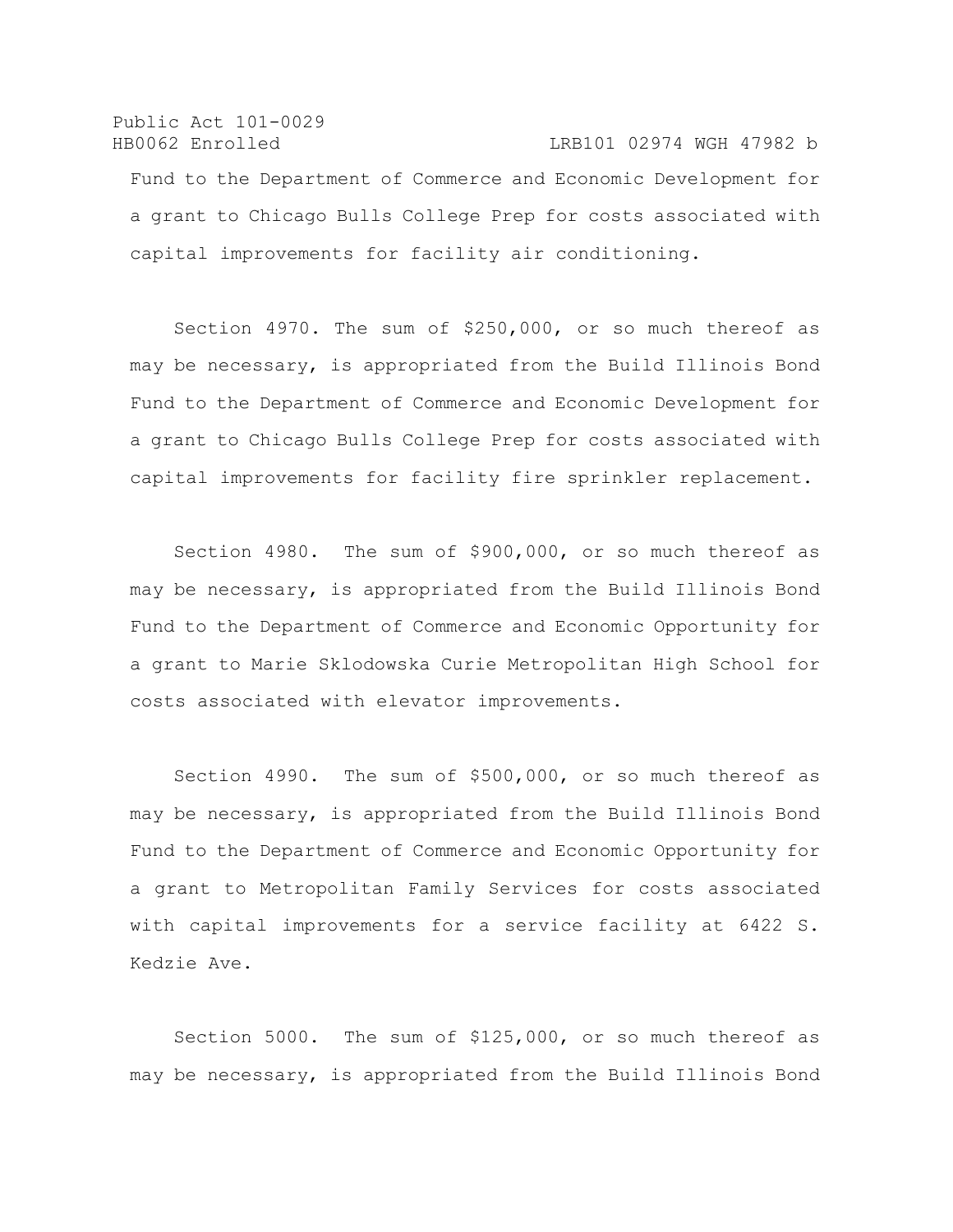Public Act 101-0029 HB0062 Enrolled LRB101 02974 WGH 47982 b Fund to the Department of Commerce and Economic Opportunity for a grant to the City of Chicago Public School District #299 for costs associated with capital improvements Nightingale Elementary School.

Section 5010. The sum of \$25,000, or so much thereof as may be necessary, is appropriated from the Build Illinois Bond Fund to the Department of Commerce and Economic Opportunity for a grant to the City of Chicago Public School District #299 for costs associated with signage at Back of the Yards College Prep.

Section 5020. The sum of \$200,000, or so much thereof as may be necessary, is appropriated from the Build Illinois Bond Fund to the Department of Commerce and Economic Opportunity for a grant to the City of Chicago Public School District #299 for costs associated with lighting improvements at Back of the Yards College Prep.

Section 5030. The sum of \$1,250,000, or so much thereof as may be necessary, is appropriated from the Build Illinois Bond Fund to the Department of Commerce and Economic Opportunity for a grant to the Brighton Park Neighborhood Council Community Center for costs associated with facility construction.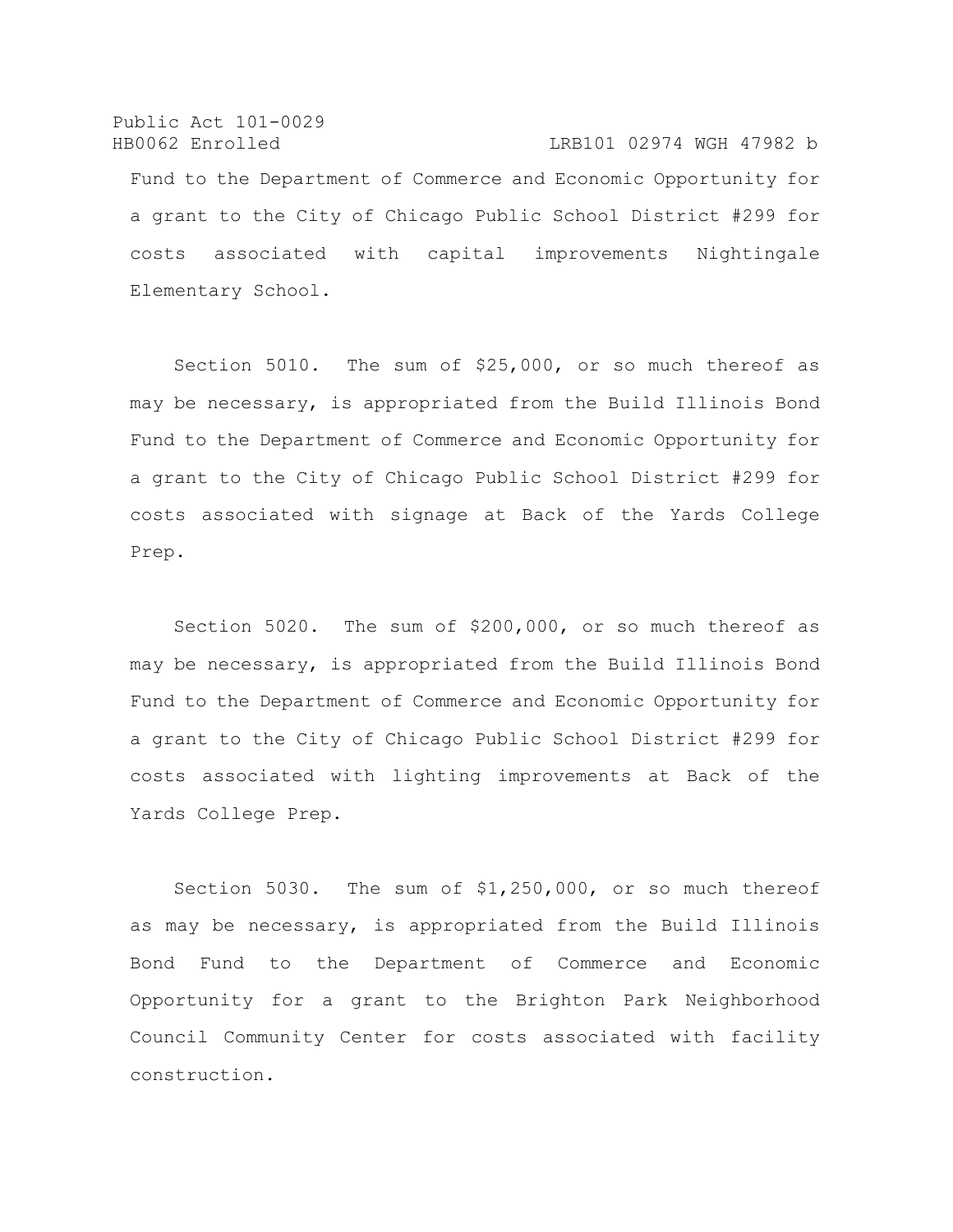Section 5040. The sum of \$550,000, or so much thereof as may be necessary, is appropriated from the Build Illinois Bond Fund to the Department of Commerce and Economic Opportunity for a grant to Latin United Community Housing Association for costs associated with community center expansion.

Section 5050. The sum of \$50,000, or so much thereof as may be necessary, is appropriated from the Build Illinois Bond Fund to the Department of Commerce and Economic Opportunity for a grant to the McCormick YMCA of Metro Chicago for costs associated with capital improvements.

Section 5060. The sum of \$300,000, or so much thereof as may be necessary, is appropriated from the Build Illinois Bond Fund to the Department of Commerce and Economic Opportunity for a grant to the City of Chicago Public School District #299 for costs associated with playground improvements at Talcott Elementary.

Section 5070. The sum of \$425,000, or so much thereof as may be necessary, is appropriated from the Build Illinois Bond Fund to the Department of Commerce and Economic Opportunity for a grant to the Gateway Foundation for costs associated with capital improvements.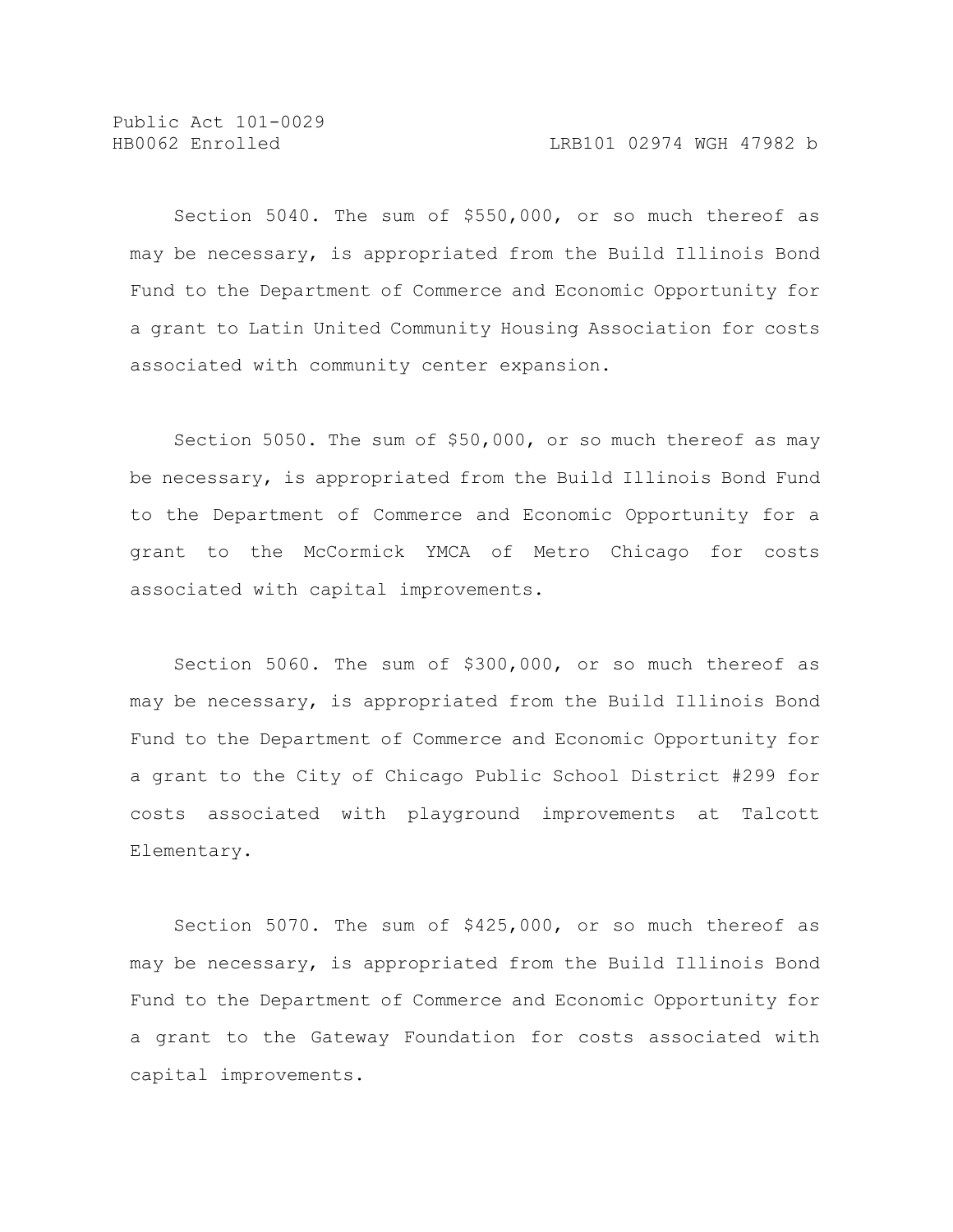Section 5080. The sum of \$700,000, or so much thereof as may be necessary, is appropriated from the Build Illinois Bond Fund to the Department of Commerce and Economic Opportunity for a grant to the Spanish Coalition for Housing for costs associated with property acquisition and redevelopment of property for homeownership and financial wellness centers.

Section 5090. The sum of \$900,000, or so much thereof as may be necessary, is appropriated from the Build Illinois Bond Fund to the Department of Commerce and Economic Opportunity for a grant to the Puerto Rican Cultural Center of Chicago for costs associated with capital improvements, property acquisition, and development.

Section 5100. The sum of \$75,000, or so much thereof as may be necessary, is appropriated from the Build Illinois Bond Fund to the Department of Commerce and Economic Opportunity for a grant to the Marine Leadership Academy for costs associated with capital improvements.

Section 5110. The sum of \$75,000, or so much thereof as may be necessary, is appropriated from the Build Illinois Bond Fund to the Department of Commerce and Economic Opportunity for a grant to the Daniel Ramos Casa Puerto Riquena for costs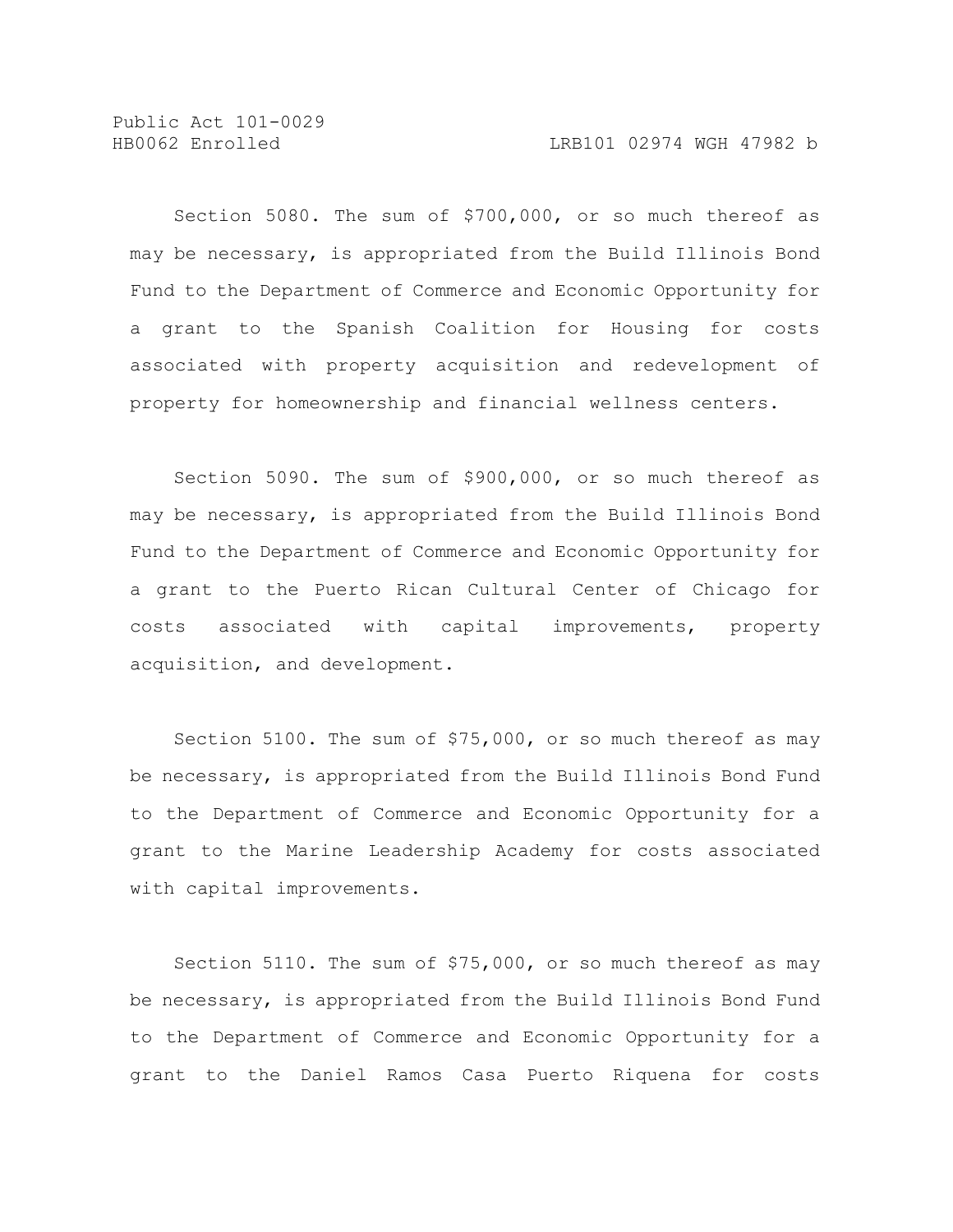Public Act 101-0029 HB0062 Enrolled LRB101 02974 WGH 47982 b associated with capital improvements to the civic center.

Section 5120. The sum of \$125,000, or so much thereof as may be necessary, is appropriated from the Build Illinois Bond Fund to the Department of Commerce and Economic Opportunity for a grant to the Urban Theater Company for costs associated with capital improvements.

Section 5130. The sum of \$200,000, or so much thereof as may be necessary, is appropriated from the Build Illinois Bond Fund to the Department of Commerce and Economic Opportunity for a grant to the National Museum of Puerto Rican Arts and Culture for costs associated with expansion and development.

Section 5140. The sum of \$300,000, or so much thereof as may be necessary, is appropriated from the Build Illinois Bond Fund to the Department of Commerce and Economic Opportunity for a grant to Spanish Coalition for Housing for costs associated with property acquisition and redevelopment.

Section 5150. The sum of \$2,000,000, or so much thereof as may be necessary, is appropriated from the Build Illinois Bond Fund to the Department of Commerce and Economic Opportunity for a grant to South Side Community Arts Center for costs associated with capital improvements.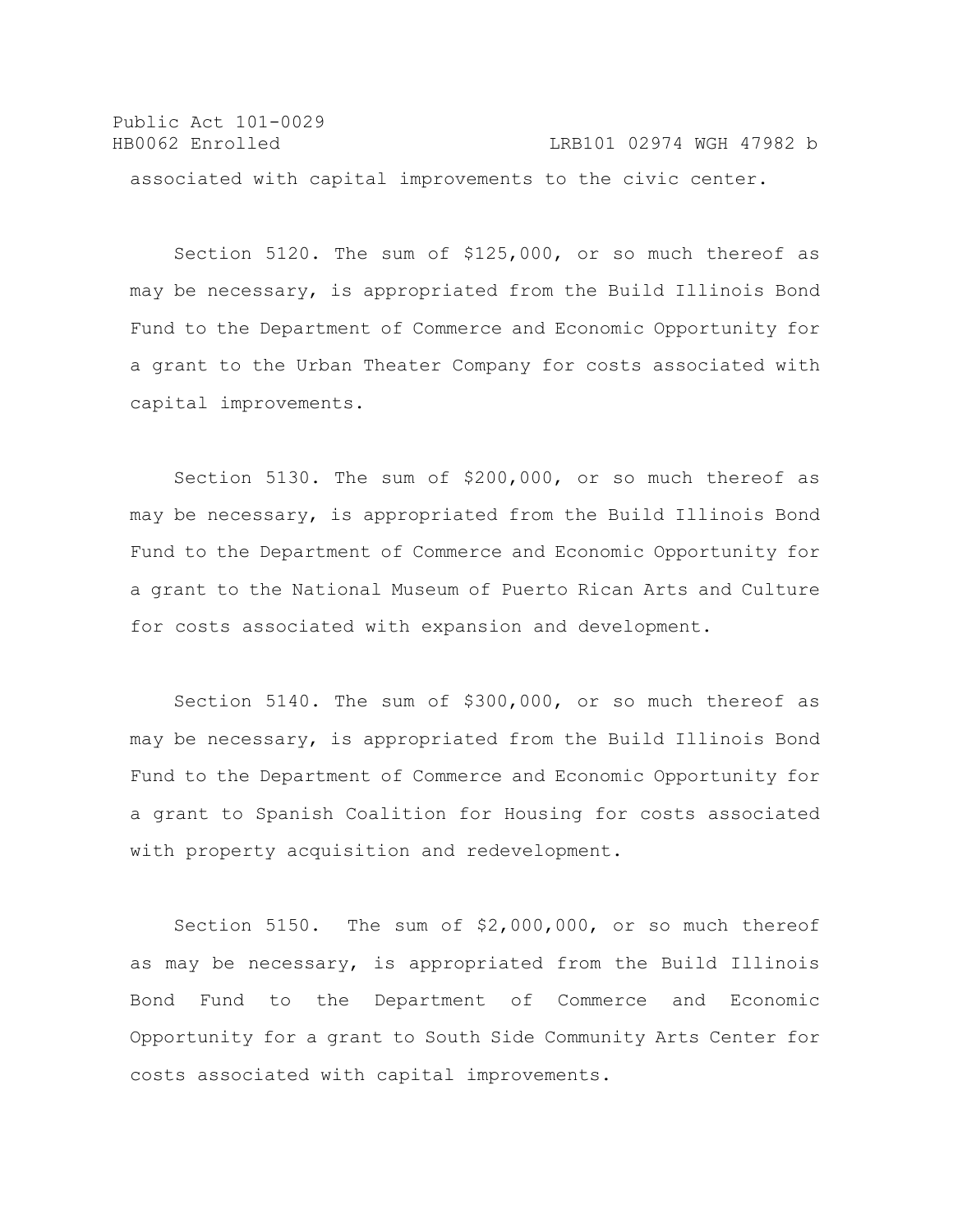Section 5160. The sum of \$1,000,000, or so much thereof as may be necessary, is appropriated from the Build Illinois Bond Fund to the Department of Commerce and Economic Opportunity for a grant to the City of Chicago for costs associated with capital improvements for road resurfacing on 39th & State St.

Section 5170. The sum of \$800,000, or so much thereof as may be necessary, is appropriated from the Build Illinois Bond Fund to the Department of Commerce and Economic Opportunity for a grant to the City of Decatur for costs associated with building a city fiber network ring.

Section 5180. The sum of \$600,000, or so much thereof as may be necessary, is appropriated from the Build Illinois Bond Fund to the Department of Commerce and Economic Opportunity for a grant to the Decatur Public Schools for costs associated with fiber network connection to city fiber ring.

Section 5190. The sum of \$300,000, or so much thereof as may be necessary, is appropriated from the Build Illinois Bond Fund to the Department of Commerce and Economic Opportunity for a grant to the City of Decatur for costs associated with library improvements.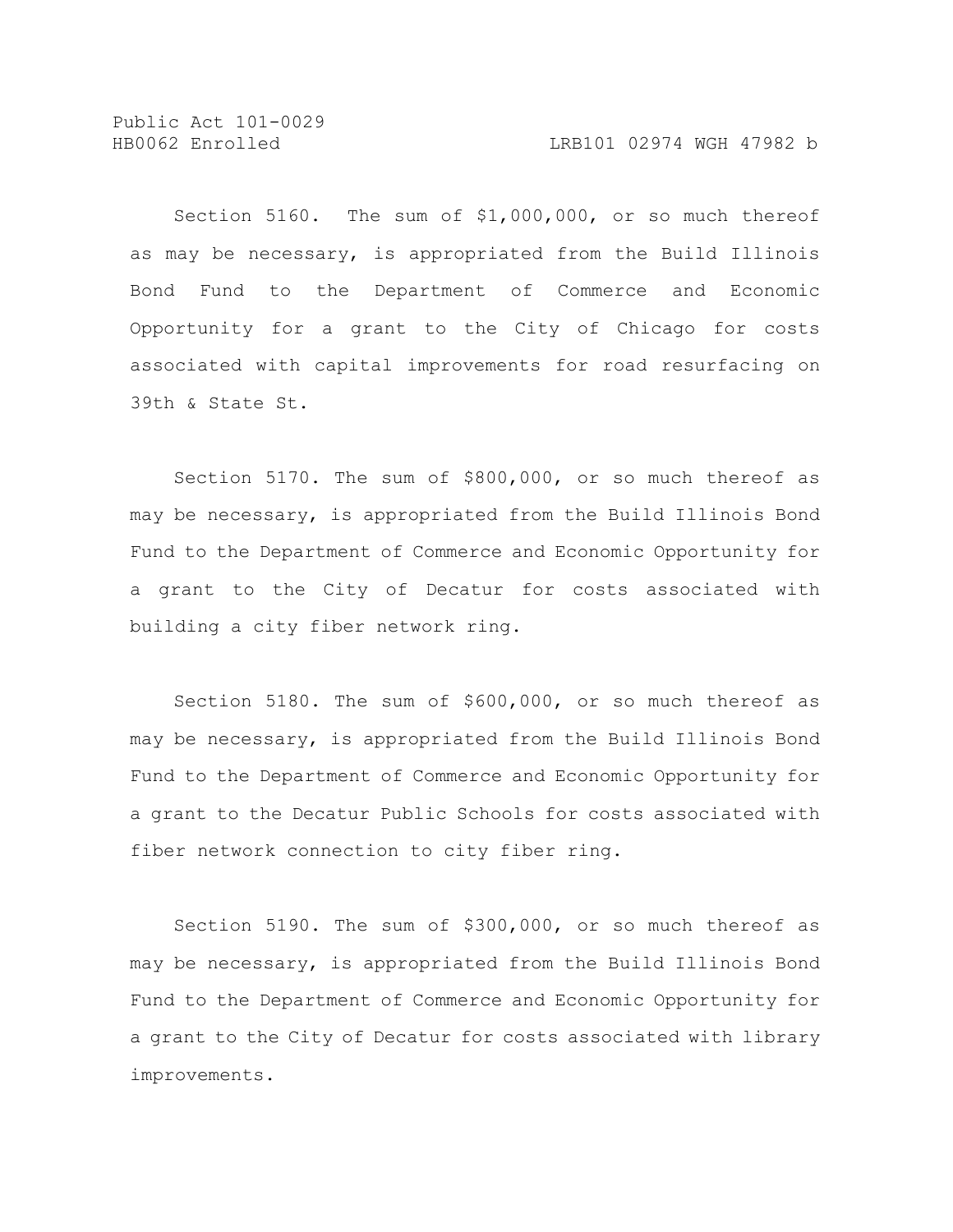Section 5200. The sum of \$400,000, or so much thereof as may be necessary, is appropriated from the Build Illinois Bond Fund to the Department of Commerce and Economic Opportunity for a grant to the City of Springfield for costs associated with roadway improvements of Adloff Lane.

Section 5210. The sum of \$300,000, or so much thereof as may be necessary, is appropriated from the Build Illinois Bond Fund to the Department of Commerce and Economic Opportunity for a grant to the City of Springfield for costs associated with job development in CORE areas.

Section 5220. The sum of \$600,000, or so much thereof as may be necessary, is appropriated from the Build Illinois Bond Fund to the Department of Commerce and Economic Opportunity for a grant to the Decatur Public Schools for costs associated with building renovations.

Section 5230. The sum of \$200,000, or so much thereof as may be necessary, is appropriated from the Build Illinois Bond Fund to the Department of Commerce and Economic Opportunity for a grant to the Reach Community Development for costs associated with capital improvements for Another Chance Church.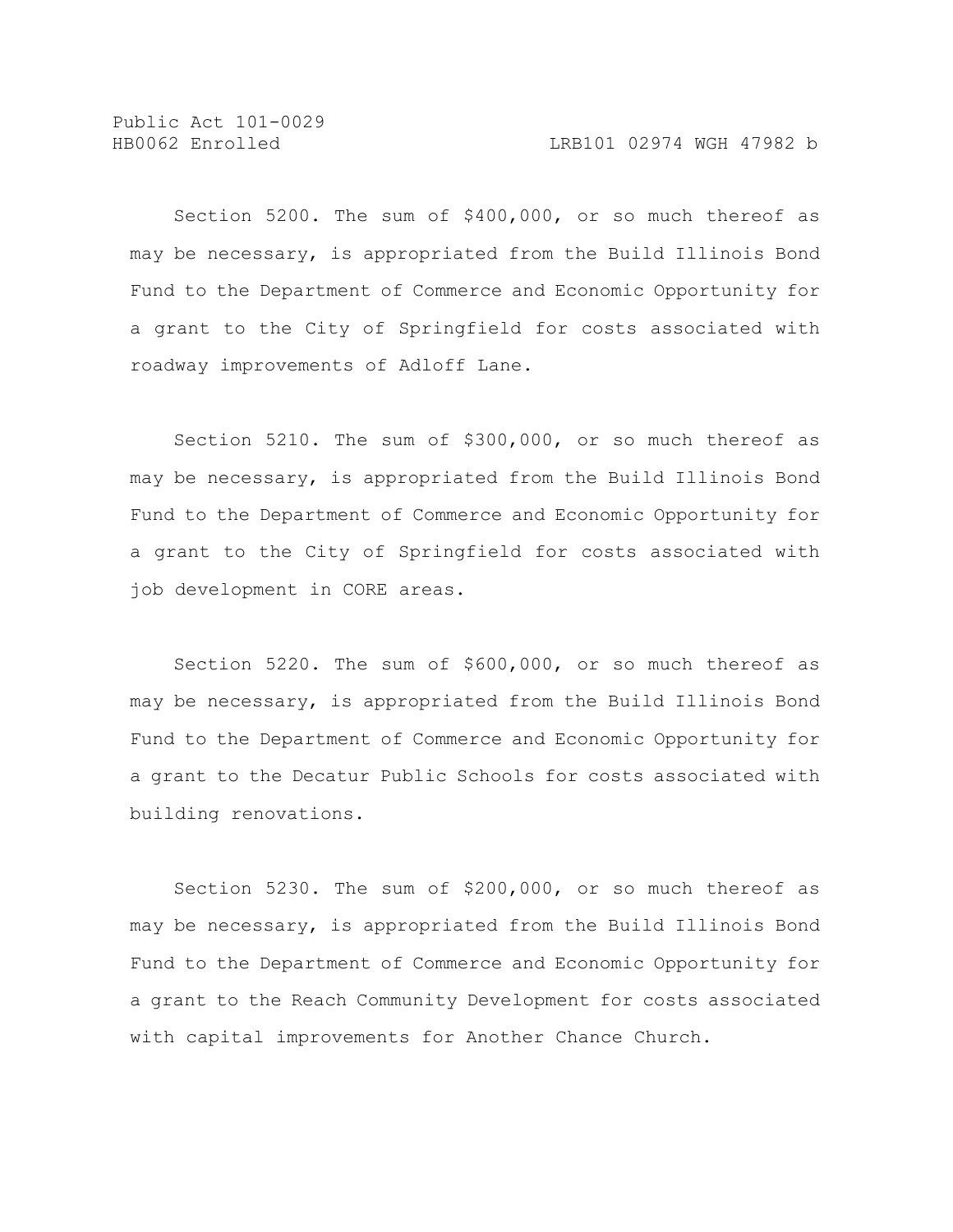Public Act 101-0029 HB0062 Enrolled LRB101 02974 WGH 47982 b

Section 5240. The sum of \$300,000, or so much thereof as may be necessary, is appropriated from the Build Illinois Bond Fund to the Department of Commerce and Economic Opportunity for a grant to the Christian Community Health Center for costs associated with facility expansion.

Section 5250. The sum of \$1,00,000, or so much thereof as may be necessary, is appropriated from the Build Illinois Bond Fund to the Department of Commerce and Economic Opportunity for a grant to the City of Chicago Public School District #299 for costs associated with gymnasium improvements at Hansberry College Prep.

Section 5260. The sum of \$500,000, or so much thereof as may be necessary, is appropriated from the Build Illinois Bond Fund to the Department of Commerce and Economic Opportunity for a grant to the City of Chicago Public School District #299 for costs associated with STEM program development.

Section 5270. The sum of \$1,000,000, or so much thereof as may be necessary, is appropriated from the Build Illinois Bond Fund to the Department of Commerce and Economic Opportunity for a grant to the City of Chicago Public School District #299 for costs associated with gymnasium improvements at Morgan Park High School.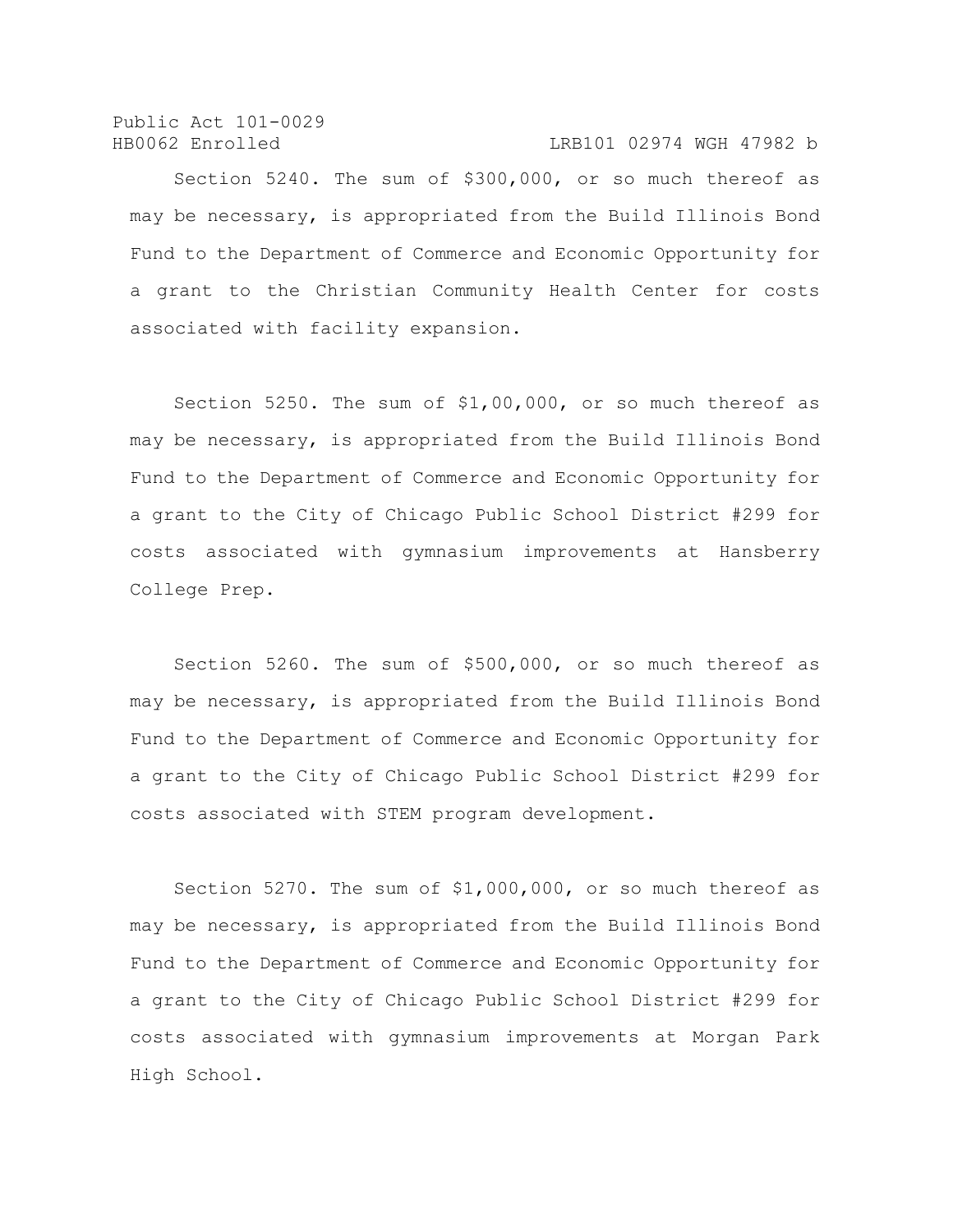Section 5280. The sum of \$850,000, or so much thereof as may be necessary, is appropriated from the Build Illinois Bond Fund to the Department of Commerce and Economic Opportunity for a grant to the Chicago Youth Centers for costs associated with restoration of facilities.

Section 5290. The sum of \$500,000, or so much thereof as may be necessary, is appropriated from the Build Illinois Bond Fund to the Department of Commerce and Economic Opportunity for a grant to the Advocate Trinity Hospital for costs associated with capital improvements.

Section 5300. The sum of \$300,000, or so much thereof as may be necessary, is appropriated from the Build Illinois Bond Fund to the Department of Commerce and Economic Opportunity for a grant to the Chicago Park District for costs associated with capital improvements for Kennicott Park in the 4th Ward.

Section 5310. The sum of \$900,000, or so much thereof as may be necessary, is appropriated from the Build Illinois Bond Fund to the Department of Commerce and Economic Opportunity for a grant to the El Valor for costs associated with essential health and safety repairs.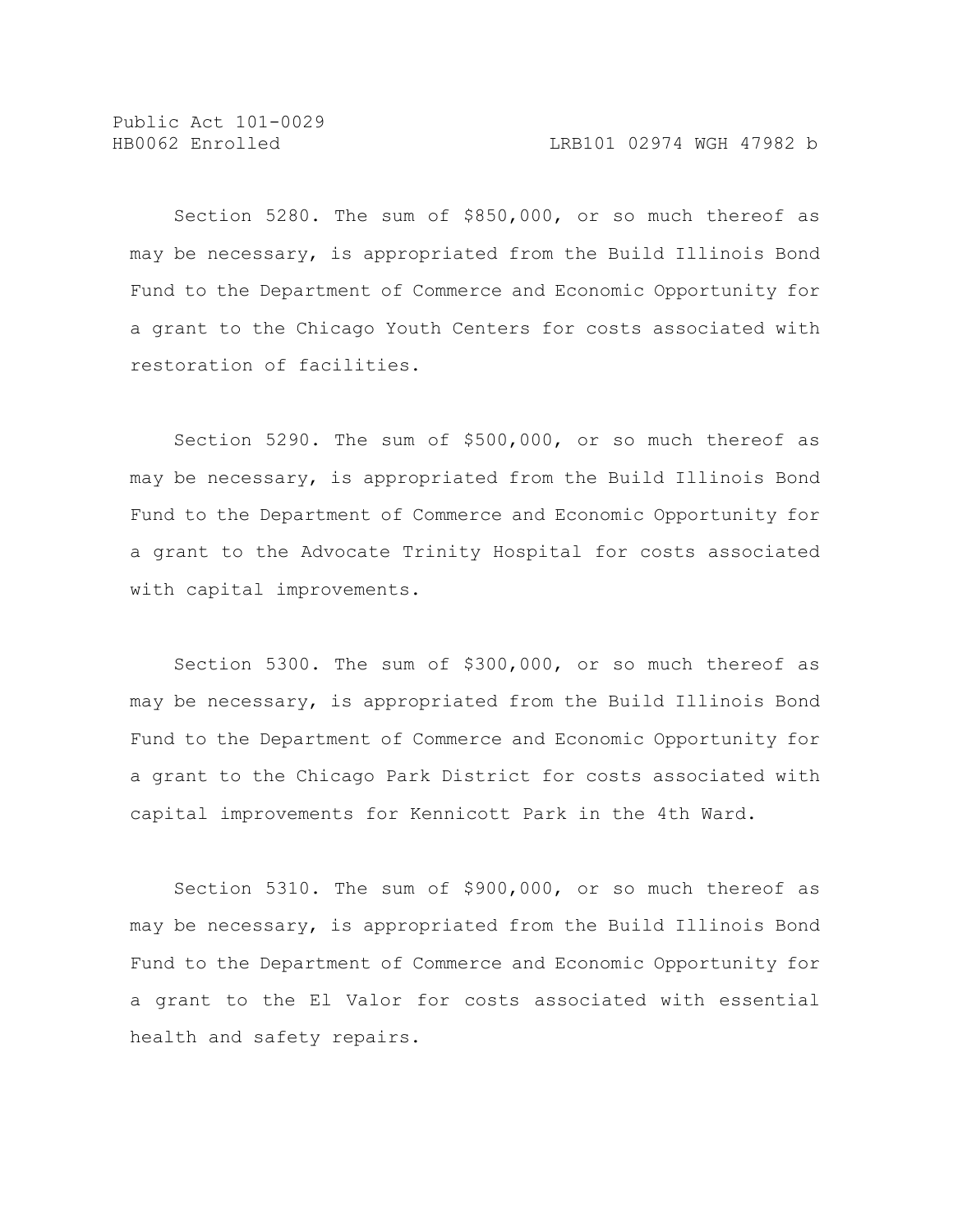## HB0062 Enrolled LRB101 02974 WGH 47982 b

Section 5320. The sum of 200,000, or so much thereof as may be necessary, is appropriated from the Build Illinois Bond Fund to the Department of Commerce and Economic Opportunity for a grant to the Chicago Park District for costs associated with capital improvements to Nichols Park in the 4th Ward.

Section 5330. The sum of \$250,000, or so much thereof as may be necessary, is appropriated from the Build Illinois Bond Fund to the Department of Commerce and Economic Opportunity for a grant to the Chicago Park District for costs associated with capital improvements at Ash Park in the 7th Ward.

Section 5340. The sum of 1,000,000, or so much thereof as may be necessary, is appropriated from the Build Illinois Bond Fund to the Department of Commerce and Economic Opportunity for a grant to the North Lawndale Community Coordinating Council for costs associated with preservation of greystones.

Section 5350. The sum of \$2,000,000, or so much thereof as may be necessary, is appropriated from the Build Illinois Bond Fund to the Department of Commerce and Economic Opportunity for a grant to the North Lawndale Community Coordinating Council for costs associated with capital improvements for the Lazarus Apartments.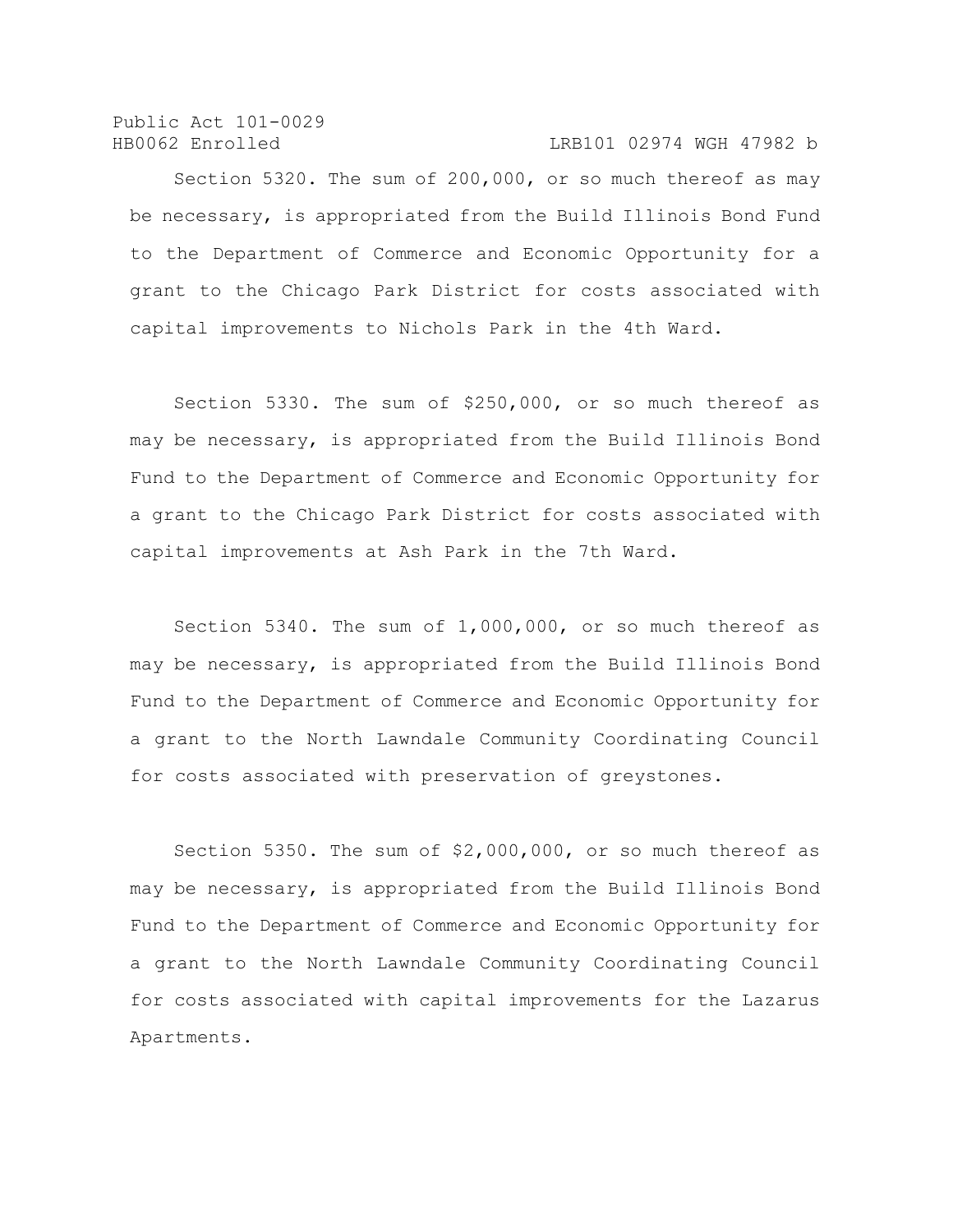Public Act 101-0029 HB0062 Enrolled LRB101 02974 WGH 47982 b

Section 5360. The sum of \$1,600,000, or so much thereof as may be necessary, is appropriated from the Build Illinois Bond Fund to the Department of Commerce and Economic Opportunity for a grant to the City of O'Fallon for costs associated with capital improvements for the Hartman Lane and Central Park intersection.

Section 5370. The sum of \$1,400,000, or so much thereof as may be necessary, is appropriated from the Build Illinois Bond Fund to the Department of Commerce and Economic Opportunity for a grant to the City of Granite City for costs associated with repairs to Lift Station #5.

Section 5380. The sum of \$30,000, or so much thereof as may be necessary, is appropriated from the Build Illinois Bond Fund to the Department of Commerce and Economic Opportunity for a grant to the Clearbrook-Alder for costs associated with capital improvements.

Section 5390. The sum of \$400,000, or so much thereof as may be necessary, is appropriated from the Build Illinois Bond Fund to the Department of Commerce and Economic Opportunity for a grant to the Village of Arlington Heights for costs associated with drainage improvements.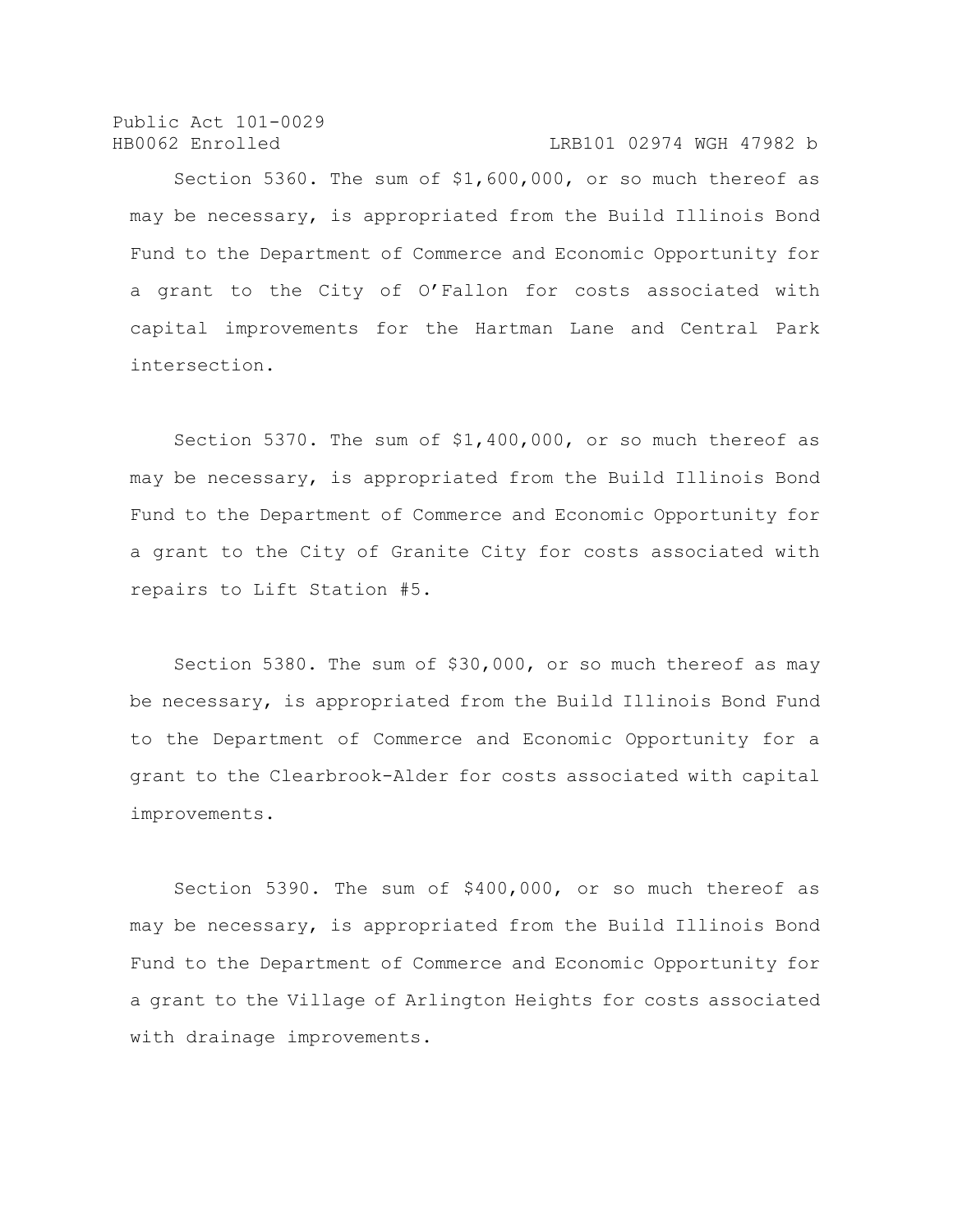Public Act 101-0029 HB0062 Enrolled LRB101 02974 WGH 47982 b

Section 5400. The sum of \$260,000, or so much thereof as may be necessary, is appropriated from the Build Illinois Bond Fund to the Department of Commerce and Economic Opportunity for a grant to the Prospect Heights for costs associated with storm sewer management.

Section 5410. The sum of \$900,000, or so much thereof as may be necessary, is appropriated from the Build Illinois Bond Fund to the Department of Commerce and Economic Opportunity for a grant to the Village of Mount Prospect for costs associated with intersection expansion.

Section 5420. The sum of \$42,760, or so much thereof as may be necessary, is appropriated from the Build Illinois Bond Fund to the Department of Commerce and Economic Opportunity for a grant to the Northwest Suburban Recreational Association for costs associated with capital improvements.

Section 5430. The sum of \$900,000, or so much thereof as may be necessary, is appropriated from the Build Illinois Bond Fund to the Department of Commerce and Economic Opportunity for a grant to Arlington Heights for costs associated with flood mitigation.

Section 5440. The sum of \$260,000, or so much thereof as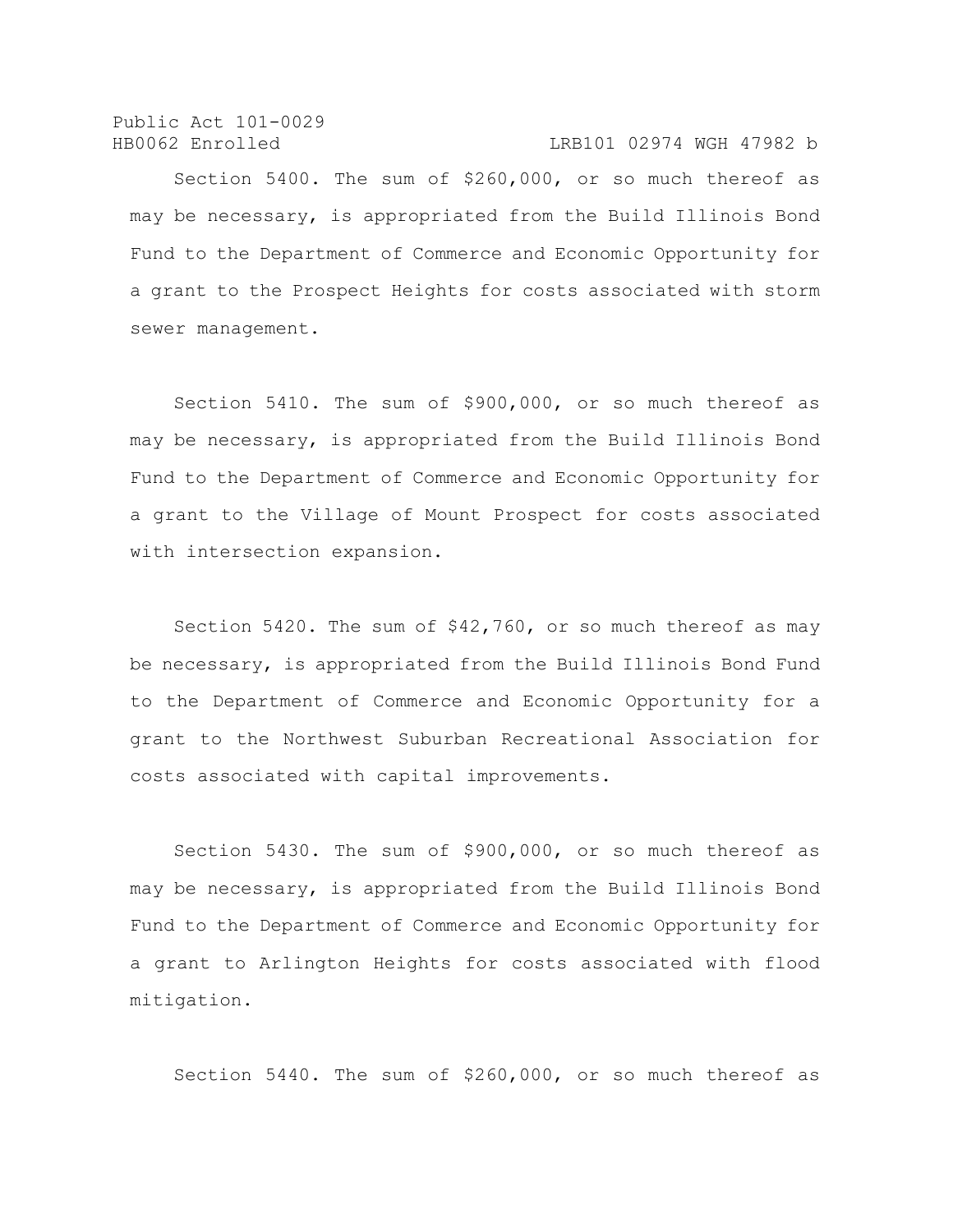Public Act 101-0029 HB0062 Enrolled LRB101 02974 WGH 47982 b may be necessary, is appropriated from the Build Illinois Bond Fund to the Department of Commerce and Economic Opportunity for a grant to the Arlington Heights for costs associated with reconstruction on Beverly Street.

Section 5450. The sum of \$207,240, or so much thereof as may be necessary, is appropriated from the Build Illinois Bond Fund to the Department of Commerce and Economic Opportunity for a grant to the Arlington Heights for costs associated with reconstruction on Rockwell Avenue.

Section 5460. The sum of \$750,000, or so much thereof as may be necessary, is appropriated from the Build Illinois Bond Fund to the Department of Commerce and Economic Opportunity for a grant to the Village of Elwood for costs associated with roof repairs at the Village Hall.

Section 5470. The sum of \$1,000,000, or so much thereof as may be necessary, is appropriated from the Build Illinois Bond Fund to the Department of Commerce and Economic Opportunity for a grant to Will County for costs associated with for the demolition of the old court house.

Section 5480. The sum of \$150,000, or so much thereof as may be necessary, is appropriated from the Build Illinois Bond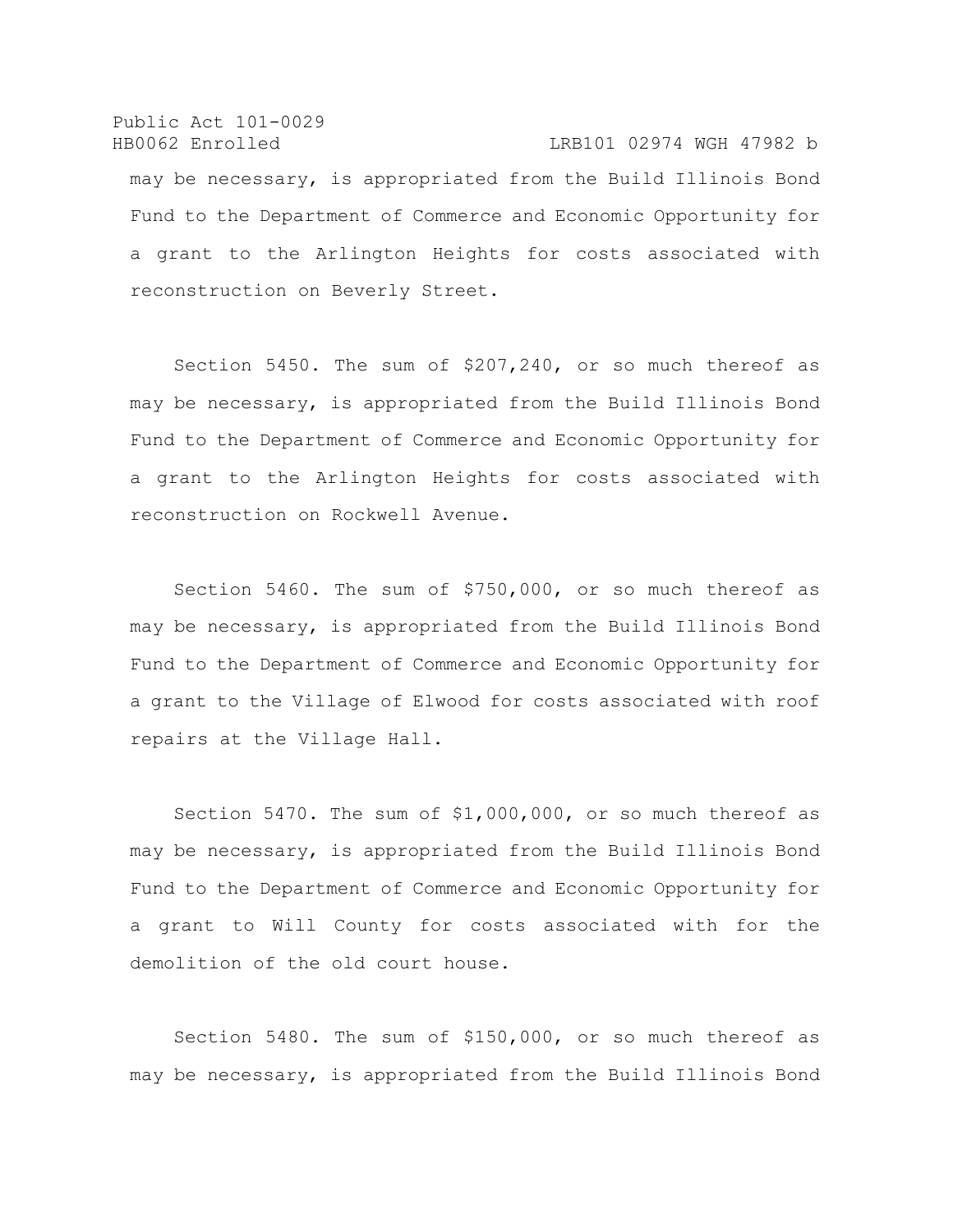Public Act 101-0029 HB0062 Enrolled LRB101 02974 WGH 47982 b Fund to the Department of Commerce and Economic Opportunity for a grant to Maywood Public Library for costs associated with capital improvements to dig a trench.

Section 5490. The sum of \$2,000,000, or so much thereof as may be necessary, is appropriated from the Build Illinois Bond Fund to the Department of Commerce and Economic Opportunity for a grant to the Village of Broadview for costs associated with capital improvements for the 25th Avenue Bicycle Path from Roosevelt Road to Salt Creek Bicycle Path.

Section 5500. The sum of \$750,000, or so much thereof as may be necessary, is appropriated from the Build Illinois Bond Fund to the Department of Commerce and Economic Opportunity for a grant to the Village of Forest Park for costs associated with the demolition of four deteriorated structures on Altenheim Property.

Section 5510. The sum of \$100,000, or so much thereof as may be necessary, is appropriated from the Build Illinois Bond Fund to the Department of Commerce and Economic Opportunity for a grant to the Village of Bellwood for costs associated with capital improvements for replacement of water meters.

Section 5520. The sum of \$50,000, or so much as may be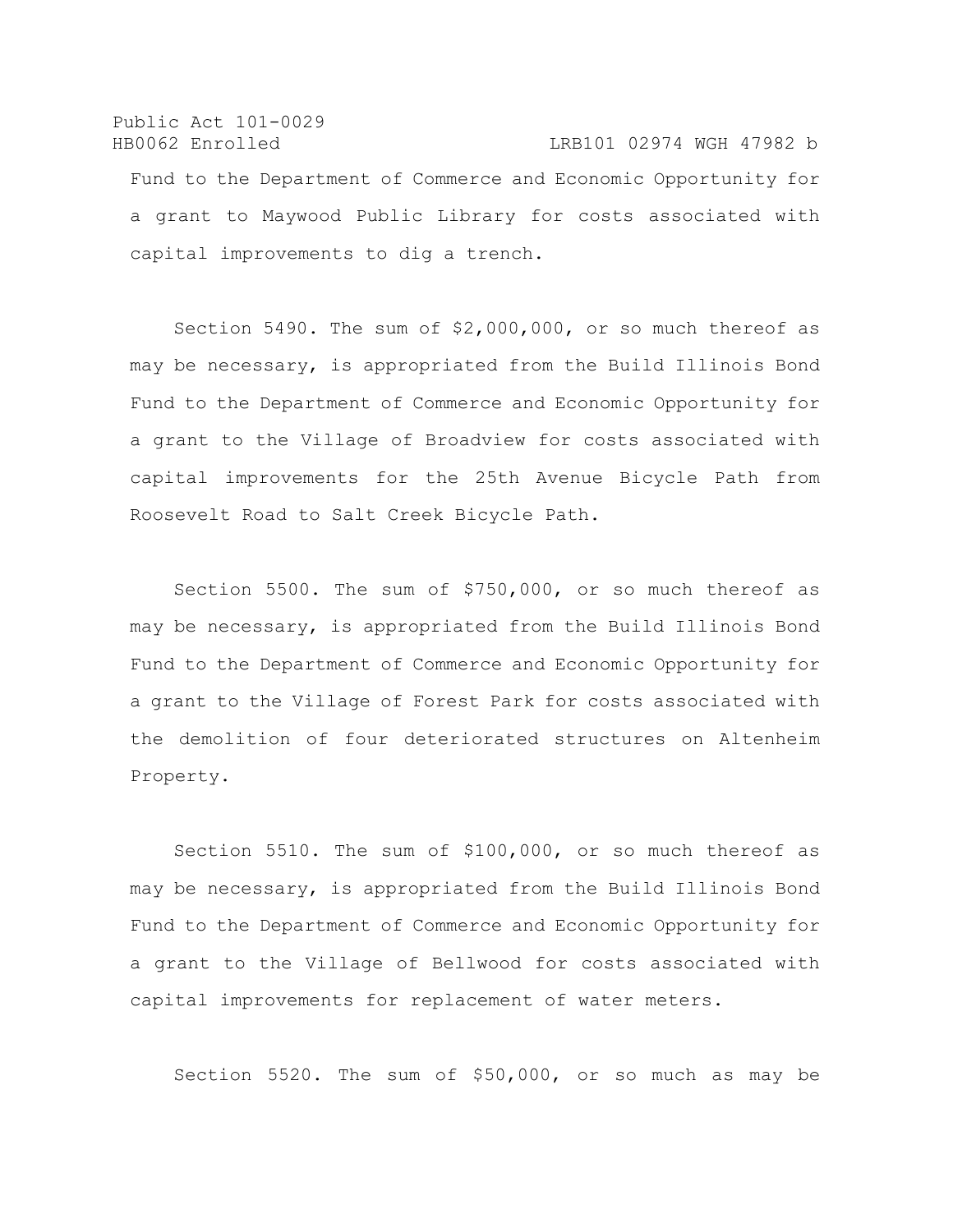Public Act 101-0029 HB0062 Enrolled LRB101 02974 WGH 47982 b necessary, is appropriated from the Build Illinois Bond Fund to the Department of Commerce and Economic Opportunity for a grant to the African American Resource Center at the Booker Washington Community Center for costs associated with infrastructure improvements.

Section 5530. The sum of \$50,000, or so much as may be necessary, is appropriated from the Build Illinois Bond Fund to the Department of Commerce and Economic Opportunity for a grant to the St. Elizabeth Community Organization for costs associated with infrastructure improvements.

Section 5540. The sum of \$50,000, or so much as may be necessary, is appropriated from the Build Illinois Bond Fund to the Department of Commerce and Economic Opportunity for a grant to the Northwest Community Center for costs associated with infrastructure improvements.

Section 5550. The sum of \$50,000, or so much as may be necessary, is appropriated from the Build Illinois Bond Fund to the Department of Commerce and Economic Opportunity for a grant to Lifescape Community Services, Inc. for costs associated with infrastructure improvements.

Section 5560. The sum of \$250,000, or so much as may be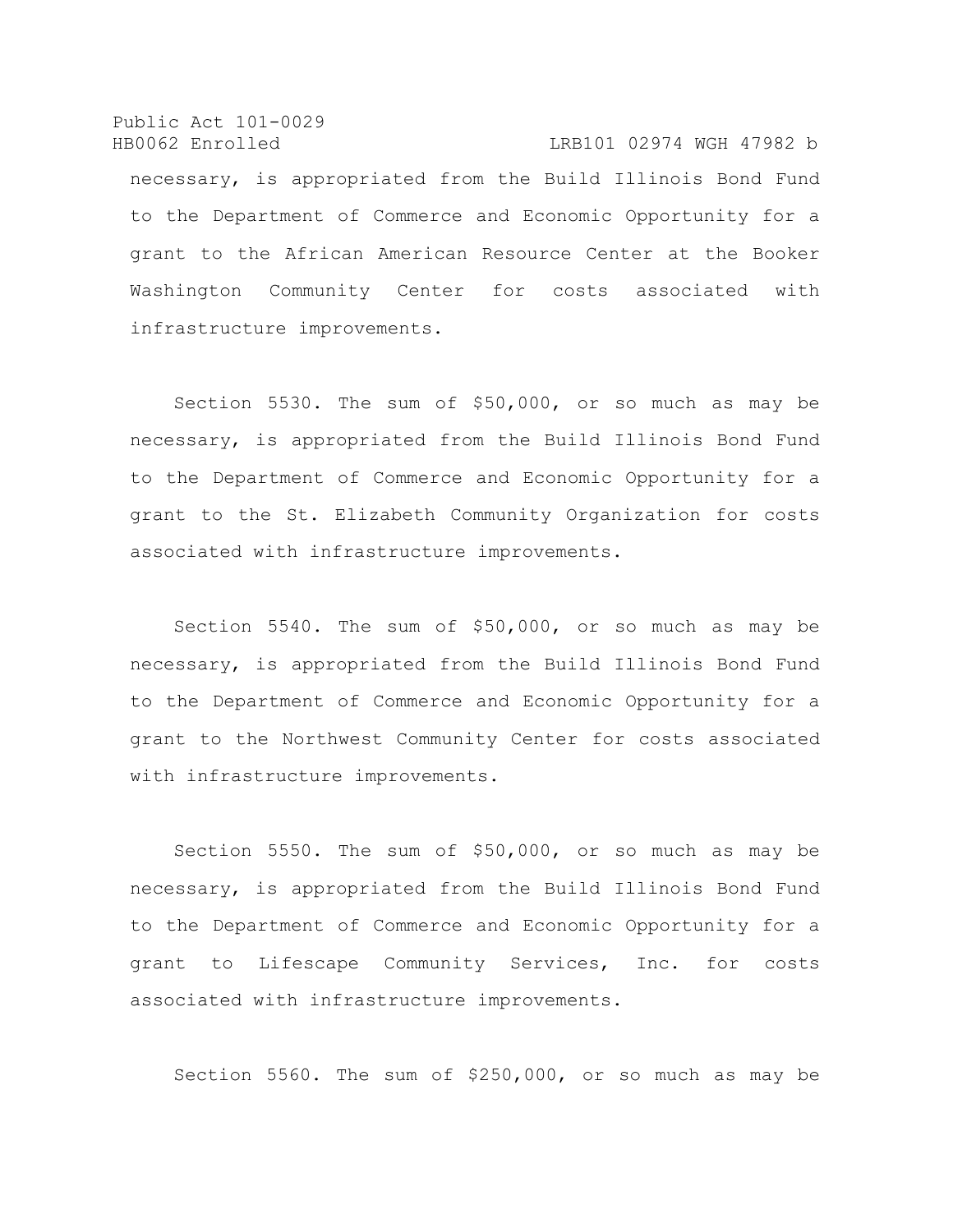Public Act 101-0029 HB0062 Enrolled LRB101 02974 WGH 47982 b necessary, is appropriated from the Build Illinois Bond Fund to the Department of Commerce and Economic Opportunity for a grant to Rockford Mass Transit for costs associated with infrastructure improvements.

Section 5570. The sum of \$812,936, or so much as may be necessary, is appropriated from the Build Illinois Bond Fund to the Department of Commerce and Economic Opportunity for a grant to the Rockford Park District for costs associated with erosion control projects.

Section 5580. The sum of \$500,000, or so much as may be necessary, is appropriated from the Build Illinois Bond Fund to the Department of Commerce and Economic Opportunity for a grant to the YMCA of Rock River Valley for costs associated with Dectron replacement.

Section 5590. The sum of \$150,000, or so much as may be necessary, is appropriated from the Build Illinois Bond Fund to the Department of Commerce and Economic Opportunity for a grant to Carpenter's Place for costs associated with infrastructure improvements.

Section 5600. The sum of \$100,000, or so much as may be necessary, is appropriated from the Build Illinois Bond Fund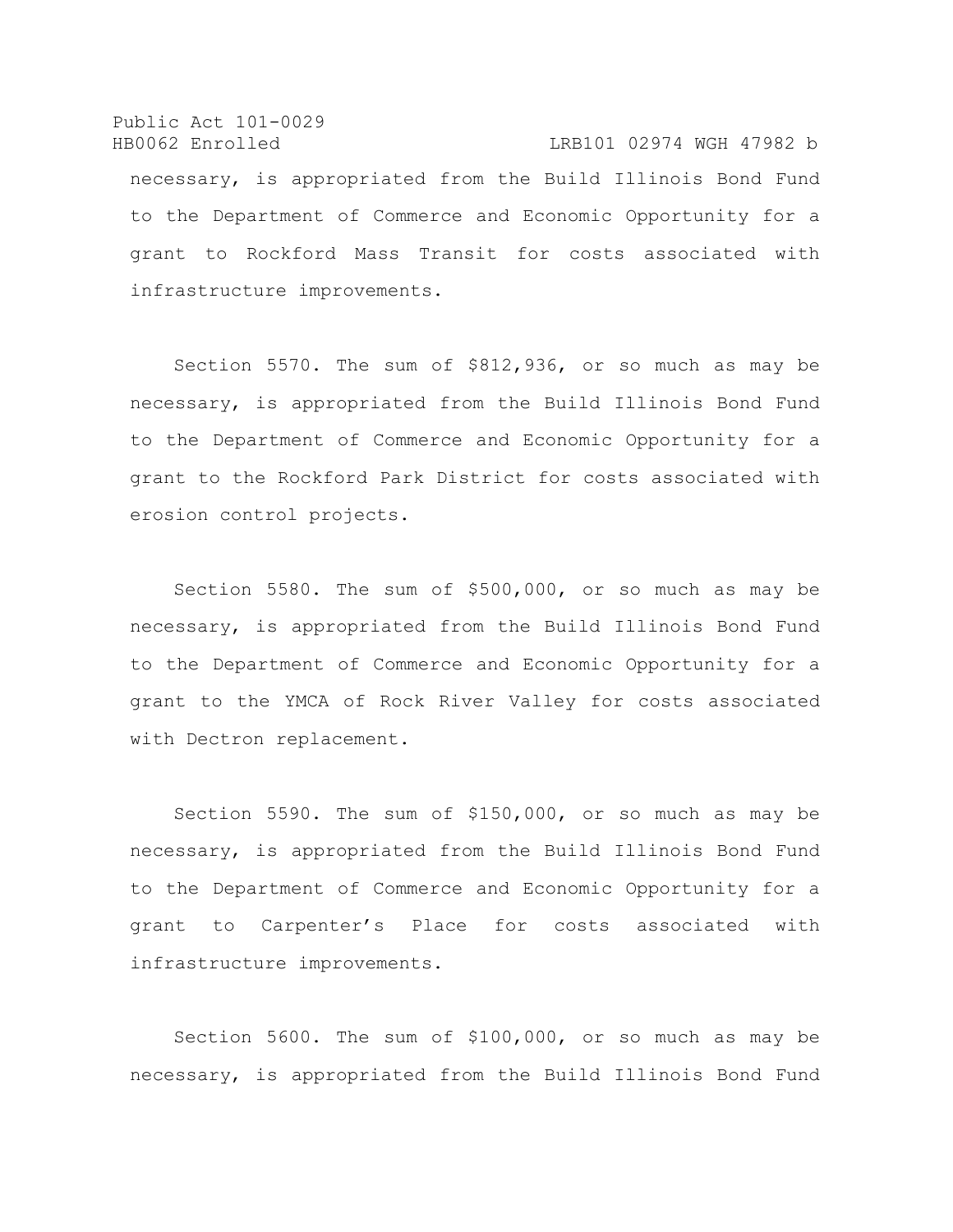## Public Act 101-0029 HB0062 Enrolled LRB101 02974 WGH 47982 b to the Department of Commerce and Economic Opportunity for a grant to Rockford Rescue Mission for costs associated with infrastructure improvements.

Section 5610. The sum of \$50,000, or so much as may be necessary, is appropriated from the Build Illinois Bond Fund to the Department of Commerce and Economic Opportunity for a grant to the Winnebago County Health Department for costs associated with infrastructure improvements.

Section 5620. The sum of \$50,000, or so much as may be necessary, is appropriated from the Build Illinois Bond Fund to the Department of Commerce and Economic Opportunity for a grant to the Boys and Girls Club of Rockford for costs associated with infrastructure improvements.

Section 5630. The sum of \$50,000, or so much as may be necessary, is appropriated from the Build Illinois Bond Fund to the Department of Commerce and Economic Opportunity for a grant to the Veterans' Memorial Hall in Rockford for costs associated with infrastructure improvements.

Section 5640. The sum of \$250,000, or so much as may be necessary, is appropriated from the Build Illinois Bond Fund to the Department of Commerce and Economic Opportunity for a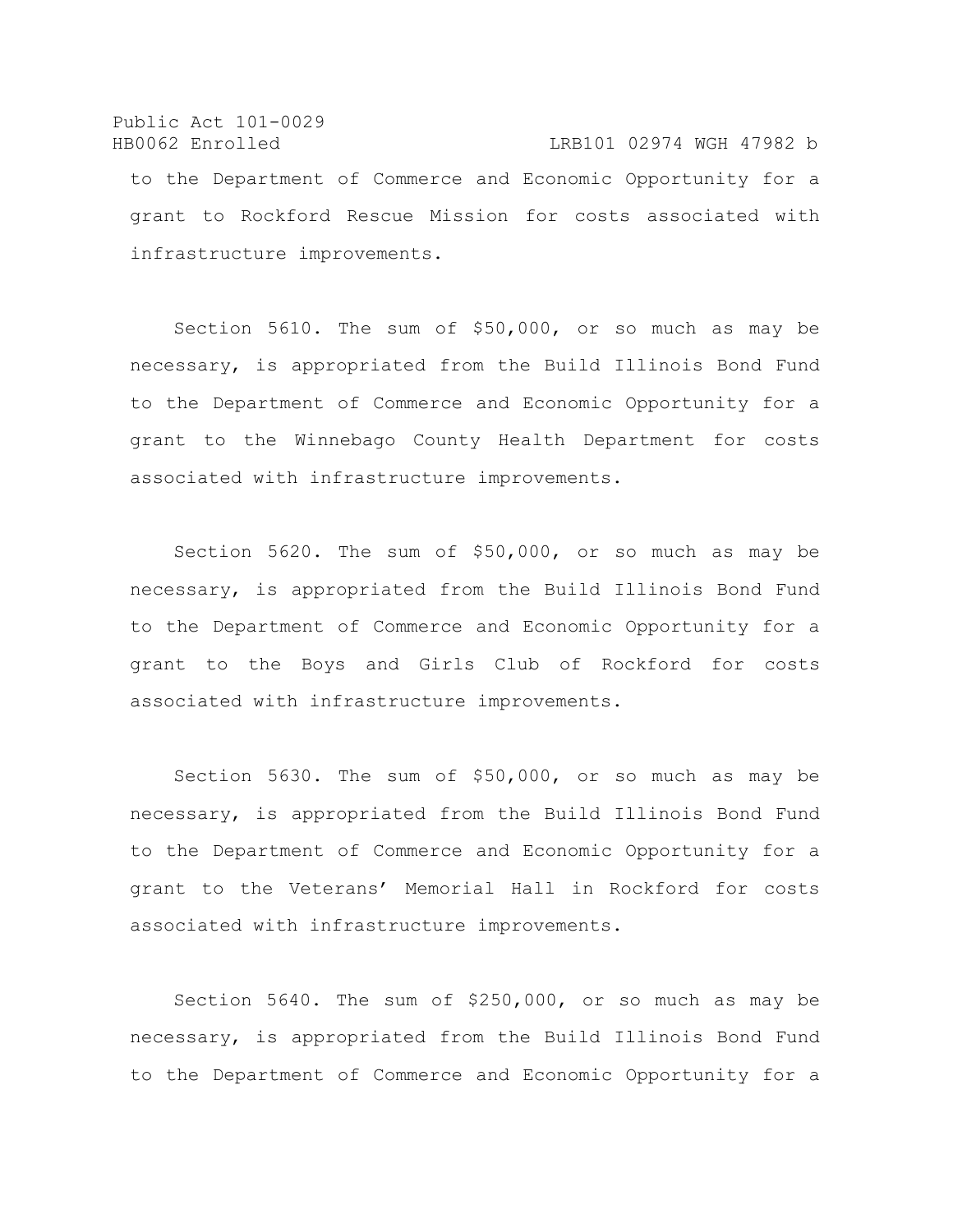Public Act 101-0029 HB0062 Enrolled LRB101 02974 WGH 47982 b grant to the Rockford Art Museum for costs associated with capital improvements.

Section 5650. The sum of \$200,000, or so much as may be necessary, is appropriated from the Build Illinois Bond Fund to the Department of Commerce and Economic Opportunity for a grant to the Forest Preserve District of Kane County for costs associated with creation of an endangered bumblebee habitat at Hoscheit Woods Forest Preserve.

Section 5660. The sum of 75,000, or so much as may be necessary, is appropriated from the Build Illinois Bond Fund to the Department of Commerce and Economic Opportunity for a grant to the Fox Valley Park District for costs associated with development of a dog park.

Section 5670. The sum of \$639,571, or so much as may be necessary, is appropriated from the Build Illinois Bond Fund to the Department of Commerce and Economic Opportunity for a grant to the Pioneer Elementary School for costs associated with safety enhancements.

Section 5680. The sum of \$600,000, or so much as may be necessary, is appropriated from the Build Illinois Bond Fund to the Department of Commerce and Economic Opportunity for a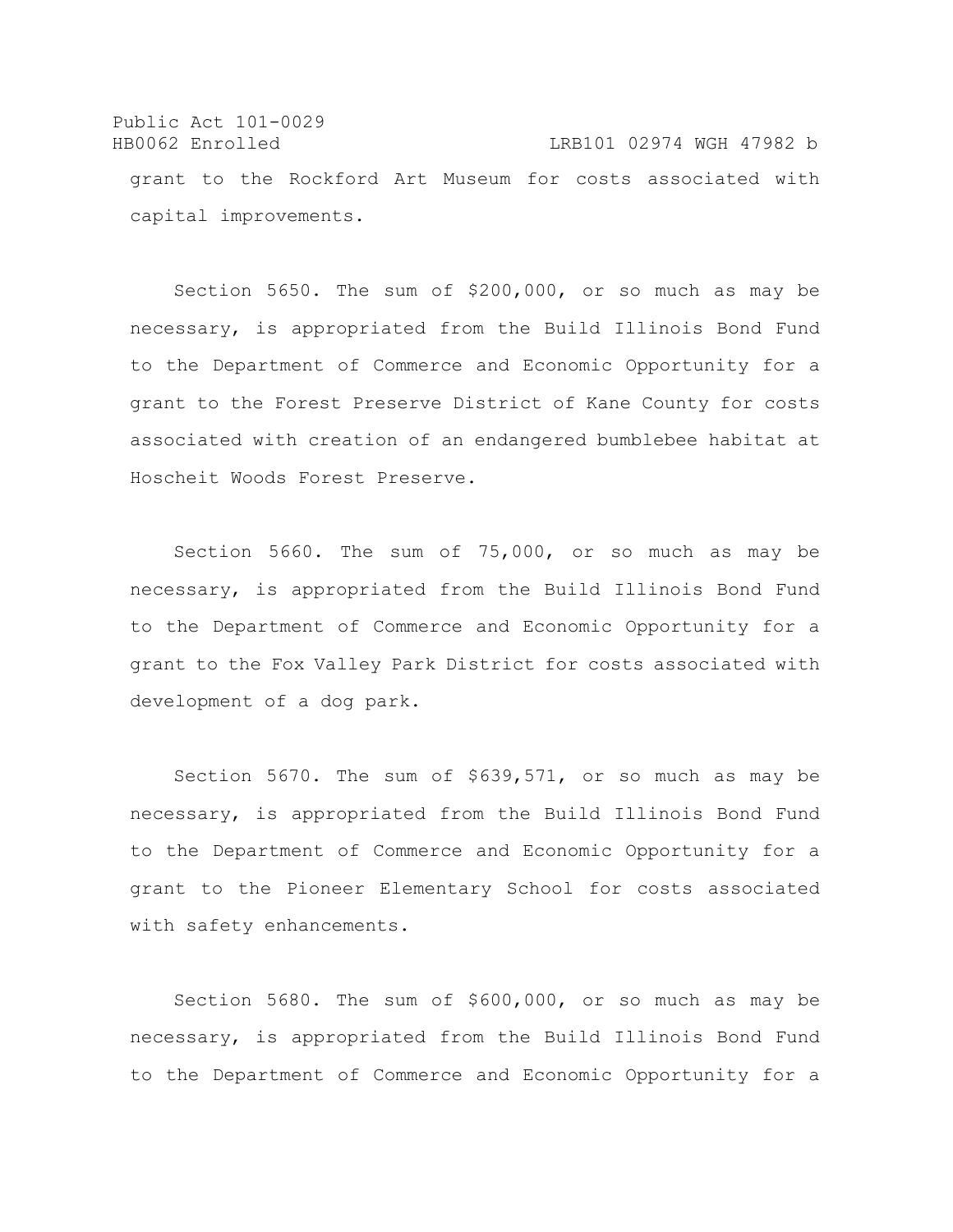Public Act 101-0029 HB0062 Enrolled LRB101 02974 WGH 47982 b grant to the City of West Chicago for costs associated with contamination remediation.

Section 5690. The sum of \$639,571, or so much as may be necessary, is appropriated from the Build Illinois Bond Fund to the Department of Commerce and Economic Opportunity for a grant to the Wegner Elementary School for costs associated with safety upgrades.

Section 5700. The sum of \$335,000, or so much as may be necessary, is appropriated from the Build Illinois Bond Fund to the Department of Commerce and Economic Opportunity for a grant to the Forest Preserve District of Kane County for costs associated with improvements to the migratory bird habitat at Fabyan East Forest Preserve.

Section 5710. The sum of \$100,000, or so much as may be necessary, is appropriated from the Build Illinois Bond Fund to the Department of Commerce and Economic Opportunity for a grant to the City of Naperville for costs associated with the solar array.

Section 5720. The sum of \$30,000, or so much as may be necessary, is appropriated from the Build Illinois Bond Fund to the Department of Commerce and Economic Opportunity for a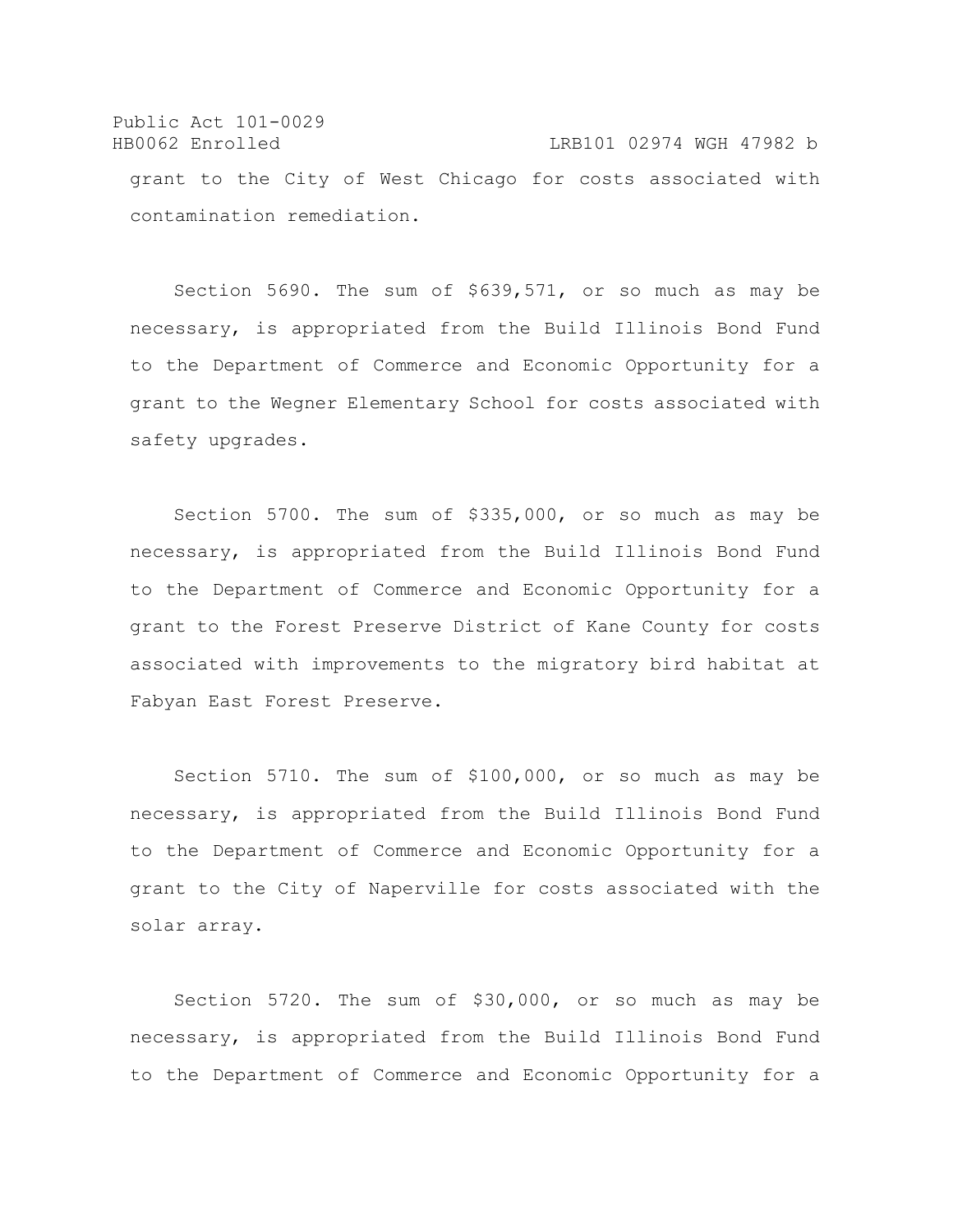Public Act 101-0029 HB0062 Enrolled LRB101 02974 WGH 47982 b grant to the Early Learning Center for costs associated with safety upgrades.

Section 5730. The sum of \$380,858, or so much as may be necessary, is appropriated from the Build Illinois Bond Fund to the Department of Commerce and Economic Opportunity for a grant to the Turner Elementary School for costs associated with safety upgrades.

Section 5740. The sum of \$474,459, or so much thereof as may be necessary, is appropriated from the Build Illinois Bond Fund to the Department of Commerce and Economic Opportunity for a grant to the Northlake Public Library District for costs associated with capital improvements.

Section 5750. The sum of \$1,180,000, or so much thereof as may be necessary, is appropriated from the Build Illinois Bond Fund to the Department of Commerce and Economic Opportunity for a grant to the Village of Bensenville for costs associated with the construction of a senior center.

Section 5760. The sum of \$500,000, or so much thereof as may be necessary, is appropriated from the Build Illinois Bond Fund to the Department of Commerce and Economic Opportunity for a grant to Franklin Park for costs associated with Curtiss Pump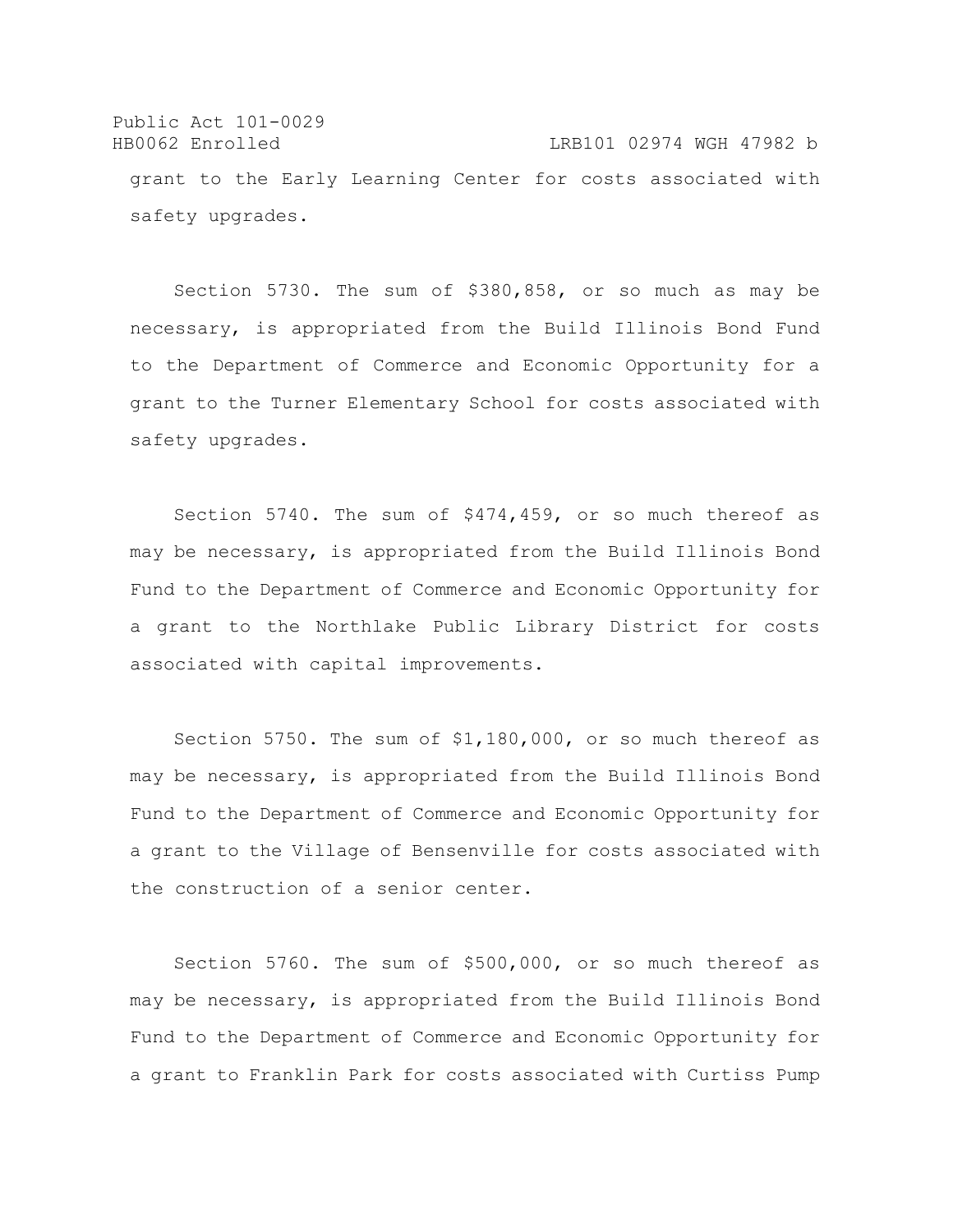HB0062 Enrolled LRB101 02974 WGH 47982 b

station repairs.

Section 5770. The sum of \$650,000, or so much thereof as may be necessary, is appropriated from the Build Illinois Bond Fund to the Department of Commerce and Economic Opportunity for a grant to Franklin Park for costs associated with traffic signal upgrades.

Section 5780. The sum of \$195,541, or so much thereof as may be necessary, is appropriated from the Build Illinois Bond Fund to the Department of Commerce and Economic Opportunity for a grant to Franklin Park for costs associated with Metra parking lot expansions.

Section 5790. The sum of \$93,250, or so much thereof as may be necessary, is appropriated from the Build Illinois Bond Fund to the Department of Commerce and Economic Opportunity for a grant to the City of Chicago for costs associated with pedestrian safety improvements.

Section 5800. The sum of \$200,000, or so much thereof as may be necessary, is appropriated from the Build Illinois Bond Fund to the Department of Commerce and Economic Opportunity for a grant to Audubon Elementary School for costs associated with cafeteria renovations.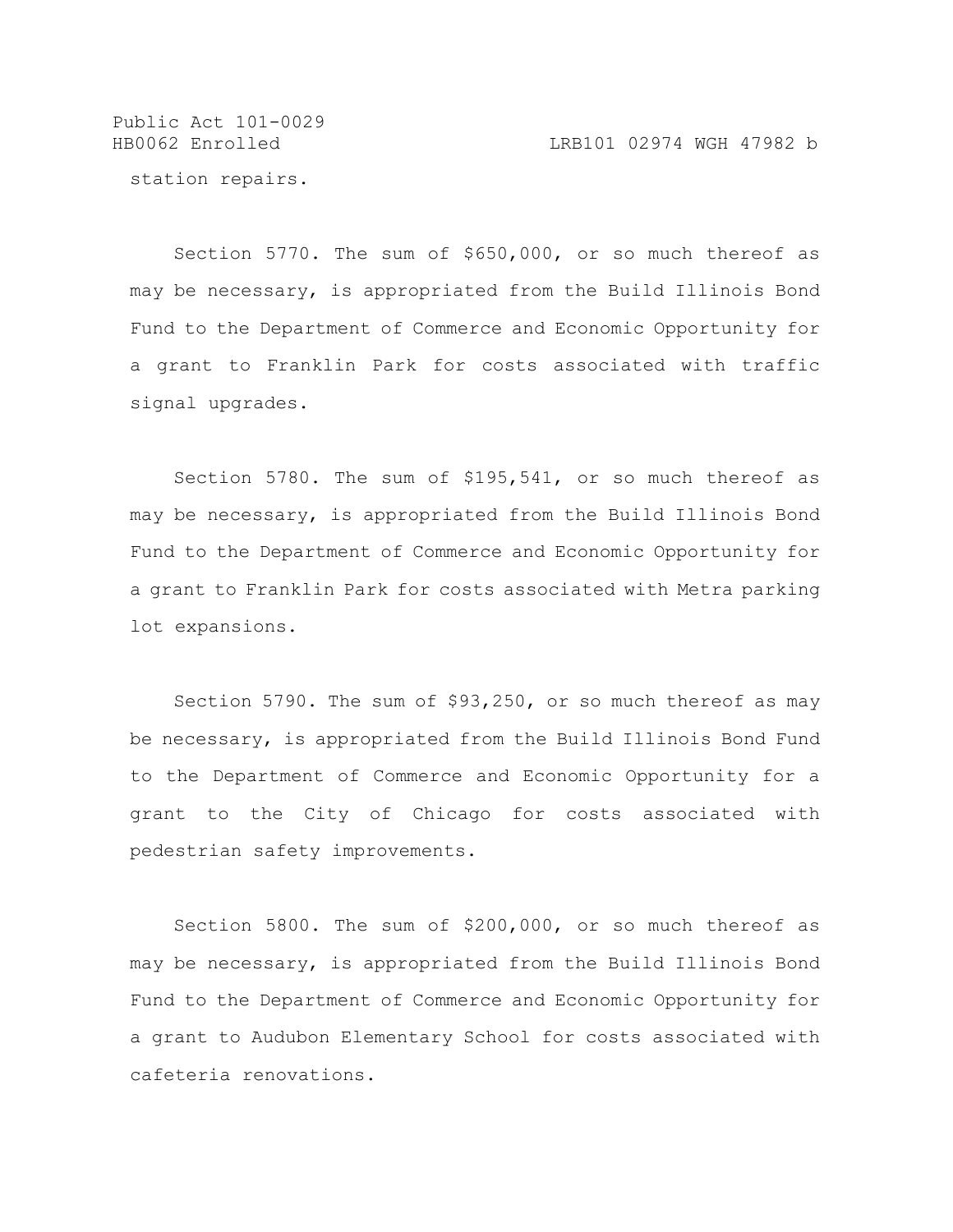Section 5810. The sum of \$600,000, or so much thereof as may be necessary, is appropriated from the Build Illinois Bond Fund to the Department of Commerce and Economic Opportunity for a grant to Lake View High School for costs associated with capital improvements.

Section 5820. The sum of \$750,000, or so much thereof as may be necessary, is appropriated from the Build Illinois Bond Fund to the Department of Commerce and Economic Opportunity for a grant to Hamilton Elementary for costs associated with athletic facility construction.

Section 5830. The sum of \$250,000, or so much thereof as may be necessary, is appropriated from the Build Illinois Bond Fund to the Department of Commerce and Economic Opportunity for a grant to Lincoln Park High School for costs associated with classroom renovations.

Section 5840. The sum of \$591,750, or so much thereof as may be necessary, is appropriated from the Build Illinois Bond Fund to the Department of Commerce and Economic Opportunity for a grant to Jahn Elementary School for costs associated with capital improvements for school park and play area construction.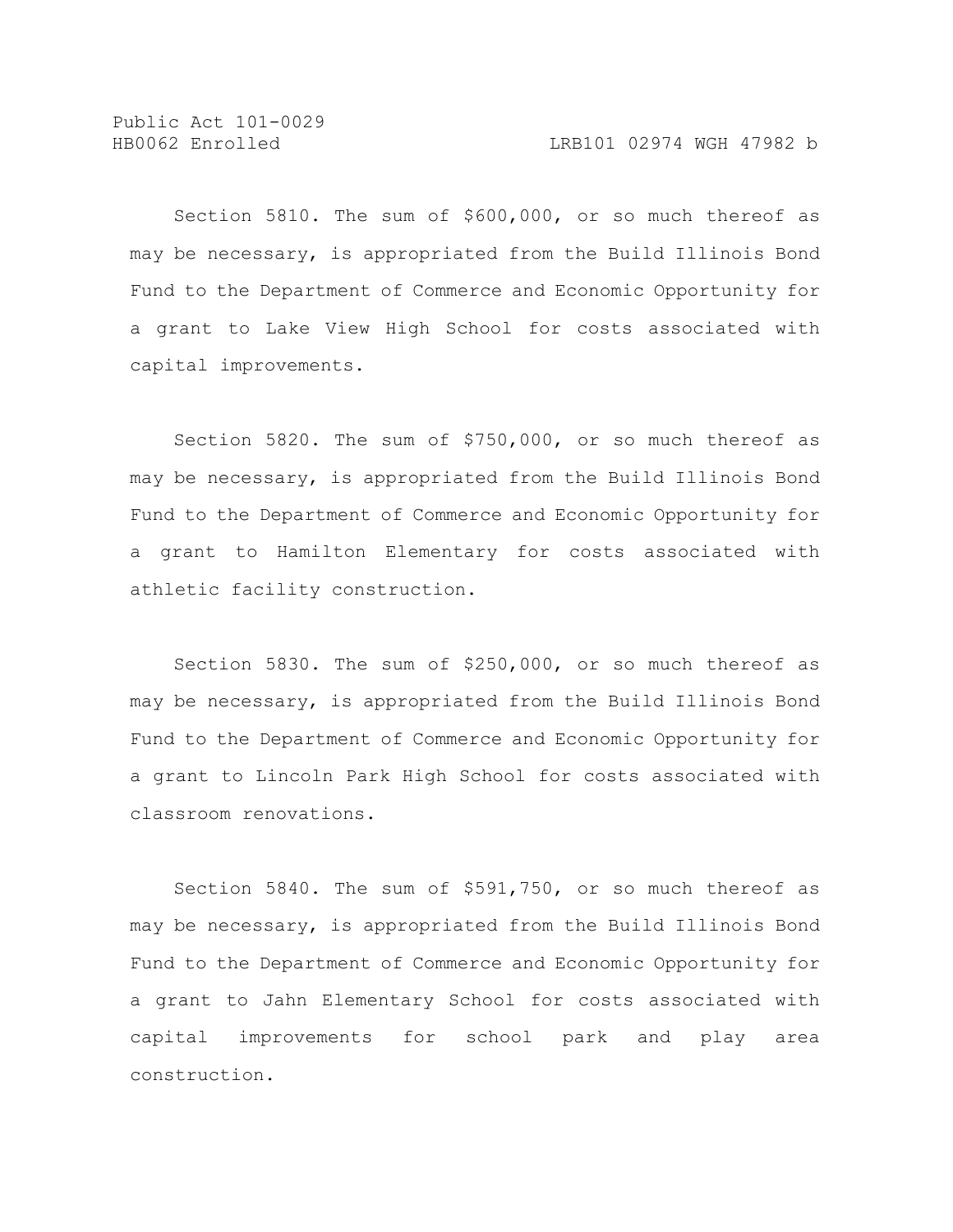Section 5850. The sum of \$75,000, or so much thereof as may be necessary, is appropriated from the Build Illinois Bond Fund to the Department of Commerce and Economic Opportunity for a grant to Alexander Graham Bell School for costs associated with playlot resurfacing.

Section 5860. The sum of \$50,000, or so much thereof as may be necessary, is appropriated from the Build Illinois Bond Fund to the Department of Commerce and Economic Opportunity for a grant to Ravenswood Elementary for costs associated with STEM lab construction.

Section 5870. The sum of \$130,000, or so much thereof as may be necessary, is appropriated from the Build Illinois Bond Fund to the Department of Commerce and Economic Opportunity for a grant to Burley School for costs associated with capital improvements for air conditioners.

Section 5880. The sum of \$10,000, or so much thereof as may be necessary, is appropriated from the Build Illinois Bond Fund to the Department of Commerce and Economic Opportunity for a grant to Coonley Elementary for costs associated with capital improvements for a volleyball court.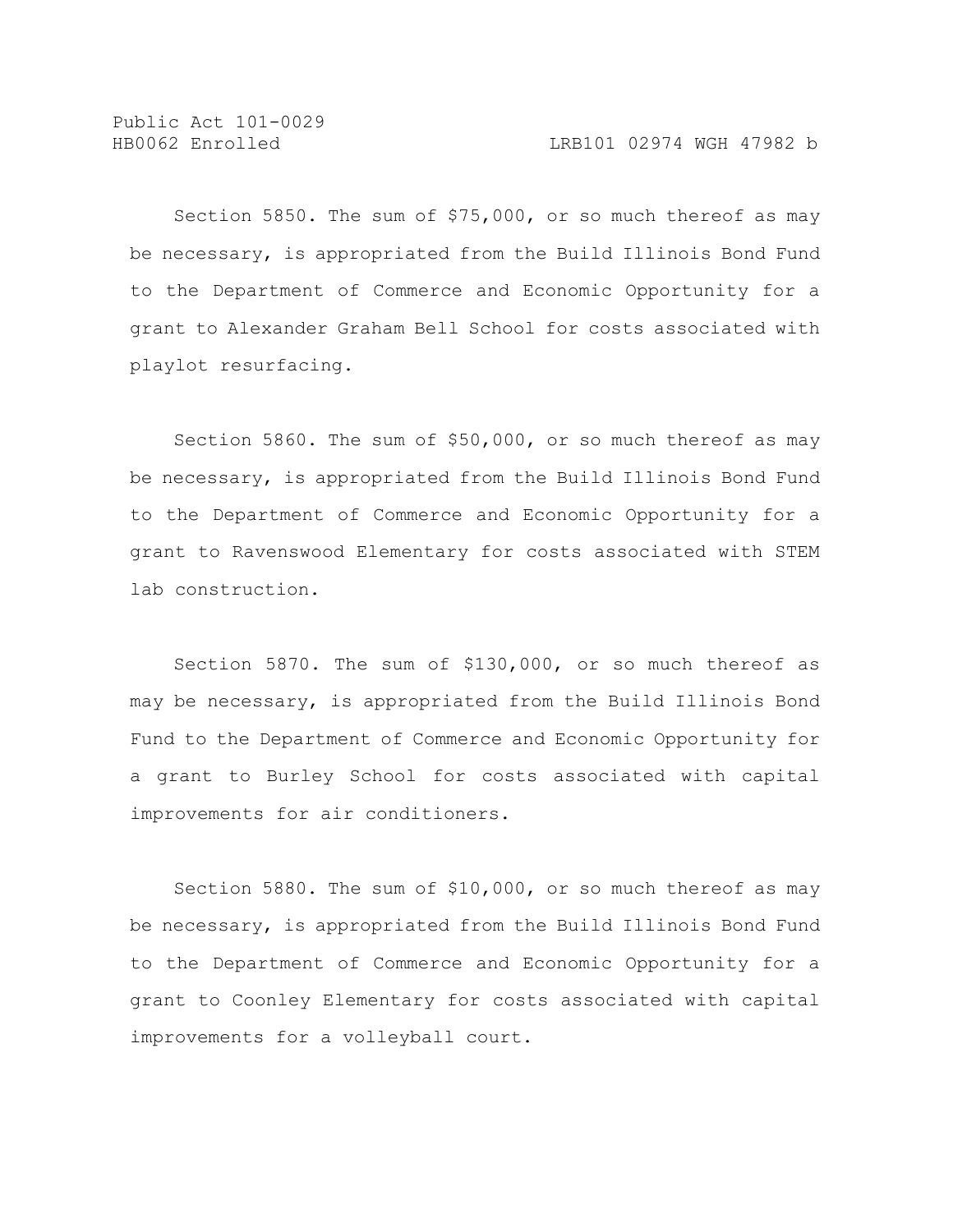Public Act 101-0029 HB0062 Enrolled LRB101 02974 WGH 47982 b

Section 5890. The sum of \$250,000, or so much thereof as may be necessary, is appropriated from the Build Illinois Bond Fund to the Department of Commerce and Economic Opportunity for a grant to Lake View YMCA for costs associated with improvements for parking lot revitalization, locker room renovation, facade work, and gymnasium renovation.

Section 5900. The sum of \$22,000, or so much thereof as may be necessary, is appropriated from the Build Illinois Bond Fund to the Department of Commerce and Economic Opportunity for a grant to Lisle Township for costs associated with food pantry renovations.

Section 5910. The sum of \$18,000, or so much thereof as may be necessary, is appropriated from the Build Illinois Bond Fund to the Department of Commerce and Economic Opportunity for a grant to Lisle Township for costs associated with food rescue van refrigeration.

Section 5920. The sum of \$125,000, or so much thereof as may be necessary, is appropriated from the Build Illinois Bond Fund to the Department of Commerce and Economic Opportunity for a grant to Downers Grove Township for costs associated with capital improvements for solar projects.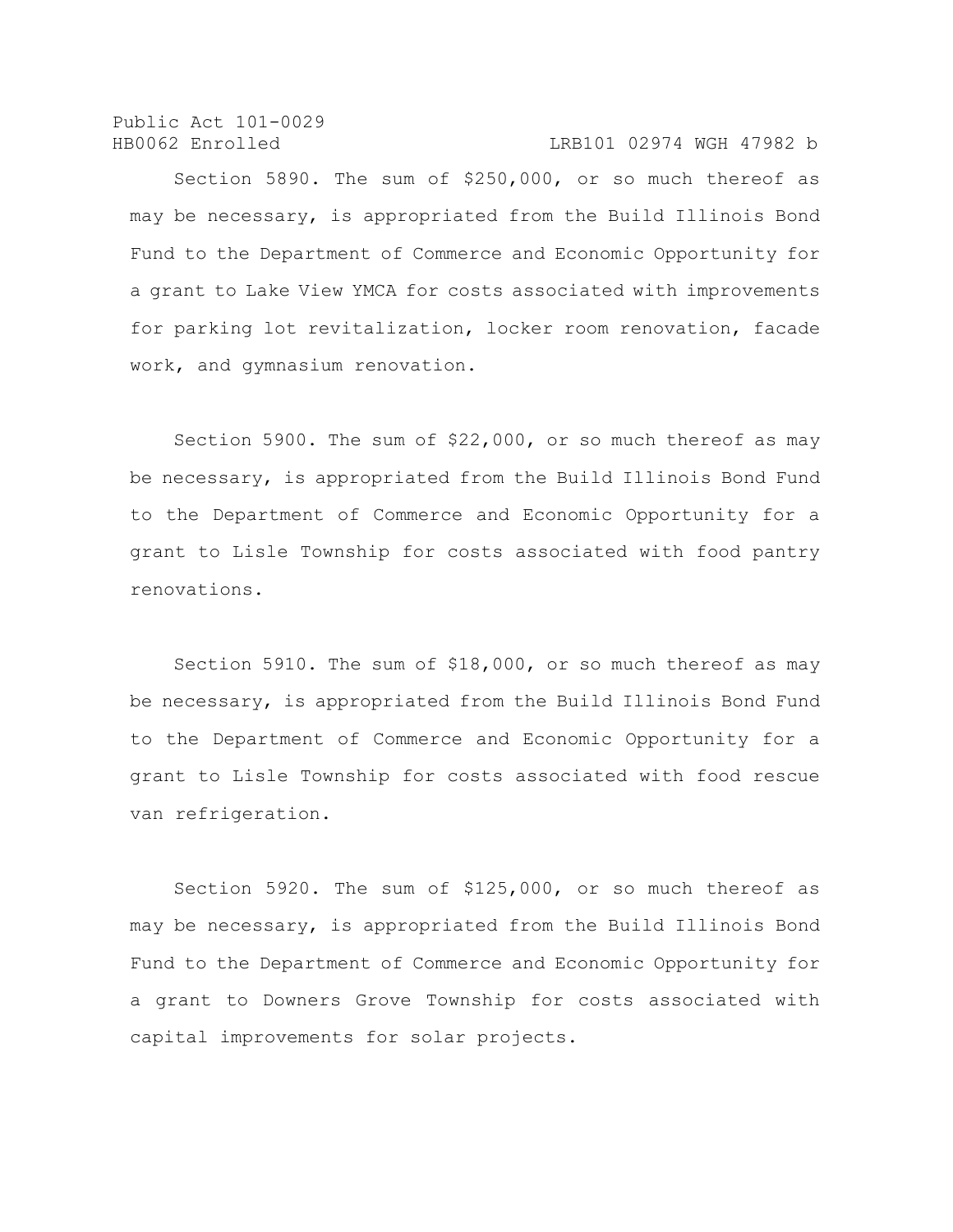## HB0062 Enrolled LRB101 02974 WGH 47982 b

Section 5930. The sum of \$60,000, or so much thereof as may be necessary, is appropriated from the Build Illinois Bond Fund to the Department of Commerce and Economic Opportunity for a grant to the City of Naperville for costs associated with traffic management system expansion.

Section 5940. The sum of \$10,000, or so much thereof as may be necessary, is appropriated from the Build Illinois Bond Fund to the Department of Commerce and Economic Opportunity for a grant to Naperville School District #203 for costs associated with capital improvements for creating an inclusive learning space.

Section 5950. The sum of \$150,000, or so much thereof as may be necessary, is appropriated from the Build Illinois Bond Fund to the Department of Commerce and Economic Opportunity for a grant to Naperville Scott School for costs associated with ADA accessibility.

Section 5960. The sum of \$180,000, or so much thereof as may be necessary, is appropriated from the Build Illinois Bond Fund to the Department of Commerce and Economic Opportunity for a grant to Downers Grove School District #58 for costs associated with playground improvements at El Sierra.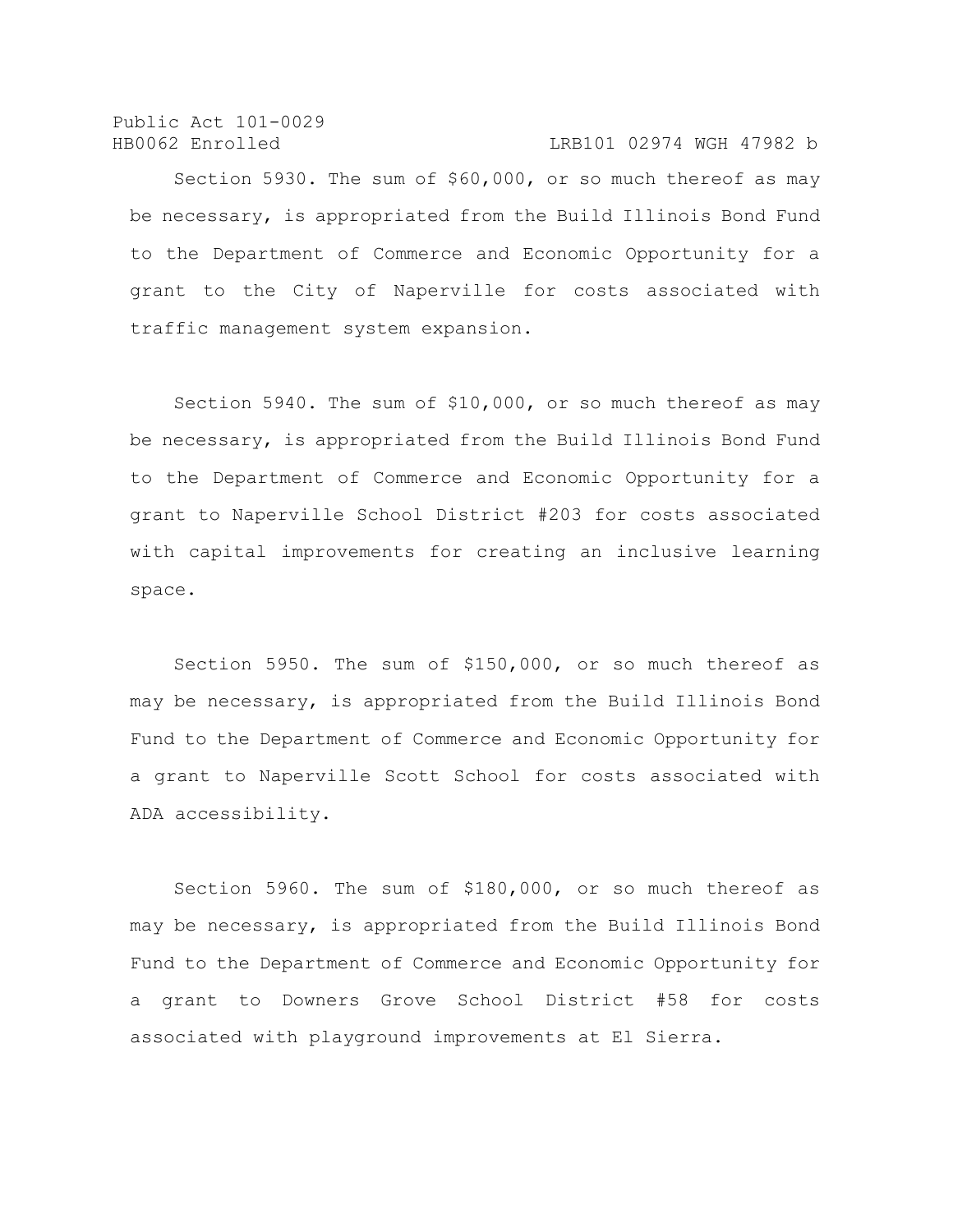Public Act 101-0029 HB0062 Enrolled LRB101 02974 WGH 47982 b

Section 5970. The sum of \$234,000, or so much thereof as may be necessary, is appropriated from the Build Illinois Bond Fund to the Department of Commerce and Economic Opportunity for a grant to Downers Grove School District #58 for costs associated with playground improvements at Fairmount.

Section 5980. The sum of \$195,000, or so much thereof as may be necessary, is appropriated from the Build Illinois Bond Fund to the Department of Commerce and Economic Opportunity for a grant to Downers Grove School District #58 for costs associated with playground improvements at Indian Trail.

Section 5990. The sum of \$26,200, or so much thereof as may be necessary, is appropriated from the Build Illinois Bond Fund to the Department of Commerce and Economic Opportunity for a grant to Downers Grove School District #58 for costs associated with playground improvements at Whittier.

Section 6000. The sum of \$74,600, or so much thereof as may be necessary, is appropriated from the Build Illinois Bond Fund to the Department of Commerce and Economic Opportunity for a grant to Downers Grove School District #58 for costs associated with playground improvements at Hillcrest.

Section 6010. The sum of \$190,000, or so much thereof as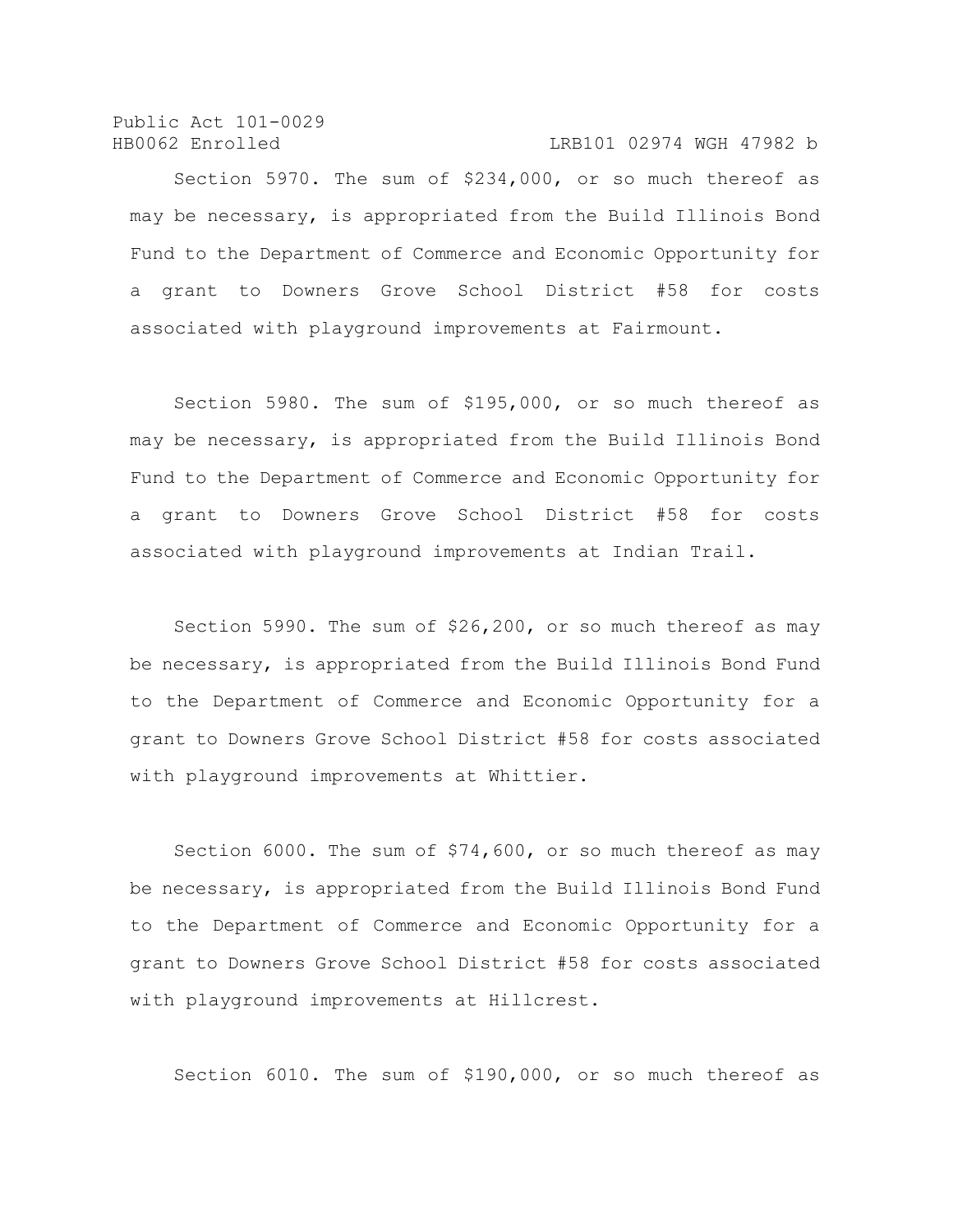Public Act 101-0029 HB0062 Enrolled LRB101 02974 WGH 47982 b may be necessary, is appropriated from the Build Illinois Bond Fund to the Department of Commerce and Economic Opportunity for a grant to Downers Grove School District #58 for costs associated with playground improvements at Kingsley.

Section 6020. The sum of \$148,000, or so much thereof as may be necessary, is appropriated from the Build Illinois Bond Fund to the Department of Commerce and Economic Opportunity for a grant to Downers Grove School District #58 for costs associated with playground improvements at Lester.

Section 6030. The sum of \$255,000, or so much thereof as may be necessary, is appropriated from the Build Illinois Bond Fund to the Department of Commerce and Economic Opportunity for a grant to Downers Grove School District #58 for costs associated with playground improvements at Henry Puffer.

Section 6040. The sum of \$111,000, or so much thereof as may be necessary, is appropriated from the Build Illinois Bond Fund to the Department of Commerce and Economic Opportunity for a grant to Downers Grove School District #58 for costs associated with playground improvements at Highland School.

Section 6050. The sum of \$50,000, or so much thereof as may be necessary, is appropriated from the Build Illinois Bond Fund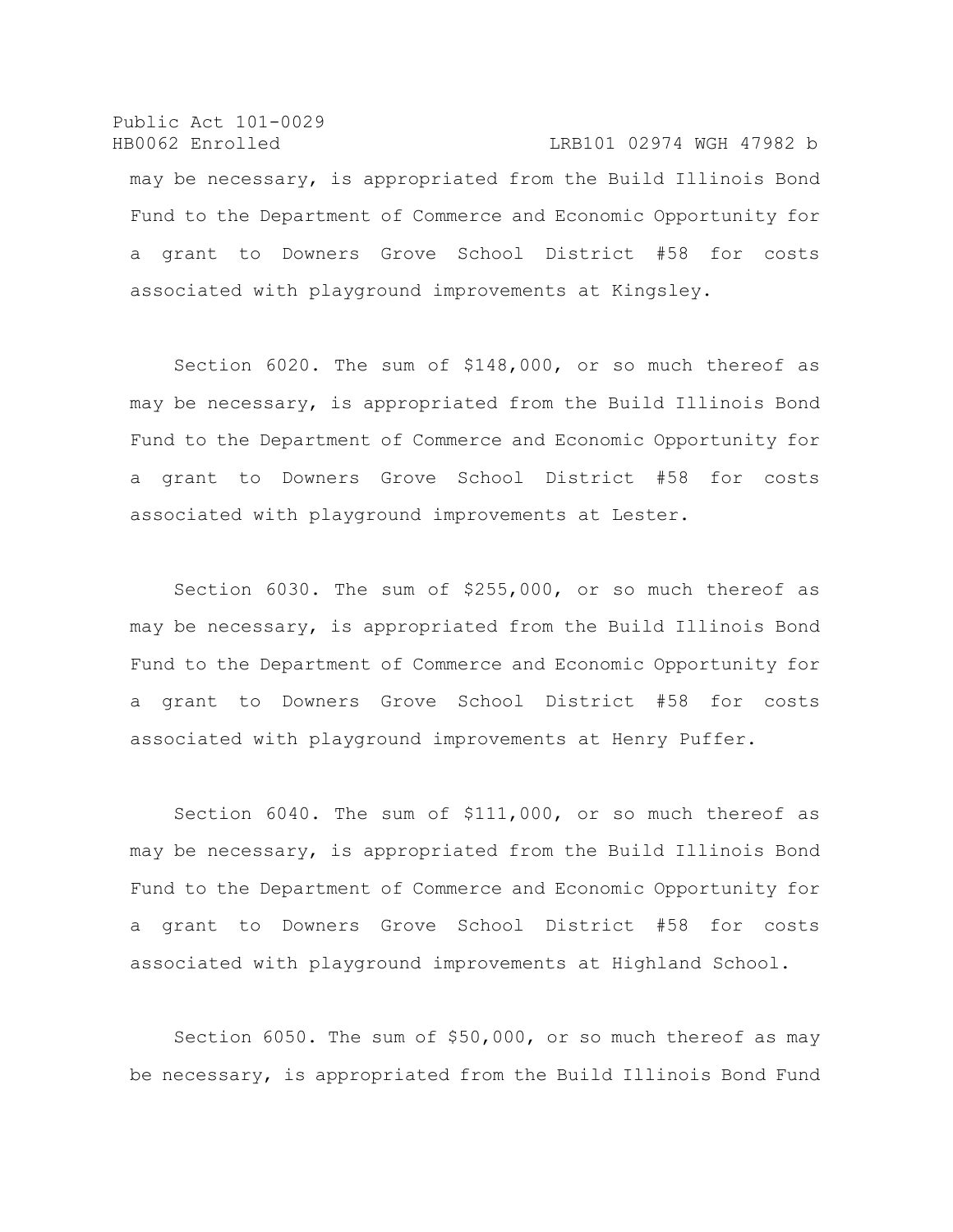## Public Act 101-0029 HB0062 Enrolled LRB101 02974 WGH 47982 b to the Department of Commerce and Economic Opportunity for a grant to Woodridge Park District for costs associated with installation of a bike path.

Section 6060. The sum of \$10,000, or so much thereof as may be necessary, is appropriated from the Build Illinois Bond Fund to the Department of Commerce and Economic Opportunity for a grant to Lisle Park District for costs associated with playground improvements.

Section 6070. The sum of \$64,000, or so much thereof as may be necessary, is appropriated from the Build Illinois Bond Fund to the Department of Commerce and Economic Opportunity for a grant to Naperville Park District for costs associated with asphalt replacement and improvements to a basketball court.

Section 6080. The sum of \$200,000, or so much thereof as may be necessary, is appropriated from the Build Illinois Bond Fund to the Department of Commerce and Economic Opportunity for a grant to Downers Grove Park District for costs associated with parking lot improvements.

Section 6090. The sum of \$20,000, or so much thereof as may be necessary, is appropriated from the Build Illinois Bond Fund to the Department of Commerce and Economic Opportunity for a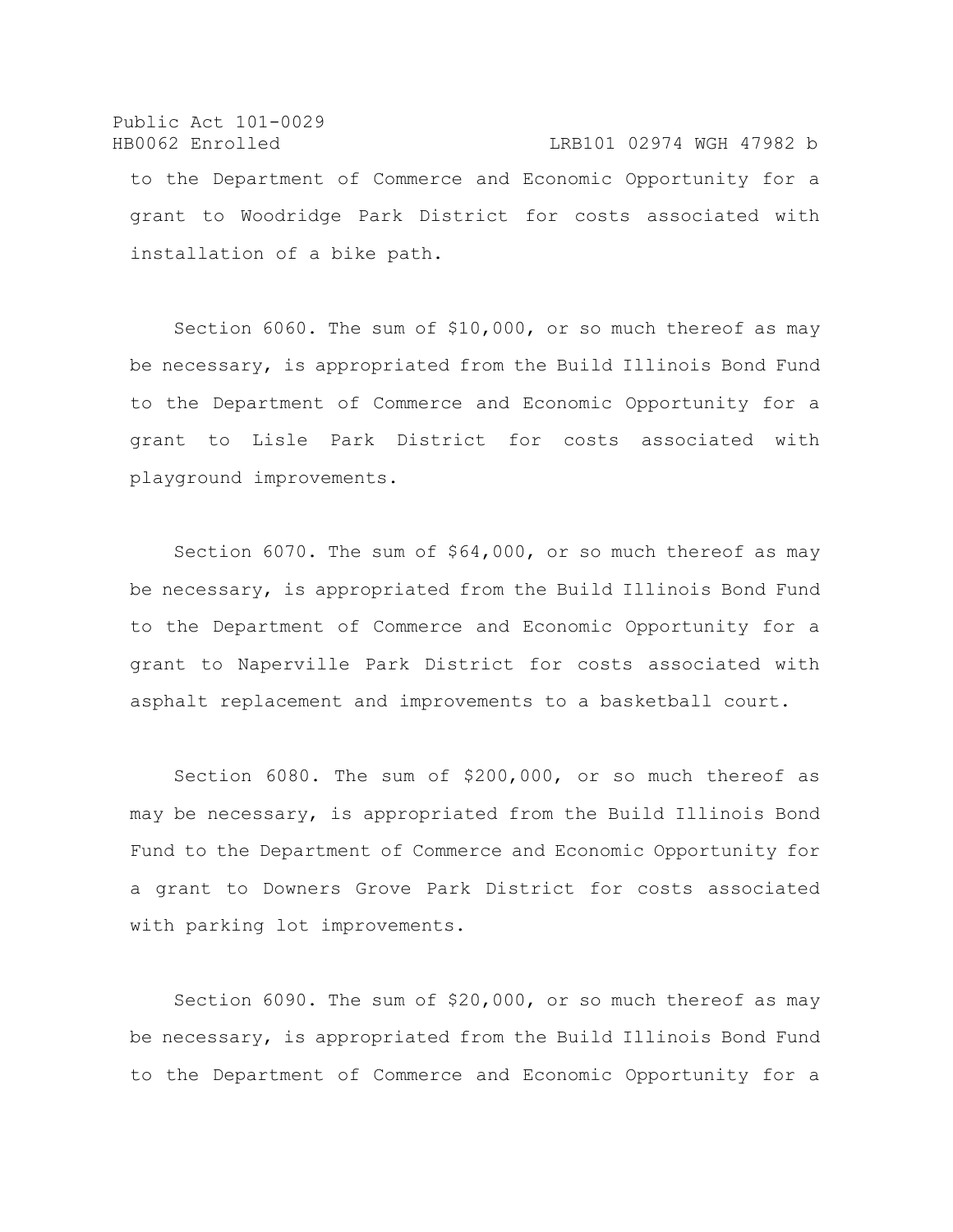Public Act 101-0029 HB0062 Enrolled LRB101 02974 WGH 47982 b grant to the Village of Lisle for costs associated with capital improvements for pedestrian crosswalk signs.

Section 6100. The sum of \$150,000, or so much thereof as may be necessary, is appropriated from the Build Illinois Bond Fund to the Department of Commerce and Economic Opportunity for a grant to the Village of Downers Grove for costs associated with flood mitigation.

Section 6110. The sum of \$25,000, or so much thereof as may be necessary, is appropriated from the Build Illinois Bond Fund to the Department of Commerce and Economic Opportunity for a grant to Naperville School District for costs associated with leveling sidewalks.

Section 6120. The sum of \$150,000, or so much thereof as may be necessary, is appropriated from the Build Illinois Bond Fund to the Department of Commerce and Economic Opportunity for a grant to the Village of Woodridge for costs associated with bike path improvements.

Section 6130. The sum of \$75,000, or so much thereof as may be necessary, is appropriated from the Build Illinois Bond Fund to the Department of Commerce and Economic Opportunity for a grant to the Downers Grove Park District for costs associated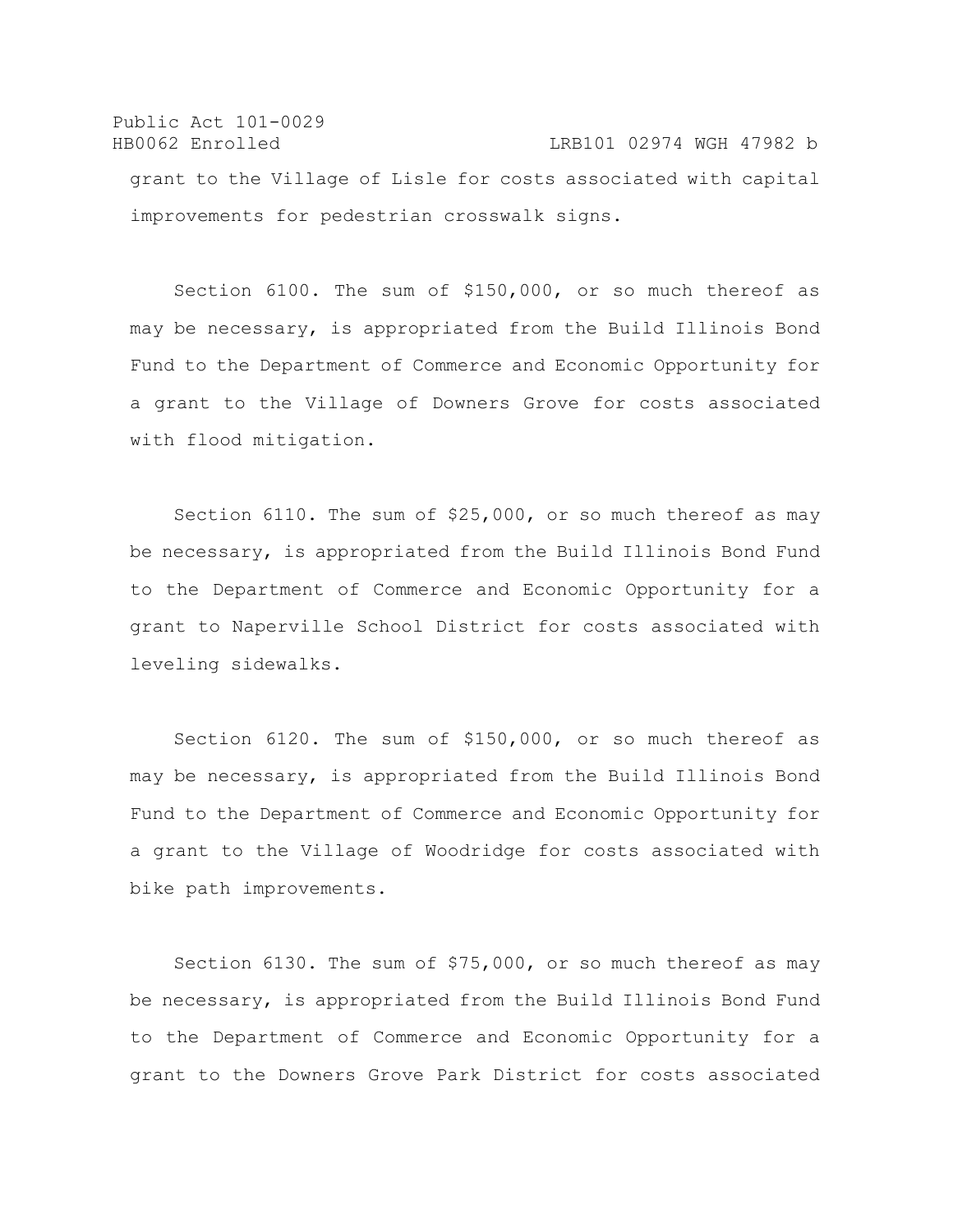Public Act 101-0029 HB0062 Enrolled LRB101 02974 WGH 47982 b with capital improvements for STEM environmental science classes.

Section 6140. The sum of \$100,000, or so much thereof as may be necessary, is appropriated from the Build Illinois Bond Fund to the Department of Commerce and Economic Opportunity for a grant to the Village of Downers Grove for costs associated with roadway improvements along 55th Street.

Section 6150. The sum of \$200,000, or so much thereof as may be necessary, is appropriated from the Build Illinois Bond Fund to the Department of Commerce and Economic Opportunity for a grant to Woodridge Park District for costs associated with repaving Janes Avenue.

Section 6160. The sum of \$100,000, or so much thereof as may be necessary, is appropriated from the Build Illinois Bond Fund to the Department of Commerce and Economic Opportunity for a grant to Greene Valley Forest Preserve for costs associated with parking lot improvements.

Section 6170. The sum of \$57,200, or so much thereof as may be necessary, is appropriated from the Build Illinois Bond Fund to the Department of Commerce and Economic Opportunity for a grant to Woodridge Park District for costs associated with ADA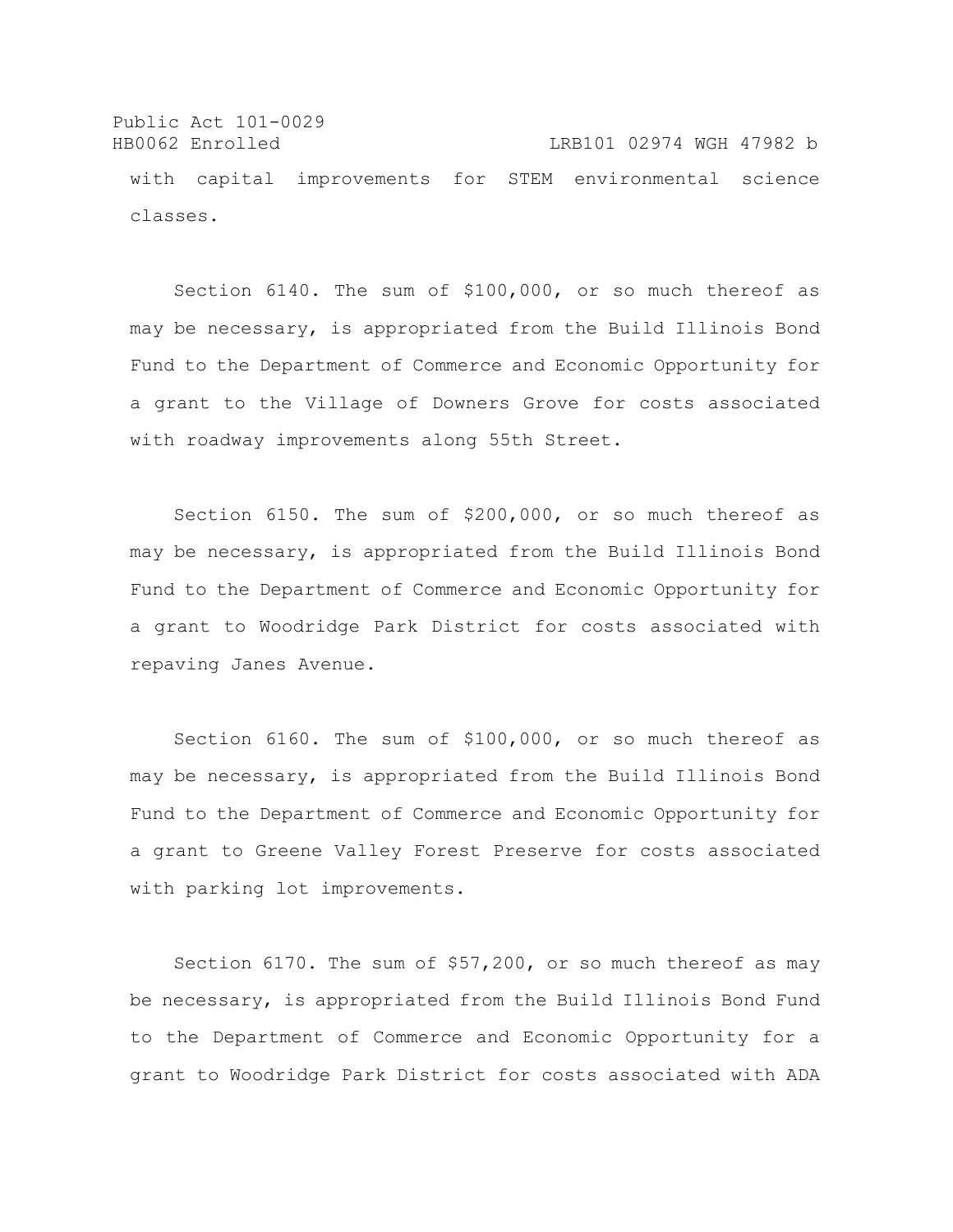Public Act 101-0029 accessibility.

Section 6180. The sum of \$2,000,000, or so much thereof as may be necessary, is appropriated from the Build Illinois Bond Fund to the Department of Commerce and Economic Opportunity for a grant to the Chicago Park District for costs associated with parking lot improvements at Leone Park.

Section 6190. The sum of \$500,000, or so much thereof as may be necessary, is appropriated from the Build Illinois Bond Fund to the Department of Commerce and Economic Opportunity for a grant to City of Chicago Park Public School District #299 for costs associated with athletic field improvements.

Section 6200. The sum of \$500,000, or so much thereof as may be necessary, is appropriated from the Build Illinois Bond Fund to the Department of Commerce and Economic Opportunity for a grant to PACCT for costs associated with construction of a new school building in Rogers Park.

Section 6210. The sum of \$100,000, or so much thereof as may be necessary, is appropriated from the Build Illinois Bond Fund to the Department of Commerce and Economic Opportunity for a grant to the City of Belleville for costs associated with greenhouse environmental remediation and teardown.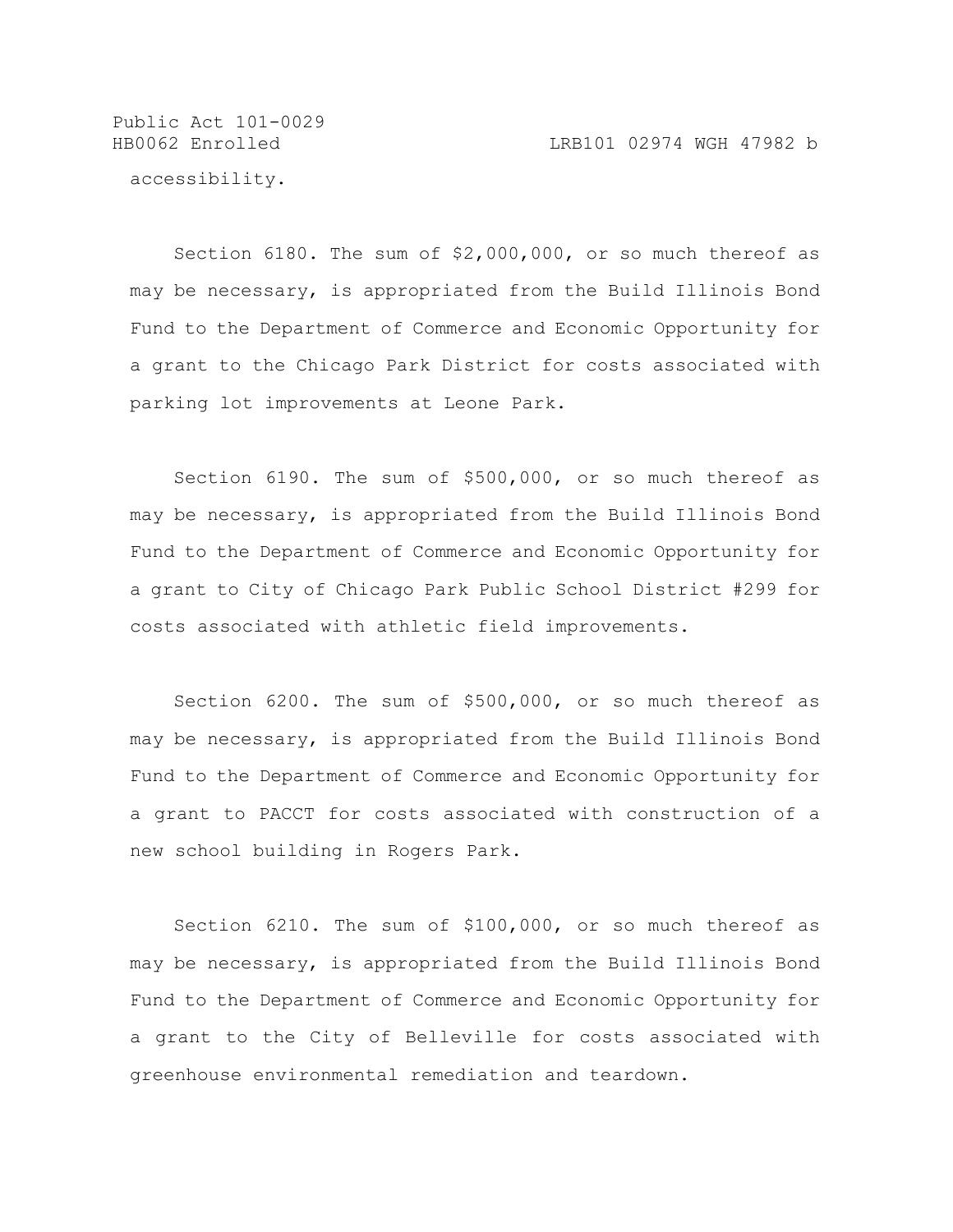Section 6220. The sum of \$200,000, or so much thereof as may be necessary, is appropriated from the Build Illinois Bond Fund to the Department of Commerce and Economic Opportunity for a grant to the City of Belleville for costs associated with bicentennial spillway reconstruction.

Section 6230. The sum of \$200,000, or so much thereof as may be necessary, is appropriated from the Build Illinois Bond Fund to the Department of Commerce and Economic Opportunity for a grant to the City of Belleville for costs associated with west Belleville bike trail.

Section 6240. The sum of \$80,000, or so much thereof as may be necessary, is appropriated from the Build Illinois Bond Fund to the Department of Commerce and Economic Opportunity for a grant to the City of Belleville for costs associated with bicentennial walking trail.

Section 6250. The sum of \$300,000, or so much thereof as may be necessary, is appropriated from the Build Illinois Bond Fund to the Department of Commerce and Economic Opportunity for a grant to the City of Belleville for costs associated with splash pad improvements.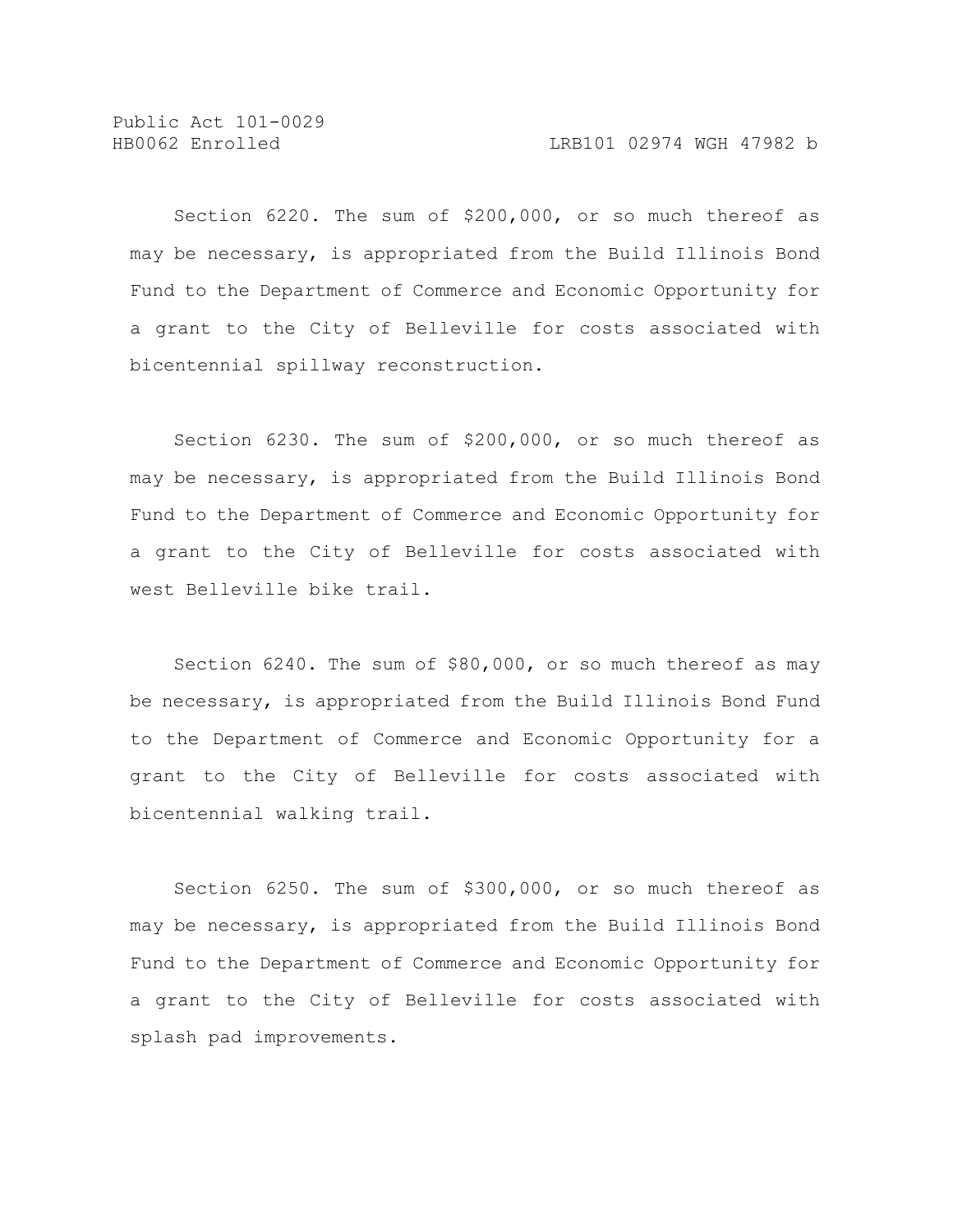Public Act 101-0029 HB0062 Enrolled LRB101 02974 WGH 47982 b

Section 6260. The sum of \$750,000, or so much thereof as may be necessary, is appropriated from the Build Illinois Bond Fund to the Department of Commerce and Economic Opportunity for a grant to the Village of Swansea for costs associated with capital improvements for Clinton Hills Conservation Park.

Section 6270. The sum of \$100,000, or so much thereof as may be necessary, is appropriated from the Build Illinois Bond Fund to the Department of Commerce and Economic Opportunity for a grant to the Village of Swansea for costs associated with police department building renovation.

Section 6280. The sum of \$40,000, or so much thereof as may be necessary, is appropriated from the Build Illinois Bond Fund to the Department of Commerce and Economic Opportunity for a grant to the Village of Swansea for costs associated with emergency transport vehicle for Metro Bike Link.

Section 6290. The sum of \$1,230,000, or so much thereof as may be necessary, is appropriated from the Build Illinois Bond Fund to the Department of Commerce and Economic Opportunity for a grant to City of Fairview Heights for costs associated with the Pleasant Ridge Road Project.

Section 6300. The sum of \$850,000, or so much thereof as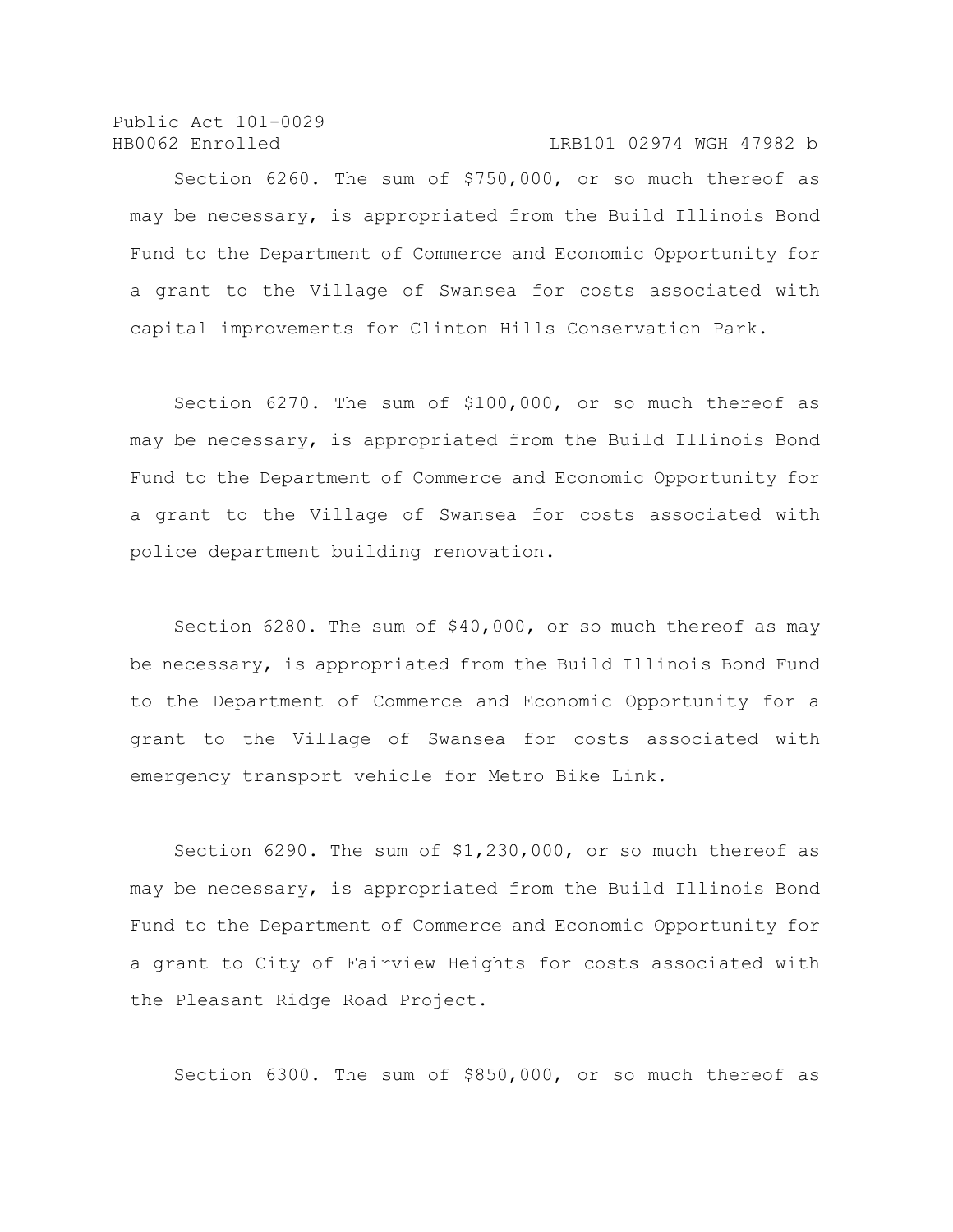Public Act 101-0029 HB0062 Enrolled LRB101 02974 WGH 47982 b may be necessary, is appropriated from the Build Illinois Bond Fund to the Department of Commerce and Economic Opportunity for a grant to City of Chicago for costs associated with roadway improvements in the 8th Ward.

Section 6310. The sum of \$1,000,000, or so much thereof as may be necessary, is appropriated from the Build Illinois Bond Fund to the Department of Commerce and Economic Opportunity for a grant to the City of Chicago Public School District #299 for costs associated with window replacement at the Burnham School.

Section 6320. The sum of \$500,000, or so much thereof as may be necessary, is appropriated from the Build Illinois Bond Fund to the Department of Commerce and Economic Opportunity for a grant to the Village of Lansing for costs associated with park and infrastructure improvements.

Section 6330. The sum of \$650,000, or so much thereof as may be necessary, is appropriated from the Build Illinois Bond Fund to the Department of Commerce and Economic Opportunity for a grant to Compassion Baptist Church for costs associated with building upgrades.

Section 6340. The sum of \$325,000, or so much thereof as may be necessary, is appropriated from the Build Illinois Bond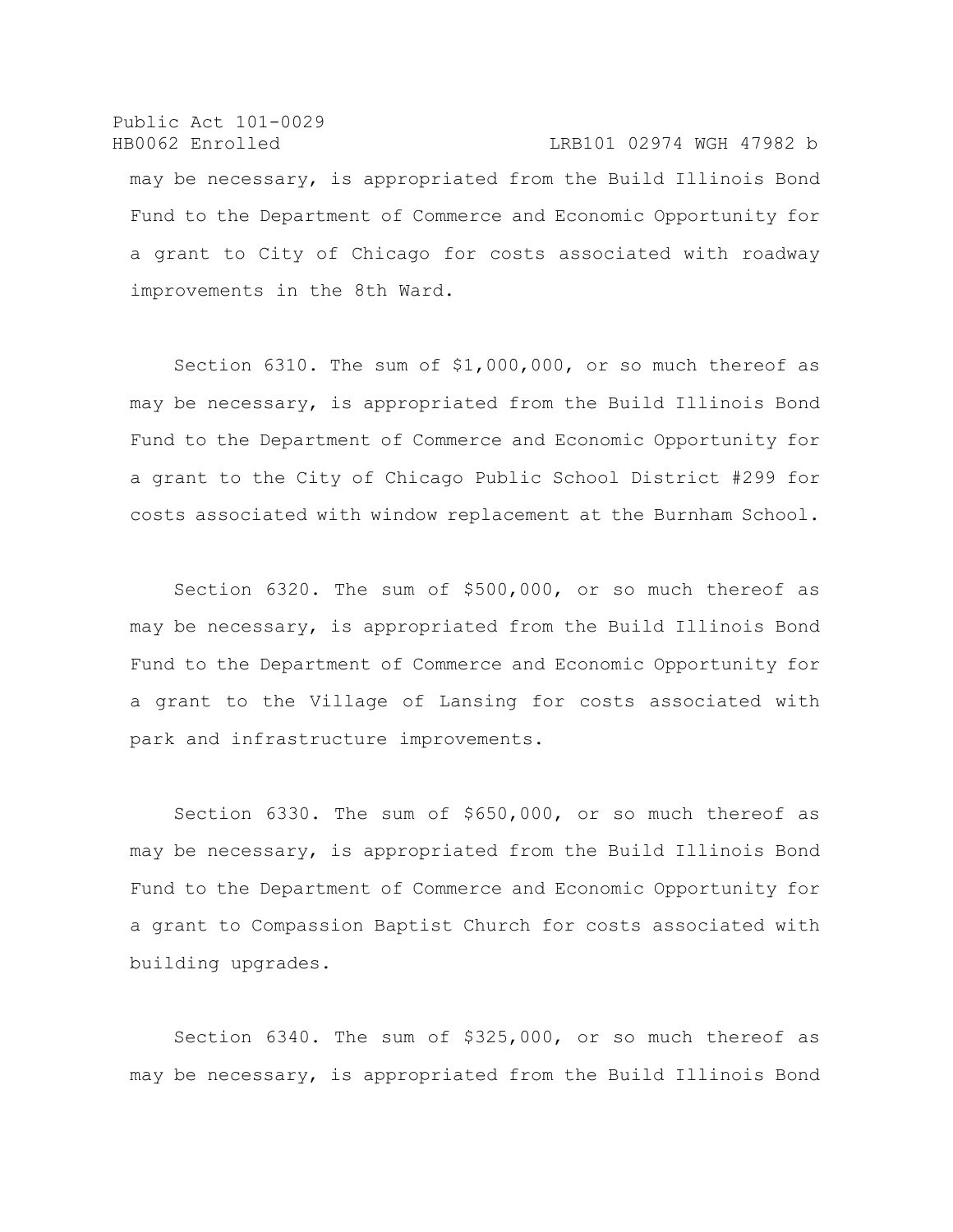Public Act 101-0029 HB0062 Enrolled LRB101 02974 WGH 47982 b Fund to the Department of Commerce and Economic Opportunity for a grant to the Village of Steeleville for costs associated with infrastructure improvements.

Section 6350. The sum of \$325,000, or so much thereof as may be necessary, is appropriated from the Build Illinois Bond Fund to the Department of Commerce and Economic Opportunity for a grant to the City of Chester for costs associated with infrastructure improvements.

Section 6360. The sum of \$325,000, or so much thereof as may be necessary, is appropriated from the Build Illinois Bond Fund to the Department of Commerce and Economic Opportunity for a grant to the City of Red Bud for costs associated with infrastructure improvements.

Section 6370. The sum of \$325,000, or so much thereof as may be necessary, is appropriated from the Build Illinois Bond Fund to the Department of Commerce and Economic Opportunity for a grant to the City of Sparta for costs associated with infrastructure improvements.

Section 6380. The sum of \$325,000, or so much thereof as may be necessary, is appropriated from the Build Illinois Bond Fund to the Department of Commerce and Economic Opportunity for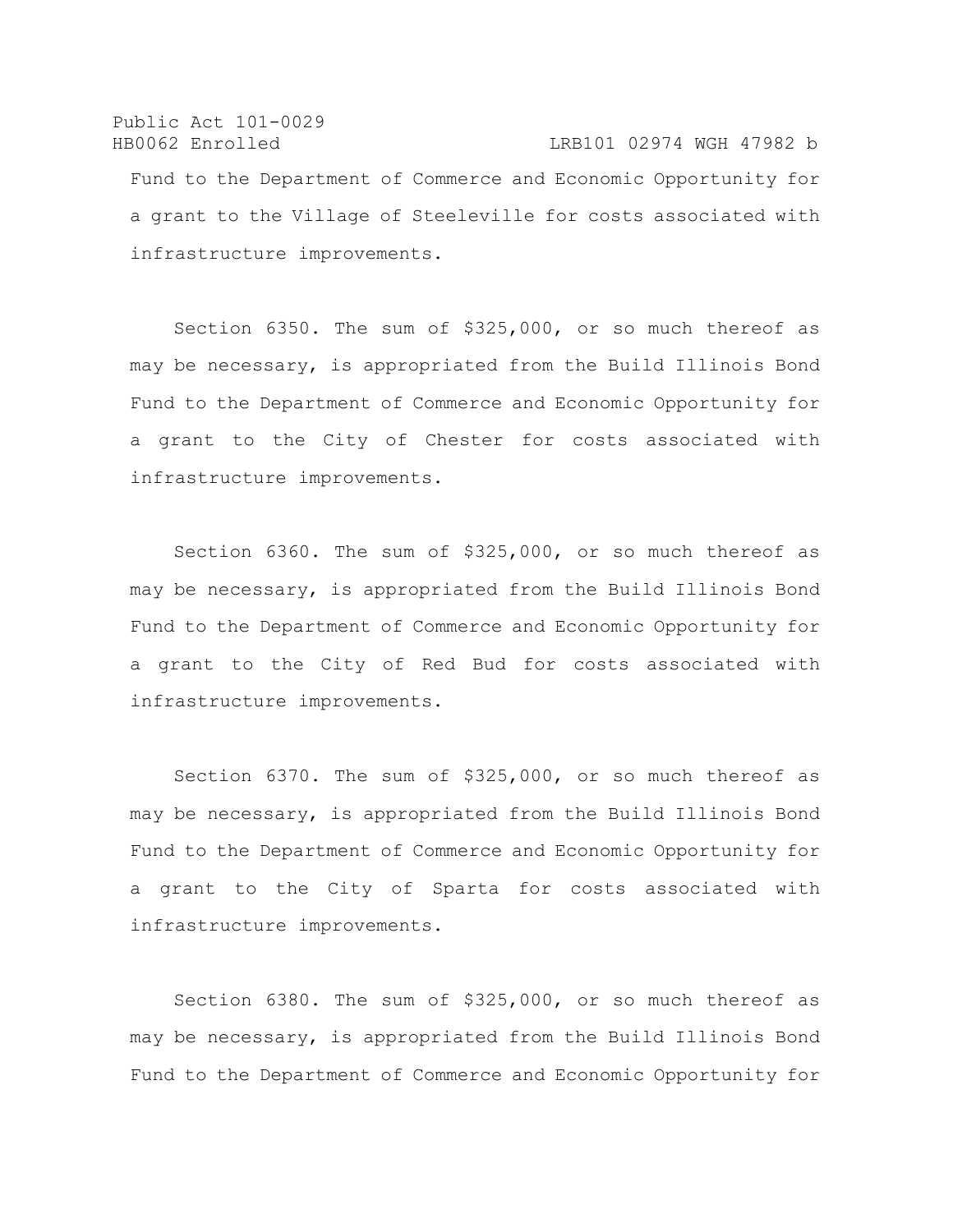## Public Act 101-0029 HB0062 Enrolled LRB101 02974 WGH 47982 b a grant to the City of Waterloo for costs associated with infrastructure improvements.

Section 6390. The sum of \$325,000, or so much thereof as may be necessary, is appropriated from the Build Illinois Bond Fund to the Department of Commerce and Economic Opportunity for a grant to the City of Columbia for costs associated with infrastructure improvements.

Section 6400. The sum of \$225,000, or so much thereof as may be necessary, is appropriated from the Build Illinois Bond Fund to the Department of Commerce and Economic Opportunity for a grant to the Village of Dupo for costs associated with infrastructure improvements.

Section 6410. The sum of \$325,000, or so much thereof as may be necessary, is appropriated from the Build Illinois Bond Fund to the Department of Commerce and Economic Opportunity for a grant to the Village of Cahokia for costs associated with infrastructure improvements.

Section 6420. The sum of \$225,000, or so much thereof as may be necessary, is appropriated from the Build Illinois Bond Fund to the Department of Commerce and Economic Opportunity for a grant to the Village of Marissa for costs associated with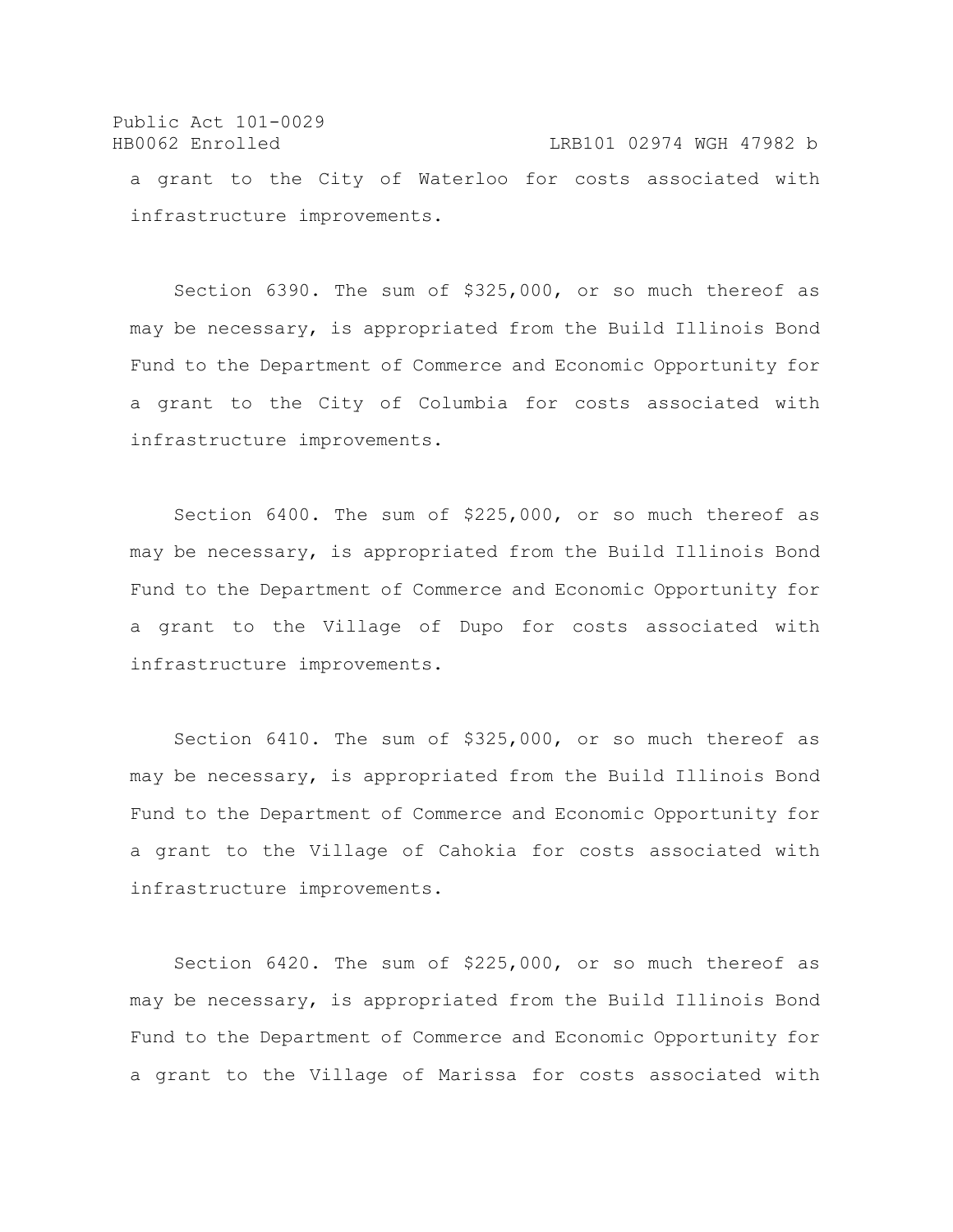Public Act 101-0029 HB0062 Enrolled LRB101 02974 WGH 47982 b

infrastructure improvements.

Section 6430. The sum of \$225,000, or so much thereof as may be necessary, is appropriated from the Build Illinois Bond Fund to the Department of Commerce and Economic Opportunity for a grant to the Village of Sauget for costs associated with infrastructure improvements.

Section 6440. The sum of \$50,000, or so much thereof as may be necessary, is appropriated from the Build Illinois Bond Fund to the Department of Commerce and Economic Opportunity for a grant to the City of DuQuoin for costs associated with infrastructure improvements.

Section 6450. The sum of \$100,000, or so much thereof as may be necessary, is appropriated from the Build Illinois Bond Fund to the Department of Commerce and Economic Opportunity for a grant to Am Vets Post 103 for costs associated with parking lot renovations.

Section 6460. The sum of \$200,000, or so much thereof as may be necessary, is appropriated from the Build Illinois Bond Fund to the Department of Commerce and Economic Opportunity for a grant to the City of Aurora for costs associated with repairs to Montgomery Bridge.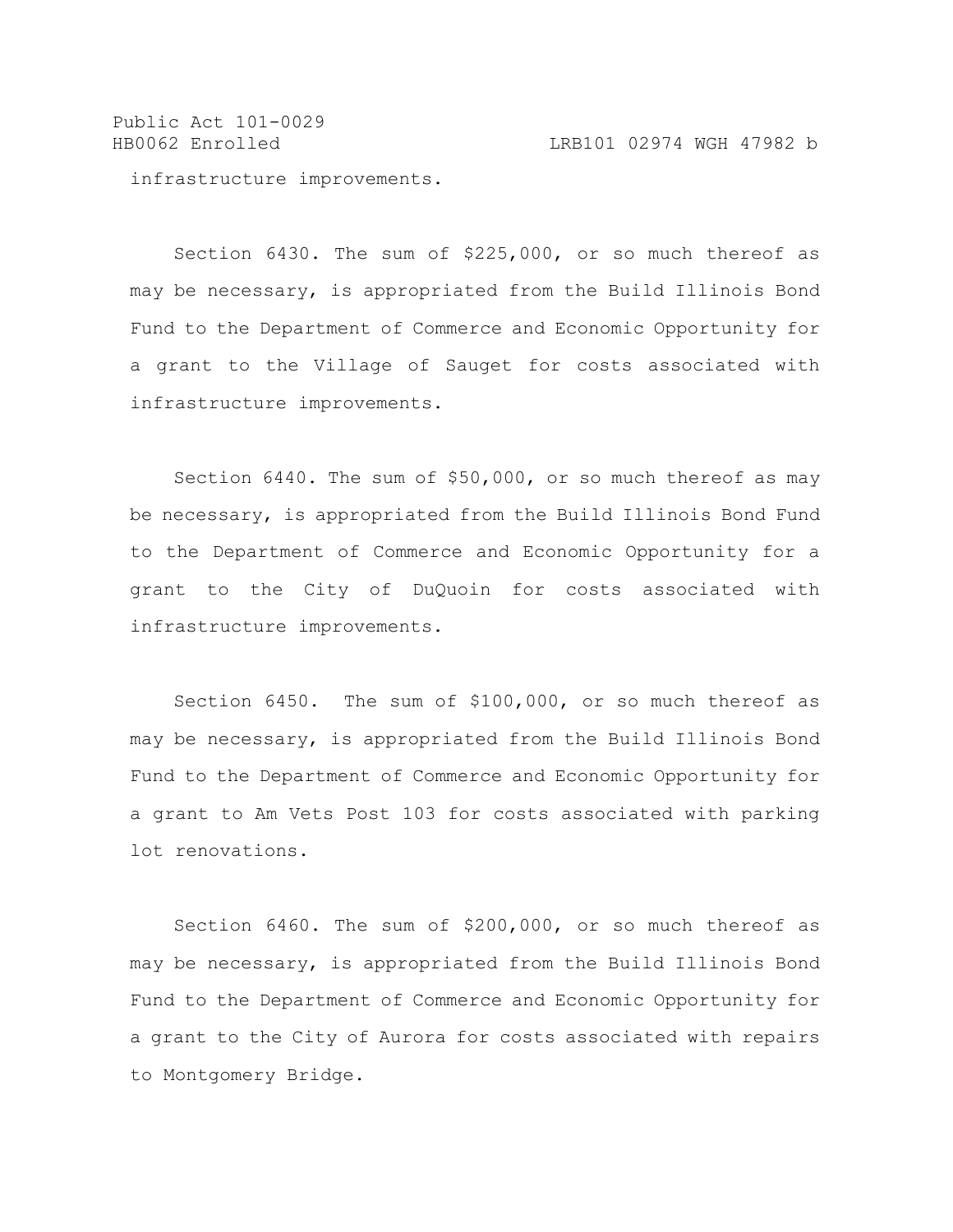Section 6470. The sum of \$90,000, or so much thereof as may be necessary, is appropriated from the Build Illinois Bond Fund to the Department of Commerce and Economic Opportunity for a grant to the Fox Valley Park District for costs associated with lake management.

Section 6480. The sum of \$222,879, or so much thereof as may be necessary, is appropriated from the Build Illinois Bond Fund to the Department of Commerce and Economic Opportunity for a grant to Oswego School District for costs associated with building repairs.

Section 6490. The sum of \$1,382,863, or so much thereof as may be necessary, is appropriated from the Build Illinois Bond Fund to the Department of Commerce and Economic Opportunity for a grant to the Oswego School District for costs associated with school construction.

Section 6500. The sum of \$75,000, or so much thereof as may be necessary, is appropriated from the Build Illinois Bond Fund to the Department of Commerce and Economic Opportunity for a grant to the Oswegoland Park District for costs associated with capital improvements for Veteran Plaza and Riverwalk.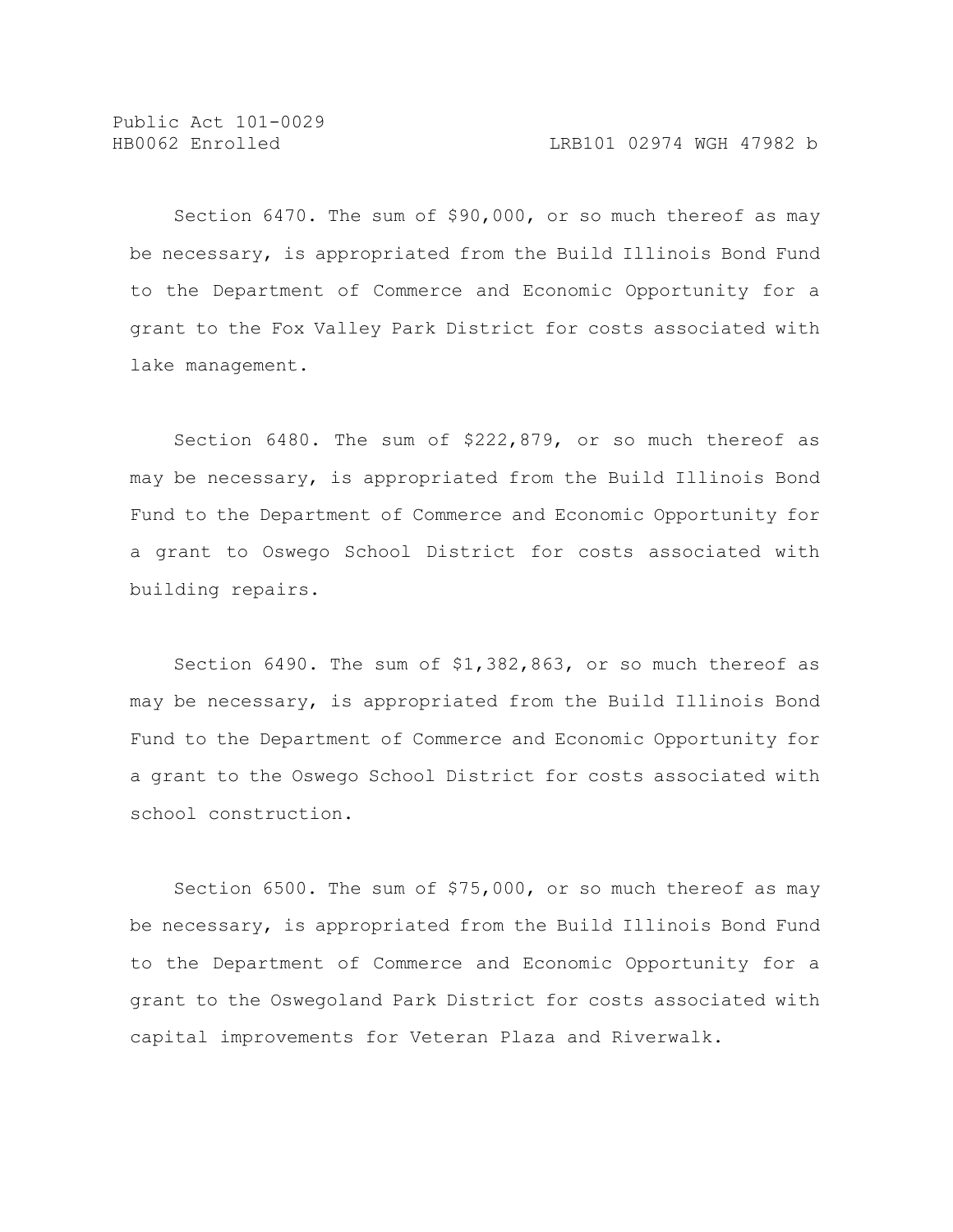Public Act 101-0029 HB0062 Enrolled LRB101 02974 WGH 47982 b

Section 6510. The sum of \$200,000, or so much thereof as may be necessary, is appropriated from the Build Illinois Bond Fund to the Department of Commerce and Economic Opportunity for a grant to the Village of Montgomery for costs associated with Veteran Plaza and Riverwalk.

Section 6520. The sum of \$240,000, or so much thereof as may be necessary, is appropriated from the Build Illinois Bond Fund to the Department of Commerce and Economic Opportunity for a grant to the Village of Oswego for costs associated with roadway improvements to Route 30.

Section 6530. The sum of \$225,000, or so much thereof as may be necessary, is appropriated from the Build Illinois Bond Fund to the Department of Commerce and Economic Opportunity for a grant to the City of Aurora for costs associated with rehabilitation of riverwalk and outdoor plaza.

Section 6540. The sum of \$87,500, or so much thereof as may be necessary, is appropriated from the Build Illinois Bond Fund to the Department of Commerce and Economic Opportunity for a grant to the Will County Child Advocacy Center for costs associated with new facility construction.

Section 6550. The sum of \$100,000, or so much thereof as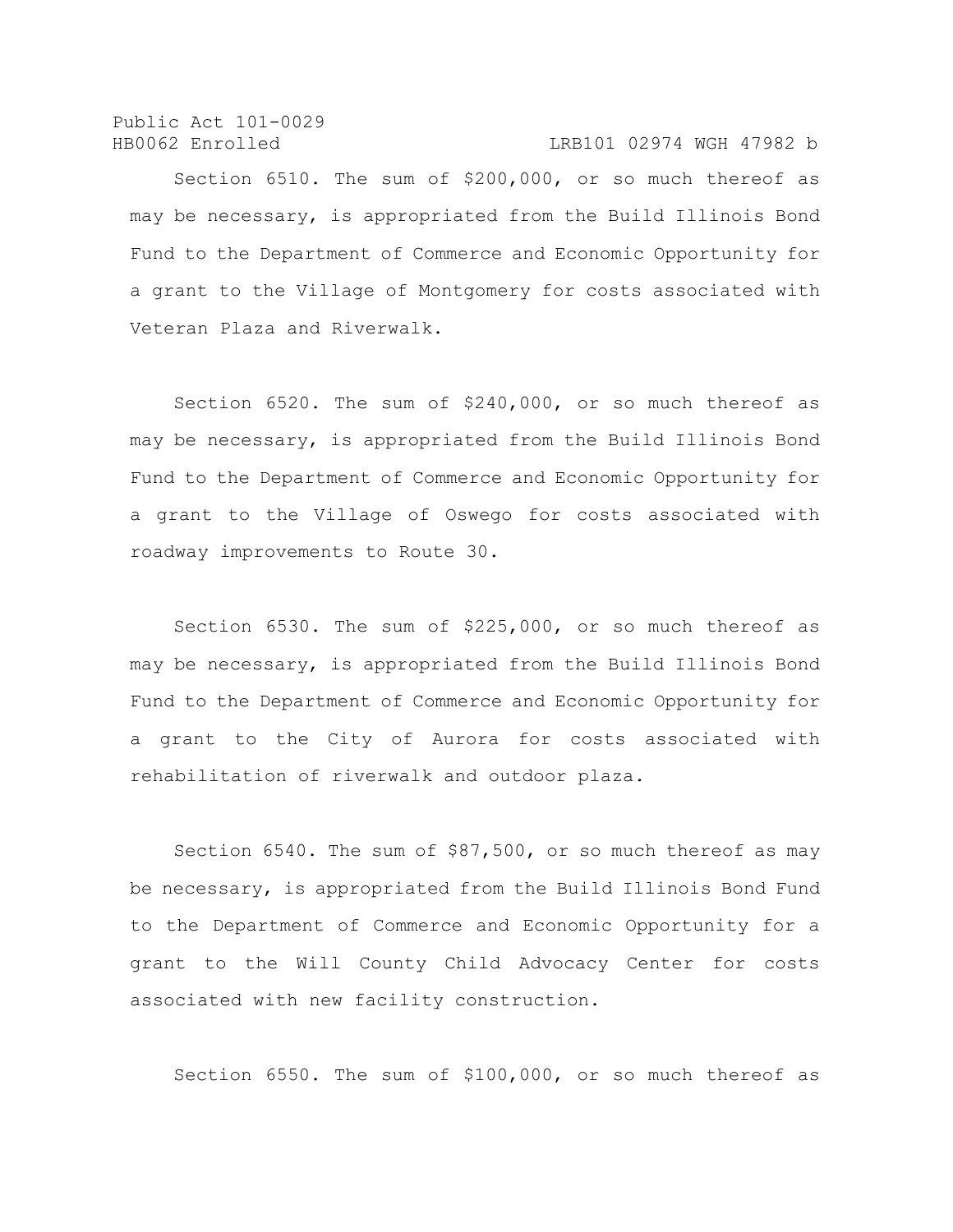Public Act 101-0029 HB0062 Enrolled LRB101 02974 WGH 47982 b may be necessary, is appropriated from the Build Illinois Bond Fund to the Department of Commerce and Economic Opportunity for a grant to the AID for costs associated with building and renovating program space.

Section 6560. The sum of \$76,758, or so much thereof as may be necessary, is appropriated from the Build Illinois Bond Fund to the Department of Commerce and Economic Opportunity for a grant to the Metropolitan Family Services for costs associated with DuPage Center expansion.

Section 6570. The sum of \$150,000, or so much thereof as may be necessary, is appropriated from the Build Illinois Bond Fund to the Department of Commerce and Economic Opportunity for a grant to the Town of Cicero for costs associated with police department upgrades.

Section 6580. The sum of \$100,000, or so much thereof as may be necessary, is appropriated from the Build Illinois Bond Fund to the Department of Commerce and Economic Opportunity for a grant to Corazon Community Services for costs associated with repair and maintenance of the Fuerza Youth Center.

Section 6590. The sum of \$234,000, or so much thereof as may be necessary, is appropriated from the Build Illinois Bond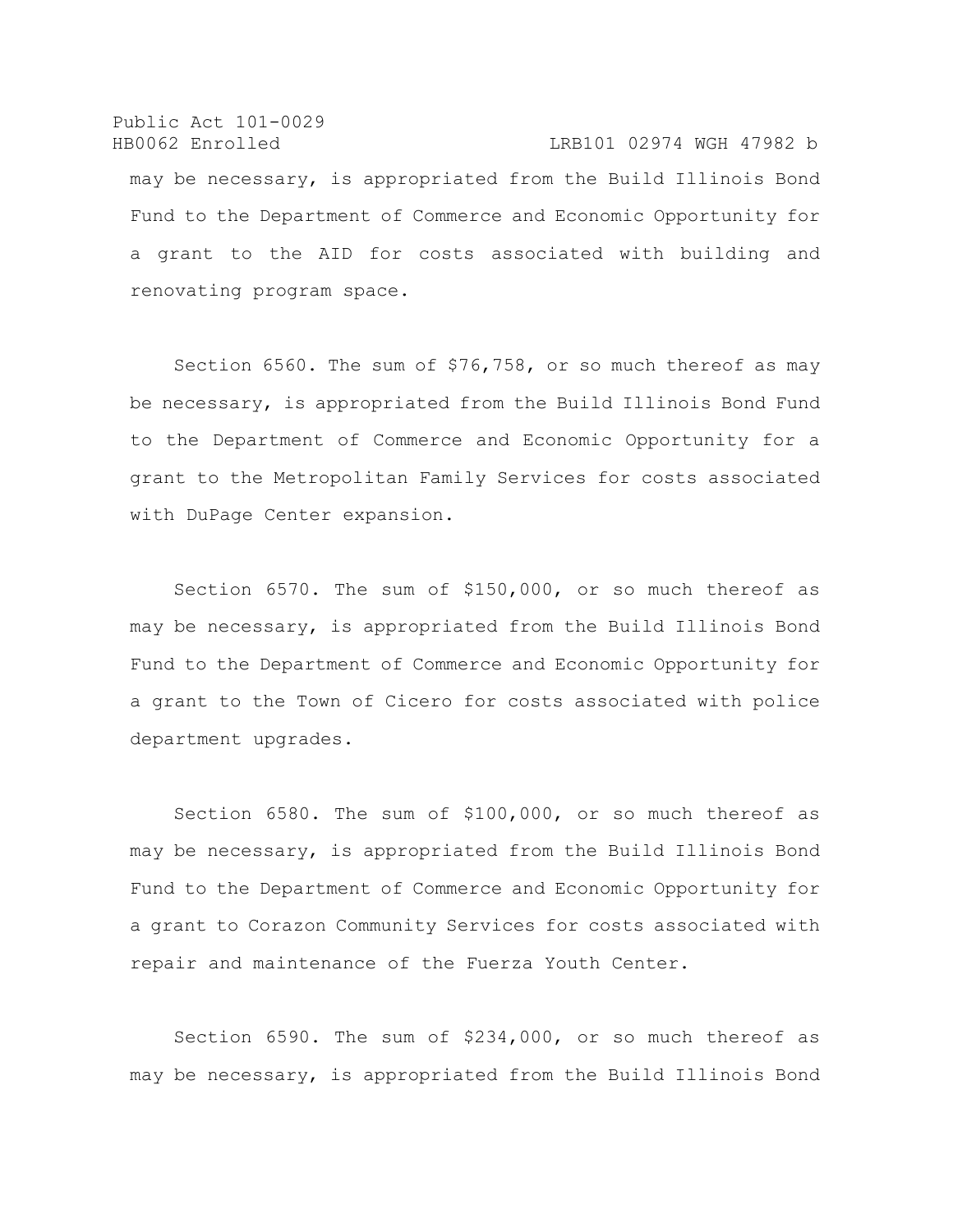Public Act 101-0029 HB0062 Enrolled LRB101 02974 WGH 47982 b Fund to the Department of Commerce and Economic Opportunity for a grant to the Children's Center of Cicero-Berwyn, Inc. for costs associated with roof repairs.

Section 6600. The sum of \$500,000, or so much thereof as may be necessary, is appropriated from the Build Illinois Bond Fund to the Department of Commerce and Economic Opportunity for a grant to El Valor for costs associated with repairs to lowincome residential facilities and the Children and Family Center.

Section 6610. The sum of \$168,500, or so much thereof as may be necessary, is appropriated from the Build Illinois Bond Fund to the Department of Commerce and Economic Opportunity for a grant to Berwyn Park District for costs associated with park development.

Section 6620. The sum of \$27,000, or so much thereof as may be necessary, is appropriated from the Build Illinois Bond Fund to the Department of Commerce and Economic Opportunity for a grant to Berwyn Park District for costs associated with park improvements.

Section 6630. The sum of \$75,000, or so much thereof as may be necessary, is appropriated from the Build Illinois Bond Fund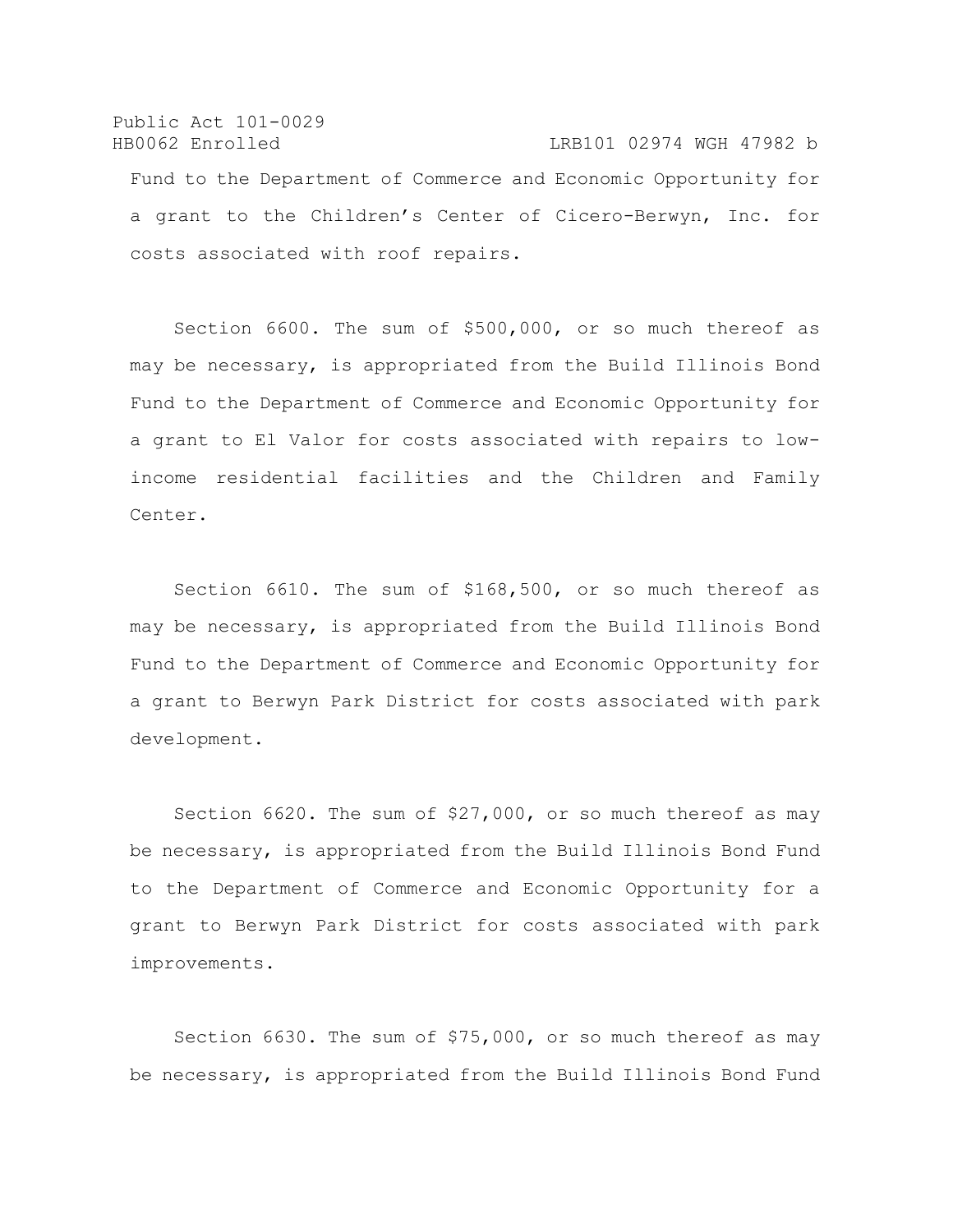Public Act 101-0029 HB0062 Enrolled LRB101 02974 WGH 47982 b to the Department of Commerce and Economic Opportunity for a grant to Berwyn Park District for costs associated with property renovations.

Section 6640. The sum of \$20,000, or so much thereof as may be necessary, is appropriated from the Build Illinois Bond Fund to the Department of Commerce and Economic Opportunity for a grant to Berwyn Park District for costs associated with capital improvements.

Section 6650. The sum of \$400,000, or so much thereof as may be necessary, is appropriated from the Build Illinois Bond Fund to the Department of Commerce and Economic Opportunity for a grant to Little Village Community Foundation for costs associated with capital improvements for Xquina Café.

Section 6660. The sum of \$250,000, or so much thereof as may be necessary, is appropriated from the Build Illinois Bond Fund to the Department of Commerce and Economic Opportunity for a grant to Erie Neighborhood House for costs associated with expansion of the Erie Neighborhood House.

Section 6670. The sum of \$160,000, or so much thereof as may be necessary, is appropriated from the Build Illinois Bond Fund to the Department of Commerce and Economic Opportunity for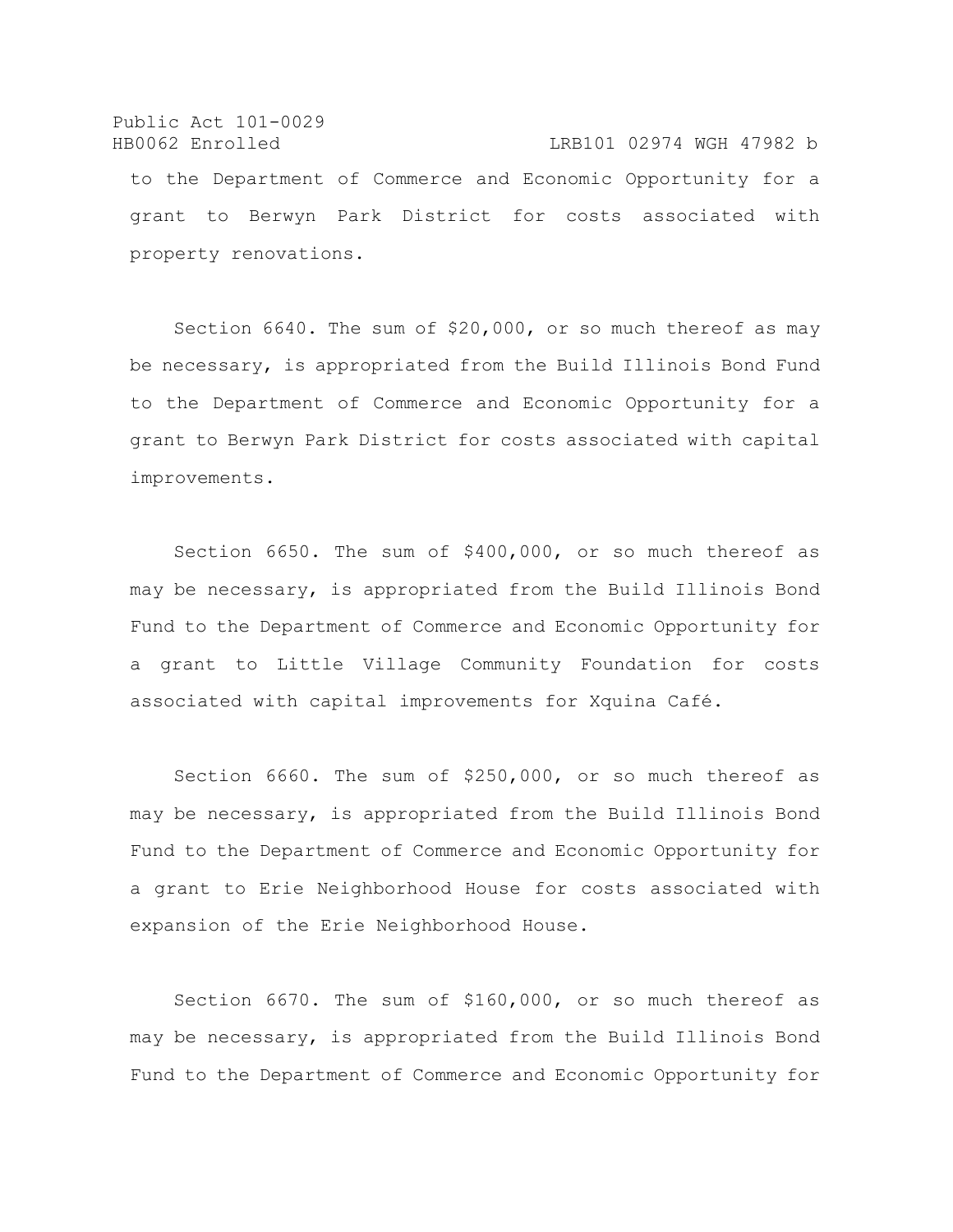Public Act 101-0029 HB0062 Enrolled LRB101 02974 WGH 47982 b a grant to J Sterling Morton High School #201 for costs associated with capital improvements.

Section 6680. The sum of \$660,000, or so much thereof as may be necessary, is appropriated from the Build Illinois Bond Fund to the Department of Commerce and Economic Opportunity for a grant to Morton College for costs associated with construction of a new facility.

Section 6690. The sum of \$255,500, or so much thereof as may be necessary, is appropriated from the Build Illinois Bond Fund to the Department of Commerce and Economic Opportunity for a grant to the Town of Cicero for costs associated with roadway improvements on Cermak Road.

Section 6700. The sum of \$1,200,000, or so much thereof as may be necessary, is appropriated from the Build Illinois Bond Fund to the Department of Commerce and Economic Opportunity for a grant to the Village of Itasca for costs associated with water main improvements.

Section 6710. The sum of \$500,000, or so much thereof as may be necessary, is appropriated from the Build Illinois Bond Fund to the Department of Commerce and Economic Opportunity for a grant to Addison Township for costs associated with water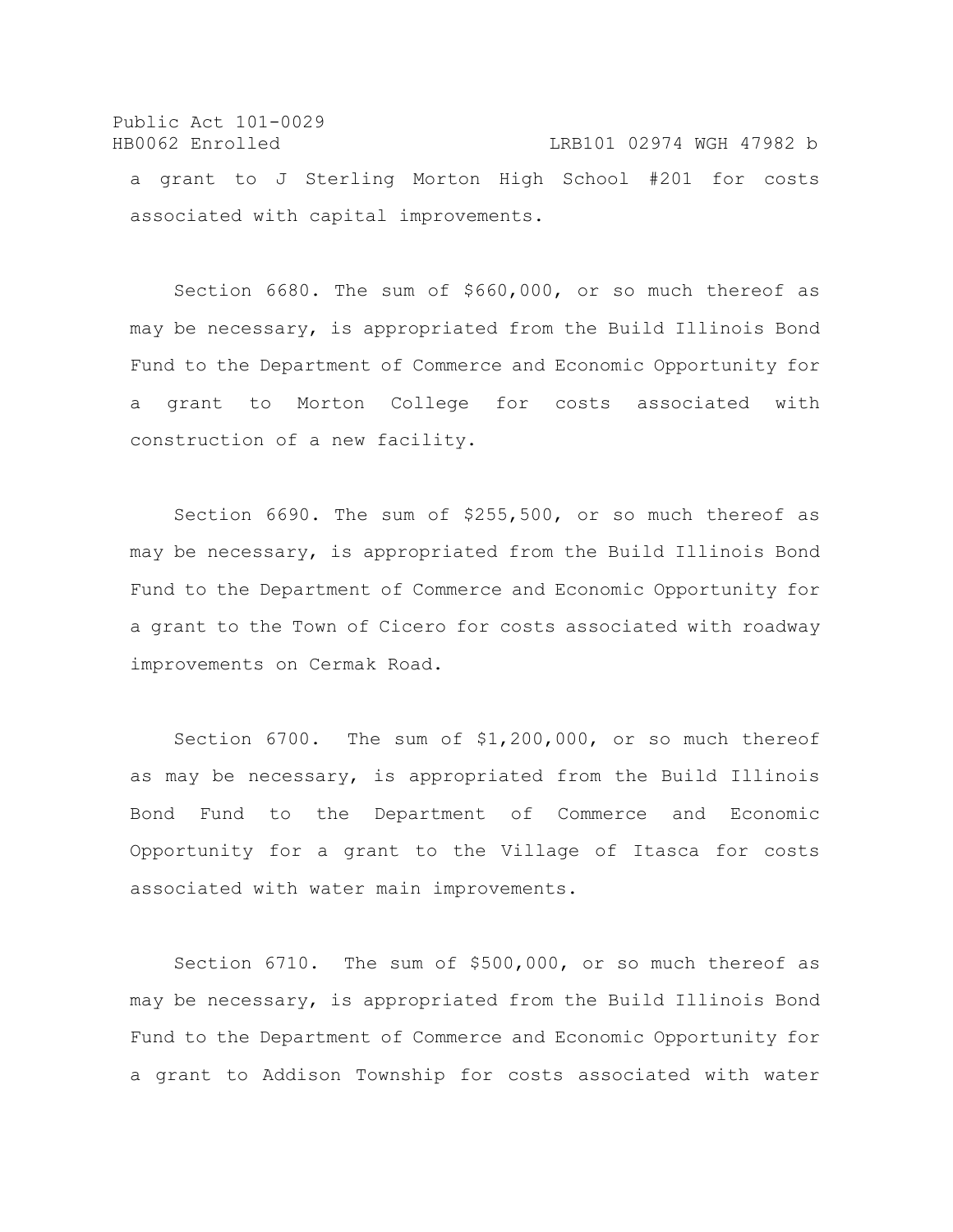HB0062 Enrolled LRB101 02974 WGH 47982 b

main improvements.

Section 6720. The sum of 250,000, or so much thereof as may be necessary, is appropriated from the Build Illinois Bond Fund to the Department of Commerce and Economic Opportunity for a grant to Hanover Park for costs associated with improvements to the commuter train station.

Section 6730. The sum of \$140,755, or so much thereof as may be necessary, is appropriated from the Build Illinois Bond Fund to the Department of Commerce and Economic Opportunity for a grant to the Bloomingdale Township for costs associated with capital improvements to the food pantry.

Section 6740. The sum of \$125,000, or so much thereof as may be necessary, is appropriated from the Build Illinois Bond Fund to the Department of Commerce and Economic Opportunity for a grant to Bartlett Park District for costs associated with locker room renovation.

Section 6750. The sum of \$120,300, or so much thereof as may be necessary, is appropriated from the Build Illinois Bond Fund to the Department of Commerce and Economic Opportunity for a grant to Wood Dale Park District for costs associated with capital improvements for the White Oaks building.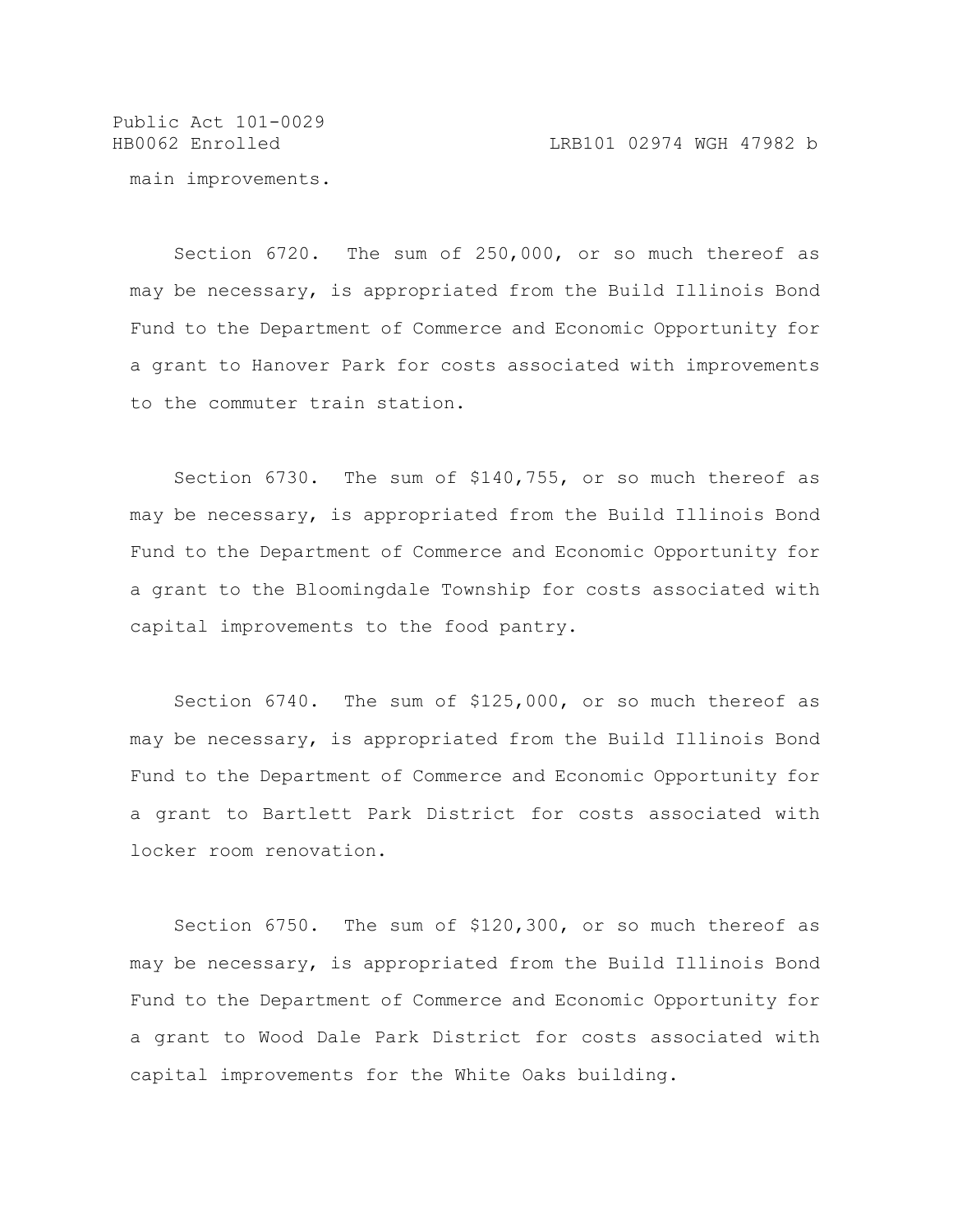Section 6760. The sum of \$115,000, or so much thereof as may be necessary, is appropriated from the Build Illinois Bond Fund to the Department of Commerce and Economic Opportunity for a grant to the Village of Bartlett for costs associated with downtown ADA improvements.

Section 6770. The sum of \$100,000, or so much thereof as may be necessary, is appropriated from the Build Illinois Bond Fund to the Department of Commerce and Economic Opportunity for a grant to the Bloomingdale Park District for costs associated with pedestrian bridge replacement.

Section 6780. The sum of \$100,000, or so much thereof as may be necessary, is appropriated from the Build Illinois Bond Fund to the Department of Commerce and Economic Opportunity for a grant to Wayne Township for costs associated with parking lot improvements.

Section 6790. The sum of \$81,000, or so much thereof as may be necessary, is appropriated from the Build Illinois Bond Fund to the Department of Commerce and Economic Opportunity for a grant to the Village of Roselle for costs associated with parking lot improvements at the Metra Station.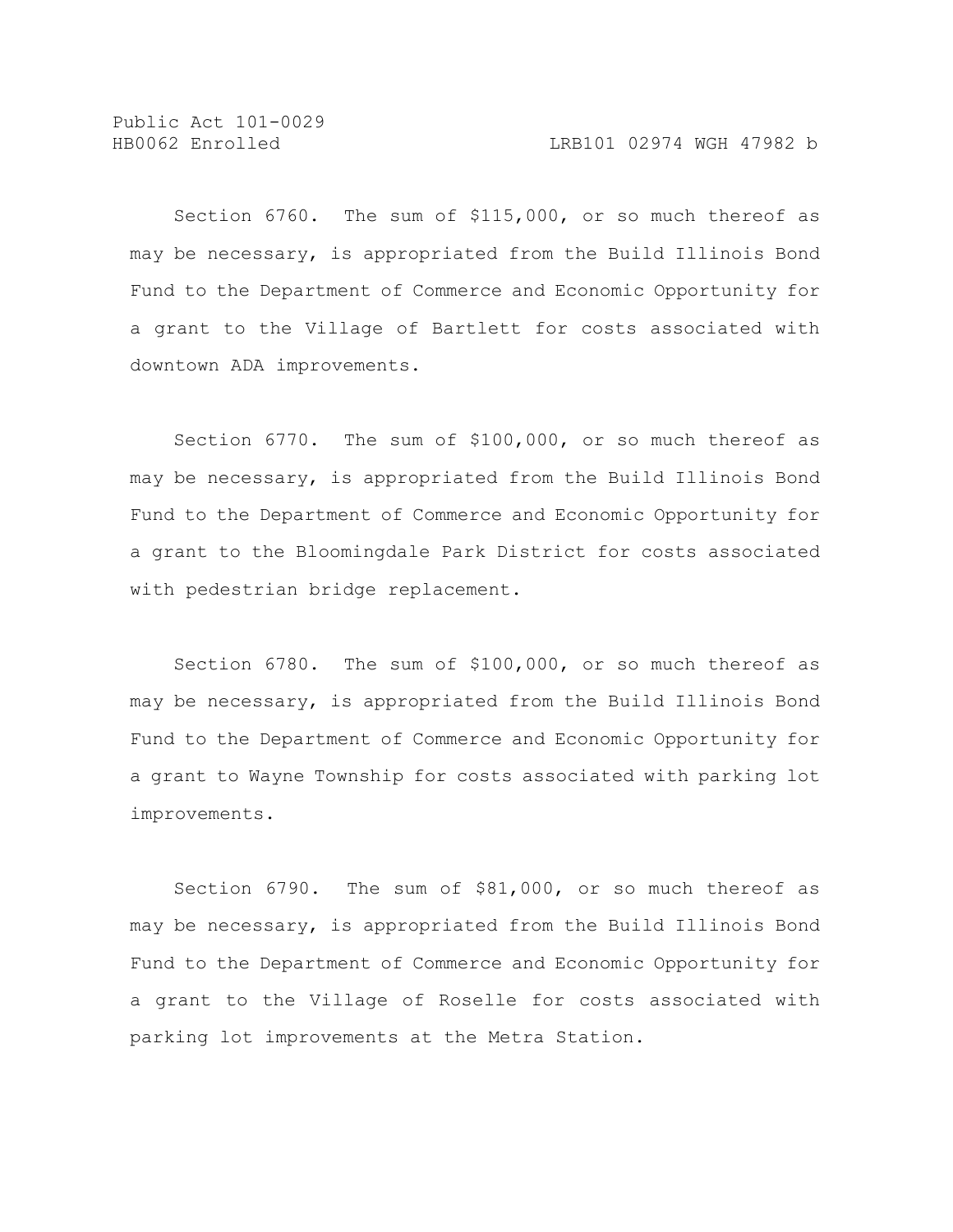Public Act 101-0029 HB0062 Enrolled LRB101 02974 WGH 47982 b

Section 6800. The sum of \$75,000, or so much thereof as may be necessary, is appropriated from the Build Illinois Bond Fund to the Department of Commerce and Economic Opportunity for a grant to the City of Wood Dale for costs associated with lighting improvements at mass transit station.

Section 6810. The sum of \$75,000, or so much thereof as may be necessary, is appropriated from the Build Illinois Bond Fund to the Department of Commerce and Economic Opportunity for a grant to the West Chicago Park District for costs associated with maintenance center upgrades.

Section 6820. The sum of \$70,000, or so much thereof as may be necessary, is appropriated from the Build Illinois Bond Fund to the Department of Commerce and Economic Opportunity for a grant to the Itasca Park District for costs associated with park improvements.

Section 6830. The sum of \$33,345, or so much thereof as may be necessary, is appropriated from the Build Illinois Bond Fund to the Department of Commerce and Economic Opportunity for a grant to the Carol Stream Park District for costs associated with ADA improvements at Slepicka Park.

Section 6840. The sum of \$14,600, or so much thereof as may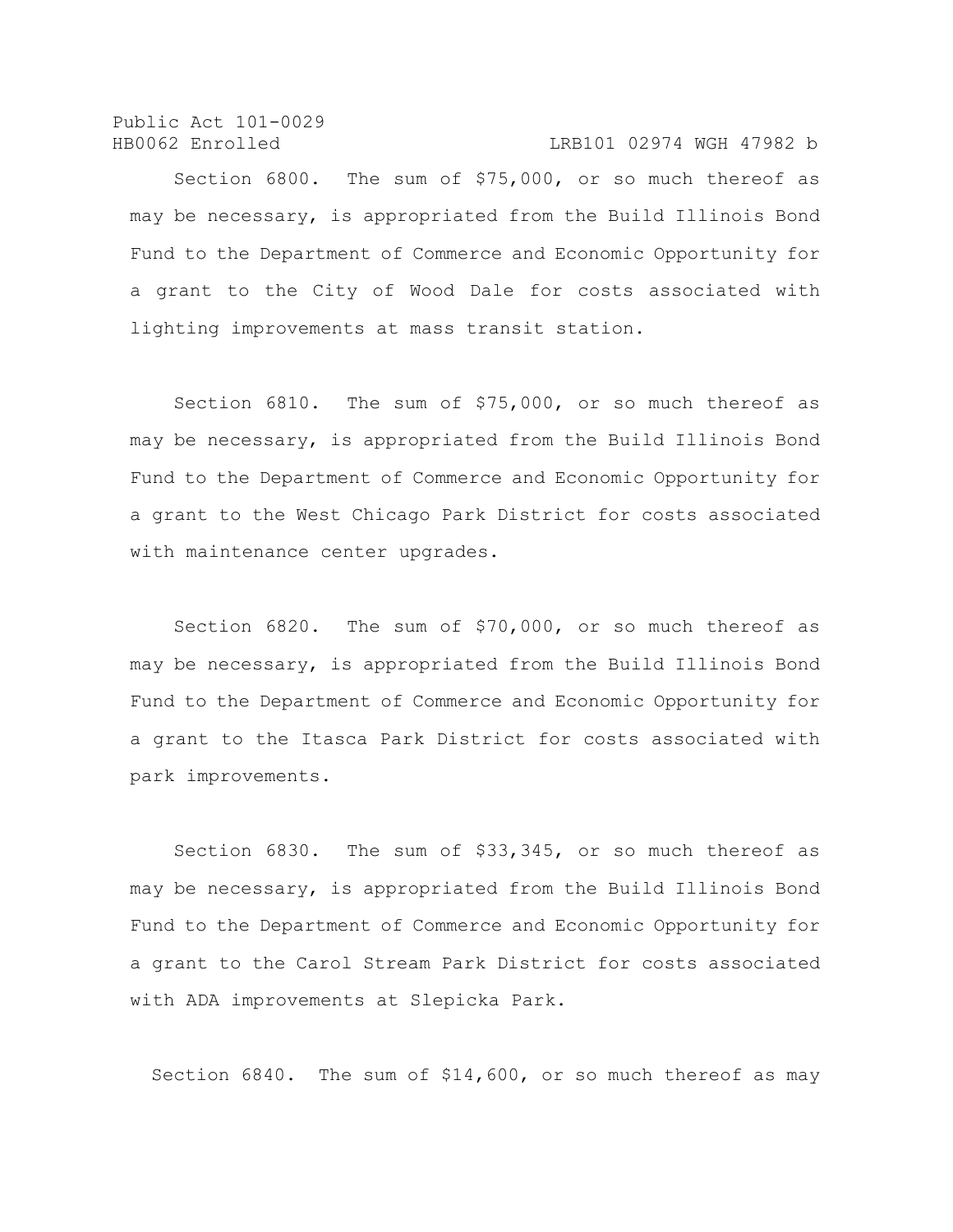Public Act 101-0029 HB0062 Enrolled LRB101 02974 WGH 47982 b be necessary, is appropriated from the Build Illinois Bond Fund to the Department of Commerce and Economic Opportunity for a grant to the Roselle Park District for costs associated with capital improvements for Scout Lounge.

Section 6850. The sum of \$200,000, or so much thereof as may be necessary, is appropriated from the Build Illinois Bond Fund to the Department of Commerce and Economic Opportunity for a grant to the Chicago Park District for costs associated with capital improvements of the O'Hallaren Park Field House.

Section 6860. The sum of \$125,000, or so much thereof as may be necessary, is appropriated from the Build Illinois Bond Fund to the Department of Commerce and Economic Opportunity for a grant to the Cook County Forest Preserve for costs associated with capital improvements for the Swallow Cliff stairs.

Section 6870. The sum of \$275,000, or so much thereof as may be necessary, is appropriated from the Build Illinois Bond Fund to the Department of Commerce and Economic Opportunity for a grant to the Village of Evergreen Park for costs associated with capital improvements to the Community Center parking lot.

Section 6880. The sum of \$100,000, or so much thereof as may be necessary, is appropriated from the Build Illinois Bond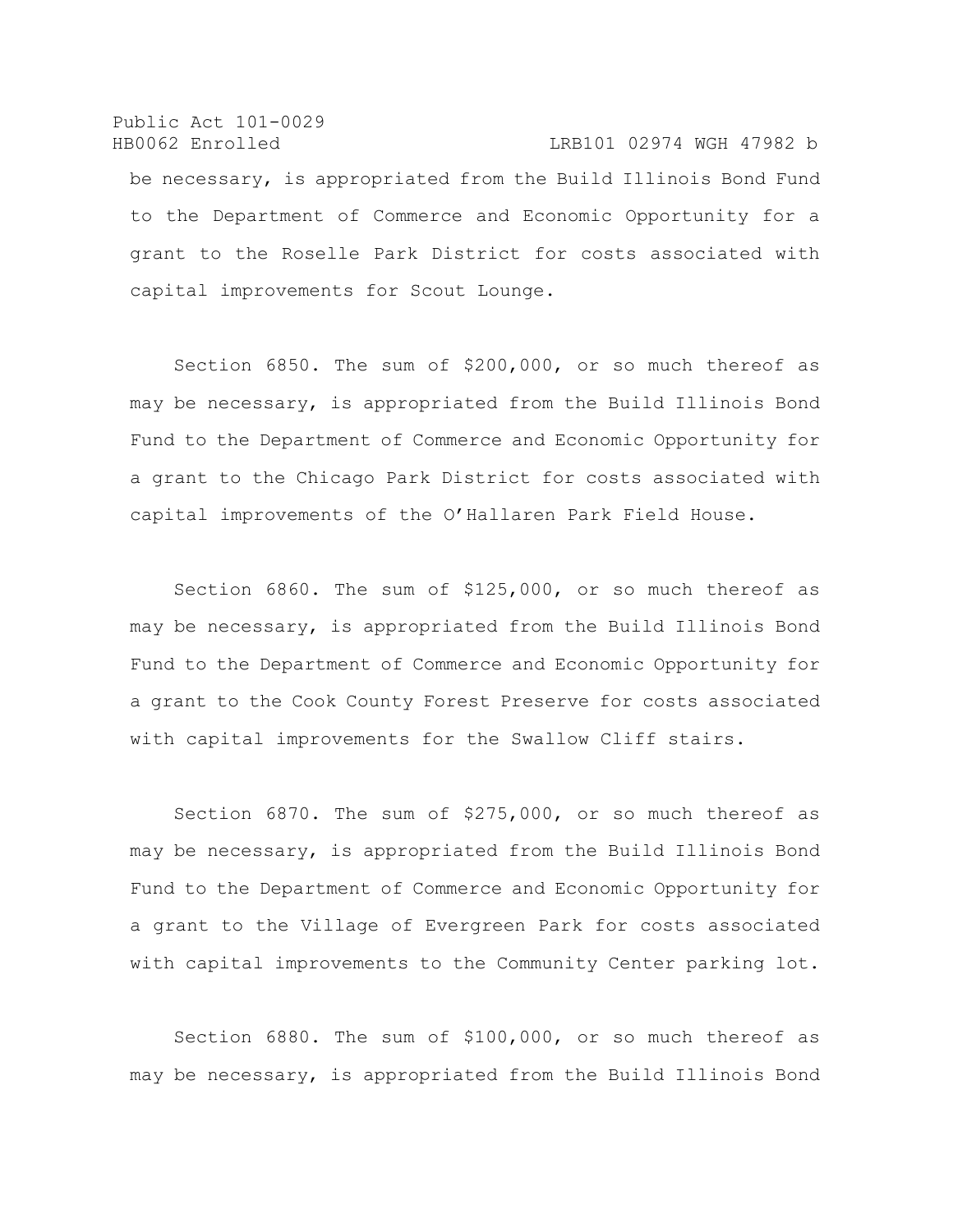Public Act 101-0029 HB0062 Enrolled LRB101 02974 WGH 47982 b Fund to the Department of Commerce and Economic Opportunity for a grant to the Village of Oak Lawn for costs associated with lighting improvements.

Section 6890. The sum of \$200,000, or so much thereof as may be necessary, is appropriated from the Build Illinois Bond Fund to the Department of Commerce and Economic Opportunity for a grant to the City of Palos Hills for costs associated with capital improvements at Pleasure Lake.

Section 6900. The sum of \$200,000, or so much thereof as may be necessary, is appropriated from the Build Illinois Bond Fund to the Department of Commerce and Economic Opportunity for a grant to the City of Chicago for costs associated with street repaving.

Section 6910. The sum of \$200,000, or so much thereof as may be necessary, is appropriated from the Build Illinois Bond Fund to the Department of Commerce and Economic Opportunity for a grant to the City of Chicago for costs associated with street repaving.

Section 6920. The sum of \$150,000, or so much thereof as may be necessary, is appropriated from the Build Illinois Bond Fund to the Department of Commerce and Economic Opportunity for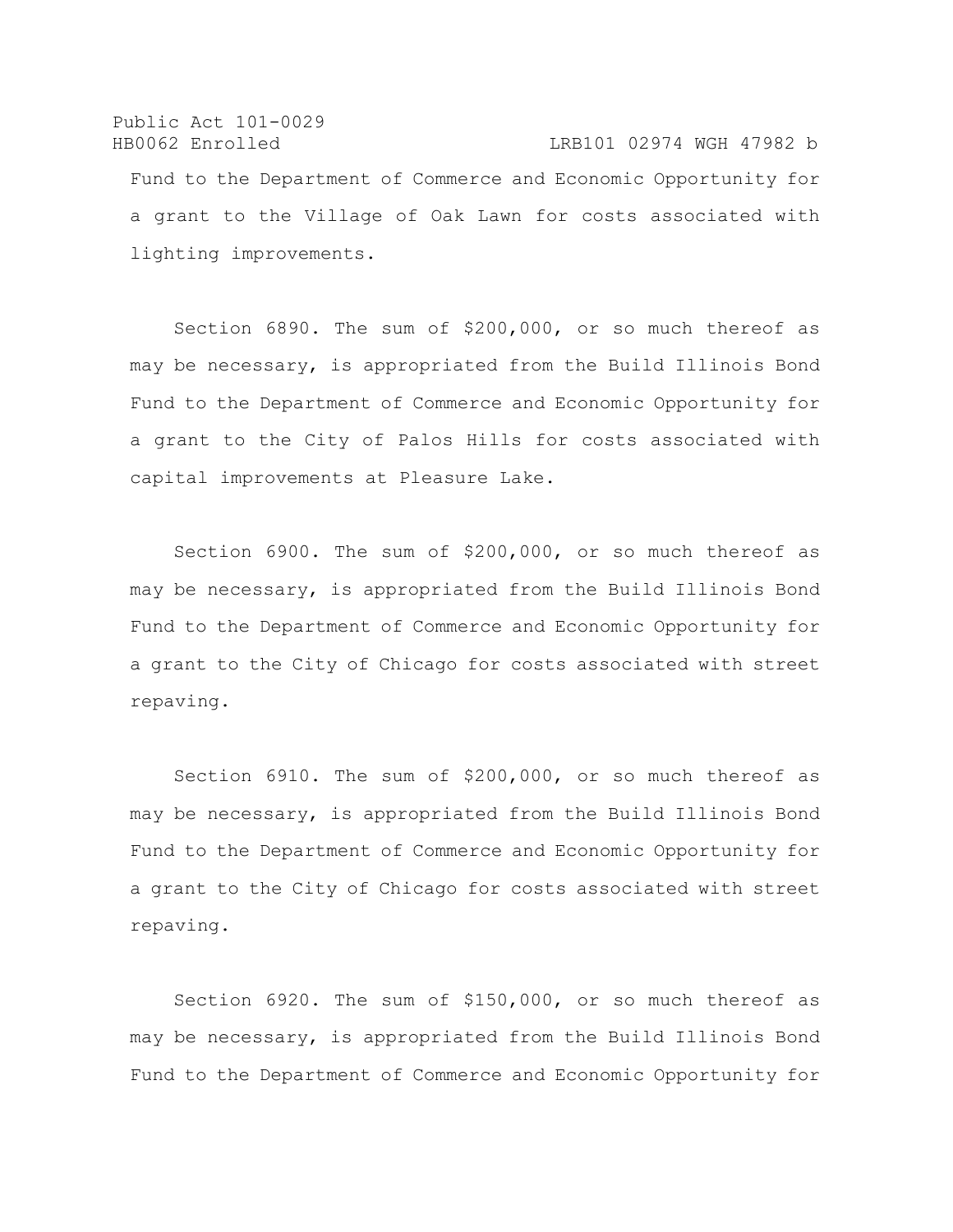Public Act 101-0029 HB0062 Enrolled LRB101 02974 WGH 47982 b a grant to Palos Parks for costs associated with street repaving.

Section 6930. The sum of \$150,000, or so much thereof as may be necessary, is appropriated from the Build Illinois Bond Fund to the Department of Commerce and Economic Opportunity for a grant to the Village of Worth for costs associated with street repaving.

Section 6940. The sum of \$140,000, or so much thereof as may be necessary, is appropriated from the Build Illinois Bond Fund to the Department of Commerce and Economic Opportunity for a grant to the St. Xavier University for costs associated with capital improvements.

Section 6950. The sum of \$150,000, or so much thereof as may be necessary, is appropriated from the Build Illinois Bond Fund to the Department of Commerce and Economic Opportunity for a grant to the Evergreen Park for costs associated with street repaving.

Section 6960. The sum of \$50,000, or so much thereof as may be necessary, is appropriated from the Build Illinois Bond Fund to the Department of Commerce and Economic Opportunity for a grant to Oak Lawn for costs associated with street repaving.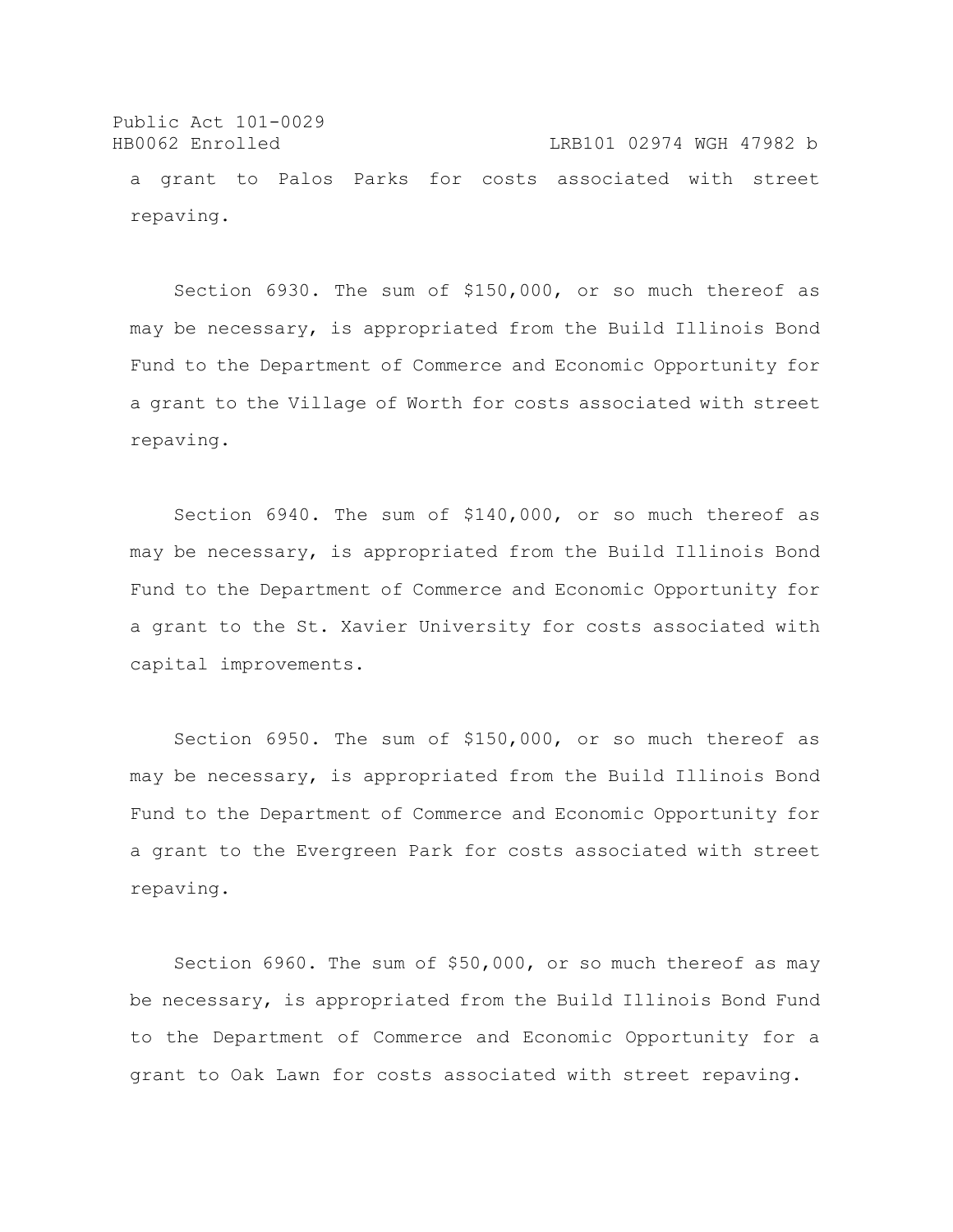Section 6970. The sum of \$200,000, or so much thereof as may be necessary, is appropriated from the Build Illinois Bond Fund to the Department of Commerce and Economic Opportunity for a grant to the Little Company of Mary Electrophysiology Lab for costs associated with building repairs.

Section 6980. The sum of \$200,000, or so much thereof as may be necessary, is appropriated from the Build Illinois Bond Fund to the Department of Commerce and Economic Opportunity for a grant to the Chicago Ridge for costs associated with street repaving.

Section 6990. The sum of \$75,000, or so much thereof as may be necessary, is appropriated from the Build Illinois Bond Fund to the Department of Commerce and Economic Opportunity for a grant to the Palos Heights for costs associated with pool improvements.

Section 7000. The sum of \$125,000, or so much thereof as may be necessary, is appropriated from the Build Illinois Bond Fund to the Department of Commerce and Economic Opportunity for a grant to the Evergreen Park Public Library for costs associated with parking lot improvements.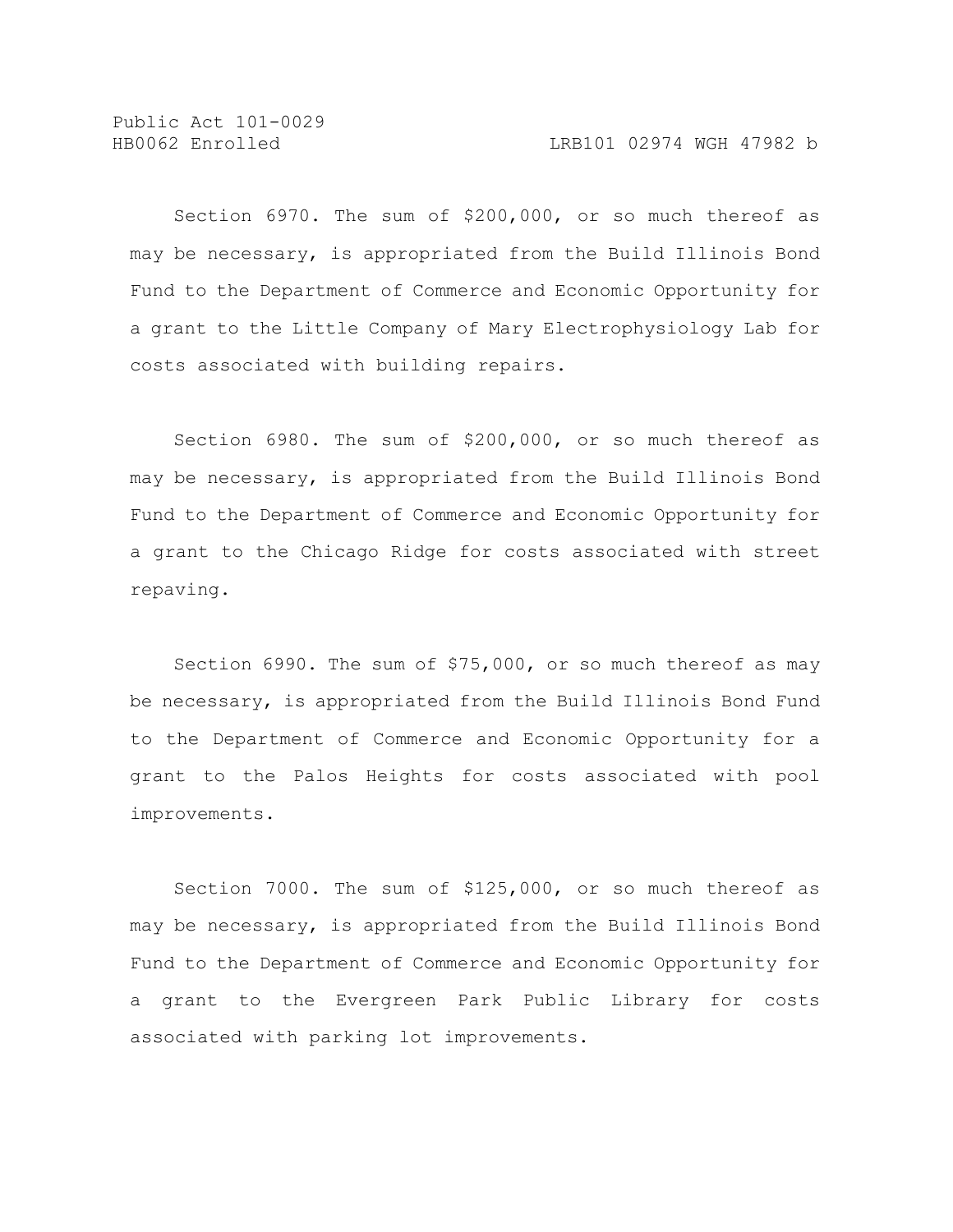Public Act 101-0029 HB0062 Enrolled LRB101 02974 WGH 47982 b

Section 7010. The sum of \$250,000, or so much thereof as may be necessary, is appropriated from the Build Illinois Bond Fund to the Department of Commerce and Economic Opportunity for a grant to the Oak Lawn Park District for costs associated with renovations to Lawn Manor Park.

Section 7020. The sum of \$110,000, or so much thereof as may be necessary, is appropriated from the Build Illinois Bond Fund to the Department of Commerce and Economic Opportunity for a grant to the Palos Hills for costs associated with building a smart city broadband network.

Section 7030. The sum of \$200,000, or so much thereof as may be necessary, is appropriated from the Build Illinois Bond Fund to the Department of Commerce and Economic Opportunity for a grant to the City of Markham for costs associated with roadway improvements.

Section 7040. The sum of \$200,000, or so much thereof as may be necessary, is appropriated from the Build Illinois Bond Fund to the Department of Commerce and Economic Opportunity for a grant to the Village of Hazel Crest for costs associated with roadway improvements.

Section 7050. The sum of \$150,000, or so much thereof as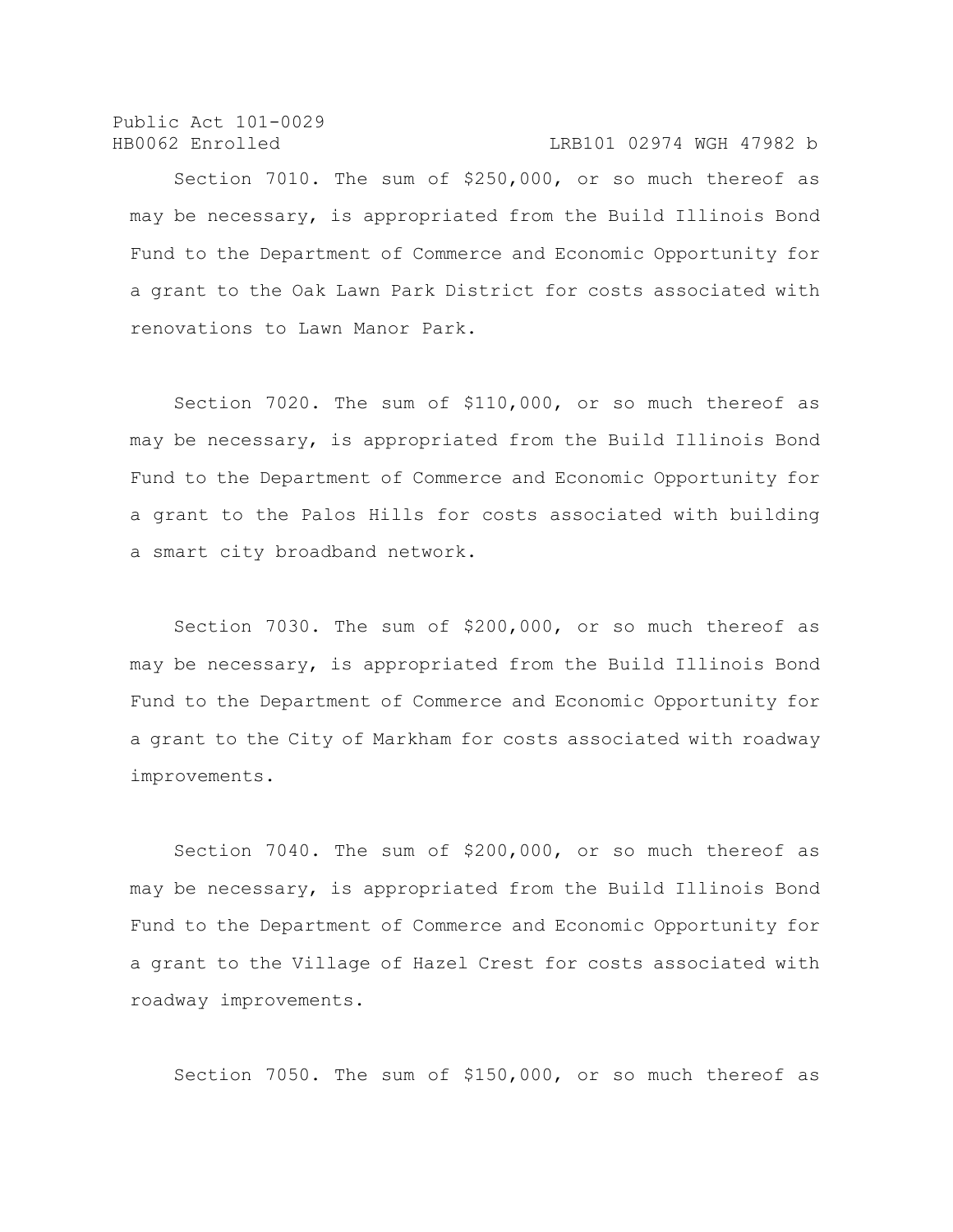Public Act 101-0029 HB0062 Enrolled LRB101 02974 WGH 47982 b may be necessary, is appropriated from the Build Illinois Bond Fund to the Department of Commerce and Economic Opportunity for a grant to the Village of Posen for costs associated with fire hydrant replacement.

Section 7060. The sum of \$150,000, or so much thereof as may be necessary, is appropriated from the Build Illinois Bond Fund to the Department of Commerce and Economic Opportunity for a grant to the Village of Flossmoor for costs associated with roadway improvements.

Section 7070. The sum of \$200,000, or so much thereof as may be necessary, is appropriated from the Build Illinois Bond Fund to the Department of Commerce and Economic Opportunity for a grant to the Village of Phoenix for costs associated with sidewalk and water main improvements.

Section 7080. The sum of \$300,000, or so much thereof as may be necessary, is appropriated from the Build Illinois Bond Fund to the Department of Commerce and Economic Opportunity for a grant to the City of Harvey for costs associated with roadway improvements.

Section 7090. The sum of \$250,000, or so much thereof as may be necessary, is appropriated from the Build Illinois Bond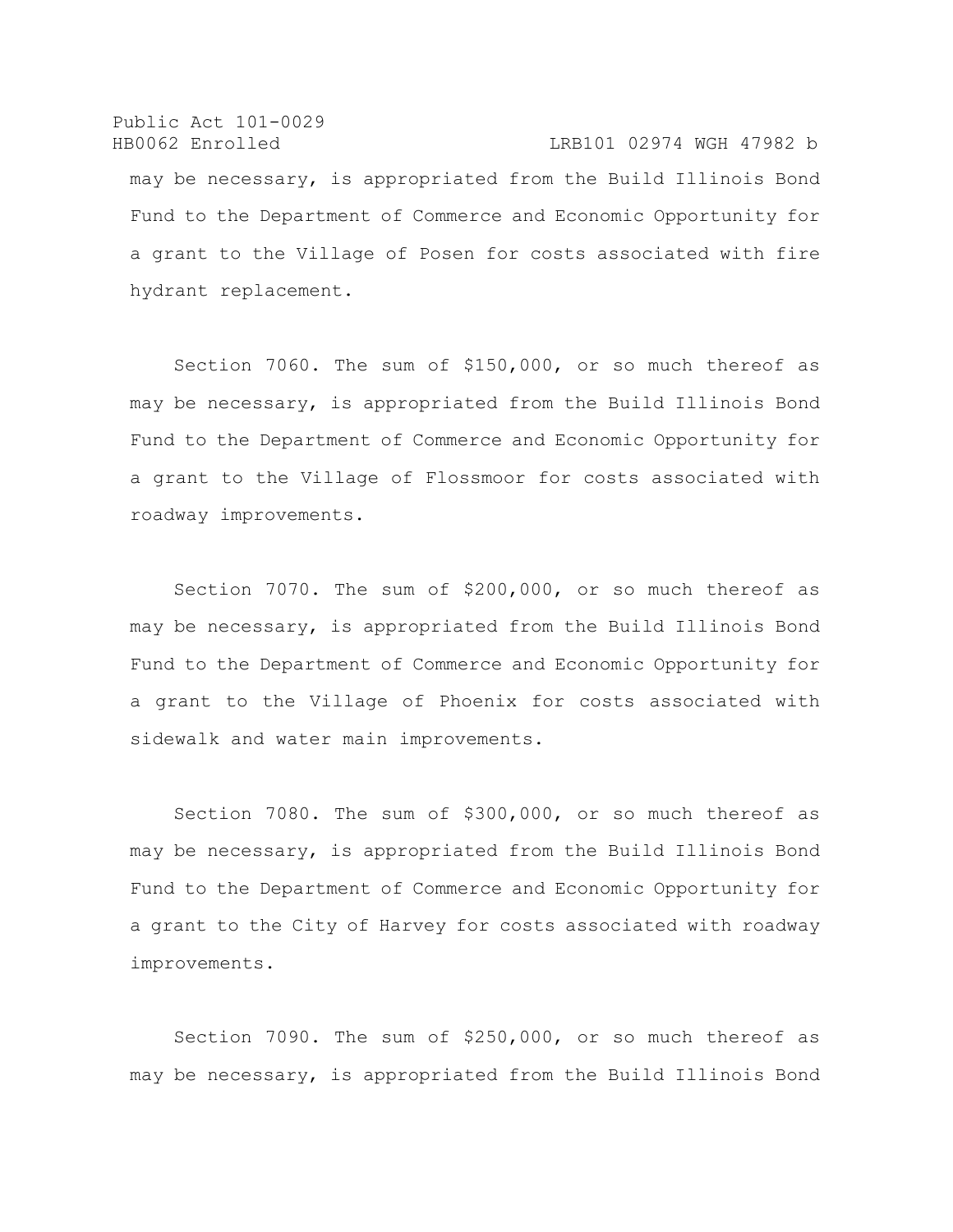Public Act 101-0029 HB0062 Enrolled LRB101 02974 WGH 47982 b Fund to the Department of Commerce and Economic Opportunity for a grant to the Village of Homewood for costs associated with capital improvements.

Section 7100. The sum of \$150,000, or so much thereof as may be necessary, is appropriated from the Build Illinois Bond Fund to the Department of Commerce and Economic Opportunity for a grant to the Village of Dolton for costs associated with capital improvements.

Section 7110. The sum of \$150,000, or so much thereof as may be necessary, is appropriated from the Build Illinois Bond Fund to the Department of Commerce and Economic Opportunity for a grant to the Village of Robbins for costs associated with roadway improvements.

Section 7120. The sum of \$150,000, or so much thereof as may be necessary, is appropriated from the Build Illinois Bond Fund to the Department of Commerce and Economic Opportunity for a grant to the City of Blue Island for costs associated with roadway improvements.

Section 7130. The sum of \$200,000, or so much thereof as may be necessary, is appropriated from the Build Illinois Bond Fund to the Department of Commerce and Economic Opportunity for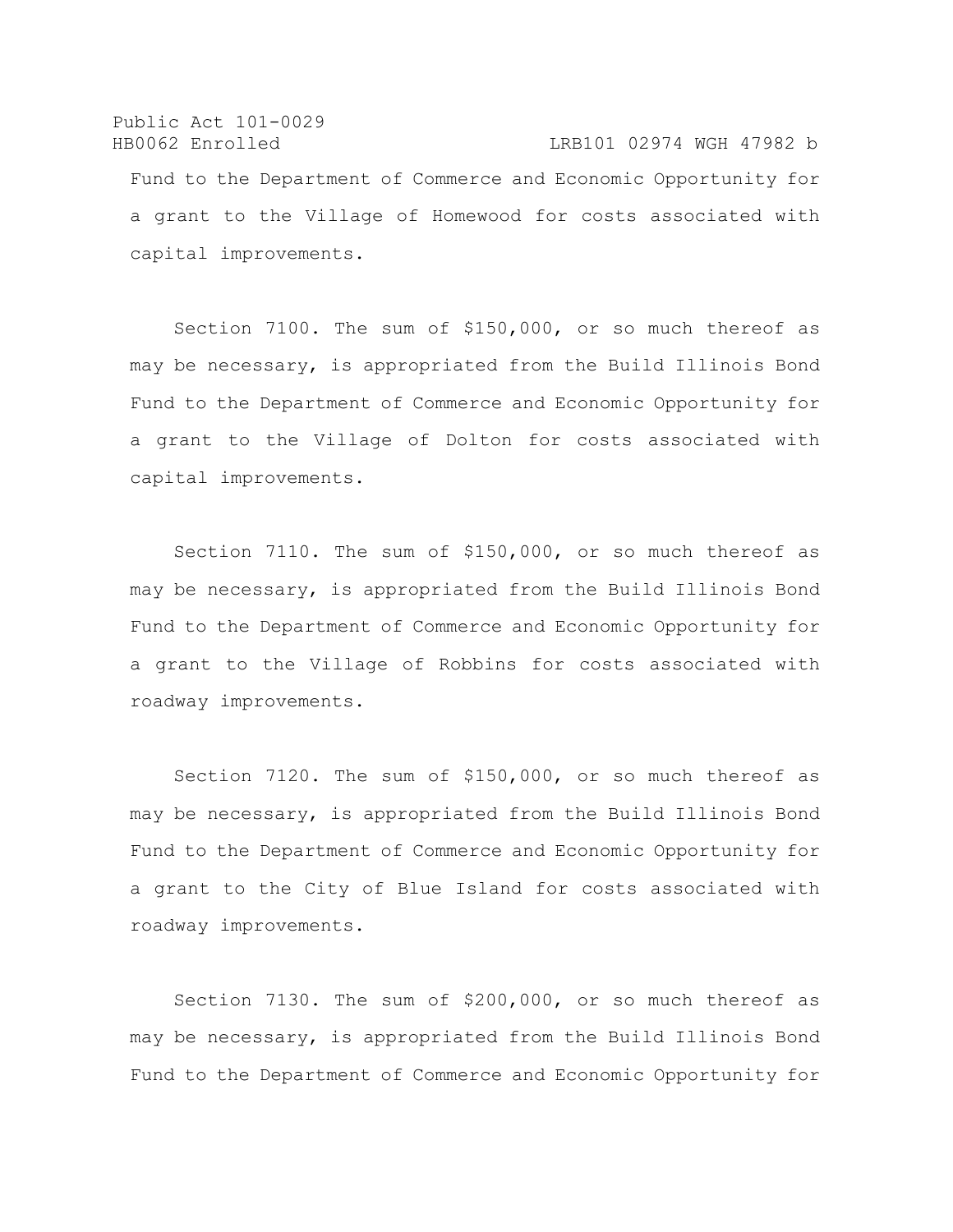## Public Act 101-0029 HB0062 Enrolled LRB101 02974 WGH 47982 b a grant to the Village of East Hazel Crest for costs associated with roadway and drainage improvements.

Section 7140. The sum of \$150,000, or so much thereof as may be necessary, is appropriated from the Build Illinois Bond Fund to the Department of Commerce and Economic Opportunity for a grant to the Village of Oak Forest for costs associated with improving radio communications infrastructure.

Section 7150. The sum of \$150,000, or so much thereof as may be necessary, is appropriated from the Build Illinois Bond Fund to the Department of Commerce and Economic Opportunity for a grant to the Village of Dixmoor for costs associated with roadway improvements.

Section 7160. The sum of \$200,000, or so much thereof as may be necessary, is appropriated from the Build Illinois Bond Fund to the Department of Commerce and Economic Opportunity for a grant to the Dolton Riverdale School District #148 for costs associated with playground improvements.

Section 7170. The sum of \$200,000, or so much thereof as may be necessary, is appropriated from the Build Illinois Bond Fund to the Department of Commerce and Economic Opportunity for a grant to the Thornton Township District #205 for costs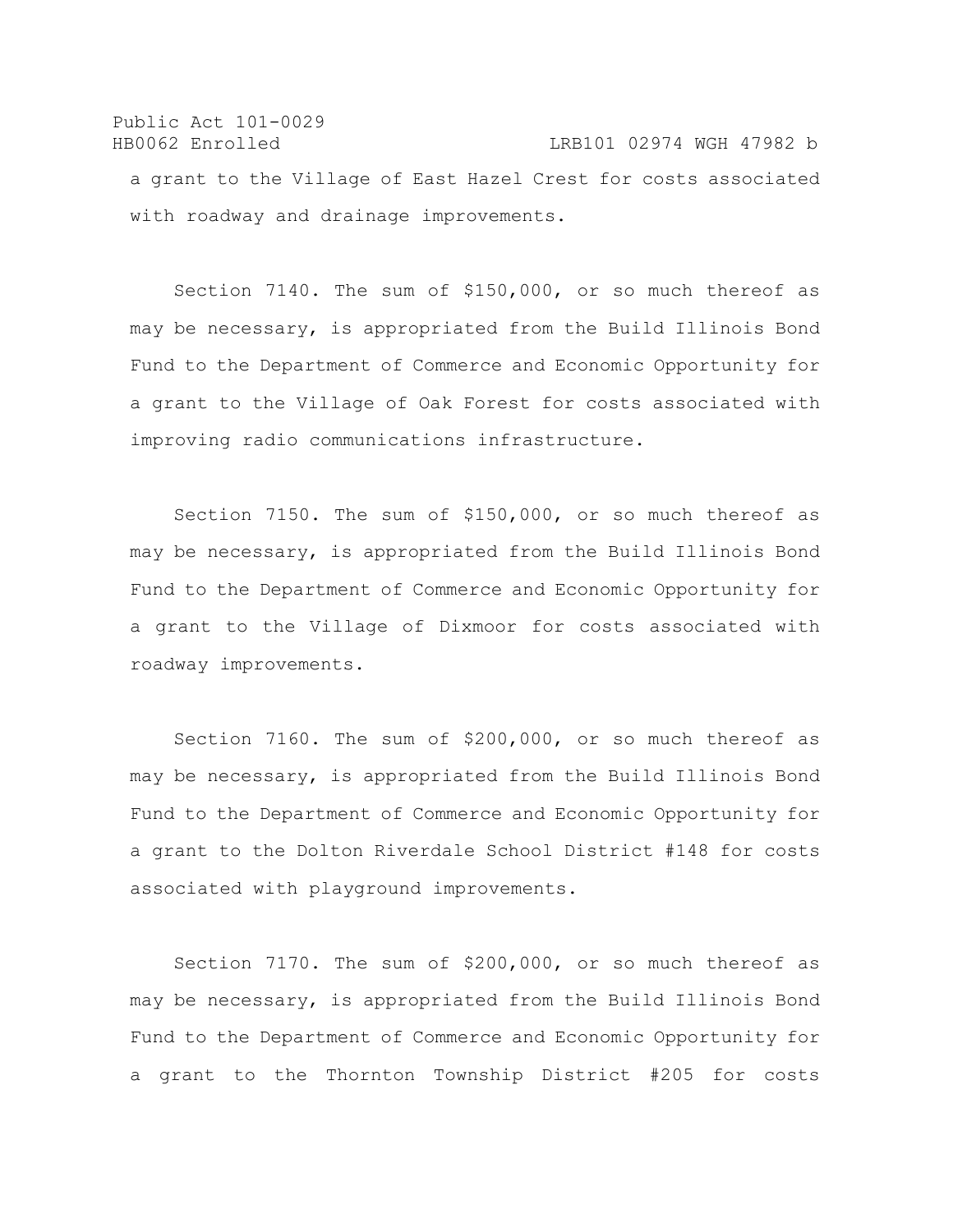Public Act 101-0029 HB0062 Enrolled LRB101 02974 WGH 47982 b associated with building improvements.

Section 7180. The sum of \$200,000, or so much thereof as may be necessary, is appropriated from the Build Illinois Bond Fund to the Department of Commerce and Economic Opportunity for a grant to the Harvey School District #152 for costs associated with building improvements.

Section 7190. The sum of \$500,000, or so much thereof as may be necessary, is appropriated from the Build Illinois Bond Fund to the Department of Commerce and Economic Opportunity for a grant to Gold Cost Neighbors for costs associated with capital improvements for Lincoln Park redevelopment.

Section 7200. The sum of \$1,459,000, or so much thereof as may be necessary, is appropriated from the Build Illinois Bond Fund to the Department of Commerce and Economic Opportunity for a grant to AIDS Garden for costs associated with capital improvements.

Section 7210. The sum of \$100,000, or so much thereof as may be necessary, is appropriated from the Build Illinois Bond Fund to the Department of Commerce and Economic Opportunity for a grant to Orleans Street Park for costs associated with capital improvements for a dog park.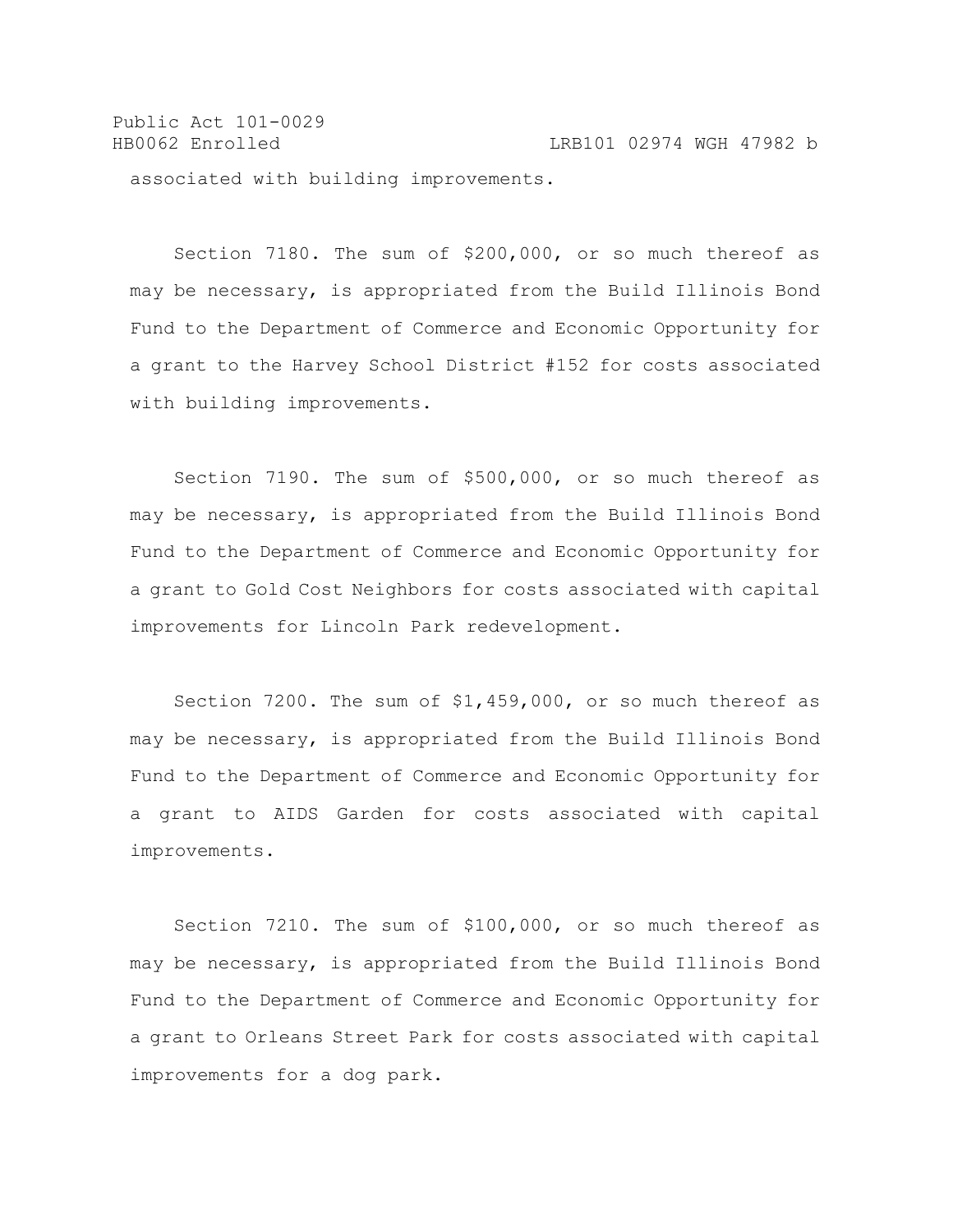Section 7220. The sum of \$100,000, or so much thereof as may be necessary, is appropriated from the Build Illinois Bond Fund to the Department of Commerce and Economic Opportunity for a grant to Old Town Neighborhood Foundation for costs associated with beautification improvements.

Section 7230. The sum of \$270,000, or so much thereof as may be necessary, is appropriated from the Build Illinois Bond Fund to the Department of Commerce and Economic Opportunity for a grant to Kelly Park for costs associated with sidewalk improvements and storm water management improvements.

Section 7240. The sum of \$110,000, or so much thereof as may be necessary, is appropriated from the Build Illinois Bond Fund to the Department of Commerce and Economic Opportunity for a grant to Kelly Park for costs associated with capital improvements.

Section 7250. The sum of \$45,000, or so much thereof as may be necessary, is appropriated from the Build Illinois Bond Fund to the Department of Commerce and Economic Opportunity for a grant to Kelly Park for costs associated with capital improvements for fencing.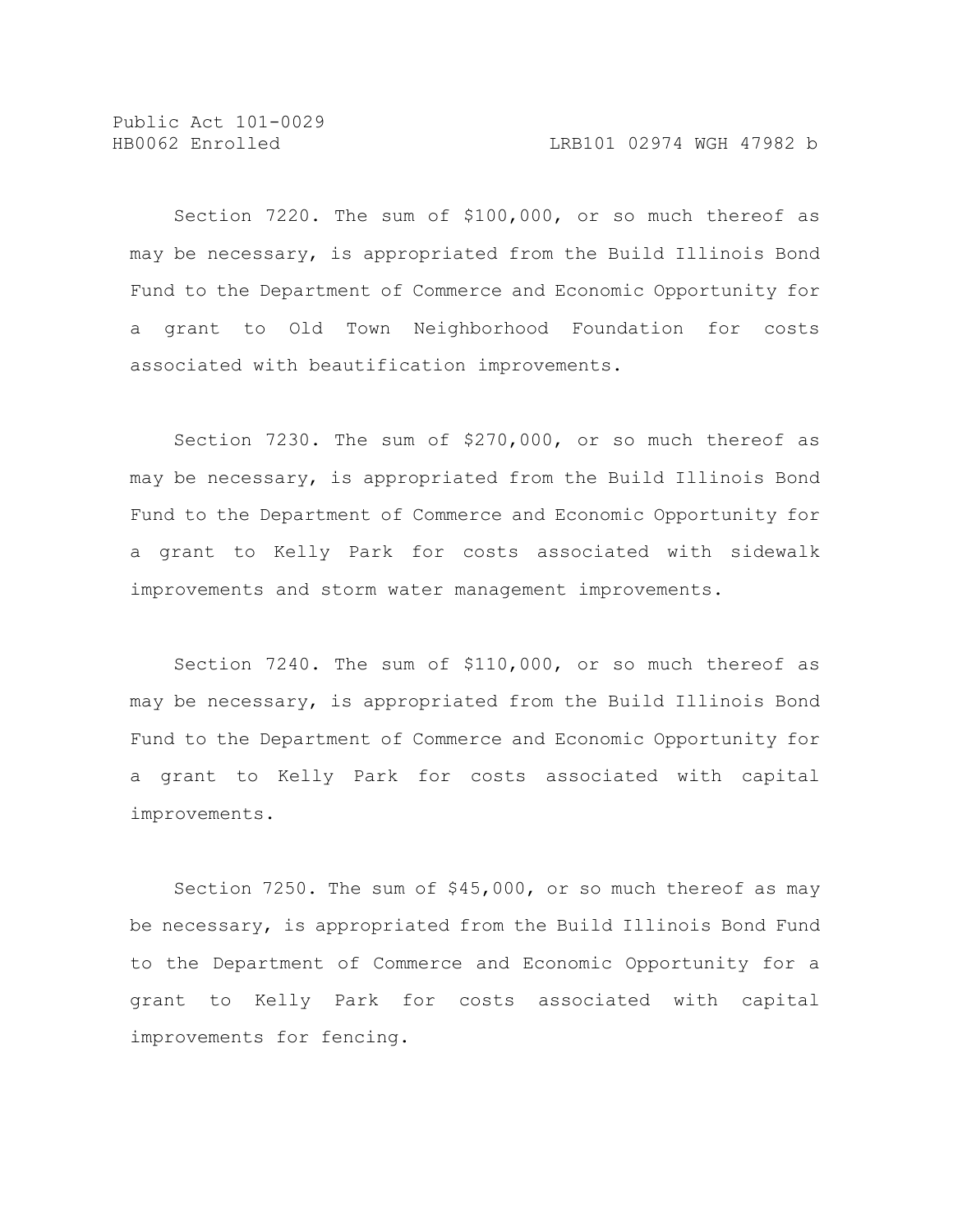Public Act 101-0029 HB0062 Enrolled LRB101 02974 WGH 47982 b

Section 7260. The sum of \$416,000, or so much thereof as may be necessary, is appropriated from the Build Illinois Bond Fund to the Department of Commerce and Economic Opportunity for a grant to Kelly Park for costs associated with landscape improvements and storm water management improvements.

Section 7265. The sum of \$81,000,000, or so much thereof as may be necessary, is appropriated from the Build Illinois Bond Fund to the Department of Commerce and Economic Opportunity for grants to local governments, school districts and community based providers for costs associated with infrastructure improvements.

Section 7270. No contract shall be entered into or obligation incurred or any expenditure made from any appropriation herein made in this Article until after the purpose and amounts have been approved in writing by the Governor.

## ARTICLE 17

## DEPARTMENT OF COMMERCE AND ECONOMIC OPPORTUNITY

Section 5. The sum of \$57,000,000, or so much thereof as may be necessary, is appropriated from the Build Illinois Bond Fund to the Department of Commerce and Economic Opportunity for